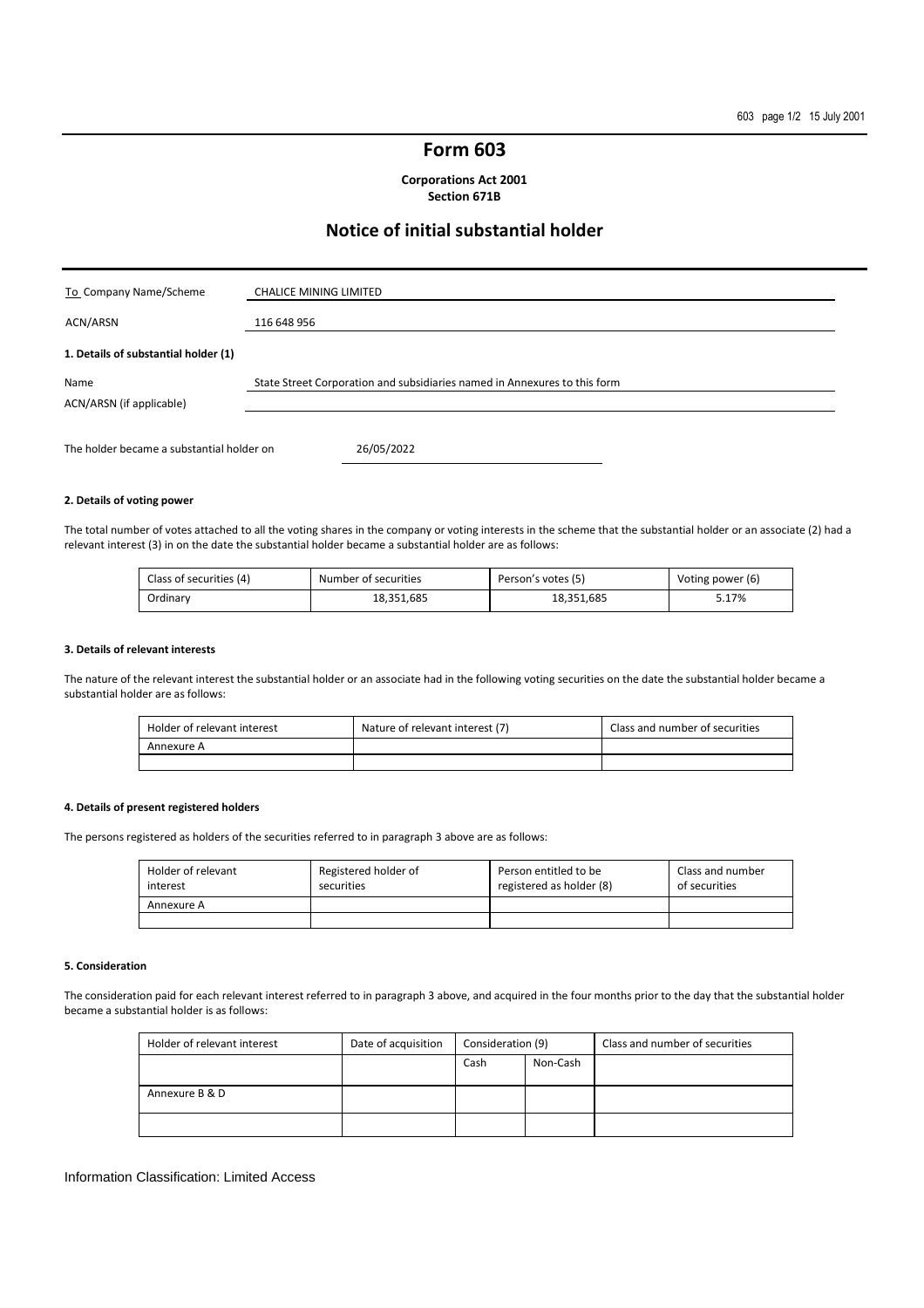#### **6. Associates**

The reasons the persons named in paragraph 3 above are associates of the substantial holder are as follows:

| Name and ACN/ARSN (if applicable) | Nature of association |
|-----------------------------------|-----------------------|
| Annexure A                        |                       |

#### **7. Addresses**

The addresses of persons named in this form are as follows:

| Name       | Address |
|------------|---------|
| Annexure C |         |
|            |         |

**Signature** 

|           | print name Ian William Appleyard                | Capacity: Authorised signatory |
|-----------|-------------------------------------------------|--------------------------------|
| sign here | Ian Appleyard Digitally signed by Ian Appleyard | date 30/05/2022                |

#### **DIRECTIONS**

- (1) If there are a number of substantial holders with similar or related relevant interests (eg a corporation and its related corporations, or the manager and trustee of an equity trust), the names could be included in an annexure to the form. If the relevant interests of a group of persons are essentially similar, they may be referred to throughout the form as a specifically named group if the membership of each group, with the names and addresses of members is clearly set out in paragraph 7 of the form.
- (2) See the definition of "associate" in section 9 of the Corporations Act 2001.
- (3) See the definition of "relevant interest" in sections 608 and 671B(7) of the Corporations Act 2001.
- (4) The voting shares of a company constitute one class unless divided into separate classes.
- (5) The total number of votes attached to all the voting shares in the company or voting interests in the scheme (if any) that the person or an associate has a relevant interest in.
- (6) The person's votes divided by the total votes in the body corporate or scheme multiplied by 100.
- (7) Include details of:
	- (a) any relevant agreement or other circumstances by which the relevant interest was acquired. If subsection 671B(4) applies, a copy of any document setting out the terms of any relevant agreement, and a statement by the person giving full and accurate details of any contract, scheme or arrangement, must accompany this form, together with a written statement certifying this contract, scheme or arrangement; and
	- (b) any qualification of the power of a person to exercise, control the exercise of, or influence the exercise of, the voting powers or disposal of the securities to which the relevant interest relates (indicating clearly the particular securities to which the qualification applies).

See the definition of "relevant agreement" in section 9 of the Corporations Act 2001.

- (8) If the substantial holder is unable to determine the identity of the person (eg if the relevant interest arises because of an option) write "unknown".
- (9) Details of the consideration must include any and all benefits, money and other, that any person from whom a relevant interest was acquired has, or may, become entitled to receive in relation to that acquisition. Details must be included even if the benefit is conditional on the happening or not of a contingency. Details must be included of any benefit paid on behalf of the substantial holder or its associate in relation to the acquisitions, even if they are not paid directly to the person from whom the relevant interest was acquired.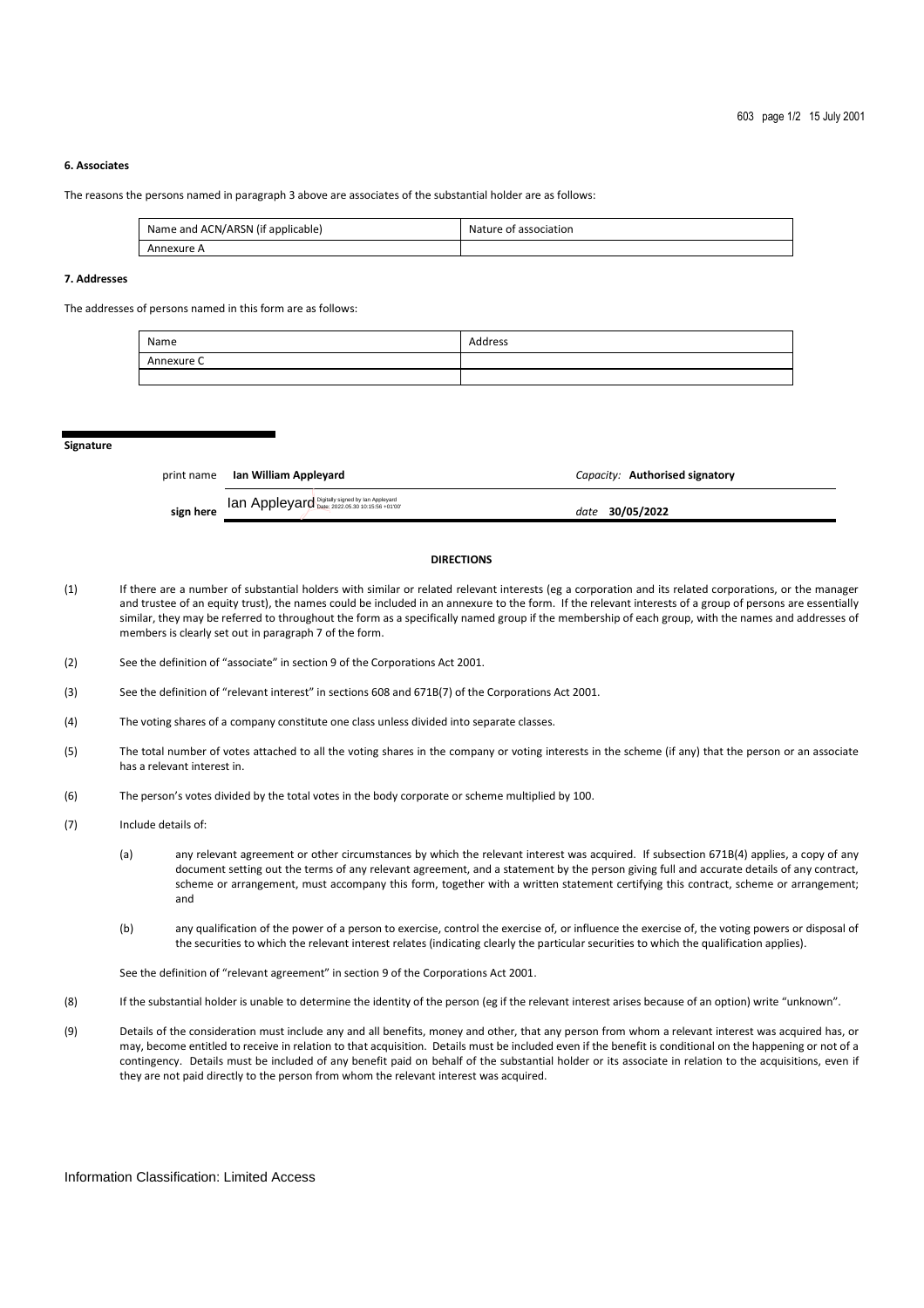#### **This is Annexure A referred to in Form 603 Notice of initial substantial holder** Ian Digitally signed by Ian Appleyard Date: 2022.05.30 10:16:15 +01'00'

Appleyard

**\_\_\_\_\_\_\_\_\_\_\_\_\_\_\_\_\_\_\_\_\_\_\_\_\_\_\_\_\_\_\_\_\_\_\_\_\_\_ 30 May 2022 Ian William Appleyard Authorised Signatory**

**3. Details of relevant interests 4. Details of present registered holders 6. Associates**

|  | 6. Associates |  |
|--|---------------|--|
|--|---------------|--|

| (Section 3, 4 and 6)<br>STATE STREET GLOBAL ADVISORS TRUST COMPANY | <b>Nature of Relevant Interest</b><br>(Section 3)                                                                                      | <b>Registered Holder of securities</b><br>(Section 4)                        | Person Entitled to be registered as holder<br>(Section 4) | <b>Class and number of Securities</b><br>(Section 3 and 4) | <b>Nature of Association</b><br>(Section 6)         |
|--------------------------------------------------------------------|----------------------------------------------------------------------------------------------------------------------------------------|------------------------------------------------------------------------------|-----------------------------------------------------------|------------------------------------------------------------|-----------------------------------------------------|
|                                                                    | ower to control the exercise of a right to vote                                                                                        | <b>Jorthern Trust Company</b>                                                | ٦/a                                                       | Ordinary                                                   | 38,629 Subsidiary of State Street                   |
|                                                                    | attached to securities and/or the power to dispose of<br>securities as investment manager or trustee                                   |                                                                              |                                                           |                                                            | Corporation                                         |
|                                                                    |                                                                                                                                        |                                                                              |                                                           |                                                            |                                                     |
| STATE STREET GLOBAL ADVISORS TRUST COMPANY                         | Power to control the exercise of a right to vote<br>attached to securities and/or the power to dispose of                              | State Street Bank and Trust Co                                               | n/a                                                       | Ordinary                                                   | 1,497,795 Subsidiary of State Street<br>Corporation |
|                                                                    | ecurities as investment manager or trustee                                                                                             |                                                                              |                                                           |                                                            |                                                     |
| STATE STREET GLOBAL ADVISORS TRUST COMPANY                         | Power to control the exercise of a right to vote                                                                                       | <b>IPMorgan AG</b>                                                           | n/a                                                       | Ordinary                                                   | 41,848 Subsidiary of State Street                   |
|                                                                    | attached to securities and/or the power to dispose of<br>ecurities as investment manager or trustee                                    |                                                                              |                                                           |                                                            | Corporation                                         |
|                                                                    |                                                                                                                                        |                                                                              |                                                           |                                                            |                                                     |
| STATE STREET GLOBAL ADVISORS TRUST COMPANY                         | Power to control the exercise of a right to vote<br>attached to securities and/or the power to dispose of                              | The Bank of New York Mellon                                                  | n/a                                                       | Ordinary                                                   | 140,049 Subsidiary of State Street<br>Corporation   |
|                                                                    | ecurities as investment manager or trustee                                                                                             |                                                                              |                                                           |                                                            |                                                     |
| SSGA FUNDS MANAGEMENT, INC.                                        | Power to control the exercise of a right to vote                                                                                       | State Street Bank and Trust Co                                               | n/a                                                       | Ordinary                                                   | 839,523 Subsidiary of State Street                  |
|                                                                    | attached to securities and/or the power to dispose of<br>securities as investment manager or trustee                                   |                                                                              |                                                           |                                                            | Corporation                                         |
|                                                                    |                                                                                                                                        |                                                                              |                                                           |                                                            |                                                     |
| STATE STREET GLOBAL ADVISORS EUROPE LIMITED                        | Power to control the exercise of a right to vote<br>attached to securities and/or the power to dispose of                              | Bank of New York Mellon                                                      | n/a                                                       | Ordinary                                                   | 23,470 Subsidiary of State Street<br>Corporation    |
|                                                                    | ecurities as investment manager or trustee                                                                                             |                                                                              |                                                           |                                                            |                                                     |
| STATE STREET GLOBAL ADVISORS EUROPE LIMITED                        | Power to control the exercise of a right to vote                                                                                       | State Street Bank and Trust Co                                               | n/a                                                       | Ordinary                                                   | 28,280 Subsidiary of State Street                   |
|                                                                    | attached to securities and/or the power to dispose of<br>ecurities as investment manager or trustee                                    |                                                                              |                                                           |                                                            | Corporation                                         |
|                                                                    |                                                                                                                                        |                                                                              |                                                           |                                                            |                                                     |
| STATE STREET GLOBAL ADVISORS LIMITED                               | Power to control the exercise of a right to vote<br>attached to securities and/or the power to dispose of                              | JPMorgan AG                                                                  | n/a                                                       | Ordinary                                                   | 25,773 Subsidiary of State Street<br>Corporation    |
|                                                                    | securities as investment manager or trustee                                                                                            |                                                                              |                                                           |                                                            |                                                     |
| STATE STREET GLOBAL ADVISORS LIMITED                               | ower to control the exercise of a right to vote                                                                                        | The Bank of New York Mellon                                                  | n/a                                                       | Ordinary                                                   | 130,126 Subsidiary of State Street                  |
|                                                                    | attached to securities and/or the power to dispose of<br>ecurities as investment manager or trustee                                    |                                                                              |                                                           |                                                            | Corporation                                         |
| STATE STREET GLOBAL ADVISORS, AUSTRALIA,                           | Power to control the exercise of a right to vote                                                                                       | Northern Trust Company                                                       | n/a                                                       | Ordinary                                                   | 2,679,017 Subsidiary of State Street                |
| LIMITED                                                            | attached to securities and/or the power to dispose of                                                                                  |                                                                              |                                                           |                                                            | Corporation                                         |
|                                                                    | ecurities as investment manager or trustee                                                                                             |                                                                              |                                                           |                                                            |                                                     |
| STATE STREET GLOBAL ADVISORS, AUSTRALIA,<br>LIMITED                | Power to control the exercise of a right to vote<br>attached to securities and/or the power to dispose of                              | State Street Bank and Trust Co                                               | n/a                                                       | Ordinary                                                   | 3,852,230 Subsidiary of State Street<br>Corporation |
|                                                                    | ecurities as investment manager or trustee                                                                                             |                                                                              |                                                           |                                                            |                                                     |
| STATE STREET GLOBAL ADVISORS, AUSTRALIA.                           | Power to control the exercise of a right to vote                                                                                       | JPMorgan AG                                                                  | n/a                                                       | Ordinary                                                   | 862,907 Subsidiary of State Street                  |
| LIMITED                                                            | attached to securities and/or the power to dispose of<br>securities as investment manager or trustee                                   |                                                                              |                                                           |                                                            | Corporation                                         |
|                                                                    |                                                                                                                                        |                                                                              |                                                           |                                                            | 10,932 Subsidiary of State Street                   |
| STATE STREET GLOBAL ADVISORS, AUSTRALIA,<br><b>LIMITED</b>         | Power to control the exercise of a right to vote<br>attached to securities and/or the power to dispose of                              | <b>BNP Paribas</b>                                                           | n/a                                                       | Ordinary                                                   | Corporation                                         |
|                                                                    | securities as investment manager or trustee                                                                                            |                                                                              |                                                           |                                                            |                                                     |
| STATE STREET GLOBAL ADVISORS, AUSTRALIA,<br><b>LIMITED</b>         | Power to control the exercise of a right to vote<br>attached to securities and/or the power to dispose of                              | Citibank NA                                                                  | n/a                                                       | Ordinary                                                   | 135,528 Subsidiary of State Street<br>Corporation   |
|                                                                    | securities as investment manager or trustee                                                                                            |                                                                              |                                                           |                                                            |                                                     |
| STATE STREET BANK AND TRUST COMPANY                                | For Lent securities:                                                                                                                   | AWARE SUPER PTY LTD AS TRUSTEE OF THE                                        | AWARE SUPER PTY LTD AS TRUSTEE OF THE                     | Ordinary                                                   | 2,406,786 Subsidiary of State Street                |
|                                                                    | televant interest under section 608(8A) being the                                                                                      | <b>AWARE SUPER</b>                                                           | <b>AWARE SUPER</b>                                        |                                                            | Corporation                                         |
|                                                                    | nolder of securities subject to an obligation to return<br>under a securities lending agreement. State Street                          |                                                                              |                                                           |                                                            |                                                     |
|                                                                    | Bank and Trust Company has lent the securities and                                                                                     |                                                                              |                                                           |                                                            |                                                     |
| STATE STREET BANK AND TRUST COMPANY                                | retains a relevant interest<br>For Lent securities:                                                                                    | LOS ANGELES COUNTY EMPLOYEES RETIREMENT                                      | LOS ANGELES COUNTY EMPLOYEES                              | Ordinary                                                   | 47,791 Subsidiary of State Street                   |
|                                                                    | Relevant interest under section 608(8A) being the                                                                                      | ASSOCIATION                                                                  | RETIREMENT ASSOCIATION                                    |                                                            | Corporation                                         |
|                                                                    | nolder of securities subject to an obligation to return                                                                                |                                                                              |                                                           |                                                            |                                                     |
|                                                                    | under a securities lending agreement. State Street<br>Bank and Trust Company has lent the securities and                               |                                                                              |                                                           |                                                            |                                                     |
|                                                                    | retains a relevant interest                                                                                                            |                                                                              |                                                           |                                                            |                                                     |
| STATE STREET BANK AND TRUST COMPANY                                | For Lent securities:                                                                                                                   | THE REGENTS OF THE UNIVERSITY OF CALIFORNIA THE REGENTS OF THE UNIVERSITY OF | <b>ALIFORNIA</b>                                          | Ordinary                                                   | 100,409 Subsidiary of State Street<br>Corporation   |
|                                                                    |                                                                                                                                        |                                                                              |                                                           |                                                            |                                                     |
|                                                                    | Relevant interest under section 608(8A) being the<br>holder of securities subject to an obligation to return                           |                                                                              |                                                           |                                                            |                                                     |
|                                                                    | inder a securities lending agreement. State Street                                                                                     |                                                                              |                                                           |                                                            |                                                     |
|                                                                    | Bank and Trust Company has lent the securities and<br>retains a relevant interest                                                      |                                                                              |                                                           |                                                            |                                                     |
| STATE STREET BANK AND TRUST COMPANY                                | For Lent securities:                                                                                                                   | CALSTRS                                                                      | CALSTRS                                                   | Ordinary                                                   | 185,077 Subsidiary of State Street<br>Corporation   |
|                                                                    | Relevant interest under section 608(8A) being the                                                                                      |                                                                              |                                                           |                                                            |                                                     |
|                                                                    | nolder of securities subject to an obligation to return<br>under a securities lending agreement. State Street                          |                                                                              |                                                           |                                                            |                                                     |
|                                                                    | Bank and Trust Company has lent the securities and<br>etains a relevant interest                                                       |                                                                              |                                                           |                                                            |                                                     |
| STATE STREET BANK AND TRUST COMPANY                                | or Lent securities:                                                                                                                    | DIMENSIONAL FUND ADVISORS                                                    | DIMENSIONAL FUND ADVISORS                                 | Ordinary                                                   | 49,819 Subsidiary of State Street                   |
|                                                                    | Relevant interest under section 608(8A) being the                                                                                      |                                                                              |                                                           |                                                            | Corporation                                         |
|                                                                    | nolder of securities subject to an obligation to return<br>under a securities lending agreement. State Street                          |                                                                              |                                                           |                                                            |                                                     |
|                                                                    | Bank and Trust Company has lent the securities and<br>etains a relevant interest                                                       |                                                                              |                                                           |                                                            |                                                     |
| STATE STREET BANK AND TRUST COMPANY                                | For Lent securities:                                                                                                                   | SSGA SPDR INDEX SHARE FUNDS                                                  | <b>SSGA SPDR INDEX SHARE FUNDS</b>                        | Ordinary                                                   | 459,044 Subsidiary of State Street                  |
|                                                                    | Relevant interest under section 608(8A) being the                                                                                      |                                                                              |                                                           |                                                            | Corporation                                         |
|                                                                    | nolder of securities subject to an obligation to return                                                                                |                                                                              |                                                           |                                                            |                                                     |
|                                                                    | under a securities lending agreement. State Street<br>Bank and Trust Company has lent the securities and                               |                                                                              |                                                           |                                                            |                                                     |
| STATE STREET BANK AND TRUST COMPANY                                | etains a relevant interest<br>For Lent securities:                                                                                     | AL MEHWAR COMMERCIAL INVESTMENTS LLC                                         | AL MEHWAR COMMERCIAL INVESTMENTS LLC Ordinary             |                                                            | 609,962 Subsidiary of State Street                  |
|                                                                    | Relevant interest under section 608(8A) being the                                                                                      |                                                                              |                                                           |                                                            | Corporation                                         |
|                                                                    | holder of securities subject to an obligation to return                                                                                |                                                                              |                                                           |                                                            |                                                     |
|                                                                    | under a securities lending agreement. State Street<br>sank and Trust Company has lent the securities and                               |                                                                              |                                                           |                                                            |                                                     |
| STATE STREET BANK AND TRUST COMPANY                                | retains a relevant interest<br>or Lent securities:                                                                                     | IAM NATIONAL PENSION FUND                                                    | IAM NATIONAL PENSION FUND                                 | Ordinary                                                   | 11,974 Subsidiary of State Street                   |
|                                                                    |                                                                                                                                        |                                                                              |                                                           |                                                            | Corporation                                         |
|                                                                    | Relevant interest under section 608(8A) being the<br>holder of securities subject to an obligation to return                           |                                                                              |                                                           |                                                            |                                                     |
|                                                                    | under a securities lending agreement. State Street<br>Bank and Trust Company has lent the securities and                               |                                                                              |                                                           |                                                            |                                                     |
| STATE STREET BANK AND TRUST COMPANY                                | etains a relevant interest<br>For Lent securities:                                                                                     | INTERNATIONAL BUSINESS MACHINES                                              | INTERNATIONAL BUSINESS MACHINES                           | Ordinary                                                   |                                                     |
|                                                                    |                                                                                                                                        | CORPORATION                                                                  | CORPORATION                                               |                                                            | 52,714 Subsidiary of State Street<br>Corporation    |
|                                                                    | Relevant interest under section 608(8A) being the<br>holder of securities subject to an obligation to return                           |                                                                              |                                                           |                                                            |                                                     |
|                                                                    | nder a securities lending agreement. State Street<br>Bank and Trust Company has lent the securities and                                |                                                                              |                                                           |                                                            |                                                     |
|                                                                    | etains a relevant interest                                                                                                             |                                                                              |                                                           |                                                            |                                                     |
| STATE STREET BANK AND TRUST COMPANY                                | For Lent securities:                                                                                                                   | KAISER PERMANENTE GROUP TRUST                                                | KAISER PERMANENTE GROUP TRUST                             | Ordinary                                                   | 20,025 Subsidiary of State Street<br>Corporation    |
|                                                                    | Relevant interest under section 608(8A) being the<br>nolder of securities subject to an obligation to return                           |                                                                              |                                                           |                                                            |                                                     |
|                                                                    | under a securities lending agreement. State Street<br>Bank and Trust Company has lent the securities and<br>etains a relevant interest |                                                                              |                                                           |                                                            |                                                     |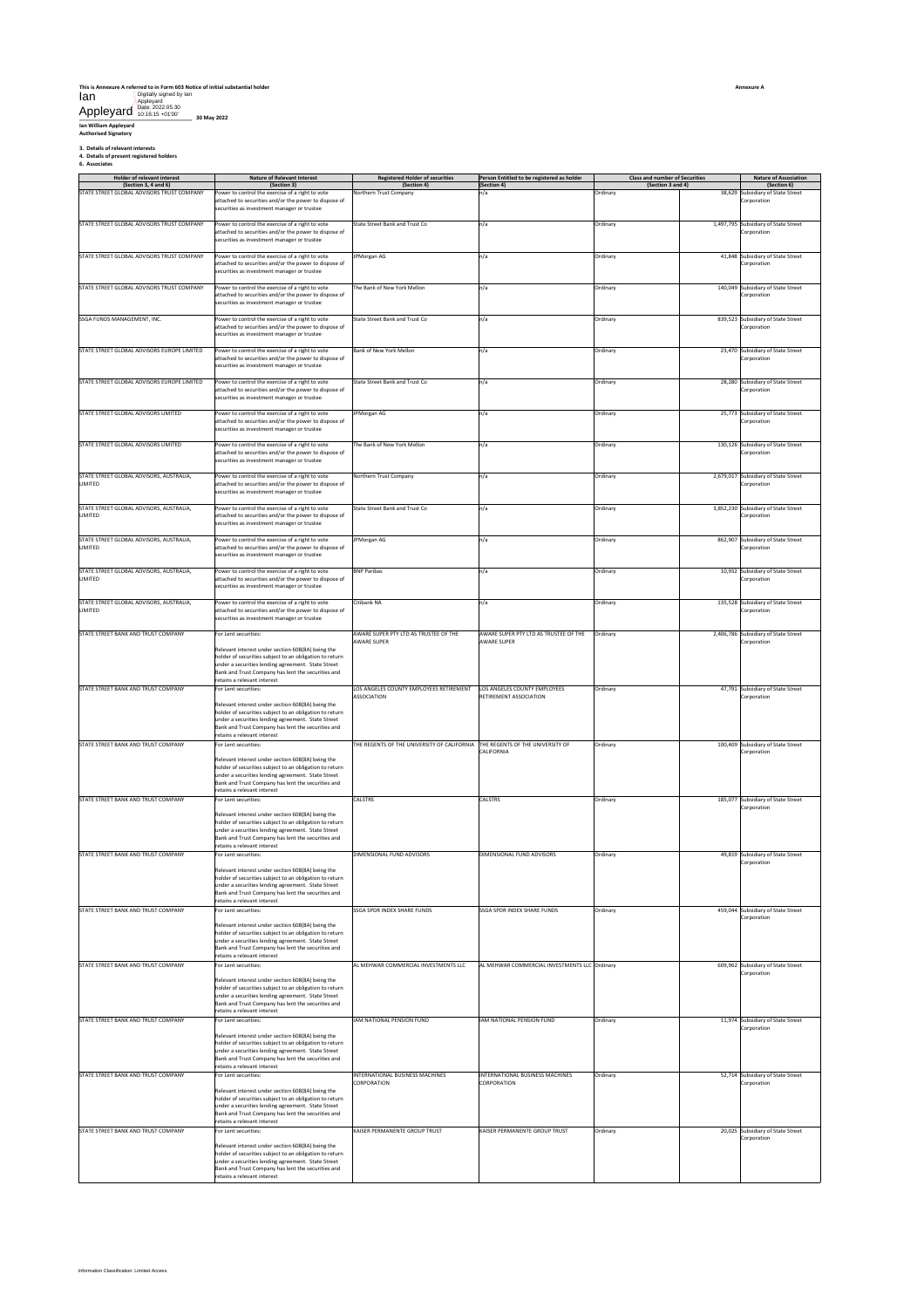| STATE STREET BANK AND TRUST COMPANY | For Lent securities:                                     | <b>SSGA</b>             | <b>SSGA</b>             | Ordinary | 73,070 Subsidiary of State Street    |
|-------------------------------------|----------------------------------------------------------|-------------------------|-------------------------|----------|--------------------------------------|
|                                     |                                                          |                         |                         |          | Corporation                          |
|                                     | Relevant interest under section 608(8A) being the        |                         |                         |          |                                      |
|                                     | holder of securities subject to an obligation to return  |                         |                         |          |                                      |
|                                     | under a securities lending agreement. State Street       |                         |                         |          |                                      |
|                                     | Bank and Trust Company has lent the securities and       |                         |                         |          |                                      |
|                                     | retains a relevant interest                              |                         |                         |          |                                      |
| STATE STREET BANK AND TRUST COMPANY | For Lent securities:                                     | <b>SSGA FUNDS</b>       | <b>SSGA FUNDS</b>       | Ordinary | 41,324 Subsidiary of State Street    |
|                                     |                                                          |                         |                         |          | Corporation                          |
|                                     | Relevant interest under section 608(8A) being the        |                         |                         |          |                                      |
|                                     | holder of securities subject to an obligation to return  |                         |                         |          |                                      |
|                                     | under a securities lending agreement. State Street       |                         |                         |          |                                      |
|                                     | Bank and Trust Company has lent the securities and       |                         |                         |          |                                      |
|                                     | retains a relevant interest                              |                         |                         |          |                                      |
| STATE STREET BANK AND TRUST COMPANY | For collateral securities:                               | THE ING GROUP           | THE ING GROUP           | Ordinary | 1,993,803 Subsidiary of State Street |
|                                     |                                                          |                         |                         |          | Corporation                          |
|                                     | Relevant interest under section 608(8A) being the right, |                         |                         |          |                                      |
|                                     | as lender, to dispose of shares transferred to secure a  |                         |                         |          |                                      |
|                                     | securities loan                                          |                         |                         |          |                                      |
| STATE STREET BANK AND TRUST COMPANY | For collateral securities:                               | THE GOLDMAN SACHS GROUP | THE GOLDMAN SACHS GROUP | Ordinary | 1,993,780 Subsidiary of State Street |
|                                     |                                                          |                         |                         |          | Corporation                          |
|                                     | Relevant interest under section 608(8A) being the right, |                         |                         |          |                                      |
|                                     | as lender, to dispose of shares transferred to secure a  |                         |                         |          |                                      |
|                                     | securities loan                                          |                         |                         |          |                                      |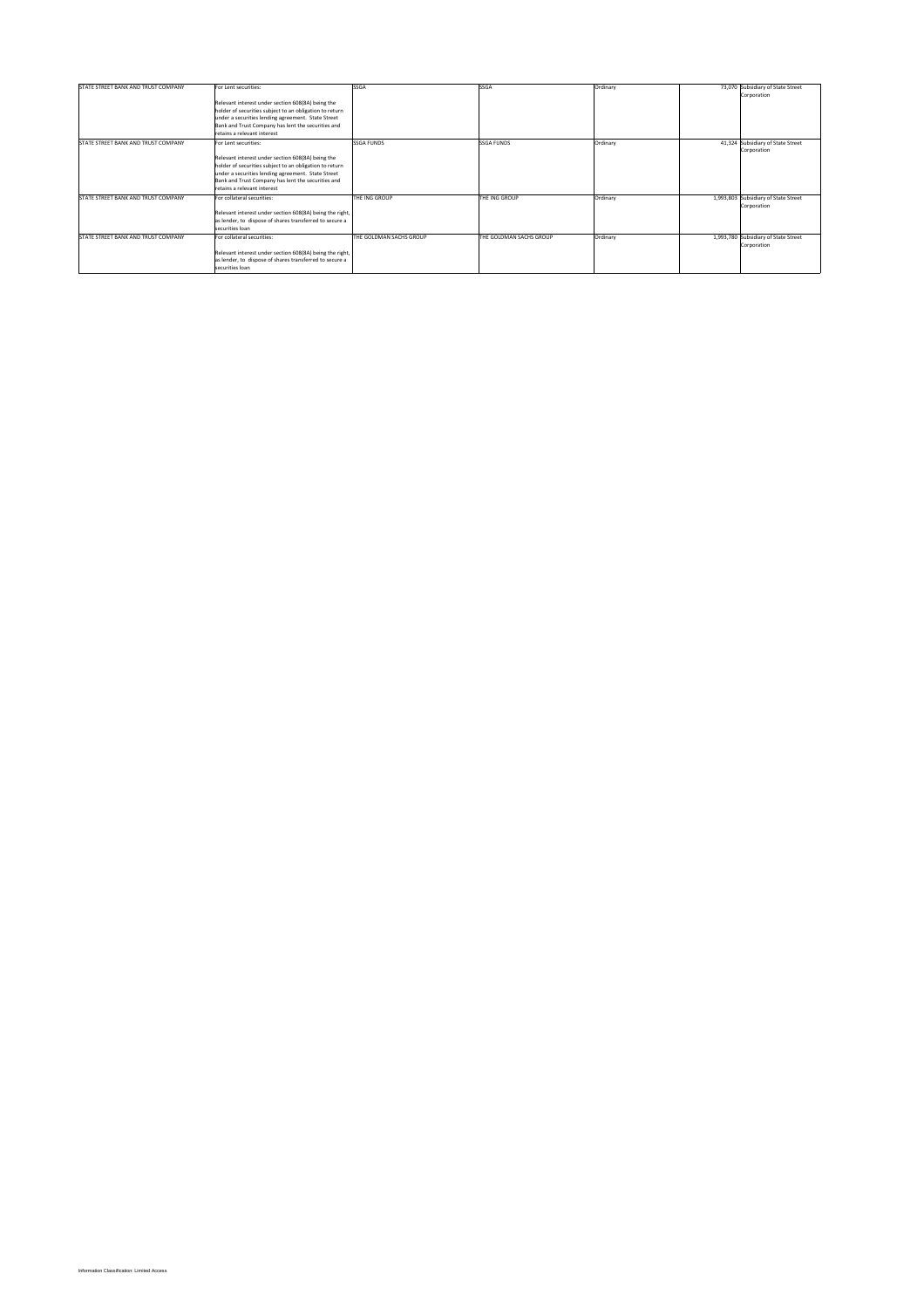# **This is Annexure B referred to in Form 603 Notice of initial substantial holder** Digitally signed by Ian Appleyard Date: 2022.05.30 10:16:34 +01'00'

| <b>Date of Acquisition</b> | <b>Nature of transaction</b><br>2-Feb-22 In Specie Contribution                                                                                    | Consideration                                                                                                 |                                                |                  |
|----------------------------|----------------------------------------------------------------------------------------------------------------------------------------------------|---------------------------------------------------------------------------------------------------------------|------------------------------------------------|------------------|
|                            |                                                                                                                                                    |                                                                                                               |                                                |                  |
|                            |                                                                                                                                                    |                                                                                                               | <b>Class and number of Securities affected</b> |                  |
|                            |                                                                                                                                                    | n/a                                                                                                           | Ordinary                                       | 3,410            |
|                            | 4-Feb-22 In Specie Contribution<br>8-Feb-22 In Specie Contribution                                                                                 | n/a<br>n/a                                                                                                    | Ordinary<br>Ordinary                           | 21<br>2,037      |
|                            | 31-Jan-22 In Specie Contribution                                                                                                                   | n/a                                                                                                           | Ordinary                                       | 2,064            |
|                            | 15-Feb-22 In Specie Contribution                                                                                                                   | n/a                                                                                                           | Ordinary                                       | 3,414            |
|                            | 24-Feb-22 In Specie Contribution<br>9-Mar-22 In Specie Contribution                                                                                | n/a<br>n/a                                                                                                    | Ordinary<br>Ordinary                           | 2,744<br>677     |
|                            | 28-Mar-22 In Specie Contribution                                                                                                                   | n/a                                                                                                           | Ordinary                                       | 3,087            |
|                            | 31-Mar-22 Purchase                                                                                                                                 | 7.07                                                                                                          | Ordinary                                       | 18,770           |
|                            | 7-Feb-22 In Specie Contribution                                                                                                                    | n/a                                                                                                           | Ordinary                                       | 3,420            |
|                            | 11-Feb-22 In Specie Contribution                                                                                                                   | n/a<br>n/a                                                                                                    | Ordinary                                       | 1,026<br>2,058   |
|                            | 25-Feb-22 In Specie Contribution<br>21-Mar-22 Purchase                                                                                             | 7.21                                                                                                          | Ordinary<br>Ordinary                           | 2,877            |
|                            | 25-Mar-22 In Specie Contribution                                                                                                                   | n/a                                                                                                           | Ordinary                                       | 5,145            |
|                            | 30-Mar-22 In Specie Contribution                                                                                                                   | n/a                                                                                                           | Ordinary                                       | 2,058            |
|                            | 1-Apr-22 In Specie Contribution                                                                                                                    | n/a                                                                                                           | Ordinary                                       | 2,752            |
|                            | 19-Apr-22 Purchase<br>29-Apr-22 Purchase                                                                                                           | 7.50<br>6.95                                                                                                  | Ordinary<br>Ordinary                           | 16,717<br>8,715  |
|                            | 20-May-22 In Specie Contribution                                                                                                                   | n/a                                                                                                           | Ordinary                                       | 4,170            |
|                            | 19-May-22 In Specie Contribution                                                                                                                   | n/a                                                                                                           | Ordinary                                       | 8,256            |
|                            | 4-Feb-22 Purchase                                                                                                                                  | 7.98                                                                                                          | Ordinan                                        | 621              |
|                            | 28-Jan-22 Purchase<br>31-Jan-22 Purchase                                                                                                           | 7.58<br>7.75                                                                                                  | Ordinary<br>Ordinary                           | 64,847<br>79,666 |
|                            | 31-Jan-22 Purchase                                                                                                                                 | 7.72                                                                                                          | Ordinary                                       | 14,670           |
|                            | 1-Feb-22 In Specie Contribution                                                                                                                    | n/a                                                                                                           | Ordinary                                       | 4,374            |
|                            | 9-Feb-22 In Specie Contribution                                                                                                                    | n/a                                                                                                           | Ordinary                                       | 800              |
|                            | 24-Feb-22 In Specie Contribution                                                                                                                   | n/a                                                                                                           | Ordinary                                       | 800              |
|                            | 28-Feb-22 Purchase<br>11-Mar-22 Purchase                                                                                                           | 7.41<br>7.93                                                                                                  | Ordinary<br>Ordinary                           | 81,898<br>97,828 |
|                            | 11-Mar-22 In Specie Contribution                                                                                                                   | n/a                                                                                                           | Ordinary                                       | 1,648            |
|                            | 15-Mar-22 In Specie Contribution                                                                                                                   | n/a                                                                                                           | Ordinary                                       | 4,000            |
|                            | 18-Mar-22 Purchase                                                                                                                                 | 7.16                                                                                                          | Ordinary                                       | 38,788           |
|                            | 28-Mar-22 In Specie Contribution                                                                                                                   | n/a                                                                                                           | Ordinary                                       | 411              |
|                            | 31-Mar-22 Purchase                                                                                                                                 | 7.15                                                                                                          | Ordinary                                       | 1,419            |
|                            | 2-Mar-22 In Specie Contribution<br>7-Mar-22 In Specie Contribution                                                                                 | n/a<br>n/a                                                                                                    | Ordinary<br>Ordinary                           | 822<br>1,644     |
|                            | 21-Mar-22 In Specie Contribution                                                                                                                   | n/a                                                                                                           | Ordinary                                       | 411              |
|                            | 30-Mar-22 Purchase                                                                                                                                 | 6.96                                                                                                          | Ordinary                                       | 3,084            |
|                            | 30-Mar-22 In Specie Contribution                                                                                                                   | n/a                                                                                                           | Ordinary                                       | 822              |
|                            | 1-Apr-22 In Specie Contribution                                                                                                                    | n/a                                                                                                           | Ordinary                                       | 5,343            |
|                            | 3-May-22 In Specie Contribution                                                                                                                    | n/a                                                                                                           | Ordinary                                       | 4,521            |
|                            | 11-May-22 In Specie Contribution                                                                                                                   | n/a                                                                                                           | Ordinary                                       | 2,490            |
|                            | 25-May-22 Purchase                                                                                                                                 | 6.00                                                                                                          | Ordinary                                       | 338,500          |
|                            | 16-May-22 In Specie Contribution                                                                                                                   | n/a                                                                                                           | Ordinary                                       | 113,627          |
|                            | 26-May-22 In Specie Contribution                                                                                                                   | n/a                                                                                                           | Ordinary                                       | 17,035           |
|                            | 23-May-22 In Specie Contribution<br>17-May-22 In Specie Contribution                                                                               | n/a<br>n/a                                                                                                    | Ordinary<br>Ordinary                           | 2,988<br>1,992   |
|                            | 5-Apr-22 Purchase                                                                                                                                  | 7.18                                                                                                          | Ordinary                                       | 9,699            |
|                            | 26-Jan-22 Return of securities provided to<br>secure a securities loan to THE CREDIT<br>SUISSE GROUP - Refer Part B of                             | n/a                                                                                                           | Ordinary                                       | (1,826)          |
|                            | Annexure D<br>27-Jan-22 Return of securities provided to<br>secure a securities loan to THE CREDIT<br>SUISSE GROUP - Refer Part B of               | n/a                                                                                                           | Ordinary                                       | (1, 476)         |
|                            | Annexure D<br>28-Jan-22 Return of securities provided to<br>secure a securities loan to THE CREDIT<br>SUISSE GROUP - Refer Part B of<br>Annexure D | n/a                                                                                                           | Ordinary                                       | (8,587)          |
|                            | 31-Jan-22 Transfer of title of securities to secure<br>a securities loan from THE CREDIT<br>SUISSE GROUP - Refer Part B of<br>Annexure D           | n/a                                                                                                           | Ordinary                                       | 1,090            |
|                            | 1-Feb-22 Transfer of title of securities to secure<br>a securities loan from THE CREDIT<br>SUISSE GROUP - Refer Part B of<br>Annexure D            | n/a                                                                                                           | Ordinary                                       | 2,438            |
|                            | secure a securities loan to THE CREDIT<br>SUISSE GROUP - Refer Part B of<br>Annexure D                                                             | n/a                                                                                                           | Ordinary                                       | (2, 197)         |
|                            | a securities loan from THE CREDIT<br>SUISSE GROUP - Refer Part B of                                                                                | n/a                                                                                                           | Ordinary                                       | 1,048            |
|                            |                                                                                                                                                    | 2-Feb-22 Return of securities provided to<br>3-Feb-22 Transfer of title of securities to secure<br>Annexure D |                                                |                  |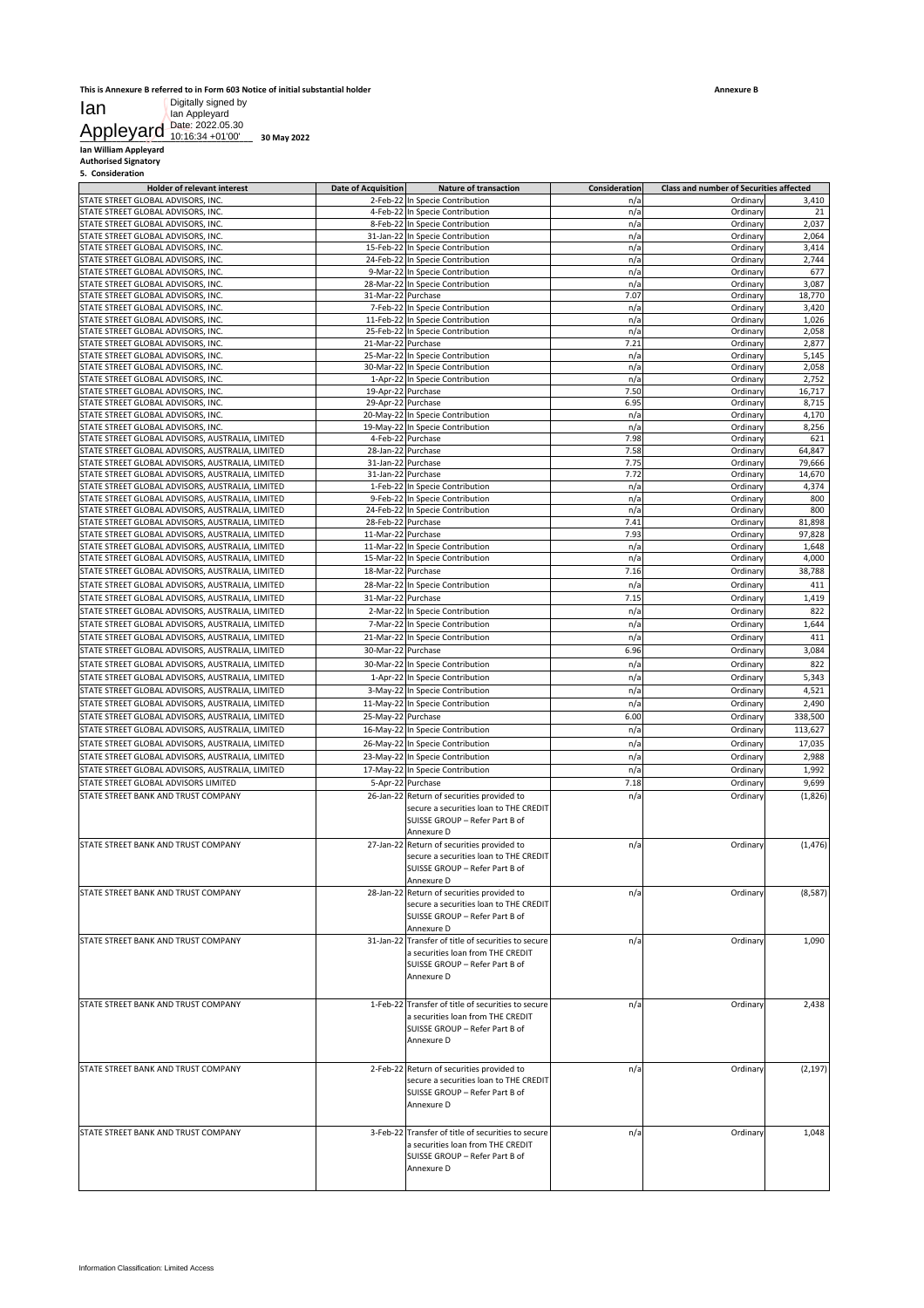| secure a securities loan to THE CREDIT<br>SUISSE GROUP - Refer Part B of<br>Annexure D | n/a                                                                                                                                                                                                                                                                                                                                                                                                                                                                                                                                                                                                                                                                                                                                                                                                                                                                                                                         |          | (238)                                                                                                                |
|----------------------------------------------------------------------------------------|-----------------------------------------------------------------------------------------------------------------------------------------------------------------------------------------------------------------------------------------------------------------------------------------------------------------------------------------------------------------------------------------------------------------------------------------------------------------------------------------------------------------------------------------------------------------------------------------------------------------------------------------------------------------------------------------------------------------------------------------------------------------------------------------------------------------------------------------------------------------------------------------------------------------------------|----------|----------------------------------------------------------------------------------------------------------------------|
| secure a securities loan to THE CREDIT<br>SUISSE GROUP - Refer Part B of<br>Annexure D | n/a                                                                                                                                                                                                                                                                                                                                                                                                                                                                                                                                                                                                                                                                                                                                                                                                                                                                                                                         | Ordinary | (15, 436)                                                                                                            |
| secure a securities loan to THE CREDIT<br>SUISSE GROUP - Refer Part B of<br>Annexure D | n/a                                                                                                                                                                                                                                                                                                                                                                                                                                                                                                                                                                                                                                                                                                                                                                                                                                                                                                                         | Ordinary | (371)                                                                                                                |
| secure a securities loan to THE CREDIT<br>SUISSE GROUP - Refer Part B of<br>Annexure D | n/a                                                                                                                                                                                                                                                                                                                                                                                                                                                                                                                                                                                                                                                                                                                                                                                                                                                                                                                         | Ordinary | (630)                                                                                                                |
| secure a securities loan to THE CREDIT<br>SUISSE GROUP - Refer Part B of<br>Annexure D | n/a                                                                                                                                                                                                                                                                                                                                                                                                                                                                                                                                                                                                                                                                                                                                                                                                                                                                                                                         |          | (1, 478)                                                                                                             |
| a securities loan from THE CREDIT<br>SUISSE GROUP - Refer Part B of<br>Annexure D      | n/a                                                                                                                                                                                                                                                                                                                                                                                                                                                                                                                                                                                                                                                                                                                                                                                                                                                                                                                         |          | 18                                                                                                                   |
| secure a securities loan to THE CREDIT<br>SUISSE GROUP - Refer Part B of<br>Annexure D | n/a                                                                                                                                                                                                                                                                                                                                                                                                                                                                                                                                                                                                                                                                                                                                                                                                                                                                                                                         | Ordinary | (28, 963)                                                                                                            |
| secure a securities loan to THE CREDIT<br>SUISSE GROUP - Refer Part B of<br>Annexure D | n/a                                                                                                                                                                                                                                                                                                                                                                                                                                                                                                                                                                                                                                                                                                                                                                                                                                                                                                                         | Ordinary | (1)                                                                                                                  |
| secure a securities loan to THE CREDIT<br>SUISSE GROUP - Refer Part B of<br>Annexure D | n/a                                                                                                                                                                                                                                                                                                                                                                                                                                                                                                                                                                                                                                                                                                                                                                                                                                                                                                                         | Ordinary | (1)                                                                                                                  |
| a securities loan from THE CREDIT<br>SUISSE GROUP - Refer Part B of<br>Annexure D      | n/a                                                                                                                                                                                                                                                                                                                                                                                                                                                                                                                                                                                                                                                                                                                                                                                                                                                                                                                         |          | 80                                                                                                                   |
| a securities loan from THE CREDIT<br>SUISSE GROUP - Refer Part B of<br>Annexure D      | n/a                                                                                                                                                                                                                                                                                                                                                                                                                                                                                                                                                                                                                                                                                                                                                                                                                                                                                                                         |          | 3                                                                                                                    |
| a securities loan from THE CREDIT<br>SUISSE GROUP - Refer Part B of<br>Annexure D      | n/a                                                                                                                                                                                                                                                                                                                                                                                                                                                                                                                                                                                                                                                                                                                                                                                                                                                                                                                         |          | 3                                                                                                                    |
| a securities loan from THE CREDIT<br>SUISSE GROUP - Refer Part B of<br>Annexure D      | n/a                                                                                                                                                                                                                                                                                                                                                                                                                                                                                                                                                                                                                                                                                                                                                                                                                                                                                                                         | Ordinary | 3                                                                                                                    |
| a securities loan from THE CREDIT<br>SUISSE GROUP - Refer Part B of<br>Annexure D      | n/a                                                                                                                                                                                                                                                                                                                                                                                                                                                                                                                                                                                                                                                                                                                                                                                                                                                                                                                         | Ordinary | $\overline{2}$                                                                                                       |
| secure a securities loan to THE CREDIT<br>SUISSE GROUP - Refer Part B of<br>Annexure D | n/a                                                                                                                                                                                                                                                                                                                                                                                                                                                                                                                                                                                                                                                                                                                                                                                                                                                                                                                         |          | (114)                                                                                                                |
| a securities loan from THE CREDIT<br>SUISSE GROUP - Refer Part B of<br>Annexure D      | n/a                                                                                                                                                                                                                                                                                                                                                                                                                                                                                                                                                                                                                                                                                                                                                                                                                                                                                                                         |          | 1,826                                                                                                                |
| a securities loan from THE CREDIT<br>SUISSE GROUP - Refer Part B of<br>Annexure D      | n/a                                                                                                                                                                                                                                                                                                                                                                                                                                                                                                                                                                                                                                                                                                                                                                                                                                                                                                                         |          | 1,477                                                                                                                |
| a securities loan from THE CREDIT<br>SUISSE GROUP - Refer Part B of<br>Annexure D      | n/a                                                                                                                                                                                                                                                                                                                                                                                                                                                                                                                                                                                                                                                                                                                                                                                                                                                                                                                         |          | 8,588                                                                                                                |
|                                                                                        | 4-Feb-22 Return of securities provided to<br>1-Apr-22 Return of securities provided to<br>4-Apr-22 Return of securities provided to<br>5-Apr-22 Return of securities provided to<br>6-Apr-22 Return of securities provided to<br>7-Apr-22 Transfer of title of securities to secure<br>8-Apr-22 Return of securities provided to<br>31-Jan-22 Return of securities provided to<br>3-Feb-22 Return of securities provided to<br>1-Apr-22 Transfer of title of securities to secure<br>4-Apr-22 Transfer of title of securities to secure<br>5-Apr-22 Transfer of title of securities to secure<br>6-Apr-22 Transfer of title of securities to secure<br>7-Apr-22 Transfer of title of securities to secure<br>8-Apr-22 Return of securities provided to<br>26-Jan-22 Transfer of title of securities to secure<br>27-Jan-22 Transfer of title of securities to secure<br>28-Jan-22 Transfer of title of securities to secure |          | Ordinary<br>Ordinary<br>Ordinary<br>Ordinary<br>Ordinary<br>Ordinary<br>Ordinary<br>Ordinary<br>Ordinary<br>Ordinary |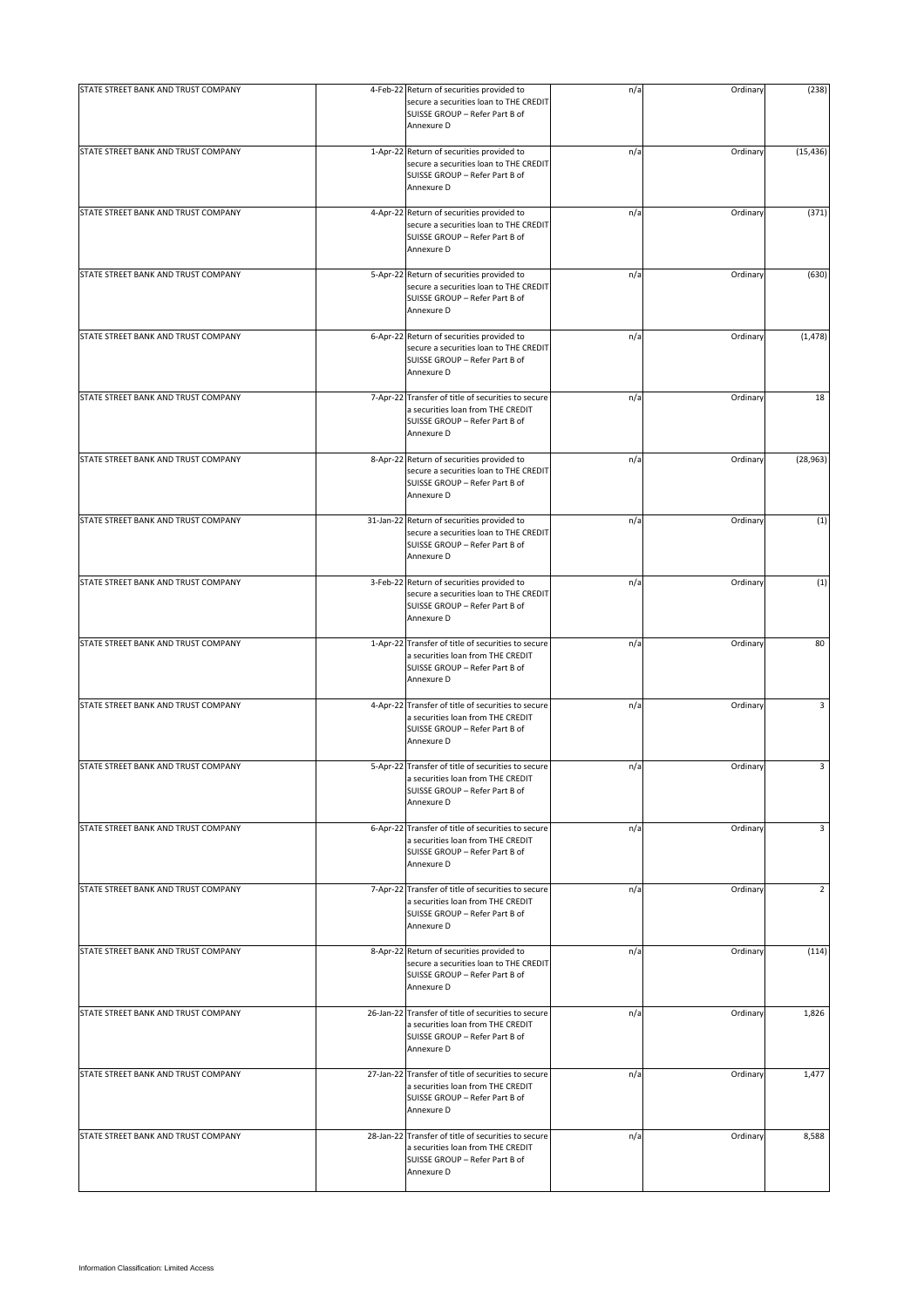| STATE STREET BANK AND TRUST COMPANY | 31-Jan-22 Return of securities provided to<br>secure a securities loan to THE CREDIT<br>SUISSE GROUP - Refer Part B of<br>Annexure D    | n/a | Ordinary | (1,089)    |
|-------------------------------------|-----------------------------------------------------------------------------------------------------------------------------------------|-----|----------|------------|
| STATE STREET BANK AND TRUST COMPANY | 1-Feb-22 Return of securities provided to<br>secure a securities loan to THE CREDIT<br>SUISSE GROUP - Refer Part B of<br>Annexure D     | n/a | Ordinary | (2, 439)   |
| STATE STREET BANK AND TRUST COMPANY | 2-Feb-22 Transfer of title of securities to secure<br>a securities loan from THE CREDIT<br>SUISSE GROUP - Refer Part B of<br>Annexure D | n/a | Ordinary | 2,197      |
| STATE STREET BANK AND TRUST COMPANY | 3-Feb-22 Return of securities provided to<br>secure a securities loan to THE CREDIT<br>SUISSE GROUP - Refer Part B of<br>Annexure D     | n/a | Ordinary | (1,047)    |
| STATE STREET BANK AND TRUST COMPANY | 4-Feb-22 Transfer of title of securities to secure<br>a securities loan from THE CREDIT<br>SUISSE GROUP - Refer Part B of<br>Annexure D | n/a | Ordinary | 238        |
| STATE STREET BANK AND TRUST COMPANY | 1-Apr-22 Return of securities provided to<br>secure a securities loan to THE CREDIT<br>SUISSE GROUP - Refer Part B of<br>Annexure D     | n/a | Ordinary | (616, 644) |
| STATE STREET BANK AND TRUST COMPANY | 4-Apr-22 Transfer of title of securities to secure<br>a securities loan from THE CREDIT<br>SUISSE GROUP - Refer Part B of<br>Annexure D | n/a | Ordinary | 368        |
| STATE STREET BANK AND TRUST COMPANY | 5-Apr-22 Transfer of title of securities to secure<br>a securities loan from THE CREDIT<br>SUISSE GROUP - Refer Part B of<br>Annexure D | n/a | Ordinary | 627        |
| STATE STREET BANK AND TRUST COMPANY | 6-Apr-22 Transfer of title of securities to secure<br>a securities loan from THE CREDIT<br>SUISSE GROUP - Refer Part B of<br>Annexure D | n/a | Ordinary | 1,475      |
| STATE STREET BANK AND TRUST COMPANY | 7-Apr-22 Return of securities provided to<br>secure a securities loan to THE CREDIT<br>SUISSE GROUP - Refer Part B of<br>Annexure D     | n/a | Ordinary | (20)       |
| STATE STREET BANK AND TRUST COMPANY | 8-Apr-22 Return of securities provided to<br>secure a securities loan to THE CREDIT<br>SUISSE GROUP - Refer Part B of<br>Annexure D     | n/a | Ordinary | (41, 922)  |
| STATE STREET BANK AND TRUST COMPANY | 24-Feb-22 Transfer of title of securities to secure<br>a securities loan from THE ING GROUP<br>- Refer Part B of Annexure D             | n/a | Ordinary | 7,572      |
| STATE STREET BANK AND TRUST COMPANY | 25-Feb-22 Return of securities provided to<br>secure a securities loan to THE ING<br>GROUP - Refer Part B of Annexure D                 | n/a | Ordinary | (6, 195)   |
| STATE STREET BANK AND TRUST COMPANY | 14-Mar-22 Transfer of title of securities to secure<br>a securities loan from THE ING GROUP<br>- Refer Part B of Annexure D             | n/a | Ordinary | 45,163     |
| STATE STREET BANK AND TRUST COMPANY | 16-Mar-22 Return of securities provided to<br>secure a securities loan to THE ING<br>GROUP - Refer Part B of Annexure D                 | n/a | Ordinary | (23,959)   |
| STATE STREET BANK AND TRUST COMPANY | 22-Mar-22 Return of securities provided to<br>secure a securities loan to THE ING<br>GROUP - Refer Part B of Annexure D                 | n/a | Ordinary | (20, 967)  |
| STATE STREET BANK AND TRUST COMPANY | 25-Mar-22 Return of securities provided to<br>secure a securities loan to THE ING<br>GROUP - Refer Part B of Annexure D                 | n/a | Ordinary | (1,614)    |
| STATE STREET BANK AND TRUST COMPANY | 28-Mar-22 Transfer of title of securities to secure<br>a securities loan from THE ING GROUP<br>- Refer Part B of Annexure D             | n/a | Ordinary | 1,877      |
|                                     |                                                                                                                                         |     |          |            |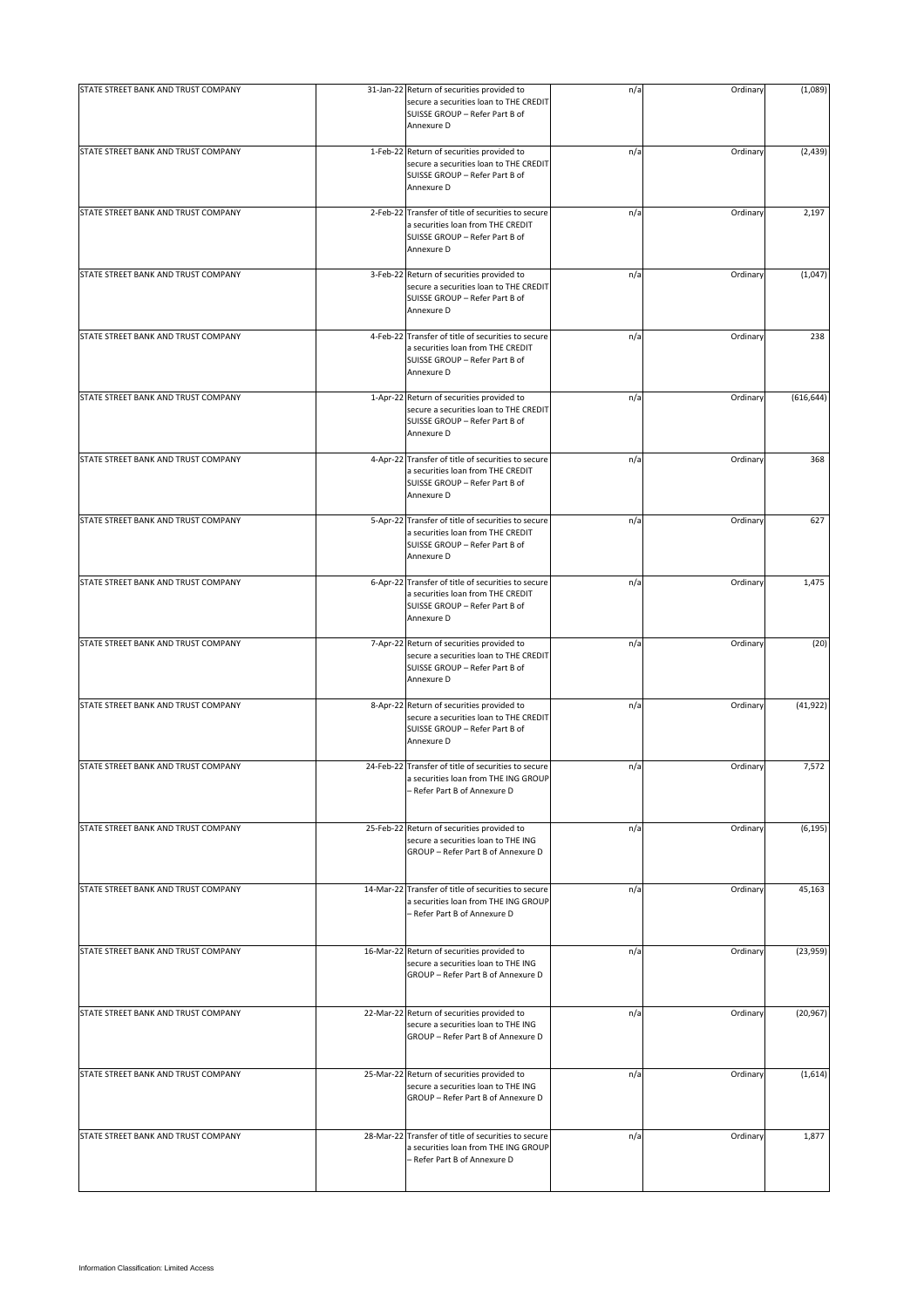| STATE STREET BANK AND TRUST COMPANY | 29-Mar-22 Transfer of title of securities to secure<br>a securities loan from THE ING GROUP<br>- Refer Part B of Annexure D | n/a | Ordinary | 9,828    |
|-------------------------------------|-----------------------------------------------------------------------------------------------------------------------------|-----|----------|----------|
| STATE STREET BANK AND TRUST COMPANY | 30-Mar-22 Transfer of title of securities to secure<br>a securities loan from THE ING GROUP<br>- Refer Part B of Annexure D | n/a | Ordinary | 3,589    |
| STATE STREET BANK AND TRUST COMPANY | 31-Mar-22 Return of securities provided to<br>secure a securities loan to THE ING<br>GROUP - Refer Part B of Annexure D     | n/a | Ordinary | (4, 165) |
| STATE STREET BANK AND TRUST COMPANY | 1-Apr-22 Transfer of title of securities to secure<br>a securities loan from THE ING GROUP<br>- Refer Part B of Annexure D  | n/a | Ordinary | 137      |
| STATE STREET BANK AND TRUST COMPANY | 4-Apr-22 Return of securities provided to<br>secure a securities loan to THE ING<br>GROUP - Refer Part B of Annexure D      | n/a | Ordinary | (124)    |
| STATE STREET BANK AND TRUST COMPANY | 5-Apr-22 Return of securities provided to<br>secure a securities loan to THE ING<br>GROUP - Refer Part B of Annexure D      | n/a | Ordinary | (115)    |
| STATE STREET BANK AND TRUST COMPANY | 6-Apr-22 Return of securities provided to<br>secure a securities loan to THE ING<br>GROUP - Refer Part B of Annexure D      | n/a | Ordinary | (485)    |
| STATE STREET BANK AND TRUST COMPANY | 7-Apr-22 Transfer of title of securities to secure<br>a securities loan from THE ING GROUP<br>- Refer Part B of Annexure D  | n/a | Ordinary | 181      |
| STATE STREET BANK AND TRUST COMPANY | 8-Apr-22 Return of securities provided to<br>secure a securities loan to THE ING<br>GROUP - Refer Part B of Annexure D      | n/a | Ordinary | (67)     |
| STATE STREET BANK AND TRUST COMPANY | 11-Apr-22 Return of securities provided to<br>secure a securities loan to THE ING<br>GROUP - Refer Part B of Annexure D     | n/a | Ordinary | (156)    |
| STATE STREET BANK AND TRUST COMPANY | 12-Apr-22 Return of securities provided to<br>secure a securities loan to THE ING<br>GROUP - Refer Part B of Annexure D     | n/a | Ordinary | (23)     |
| STATE STREET BANK AND TRUST COMPANY | 13-Apr-22 Transfer of title of securities to secure<br>a securities loan from THE ING GROUP<br>- Refer Part B of Annexure D | n/a | Ordinary | 4,569    |
| STATE STREET BANK AND TRUST COMPANY | 14-Apr-22 Return of securities provided to<br>secure a securities loan to THE ING<br>GROUP - Refer Part B of Annexure D     | n/a | Ordinary | (186)    |
| STATE STREET BANK AND TRUST COMPANY | 15-Apr-22 Return of securities provided to<br>secure a securities loan to THE ING<br>GROUP - Refer Part B of Annexure D     | n/a | Ordinary | (397)    |
| STATE STREET BANK AND TRUST COMPANY | 19-Apr-22 Transfer of title of securities to secure<br>a securities loan from THE ING GROUP<br>- Refer Part B of Annexure D | n/a | Ordinary | 12       |
| STATE STREET BANK AND TRUST COMPANY | 20-Apr-22 Return of securities provided to<br>secure a securities loan to THE ING<br>GROUP - Refer Part B of Annexure D     | n/a | Ordinary | (111)    |
| STATE STREET BANK AND TRUST COMPANY | 21-Apr-22 Return of securities provided to<br>secure a securities loan to THE ING<br>GROUP - Refer Part B of Annexure D     | n/a | Ordinary | (317)    |
| STATE STREET BANK AND TRUST COMPANY | 22-Apr-22 Return of securities provided to<br>secure a securities loan to THE ING<br>GROUP - Refer Part B of Annexure D     | n/a | Ordinary | (199)    |
|                                     |                                                                                                                             |     |          |          |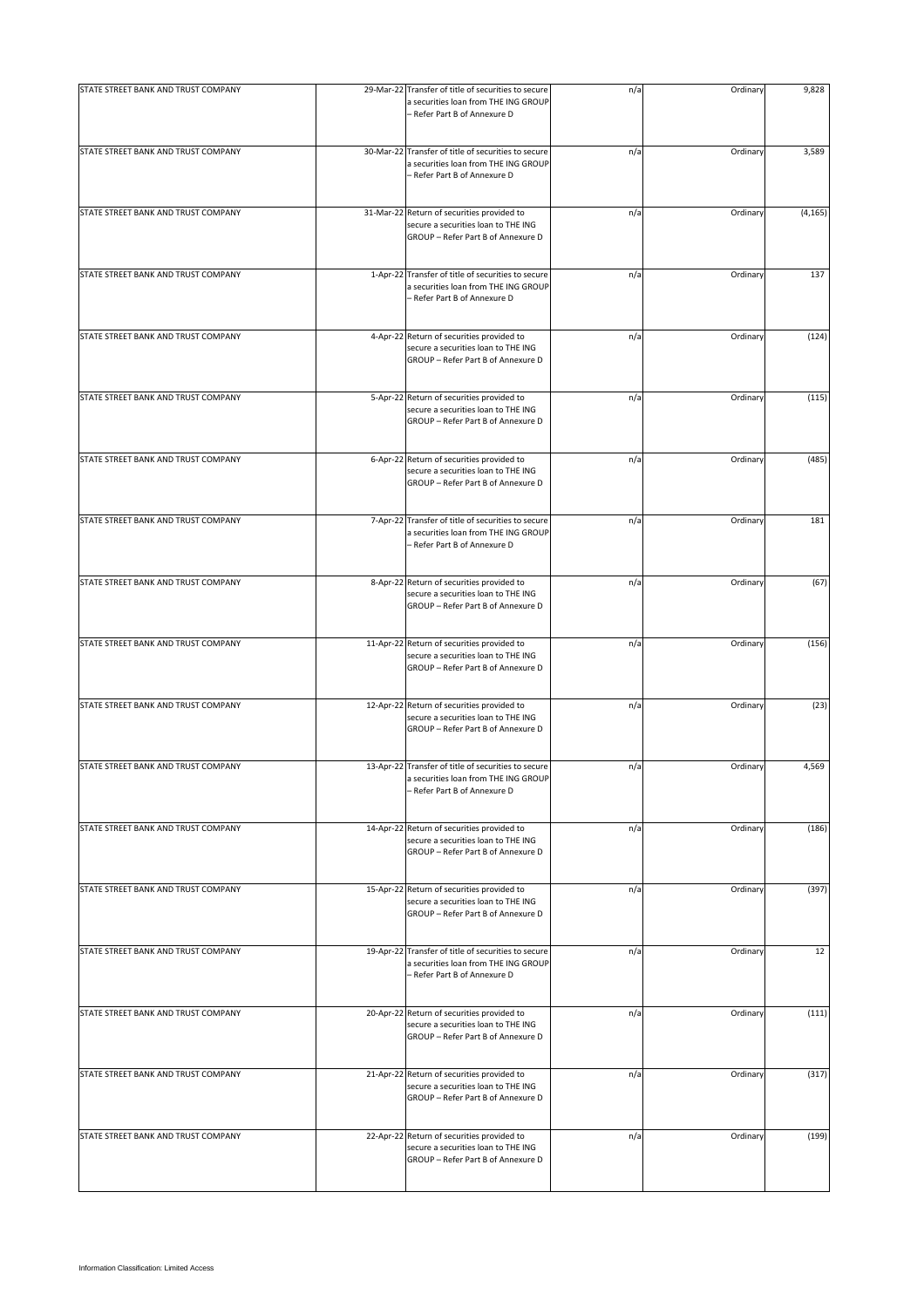| STATE STREET BANK AND TRUST COMPANY | 25-Apr-22 Return of securities provided to                                                                                               | n/a | Ordinary | (218)     |
|-------------------------------------|------------------------------------------------------------------------------------------------------------------------------------------|-----|----------|-----------|
|                                     | secure a securities loan to THE ING<br>GROUP - Refer Part B of Annexure D                                                                |     |          |           |
| STATE STREET BANK AND TRUST COMPANY | 26-Apr-22 Return of securities provided to<br>secure a securities loan to THE ING<br>GROUP - Refer Part B of Annexure D                  | n/a | Ordinary | (13, 630) |
| STATE STREET BANK AND TRUST COMPANY | 13-Apr-22 Transfer of title of securities to secure<br>a securities loan from THE CREDIT<br>SUISSE GROUP - Refer Part B of<br>Annexure D | n/a | Ordinary | 3,491     |
| STATE STREET BANK AND TRUST COMPANY | 14-Apr-22 Transfer of title of securities to secure<br>a securities loan from THE CREDIT<br>SUISSE GROUP - Refer Part B of<br>Annexure D | n/a | Ordinary | 86,499    |
| STATE STREET BANK AND TRUST COMPANY | 15-Apr-22 Transfer of title of securities to secure<br>a securities loan from THE CREDIT<br>SUISSE GROUP - Refer Part B of<br>Annexure D | n/a | Ordinary | 473       |
| STATE STREET BANK AND TRUST COMPANY | 18-Apr-22 Transfer of title of securities to secure<br>a securities loan from THE CREDIT<br>SUISSE GROUP - Refer Part B of<br>Annexure D | n/a | Ordinary | 2,282     |
| STATE STREET BANK AND TRUST COMPANY | 19-Apr-22 Return of securities provided to<br>secure a securities loan to THE CREDIT<br>SUISSE GROUP - Refer Part B of<br>Annexure D     | n/a | Ordinary | (3, 435)  |
| STATE STREET BANK AND TRUST COMPANY | 20-Apr-22 Return of securities provided to<br>secure a securities loan to THE CREDIT<br>SUISSE GROUP - Refer Part B of<br>Annexure D     | n/a | Ordinary | (51, 559) |
| STATE STREET BANK AND TRUST COMPANY | 21-Apr-22 Transfer of title of securities to secure<br>a securities loan from THE CREDIT<br>SUISSE GROUP - Refer Part B of<br>Annexure D | n/a | Ordinary | 203       |
| STATE STREET BANK AND TRUST COMPANY | 22-Apr-22 Transfer of title of securities to secure<br>a securities loan from THE CREDIT<br>SUISSE GROUP - Refer Part B of<br>Annexure D | n/a | Ordinary | 4,626     |
| STATE STREET BANK AND TRUST COMPANY | 25-Apr-22 Transfer of title of securities to secure<br>a securities loan from THE CREDIT<br>SUISSE GROUP - Refer Part B of<br>Annexure D | n/a | Ordinary | 62,279    |
| STATE STREET BANK AND TRUST COMPANY | 26-Apr-22 Return of securities provided to<br>secure a securities loan to THE CREDIT<br>SUISSE GROUP - Refer Part B of<br>Annexure D     | n/a | Ordinary | (17, 226) |
| STATE STREET BANK AND TRUST COMPANY | 27-Apr-22 Return of securities provided to<br>secure a securities loan to THE CREDIT<br>SUISSE GROUP - Refer Part B of<br>Annexure D     | n/a | Ordinary | (27, 725) |
| STATE STREET BANK AND TRUST COMPANY | 28-Apr-22 Transfer of title of securities to secure<br>a securities loan from THE CREDIT<br>SUISSE GROUP - Refer Part B of<br>Annexure D | n/a | Ordinary | 1,846     |
| STATE STREET BANK AND TRUST COMPANY | 29-Apr-22 Return of securities provided to<br>secure a securities loan to THE CREDIT<br>SUISSE GROUP - Refer Part B of<br>Annexure D     | n/a | Ordinary | (851)     |
| STATE STREET BANK AND TRUST COMPANY | 2-May-22 Return of securities provided to<br>secure a securities loan to THE CREDIT<br>SUISSE GROUP - Refer Part B of<br>Annexure D      | n/a | Ordinary | (11, 704) |
| STATE STREET BANK AND TRUST COMPANY | 3-May-22 Transfer of title of securities to secure<br>a securities loan from THE CREDIT<br>SUISSE GROUP - Refer Part B of<br>Annexure D  | n/a | Ordinary | 897       |
| STATE STREET BANK AND TRUST COMPANY | 4-May-22 Transfer of title of securities to secure<br>a securities loan from THE CREDIT<br>SUISSE GROUP - Refer Part B of<br>Annexure D  | n/a | Ordinary | 5,549     |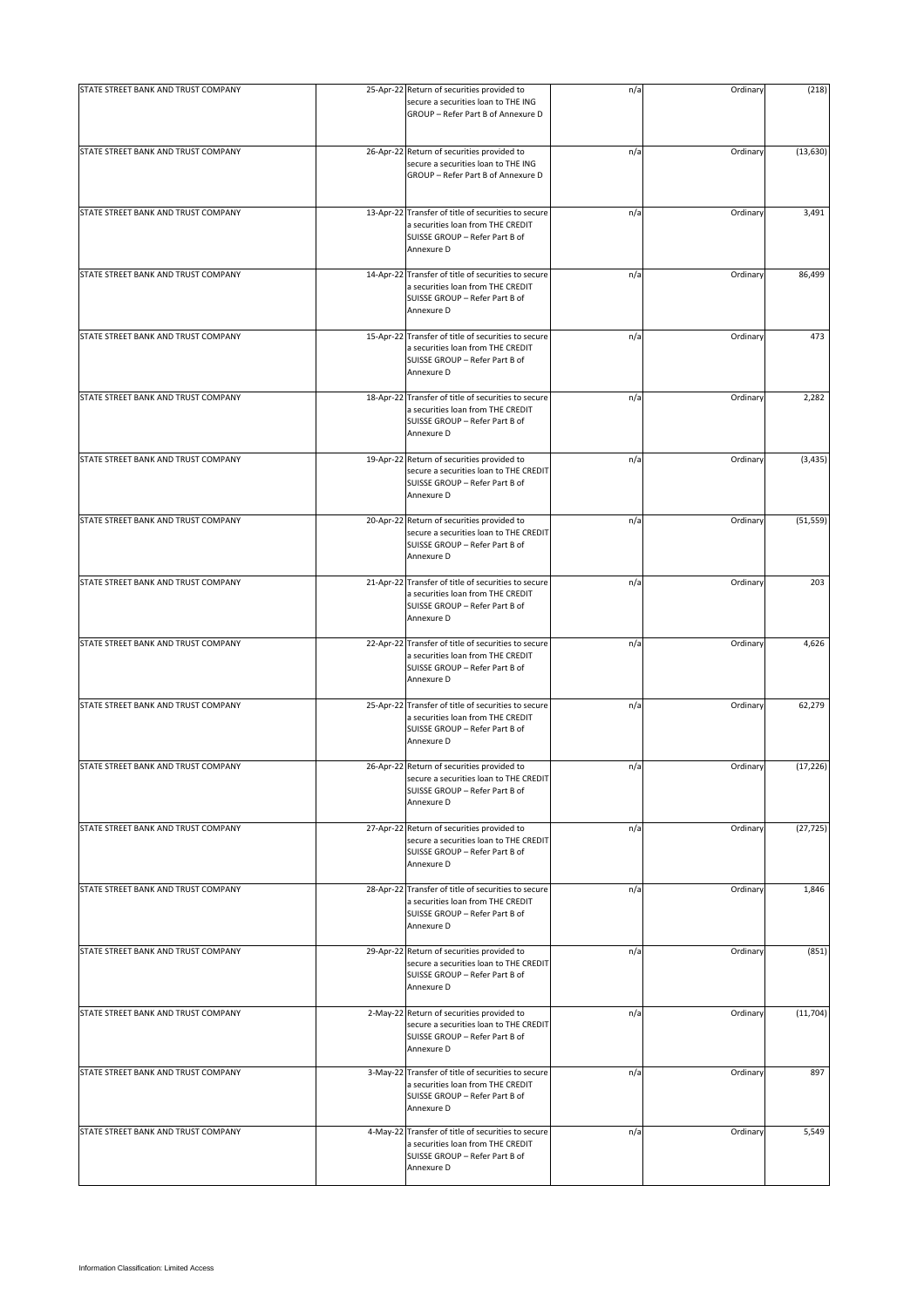| STATE STREET BANK AND TRUST COMPANY | 5-May-22 Transfer of title of securities to secure<br>a securities loan from THE CREDIT<br>SUISSE GROUP - Refer Part B of                | n/a | Ordinary | 16,966     |
|-------------------------------------|------------------------------------------------------------------------------------------------------------------------------------------|-----|----------|------------|
|                                     | Annexure D                                                                                                                               |     |          |            |
| STATE STREET BANK AND TRUST COMPANY | 6-May-22 Return of securities provided to<br>secure a securities loan to THE CREDIT<br>SUISSE GROUP - Refer Part B of<br>Annexure D      | n/a | Ordinary | (22, 386)  |
| STATE STREET BANK AND TRUST COMPANY | 9-May-22 Transfer of title of securities to secure<br>a securities loan from THE CREDIT<br>SUISSE GROUP - Refer Part B of<br>Annexure D  | n/a | Ordinary | 1,763      |
| STATE STREET BANK AND TRUST COMPANY | 11-May-22 Transfer of title of securities to secure<br>a securities loan from THE CREDIT<br>SUISSE GROUP - Refer Part B of<br>Annexure D | n/a | Ordinary | 113,065    |
| STATE STREET BANK AND TRUST COMPANY | 12-May-22 Return of securities provided to<br>secure a securities loan to THE CREDIT<br>SUISSE GROUP - Refer Part B of<br>Annexure D     | n/a | Ordinary | (140, 656) |
| STATE STREET BANK AND TRUST COMPANY | 13-May-22 Transfer of title of securities to secure<br>a securities loan from THE CREDIT<br>SUISSE GROUP - Refer Part B of<br>Annexure D | n/a | Ordinary | 155,262    |
| STATE STREET BANK AND TRUST COMPANY | 18-May-22 Return of securities provided to<br>secure a securities loan to THE CREDIT<br>SUISSE GROUP - Refer Part B of<br>Annexure D     | n/a | Ordinary | (66, 877)  |
| STATE STREET BANK AND TRUST COMPANY | 19-May-22 Return of securities provided to<br>secure a securities loan to THE CREDIT<br>SUISSE GROUP - Refer Part B of<br>Annexure D     | n/a | Ordinary | (112, 782) |
| STATE STREET BANK AND TRUST COMPANY | 24-Feb-22 Transfer of title of securities to secure<br>a securities loan from THE ING GROUP<br>- Refer Part B of Annexure D              | n/a | Ordinary | 10,731     |
| STATE STREET BANK AND TRUST COMPANY | 25-Feb-22 Return of securities provided to<br>secure a securities loan to THE ING<br>GROUP - Refer Part B of Annexure D                  | n/a | Ordinary | (8, 583)   |
| STATE STREET BANK AND TRUST COMPANY | 14-Mar-22 Transfer of title of securities to secure<br>a securities loan from THE ING GROUP<br>- Refer Part B of Annexure D              | n/a | Ordinary | 11,210     |
| STATE STREET BANK AND TRUST COMPANY | 16-Mar-22 Return of securities provided to<br>secure a securities loan to THE ING<br>GROUP - Refer Part B of Annexure D                  | n/a | Ordinary | (6, 515)   |
| STATE STREET BANK AND TRUST COMPANY | 21-Mar-22 Transfer of title of securities to secure<br>a securities loan from THE ING GROUP<br>- Refer Part B of Annexure D              | n/a | Ordinary | 10,578     |
| STATE STREET BANK AND TRUST COMPANY | 22-Mar-22 Return of securities provided to<br>secure a securities loan to THE ING<br>GROUP - Refer Part B of Annexure D                  | n/a | Ordinary | (5, 282)   |
| STATE STREET BANK AND TRUST COMPANY | 23-Mar-22 Transfer of title of securities to secure<br>a securities loan from THE ING GROUP<br>- Refer Part B of Annexure D              | n/a | Ordinary | 5,500      |
| STATE STREET BANK AND TRUST COMPANY | 24-Mar-22 Return of securities provided to<br>secure a securities loan to THE ING<br>GROUP - Refer Part B of Annexure D                  | n/a | Ordinary | (67)       |
| STATE STREET BANK AND TRUST COMPANY | 25-Mar-22 Return of securities provided to<br>secure a securities loan to THE ING<br>GROUP - Refer Part B of Annexure D                  | n/a | Ordinary | (647)      |
| STATE STREET BANK AND TRUST COMPANY | 28-Mar-22 Return of securities provided to<br>secure a securities loan to THE ING<br>GROUP - Refer Part B of Annexure D                  | n/a | Ordinary | (28)       |
| STATE STREET BANK AND TRUST COMPANY | 29-Mar-22 Return of securities provided to<br>secure a securities loan to THE ING<br>GROUP - Refer Part B of Annexure D                  | n/a | Ordinary | (306)      |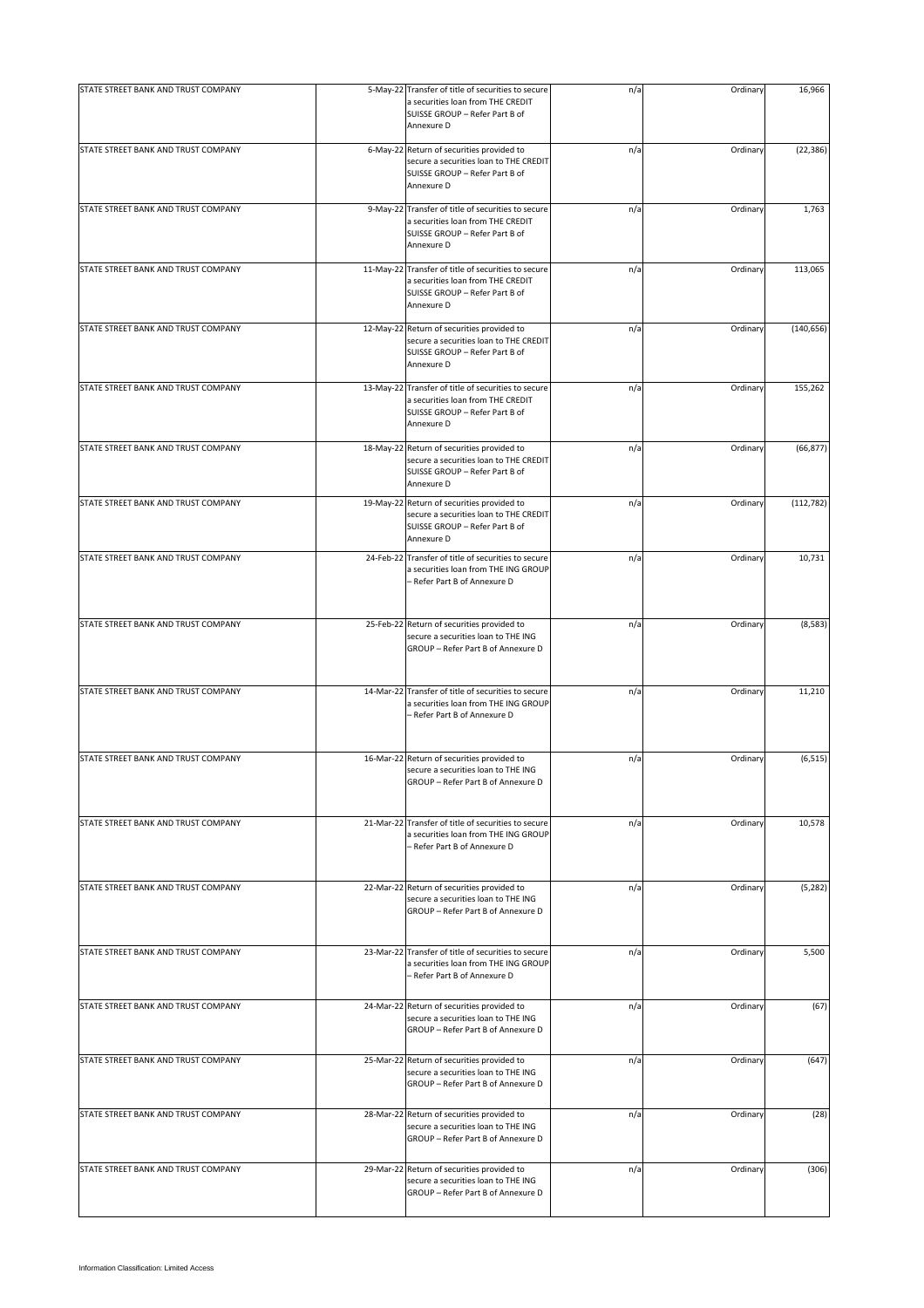| STATE STREET BANK AND TRUST COMPANY | 30-Mar-22 Transfer of title of securities to secure<br>a securities loan from THE ING GROUP<br>- Refer Part B of Annexure D | n/a | Ordinary | 3,373    |
|-------------------------------------|-----------------------------------------------------------------------------------------------------------------------------|-----|----------|----------|
| STATE STREET BANK AND TRUST COMPANY | 31-Mar-22 Return of securities provided to<br>secure a securities loan to THE ING<br>GROUP - Refer Part B of Annexure D     | n/a | Ordinary | (4, 190) |
| STATE STREET BANK AND TRUST COMPANY | 1-Apr-22 Transfer of title of securities to secure<br>a securities loan from THE ING GROUP<br>- Refer Part B of Annexure D  | n/a | Ordinary | 194      |
| STATE STREET BANK AND TRUST COMPANY | 4-Apr-22 Return of securities provided to<br>secure a securities loan to THE ING<br>GROUP - Refer Part B of Annexure D      | n/a | Ordinary | (176)    |
| STATE STREET BANK AND TRUST COMPANY | 5-Apr-22 Return of securities provided to<br>secure a securities loan to THE ING<br>GROUP - Refer Part B of Annexure D      | n/a | Ordinary | (164)    |
| STATE STREET BANK AND TRUST COMPANY | 6-Apr-22 Return of securities provided to<br>secure a securities loan to THE ING<br>GROUP - Refer Part B of Annexure D      | n/a | Ordinary | (687)    |
| STATE STREET BANK AND TRUST COMPANY | 7-Apr-22 Transfer of title of securities to secure<br>a securities loan from THE ING GROUP<br>- Refer Part B of Annexure D  | n/a | Ordinary | 233      |
| STATE STREET BANK AND TRUST COMPANY | 8-Apr-22 Return of securities provided to<br>secure a securities loan to THE ING<br>GROUP - Refer Part B of Annexure D      | n/a | Ordinary | (507)    |
| STATE STREET BANK AND TRUST COMPANY | 11-Apr-22 Return of securities provided to<br>secure a securities loan to THE ING<br>GROUP - Refer Part B of Annexure D     | n/a | Ordinary | (233)    |
| STATE STREET BANK AND TRUST COMPANY | 12-Apr-22 Return of securities provided to<br>secure a securities loan to THE ING<br>GROUP - Refer Part B of Annexure D     | n/a | Ordinary | (31)     |
| STATE STREET BANK AND TRUST COMPANY | 13-Apr-22 Return of securities provided to<br>secure a securities loan to THE ING<br>GROUP - Refer Part B of Annexure D     | n/a | Ordinary | (293)    |
| STATE STREET BANK AND TRUST COMPANY | 14-Apr-22 Return of securities provided to<br>secure a securities loan to THE ING<br>GROUP - Refer Part B of Annexure D     | n/a | Ordinary | (174)    |
| STATE STREET BANK AND TRUST COMPANY | 15-Apr-22 Return of securities provided to<br>secure a securities loan to THE ING<br>GROUP - Refer Part B of Annexure D     | n/a | Ordinary | (372)    |
| STATE STREET BANK AND TRUST COMPANY | 19-Apr-22 Transfer of title of securities to secure<br>a securities loan from THE ING GROUP<br>- Refer Part B of Annexure D | n/a | Ordinary | 11       |
| STATE STREET BANK AND TRUST COMPANY | 20-Apr-22 Return of securities provided to<br>secure a securities loan to THE ING<br>GROUP - Refer Part B of Annexure D     | n/a | Ordinary | (104)    |
| STATE STREET BANK AND TRUST COMPANY | 21-Apr-22 Return of securities provided to<br>secure a securities loan to THE ING<br>GROUP - Refer Part B of Annexure D     | n/a | Ordinary | (297)    |
| STATE STREET BANK AND TRUST COMPANY | 22-Apr-22 Return of securities provided to<br>secure a securities loan to THE ING<br>GROUP - Refer Part B of Annexure D     | n/a | Ordinary | (187)    |
| STATE STREET BANK AND TRUST COMPANY | 25-Apr-22 Transfer of title of securities to secure<br>a securities loan from THE ING GROUP<br>- Refer Part B of Annexure D | n/a | Ordinary | 2,549    |
| STATE STREET BANK AND TRUST COMPANY | 26-Apr-22 Return of securities provided to<br>secure a securities loan to THE ING<br>GROUP - Refer Part B of Annexure D     | n/a | Ordinary | (2,004)  |
| STATE STREET BANK AND TRUST COMPANY | 27-Apr-22 Transfer of title of securities to secure<br>a securities loan from THE ING GROUP<br>- Refer Part B of Annexure D | n/a | Ordinary | 2,255    |
| STATE STREET BANK AND TRUST COMPANY | 28-Apr-22 Transfer of title of securities to secure<br>a securities loan from THE ING GROUP<br>- Refer Part B of Annexure D | n/a | Ordinary | 3,251    |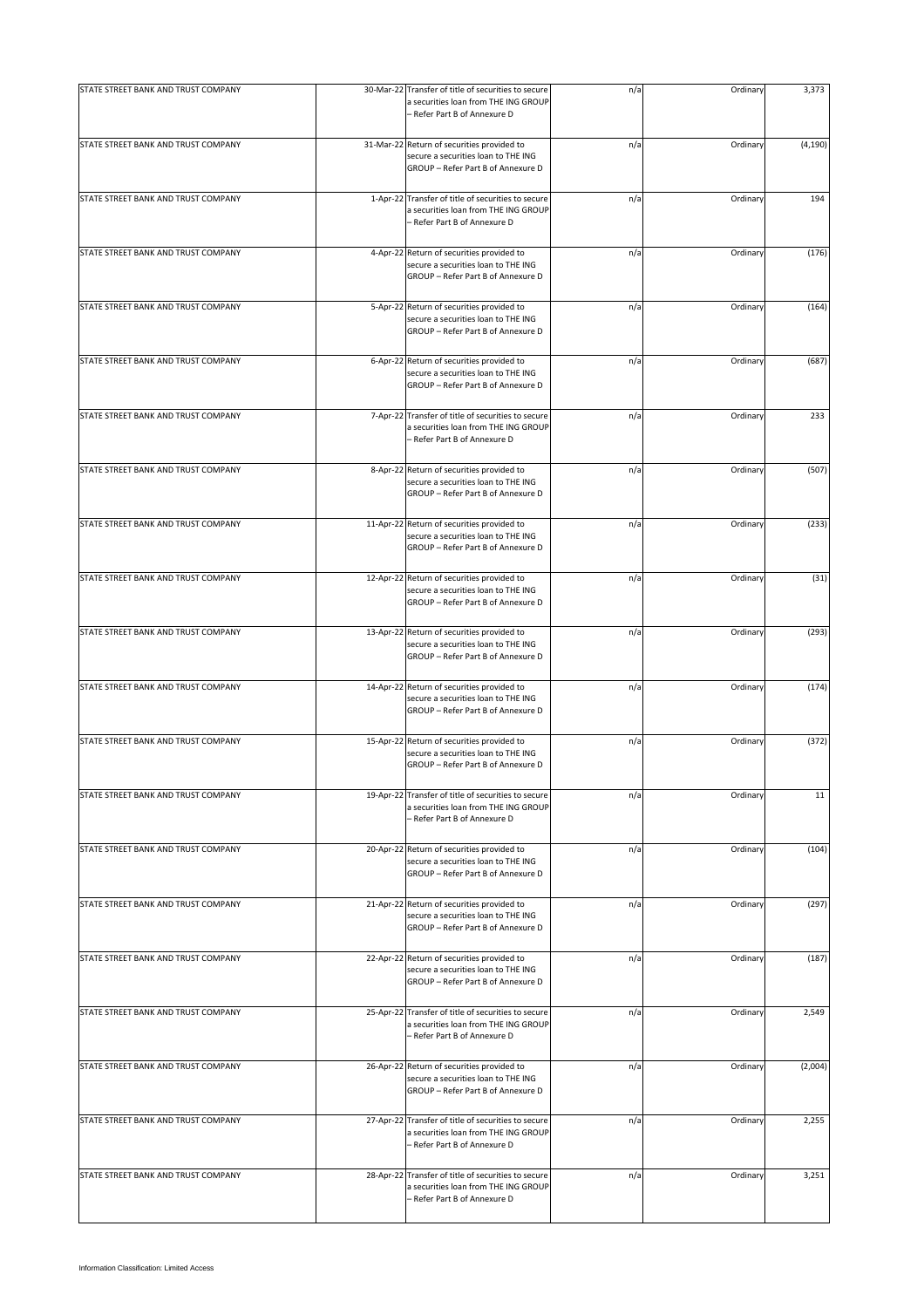| STATE STREET BANK AND TRUST COMPANY | 29-Apr-22 Return of securities provided to<br>secure a securities loan to THE ING<br>GROUP - Refer Part B of Annexure D                     | n/a | Ordinary | (5, 472)   |
|-------------------------------------|---------------------------------------------------------------------------------------------------------------------------------------------|-----|----------|------------|
| STATE STREET BANK AND TRUST COMPANY | 2-May-22 Return of securities provided to<br>secure a securities loan to THE ING<br>GROUP - Refer Part B of Annexure D                      | n/a | Ordinary | (963)      |
| STATE STREET BANK AND TRUST COMPANY | 3-May-22 Transfer of title of securities to secure<br>a securities loan from THE ING GROUP<br>- Refer Part B of Annexure D                  | n/a | Ordinary | 5,446      |
| STATE STREET BANK AND TRUST COMPANY | 4-May-22 Return of securities provided to<br>secure a securities loan to THE ING<br>GROUP - Refer Part B of Annexure D                      | n/a | Ordinary | (86)       |
| STATE STREET BANK AND TRUST COMPANY | 5-May-22 Return of securities provided to<br>secure a securities loan to THE ING<br>GROUP - Refer Part B of Annexure D                      | n/a | Ordinary | (4,013)    |
| STATE STREET BANK AND TRUST COMPANY | 6-May-22 Return of securities provided to<br>secure a securities loan to THE ING<br>GROUP - Refer Part B of Annexure D                      | n/a | Ordinary | (1,758)    |
| STATE STREET BANK AND TRUST COMPANY | 9-May-22 Transfer of title of securities to secure<br>a securities loan from THE ING GROUP<br>- Refer Part B of Annexure D                  | n/a | Ordinary | 251        |
| STATE STREET BANK AND TRUST COMPANY | 10-May-22 Transfer of title of securities to secure<br>a securities loan from THE ING GROUP<br>- Refer Part B of Annexure D                 | n/a | Ordinary | 187        |
| STATE STREET BANK AND TRUST COMPANY | 11-May-22 Transfer of title of securities to secure<br>a securities loan from THE ING GROUP<br>- Refer Part B of Annexure D                 | n/a | Ordinary | 6,747      |
| STATE STREET BANK AND TRUST COMPANY | 12-May-22 Transfer of title of securities to secure<br>a securities loan from THE ING GROUP<br>- Refer Part B of Annexure D                 | n/a | Ordinary | 1,331      |
| STATE STREET BANK AND TRUST COMPANY | 13-May-22 Transfer of title of securities to secure<br>a securities loan from THE ING GROUP<br>- Refer Part B of Annexure D                 | n/a | Ordinary | 113,006    |
| STATE STREET BANK AND TRUST COMPANY | 16-May-22 Return of securities provided to<br>secure a securities loan to THE ING<br>GROUP - Refer Part B of Annexure D                     | n/a | Ordinary | (11, 632)  |
| STATE STREET BANK AND TRUST COMPANY | 17-May-22 Transfer of title of securities to secure<br>a securities loan from THE ING GROUP<br>- Refer Part B of Annexure D                 | n/a | Ordinary | 2,066      |
| STATE STREET BANK AND TRUST COMPANY | 18-May-22 Return of securities provided to<br>secure a securities loan to THE ING<br>GROUP - Refer Part B of Annexure D                     | n/a | Ordinary | (111, 782) |
| STATE STREET BANK AND TRUST COMPANY | 19-May-22 Transfer of title of securities to secure<br>a securities loan from THE ING GROUP<br>- Refer Part B of Annexure D                 | n/a | Ordinary | 45,618     |
| STATE STREET BANK AND TRUST COMPANY | 24-May-22 Return of securities provided to<br>secure a securities loan to THE ING<br>GROUP - Refer Part B of Annexure D                     | n/a | Ordinary | (57, 982)  |
| STATE STREET BANK AND TRUST COMPANY | 25-May-22 Transfer of title of securities to secure<br>a securities loan from THE ING GROUP<br>- Refer Part B of Annexure D                 | n/a | Ordinary | 73,181     |
| STATE STREET BANK AND TRUST COMPANY | 26-May-22 Return of securities provided to<br>secure a securities loan to THE ING<br>GROUP - Refer Part B of Annexure D                     | n/a | Ordinary | (73, 183)  |
| STATE STREET BANK AND TRUST COMPANY | 27-Jan-22 Transfer of title of securities to secure<br>a securities loan from THE SOCIETE<br>GENERALE GROUP - Refer Part B of<br>Annexure D | n/a | Ordinary | 17,271     |
| STATE STREET BANK AND TRUST COMPANY | 28-Jan-22 Transfer of title of securities to secure<br>a securities loan from THE SOCIETE<br>GENERALE GROUP - Refer Part B of<br>Annexure D | n/a | Ordinary | 483        |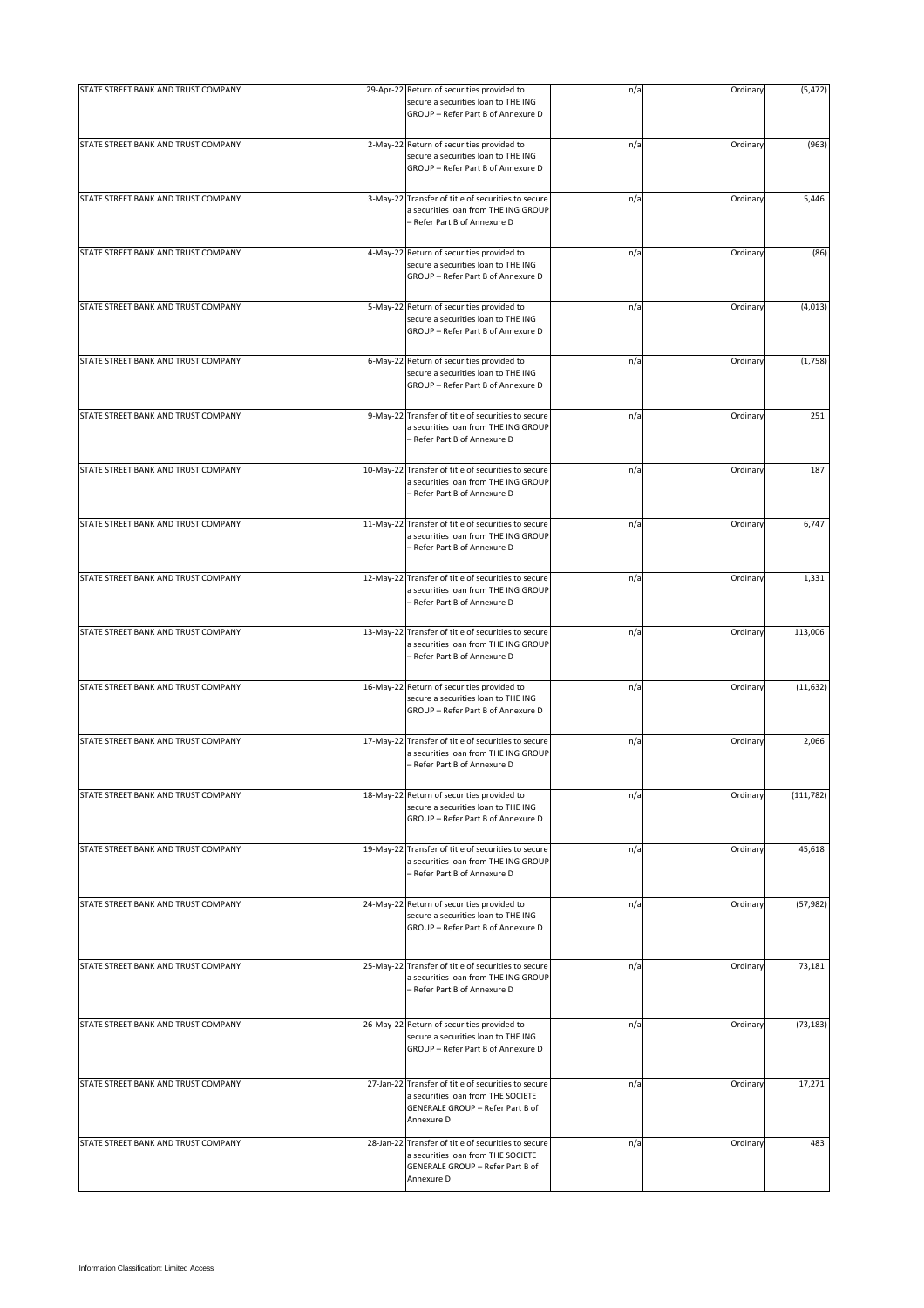| STATE STREET BANK AND TRUST COMPANY |                | 31-Jan-22 Transfer of title of securities to secure                                                                                         | n/a | Ordinary | 2,341      |
|-------------------------------------|----------------|---------------------------------------------------------------------------------------------------------------------------------------------|-----|----------|------------|
|                                     |                | a securities loan from THE SOCIETE<br>GENERALE GROUP - Refer Part B of<br>Annexure D                                                        |     |          |            |
| STATE STREET BANK AND TRUST COMPANY |                | 1-Feb-22 Return of securities provided to<br>secure a securities loan to THE<br>SOCIETE GENERALE GROUP - Refer<br>Part B of Annexure D      | n/a | Ordinary | (238)      |
| STATE STREET BANK AND TRUST COMPANY |                | 11-Feb-22 Return of securities provided to<br>secure a securities loan to THE<br>SOCIETE GENERALE GROUP - Refer<br>Part B of Annexure D     | n/a | Ordinary | (15, 308)  |
| STATE STREET BANK AND TRUST COMPANY | 14-Feb-22      | Transfer of title of securities to secure<br>a securities loan from THE SOCIETE<br>GENERALE GROUP - Refer Part B of<br>Annexure D           | n/a | Ordinary | 20,891     |
| STATE STREET BANK AND TRUST COMPANY |                | 15-Feb-22 Transfer of title of securities to secure<br>a securities loan from THE SOCIETE<br>GENERALE GROUP - Refer Part B of<br>Annexure D | n/a | Ordinary | 36,173     |
| STATE STREET BANK AND TRUST COMPANY |                | 1-Mar-22 Return of securities provided to<br>secure a securities loan to THE<br>SOCIETE GENERALE GROUP - Refer<br>Part B of Annexure D      | n/a | Ordinary | (61, 528)  |
| STATE STREET BANK AND TRUST COMPANY |                | 3-Mar-22 Transfer of title of securities to secure<br>a securities loan from THE SOCIETE<br>GENERALE GROUP - Refer Part B of<br>Annexure D  | n/a | Ordinary | 19,685     |
| STATE STREET BANK AND TRUST COMPANY |                | 4-Mar-22 Transfer of title of securities to secure<br>a securities loan from THE SOCIETE<br>GENERALE GROUP - Refer Part B of<br>Annexure D  | n/a | Ordinary | 391        |
| STATE STREET BANK AND TRUST COMPANY |                | 11-Mar-22 Return of securities provided to<br>secure a securities loan to THE<br>SOCIETE GENERALE GROUP - Refer<br>Part B of Annexure D     | n/a | Ordinary | (16, 382)  |
| STATE STREET BANK AND TRUST COMPANY |                | 14-Mar-22 Transfer of title of securities to secure<br>a securities loan from THE SOCIETE<br>GENERALE GROUP - Refer Part B of<br>Annexure D | n/a | Ordinary | 383,190    |
| STATE STREET BANK AND TRUST COMPANY | 15-Mar-22      | Return of securities provided to<br>secure a securities loan to THE<br>SOCIETE GENERALE GROUP - Refer<br>Part B of Annexure D               | n/a | Ordinary | (361, 951) |
| STATE STREET BANK AND TRUST COMPANY |                | 16-Mar-22 Transfer of title of securities to secure<br>a securities loan from THE SOCIETE<br>GENERALE GROUP - Refer Part B of<br>Annexure D | n/a | Ordinary | 242,017    |
| STATE STREET BANK AND TRUST COMPANY |                | 31-Mar-22 Transfer of title of securities to secure<br>a securities loan from THE SOCIETE<br>GENERALE GROUP - Refer Part B of<br>Annexure D | n/a | Ordinary | 100.499    |
| STATE STREET BANK AND TRUST COMPANY |                | 1-Apr-22 Return of securities provided to<br>secure a securities loan to THE<br>SOCIETE GENERALE GROUP - Refer<br>Part B of Annexure D      | n/a | Ordinary | (115, 653) |
| STATE STREET BANK AND TRUST COMPANY | $6 - Apr - 22$ | Return of securities provided to<br>secure a securities loan to THE<br>SOCIETE GENERALE GROUP - Refer<br>Part B of Annexure D               | n/a | Ordinary | (251, 882) |
| STATE STREET BANK AND TRUST COMPANY |                | 8-Apr-22 Transfer of title of securities to secure<br>a securities loan from THE SOCIETE<br>GENERALE GROUP - Refer Part B of<br>Annexure D  | n/a | Ordinary | 375,774    |
| STATE STREET BANK AND TRUST COMPANY | 11-Apr-22      | Return of securities provided to<br>secure a securities loan to THE<br>SOCIETE GENERALE GROUP - Refer<br>Part B of Annexure D               | n/a | Ordinary | (355, 836) |
| STATE STREET BANK AND TRUST COMPANY | 18-Apr-22      | Return of securities provided to<br>secure a securities loan to THE<br>SOCIETE GENERALE GROUP - Refer<br>Part B of Annexure D               | n/a | Ordinary | (338)      |
| STATE STREET BANK AND TRUST COMPANY | 19-Apr-22      | Transfer of title of securities to secure<br>a securities loan from THE SOCIETE<br>GENERALE GROUP - Refer Part B of<br>Annexure D           | n/a | Ordinary | 293        |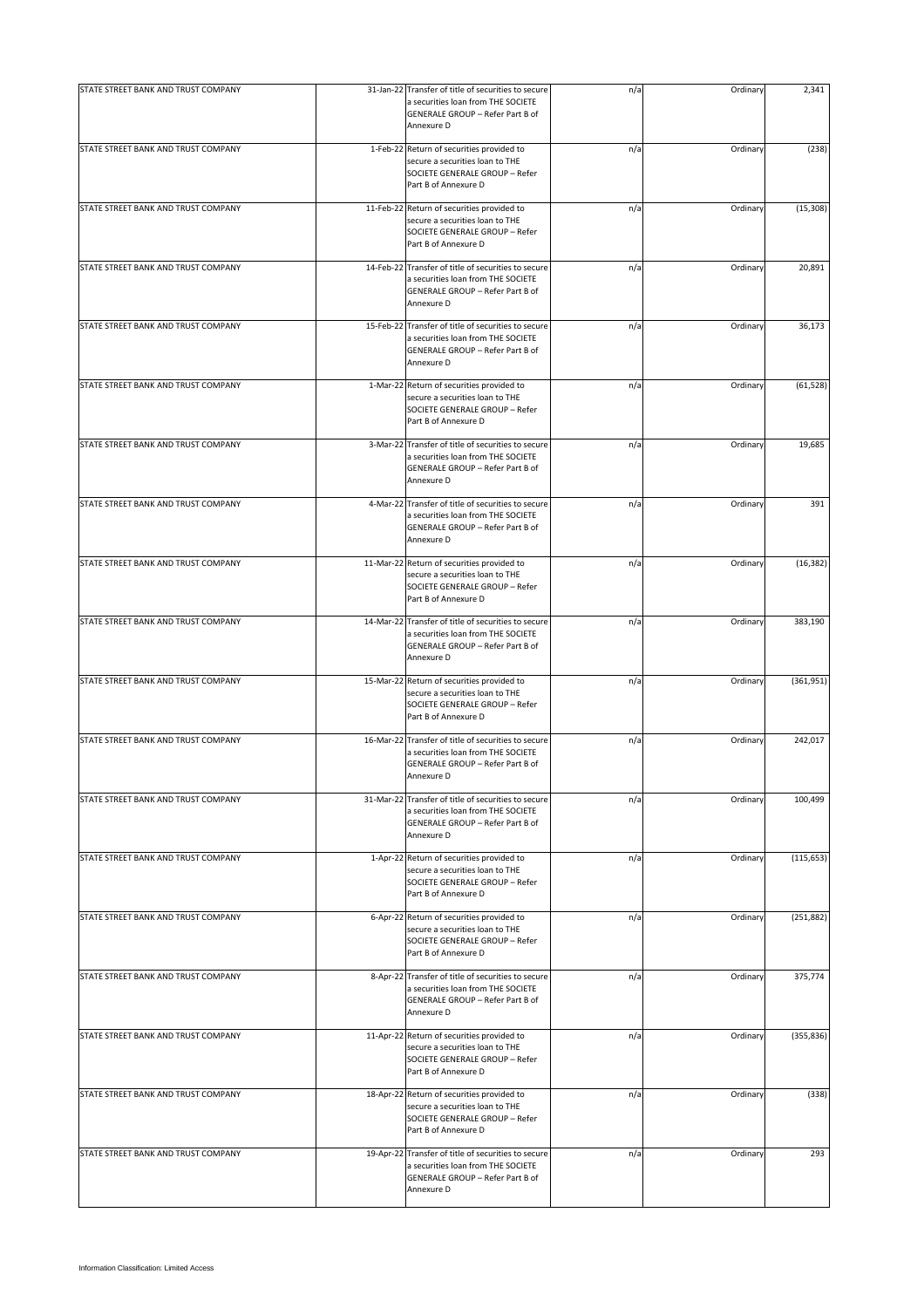| STATE STREET BANK AND TRUST COMPANY |           | 20-Apr-22 Return of securities provided to                                                                                                  | n/a | Ordinary | (8, 865)  |
|-------------------------------------|-----------|---------------------------------------------------------------------------------------------------------------------------------------------|-----|----------|-----------|
|                                     |           | secure a securities loan to THE<br>SOCIETE GENERALE GROUP - Refer<br>Part B of Annexure D                                                   |     |          |           |
| STATE STREET BANK AND TRUST COMPANY |           | 21-Apr-22 Return of securities provided to<br>secure a securities loan to THE<br>SOCIETE GENERALE GROUP - Refer<br>Part B of Annexure D     | n/a | Ordinary | (7, 142)  |
| STATE STREET BANK AND TRUST COMPANY |           | 25-Apr-22 Transfer of title of securities to secure<br>a securities loan from THE SOCIETE<br>GENERALE GROUP - Refer Part B of<br>Annexure D | n/a | Ordinary | 32,901    |
| STATE STREET BANK AND TRUST COMPANY |           | 3-May-22 Return of securities provided to<br>secure a securities loan to THE<br>SOCIETE GENERALE GROUP - Refer<br>Part B of Annexure D      | n/a | Ordinary | (28, 710) |
| STATE STREET BANK AND TRUST COMPANY | 4-May-22  | Return of securities provided to<br>secure a securities loan to THE<br>SOCIETE GENERALE GROUP - Refer<br>Part B of Annexure D               | n/a | Ordinary | (4, 168)  |
| STATE STREET BANK AND TRUST COMPANY | 9-May-22  | Transfer of title of securities to secure<br>a securities loan from THE SOCIETE<br>GENERALE GROUP - Refer Part B of<br>Annexure D           | n/a | Ordinary | 10,874    |
| STATE STREET BANK AND TRUST COMPANY | 10-May-22 | Return of securities provided to<br>secure a securities loan to THE<br>SOCIETE GENERALE GROUP - Refer<br>Part B of Annexure D               | n/a | Ordinary | (13, 339) |
| STATE STREET BANK AND TRUST COMPANY |           | 12-May-22 Transfer of title of securities to secure<br>a securities loan from THE SOCIETE<br>GENERALE GROUP - Refer Part B of<br>Annexure D | n/a | Ordinary | 21,949    |
| STATE STREET BANK AND TRUST COMPANY | 13-May-22 | Return of securities provided to<br>secure a securities loan to THE<br>SOCIETE GENERALE GROUP - Refer<br>Part B of Annexure D               | n/a | Ordinary | (14, 210) |
| STATE STREET BANK AND TRUST COMPANY |           | 16-May-22 Return of securities provided to<br>secure a securities loan to THE<br>SOCIETE GENERALE GROUP - Refer<br>Part B of Annexure D     | n/a | Ordinary | (9, 184)  |
| STATE STREET BANK AND TRUST COMPANY | 8-Feb-22  | Transfer of title of securities to secure<br>a securities loan from THE ING GROUP<br>- Refer Part B of Annexure D                           | n/a | Ordinary | 5,841     |
| STATE STREET BANK AND TRUST COMPANY |           | 10-Feb-22 Return of securities provided to<br>secure a securities loan to THE ING<br>GROUP - Refer Part B of Annexure D                     | n/a | Ordinary | (1,520)   |
| STATE STREET BANK AND TRUST COMPANY |           | 11-Feb-22 Return of securities provided to<br>secure a securities loan to THE ING<br>GROUP - Refer Part B of Annexure D                     | n/a | Ordinary | (4, 321)  |
| STATE STREET BANK AND TRUST COMPANY | 14-Feb-22 | Transfer of title of securities to secure<br>a securities loan from THE ING GROUP<br>- Refer Part B of Annexure D                           | n/a | Ordinary | 2,640     |
| STATE STREET BANK AND TRUST COMPANY | 15-Feb-22 | Return of securities provided to<br>secure a securities loan to THE ING<br>GROUP - Refer Part B of Annexure D                               | n/a | Ordinary | (907)     |
| STATE STREET BANK AND TRUST COMPANY |           | 16-Feb-22 Return of securities provided to<br>secure a securities loan to THE ING<br>GROUP - Refer Part B of Annexure D                     | n/a | Ordinary | (717)     |
| STATE STREET BANK AND TRUST COMPANY | 18-Feb-22 | Transfer of title of securities to secure<br>a securities loan from THE ING GROUP<br>- Refer Part B of Annexure D                           | n/a | Ordinary | 1,963     |
| STATE STREET BANK AND TRUST COMPANY | 21-Feb-22 | Return of securities provided to<br>secure a securities loan to THE ING<br>GROUP - Refer Part B of Annexure D                               | n/a | Ordinary | (1)       |
| STATE STREET BANK AND TRUST COMPANY |           | 22-Feb-22 Return of securities provided to<br>secure a securities loan to THE ING<br>GROUP - Refer Part B of Annexure D                     | n/a | Ordinary | (310)     |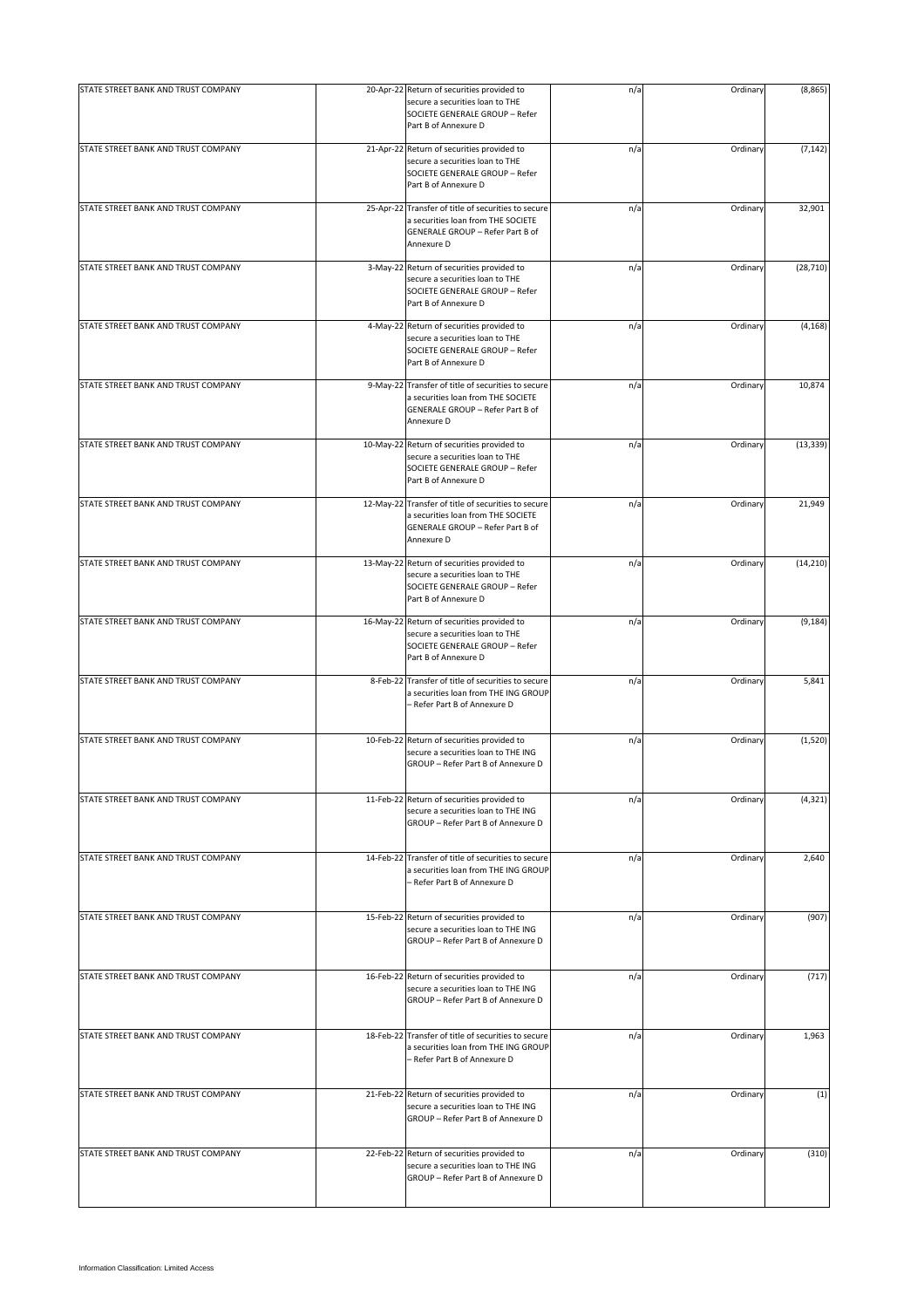| STATE STREET BANK AND TRUST COMPANY |           | 23-Feb-22 Return of securities provided to                                                                                  | n/a | Ordinary | (1,889)   |
|-------------------------------------|-----------|-----------------------------------------------------------------------------------------------------------------------------|-----|----------|-----------|
|                                     |           | secure a securities loan to THE ING<br>GROUP - Refer Part B of Annexure D                                                   |     |          |           |
| STATE STREET BANK AND TRUST COMPANY |           | 24-Feb-22 Transfer of title of securities to secure<br>a securities loan from THE ING GROUP<br>- Refer Part B of Annexure D | n/a | Ordinary | 17,618    |
| STATE STREET BANK AND TRUST COMPANY | 25-Feb-22 | Return of securities provided to<br>secure a securities loan to THE ING<br>GROUP - Refer Part B of Annexure D               | n/a | Ordinary | (12, 447) |
| STATE STREET BANK AND TRUST COMPANY | 28-Feb-22 | Return of securities provided to<br>secure a securities loan to THE ING<br>GROUP - Refer Part B of Annexure D               | n/a | Ordinary | (4, 250)  |
| STATE STREET BANK AND TRUST COMPANY |           | 1-Mar-22 Transfer of title of securities to secure<br>a securities loan from THE ING GROUP<br>- Refer Part B of Annexure D  | n/a | Ordinary | 966       |
| STATE STREET BANK AND TRUST COMPANY |           | 2-Mar-22 Return of securities provided to<br>secure a securities loan to THE ING<br>GROUP - Refer Part B of Annexure D      | n/a | Ordinary | (2,511)   |
| STATE STREET BANK AND TRUST COMPANY |           | 3-Mar-22 Transfer of title of securities to secure<br>a securities loan from THE ING GROUP<br>- Refer Part B of Annexure D  | n/a | Ordinary | 2,625     |
| STATE STREET BANK AND TRUST COMPANY |           | 4-Mar-22 Transfer of title of securities to secure<br>a securities loan from THE ING GROUP<br>- Refer Part B of Annexure D  | n/a | Ordinary | 52        |
| STATE STREET BANK AND TRUST COMPANY |           | 7-Mar-22 Return of securities provided to<br>secure a securities loan to THE ING<br>GROUP - Refer Part B of Annexure D      | n/a | Ordinary | (297)     |
| STATE STREET BANK AND TRUST COMPANY |           | 8-Mar-22 Return of securities provided to<br>secure a securities loan to THE ING<br>GROUP - Refer Part B of Annexure D      | n/a | Ordinary | (21)      |
| STATE STREET BANK AND TRUST COMPANY |           | 9-Mar-22 Return of securities provided to<br>secure a securities loan to THE ING<br>GROUP - Refer Part B of Annexure D      | n/a | Ordinary | (4)       |
| STATE STREET BANK AND TRUST COMPANY | 10-Mar-22 | Return of securities provided to<br>secure a securities loan to THE ING<br>GROUP - Refer Part B of Annexure D               | n/a | Ordinary | (45)      |
| STATE STREET BANK AND TRUST COMPANY |           | 11-Mar-22 Return of securities provided to<br>secure a securities loan to THE ING<br>GROUP - Refer Part B of Annexure D     | n/a | Ordinary | (75)      |
| STATE STREET BANK AND TRUST COMPANY | 14-Mar-22 | Transfer of title of securities to secure<br>a securities loan from THE ING GROUP<br>- Refer Part B of Annexure D           | n/a | Ordinary | 26,189    |
| STATE STREET BANK AND TRUST COMPANY |           | 15-Mar-22 Return of securities provided to<br>secure a securities loan to THE ING<br>GROUP - Refer Part B of Annexure D     | n/a | Ordinary | (26, 276) |
| STATE STREET BANK AND TRUST COMPANY |           | 16-Mar-22 Transfer of title of securities to secure<br>a securities loan from THE ING GROUP<br>- Refer Part B of Annexure D | n/a | Ordinary | 13,075    |
| STATE STREET BANK AND TRUST COMPANY | 17-Mar-22 | Return of securities provided to<br>secure a securities loan to THE ING<br>GROUP - Refer Part B of Annexure D               | n/a | Ordinary | (12, 827) |
| STATE STREET BANK AND TRUST COMPANY | 18-Mar-22 | Transfer of title of securities to secure<br>a securities loan from THE ING GROUP<br>– Refer Part B of Annexure D           | n/a | Ordinary | 74        |
| STATE STREET BANK AND TRUST COMPANY |           | 21-Mar-22 Transfer of title of securities to secure<br>a securities loan from THE ING GROUP<br>- Refer Part B of Annexure D | n/a | Ordinary | 11        |
| STATE STREET BANK AND TRUST COMPANY |           | 22-Mar-22 Transfer of title of securities to secure<br>a securities loan from THE ING GROUP<br>- Refer Part B of Annexure D | n/a | Ordinary | 838       |
| STATE STREET BANK AND TRUST COMPANY |           | 23-Mar-22 Return of securities provided to<br>secure a securities loan to THE ING<br>GROUP - Refer Part B of Annexure D     | n/a | Ordinary | (807)     |
| STATE STREET BANK AND TRUST COMPANY |           | 24-Mar-22 Return of securities provided to<br>secure a securities loan to THE ING<br>GROUP - Refer Part B of Annexure D     | n/a | Ordinary | (10)      |
| STATE STREET BANK AND TRUST COMPANY | 25-Mar-22 | Return of securities provided to<br>secure a securities loan to THE ING<br>GROUP - Refer Part B of Annexure D               | n/a | Ordinary | (98)      |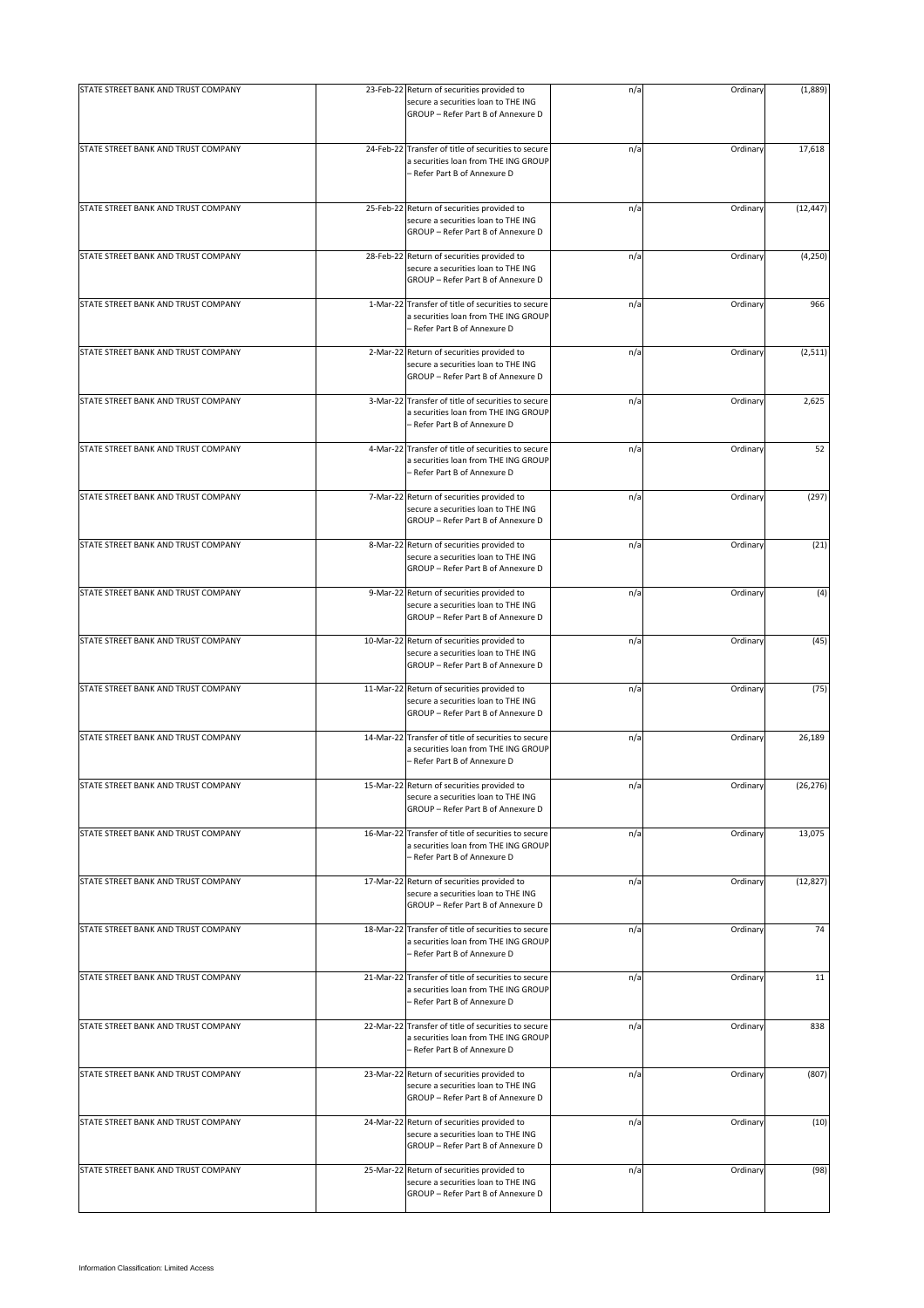| STATE STREET BANK AND TRUST COMPANY | 28-Mar-22 Return of securities provided to                                                                                  | n/a | Ordinary | (6)      |
|-------------------------------------|-----------------------------------------------------------------------------------------------------------------------------|-----|----------|----------|
|                                     | secure a securities loan to THE ING<br>GROUP - Refer Part B of Annexure D                                                   |     |          |          |
| STATE STREET BANK AND TRUST COMPANY | 29-Mar-22 Return of securities provided to<br>secure a securities loan to THE ING<br>GROUP - Refer Part B of Annexure D     | n/a | Ordinary | (47)     |
| STATE STREET BANK AND TRUST COMPANY | 30-Mar-22 Transfer of title of securities to secure<br>a securities loan from THE ING GROUP<br>- Refer Part B of Annexure D | n/a | Ordinary | 5,596    |
| STATE STREET BANK AND TRUST COMPANY | 31-Mar-22 Return of securities provided to<br>secure a securities loan to THE ING<br>GROUP - Refer Part B of Annexure D     | n/a | Ordinary | (5, 718) |
| STATE STREET BANK AND TRUST COMPANY | 1-Apr-22 Transfer of title of securities to secure<br>a securities loan from THE ING GROUP<br>- Refer Part B of Annexure D  | n/a | Ordinary | 29       |
| STATE STREET BANK AND TRUST COMPANY | 4-Apr-22 Return of securities provided to<br>secure a securities loan to THE ING<br>GROUP - Refer Part B of Annexure D      | n/a | Ordinary | (27)     |
| STATE STREET BANK AND TRUST COMPANY | 5-Apr-22 Return of securities provided to<br>secure a securities loan to THE ING<br>GROUP - Refer Part B of Annexure D      | n/a | Ordinary | (25)     |
| STATE STREET BANK AND TRUST COMPANY | 6-Apr-22 Return of securities provided to<br>secure a securities loan to THE ING<br>GROUP - Refer Part B of Annexure D      | n/a | Ordinary | (104)    |
| STATE STREET BANK AND TRUST COMPANY | 7-Apr-22 Transfer of title of securities to secure<br>a securities loan from THE ING GROUP<br>- Refer Part B of Annexure D  | n/a | Ordinary | 35       |
| STATE STREET BANK AND TRUST COMPANY | 8-Apr-22 Transfer of title of securities to secure<br>a securities loan from THE ING GROUP<br>- Refer Part B of Annexure D  | n/a | Ordinary | 2,794    |
| STATE STREET BANK AND TRUST COMPANY | 11-Apr-22 Return of securities provided to<br>secure a securities loan to THE ING<br>GROUP - Refer Part B of Annexure D     | n/a | Ordinary | (100)    |
| STATE STREET BANK AND TRUST COMPANY | 12-Apr-22 Return of securities provided to<br>secure a securities loan to THE ING<br>GROUP - Refer Part B of Annexure D     | n/a | Ordinary | (12)     |
| STATE STREET BANK AND TRUST COMPANY | 13-Apr-22 Return of securities provided to<br>secure a securities loan to THE ING<br>GROUP - Refer Part B of Annexure D     | n/a | Ordinary | (98)     |
| STATE STREET BANK AND TRUST COMPANY | 14-Apr-22 Return of securities provided to<br>secure a securities loan to THE ING<br>GROUP - Refer Part B of Annexure D     | n/a | Ordinary | (60)     |
| STATE STREET BANK AND TRUST COMPANY | 15-Apr-22 Return of securities provided to<br>secure a securities loan to THE ING<br>GROUP - Refer Part B of Annexure D     | n/a | Ordinary | (129)    |
| STATE STREET BANK AND TRUST COMPANY | 19-Apr-22 Transfer of title of securities to secure<br>a securities loan from THE ING GROUP<br>- Refer Part B of Annexure D | n/a | Ordinary | 4        |
| STATE STREET BANK AND TRUST COMPANY | 20-Apr-22 Return of securities provided to<br>secure a securities loan to THE ING<br>GROUP - Refer Part B of Annexure D     | n/a | Ordinary | (38)     |
| STATE STREET BANK AND TRUST COMPANY | 21-Apr-22 Return of securities provided to<br>secure a securities loan to THE ING<br>GROUP - Refer Part B of Annexure D     | n/a | Ordinary | (102)    |
| STATE STREET BANK AND TRUST COMPANY | 22-Apr-22 Return of securities provided to<br>secure a securities loan to THE ING<br>GROUP - Refer Part B of Annexure D     | n/a | Ordinary | (66)     |
| STATE STREET BANK AND TRUST COMPANY | 25-Apr-22 Transfer of title of securities to secure<br>a securities loan from THE ING GROUP<br>- Refer Part B of Annexure D | n/a | Ordinary | 5,279    |
| STATE STREET BANK AND TRUST COMPANY | 26-Apr-22 Return of securities provided to<br>secure a securities loan to THE ING<br>GROUP - Refer Part B of Annexure D     | n/a | Ordinary | (3,858)  |
| STATE STREET BANK AND TRUST COMPANY | 27-Apr-22 Transfer of title of securities to secure<br>a securities loan from THE ING GROUP<br>Refer Part B of Annexure D   | n/a | Ordinary | 3,635    |
| STATE STREET BANK AND TRUST COMPANY | 28-Apr-22 Transfer of title of securities to secure<br>a securities loan from THE ING GROUP<br>- Refer Part B of Annexure D | n/a | Ordinary | 6,257    |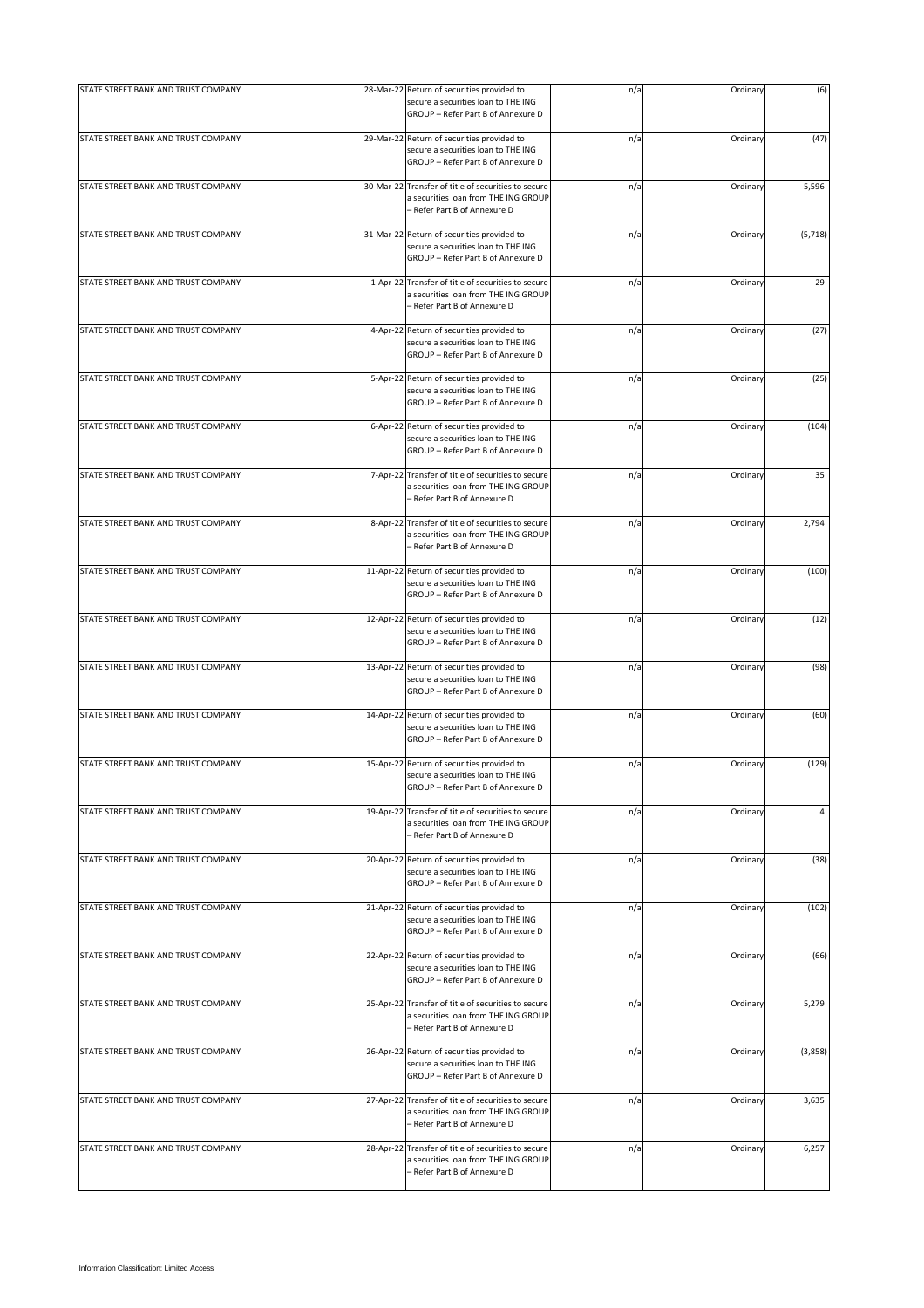| STATE STREET BANK AND TRUST COMPANY |            | 29-Apr-22 Return of securities provided to<br>secure a securities loan to THE ING<br>GROUP - Refer Part B of Annexure D                     | n/a | Ordinary | (11, 112) |
|-------------------------------------|------------|---------------------------------------------------------------------------------------------------------------------------------------------|-----|----------|-----------|
| STATE STREET BANK AND TRUST COMPANY |            | 2-May-22 Return of securities provided to<br>secure a securities loan to THE ING<br>GROUP - Refer Part B of Annexure D                      | n/a | Ordinary | (334)     |
| STATE STREET BANK AND TRUST COMPANY | $3-May-22$ | Transfer of title of securities to secure<br>a securities loan from THE ING GROUP<br>– Refer Part B of Annexure D                           | n/a | Ordinary | 10,973    |
| STATE STREET BANK AND TRUST COMPANY | 4-May-22   | Return of securities provided to<br>secure a securities loan to THE ING<br>GROUP - Refer Part B of Annexure D                               | n/a | Ordinary | (639)     |
| STATE STREET BANK AND TRUST COMPANY | 5-May-22   | Return of securities provided to<br>secure a securities loan to THE ING<br>GROUP - Refer Part B of Annexure D                               | n/a | Ordinary | (6,986)   |
| STATE STREET BANK AND TRUST COMPANY | 6-May-22   | Return of securities provided to<br>secure a securities loan to THE ING<br>GROUP - Refer Part B of Annexure D                               | n/a | Ordinary | (3, 487)  |
| STATE STREET BANK AND TRUST COMPANY | 9-May-22   | Transfer of title of securities to secure<br>a securities loan from THE ING GROUP<br>- Refer Part B of Annexure D                           | n/a | Ordinary | 88        |
| STATE STREET BANK AND TRUST COMPANY | 10-May-22  | Transfer of title of securities to secure<br>a securities loan from THE ING GROUP<br>- Refer Part B of Annexure D                           | n/a | Ordinary | 65        |
| STATE STREET BANK AND TRUST COMPANY | 11-May-22  | Transfer of title of securities to secure<br>a securities loan from THE ING GROUP<br>- Refer Part B of Annexure D                           | n/a | Ordinary | 13,607    |
| STATE STREET BANK AND TRUST COMPANY | 12-May-22  | Transfer of title of securities to secure<br>a securities loan from THE ING GROUP<br>- Refer Part B of Annexure D                           | n/a | Ordinary | 6,758     |
| STATE STREET BANK AND TRUST COMPANY |            | 13-May-22 Return of securities provided to<br>secure a securities loan to THE ING<br>GROUP - Refer Part B of Annexure D                     | n/a | Ordinary | (5, 191)  |
| STATE STREET BANK AND TRUST COMPANY |            | 16-May-22 Return of securities provided to<br>secure a securities loan to THE ING<br>GROUP - Refer Part B of Annexure D                     | n/a | Ordinary | (1,626)   |
| STATE STREET BANK AND TRUST COMPANY | 17-May-22  | Transfer of title of securities to secure<br>a securities loan from THE ING GROUP<br>- Refer Part B of Annexure D                           | n/a | Ordinary | 5,124     |
| STATE STREET BANK AND TRUST COMPANY |            | 18-May-22 Return of securities provided to<br>secure a securities loan to THE ING<br>GROUP - Refer Part B of Annexure D                     | n/a | Ordinary | (17,909)  |
| STATE STREET BANK AND TRUST COMPANY |            | 19-May-22 Transfer of title of securities to secure<br>a securities loan from THE ING GROUP<br>- Refer Part B of Annexure D                 | n/a | Ordinary | 4,822     |
| STATE STREET BANK AND TRUST COMPANY | 20-May-22  | Return of securities provided to<br>secure a securities loan to THE ING<br>GROUP - Refer Part B of Annexure D                               | n/a | Ordinary | (4, 812)  |
| STATE STREET BANK AND TRUST COMPANY | 23-May-22  | Transfer of title of securities to secure<br>a securities loan from THE ING GROUP<br>– Refer Part B of Annexure D                           | n/a | Ordinary | 301       |
| STATE STREET BANK AND TRUST COMPANY |            | 24-May-22 Return of securities provided to<br>secure a securities loan to THE ING<br>GROUP - Refer Part B of Annexure D                     | n/a | Ordinary | (6)       |
| STATE STREET BANK AND TRUST COMPANY |            | 25-May-22 Transfer of title of securities to secure<br>a securities loan from THE ING GROUP<br>- Refer Part B of Annexure D                 | n/a | Ordinary | 6,086     |
| STATE STREET BANK AND TRUST COMPANY |            | 26-May-22 Return of securities provided to<br>secure a securities loan to THE ING<br>GROUP - Refer Part B of Annexure D                     | n/a | Ordinary | (6, 191)  |
| STATE STREET BANK AND TRUST COMPANY |            | 27-Jan-22 Transfer of title of securities to secure<br>a securities loan from THE SOCIETE<br>GENERALE GROUP - Refer Part B of<br>Annexure D | n/a | Ordinary | 15,360    |
| STATE STREET BANK AND TRUST COMPANY | 28-Jan-22  | Return of securities provided to<br>secure a securities loan to THE<br>SOCIETE GENERALE GROUP - Refer<br>Part B of Annexure D               | n/a | Ordinary | (15, 199) |
| STATE STREET BANK AND TRUST COMPANY | 31-Jan-22  | Transfer of title of securities to secure<br>a securities loan from THE SOCIETE<br>GENERALE GROUP - Refer Part B of<br>Annexure D           | n/a | Ordinary | 1,174     |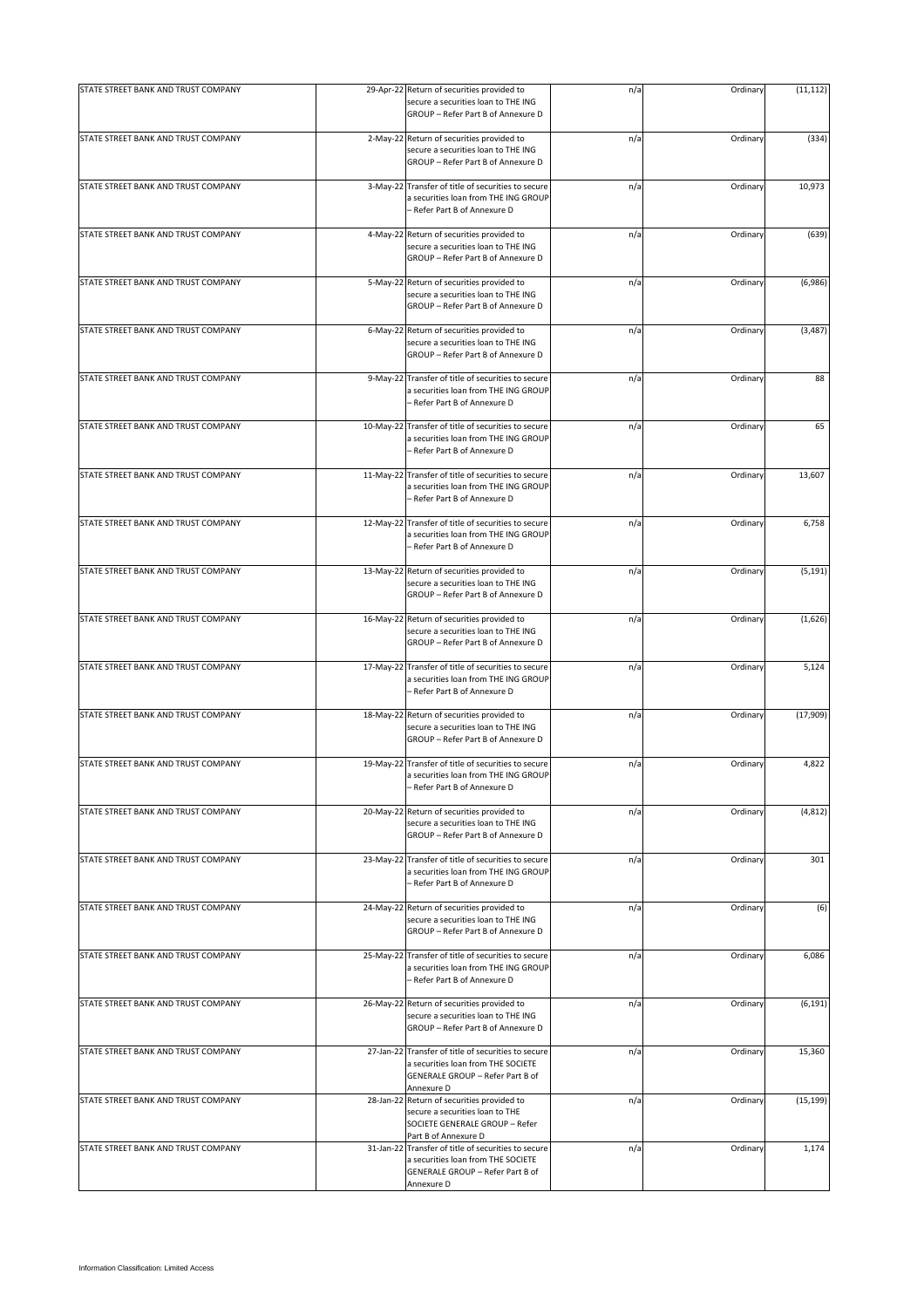| STATE STREET BANK AND TRUST COMPANY | 1-Feb-22 Transfer of title of securities to secure                                                                                      | n/a | Ordinary | 252       |
|-------------------------------------|-----------------------------------------------------------------------------------------------------------------------------------------|-----|----------|-----------|
|                                     | a securities loan from THE SOCIETE<br>GENERALE GROUP - Refer Part B of<br>Annexure D                                                    |     |          |           |
| STATE STREET BANK AND TRUST COMPANY | 11-Feb-22 Transfer of title of securities to secure                                                                                     | n/a | Ordinary | 2,177     |
|                                     | a securities loan from THE SOCIETE<br>GENERALE GROUP - Refer Part B of<br>Annexure D                                                    |     |          |           |
| STATE STREET BANK AND TRUST COMPANY | 14-Feb-22 Transfer of title of securities to secure                                                                                     | n/a | Ordinary | 17,541    |
|                                     | a securities loan from THE SOCIETE<br>GENERALE GROUP - Refer Part B of                                                                  |     |          |           |
|                                     | Annexure D                                                                                                                              |     |          |           |
| STATE STREET BANK AND TRUST COMPANY | 15-Feb-22 Return of securities provided to<br>secure a securities loan to THE                                                           | n/a | Ordinary | (20, 608) |
|                                     | SOCIETE GENERALE GROUP - Refer<br>Part B of Annexure D                                                                                  |     |          |           |
| STATE STREET BANK AND TRUST COMPANY | 1-Mar-22 Return of securities provided to                                                                                               | n/a | Ordinary | (552)     |
|                                     | secure a securities loan to THE<br>SOCIETE GENERALE GROUP - Refer<br>Part B of Annexure D                                               |     |          |           |
| STATE STREET BANK AND TRUST COMPANY | 3-Mar-22 Transfer of title of securities to secure                                                                                      | n/a | Ordinary | 40,152    |
|                                     | a securities loan from THE SOCIETE<br>GENERALE GROUP - Refer Part B of                                                                  |     |          |           |
| STATE STREET BANK AND TRUST COMPANY | Annexure D<br>4-Mar-22 Return of securities provided to                                                                                 | n/a | Ordinary | (214)     |
|                                     | secure a securities loan to THE<br>SOCIETE GENERALE GROUP - Refer                                                                       |     |          |           |
|                                     | Part B of Annexure D                                                                                                                    |     |          |           |
| STATE STREET BANK AND TRUST COMPANY | 11-Mar-22 Return of securities provided to<br>secure a securities loan to THE<br>SOCIETE GENERALE GROUP - Refer                         | n/a | Ordinary | (26, 839) |
|                                     | Part B of Annexure D                                                                                                                    |     |          |           |
| STATE STREET BANK AND TRUST COMPANY | 14-Mar-22 Return of securities provided to<br>secure a securities loan to THE<br>SOCIETE GENERALE GROUP - Refer<br>Part B of Annexure D | n/a | Ordinary | (3,605)   |
| STATE STREET BANK AND TRUST COMPANY | 15-Mar-22 Transfer of title of securities to secure                                                                                     | n/a | Ordinary | 53,094    |
|                                     | a securities loan from THE SOCIETE<br>GENERALE GROUP - Refer Part B of<br>Annexure D                                                    |     |          |           |
| STATE STREET BANK AND TRUST COMPANY | 16-Mar-22 Return of securities provided to                                                                                              | n/a | Ordinary | (61, 830) |
|                                     | secure a securities loan to THE<br>SOCIETE GENERALE GROUP - Refer<br>Part B of Annexure D                                               |     |          |           |
| STATE STREET BANK AND TRUST COMPANY | 31-Mar-22 Return of securities provided to                                                                                              | n/a | Ordinary | (128)     |
|                                     | secure a securities loan to THE<br>SOCIETE GENERALE GROUP - Refer<br>Part B of Annexure D                                               |     |          |           |
| STATE STREET BANK AND TRUST COMPANY | 1-Apr-22 Return of securities provided to                                                                                               | n/a | Ordinary | (258)     |
|                                     | secure a securities loan to THE<br>SOCIETE GENERALE GROUP - Refer<br>Part B of Annexure D                                               |     |          |           |
| STATE STREET BANK AND TRUST COMPANY | 6-Apr-22 Return of securities provided to                                                                                               | n/a | Ordinary | (514)     |
|                                     | secure a securities loan to THE<br>SOCIETE GENERALE GROUP - Refer<br>Part B of Annexure D                                               |     |          |           |
| STATE STREET BANK AND TRUST COMPANY | 8-Apr-22 Transfer of title of securities to secure                                                                                      | n/a | Ordinary | 781       |
|                                     | a securities loan from THE SOCIETE<br>GENERALE GROUP - Refer Part B of<br>Annexure D                                                    |     |          |           |
| STATE STREET BANK AND TRUST COMPANY | 11-Apr-22 Transfer of title of securities to secure                                                                                     | n/a | Ordinary | 47,359    |
|                                     | a securities loan from THE SOCIETE<br>GENERALE GROUP - Refer Part B of<br>Annexure D                                                    |     |          |           |
| STATE STREET BANK AND TRUST COMPANY | 18-Apr-22 Return of securities provided to                                                                                              | n/a | Ordinary | (2, 540)  |
|                                     | secure a securities loan to THE<br>SOCIETE GENERALE GROUP - Refer<br>Part B of Annexure D                                               |     |          |           |
| STATE STREET BANK AND TRUST COMPANY | 19-Apr-22 Transfer of title of securities to secure                                                                                     | n/a | Ordinary | 662       |
|                                     | a securities loan from THE SOCIETE<br>GENERALE GROUP - Refer Part B of                                                                  |     |          |           |
| STATE STREET BANK AND TRUST COMPANY | Annexure D<br>20-Apr-22 Return of securities provided to                                                                                | n/a | Ordinary | (18, 491) |
|                                     | secure a securities loan to THE<br>SOCIETE GENERALE GROUP - Refer                                                                       |     |          |           |
|                                     | Part B of Annexure D                                                                                                                    |     |          |           |
| STATE STREET BANK AND TRUST COMPANY | 21-Apr-22 Return of securities provided to<br>secure a securities loan to THE<br>SOCIETE GENERALE GROUP - Refer                         | n/a | Ordinary | (16, 840) |
| STATE STREET BANK AND TRUST COMPANY | Part B of Annexure D                                                                                                                    |     | Ordinary |           |
|                                     | 25-Apr-22 Return of securities provided to<br>secure a securities loan to THE<br>SOCIETE GENERALE GROUP - Refer                         | n/a |          | (10, 443) |
| STATE STREET BANK AND TRUST COMPANY | Part B of Annexure D                                                                                                                    |     |          |           |
|                                     | 3-May-22 Transfer of title of securities to secure<br>a securities loan from THE SOCIETE<br>GENERALE GROUP - Refer Part B of            | n/a | Ordinary | 21,876    |
| STATE STREET BANK AND TRUST COMPANY | Annexure D<br>4-May-22 Return of securities provided to                                                                                 | n/a | Ordinary | (11, 609) |
|                                     | secure a securities loan to THE<br>SOCIETE GENERALE GROUP - Refer                                                                       |     |          |           |
|                                     | Part B of Annexure D                                                                                                                    |     |          |           |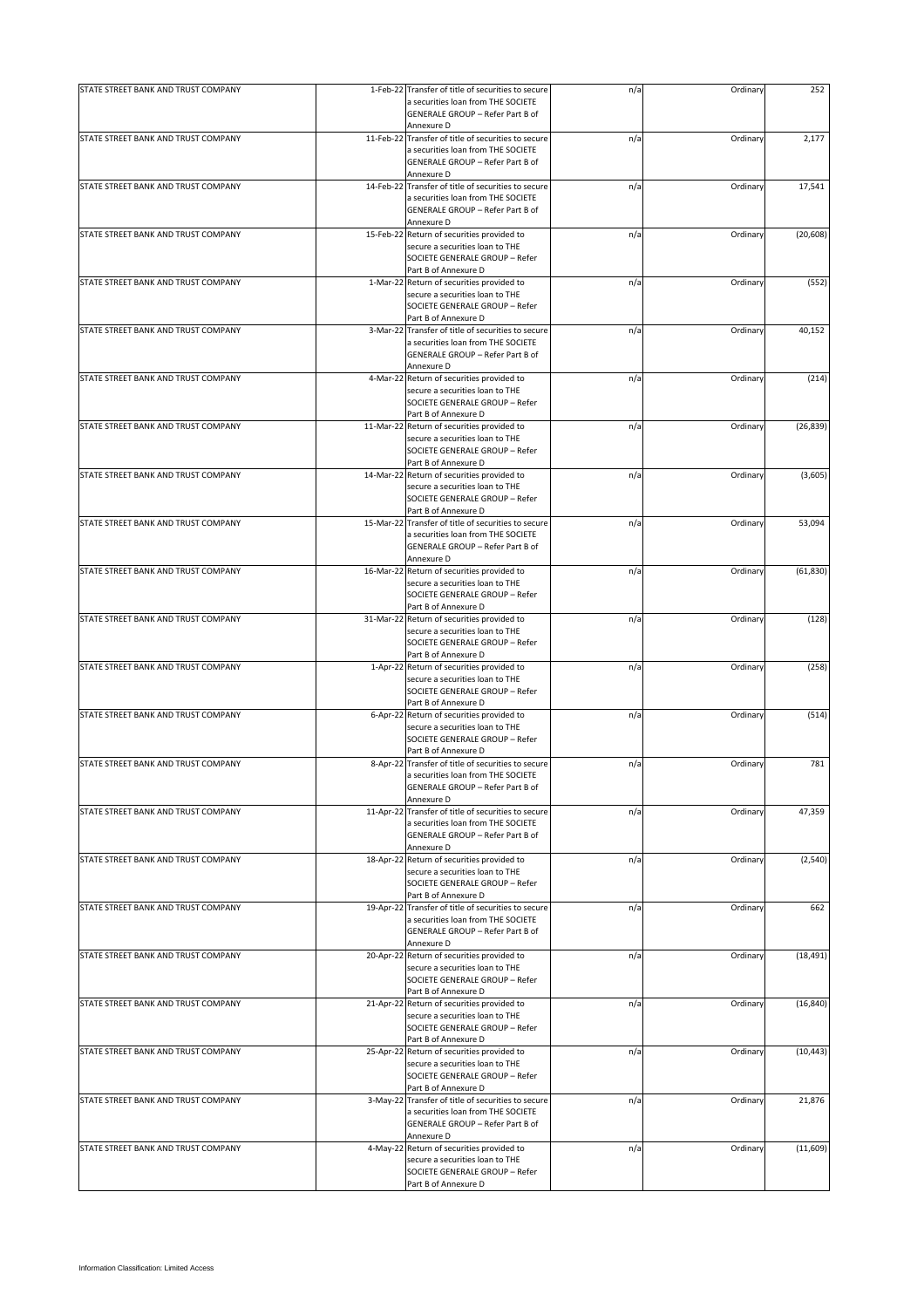| STATE STREET BANK AND TRUST COMPANY | 9-May-22 Transfer of title of securities to secure                                                                                          | n/a | Ordinary | 32,514     |
|-------------------------------------|---------------------------------------------------------------------------------------------------------------------------------------------|-----|----------|------------|
|                                     | a securities loan from THE SOCIETE<br>GENERALE GROUP - Refer Part B of<br>Annexure D                                                        |     |          |            |
| STATE STREET BANK AND TRUST COMPANY | 10-May-22 Return of securities provided to                                                                                                  | n/a | Ordinary | (35, 879)  |
|                                     | secure a securities loan to THE<br>SOCIETE GENERALE GROUP - Refer<br>Part B of Annexure D                                                   |     |          |            |
| STATE STREET BANK AND TRUST COMPANY | 12-May-22 Transfer of title of securities to secure                                                                                         | n/a | Ordinary | 6,710      |
|                                     | a securities loan from THE SOCIETE<br>GENERALE GROUP - Refer Part B of                                                                      |     |          |            |
|                                     | Annexure D                                                                                                                                  |     |          |            |
| STATE STREET BANK AND TRUST COMPANY | 13-May-22 Transfer of title of securities to secure                                                                                         | n/a | Ordinary | 33,290     |
|                                     | a securities loan from THE SOCIETE<br>GENERALE GROUP - Refer Part B of<br>Annexure D                                                        |     |          |            |
| STATE STREET BANK AND TRUST COMPANY | 16-May-22 Return of securities provided to                                                                                                  | n/a | Ordinary | (47, 393)  |
|                                     | secure a securities loan to THE<br>SOCIETE GENERALE GROUP - Refer<br>Part B of Annexure D                                                   |     |          |            |
| STATE STREET BANK AND TRUST COMPANY | 4-Feb-22 Transfer of title of securities to secure                                                                                          | n/a | Ordinary | 882        |
|                                     | a securities loan from THE BARCLAYS<br>GROUP - Refer Part B of Annexure D                                                                   |     |          |            |
| STATE STREET BANK AND TRUST COMPANY | 7-Feb-22 Return of securities provided to                                                                                                   | n/a | Ordinary | (882)      |
|                                     | secure a securities loan to THE<br>BARCLAYS GROUP - Refer Part B of                                                                         |     |          |            |
|                                     | Annexure D                                                                                                                                  |     |          |            |
| STATE STREET BANK AND TRUST COMPANY | 26-Jan-22 Return of securities provided to<br>secure a securities loan to THE<br>GOLDMAN SACHS GROUP - Refer Part                           | n/a | Ordinary | (19, 449)  |
|                                     | <b>B</b> of Annexure D                                                                                                                      |     |          |            |
| STATE STREET BANK AND TRUST COMPANY | 27-Jan-22 Return of securities provided to<br>secure a securities loan to THE<br>GOLDMAN SACHS GROUP - Refer Part<br><b>B</b> of Annexure D | n/a | Ordinary | (262, 182) |
| STATE STREET BANK AND TRUST COMPANY | 28-Jan-22 Transfer of title of securities to secure                                                                                         | n/a | Ordinary | 256,413    |
|                                     | a securities loan from THE GOLDMAN<br>SACHS GROUP - Refer Part B of<br>Annexure D                                                           |     |          |            |
| STATE STREET BANK AND TRUST COMPANY | 31-Jan-22 Return of securities provided to                                                                                                  | n/a | Ordinary | (11, 405)  |
|                                     | secure a securities loan to THE<br>GOLDMAN SACHS GROUP - Refer Part<br><b>B</b> of Annexure D                                               |     |          |            |
| STATE STREET BANK AND TRUST COMPANY | 1-Feb-22 Transfer of title of securities to secure                                                                                          | n/a | Ordinary | 24,628     |
|                                     | a securities loan from THE GOLDMAN<br>SACHS GROUP - Refer Part B of<br>Annexure D                                                           |     |          |            |
| STATE STREET BANK AND TRUST COMPANY | 2-Feb-22 Return of securities provided to<br>secure a securities loan to THE<br>GOLDMAN SACHS GROUP - Refer Part                            | n/a | Ordinary | (5, 149)   |
|                                     | <b>B</b> of Annexure D                                                                                                                      |     |          |            |
| STATE STREET BANK AND TRUST COMPANY | 4-Feb-22 Return of securities provided to<br>secure a securities loan to THE<br>GOLDMAN SACHS GROUP - Refer Part                            | n/a | Ordinary | (15, 252)  |
|                                     | <b>B</b> of Annexure D                                                                                                                      |     |          |            |
| STATE STREET BANK AND TRUST COMPANY | 9-Feb-22 Transfer of title of securities to secure<br>a securities loan from THE GOLDMAN<br>SACHS GROUP - Refer Part B of                   | n/a | Ordinary | 38,254     |
|                                     | Annexure D                                                                                                                                  |     |          |            |
| STATE STREET BANK AND TRUST COMPANY | 14-Feb-22 Transfer of title of securities to secure<br>a securities loan from THE GOLDMAN<br>SACHS GROUP - Refer Part B of<br>Annexure D    | n/a | Ordinary | 55,079     |
| STATE STREET BANK AND TRUST COMPANY | 15-Feb-22 Return of securities provided to                                                                                                  | n/a | Ordinary | (14, 482)  |
|                                     | secure a securities loan to THE<br>GOLDMAN SACHS GROUP - Refer Part<br><b>B</b> of Annexure D                                               |     |          |            |
| STATE STREET BANK AND TRUST COMPANY | 16-Feb-22 Return of securities provided to                                                                                                  | n/a | Ordinary | (152, 516) |
|                                     | secure a securities loan to THE<br>GOLDMAN SACHS GROUP - Refer Part<br><b>B</b> of Annexure D                                               |     |          |            |
| STATE STREET BANK AND TRUST COMPANY | 17-Feb-22 Transfer of title of securities to secure                                                                                         | n/a | Ordinary | 367,154    |
|                                     | a securities loan from THE GOLDMAN<br>SACHS GROUP - Refer Part B of                                                                         |     |          |            |
|                                     | Annexure D                                                                                                                                  |     |          |            |
| STATE STREET BANK AND TRUST COMPANY | 23-Feb-22 Transfer of title of securities to secure<br>a securities loan from THE GOLDMAN<br>SACHS GROUP - Refer Part B of<br>Annexure D    | n/a | Ordinary | 2,855      |
| STATE STREET BANK AND TRUST COMPANY | 25-Feb-22 Transfer of title of securities to secure<br>a securities loan from THE GOLDMAN<br>SACHS GROUP - Refer Part B of                  | n/a | Ordinary | 22,365     |
|                                     | Annexure D                                                                                                                                  |     |          |            |
| STATE STREET BANK AND TRUST COMPANY | 2-Mar-22 Return of securities provided to                                                                                                   | n/a | Ordinary | (242, 588) |
|                                     | secure a securities loan to THE<br>GOLDMAN SACHS GROUP - Refer Part<br><b>B</b> of Annexure D                                               |     |          |            |
| STATE STREET BANK AND TRUST COMPANY | 7-Mar-22 Transfer of title of securities to secure                                                                                          | n/a | Ordinary | 231,323    |
|                                     | a securities loan from THE GOLDMAN<br>SACHS GROUP - Refer Part B of<br>Annexure D                                                           |     |          |            |
|                                     |                                                                                                                                             |     |          |            |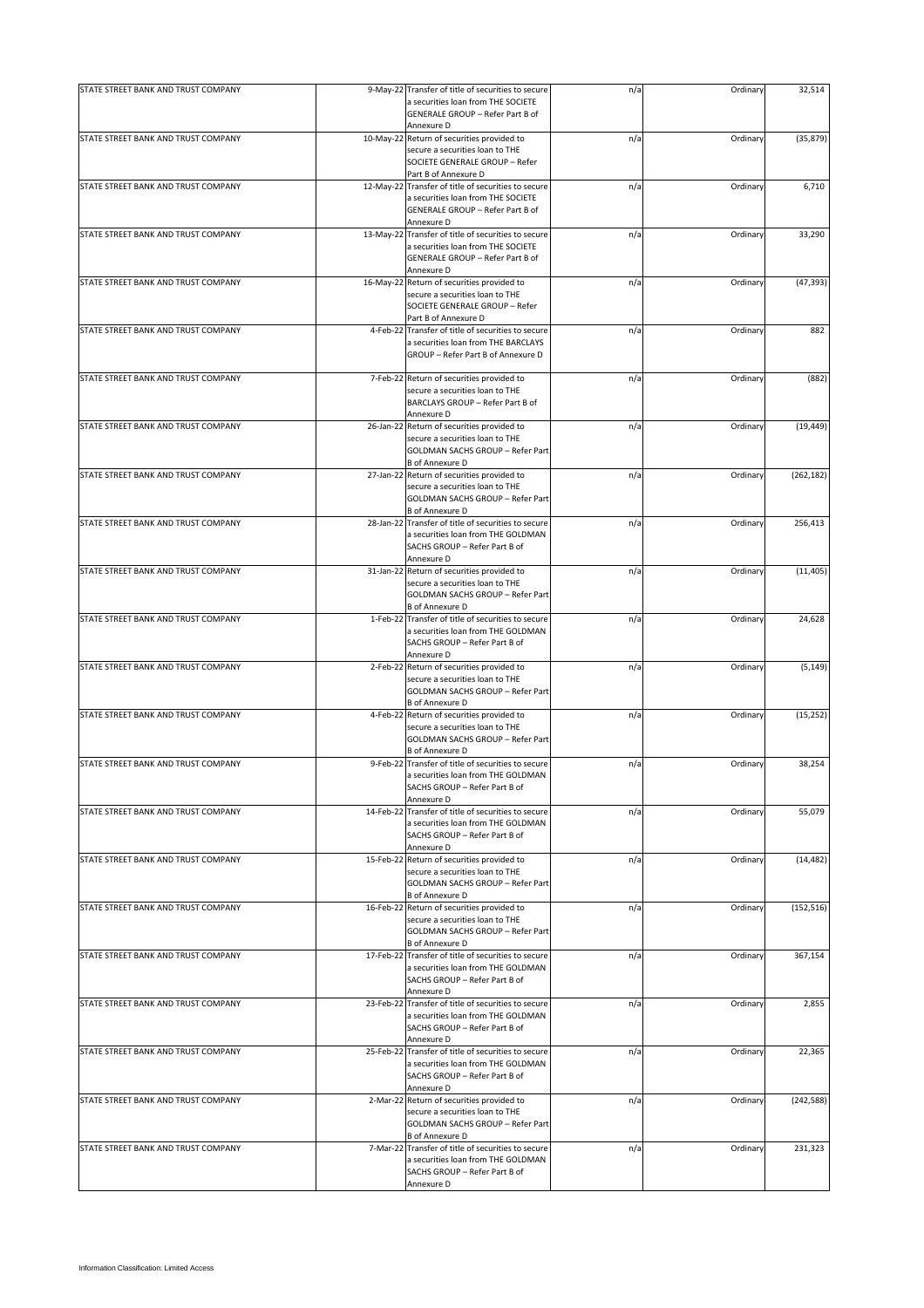| STATE STREET BANK AND TRUST COMPANY |           | 8-Mar-22 Transfer of title of securities to secure                                                                                          | n/a | Ordinary | 29,433     |
|-------------------------------------|-----------|---------------------------------------------------------------------------------------------------------------------------------------------|-----|----------|------------|
|                                     |           | a securities loan from THE GOLDMAN<br>SACHS GROUP - Refer Part B of<br>Annexure D                                                           |     |          |            |
| STATE STREET BANK AND TRUST COMPANY |           | 9-Mar-22 Transfer of title of securities to secure<br>a securities loan from THE GOLDMAN<br>SACHS GROUP - Refer Part B of<br>Annexure D     | n/a | Ordinary | 11,211     |
| STATE STREET BANK AND TRUST COMPANY |           | 10-Mar-22 Return of securities provided to<br>secure a securities loan to THE<br>GOLDMAN SACHS GROUP - Refer Part<br><b>B</b> of Annexure D | n/a | Ordinary | (642, 714) |
| STATE STREET BANK AND TRUST COMPANY |           | 16-Mar-22 Transfer of title of securities to secure<br>a securities loan from THE GOLDMAN<br>SACHS GROUP - Refer Part B of<br>Annexure D    | n/a | Ordinary | 13         |
| STATE STREET BANK AND TRUST COMPANY |           | 6-Apr-22 Transfer of title of securities to secure<br>a securities loan from THE GOLDMAN<br>SACHS GROUP - Refer Part B of<br>Annexure D     | n/a | Ordinary | 1,404      |
| STATE STREET BANK AND TRUST COMPANY |           | 13-Apr-22 Transfer of title of securities to secure<br>a securities loan from THE GOLDMAN<br>SACHS GROUP - Refer Part B of<br>Annexure D    | n/a | Ordinary | 3,753      |
| STATE STREET BANK AND TRUST COMPANY |           | 18-Apr-22 Return of securities provided to<br>secure a securities loan to THE<br>GOLDMAN SACHS GROUP - Refer Part<br><b>B</b> of Annexure D | n/a | Ordinary | (241)      |
| STATE STREET BANK AND TRUST COMPANY |           | 19-Apr-22 Transfer of title of securities to secure<br>a securities loan from THE GOLDMAN<br>SACHS GROUP - Refer Part B of<br>Annexure D    | n/a | Ordinary | 61         |
| STATE STREET BANK AND TRUST COMPANY | 27-Apr-22 | Return of securities provided to<br>secure a securities loan to THE<br>GOLDMAN SACHS GROUP - Refer Part<br><b>B</b> of Annexure D           | n/a | Ordinary | (4,987)    |
| STATE STREET BANK AND TRUST COMPANY |           | 28-Apr-22 Return of securities provided to<br>secure a securities loan to THE<br>GOLDMAN SACHS GROUP - Refer Part<br><b>B</b> of Annexure D | n/a | Ordinary | (2)        |
| STATE STREET BANK AND TRUST COMPANY |           | 5-May-22 Transfer of title of securities to secure<br>a securities loan from THE GOLDMAN<br>SACHS GROUP - Refer Part B of<br>Annexure D     | n/a | Ordinary | 465,172    |
| STATE STREET BANK AND TRUST COMPANY |           | 9-May-22 Transfer of title of securities to secure<br>a securities loan from THE GOLDMAN<br>SACHS GROUP - Refer Part B of<br>Annexure D     | n/a | Ordinary | 5,474      |
| STATE STREET BANK AND TRUST COMPANY |           | 11-May-22 Transfer of title of securities to secure<br>a securities loan from THE GOLDMAN<br>SACHS GROUP - Refer Part B of<br>Annexure D    | n/a | Ordinary | 33,247     |
| STATE STREET BANK AND TRUST COMPANY |           | 20-May-22 Transfer of title of securities to secure<br>a securities loan from THE GOLDMAN<br>SACHS GROUP - Refer Part B of<br>Annexure D    | n/a | Ordinary | 57,905     |
| STATE STREET BANK AND TRUST COMPANY |           | 24-May-22 Return of securities provided to<br>secure a securities loan to THE<br>GOLDMAN SACHS GROUP - Refer Part<br><b>B</b> of Annexure D | n/a | Ordinary | (43, 664)  |
| STATE STREET BANK AND TRUST COMPANY |           | 25-May-22 Return of securities provided to<br>secure a securities loan to THE<br>GOLDMAN SACHS GROUP - Refer Part<br><b>B</b> of Annexure D | n/a | Ordinary | (518, 105) |
| STATE STREET BANK AND TRUST COMPANY |           | 26-May-22 Return of securities provided to<br>secure a securities loan to THE<br>GOLDMAN SACHS GROUP - Refer Part<br><b>B</b> of Annexure D | n/a | Ordinary | (34)       |
| STATE STREET BANK AND TRUST COMPANY |           | 27-Jan-22 Transfer of title of securities to secure<br>a securities loan from THE SOCIETE<br>GENERALE GROUP - Refer Part B of<br>Annexure D | n/a | Ordinary | 577        |
| STATE STREET BANK AND TRUST COMPANY |           | 31-Jan-22 Return of securities provided to<br>secure a securities loan to THE<br>SOCIETE GENERALE GROUP - Refer<br>Part B of Annexure D     | n/a | Ordinary | (532)      |
| STATE STREET BANK AND TRUST COMPANY |           | 1-Feb-22 Transfer of title of securities to secure<br>a securities loan from THE SOCIETE<br>GENERALE GROUP - Refer Part B of<br>Annexure D  | n/a | Ordinary | 9          |
| STATE STREET BANK AND TRUST COMPANY |           | 11-Feb-22 Transfer of title of securities to secure<br>a securities loan from THE SOCIETE<br>GENERALE GROUP - Refer Part B of<br>Annexure D | n/a | Ordinary | 69         |
| STATE STREET BANK AND TRUST COMPANY |           | 14-Feb-22 Transfer of title of securities to secure<br>a securities loan from THE SOCIETE<br>GENERALE GROUP - Refer Part B of<br>Annexure D | n/a | Ordinary | 598        |
| STATE STREET BANK AND TRUST COMPANY |           | 1-Mar-22 Return of securities provided to<br>secure a securities loan to THE<br>SOCIETE GENERALE GROUP - Refer<br>Part B of Annexure D      | n/a | Ordinary | (717)      |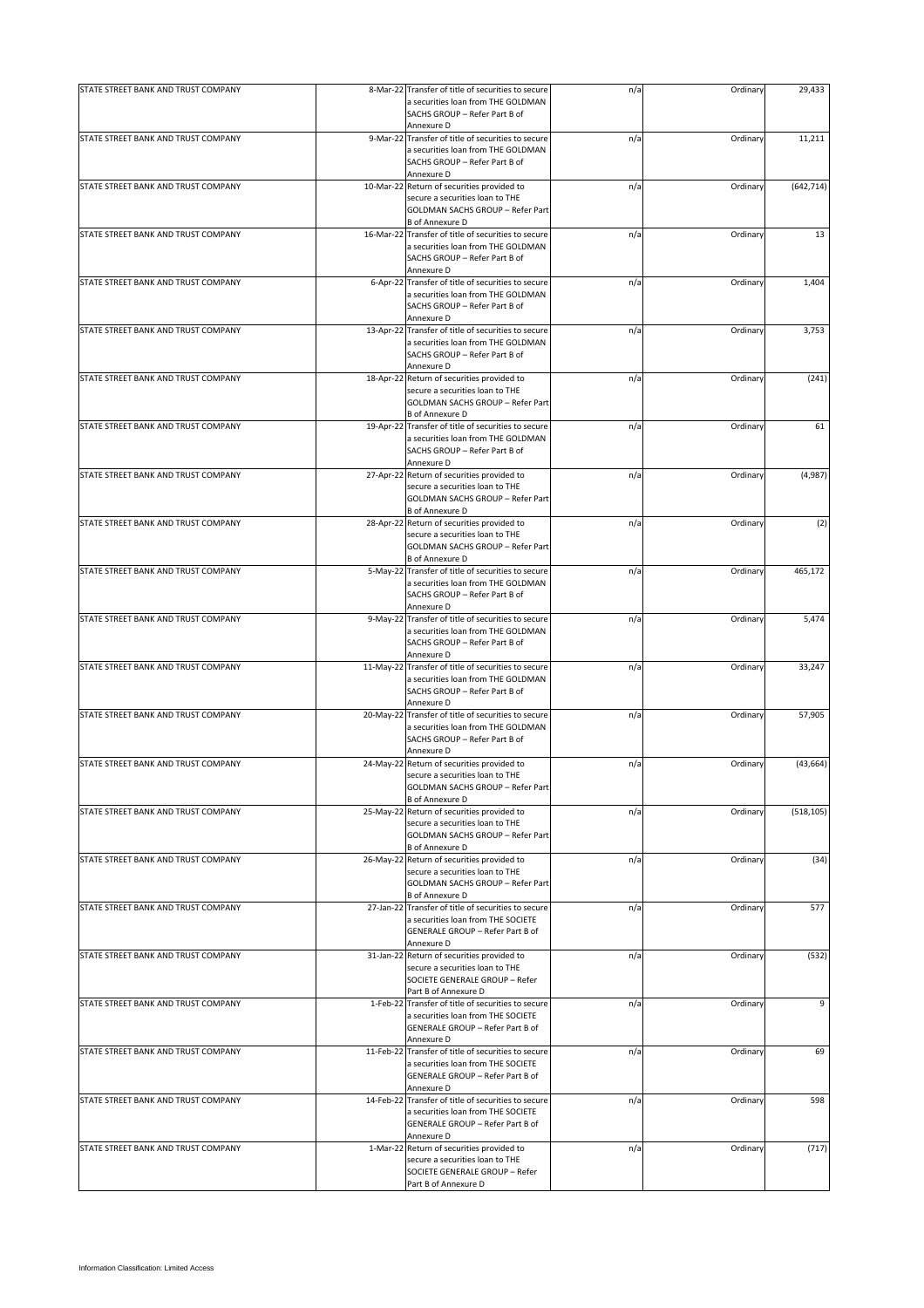| STATE STREET BANK AND TRUST COMPANY |           | 3-Mar-22 Transfer of title of securities to secure                                          | n/a | Ordinary | 687      |
|-------------------------------------|-----------|---------------------------------------------------------------------------------------------|-----|----------|----------|
|                                     |           | a securities loan from THE SOCIETE                                                          |     |          |          |
|                                     |           | GENERALE GROUP - Refer Part B of<br>Annexure D                                              |     |          |          |
| STATE STREET BANK AND TRUST COMPANY | 4-Mar-22  | Transfer of title of securities to secure                                                   | n/a | Ordinary | 22       |
|                                     |           | a securities loan from THE SOCIETE                                                          |     |          |          |
|                                     |           | GENERALE GROUP - Refer Part B of<br>Annexure D                                              |     |          |          |
| STATE STREET BANK AND TRUST COMPANY | 11-Mar-22 | Return of securities provided to                                                            | n/a | Ordinary | (581)    |
|                                     |           | secure a securities loan to THE                                                             |     |          |          |
|                                     |           | SOCIETE GENERALE GROUP - Refer                                                              |     |          |          |
|                                     |           | Part B of Annexure D                                                                        |     |          |          |
| STATE STREET BANK AND TRUST COMPANY |           | 15-Mar-22 Transfer of title of securities to secure<br>a securities loan from THE SOCIETE   | n/a | Ordinary | 535      |
|                                     |           | <b>GENERALE GROUP - Refer Part B of</b>                                                     |     |          |          |
|                                     |           | Annexure D                                                                                  |     |          |          |
| STATE STREET BANK AND TRUST COMPANY |           | 6-Apr-22 Return of securities provided to                                                   | n/a | Ordinary | (667)    |
|                                     |           | secure a securities loan to THE<br>SOCIETE GENERALE GROUP - Refer                           |     |          |          |
|                                     |           | Part B of Annexure D                                                                        |     |          |          |
| STATE STREET BANK AND TRUST COMPANY | 8-Apr-22  | Transfer of title of securities to secure                                                   | n/a | Ordinary | 3,709    |
|                                     |           | a securities loan from THE SOCIETE                                                          |     |          |          |
|                                     |           | GENERALE GROUP - Refer Part B of<br>Annexure D                                              |     |          |          |
| STATE STREET BANK AND TRUST COMPANY | 11-Apr-22 | Return of securities provided to                                                            | n/a | Ordinary | (3, 153) |
|                                     |           | secure a securities loan to THE                                                             |     |          |          |
|                                     |           | SOCIETE GENERALE GROUP - Refer                                                              |     |          |          |
|                                     |           | Part B of Annexure D                                                                        |     |          |          |
| STATE STREET BANK AND TRUST COMPANY | 18-Apr-22 | Return of securities provided to<br>secure a securities loan to THE                         | n/a | Ordinary | (24)     |
|                                     |           | SOCIETE GENERALE GROUP - Refer                                                              |     |          |          |
|                                     |           | Part B of Annexure D                                                                        |     |          |          |
| STATE STREET BANK AND TRUST COMPANY | 19-Apr-22 | Return of securities provided to                                                            | n/a | Ordinary | (3)      |
|                                     |           | secure a securities loan to THE<br>SOCIETE GENERALE GROUP - Refer                           |     |          |          |
|                                     |           | Part B of Annexure D                                                                        |     |          |          |
| STATE STREET BANK AND TRUST COMPANY |           | 20-Apr-22 Return of securities provided to                                                  | n/a | Ordinary | (206)    |
|                                     |           | secure a securities loan to THE                                                             |     |          |          |
|                                     |           | SOCIETE GENERALE GROUP - Refer                                                              |     |          |          |
| STATE STREET BANK AND TRUST COMPANY |           | Part B of Annexure D<br>21-Apr-22 Return of securities provided to                          | n/a | Ordinary | (204)    |
|                                     |           | secure a securities loan to THE                                                             |     |          |          |
|                                     |           | SOCIETE GENERALE GROUP - Refer                                                              |     |          |          |
|                                     |           | Part B of Annexure D                                                                        |     |          |          |
| STATE STREET BANK AND TRUST COMPANY |           | 3-May-22 Transfer of title of securities to secure<br>a securities loan from THE SOCIETE    | n/a | Ordinary | 138      |
|                                     |           | GENERALE GROUP - Refer Part B of                                                            |     |          |          |
|                                     |           | Annexure D                                                                                  |     |          |          |
| STATE STREET BANK AND TRUST COMPANY | 4-May-22  | Return of securities provided to                                                            | n/a | Ordinary | (126)    |
|                                     |           | secure a securities loan to THE<br>SOCIETE GENERALE GROUP - Refer                           |     |          |          |
|                                     |           | Part B of Annexure D                                                                        |     |          |          |
| STATE STREET BANK AND TRUST COMPANY | 9-May-22  | Transfer of title of securities to secure                                                   | n/a | Ordinary | 418      |
|                                     |           | a securities loan from THE SOCIETE                                                          |     |          |          |
|                                     |           | GENERALE GROUP - Refer Part B of<br>Annexure D                                              |     |          |          |
| STATE STREET BANK AND TRUST COMPANY | 10-May-22 | Return of securities provided to                                                            | n/a | Ordinary | (447)    |
|                                     |           | secure a securities loan to THE                                                             |     |          |          |
|                                     |           | SOCIETE GENERALE GROUP - Refer                                                              |     |          |          |
| STATE STREET BANK AND TRUST COMPANY | 13-May-22 | Part B of Annexure D<br>Transfer of title of securities to secure                           | n/a | Ordinary | 636      |
|                                     |           | a securities loan from THE SOCIETE                                                          |     |          |          |
|                                     |           | GENERALE GROUP - Refer Part B of                                                            |     |          |          |
|                                     |           | Annexure D                                                                                  |     |          |          |
| STATE STREET BANK AND TRUST COMPANY |           | 16-May-22 Return of securities provided to<br>secure a securities loan to THE               | n/a | Ordinary | (736)    |
|                                     |           | SOCIETE GENERALE GROUP - Refer                                                              |     |          |          |
|                                     |           | Part B of Annexure D                                                                        |     |          |          |
| STATE STREET BANK AND TRUST COMPANY |           | 24-Feb-22 Transfer of title of securities to secure                                         | n/a | Ordinary | 1,975    |
|                                     |           | a securities loan from THE UBS<br>GROUP - Refer Part B of Annexure D                        |     |          |          |
|                                     |           |                                                                                             |     |          |          |
| STATE STREET BANK AND TRUST COMPANY |           | 4-Mar-22 Return of securities provided to                                                   | n/a | Ordinary | (1, 975) |
|                                     |           | secure a securities loan to THE UBS                                                         |     |          |          |
|                                     |           | GROUP - Refer Part B of Annexure D                                                          |     |          |          |
| STATE STREET BANK AND TRUST COMPANY | 8-Apr-22  | Transfer of title of securities to secure                                                   | n/a | Ordinary | 19       |
|                                     |           | a securities loan from THE ING GROUP                                                        |     |          |          |
|                                     |           | – Refer Part B of Annexure D                                                                |     |          |          |
|                                     |           |                                                                                             |     |          |          |
| STATE STREET BANK AND TRUST COMPANY |           | 25-Apr-22 Transfer of title of securities to secure<br>a securities loan from THE ING GROUP | n/a | Ordinary | 266      |
|                                     |           | - Refer Part B of Annexure D                                                                |     |          |          |
|                                     |           |                                                                                             |     |          |          |
| STATE STREET BANK AND TRUST COMPANY | 26-Apr-22 | Return of securities provided to                                                            | n/a | Ordinary | (204)    |
|                                     |           | secure a securities loan to THE ING<br>GROUP - Refer Part B of Annexure D                   |     |          |          |
|                                     |           |                                                                                             |     |          |          |
| STATE STREET BANK AND TRUST COMPANY | 13-May-22 | Transfer of title of securities to secure                                                   | n/a | Ordinary | 5,315    |
|                                     |           | a securities loan from THE ING GROUP                                                        |     |          |          |
|                                     |           | - Refer Part B of Annexure D                                                                |     |          |          |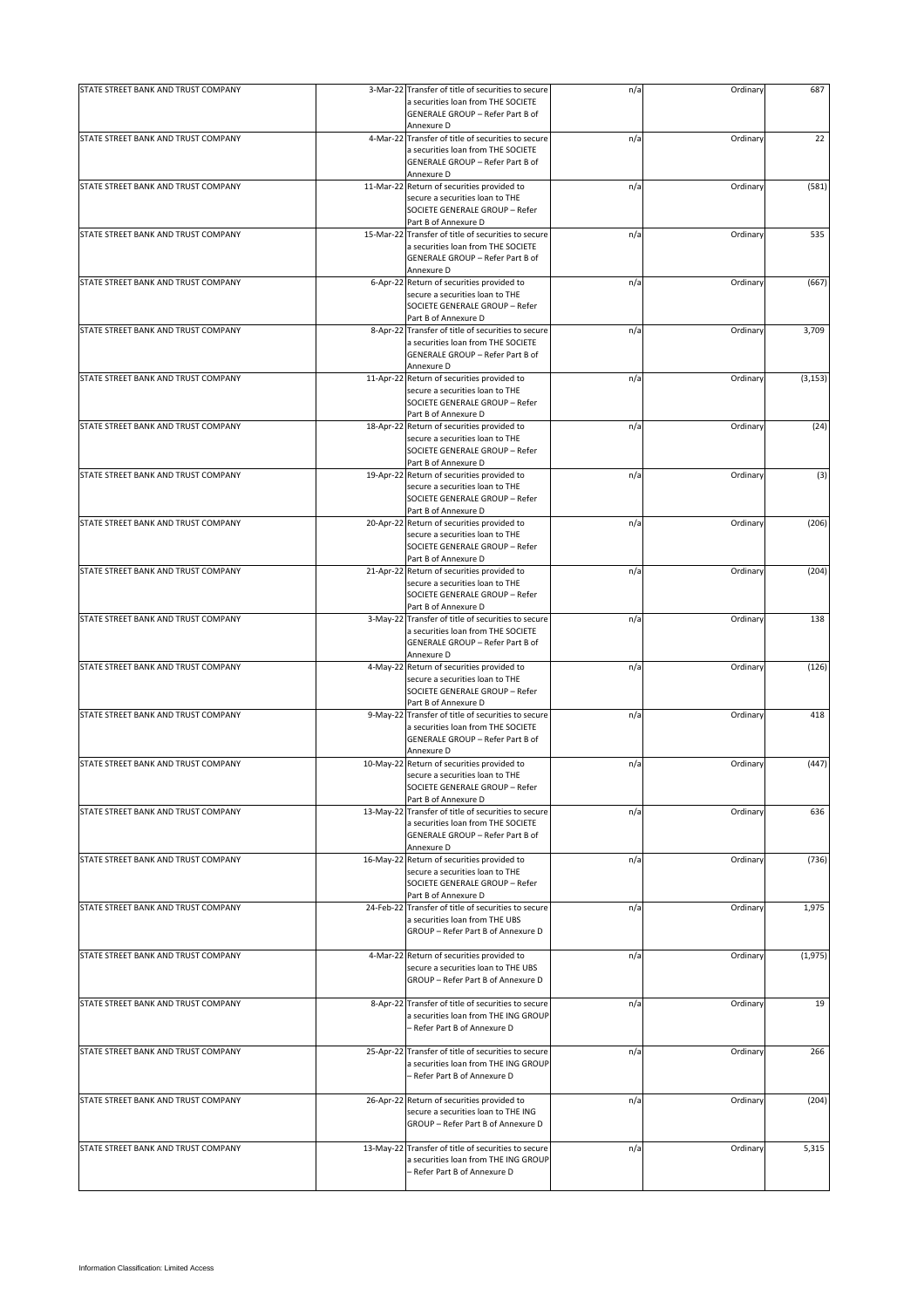| STATE STREET BANK AND TRUST COMPANY |          | 16-May-22 Return of securities provided to                                                                                                  | n/a | Ordinary | (546)     |
|-------------------------------------|----------|---------------------------------------------------------------------------------------------------------------------------------------------|-----|----------|-----------|
|                                     |          | secure a securities loan to THE ING<br>GROUP - Refer Part B of Annexure D                                                                   |     |          |           |
| STATE STREET BANK AND TRUST COMPANY |          | 17-May-22 Transfer of title of securities to secure<br>a securities loan from THE ING GROUP<br>- Refer Part B of Annexure D                 | n/a | Ordinary | 92        |
| STATE STREET BANK AND TRUST COMPANY |          | 18-May-22 Return of securities provided to<br>secure a securities loan to THE ING<br>GROUP - Refer Part B of Annexure D                     | n/a | Ordinary | (4, 942)  |
| STATE STREET BANK AND TRUST COMPANY |          | 19-May-22 Transfer of title of securities to secure<br>a securities loan from THE ING GROUP<br>- Refer Part B of Annexure D                 | n/a | Ordinary | 1,238     |
| STATE STREET BANK AND TRUST COMPANY |          | 24-May-22 Return of securities provided to<br>secure a securities loan to THE ING<br>GROUP - Refer Part B of Annexure D                     | n/a | Ordinary | (1, 238)  |
| STATE STREET BANK AND TRUST COMPANY |          | 25-May-22 Transfer of title of securities to secure<br>a securities loan from THE ING GROUP<br>- Refer Part B of Annexure D                 | n/a | Ordinary | 1,569     |
| STATE STREET BANK AND TRUST COMPANY |          | 26-May-22 Return of securities provided to<br>secure a securities loan to THE ING<br>GROUP - Refer Part B of Annexure D                     | n/a | Ordinary | (1, 569)  |
| STATE STREET BANK AND TRUST COMPANY |          | 27-Jan-22 Transfer of title of securities to secure<br>a securities loan from THE SOCIETE<br>GENERALE GROUP - Refer Part B of<br>Annexure D | n/a | Ordinary | 21,764    |
| STATE STREET BANK AND TRUST COMPANY |          | 28-Jan-22 Return of securities provided to<br>secure a securities loan to THE<br>SOCIETE GENERALE GROUP - Refer<br>Part B of Annexure D     | n/a | Ordinary | (21, 186) |
| STATE STREET BANK AND TRUST COMPANY |          | 31-Jan-22 Transfer of title of securities to secure<br>a securities loan from THE SOCIETE<br>GENERALE GROUP - Refer Part B of<br>Annexure D | n/a | Ordinary | 1,814     |
| STATE STREET BANK AND TRUST COMPANY |          | 1-Feb-22 Return of securities provided to<br>secure a securities loan to THE<br>SOCIETE GENERALE GROUP - Refer<br>Part B of Annexure D      | n/a | Ordinary | (1,757)   |
| STATE STREET BANK AND TRUST COMPANY |          | 11-Feb-22 Return of securities provided to<br>secure a securities loan to THE<br>SOCIETE GENERALE GROUP - Refer<br>Part B of Annexure D     | n/a | Ordinary | (588)     |
| STATE STREET BANK AND TRUST COMPANY |          | 14-Feb-22 Transfer of title of securities to secure<br>a securities loan from THE SOCIETE<br>GENERALE GROUP - Refer Part B of<br>Annexure D | n/a | Ordinary | 223       |
| STATE STREET BANK AND TRUST COMPANY |          | 1-Mar-22 Return of securities provided to<br>secure a securities loan to THE<br>SOCIETE GENERALE GROUP - Refer<br>Part B of Annexure D      | n/a | Ordinary | (268)     |
| STATE STREET BANK AND TRUST COMPANY |          | 3-Mar-22 Transfer of title of securities to secure<br>a securities loan from THE SOCIETE<br>GENERALE GROUP - Refer Part B of<br>Annexure D  | n/a | Ordinary | 238       |
| STATE STREET BANK AND TRUST COMPANY | 4-Mar-22 | Transfer of title of securities to secure<br>a securities loan from THE SOCIETE<br>GENERALE GROUP - Refer Part B of<br>Annexure D           | n/a | Ordinary | 6         |
| STATE STREET BANK AND TRUST COMPANY |          | 11-Mar-22 Transfer of title of securities to secure<br>a securities loan from THE SOCIETE<br>GENERALE GROUP - Refer Part B of<br>Annexure D | n/a | Ordinary | 366       |
| STATE STREET BANK AND TRUST COMPANY |          | 15-Mar-22 Transfer of title of securities to secure<br>a securities loan from THE SOCIETE<br>GENERALE GROUP - Refer Part B of<br>Annexure D | n/a | Ordinary | 2,804     |
| STATE STREET BANK AND TRUST COMPANY |          | 31-Mar-22 Return of securities provided to<br>secure a securities loan to THE<br>SOCIETE GENERALE GROUP - Refer<br>Part B of Annexure D     | n/a | Ordinary | (3, 343)  |
| STATE STREET BANK AND TRUST COMPANY |          | 1-Apr-22 Return of securities provided to<br>secure a securities loan to THE<br>SOCIETE GENERALE GROUP - Refer<br>Part B of Annexure D      | n/a | Ordinary | (25)      |
| STATE STREET BANK AND TRUST COMPANY |          | 6-Apr-22 Return of securities provided to<br>secure a securities loan to THE<br>SOCIETE GENERALE GROUP - Refer<br>Part B of Annexure D      | n/a | Ordinary | (46)      |
| STATE STREET BANK AND TRUST COMPANY |          | 11-Apr-22 Transfer of title of securities to secure<br>a securities loan from THE SOCIETE<br>GENERALE GROUP - Refer Part B of<br>Annexure D | n/a | Ordinary | 3,489     |
| STATE STREET BANK AND TRUST COMPANY |          | 18-Apr-22 Return of securities provided to<br>secure a securities loan to THE<br>SOCIETE GENERALE GROUP - Refer<br>Part B of Annexure D     | n/a | Ordinary | (187)     |
|                                     |          |                                                                                                                                             |     |          |           |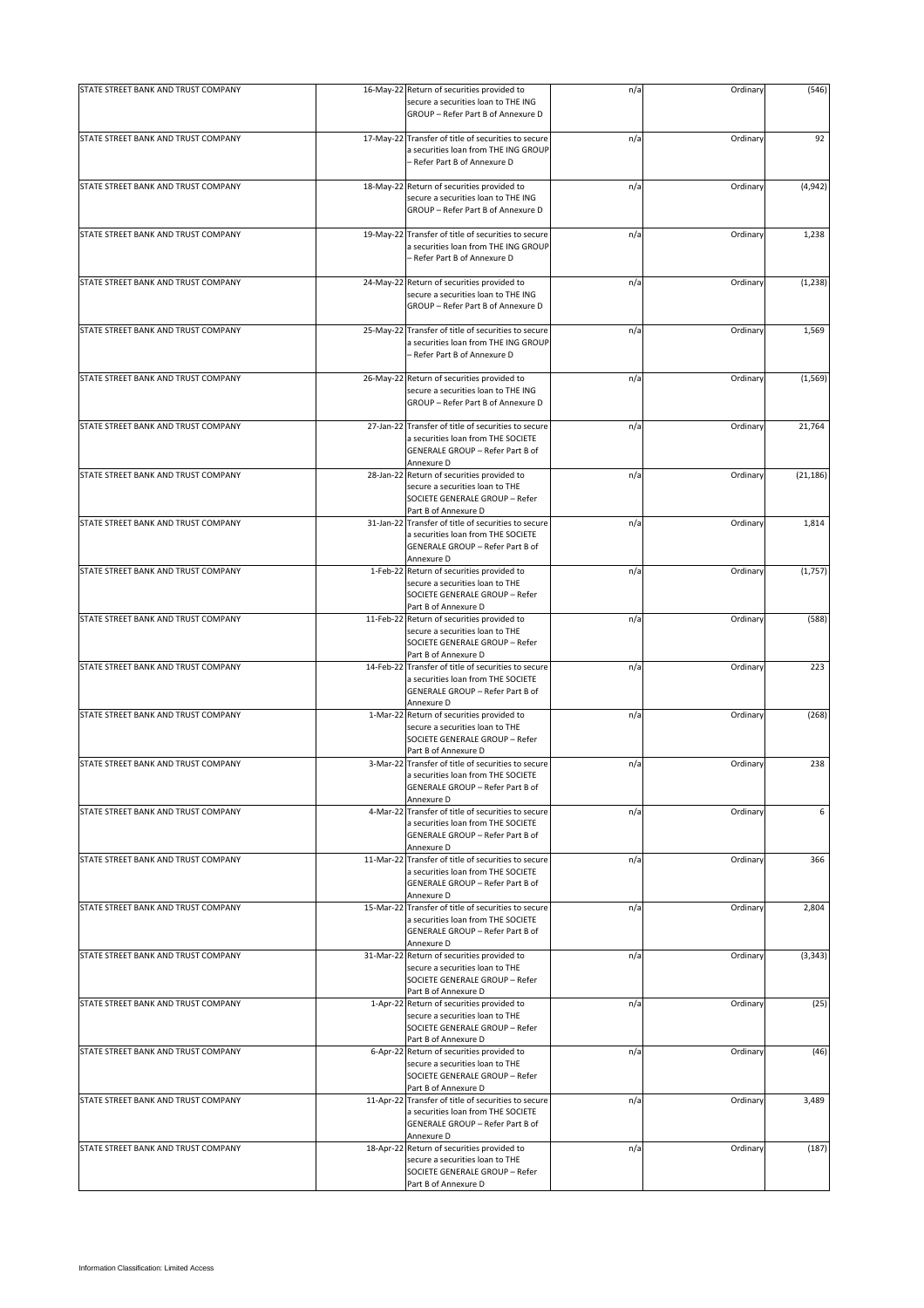| STATE STREET BANK AND TRUST COMPANY | 19-Apr-22 Transfer of title of securities to secure                                       | n/a | Ordinary | 57        |
|-------------------------------------|-------------------------------------------------------------------------------------------|-----|----------|-----------|
|                                     | a securities loan from THE SOCIETE<br>GENERALE GROUP - Refer Part B of<br>Annexure D      |     |          |           |
| STATE STREET BANK AND TRUST COMPANY | 20-Apr-22 Return of securities provided to                                                | n/a | Ordinary | (1,300)   |
|                                     | secure a securities loan to THE<br>SOCIETE GENERALE GROUP - Refer                         |     |          |           |
|                                     | Part B of Annexure D<br>21-Apr-22 Return of securities provided to                        |     |          |           |
| STATE STREET BANK AND TRUST COMPANY | secure a securities loan to THE                                                           | n/a | Ordinary | (1, 295)  |
|                                     | SOCIETE GENERALE GROUP - Refer                                                            |     |          |           |
|                                     | Part B of Annexure D                                                                      |     |          |           |
| STATE STREET BANK AND TRUST COMPANY | 3-May-22 Transfer of title of securities to secure<br>a securities loan from THE SOCIETE  | n/a | Ordinary | 1,019     |
|                                     | GENERALE GROUP - Refer Part B of                                                          |     |          |           |
|                                     | Annexure D                                                                                |     |          |           |
| STATE STREET BANK AND TRUST COMPANY | 4-May-22 Return of securities provided to                                                 | n/a | Ordinary | (935)     |
|                                     | secure a securities loan to THE<br>SOCIETE GENERALE GROUP - Refer<br>Part B of Annexure D |     |          |           |
| STATE STREET BANK AND TRUST COMPANY | 9-May-22 Transfer of title of securities to secure                                        | n/a | Ordinary | 2,541     |
|                                     | a securities loan from THE SOCIETE<br>GENERALE GROUP - Refer Part B of                    |     |          |           |
|                                     | Annexure D                                                                                |     |          |           |
| STATE STREET BANK AND TRUST COMPANY | 10-May-22 Return of securities provided to                                                | n/a | Ordinary | (2,799)   |
|                                     | secure a securities loan to THE                                                           |     |          |           |
|                                     | SOCIETE GENERALE GROUP - Refer                                                            |     |          |           |
|                                     | Part B of Annexure D                                                                      |     |          |           |
| STATE STREET BANK AND TRUST COMPANY | 13-May-22 Transfer of title of securities to secure                                       | n/a | Ordinary | 3,724     |
|                                     | a securities loan from THE SOCIETE<br>GENERALE GROUP - Refer Part B of                    |     |          |           |
|                                     | Annexure D                                                                                |     |          |           |
| STATE STREET BANK AND TRUST COMPANY | 16-May-22 Return of securities provided to                                                | n/a | Ordinary | (4, 316)  |
|                                     | secure a securities loan to THE<br>SOCIETE GENERALE GROUP - Refer<br>Part B of Annexure D |     |          |           |
| STATE STREET BANK AND TRUST COMPANY | 30-Mar-22 Transfer of title of securities to secure                                       | n/a | Ordinary | 55,181    |
|                                     | a securities loan from THE CREDIT                                                         |     |          |           |
|                                     | SUISSE GROUP - Refer Part B of                                                            |     |          |           |
|                                     | Annexure D                                                                                |     |          |           |
| STATE STREET BANK AND TRUST COMPANY | 13-Apr-22 Return of securities provided to                                                | n/a | Ordinary | (55, 115) |
|                                     | secure a securities loan to THE CREDIT                                                    |     |          |           |
|                                     | SUISSE GROUP - Refer Part B of                                                            |     |          |           |
| STATE STREET BANK AND TRUST COMPANY | Annexure D                                                                                |     |          |           |
|                                     | 14-Apr-22 Transfer of title of securities to secure<br>a securities loan from THE CREDIT  | n/a | Ordinary | 7,365     |
|                                     | SUISSE GROUP - Refer Part B of                                                            |     |          |           |
|                                     | Annexure D                                                                                |     |          |           |
| STATE STREET BANK AND TRUST COMPANY | 15-Apr-22 Return of securities provided to                                                | n/a | Ordinary | (25)      |
|                                     | secure a securities loan to THE CREDIT                                                    |     |          |           |
|                                     | SUISSE GROUP - Refer Part B of                                                            |     |          |           |
|                                     | Annexure D                                                                                |     |          |           |
| STATE STREET BANK AND TRUST COMPANY | 18-Apr-22 Transfer of title of securities to secure                                       | n/a | Ordinary | 186       |
|                                     | a securities loan from THE CREDIT<br>SUISSE GROUP - Refer Part B of                       |     |          |           |
|                                     | Annexure D                                                                                |     |          |           |
| STATE STREET BANK AND TRUST COMPANY | 19-Apr-22 Return of securities provided to                                                | n/a | Ordinary | (295)     |
|                                     | secure a securities loan to THE CREDIT                                                    |     |          |           |
|                                     | SUISSE GROUP - Refer Part B of                                                            |     |          |           |
|                                     | Annexure D                                                                                |     |          |           |
| STATE STREET BANK AND TRUST COMPANY | 20-Apr-22 Return of securities provided to                                                | n/a | Ordinary | (4, 169)  |
|                                     | secure a securities loan to THE CREDIT                                                    |     |          |           |
|                                     | SUISSE GROUP - Refer Part B of<br>Annexure D                                              |     |          |           |
| STATE STREET BANK AND TRUST COMPANY | 21-Apr-22 Transfer of title of securities to secure                                       | n/a | Ordinary | 14        |
|                                     | a securities loan from THE CREDIT                                                         |     |          |           |
|                                     | SUISSE GROUP - Refer Part B of                                                            |     |          |           |
|                                     | Annexure D                                                                                |     |          |           |
| STATE STREET BANK AND TRUST COMPANY | 22-Apr-22 Return of securities provided to                                                | n/a | Ordinary | (230)     |
|                                     | secure a securities loan to THE CREDIT                                                    |     |          |           |
|                                     | SUISSE GROUP - Refer Part B of                                                            |     |          |           |
| STATE STREET BANK AND TRUST COMPANY | Annexure D                                                                                |     | Ordinary |           |
|                                     | 25-Apr-22 Return of securities provided to<br>secure a securities loan to THE CREDIT      | n/a |          | (937)     |
|                                     | SUISSE GROUP - Refer Part B of                                                            |     |          |           |
|                                     | Annexure D                                                                                |     |          |           |
| STATE STREET BANK AND TRUST COMPANY | 26-Apr-22 Transfer of title of securities to secure                                       | n/a | Ordinary | 117       |
|                                     | a securities loan from THE CREDIT                                                         |     |          |           |
|                                     | SUISSE GROUP - Refer Part B of                                                            |     |          |           |
|                                     | Annexure D                                                                                |     |          |           |
| STATE STREET BANK AND TRUST COMPANY | 27-Apr-22 Transfer of title of securities to secure<br>a securities loan from THE CREDIT  | n/a | Ordinary | 107       |
|                                     | SUISSE GROUP - Refer Part B of                                                            |     |          |           |
|                                     | Annexure D                                                                                |     |          |           |
| STATE STREET BANK AND TRUST COMPANY | 28-Apr-22 Transfer of title of securities to secure                                       | n/a | Ordinary | 97        |
|                                     | a securities loan from THE CREDIT                                                         |     |          |           |
|                                     | SUISSE GROUP - Refer Part B of                                                            |     |          |           |
|                                     | Annexure D                                                                                |     |          |           |
| STATE STREET BANK AND TRUST COMPANY | 29-Apr-22 Transfer of title of securities to secure                                       | n/a | Ordinary | 191       |
|                                     | a securities loan from THE CREDIT                                                         |     |          |           |
|                                     | SUISSE GROUP - Refer Part B of<br>Annexure D                                              |     |          |           |
|                                     |                                                                                           |     |          |           |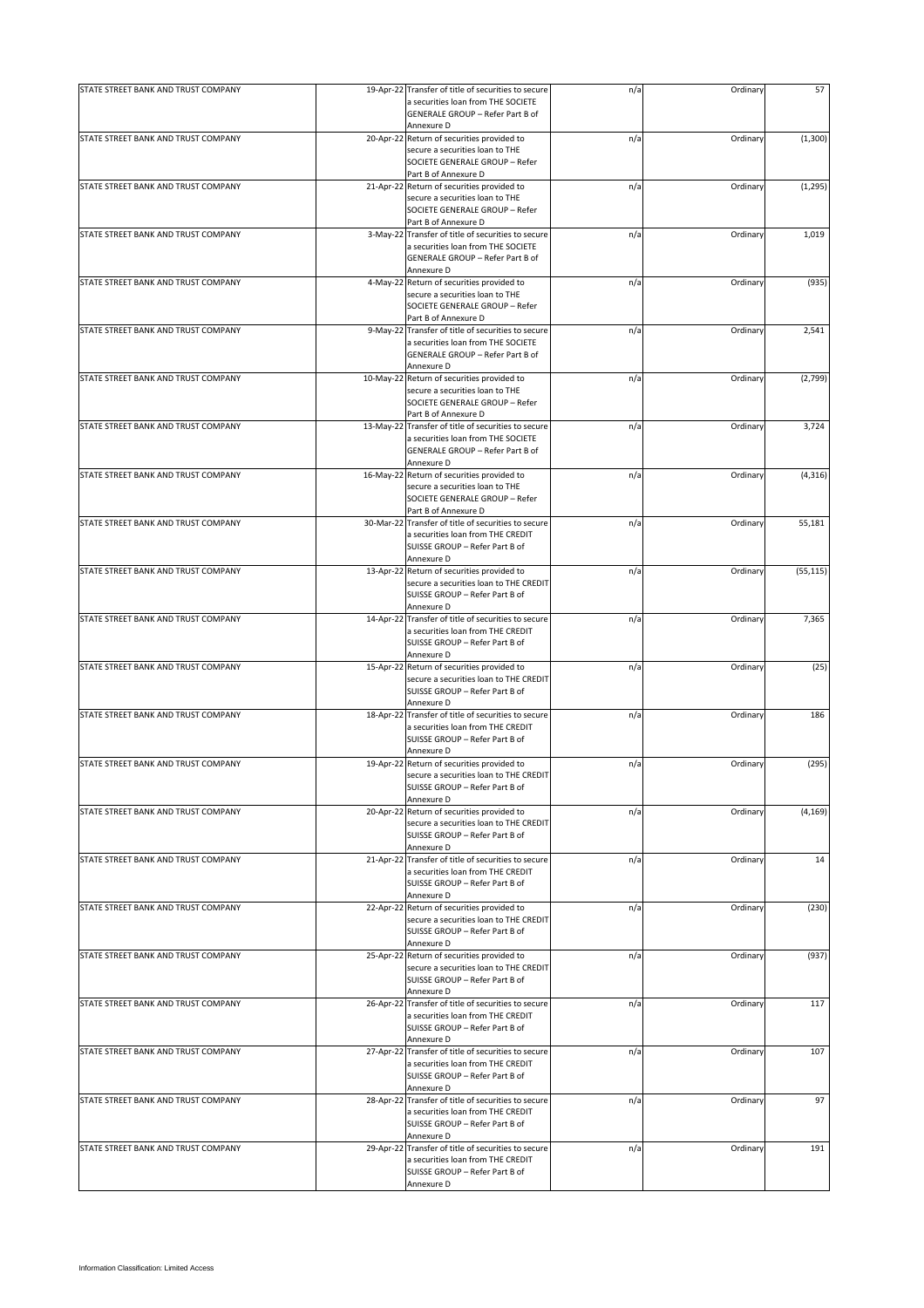| STATE STREET BANK AND TRUST COMPANY |           | 2-May-22 Return of securities provided to                                                                                   | n/a | Ordinary | (637)      |
|-------------------------------------|-----------|-----------------------------------------------------------------------------------------------------------------------------|-----|----------|------------|
|                                     |           | secure a securities loan to THE CREDIT<br>SUISSE GROUP - Refer Part B of<br>Annexure D                                      |     |          |            |
| STATE STREET BANK AND TRUST COMPANY |           | 3-May-22 Transfer of title of securities to secure                                                                          | n/a | Ordinary | 39         |
|                                     |           | a securities loan from THE CREDIT<br>SUISSE GROUP - Refer Part B of<br>Annexure D                                           |     |          |            |
| STATE STREET BANK AND TRUST COMPANY |           | 4-May-22 Transfer of title of securities to secure                                                                          | n/a | Ordinary | 76         |
|                                     |           | a securities loan from THE CREDIT<br>SUISSE GROUP - Refer Part B of<br>Annexure D                                           |     |          |            |
| STATE STREET BANK AND TRUST COMPANY |           | 5-May-22 Transfer of title of securities to secure                                                                          | n/a | Ordinary | 229        |
|                                     |           | a securities loan from THE CREDIT<br>SUISSE GROUP - Refer Part B of<br>Annexure D                                           |     |          |            |
| STATE STREET BANK AND TRUST COMPANY |           | 6-May-22 Return of securities provided to                                                                                   | n/a | Ordinary | (794)      |
|                                     |           | secure a securities loan to THE CREDIT<br>SUISSE GROUP - Refer Part B of<br>Annexure D                                      |     |          |            |
| STATE STREET BANK AND TRUST COMPANY |           | 9-May-22 Transfer of title of securities to secure                                                                          | n/a | Ordinary | 112        |
|                                     |           | a securities loan from THE CREDIT<br>SUISSE GROUP - Refer Part B of<br>Annexure D                                           |     |          |            |
| STATE STREET BANK AND TRUST COMPANY |           | 11-May-22 Transfer of title of securities to secure                                                                         | n/a | Ordinary | 2,697      |
|                                     |           | a securities loan from THE CREDIT<br>SUISSE GROUP - Refer Part B of<br>Annexure D                                           |     |          |            |
| STATE STREET BANK AND TRUST COMPANY |           | 12-May-22 Return of securities provided to                                                                                  | n/a | Ordinary | (3, 595)   |
|                                     |           | secure a securities loan to THE CREDIT<br>SUISSE GROUP - Refer Part B of<br>Annexure D                                      |     |          |            |
| STATE STREET BANK AND TRUST COMPANY |           | 13-May-22 Transfer of title of securities to secure                                                                         | n/a | Ordinary | 3,962      |
|                                     |           | a securities loan from THE CREDIT<br>SUISSE GROUP - Refer Part B of<br>Annexure D                                           |     |          |            |
| STATE STREET BANK AND TRUST COMPANY |           | 18-May-22 Return of securities provided to                                                                                  | n/a | Ordinary | (112)      |
|                                     |           | secure a securities loan to THE CREDIT<br>SUISSE GROUP - Refer Part B of<br>Annexure D                                      |     |          |            |
| STATE STREET BANK AND TRUST COMPANY |           | 19-May-22 Return of securities provided to                                                                                  | n/a | Ordinary | (4, 466)   |
|                                     |           | secure a securities loan to THE CREDIT<br>SUISSE GROUP - Refer Part B of<br>Annexure D                                      |     |          |            |
| STATE STREET BANK AND TRUST COMPANY |           | 24-Feb-22 Transfer of title of securities to secure                                                                         | n/a | Ordinary | 12,380     |
|                                     |           | a securities loan from THE ING GROUP<br>- Refer Part B of Annexure D                                                        |     |          |            |
| STATE STREET BANK AND TRUST COMPANY |           | 25-Feb-22 Return of securities provided to                                                                                  | n/a | Ordinary | (12, 107)  |
|                                     |           | secure a securities loan to THE ING<br>GROUP - Refer Part B of Annexure D                                                   |     |          |            |
| STATE STREET BANK AND TRUST COMPANY |           | 14-Mar-22 Transfer of title of securities to secure                                                                         | n/a | Ordinary | 2,016      |
|                                     |           | a securities loan from THE ING GROUP<br>- Refer Part B of Annexure D                                                        |     |          |            |
| STATE STREET BANK AND TRUST COMPANY |           | 16-Mar-22 Return of securities provided to                                                                                  | n/a | Ordinary | (1, 569)   |
|                                     |           | secure a securities loan to THE ING<br>GROUP - Refer Part B of Annexure D                                                   |     |          |            |
| STATE STREET BANK AND TRUST COMPANY |           | 22-Mar-22 Transfer of title of securities to secure                                                                         | n/a | Ordinary | 154,603    |
|                                     |           | a securities loan from THE ING GROUP<br>- Refer Part B of Annexure D                                                        |     |          |            |
| STATE STREET BANK AND TRUST COMPANY |           | 25-Mar-22 Return of securities provided to                                                                                  | n/a | Ordinary | (155, 322) |
|                                     |           | secure a securities loan to THE ING<br>GROUP - Refer Part B of Annexure D                                                   |     |          |            |
| STATE STREET BANK AND TRUST COMPANY |           | 30-Mar-22 Transfer of title of securities to secure                                                                         | n/a | Ordinary | 10,885     |
|                                     |           | a securities loan from THE ING GROUP<br>- Refer Part B of Annexure D                                                        |     |          |            |
| STATE STREET BANK AND TRUST COMPANY |           | 8-Apr-22 Return of securities provided to<br>secure a securities loan to THE ING<br>GROUP - Refer Part B of Annexure D      | n/a | Ordinary | (10, 738)  |
|                                     |           |                                                                                                                             |     |          |            |
| STATE STREET BANK AND TRUST COMPANY |           | 25-Apr-22 Transfer of title of securities to secure<br>a securities loan from THE ING GROUP<br>- Refer Part B of Annexure D | n/a | Ordinary | 24,214     |
|                                     |           |                                                                                                                             |     |          |            |
| STATE STREET BANK AND TRUST COMPANY |           | 26-Apr-22 Transfer of title of securities to secure<br>a securities loan from THE ING GROUP<br>- Refer Part B of Annexure D | n/a | Ordinary | 1,564      |
| STATE STREET BANK AND TRUST COMPANY |           | 27-Apr-22 Transfer of title of securities to secure                                                                         | n/a | Ordinary | 60,271     |
|                                     |           | a securities loan from THE ING GROUP<br>Refer Part B of Annexure D                                                          |     |          |            |
| STATE STREET BANK AND TRUST COMPANY | 28-Apr-22 | Transfer of title of securities to secure                                                                                   | n/a | Ordinary | 108,522    |
|                                     |           | a securities loan from THE ING GROUP<br>- Refer Part B of Annexure D                                                        |     |          |            |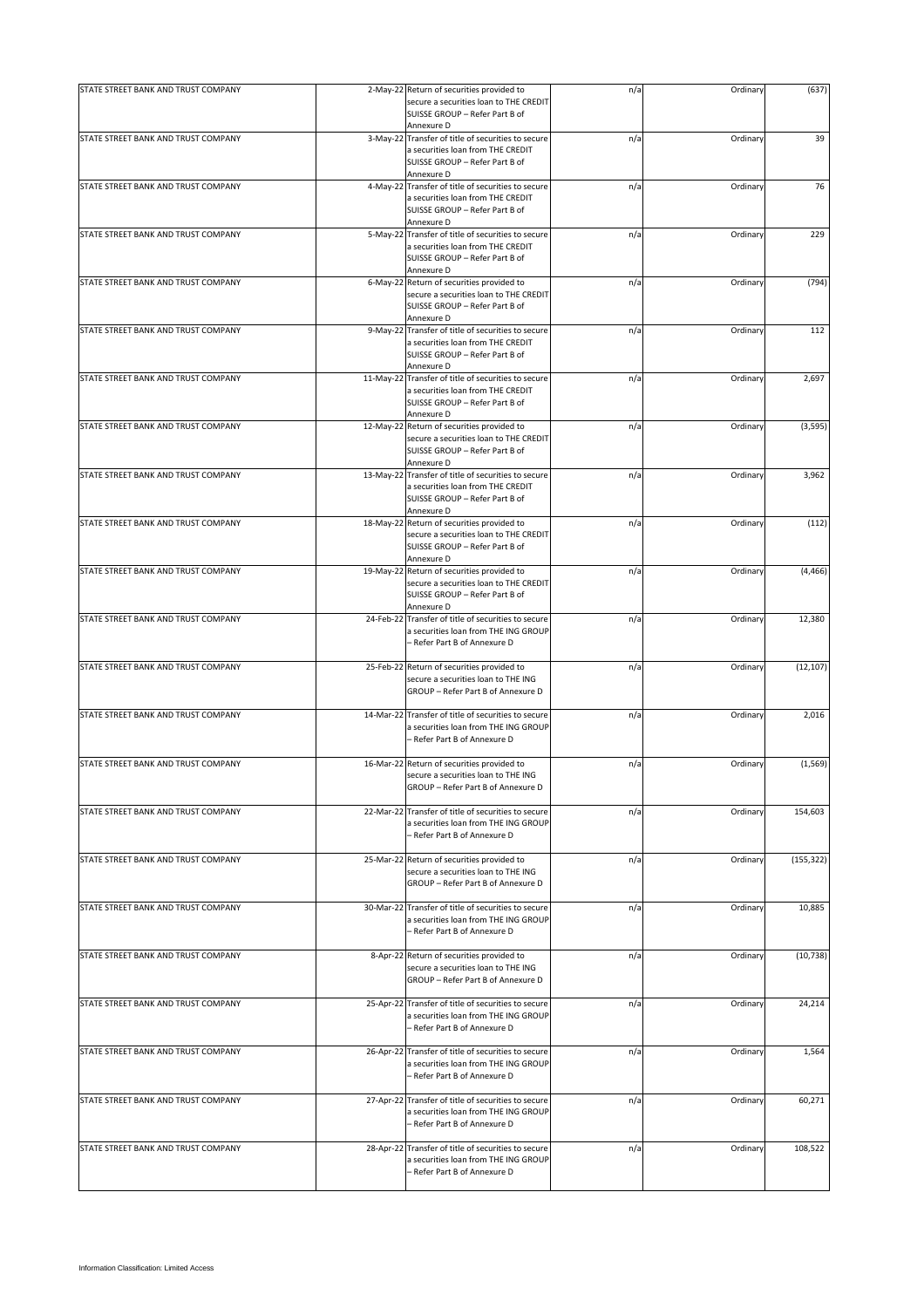| STATE STREET BANK AND TRUST COMPANY | 3-May-22  | Transfer of title of securities to secure<br>a securities loan from THE ING GROUP                                                                         | n/a | Ordinary | 7,448      |
|-------------------------------------|-----------|-----------------------------------------------------------------------------------------------------------------------------------------------------------|-----|----------|------------|
|                                     |           | - Refer Part B of Annexure D                                                                                                                              |     |          |            |
| STATE STREET BANK AND TRUST COMPANY |           | 4-May-22 Return of securities provided to<br>secure a securities loan to THE ING<br>GROUP - Refer Part B of Annexure D                                    | n/a | Ordinary | (181)      |
| STATE STREET BANK AND TRUST COMPANY | 5-May-22  | Return of securities provided to<br>secure a securities loan to THE ING<br>GROUP - Refer Part B of Annexure D                                             | n/a | Ordinary | (201, 802) |
| STATE STREET BANK AND TRUST COMPANY | 11-May-22 | Transfer of title of securities to secure<br>a securities loan from THE ING GROUP<br>- Refer Part B of Annexure D                                         | n/a | Ordinary | 202        |
| STATE STREET BANK AND TRUST COMPANY | 12-May-22 | Transfer of title of securities to secure<br>a securities loan from THE ING GROUP<br>- Refer Part B of Annexure D                                         | n/a | Ordinary | 47         |
| STATE STREET BANK AND TRUST COMPANY | 13-May-22 | Transfer of title of securities to secure<br>a securities loan from THE ING GROUP<br>– Refer Part B of Annexure D                                         | n/a | Ordinary | 402,133    |
| STATE STREET BANK AND TRUST COMPANY | 16-May-22 | Transfer of title of securities to secure<br>a securities loan from THE ING GROUP<br>- Refer Part B of Annexure D                                         | n/a | Ordinary | 105,952    |
| STATE STREET BANK AND TRUST COMPANY |           | 17-May-22 Return of securities provided to<br>secure a securities loan to THE ING<br>GROUP - Refer Part B of Annexure D                                   | n/a | Ordinary | (1, 146)   |
| STATE STREET BANK AND TRUST COMPANY | 18-May-22 | Return of securities provided to<br>secure a securities loan to THE ING<br>GROUP - Refer Part B of Annexure D                                             | n/a | Ordinary | (507, 370) |
| STATE STREET BANK AND TRUST COMPANY | 19-May-22 | Transfer of title of securities to secure<br>a securities loan from THE ING GROUP<br>- Refer Part B of Annexure D                                         | n/a | Ordinary | 108,801    |
| STATE STREET BANK AND TRUST COMPANY | 24-May-22 | Return of securities provided to<br>secure a securities loan to THE ING<br>GROUP - Refer Part B of Annexure D                                             | n/a | Ordinary | (108, 800) |
| STATE STREET BANK AND TRUST COMPANY |           | 25-May-22 Transfer of title of securities to secure<br>a securities loan from THE ING GROUP<br>- Refer Part B of Annexure D                               | n/a | Ordinary | 27,987     |
| STATE STREET BANK AND TRUST COMPANY | 26-May-22 | Return of securities provided to<br>secure a securities loan to THE ING<br>GROUP - Refer Part B of Annexure D                                             | n/a | Ordinary | (27, 989)  |
| STATE STREET BANK AND TRUST COMPANY |           | 27-Jan-22 Transfer of title of securities to secure<br>a securities loan from THE SOCIETE<br>GENERALE GROUP - Refer Part B of                             | n/a | Ordinary | 98,152     |
| STATE STREET BANK AND TRUST COMPANY | 28-Jan-22 | Annexure D<br>Return of securities provided to<br>secure a securities loan to THE<br>SOCIETE GENERALE GROUP - Refer                                       | n/a | Ordinary | (91, 542)  |
| STATE STREET BANK AND TRUST COMPANY | 31-Jan-22 | Part B of Annexure D<br>Transfer of title of securities to secure<br>a securities loan from THE SOCIETE<br>GENERALE GROUP - Refer Part B of<br>Annexure D | n/a | Ordinary | 8,646      |
| STATE STREET BANK AND TRUST COMPANY |           | 1-Feb-22 Return of securities provided to<br>secure a securities loan to THE<br>SOCIETE GENERALE GROUP - Refer<br>Part B of Annexure D                    | n/a | Ordinary | (951)      |
| STATE STREET BANK AND TRUST COMPANY |           | 11-Feb-22 Return of securities provided to<br>secure a securities loan to THE<br>SOCIETE GENERALE GROUP - Refer<br>Part B of Annexure D                   | n/a | Ordinary | (6,975)    |
| STATE STREET BANK AND TRUST COMPANY | 14-Feb-22 | Transfer of title of securities to secure<br>a securities loan from THE SOCIETE<br>GENERALE GROUP - Refer Part B of<br>Annexure D                         | n/a | Ordinary | 34,957     |
| STATE STREET BANK AND TRUST COMPANY | 15-Feb-22 | Return of securities provided to<br>secure a securities loan to THE<br>SOCIETE GENERALE GROUP - Refer<br>Part B of Annexure D                             | n/a | Ordinary | (13,500)   |
| STATE STREET BANK AND TRUST COMPANY |           | 1-Mar-22 Return of securities provided to<br>secure a securities loan to THE<br>SOCIETE GENERALE GROUP - Refer<br>Part B of Annexure D                    | n/a | Ordinary | (28, 374)  |
| STATE STREET BANK AND TRUST COMPANY | 3-Mar-22  | Transfer of title of securities to secure<br>a securities loan from THE SOCIETE<br>GENERALE GROUP - Refer Part B of<br>Annexure D                         | n/a | Ordinary | 117,586    |
| STATE STREET BANK AND TRUST COMPANY | 4-Mar-22  | Transfer of title of securities to secure<br>a securities loan from THE SOCIETE<br>GENERALE GROUP - Refer Part B of<br>Annexure D                         | n/a | Ordinary | 1,403      |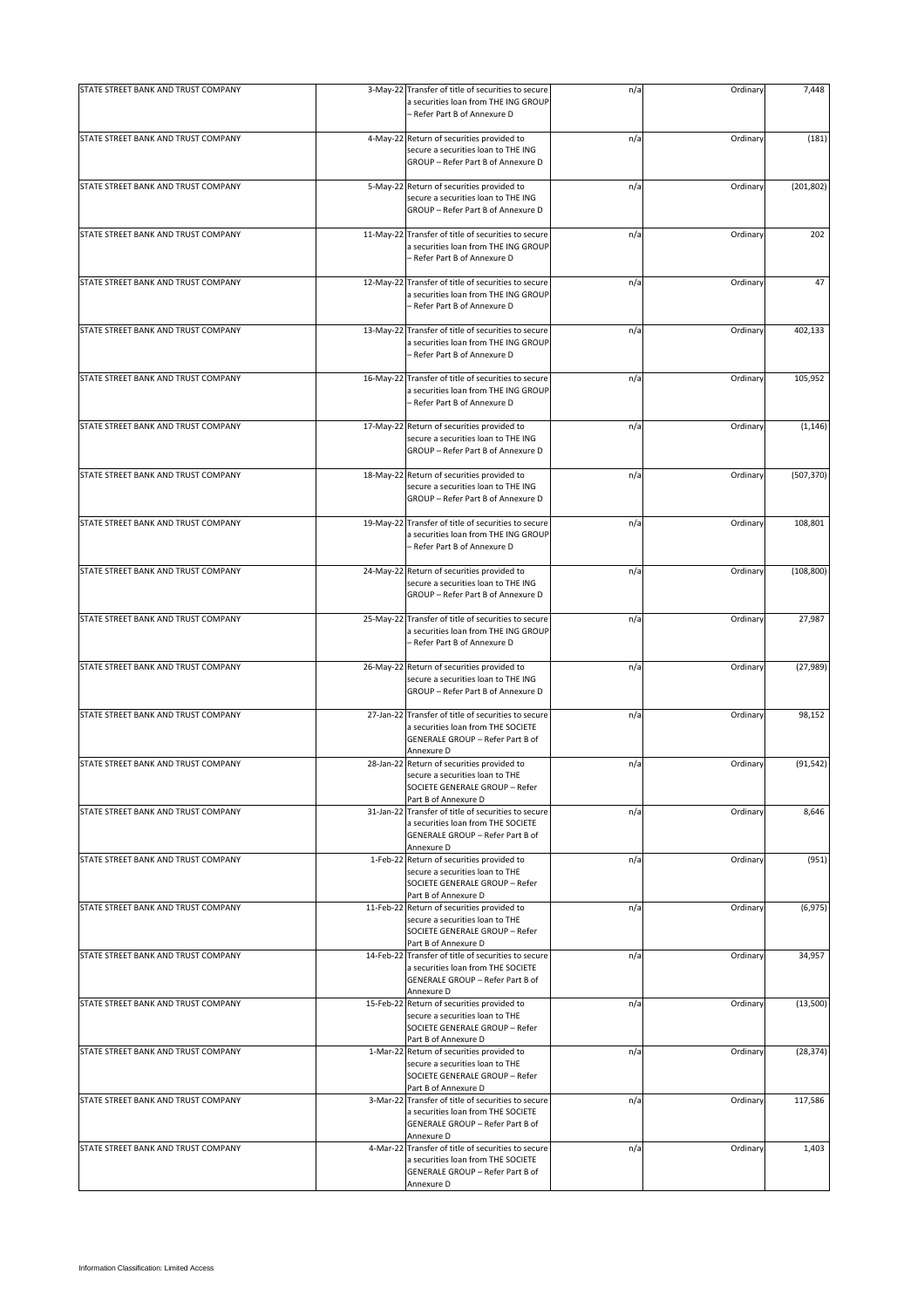| STATE STREET BANK AND TRUST COMPANY | 11-Mar-22 Return of securities provided to                                                                                                                      | n/a | Ordinary | (101, 720) |
|-------------------------------------|-----------------------------------------------------------------------------------------------------------------------------------------------------------------|-----|----------|------------|
|                                     | secure a securities loan to THE<br>SOCIETE GENERALE GROUP - Refer                                                                                               |     |          |            |
|                                     | Part B of Annexure D                                                                                                                                            |     |          |            |
| STATE STREET BANK AND TRUST COMPANY | 14-Mar-22 Return of securities provided to<br>secure a securities loan to THE<br>SOCIETE GENERALE GROUP - Refer                                                 | n/a | Ordinary | (1,609)    |
| STATE STREET BANK AND TRUST COMPANY | Part B of Annexure D<br>15-Mar-22 Transfer of title of securities to secure<br>a securities loan from THE SOCIETE                                               | n/a | Ordinary | 72,162     |
|                                     | GENERALE GROUP - Refer Part B of<br>Annexure D                                                                                                                  |     |          |            |
| STATE STREET BANK AND TRUST COMPANY | 16-Mar-22 Return of securities provided to                                                                                                                      | n/a | Ordinary | (73, 377)  |
|                                     | secure a securities loan to THE<br>SOCIETE GENERALE GROUP - Refer                                                                                               |     |          |            |
|                                     | Part B of Annexure D                                                                                                                                            |     |          |            |
| STATE STREET BANK AND TRUST COMPANY | 31-Mar-22 Transfer of title of securities to secure<br>a securities loan from THE SOCIETE<br>GENERALE GROUP - Refer Part B of<br>Annexure D                     | n/a | Ordinary | 894        |
| STATE STREET BANK AND TRUST COMPANY | 1-Apr-22 Return of securities provided to<br>secure a securities loan to THE<br>SOCIETE GENERALE GROUP - Refer                                                  | n/a | Ordinary | (5,044)    |
| STATE STREET BANK AND TRUST COMPANY | Part B of Annexure D<br>6-Apr-22 Return of securities provided to<br>secure a securities loan to THE                                                            | n/a | Ordinary | (10, 702)  |
|                                     | SOCIETE GENERALE GROUP - Refer<br>Part B of Annexure D                                                                                                          |     |          |            |
| STATE STREET BANK AND TRUST COMPANY | 8-Apr-22 Transfer of title of securities to secure                                                                                                              | n/a | Ordinary | 14,255     |
|                                     | a securities loan from THE SOCIETE<br>GENERALE GROUP - Refer Part B of<br>Annexure D                                                                            |     |          |            |
| STATE STREET BANK AND TRUST COMPANY | 11-Apr-22 Transfer of title of securities to secure<br>a securities loan from THE SOCIETE<br>GENERALE GROUP - Refer Part B of<br>Annexure D                     | n/a | Ordinary | 52,169     |
| STATE STREET BANK AND TRUST COMPANY | 18-Apr-22 Return of securities provided to<br>secure a securities loan to THE<br>SOCIETE GENERALE GROUP - Refer<br>Part B of Annexure D                         | n/a | Ordinary | (3, 324)   |
| STATE STREET BANK AND TRUST COMPANY | 19-Apr-22 Transfer of title of securities to secure<br>a securities loan from THE SOCIETE<br>GENERALE GROUP - Refer Part B of<br>Annexure D                     | n/a | Ordinary | 779        |
| STATE STREET BANK AND TRUST COMPANY | 20-Apr-22 Return of securities provided to<br>secure a securities loan to THE<br>SOCIETE GENERALE GROUP - Refer                                                 | n/a | Ordinary | (24, 473)  |
| STATE STREET BANK AND TRUST COMPANY | Part B of Annexure D<br>21-Apr-22 Return of securities provided to<br>secure a securities loan to THE<br>SOCIETE GENERALE GROUP - Refer<br>Part B of Annexure D | n/a | Ordinary | (25,062)   |
| STATE STREET BANK AND TRUST COMPANY | 25-Apr-22 Return of securities provided to<br>secure a securities loan to THE<br>SOCIETE GENERALE GROUP - Refer<br>Part B of Annexure D                         | n/a | Ordinary | (11, 128)  |
| STATE STREET BANK AND TRUST COMPANY | 3-May-22 Transfer of title of securities to secure<br>a securities loan from THE SOCIETE<br>GENERALE GROUP - Refer Part B of                                    | n/a | Ordinary | 21,324     |
| STATE STREET BANK AND TRUST COMPANY | Annexure D<br>4-May-22 Return of securities provided to                                                                                                         |     | Ordinary | (12, 851)  |
|                                     | secure a securities loan to THE<br>SOCIETE GENERALE GROUP - Refer<br>Part B of Annexure D                                                                       | n/a |          |            |
| STATE STREET BANK AND TRUST COMPANY | 9-May-22 Transfer of title of securities to secure<br>a securities loan from THE SOCIETE<br>GENERALE GROUP - Refer Part B of<br>Annexure D                      | n/a | Ordinary | 34,903     |
| STATE STREET BANK AND TRUST COMPANY | 10-May-22 Return of securities provided to<br>secure a securities loan to THE<br>SOCIETE GENERALE GROUP - Refer<br>Part B of Annexure D                         | n/a | Ordinary | (38, 468)  |
| STATE STREET BANK AND TRUST COMPANY | 12-May-22 Return of securities provided to<br>secure a securities loan to THE<br>SOCIETE GENERALE GROUP - Refer<br>Part B of Annexure D                         | n/a | Ordinary | (4, 285)   |
| STATE STREET BANK AND TRUST COMPANY | 13-May-22 Transfer of title of securities to secure<br>a securities loan from THE SOCIETE<br>GENERALE GROUP - Refer Part B of<br>Annexure D                     | n/a | Ordinary | 60,303     |
| STATE STREET BANK AND TRUST COMPANY | 16-May-22 Return of securities provided to<br>secure a securities loan to THE<br>SOCIETE GENERALE GROUP - Refer<br>Part B of Annexure D                         | n/a | Ordinary | (64, 145)  |
| STATE STREET BANK AND TRUST COMPANY | 13-Apr-22 Transfer of title of securities to secure<br>a securities loan from THE CREDIT<br>SUISSE GROUP - Refer Part B of<br>Annexure D                        | n/a | Ordinary | 243        |
| STATE STREET BANK AND TRUST COMPANY | 4-May-22 Return of securities provided to<br>secure a securities loan to THE CREDIT<br>SUISSE GROUP - Refer Part B of<br>Annexure D                             | n/a | Ordinary | (214)      |
|                                     |                                                                                                                                                                 |     |          |            |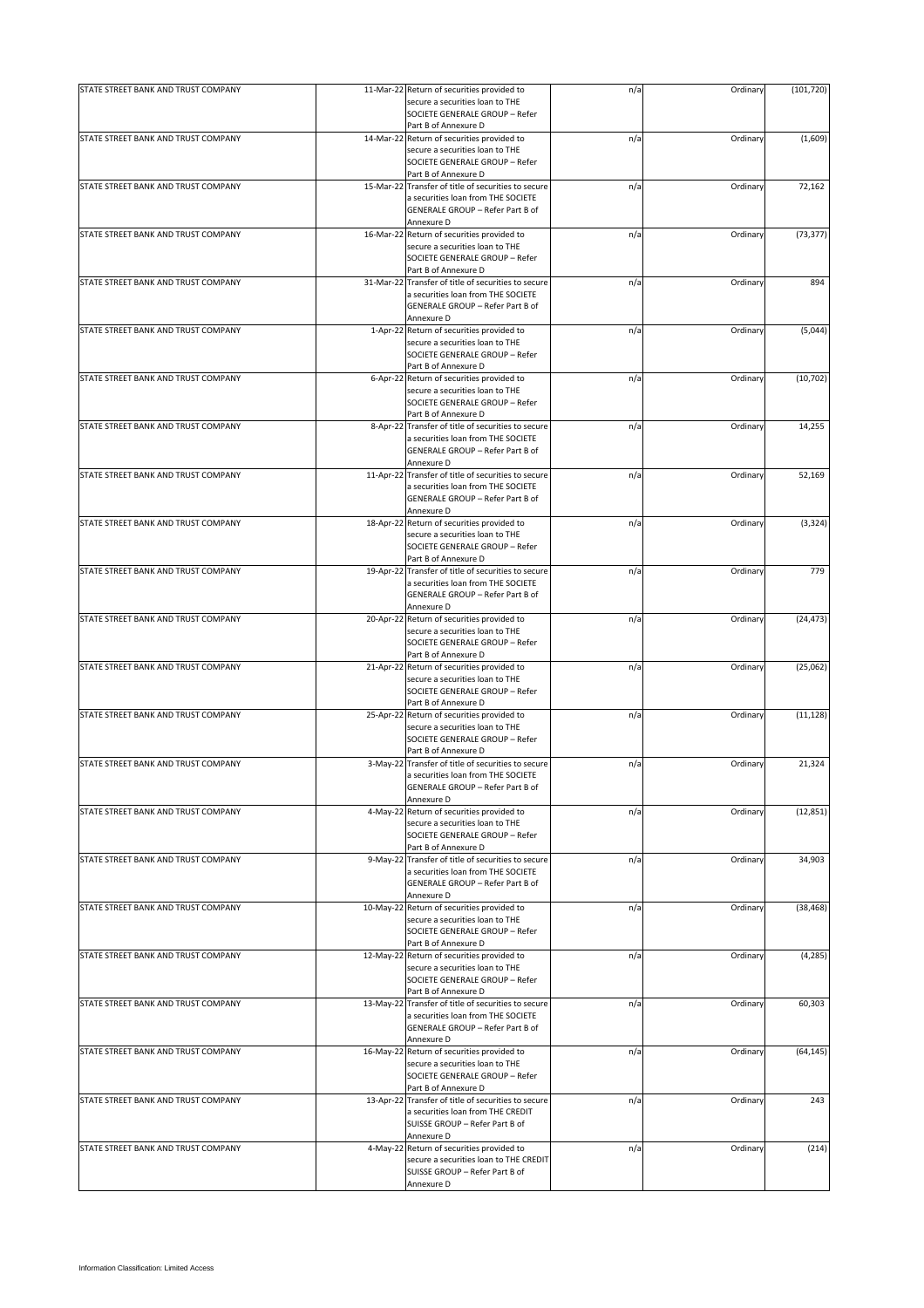| STATE STREET BANK AND TRUST COMPANY |           | 5-May-22 Transfer of title of securities to secure                                                                                       | n/a | Ordinary | 3              |
|-------------------------------------|-----------|------------------------------------------------------------------------------------------------------------------------------------------|-----|----------|----------------|
|                                     |           | a securities loan from THE CREDIT<br>SUISSE GROUP - Refer Part B of                                                                      |     |          |                |
|                                     |           | Annexure D                                                                                                                               |     |          |                |
| STATE STREET BANK AND TRUST COMPANY |           | 6-May-22 Return of securities provided to<br>secure a securities loan to THE CREDIT<br>SUISSE GROUP - Refer Part B of<br>Annexure D      | n/a | Ordinary | (12)           |
| STATE STREET BANK AND TRUST COMPANY |           | 9-May-22 Transfer of title of securities to secure                                                                                       | n/a | Ordinary | $\mathbf{1}$   |
|                                     |           | a securities loan from THE CREDIT<br>SUISSE GROUP - Refer Part B of                                                                      |     |          |                |
|                                     |           | Annexure D<br>11-May-22 Transfer of title of securities to secure                                                                        |     |          |                |
| STATE STREET BANK AND TRUST COMPANY |           | a securities loan from THE CREDIT<br>SUISSE GROUP - Refer Part B of<br>Annexure D                                                        | n/a | Ordinary | 50             |
| STATE STREET BANK AND TRUST COMPANY |           | 12-May-22 Return of securities provided to<br>secure a securities loan to THE CREDIT<br>SUISSE GROUP - Refer Part B of                   | n/a | Ordinary | (62)           |
| STATE STREET BANK AND TRUST COMPANY |           | Annexure D<br>13-May-22 Transfer of title of securities to secure<br>a securities loan from THE CREDIT<br>SUISSE GROUP - Refer Part B of | n/a | Ordinary | 321            |
|                                     |           | Annexure D                                                                                                                               |     |          |                |
| STATE STREET BANK AND TRUST COMPANY |           | 18-May-22 Transfer of title of securities to secure<br>a securities loan from THE CREDIT<br>SUISSE GROUP - Refer Part B of<br>Annexure D | n/a | Ordinary | 1,064          |
| STATE STREET BANK AND TRUST COMPANY |           | 19-May-22 Return of securities provided to<br>secure a securities loan to THE CREDIT<br>SUISSE GROUP - Refer Part B of                   | n/a | Ordinary | (1, 396)       |
| STATE STREET BANK AND TRUST COMPANY |           | Annexure D<br>24-Feb-22 Transfer of title of securities to secure                                                                        | n/a | Ordinary | 22,110         |
|                                     |           | a securities loan from THE ING GROUP<br>Refer Part B of Annexure D                                                                       |     |          |                |
| STATE STREET BANK AND TRUST COMPANY |           | 25-Feb-22 Return of securities provided to                                                                                               | n/a | Ordinary | (17, 850)      |
|                                     |           | secure a securities loan to THE ING<br>GROUP - Refer Part B of Annexure D                                                                |     |          |                |
| STATE STREET BANK AND TRUST COMPANY |           | 25-Mar-22 Return of securities provided to<br>secure a securities loan to THE ING<br>GROUP - Refer Part B of Annexure D                  | n/a | Ordinary | (4, 261)       |
| STATE STREET BANK AND TRUST COMPANY |           | 30-Mar-22 Transfer of title of securities to secure<br>a securities loan from THE ING GROUP<br>- Refer Part B of Annexure D              | n/a | Ordinary | 25             |
|                                     |           |                                                                                                                                          |     |          |                |
| STATE STREET BANK AND TRUST COMPANY |           | 8-Apr-22 Transfer of title of securities to secure<br>a securities loan from THE ING GROUP<br>- Refer Part B of Annexure D               | n/a | Ordinary | $\overline{7}$ |
| STATE STREET BANK AND TRUST COMPANY |           | 25-Apr-22 Transfer of title of securities to secure<br>a securities loan from THE ING GROUP<br>- Refer Part B of Annexure D              | n/a | Ordinary | 7,024          |
|                                     |           |                                                                                                                                          |     |          |                |
| STATE STREET BANK AND TRUST COMPANY |           | 26-Apr-22 Return of securities provided to<br>secure a securities loan to THE ING<br>GROUP - Refer Part B of Annexure D                  | n/a | Ordinary | (5,055)        |
| STATE STREET BANK AND TRUST COMPANY |           | 27-Apr-22 Return of securities provided to                                                                                               | n/a | Ordinary | (1,979)        |
|                                     |           | secure a securities loan to THE ING<br>GROUP - Refer Part B of Annexure D                                                                |     |          |                |
| STATE STREET BANK AND TRUST COMPANY |           | 28-Apr-22 Transfer of title of securities to secure<br>a securities loan from THE ING GROUP<br>- Refer Part B of Annexure D              | n/a | Ordinary | 27             |
| STATE STREET BANK AND TRUST COMPANY |           | 4-May-22 Return of securities provided to                                                                                                | n/a | Ordinary | (2)            |
|                                     |           | secure a securities loan to THE ING<br>GROUP - Refer Part B of Annexure D                                                                |     |          |                |
| STATE STREET BANK AND TRUST COMPANY |           | 5-May-22 Return of securities provided to<br>secure a securities loan to THE ING<br>GROUP - Refer Part B of Annexure D                   | n/a | Ordinary | (30)           |
| STATE STREET BANK AND TRUST COMPANY |           | 13-May-22 Transfer of title of securities to secure<br>a securities loan from THE ING GROUP<br>- Refer Part B of Annexure D              | n/a | Ordinary | 14,468         |
| STATE STREET BANK AND TRUST COMPANY |           | 16-May-22 Return of securities provided to<br>secure a securities loan to THE ING<br>GROUP - Refer Part B of Annexure D                  | n/a | Ordinary | (1, 465)       |
| STATE STREET BANK AND TRUST COMPANY | 17-May-22 | Transfer of title of securities to secure<br>a securities loan from THE ING GROUP<br>- Refer Part B of Annexure D                        | n/a | Ordinary | 246            |
| STATE STREET BANK AND TRUST COMPANY | 18-May-22 | Return of securities provided to<br>secure a securities loan to THE ING<br>GROUP - Refer Part B of Annexure D                            | n/a | Ordinary | (13, 266)      |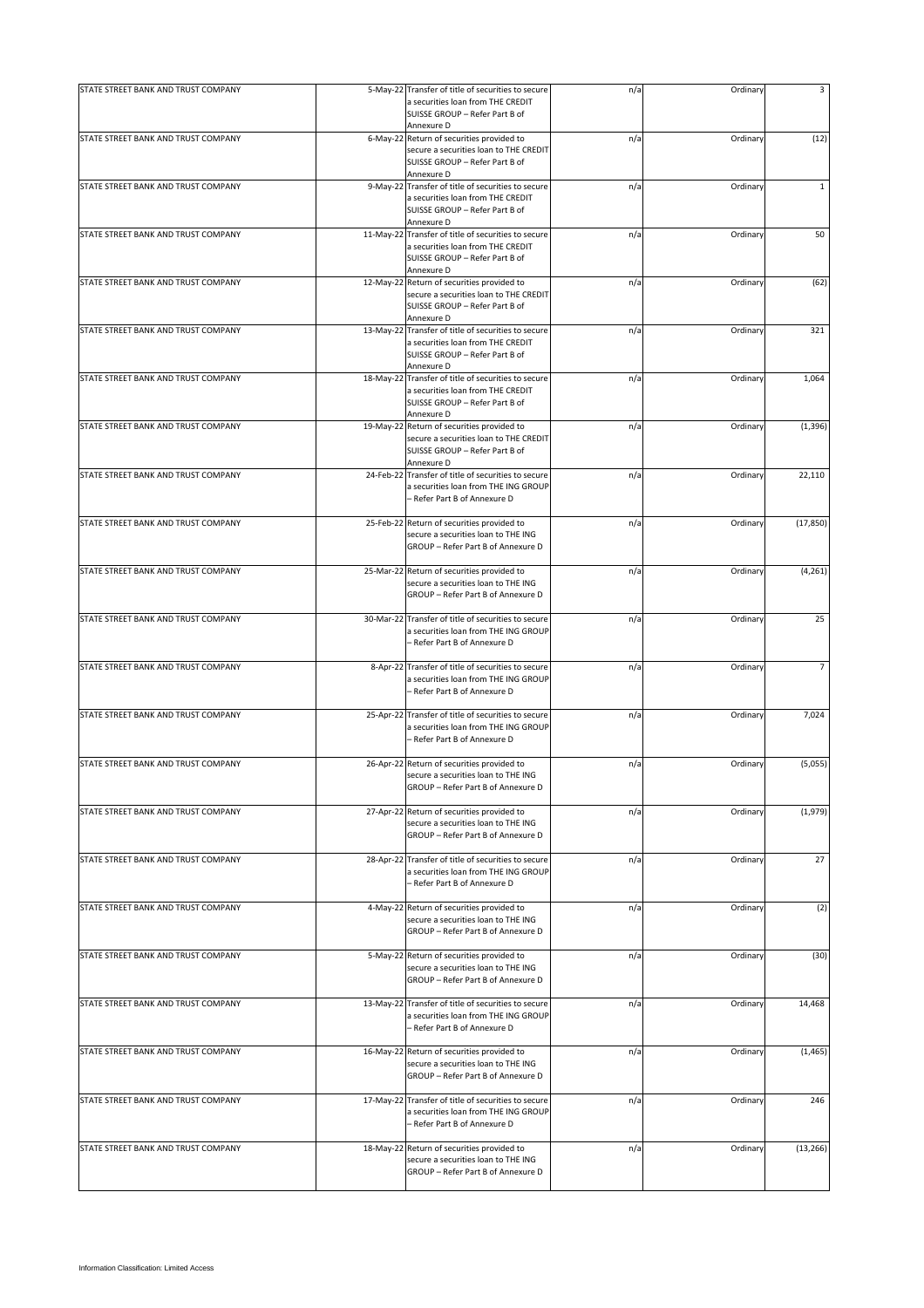| STATE STREET BANK AND TRUST COMPANY<br>24-May-22 Return of securities provided to<br>n/a<br>secure a securities loan to THE ING<br>GROUP - Refer Part B of Annexure D<br>STATE STREET BANK AND TRUST COMPANY<br>25-May-22 Transfer of title of securities to secure<br>n/a<br>a securities loan from THE ING GROUP<br>- Refer Part B of Annexure D<br>STATE STREET BANK AND TRUST COMPANY<br>26-May-22 Return of securities provided to<br>n/a<br>secure a securities loan to THE ING<br>GROUP - Refer Part B of Annexure D<br>STATE STREET BANK AND TRUST COMPANY<br>27-Jan-22 Transfer of title of securities to secure<br>n/a<br>a securities loan from THE SOCIETE<br>GENERALE GROUP - Refer Part B of<br>Annexure D<br>STATE STREET BANK AND TRUST COMPANY<br>28-Jan-22 Return of securities provided to<br>n/a<br>secure a securities loan to THE<br>SOCIETE GENERALE GROUP - Refer | Ordinary<br>Ordinary<br>Ordinary<br>Ordinary<br>Ordinary<br>Ordinary | (3, 324)<br>5,011<br>(5,011)<br>63,791<br>(58, 764) |
|-------------------------------------------------------------------------------------------------------------------------------------------------------------------------------------------------------------------------------------------------------------------------------------------------------------------------------------------------------------------------------------------------------------------------------------------------------------------------------------------------------------------------------------------------------------------------------------------------------------------------------------------------------------------------------------------------------------------------------------------------------------------------------------------------------------------------------------------------------------------------------------------|----------------------------------------------------------------------|-----------------------------------------------------|
|                                                                                                                                                                                                                                                                                                                                                                                                                                                                                                                                                                                                                                                                                                                                                                                                                                                                                           |                                                                      |                                                     |
|                                                                                                                                                                                                                                                                                                                                                                                                                                                                                                                                                                                                                                                                                                                                                                                                                                                                                           |                                                                      |                                                     |
|                                                                                                                                                                                                                                                                                                                                                                                                                                                                                                                                                                                                                                                                                                                                                                                                                                                                                           |                                                                      |                                                     |
|                                                                                                                                                                                                                                                                                                                                                                                                                                                                                                                                                                                                                                                                                                                                                                                                                                                                                           |                                                                      |                                                     |
|                                                                                                                                                                                                                                                                                                                                                                                                                                                                                                                                                                                                                                                                                                                                                                                                                                                                                           |                                                                      |                                                     |
| Part B of Annexure D                                                                                                                                                                                                                                                                                                                                                                                                                                                                                                                                                                                                                                                                                                                                                                                                                                                                      |                                                                      |                                                     |
| STATE STREET BANK AND TRUST COMPANY<br>31-Jan-22 Transfer of title of securities to secure<br>n/a<br>a securities loan from THE SOCIETE<br>GENERALE GROUP - Refer Part B of<br>Annexure D                                                                                                                                                                                                                                                                                                                                                                                                                                                                                                                                                                                                                                                                                                 |                                                                      | 7,256                                               |
| 1-Feb-22 Transfer of title of securities to secure<br>STATE STREET BANK AND TRUST COMPANY<br>n/a<br>a securities loan from THE SOCIETE<br>GENERALE GROUP - Refer Part B of<br>Annexure D                                                                                                                                                                                                                                                                                                                                                                                                                                                                                                                                                                                                                                                                                                  | Ordinary                                                             | 1,061                                               |
| STATE STREET BANK AND TRUST COMPANY<br>11-Feb-22 Transfer of title of securities to secure<br>n/a<br>a securities loan from THE SOCIETE<br>GENERALE GROUP - Refer Part B of<br>Annexure D                                                                                                                                                                                                                                                                                                                                                                                                                                                                                                                                                                                                                                                                                                 | Ordinary                                                             | 1,801                                               |
| STATE STREET BANK AND TRUST COMPANY<br>14-Feb-22 Transfer of title of securities to secure<br>n/a<br>a securities loan from THE SOCIETE<br>GENERALE GROUP - Refer Part B of<br>Annexure D                                                                                                                                                                                                                                                                                                                                                                                                                                                                                                                                                                                                                                                                                                 | Ordinary                                                             | 74,036                                              |
| STATE STREET BANK AND TRUST COMPANY<br>15-Feb-22 Return of securities provided to<br>n/a<br>secure a securities loan to THE<br>SOCIETE GENERALE GROUP - Refer<br>Part B of Annexure D                                                                                                                                                                                                                                                                                                                                                                                                                                                                                                                                                                                                                                                                                                     | Ordinary                                                             | (59, 781)                                           |
| STATE STREET BANK AND TRUST COMPANY<br>1-Mar-22 Return of securities provided to<br>n/a<br>secure a securities loan to THE<br>SOCIETE GENERALE GROUP - Refer<br>Part B of Annexure D                                                                                                                                                                                                                                                                                                                                                                                                                                                                                                                                                                                                                                                                                                      | Ordinary                                                             | (29, 074)                                           |
| STATE STREET BANK AND TRUST COMPANY<br>3-Mar-22 Transfer of title of securities to secure<br>n/a<br>a securities loan from THE SOCIETE<br>GENERALE GROUP - Refer Part B of<br>Annexure D                                                                                                                                                                                                                                                                                                                                                                                                                                                                                                                                                                                                                                                                                                  | Ordinary                                                             | 78,135                                              |
| STATE STREET BANK AND TRUST COMPANY<br>4-Mar-22 Transfer of title of securities to secure<br>n/a<br>a securities loan from THE SOCIETE<br>GENERALE GROUP - Refer Part B of<br>Annexure D                                                                                                                                                                                                                                                                                                                                                                                                                                                                                                                                                                                                                                                                                                  | Ordinary                                                             | 1,220                                               |
| STATE STREET BANK AND TRUST COMPANY<br>11-Mar-22 Return of securities provided to<br>n/a<br>secure a securities loan to THE<br>SOCIETE GENERALE GROUP - Refer<br>Part B of Annexure D                                                                                                                                                                                                                                                                                                                                                                                                                                                                                                                                                                                                                                                                                                     | Ordinary                                                             | (65, 588)                                           |
| STATE STREET BANK AND TRUST COMPANY<br>14-Mar-22 Return of securities provided to<br>n/a<br>secure a securities loan to THE<br>SOCIETE GENERALE GROUP - Refer<br>Part B of Annexure D                                                                                                                                                                                                                                                                                                                                                                                                                                                                                                                                                                                                                                                                                                     | Ordinary                                                             | (8, 341)                                            |
| STATE STREET BANK AND TRUST COMPANY<br>15-Mar-22 Transfer of title of securities to secure<br>n/a<br>a securities loan from THE SOCIETE<br>GENERALE GROUP - Refer Part B of<br>Annexure D                                                                                                                                                                                                                                                                                                                                                                                                                                                                                                                                                                                                                                                                                                 | Ordinary                                                             | 64,819                                              |
| STATE STREET BANK AND TRUST COMPANY<br>16-Mar-22 Return of securities provided to<br>n/a<br>secure a securities loan to THE<br>SOCIETE GENERALE GROUP - Refer<br>Part B of Annexure D                                                                                                                                                                                                                                                                                                                                                                                                                                                                                                                                                                                                                                                                                                     | Ordinary                                                             | (66, 471)                                           |
| STATE STREET BANK AND TRUST COMPANY<br>31-Mar-22 Transfer of title of securities to secure<br>n/a<br>a securities loan from THE SOCIETE<br>GENERALE GROUP - Refer Part B of<br>Annexure D                                                                                                                                                                                                                                                                                                                                                                                                                                                                                                                                                                                                                                                                                                 | Ordinary                                                             | 297                                                 |
| STATE STREET BANK AND TRUST COMPANY<br>1-Apr-22 Return of securities provided to<br>n/a<br>secure a securities loan to THE<br>SOCIETE GENERALE GROUP - Refer<br>Part B of Annexure D                                                                                                                                                                                                                                                                                                                                                                                                                                                                                                                                                                                                                                                                                                      | Ordinary                                                             | (1, 443)                                            |
| STATE STREET BANK AND TRUST COMPANY<br>6-Apr-22 Return of securities provided to<br>n/a<br>secure a securities loan to THE<br>SOCIETE GENERALE GROUP - Refer<br>Part B of Annexure D                                                                                                                                                                                                                                                                                                                                                                                                                                                                                                                                                                                                                                                                                                      | Ordinary                                                             | (2,952)                                             |
| STATE STREET BANK AND TRUST COMPANY<br>8-Apr-22 Transfer of title of securities to secure<br>n/a<br>a securities loan from THE SOCIETE<br>GENERALE GROUP - Refer Part B of<br>Annexure D                                                                                                                                                                                                                                                                                                                                                                                                                                                                                                                                                                                                                                                                                                  | Ordinary                                                             | 4,339                                               |
| STATE STREET BANK AND TRUST COMPANY<br>11-Apr-22 Transfer of title of securities to secure<br>n/a<br>a securities loan from THE SOCIETE<br>GENERALE GROUP - Refer Part B of<br>Annexure D                                                                                                                                                                                                                                                                                                                                                                                                                                                                                                                                                                                                                                                                                                 | Ordinary                                                             | 57,162                                              |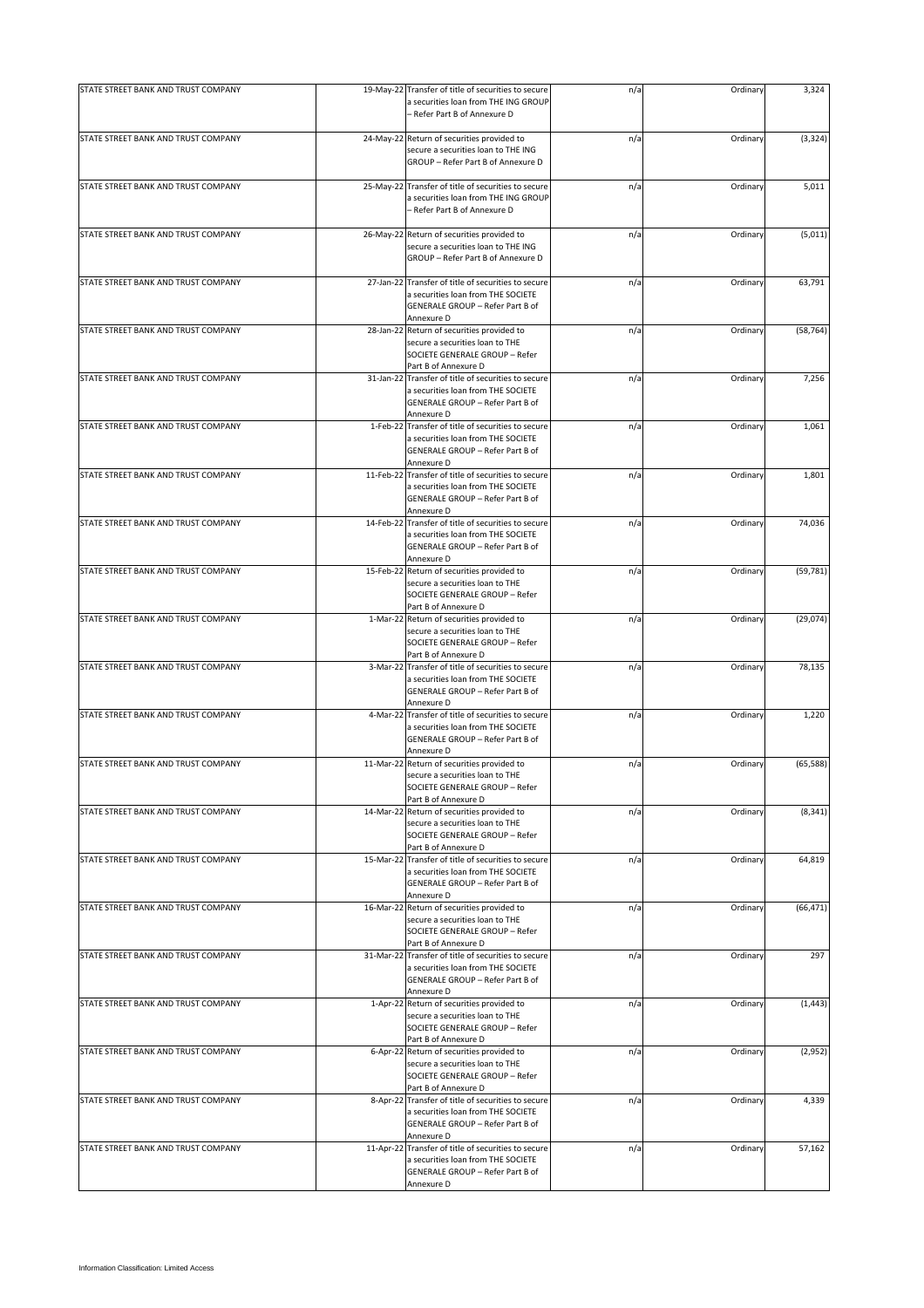| STATE STREET BANK AND TRUST COMPANY |           | 18-Apr-22 Return of securities provided to                                                 | n/a | Ordinary | (2,041)   |
|-------------------------------------|-----------|--------------------------------------------------------------------------------------------|-----|----------|-----------|
|                                     |           | secure a securities loan to THE                                                            |     |          |           |
|                                     |           | SOCIETE GENERALE GROUP - Refer                                                             |     |          |           |
| STATE STREET BANK AND TRUST COMPANY |           | Part B of Annexure D                                                                       |     |          |           |
|                                     |           | 19-Apr-22 Transfer of title of securities to secure<br>a securities loan from THE SOCIETE  | n/a | Ordinary | 2,187     |
|                                     |           | GENERALE GROUP - Refer Part B of                                                           |     |          |           |
|                                     |           | Annexure D                                                                                 |     |          |           |
| STATE STREET BANK AND TRUST COMPANY | 20-Apr-22 | Return of securities provided to                                                           | n/a | Ordinary | (23, 880) |
|                                     |           | secure a securities loan to THE                                                            |     |          |           |
|                                     |           | SOCIETE GENERALE GROUP - Refer                                                             |     |          |           |
|                                     |           | Part B of Annexure D                                                                       |     |          |           |
| STATE STREET BANK AND TRUST COMPANY |           | 21-Apr-22 Return of securities provided to                                                 | n/a | Ordinary | (23, 882) |
|                                     |           | secure a securities loan to THE<br>SOCIETE GENERALE GROUP - Refer                          |     |          |           |
|                                     |           | Part B of Annexure D                                                                       |     |          |           |
| STATE STREET BANK AND TRUST COMPANY |           | 25-Apr-22 Return of securities provided to                                                 | n/a | Ordinary | (5,067)   |
|                                     |           | secure a securities loan to THE                                                            |     |          |           |
|                                     |           | SOCIETE GENERALE GROUP - Refer                                                             |     |          |           |
|                                     |           | Part B of Annexure D                                                                       |     |          |           |
| STATE STREET BANK AND TRUST COMPANY | 3-May-22  | Transfer of title of securities to secure                                                  | n/a | Ordinary | 25,244    |
|                                     |           | a securities loan from THE SOCIETE                                                         |     |          |           |
|                                     |           | GENERALE GROUP - Refer Part B of<br>Annexure D                                             |     |          |           |
| STATE STREET BANK AND TRUST COMPANY | 4-May-22  | Return of securities provided to                                                           | n/a | Ordinary | (17, 794) |
|                                     |           | secure a securities loan to THE                                                            |     |          |           |
|                                     |           | SOCIETE GENERALE GROUP - Refer                                                             |     |          |           |
|                                     |           | Part B of Annexure D                                                                       |     |          |           |
| STATE STREET BANK AND TRUST COMPANY | 9-May-22  | Transfer of title of securities to secure                                                  | n/a | Ordinary | 48,093    |
|                                     |           | a securities loan from THE SOCIETE                                                         |     |          |           |
|                                     |           | GENERALE GROUP - Refer Part B of                                                           |     |          |           |
|                                     |           | Annexure D                                                                                 |     |          |           |
| STATE STREET BANK AND TRUST COMPANY | 10-May-22 | Return of securities provided to                                                           | n/a | Ordinary | (53, 108) |
|                                     |           | secure a securities loan to THE                                                            |     |          |           |
|                                     |           | SOCIETE GENERALE GROUP - Refer                                                             |     |          |           |
| STATE STREET BANK AND TRUST COMPANY |           | Part B of Annexure D<br>12-May-22 Return of securities provided to                         | n/a | Ordinary | (8,885)   |
|                                     |           | secure a securities loan to THE                                                            |     |          |           |
|                                     |           | SOCIETE GENERALE GROUP - Refer                                                             |     |          |           |
|                                     |           | Part B of Annexure D                                                                       |     |          |           |
| STATE STREET BANK AND TRUST COMPANY |           | 13-May-22 Transfer of title of securities to secure                                        | n/a | Ordinary | 79,831    |
|                                     |           | a securities loan from THE SOCIETE                                                         |     |          |           |
|                                     |           | GENERALE GROUP - Refer Part B of                                                           |     |          |           |
|                                     |           | Annexure D                                                                                 |     |          |           |
| STATE STREET BANK AND TRUST COMPANY |           | 16-May-22 Return of securities provided to                                                 | n/a | Ordinary | (82, 201) |
|                                     |           | secure a securities loan to THE                                                            |     |          |           |
|                                     |           | SOCIETE GENERALE GROUP - Refer                                                             |     |          |           |
| STATE STREET BANK AND TRUST COMPANY | 4-Feb-22  | Part B of Annexure D                                                                       |     |          | 6,241     |
|                                     |           | Transfer of title of securities to secure<br>a securities loan from THE BARCLAYS           | n/a | Ordinary |           |
|                                     |           | GROUP - Refer Part B of Annexure D                                                         |     |          |           |
|                                     |           |                                                                                            |     |          |           |
| STATE STREET BANK AND TRUST COMPANY |           | 7-Feb-22 Return of securities provided to                                                  | n/a | Ordinary | (6, 241)  |
|                                     |           | secure a securities loan to THE                                                            |     |          |           |
|                                     |           | BARCLAYS GROUP - Refer Part B of                                                           |     |          |           |
|                                     |           | Annexure D                                                                                 |     |          |           |
| STATE STREET BANK AND TRUST COMPANY |           | 28-Jan-22 Transfer of title of securities to secure                                        | n/a | Ordinary | 1,644     |
|                                     |           | a securities loan from THE ING GROUP                                                       |     |          |           |
|                                     |           | - Refer Part B of Annexure D                                                               |     |          |           |
| STATE STREET BANK AND TRUST COMPANY |           | 31-Jan-22 Transfer of title of securities to secure                                        | n/a | Ordinary | 9,007     |
|                                     |           | a securities loan from THE ING GROUP                                                       |     |          |           |
|                                     |           | - Refer Part B of Annexure D                                                               |     |          |           |
|                                     |           |                                                                                            |     |          |           |
| STATE STREET BANK AND TRUST COMPANY |           | 1-Feb-22 Return of securities provided to                                                  | n/a | Ordinary | (28, 851) |
|                                     |           | secure a securities loan to THE ING                                                        |     |          |           |
|                                     |           | GROUP - Refer Part B of Annexure D                                                         |     |          |           |
|                                     |           |                                                                                            |     |          |           |
| STATE STREET BANK AND TRUST COMPANY |           | 2-Feb-22 Return of securities provided to                                                  | n/a | Ordinary | (5,679)   |
|                                     |           | secure a securities loan to THE ING<br>GROUP - Refer Part B of Annexure D                  |     |          |           |
|                                     |           |                                                                                            |     |          |           |
| STATE STREET BANK AND TRUST COMPANY |           | 3-Feb-22 Transfer of title of securities to secure                                         | n/a | Ordinary | 28,799    |
|                                     |           | a securities loan from THE ING GROUP                                                       |     |          |           |
|                                     |           | - Refer Part B of Annexure D                                                               |     |          |           |
|                                     |           |                                                                                            |     |          |           |
| STATE STREET BANK AND TRUST COMPANY |           | 4-Feb-22 Return of securities provided to                                                  | n/a | Ordinary | (29, 887) |
|                                     |           | secure a securities loan to THE ING                                                        |     |          |           |
|                                     |           | GROUP - Refer Part B of Annexure D                                                         |     |          |           |
|                                     |           |                                                                                            |     |          |           |
| STATE STREET BANK AND TRUST COMPANY |           | 7-Feb-22 Transfer of title of securities to secure<br>a securities loan from THE ING GROUP | n/a | Ordinary | 2,014     |
|                                     |           | - Refer Part B of Annexure D                                                               |     |          |           |
|                                     |           |                                                                                            |     |          |           |
| STATE STREET BANK AND TRUST COMPANY | 8-Feb-22  | Transfer of title of securities to secure                                                  | n/a | Ordinary | 27,465    |
|                                     |           | a securities loan from THE ING GROUP                                                       |     |          |           |
|                                     |           | - Refer Part B of Annexure D                                                               |     |          |           |
|                                     |           |                                                                                            |     |          |           |
| STATE STREET BANK AND TRUST COMPANY | 9-Feb-22  | Transfer of title of securities to secure                                                  | n/a | Ordinary | 20,791    |
|                                     |           | a securities loan from THE ING GROUP                                                       |     |          |           |
|                                     |           | - Refer Part B of Annexure D                                                               |     |          |           |
|                                     |           |                                                                                            |     |          |           |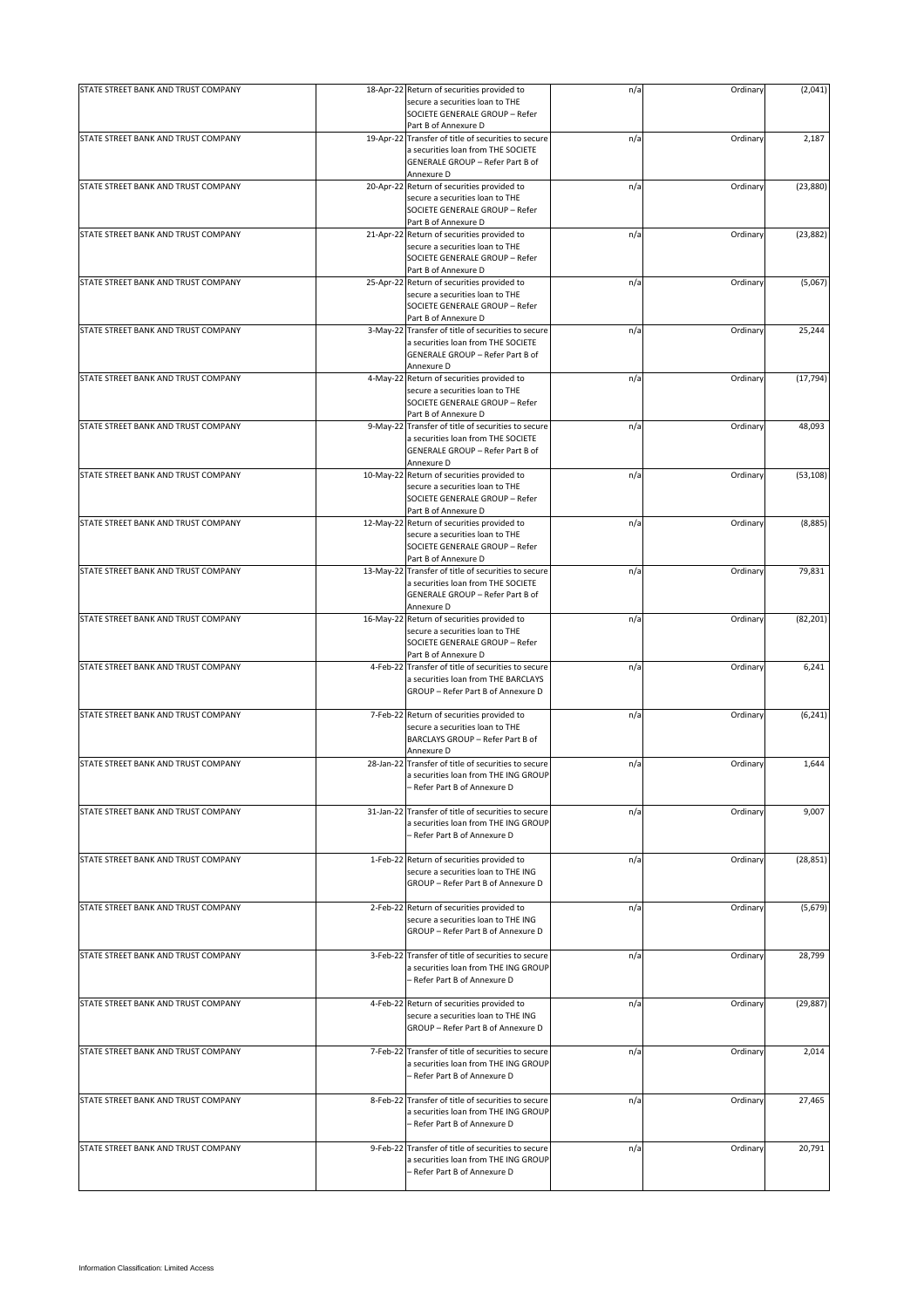| STATE STREET BANK AND TRUST COMPANY |           | 10-Feb-22 Return of securities provided to<br>secure a securities loan to THE ING<br>GROUP - Refer Part B of Annexure D                     | n/a | Ordinary | (40, 781) |
|-------------------------------------|-----------|---------------------------------------------------------------------------------------------------------------------------------------------|-----|----------|-----------|
| STATE STREET BANK AND TRUST COMPANY |           | 14-Feb-22 Transfer of title of securities to secure<br>a securities loan from THE ING GROUP<br>- Refer Part B of Annexure D                 | n/a | Ordinary | 19,839    |
| STATE STREET BANK AND TRUST COMPANY |           | 16-Feb-22 Return of securities provided to<br>secure a securities loan to THE ING<br>GROUP - Refer Part B of Annexure D                     | n/a | Ordinary | (20, 735) |
| STATE STREET BANK AND TRUST COMPANY |           | 21-Feb-22 Return of securities provided to<br>secure a securities loan to THE ING<br>GROUP - Refer Part B of Annexure D                     | n/a | Ordinary | (8, 230)  |
| STATE STREET BANK AND TRUST COMPANY | 22-Feb-22 | Transfer of title of securities to secure<br>a securities loan from THE ING GROUP<br>- Refer Part B of Annexure D                           | n/a | Ordinary | 10,996    |
| STATE STREET BANK AND TRUST COMPANY |           | 24-Feb-22 Return of securities provided to<br>secure a securities loan to THE ING<br>GROUP - Refer Part B of Annexure D                     | n/a | Ordinary | (5, 723)  |
| STATE STREET BANK AND TRUST COMPANY |           | 28-Feb-22 Return of securities provided to<br>secure a securities loan to THE ING<br>GROUP - Refer Part B of Annexure D                     | n/a | Ordinary | (391)     |
| STATE STREET BANK AND TRUST COMPANY | 2-Mar-22  | Transfer of title of securities to secure<br>a securities loan from THE ING GROUP<br>- Refer Part B of Annexure D                           | n/a | Ordinary | 19,935    |
| STATE STREET BANK AND TRUST COMPANY |           | 3-Mar-22 Return of securities provided to<br>secure a securities loan to THE ING<br>GROUP - Refer Part B of Annexure D                      | n/a | Ordinary | (1, 528)  |
| STATE STREET BANK AND TRUST COMPANY |           | 4-Mar-22 Transfer of title of securities to secure<br>a securities loan from THE ING GROUP<br>- Refer Part B of Annexure D                  | n/a | Ordinary | 2,602     |
| STATE STREET BANK AND TRUST COMPANY |           | 7-Mar-22 Return of securities provided to<br>secure a securities loan to THE ING<br>GROUP - Refer Part B of Annexure D                      | n/a | Ordinary | (20, 289) |
| STATE STREET BANK AND TRUST COMPANY |           | 8-Mar-22 Transfer of title of securities to secure<br>a securities loan from THE ING GROUP<br>- Refer Part B of Annexure D                  | n/a | Ordinary | 19,997    |
| STATE STREET BANK AND TRUST COMPANY |           | 9-Mar-22 Return of securities provided to<br>secure a securities loan to THE ING<br>GROUP - Refer Part B of Annexure D                      | n/a | Ordinary | (62)      |
| STATE STREET BANK AND TRUST COMPANY |           | 10-Mar-22 Return of securities provided to<br>secure a securities loan to THE ING<br>GROUP - Refer Part B of Annexure D                     | n/a | Ordinary | (484)     |
| STATE STREET BANK AND TRUST COMPANY |           | 23-Mar-22 Return of securities provided to<br>secure a securities loan to THE ING<br>GROUP - Refer Part B of Annexure D                     | n/a | Ordinary | (13,996)  |
| STATE STREET BANK AND TRUST COMPANY |           | 24-Mar-22 Return of securities provided to<br>secure a securities loan to THE ING<br>GROUP - Refer Part B of Annexure D                     | n/a | Ordinary | (11,998)  |
| STATE STREET BANK AND TRUST COMPANY |           | 26-Jan-22 Transfer of title of securities to secure<br>a securities loan from THE SOCIETE<br>GENERALE GROUP - Refer Part B of<br>Annexure D | n/a | Ordinary | 5,537     |
| STATE STREET BANK AND TRUST COMPANY |           | 27-Jan-22 Return of securities provided to<br>secure a securities loan to THE<br>SOCIETE GENERALE GROUP - Refer<br>Part B of Annexure D     | n/a | Ordinary | (16, 725) |
| STATE STREET BANK AND TRUST COMPANY |           | 28-Jan-22 Transfer of title of securities to secure<br>a securities loan from THE SOCIETE<br>GENERALE GROUP - Refer Part B of<br>Annexure D | n/a | Ordinary | 8,454     |
| STATE STREET BANK AND TRUST COMPANY |           | 31-Jan-22 Transfer of title of securities to secure<br>a securities loan from THE SOCIETE<br>GENERALE GROUP - Refer Part B of<br>Annexure D | n/a | Ordinary | 3,679     |
| STATE STREET BANK AND TRUST COMPANY |           | 1-Feb-22 Return of securities provided to<br>secure a securities loan to THE<br>SOCIETE GENERALE GROUP - Refer<br>Part B of Annexure D      | n/a | Ordinary | (3, 291)  |
| STATE STREET BANK AND TRUST COMPANY |           | 4-Feb-22 Transfer of title of securities to secure<br>a securities loan from THE SOCIETE<br>GENERALE GROUP - Refer Part B of<br>Annexure D  | n/a | Ordinary | 4,115     |
| STATE STREET BANK AND TRUST COMPANY |           | 8-Feb-22 Transfer of title of securities to secure<br>a securities loan from THE SOCIETE<br>GENERALE GROUP - Refer Part B of<br>Annexure D  | n/a | Ordinary | 2,828     |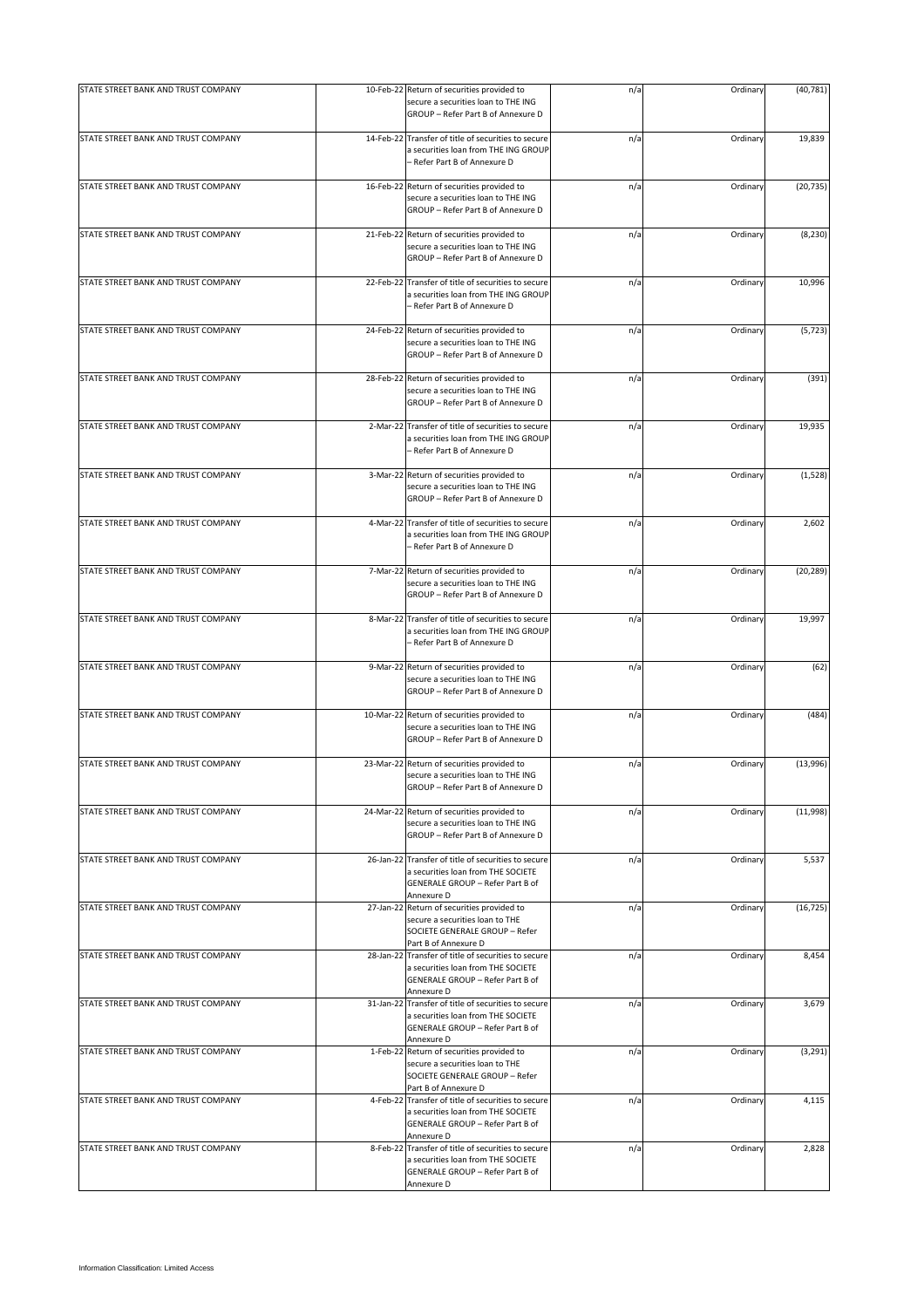| STATE STREET BANK AND TRUST COMPANY |           | 11-Feb-22 Return of securities provided to                                                                                                  | n/a | Ordinary | (7, 425)  |
|-------------------------------------|-----------|---------------------------------------------------------------------------------------------------------------------------------------------|-----|----------|-----------|
|                                     |           | secure a securities loan to THE<br>SOCIETE GENERALE GROUP - Refer<br>Part B of Annexure D                                                   |     |          |           |
| STATE STREET BANK AND TRUST COMPANY |           | 15-Feb-22 Return of securities provided to<br>secure a securities loan to THE<br>SOCIETE GENERALE GROUP - Refer                             | n/a | Ordinary | (10, 736) |
| STATE STREET BANK AND TRUST COMPANY | 18-Feb-22 | Part B of Annexure D<br>Transfer of title of securities to secure                                                                           | n/a | Ordinary | 10,572    |
|                                     |           | a securities loan from THE SOCIETE<br>GENERALE GROUP - Refer Part B of<br>Annexure D                                                        |     |          |           |
| STATE STREET BANK AND TRUST COMPANY |           | 21-Feb-22 Transfer of title of securities to secure<br>a securities loan from THE SOCIETE<br>GENERALE GROUP - Refer Part B of<br>Annexure D | n/a | Ordinary | 7,283     |
| STATE STREET BANK AND TRUST COMPANY |           | 1-Mar-22 Return of securities provided to<br>secure a securities loan to THE<br>SOCIETE GENERALE GROUP - Refer<br>Part B of Annexure D      | n/a | Ordinary | (8,509)   |
| STATE STREET BANK AND TRUST COMPANY | 2-Mar-22  | Transfer of title of securities to secure<br>a securities loan from THE SOCIETE<br>GENERALE GROUP - Refer Part B of<br>Annexure D           | n/a | Ordinary | 9,734     |
| STATE STREET BANK AND TRUST COMPANY | 3-Mar-22  | Return of securities provided to<br>secure a securities loan to THE<br>SOCIETE GENERALE GROUP - Refer<br>Part B of Annexure D               | n/a | Ordinary | (6, 328)  |
| STATE STREET BANK AND TRUST COMPANY |           | 4-Mar-22 Return of securities provided to<br>secure a securities loan to THE<br>SOCIETE GENERALE GROUP - Refer<br>Part B of Annexure D      | n/a | Ordinary | (4, 947)  |
| STATE STREET BANK AND TRUST COMPANY | 7-Mar-22  | Return of securities provided to<br>secure a securities loan to THE<br>SOCIETE GENERALE GROUP - Refer<br>Part B of Annexure D               | n/a | Ordinary | (10,091)  |
| STATE STREET BANK AND TRUST COMPANY |           | 28-Jan-22 Transfer of title of securities to secure<br>a securities loan from THE ING GROUP<br>- Refer Part B of Annexure D                 | n/a | Ordinary | 10,922    |
| STATE STREET BANK AND TRUST COMPANY |           | 31-Jan-22 Return of securities provided to<br>secure a securities loan to THE ING<br>GROUP - Refer Part B of Annexure D                     | n/a | Ordinary | (6,969)   |
| STATE STREET BANK AND TRUST COMPANY |           | 1-Feb-22 Return of securities provided to<br>secure a securities loan to THE ING<br>GROUP - Refer Part B of Annexure D                      | n/a | Ordinary | (6, 319)  |
| STATE STREET BANK AND TRUST COMPANY | 2-Feb-22  | Transfer of title of securities to secure<br>a securities loan from THE ING GROUP<br>- Refer Part B of Annexure D                           | n/a | Ordinary | 55        |
| STATE STREET BANK AND TRUST COMPANY |           | 3-Feb-22 Transfer of title of securities to secure<br>a securities loan from THE ING GROUP<br>– Refer Part B of Annexure D                  | n/a | Ordinary | 3,203     |
| STATE STREET BANK AND TRUST COMPANY |           | 4-Feb-22 Return of securities provided to<br>secure a securities loan to THE ING<br>GROUP - Refer Part B of Annexure D                      | n/a | Ordinary | (3,862)   |
| STATE STREET BANK AND TRUST COMPANY | 7-Feb-22  | Transfer of title of securities to secure<br>a securities loan from THE ING GROUP<br>- Refer Part B of Annexure D                           | n/a | Ordinary | 209       |
| STATE STREET BANK AND TRUST COMPANY | 8-Feb-22  | Transfer of title of securities to secure<br>a securities loan from THE ING GROUP<br>- Refer Part B of Annexure D                           | n/a | Ordinary | 4,116     |
| STATE STREET BANK AND TRUST COMPANY |           | 9-Feb-22 Transfer of title of securities to secure<br>a securities loan from THE ING GROUP<br>- Refer Part B of Annexure D                  | n/a | Ordinary | 9,149     |
| STATE STREET BANK AND TRUST COMPANY | 10-Feb-22 | Return of securities provided to<br>secure a securities loan to THE ING<br>GROUP - Refer Part B of Annexure D                               | n/a | Ordinary | (10, 550) |
| STATE STREET BANK AND TRUST COMPANY |           | 14-Feb-22 Transfer of title of securities to secure<br>a securities loan from THE ING GROUP<br>- Refer Part B of Annexure D                 | n/a | Ordinary | 7,849     |
| STATE STREET BANK AND TRUST COMPANY |           | 16-Feb-22 Return of securities provided to<br>secure a securities loan to THE ING<br>GROUP - Refer Part B of Annexure D                     | n/a | Ordinary | (5,701)   |
| STATE STREET BANK AND TRUST COMPANY |           | 21-Feb-22 Return of securities provided to<br>secure a securities loan to THE ING<br>GROUP - Refer Part B of Annexure D                     | n/a | Ordinary | (4, 865)  |
| STATE STREET BANK AND TRUST COMPANY | 22-Feb-22 | Transfer of title of securities to secure<br>a securities loan from THE ING GROUP<br>- Refer Part B of Annexure D                           | n/a | Ordinary | 6,113     |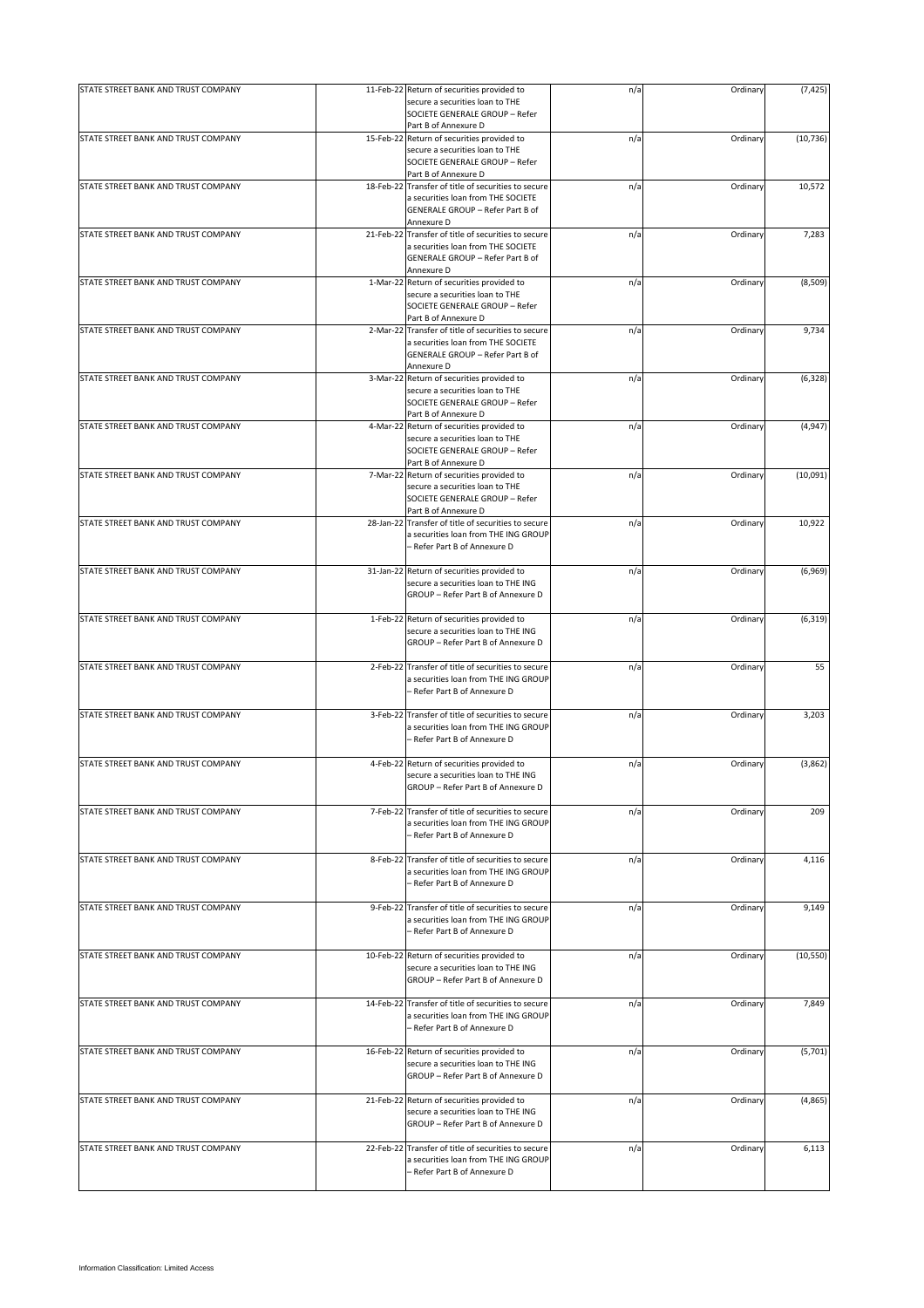| STATE STREET BANK AND TRUST COMPANY | 24-Feb-22 Return of securities provided to<br>secure a securities loan to THE ING<br>GROUP - Refer Part B of Annexure D     | n/a | Ordinary | (2,634)  |
|-------------------------------------|-----------------------------------------------------------------------------------------------------------------------------|-----|----------|----------|
| STATE STREET BANK AND TRUST COMPANY | 28-Feb-22 Return of securities provided to<br>secure a securities loan to THE ING<br>GROUP - Refer Part B of Annexure D     | n/a | Ordinary | (257)    |
| STATE STREET BANK AND TRUST COMPANY | 18-Mar-22 Return of securities provided to<br>secure a securities loan to THE ING<br>GROUP - Refer Part B of Annexure D     | n/a | Ordinary | (2, 191) |
| STATE STREET BANK AND TRUST COMPANY | 21-Mar-22 Transfer of title of securities to secure<br>a securities loan from THE ING GROUP<br>- Refer Part B of Annexure D | n/a | Ordinary | 11       |
| STATE STREET BANK AND TRUST COMPANY | 22-Mar-22 Return of securities provided to<br>secure a securities loan to THE ING<br>GROUP - Refer Part B of Annexure D     | n/a | Ordinary | (157)    |
| STATE STREET BANK AND TRUST COMPANY | 23-Mar-22 Transfer of title of securities to secure<br>a securities loan from THE ING GROUP<br>- Refer Part B of Annexure D | n/a | Ordinary | 925      |
| STATE STREET BANK AND TRUST COMPANY | 24-Mar-22 Transfer of title of securities to secure<br>a securities loan from THE ING GROUP<br>- Refer Part B of Annexure D | n/a | Ordinary | 17       |
| STATE STREET BANK AND TRUST COMPANY | 25-Mar-22 Return of securities provided to<br>secure a securities loan to THE ING<br>GROUP - Refer Part B of Annexure D     | n/a | Ordinary | (101)    |
| STATE STREET BANK AND TRUST COMPANY | 28-Mar-22 Return of securities provided to<br>secure a securities loan to THE ING<br>GROUP - Refer Part B of Annexure D     | n/a | Ordinary | (29)     |
| STATE STREET BANK AND TRUST COMPANY | 29-Mar-22 Return of securities provided to<br>secure a securities loan to THE ING<br>GROUP - Refer Part B of Annexure D     | n/a | Ordinary | (32)     |
| STATE STREET BANK AND TRUST COMPANY | 30-Mar-22 Return of securities provided to<br>secure a securities loan to THE ING<br>GROUP - Refer Part B of Annexure D     | n/a | Ordinary | (77)     |
| STATE STREET BANK AND TRUST COMPANY | 31-Mar-22 Return of securities provided to<br>secure a securities loan to THE ING<br>GROUP - Refer Part B of Annexure D     | n/a | Ordinary | (11)     |
| STATE STREET BANK AND TRUST COMPANY | 1-Apr-22 Transfer of title of securities to secure<br>a securities loan from THE ING GROUP<br>- Refer Part B of Annexure D  | n/a | Ordinary | 31       |
| STATE STREET BANK AND TRUST COMPANY | 4-Apr-22 Return of securities provided to<br>secure a securities loan to THE ING<br>GROUP - Refer Part B of Annexure D      | n/a | Ordinary | (31)     |
| STATE STREET BANK AND TRUST COMPANY | 5-Apr-22 Return of securities provided to<br>secure a securities loan to THE ING<br>GROUP - Refer Part B of Annexure D      | n/a | Ordinary | (27)     |
| STATE STREET BANK AND TRUST COMPANY | 6-Apr-22 Return of securities provided to<br>secure a securities loan to THE ING<br>GROUP - Refer Part B of Annexure D      | n/a | Ordinary | (123)    |
| STATE STREET BANK AND TRUST COMPANY | 7-Apr-22 Transfer of title of securities to secure<br>a securities loan from THE ING GROUP<br>- Refer Part B of Annexure D  | n/a | Ordinary | 21       |
| STATE STREET BANK AND TRUST COMPANY | 8-Apr-22 Return of securities provided to<br>secure a securities loan to THE ING<br>GROUP - Refer Part B of Annexure D      | n/a | Ordinary | (77)     |
| STATE STREET BANK AND TRUST COMPANY | 11-Apr-22 Return of securities provided to<br>secure a securities loan to THE ING<br>GROUP - Refer Part B of Annexure D     | n/a | Ordinary | (41)     |
| STATE STREET BANK AND TRUST COMPANY | 12-Apr-22 Return of securities provided to<br>secure a securities loan to THE ING<br>GROUP - Refer Part B of Annexure D     | n/a | Ordinary | (19)     |
| STATE STREET BANK AND TRUST COMPANY | 13-Apr-22 Return of securities provided to<br>secure a securities loan to THE ING<br>GROUP - Refer Part B of Annexure D     | n/a | Ordinary | (33)     |
| STATE STREET BANK AND TRUST COMPANY | 14-Apr-22 Return of securities provided to<br>secure a securities loan to THE ING<br>GROUP - Refer Part B of Annexure D     | n/a | Ordinary | (20)     |
| STATE STREET BANK AND TRUST COMPANY | 15-Apr-22 Return of securities provided to<br>secure a securities loan to THE ING<br>GROUP - Refer Part B of Annexure D     | n/a | Ordinary | (70)     |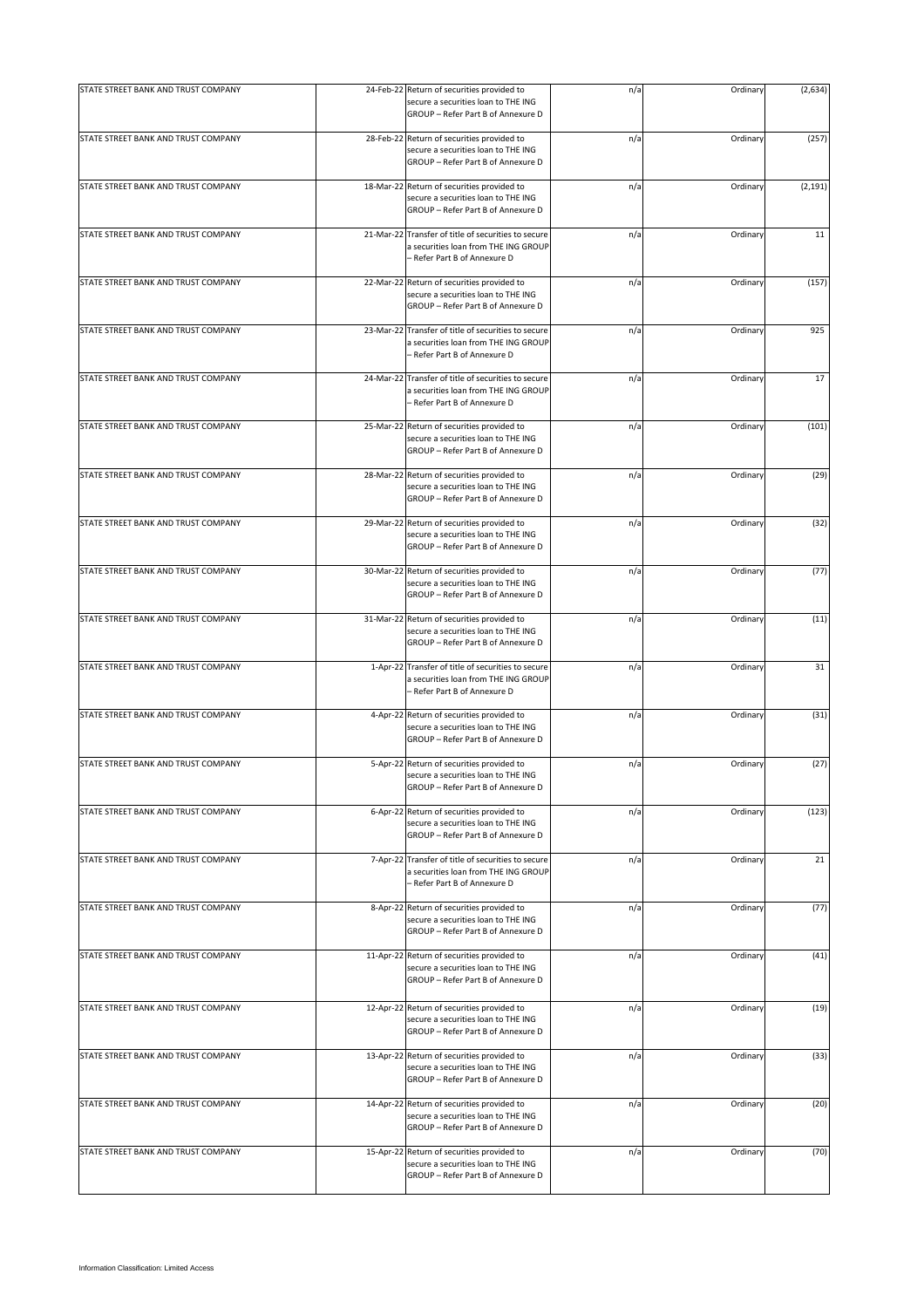| STATE STREET BANK AND TRUST COMPANY |            | 19-Apr-22 Return of securities provided to<br>secure a securities loan to THE ING                                          | n/a | Ordinary | (3)          |
|-------------------------------------|------------|----------------------------------------------------------------------------------------------------------------------------|-----|----------|--------------|
|                                     |            | GROUP - Refer Part B of Annexure D                                                                                         |     |          |              |
| STATE STREET BANK AND TRUST COMPANY |            | 20-Apr-22 Return of securities provided to<br>secure a securities loan to THE ING<br>GROUP - Refer Part B of Annexure D    | n/a | Ordinary | (25)         |
| STATE STREET BANK AND TRUST COMPANY |            | 21-Apr-22 Return of securities provided to<br>secure a securities loan to THE ING<br>GROUP - Refer Part B of Annexure D    | n/a | Ordinary | (19)         |
| STATE STREET BANK AND TRUST COMPANY |            | 22-Apr-22 Return of securities provided to<br>secure a securities loan to THE ING<br>GROUP - Refer Part B of Annexure D    | n/a | Ordinary | (34)         |
| STATE STREET BANK AND TRUST COMPANY | 25-Apr-22  | Return of securities provided to<br>secure a securities loan to THE ING<br>GROUP - Refer Part B of Annexure D              | n/a | Ordinary | (28)         |
| STATE STREET BANK AND TRUST COMPANY | 26-Apr-22  | Transfer of title of securities to secure<br>a securities loan from THE ING GROUP<br>– Refer Part B of Annexure D          | n/a | Ordinary | 8            |
| STATE STREET BANK AND TRUST COMPANY | 27-Apr-22  | Transfer of title of securities to secure<br>a securities loan from THE ING GROUP<br>- Refer Part B of Annexure D          | n/a | Ordinary | 85           |
| STATE STREET BANK AND TRUST COMPANY | 28-Apr-22  | Transfer of title of securities to secure<br>a securities loan from THE ING GROUP<br>- Refer Part B of Annexure D          | n/a | Ordinary | $\mathbf{1}$ |
| STATE STREET BANK AND TRUST COMPANY | 29-Apr-22  | Transfer of title of securities to secure<br>a securities loan from THE ING GROUP<br>- Refer Part B of Annexure D          | n/a | Ordinary | 16           |
| STATE STREET BANK AND TRUST COMPANY | $2-May-22$ | Return of securities provided to<br>secure a securities loan to THE ING<br>GROUP - Refer Part B of Annexure D              | n/a | Ordinary | (136)        |
| STATE STREET BANK AND TRUST COMPANY |            | 3-May-22 Return of securities provided to<br>secure a securities loan to THE ING<br>GROUP - Refer Part B of Annexure D     | n/a | Ordinary | (63)         |
| STATE STREET BANK AND TRUST COMPANY |            | 4-May-22 Return of securities provided to<br>secure a securities loan to THE ING<br>GROUP - Refer Part B of Annexure D     | n/a | Ordinary | (26)         |
| STATE STREET BANK AND TRUST COMPANY | 5-May-22   | Return of securities provided to<br>secure a securities loan to THE ING<br>GROUP - Refer Part B of Annexure D              | n/a | Ordinary | (19)         |
| STATE STREET BANK AND TRUST COMPANY |            | 6-May-22 Transfer of title of securities to secure<br>a securities loan from THE ING GROUP<br>- Refer Part B of Annexure D | n/a | Ordinary | 29           |
| STATE STREET BANK AND TRUST COMPANY |            | 9-May-22 Transfer of title of securities to secure<br>a securities loan from THE ING GROUP<br>- Refer Part B of Annexure D | n/a | Ordinary | 18           |
| STATE STREET BANK AND TRUST COMPANY | 10-May-22  | Transfer of title of securities to secure<br>a securities loan from THE ING GROUP<br>- Refer Part B of Annexure D          | n/a | Ordinary | 35           |
| STATE STREET BANK AND TRUST COMPANY | 11-May-22  | Transfer of title of securities to secure<br>a securities loan from THE ING GROUP<br>- Refer Part B of Annexure D          | n/a | Ordinary | 94           |
| STATE STREET BANK AND TRUST COMPANY | 12-May-22  | Transfer of title of securities to secure<br>a securities loan from THE ING GROUP<br>- Refer Part B of Annexure D          | n/a | Ordinary | 69           |
| STATE STREET BANK AND TRUST COMPANY | 13-May-22  | Transfer of title of securities to secure<br>a securities loan from THE ING GROUP<br>- Refer Part B of Annexure D          | n/a | Ordinary | 106          |
| STATE STREET BANK AND TRUST COMPANY | 16-May-22  | Transfer of title of securities to secure<br>a securities loan from THE ING GROUP<br>– Refer Part B of Annexure D          | n/a | Ordinary | 19           |
| STATE STREET BANK AND TRUST COMPANY | 17-May-22  | Transfer of title of securities to secure<br>a securities loan from THE ING GROUP<br>– Refer Part B of Annexure D          | n/a | Ordinary | 18           |
| STATE STREET BANK AND TRUST COMPANY |            | 18-May-22 Return of securities provided to<br>secure a securities loan to THE ING<br>GROUP - Refer Part B of Annexure D    | n/a | Ordinary | (38)         |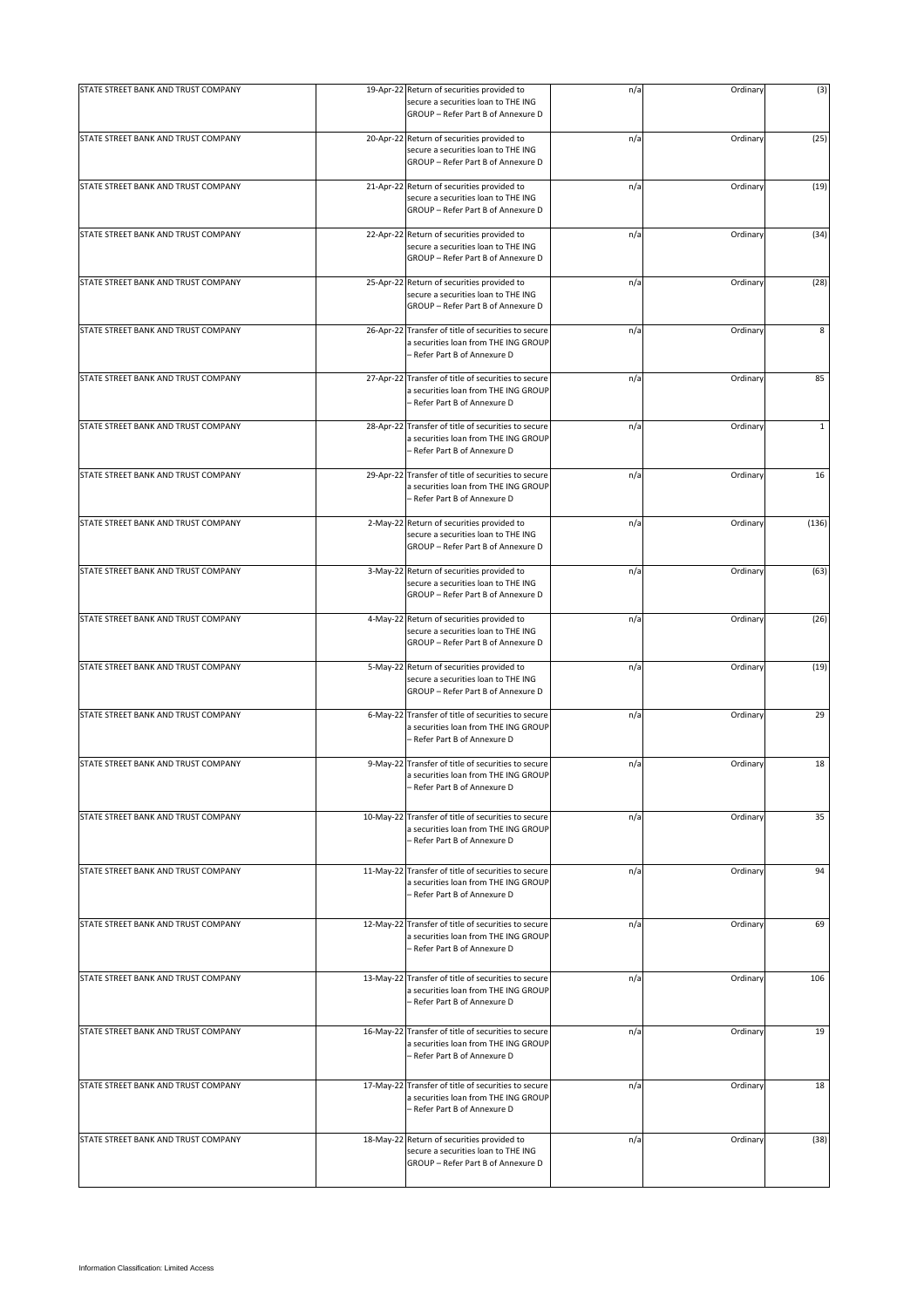| STATE STREET BANK AND TRUST COMPANY |           | 19-May-22 Transfer of title of securities to secure<br>a securities loan from THE ING GROUP<br>- Refer Part B of Annexure D                 | n/a | Ordinary | 29        |
|-------------------------------------|-----------|---------------------------------------------------------------------------------------------------------------------------------------------|-----|----------|-----------|
| STATE STREET BANK AND TRUST COMPANY |           | 20-May-22 Transfer of title of securities to secure<br>a securities loan from THE ING GROUP<br>- Refer Part B of Annexure D                 | n/a | Ordinary | 3         |
| STATE STREET BANK AND TRUST COMPANY |           | 23-May-22 Transfer of title of securities to secure<br>a securities loan from THE ING GROUP<br>- Refer Part B of Annexure D                 | n/a | Ordinary | 123       |
| STATE STREET BANK AND TRUST COMPANY |           | 24-May-22 Return of securities provided to<br>secure a securities loan to THE ING<br>GROUP - Refer Part B of Annexure D                     | n/a | Ordinary | (20)      |
| STATE STREET BANK AND TRUST COMPANY |           | 25-May-22 Return of securities provided to<br>secure a securities loan to THE ING<br>GROUP - Refer Part B of Annexure D                     | n/a | Ordinary | (27)      |
| STATE STREET BANK AND TRUST COMPANY |           | 26-May-22 Transfer of title of securities to secure<br>a securities loan from THE ING GROUP<br>- Refer Part B of Annexure D                 | n/a | Ordinary | 17        |
| STATE STREET BANK AND TRUST COMPANY | 24-Feb-22 | Transfer of title of securities to secure<br>a securities loan from THE UBS<br>GROUP - Refer Part B of Annexure D                           | n/a | Ordinary | 30,548    |
| STATE STREET BANK AND TRUST COMPANY |           | 4-Mar-22 Return of securities provided to<br>secure a securities loan to THE UBS<br>GROUP - Refer Part B of Annexure D                      | n/a | Ordinary | (30, 548) |
| STATE STREET BANK AND TRUST COMPANY | 4-Feb-22  | Transfer of title of securities to secure<br>a securities loan from THE BARCLAYS<br>GROUP - Refer Part B of Annexure D                      | n/a | Ordinary | 691       |
| STATE STREET BANK AND TRUST COMPANY | 7-Feb-22  | Return of securities provided to<br>secure a securities loan to THE<br>BARCLAYS GROUP - Refer Part B of<br>Annexure D                       | n/a | Ordinary | (691)     |
| STATE STREET BANK AND TRUST COMPANY |           | 31-Mar-22 Transfer of title of securities to secure<br>a securities loan from THE SOCIETE<br>GENERALE GROUP - Refer Part B of<br>Annexure D | n/a | Ordinary | 19,523    |
| STATE STREET BANK AND TRUST COMPANY |           | 1-Apr-22 Return of securities provided to<br>secure a securities loan to THE<br>SOCIETE GENERALE GROUP - Refer<br>Part B of Annexure D      | n/a | Ordinary | (10, 348) |
| STATE STREET BANK AND TRUST COMPANY |           | 8-Apr-22 Transfer of title of securities to secure<br>a securities loan from THE SOCIETE<br>GENERALE GROUP - Refer Part B of<br>Annexure D  | n/a | Ordinary | 4,506     |
| STATE STREET BANK AND TRUST COMPANY |           | 11-Apr-22 Return of securities provided to<br>secure a securities loan to THE<br>SOCIETE GENERALE GROUP - Refer<br>Part B of Annexure D     | n/a | Ordinary | (13, 681) |
| STATE STREET BANK AND TRUST COMPANY | 28-Jan-22 | Return of securities provided to<br>secure a securities loan to THE ING<br>GROUP - Refer Part B of Annexure D                               | n/a | Ordinary | (1, 237)  |
| STATE STREET BANK AND TRUST COMPANY |           | 31-Jan-22 Transfer of title of securities to secure<br>a securities loan from THE ING GROUP<br>- Refer Part B of Annexure D                 | n/a | Ordinary | 1,546     |
| STATE STREET BANK AND TRUST COMPANY |           | 1-Feb-22 Return of securities provided to<br>secure a securities loan to THE ING<br>GROUP - Refer Part B of Annexure D                      | n/a | Ordinary | (1, 386)  |
| STATE STREET BANK AND TRUST COMPANY |           | 3-Feb-22 Transfer of title of securities to secure<br>a securities loan from THE ING GROUP<br>- Refer Part B of Annexure D                  | n/a | Ordinary | 1,335     |
| STATE STREET BANK AND TRUST COMPANY |           | 7-Feb-22 Return of securities provided to<br>secure a securities loan to THE ING<br>GROUP - Refer Part B of Annexure D                      | n/a | Ordinary | (1,643)   |
| STATE STREET BANK AND TRUST COMPANY |           | 8-Feb-22 Transfer of title of securities to secure<br>a securities loan from THE ING GROUP<br>- Refer Part B of Annexure D                  | n/a | Ordinary | 1,918     |
| STATE STREET BANK AND TRUST COMPANY |           | 9-Feb-22 Transfer of title of securities to secure<br>a securities loan from THE ING GROUP<br>- Refer Part B of Annexure D                  | n/a | Ordinary | 201       |
| STATE STREET BANK AND TRUST COMPANY |           | 10-Feb-22 Return of securities provided to<br>secure a securities loan to THE ING<br>GROUP - Refer Part B of Annexure D                     | n/a | Ordinary | (705)     |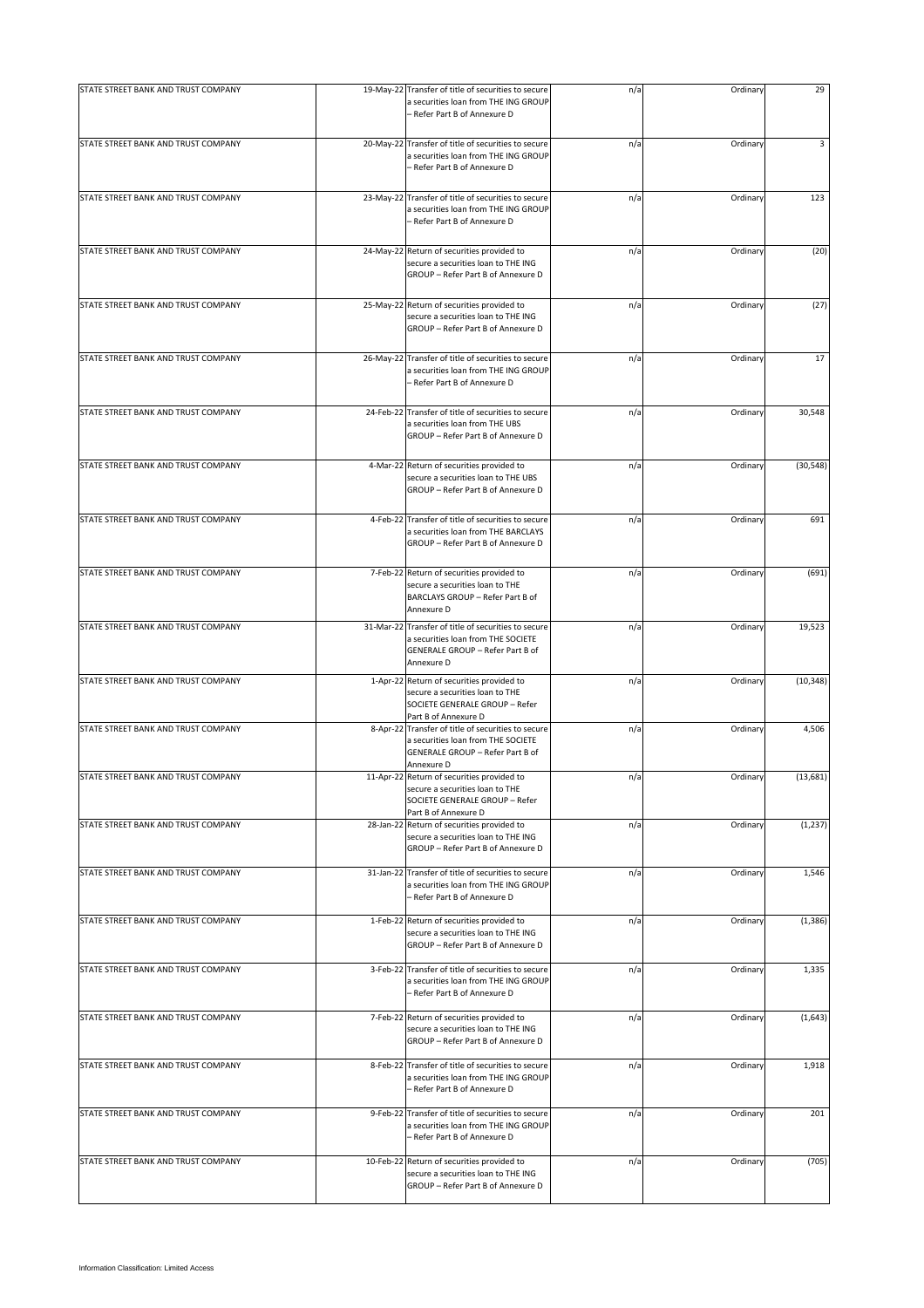| STATE STREET BANK AND TRUST COMPANY | 14-Feb-22 Transfer of title of securities to secure                                                                         | n/a | Ordinary | 509       |
|-------------------------------------|-----------------------------------------------------------------------------------------------------------------------------|-----|----------|-----------|
|                                     | a securities loan from THE ING GROUP<br>- Refer Part B of Annexure D                                                        |     |          |           |
| STATE STREET BANK AND TRUST COMPANY | 16-Feb-22 Transfer of title of securities to secure<br>a securities loan from THE ING GROUP<br>- Refer Part B of Annexure D | n/a | Ordinary | 1,141     |
| STATE STREET BANK AND TRUST COMPANY | 21-Feb-22 Return of securities provided to<br>secure a securities loan to THE ING<br>GROUP - Refer Part B of Annexure D     | n/a | Ordinary | (2,861)   |
| STATE STREET BANK AND TRUST COMPANY | 22-Feb-22 Transfer of title of securities to secure<br>a securities loan from THE ING GROUP<br>- Refer Part B of Annexure D | n/a | Ordinary | 2,926     |
| STATE STREET BANK AND TRUST COMPANY | 24-Feb-22 Return of securities provided to<br>secure a securities loan to THE ING<br>GROUP - Refer Part B of Annexure D     | n/a | Ordinary | (882)     |
| STATE STREET BANK AND TRUST COMPANY | 28-Feb-22 Return of securities provided to<br>secure a securities loan to THE ING<br>GROUP - Refer Part B of Annexure D     | n/a | Ordinary | (149)     |
| STATE STREET BANK AND TRUST COMPANY | 2-Mar-22 Transfer of title of securities to secure<br>a securities loan from THE ING GROUP<br>- Refer Part B of Annexure D  | n/a | Ordinary | 7,622     |
| STATE STREET BANK AND TRUST COMPANY | 3-Mar-22 Return of securities provided to<br>secure a securities loan to THE ING<br>GROUP - Refer Part B of Annexure D      | n/a | Ordinary | (594)     |
| STATE STREET BANK AND TRUST COMPANY | 4-Mar-22 Transfer of title of securities to secure<br>a securities loan from THE ING GROUP<br>- Refer Part B of Annexure D  | n/a | Ordinary | 999       |
| STATE STREET BANK AND TRUST COMPANY | 7-Mar-22 Return of securities provided to<br>secure a securities loan to THE ING<br>GROUP - Refer Part B of Annexure D      | n/a | Ordinary | (7, 749)  |
| STATE STREET BANK AND TRUST COMPANY | 8-Mar-22 Transfer of title of securities to secure<br>a securities loan from THE ING GROUP<br>- Refer Part B of Annexure D  | n/a | Ordinary | 7,639     |
| STATE STREET BANK AND TRUST COMPANY | 9-Mar-22 Return of securities provided to<br>secure a securities loan to THE ING<br>GROUP - Refer Part B of Annexure D      | n/a | Ordinary | (31)      |
| STATE STREET BANK AND TRUST COMPANY | 10-Mar-22 Return of securities provided to<br>secure a securities loan to THE ING<br>GROUP - Refer Part B of Annexure D     | n/a | Ordinary | (191)     |
| STATE STREET BANK AND TRUST COMPANY | 11-Mar-22 Transfer of title of securities to secure<br>a securities loan from THE ING GROUP<br>- Refer Part B of Annexure D | n/a | Ordinary | 6,534     |
| STATE STREET BANK AND TRUST COMPANY | 16-Mar-22 Return of securities provided to<br>secure a securities loan to THE ING<br>GROUP - Refer Part B of Annexure D     | n/a | Ordinary | (14, 773) |
| STATE STREET BANK AND TRUST COMPANY | 17-Mar-22 Transfer of title of securities to secure<br>a securities loan from THE ING GROUP<br>- Refer Part B of Annexure D | n/a | Ordinary | 19,347    |
| STATE STREET BANK AND TRUST COMPANY | 18-Mar-22 Return of securities provided to<br>secure a securities loan to THE ING<br>GROUP - Refer Part B of Annexure D     | n/a | Ordinary | (15, 519) |
| STATE STREET BANK AND TRUST COMPANY | 21-Mar-22 Transfer of title of securities to secure<br>a securities loan from THE ING GROUP<br>- Refer Part B of Annexure D | n/a | Ordinary | 75,026    |
| STATE STREET BANK AND TRUST COMPANY | 22-Mar-22 Return of securities provided to<br>secure a securities loan to THE ING<br>GROUP - Refer Part B of Annexure D     | n/a | Ordinary | (41, 394) |
| STATE STREET BANK AND TRUST COMPANY | 23-Mar-22 Transfer of title of securities to secure<br>a securities loan from THE ING GROUP<br>- Refer Part B of Annexure D | n/a | Ordinary | 27,919    |
| STATE STREET BANK AND TRUST COMPANY | 24-Mar-22 Transfer of title of securities to secure<br>a securities loan from THE ING GROUP<br>- Refer Part B of Annexure D | n/a | Ordinary | 232       |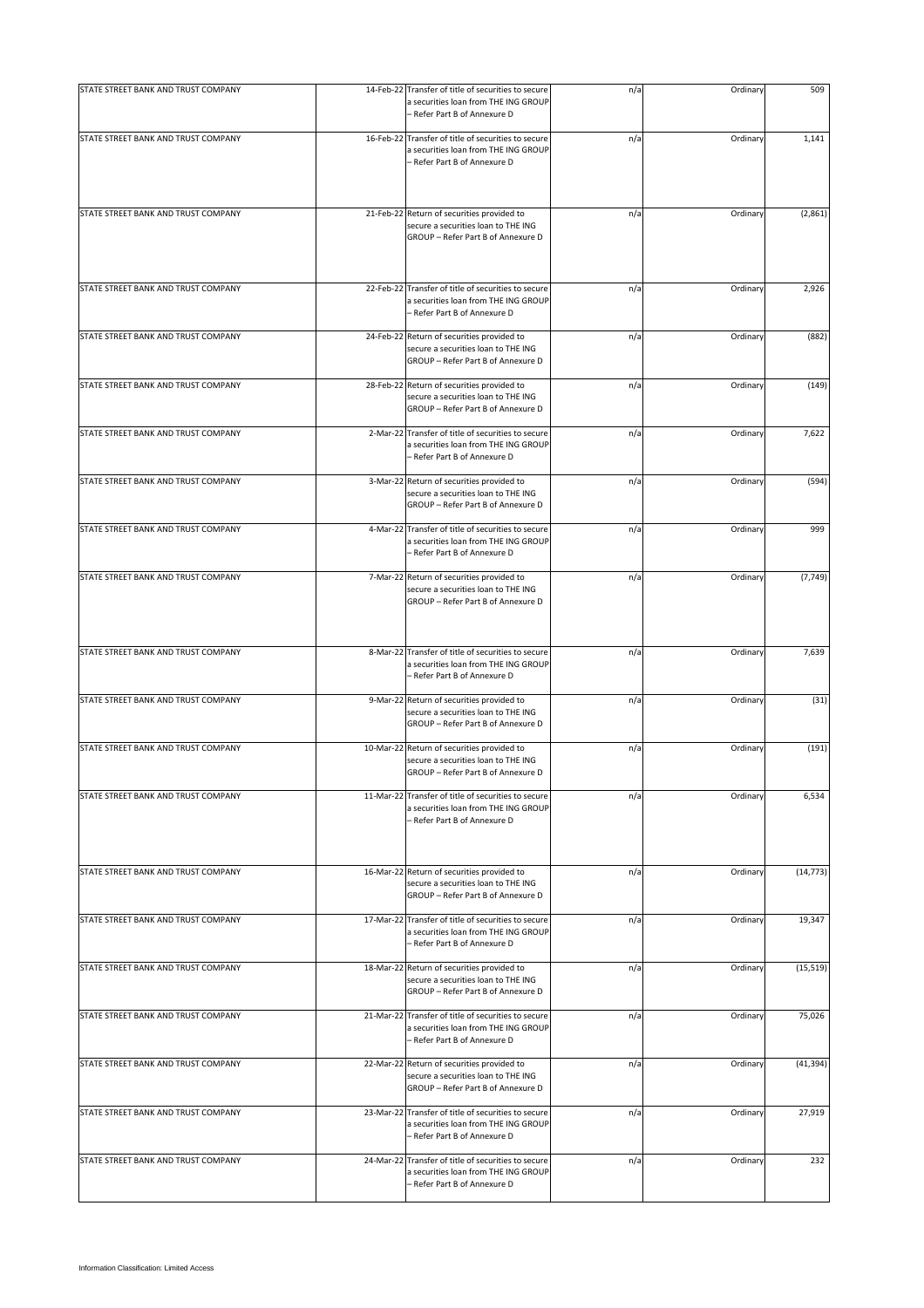| STATE STREET BANK AND TRUST COMPANY |           | 25-Mar-22 Return of securities provided to                                                                                  | n/a | Ordinary | (16, 620) |
|-------------------------------------|-----------|-----------------------------------------------------------------------------------------------------------------------------|-----|----------|-----------|
|                                     |           | secure a securities loan to THE ING<br>GROUP - Refer Part B of Annexure D                                                   |     |          |           |
| STATE STREET BANK AND TRUST COMPANY |           | 28-Mar-22 Transfer of title of securities to secure<br>a securities loan from THE ING GROUP<br>- Refer Part B of Annexure D | n/a | Ordinary | 26,583    |
| STATE STREET BANK AND TRUST COMPANY |           | 29-Mar-22 Return of securities provided to<br>secure a securities loan to THE ING<br>GROUP - Refer Part B of Annexure D     | n/a | Ordinary | (27, 868) |
| STATE STREET BANK AND TRUST COMPANY | 30-Mar-22 | Return of securities provided to<br>secure a securities loan to THE ING<br>GROUP - Refer Part B of Annexure D               | n/a | Ordinary | (1,859)   |
| STATE STREET BANK AND TRUST COMPANY |           | 31-Mar-22 Return of securities provided to<br>secure a securities loan to THE ING<br>GROUP - Refer Part B of Annexure D     | n/a | Ordinary | (393)     |
| STATE STREET BANK AND TRUST COMPANY | 1-Apr-22  | Transfer of title of securities to secure<br>a securities loan from THE ING GROUP<br>- Refer Part B of Annexure D           | n/a | Ordinary | 567       |
| STATE STREET BANK AND TRUST COMPANY | 4-Apr-22  | Return of securities provided to<br>secure a securities loan to THE ING<br>GROUP - Refer Part B of Annexure D               | n/a | Ordinary | (725)     |
| STATE STREET BANK AND TRUST COMPANY |           | 5-Apr-22 Return of securities provided to<br>secure a securities loan to THE ING<br>GROUP - Refer Part B of Annexure D      | n/a | Ordinary | (200)     |
| STATE STREET BANK AND TRUST COMPANY |           | 6-Apr-22 Return of securities provided to<br>secure a securities loan to THE ING<br>GROUP - Refer Part B of Annexure D      | n/a | Ordinary | (2,320)   |
| STATE STREET BANK AND TRUST COMPANY |           | 7-Apr-22 Transfer of title of securities to secure<br>a securities loan from THE ING GROUP<br>- Refer Part B of Annexure D  | n/a | Ordinary | 697       |
| STATE STREET BANK AND TRUST COMPANY |           | 8-Apr-22 Transfer of title of securities to secure<br>a securities loan from THE ING GROUP<br>- Refer Part B of Annexure D  | n/a | Ordinary | 9,635     |
| STATE STREET BANK AND TRUST COMPANY |           | 11-Apr-22 Return of securities provided to<br>secure a securities loan to THE ING<br>GROUP - Refer Part B of Annexure D     | n/a | Ordinary | (905)     |
| STATE STREET BANK AND TRUST COMPANY |           | 12-Apr-22 Return of securities provided to<br>secure a securities loan to THE ING<br>GROUP - Refer Part B of Annexure D     | n/a | Ordinary | (149)     |
| STATE STREET BANK AND TRUST COMPANY |           | 13-Apr-22 Return of securities provided to<br>secure a securities loan to THE ING<br>GROUP - Refer Part B of Annexure D     | n/a | Ordinary | (924)     |
| STATE STREET BANK AND TRUST COMPANY |           | 14-Apr-22 Return of securities provided to<br>secure a securities loan to THE ING<br>GROUP - Refer Part B of Annexure D     | n/a | Ordinary | (620)     |
| STATE STREET BANK AND TRUST COMPANY |           | 15-Apr-22 Return of securities provided to<br>secure a securities loan to THE ING<br>GROUP - Refer Part B of Annexure D     | n/a | Ordinary | (1, 562)  |
| STATE STREET BANK AND TRUST COMPANY |           | 19-Apr-22 Transfer of title of securities to secure<br>a securities loan from THE ING GROUP<br>- Refer Part B of Annexure D | n/a | Ordinary | 13        |
| STATE STREET BANK AND TRUST COMPANY | 20-Apr-22 | Return of securities provided to<br>secure a securities loan to THE ING<br>GROUP - Refer Part B of Annexure D               | n/a | Ordinary | (561)     |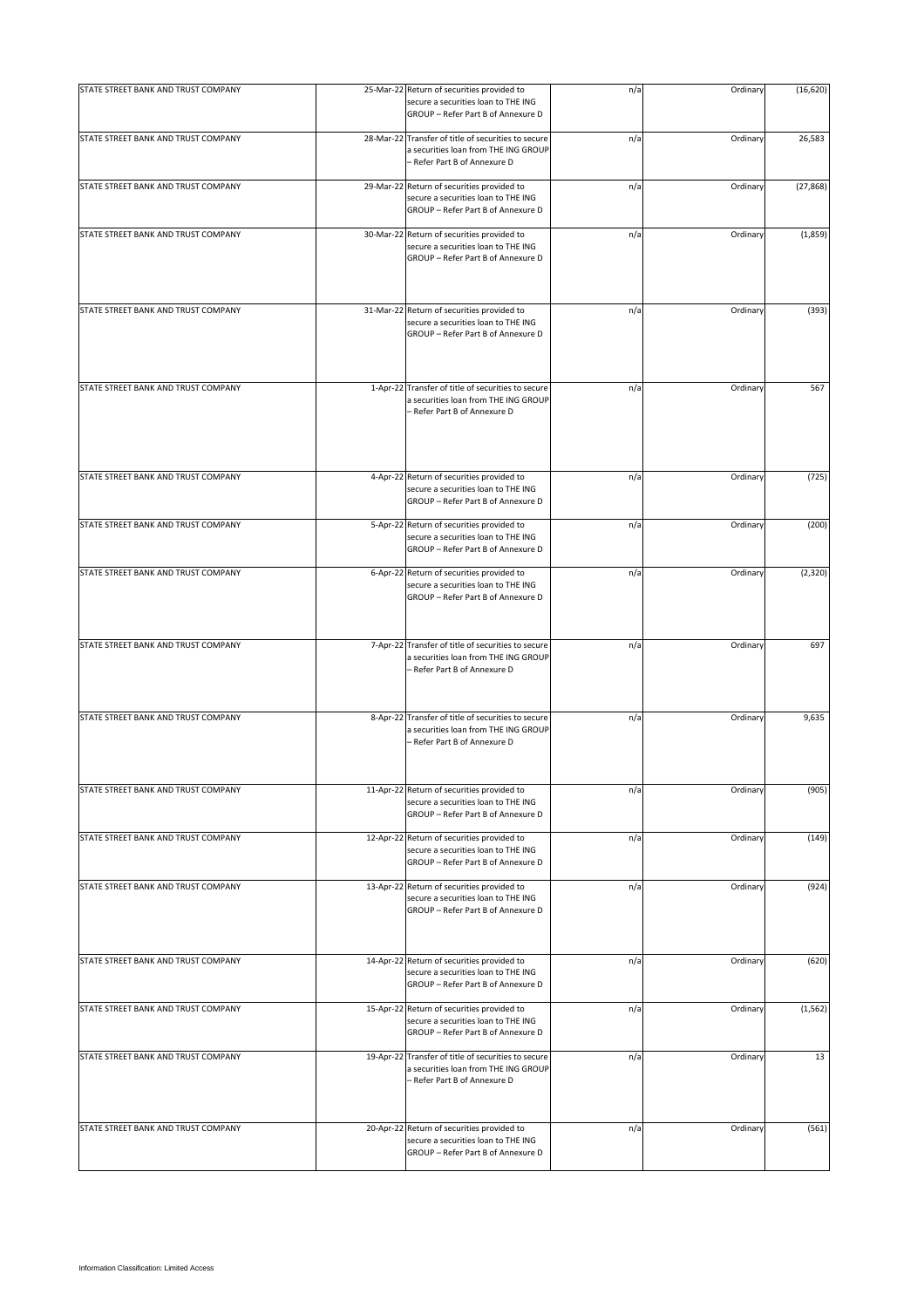| STATE STREET BANK AND TRUST COMPANY |           | 21-Apr-22 Return of securities provided to                                                                                  | n/a | Ordinary | (1,016)   |
|-------------------------------------|-----------|-----------------------------------------------------------------------------------------------------------------------------|-----|----------|-----------|
|                                     |           | secure a securities loan to THE ING<br>GROUP - Refer Part B of Annexure D                                                   |     |          |           |
| STATE STREET BANK AND TRUST COMPANY |           | 22-Apr-22 Return of securities provided to<br>secure a securities loan to THE ING<br>GROUP - Refer Part B of Annexure D     | n/a | Ordinary | (6,909)   |
| STATE STREET BANK AND TRUST COMPANY |           | 25-Apr-22 Return of securities provided to<br>secure a securities loan to THE ING<br>GROUP - Refer Part B of Annexure D     | n/a | Ordinary | (643)     |
| STATE STREET BANK AND TRUST COMPANY |           | 26-Apr-22 Return of securities provided to<br>secure a securities loan to THE ING<br>GROUP - Refer Part B of Annexure D     | n/a | Ordinary | (6)       |
| STATE STREET BANK AND TRUST COMPANY |           | 27-Apr-22 Transfer of title of securities to secure<br>a securities loan from THE ING GROUP<br>- Refer Part B of Annexure D | n/a | Ordinary | 1,941     |
| STATE STREET BANK AND TRUST COMPANY | 28-Apr-22 | Transfer of title of securities to secure<br>a securities loan from THE ING GROUP<br>- Refer Part B of Annexure D           | n/a | Ordinary | 295       |
| STATE STREET BANK AND TRUST COMPANY | 29-Apr-22 | Transfer of title of securities to secure<br>a securities loan from THE ING GROUP<br>- Refer Part B of Annexure D           | n/a | Ordinary | 417       |
| STATE STREET BANK AND TRUST COMPANY |           | 2-May-22 Return of securities provided to<br>secure a securities loan to THE ING<br>GROUP - Refer Part B of Annexure D      | n/a | Ordinary | (4, 449)  |
| STATE STREET BANK AND TRUST COMPANY |           | 3-May-22 Return of securities provided to<br>secure a securities loan to THE ING<br>GROUP - Refer Part B of Annexure D      | n/a | Ordinary | (1, 227)  |
| STATE STREET BANK AND TRUST COMPANY |           | 4-May-22 Return of securities provided to<br>secure a securities loan to THE ING<br>GROUP - Refer Part B of Annexure D      | n/a | Ordinary | (729)     |
| STATE STREET BANK AND TRUST COMPANY | 5-May-22  | Transfer of title of securities to secure<br>a securities loan from THE ING GROUP<br>- Refer Part B of Annexure D           | n/a | Ordinary | 14,767    |
| STATE STREET BANK AND TRUST COMPANY | 6-May-22  | Transfer of title of securities to secure<br>a securities loan from THE ING GROUP<br>- Refer Part B of Annexure D           | n/a | Ordinary | 1,667     |
| STATE STREET BANK AND TRUST COMPANY | 9-May-22  | Transfer of title of securities to secure<br>a securities loan from THE ING GROUP<br>– Refer Part B of Annexure D           | n/a | Ordinary | 1,051     |
| STATE STREET BANK AND TRUST COMPANY | 10-May-22 | Transfer of title of securities to secure<br>a securities loan from THE ING GROUP<br>- Refer Part B of Annexure D           | n/a | Ordinary | 1,019     |
| STATE STREET BANK AND TRUST COMPANY |           | 11-May-22 Return of securities provided to<br>secure a securities loan to THE ING<br>GROUP - Refer Part B of Annexure D     | n/a | Ordinary | (3, 104)  |
| STATE STREET BANK AND TRUST COMPANY |           | 12-May-22 Return of securities provided to<br>secure a securities loan to THE ING<br>GROUP - Refer Part B of Annexure D     | n/a | Ordinary | (10, 454) |
| STATE STREET BANK AND TRUST COMPANY | 13-May-22 | Transfer of title of securities to secure<br>a securities loan from THE ING GROUP<br>- Refer Part B of Annexure D           | n/a | Ordinary | 26,481    |
| STATE STREET BANK AND TRUST COMPANY |           | 16-May-22 Return of securities provided to<br>secure a securities loan to THE ING<br>GROUP - Refer Part B of Annexure D     | n/a | Ordinary | (1,671)   |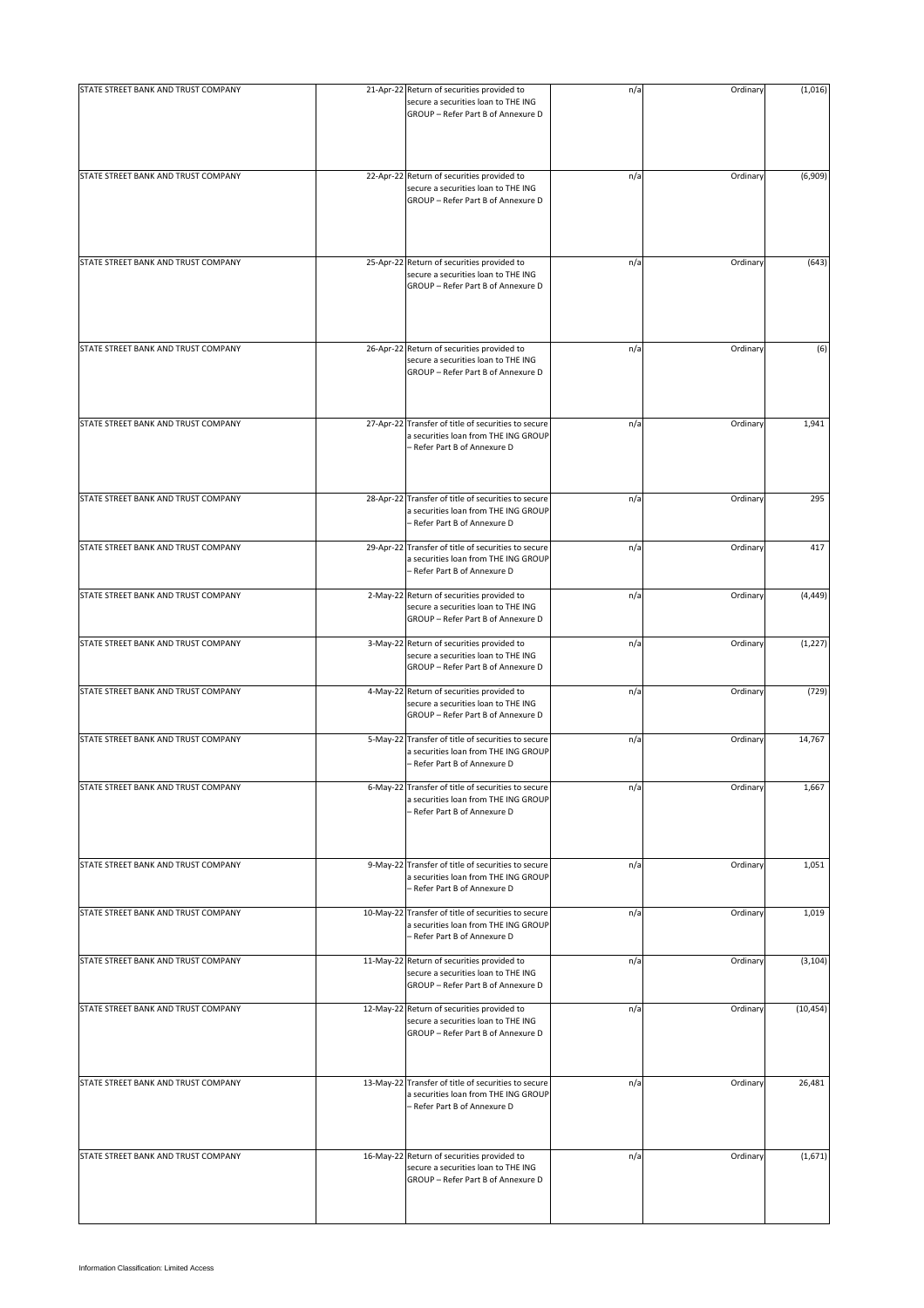| STATE STREET BANK AND TRUST COMPANY |           | 17-May-22 Transfer of title of securities to secure<br>a securities loan from THE ING GROUP                                                 | n/a | Ordinary | 815       |
|-------------------------------------|-----------|---------------------------------------------------------------------------------------------------------------------------------------------|-----|----------|-----------|
|                                     |           | - Refer Part B of Annexure D                                                                                                                |     |          |           |
| STATE STREET BANK AND TRUST COMPANY |           | 18-May-22 Return of securities provided to<br>secure a securities loan to THE ING<br>GROUP - Refer Part B of Annexure D                     | n/a | Ordinary | (34, 139) |
| STATE STREET BANK AND TRUST COMPANY |           | 19-May-22 Transfer of title of securities to secure<br>a securities loan from THE ING GROUP<br>– Refer Part B of Annexure D                 | n/a | Ordinary | 6,031     |
| STATE STREET BANK AND TRUST COMPANY |           | 20-May-22 Return of securities provided to<br>secure a securities loan to THE ING<br>GROUP - Refer Part B of Annexure D                     | n/a | Ordinary | (8, 156)  |
| STATE STREET BANK AND TRUST COMPANY | 23-May-22 | Transfer of title of securities to secure<br>a securities loan from THE ING GROUP<br>- Refer Part B of Annexure D                           | n/a | Ordinary | 853       |
| STATE STREET BANK AND TRUST COMPANY |           | 24-May-22 Return of securities provided to<br>secure a securities loan to THE ING<br>GROUP - Refer Part B of Annexure D                     | n/a | Ordinary | (109)     |
| STATE STREET BANK AND TRUST COMPANY |           | 25-May-22 Transfer of title of securities to secure<br>a securities loan from THE ING GROUP<br>- Refer Part B of Annexure D                 | n/a | Ordinary | 6,785     |
| STATE STREET BANK AND TRUST COMPANY |           | 26-May-22 Return of securities provided to<br>secure a securities loan to THE ING<br>GROUP - Refer Part B of Annexure D                     | n/a | Ordinary | (14, 292) |
| STATE STREET BANK AND TRUST COMPANY |           | 27-Jan-22 Transfer of title of securities to secure<br>a securities loan from THE SOCIETE<br>GENERALE GROUP - Refer Part B of<br>Annexure D | n/a | Ordinary | 5,093     |
| STATE STREET BANK AND TRUST COMPANY |           | 28-Jan-22 Return of securities provided to<br>secure a securities loan to THE<br>SOCIETE GENERALE GROUP - Refer<br>Part B of Annexure D     | n/a | Ordinary | (2, 557)  |
| STATE STREET BANK AND TRUST COMPANY |           | 31-Jan-22 Transfer of title of securities to secure<br>a securities loan from THE SOCIETE<br>GENERALE GROUP - Refer Part B of<br>Annexure D | n/a | Ordinary | 445       |
| STATE STREET BANK AND TRUST COMPANY |           | 1-Feb-22 Transfer of title of securities to secure<br>a securities loan from THE SOCIETE<br>GENERALE GROUP - Refer Part B of<br>Annexure D  | n/a | Ordinary | 598       |
| STATE STREET BANK AND TRUST COMPANY | 11-Feb-22 | Return of securities provided to<br>secure a securities loan to THE<br>SOCIETE GENERALE GROUP - Refer<br>Part B of Annexure D               | n/a | Ordinary | (3,073)   |
| STATE STREET BANK AND TRUST COMPANY | 14-Feb-22 | Transfer of title of securities to secure<br>a securities loan from THE SOCIETE<br>GENERALE GROUP - Refer Part B of<br>Annexure D           | n/a | Ordinary | 2,515     |
| STATE STREET BANK AND TRUST COMPANY |           | 15-Feb-22 Transfer of title of securities to secure<br>a securities loan from THE SOCIETE<br>GENERALE GROUP - Refer Part B of<br>Annexure D | n/a | Ordinary | 9,344     |
| STATE STREET BANK AND TRUST COMPANY | 1-Mar-22  | Return of securities provided to<br>secure a securities loan to THE<br>SOCIETE GENERALE GROUP - Refer<br>Part B of Annexure D               | n/a | Ordinary | (12, 352) |
| STATE STREET BANK AND TRUST COMPANY |           | 3-Mar-22 Transfer of title of securities to secure<br>a securities loan from THE SOCIETE<br>GENERALE GROUP - Refer Part B of<br>Annexure D  | n/a | Ordinary | 3,161     |
| STATE STREET BANK AND TRUST COMPANY |           | 4-Mar-22 Transfer of title of securities to secure<br>a securities loan from THE SOCIETE<br>GENERALE GROUP - Refer Part B of<br>Annexure D  | n/a | Ordinary | 37        |
| STATE STREET BANK AND TRUST COMPANY |           | 11-Mar-22 Return of securities provided to<br>secure a securities loan to THE<br>SOCIETE GENERALE GROUP - Refer<br>Part B of Annexure D     | n/a | Ordinary | (2,528)   |
| STATE STREET BANK AND TRUST COMPANY |           | 14-Mar-22 Transfer of title of securities to secure<br>a securities loan from THE SOCIETE<br>GENERALE GROUP - Refer Part B of<br>Annexure D | n/a | Ordinary | 2,588     |
| STATE STREET BANK AND TRUST COMPANY |           | 15-Mar-22 Return of securities provided to<br>secure a securities loan to THE<br>SOCIETE GENERALE GROUP - Refer<br>Part B of Annexure D     | n/a | Ordinary | (199)     |
| STATE STREET BANK AND TRUST COMPANY |           | 16-Mar-22 Return of securities provided to<br>secure a securities loan to THE<br>SOCIETE GENERALE GROUP - Refer<br>Part B of Annexure D     | n/a | Ordinary | (1,029)   |
| STATE STREET BANK AND TRUST COMPANY |           | 31-Mar-22 Return of securities provided to<br>secure a securities loan to THE<br>SOCIETE GENERALE GROUP - Refer<br>Part B of Annexure D     | n/a | Ordinary | (1, 110)  |
|                                     |           |                                                                                                                                             |     |          |           |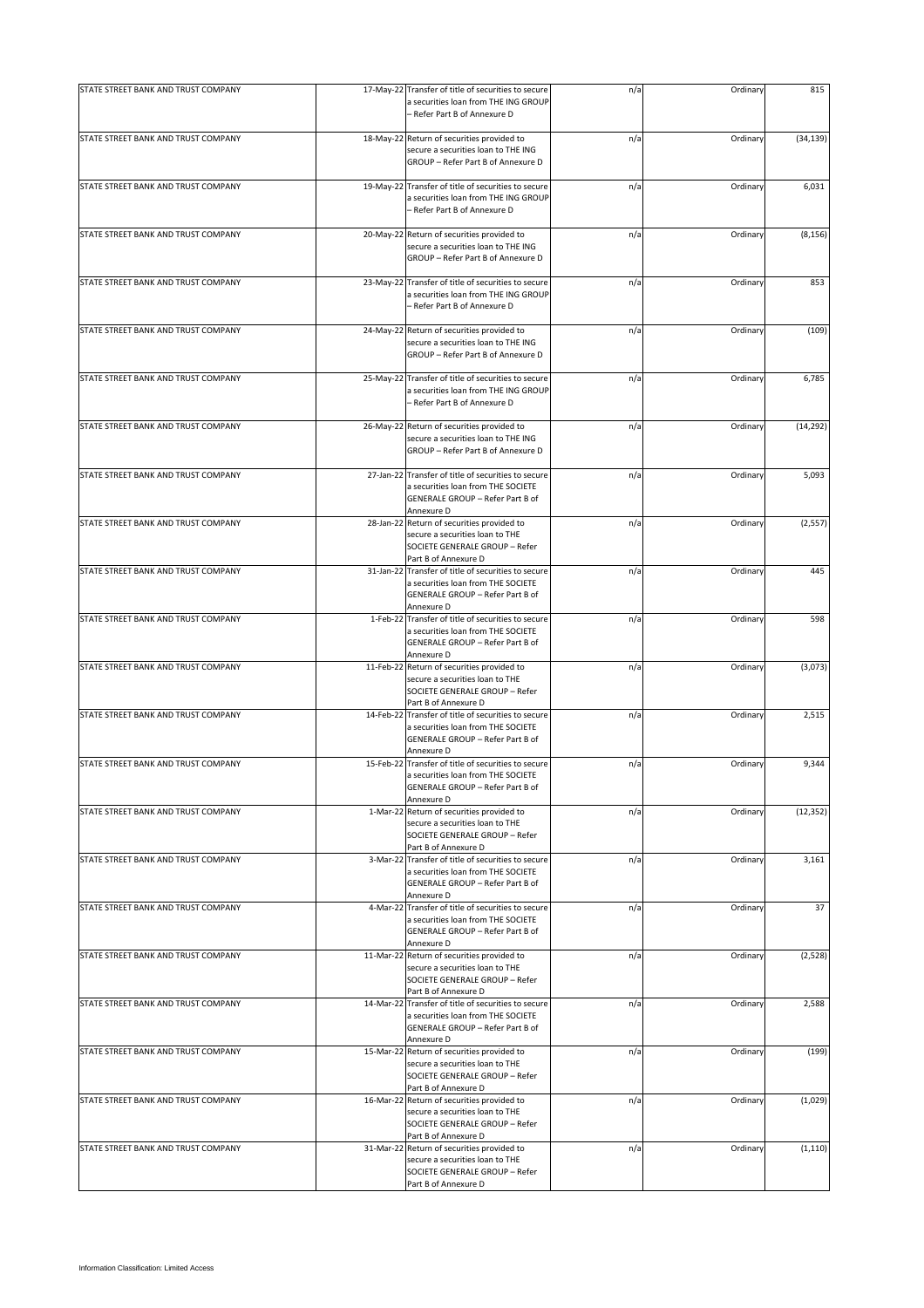| STATE STREET BANK AND TRUST COMPANY |           | 1-Apr-22 Return of securities provided to           | n/a | Ordinary | (316)     |
|-------------------------------------|-----------|-----------------------------------------------------|-----|----------|-----------|
|                                     |           | secure a securities loan to THE                     |     |          |           |
|                                     |           |                                                     |     |          |           |
|                                     |           | SOCIETE GENERALE GROUP - Refer                      |     |          |           |
|                                     |           | Part B of Annexure D                                |     |          |           |
| STATE STREET BANK AND TRUST COMPANY |           | 6-Apr-22 Return of securities provided to           | n/a | Ordinary | (616)     |
|                                     |           | secure a securities loan to THE                     |     |          |           |
|                                     |           | SOCIETE GENERALE GROUP - Refer                      |     |          |           |
|                                     |           | Part B of Annexure D                                |     |          |           |
| STATE STREET BANK AND TRUST COMPANY |           | 8-Apr-22 Transfer of title of securities to secure  | n/a | Ordinary | 940       |
|                                     |           | a securities loan from THE SOCIETE                  |     |          |           |
|                                     |           | GENERALE GROUP - Refer Part B of                    |     |          |           |
|                                     |           |                                                     |     |          |           |
|                                     |           | Annexure D                                          |     |          |           |
| STATE STREET BANK AND TRUST COMPANY |           | 11-Apr-22 Return of securities provided to          | n/a | Ordinary | (430)     |
|                                     |           | secure a securities loan to THE                     |     |          |           |
|                                     |           | SOCIETE GENERALE GROUP - Refer                      |     |          |           |
|                                     |           | Part B of Annexure D                                |     |          |           |
| STATE STREET BANK AND TRUST COMPANY |           | 18-Apr-22 Return of securities provided to          | n/a | Ordinary | (54)      |
|                                     |           | secure a securities loan to THE                     |     |          |           |
|                                     |           |                                                     |     |          |           |
|                                     |           | SOCIETE GENERALE GROUP - Refer                      |     |          |           |
|                                     |           | Part B of Annexure D                                |     |          |           |
| STATE STREET BANK AND TRUST COMPANY | 19-Apr-22 | Transfer of title of securities to secure           | n/a | Ordinary | 5         |
|                                     |           | a securities loan from THE SOCIETE                  |     |          |           |
|                                     |           | GENERALE GROUP - Refer Part B of                    |     |          |           |
|                                     |           | Annexure D                                          |     |          |           |
| STATE STREET BANK AND TRUST COMPANY |           |                                                     |     |          |           |
|                                     | 20-Apr-22 | Return of securities provided to                    | n/a | Ordinary | (170)     |
|                                     |           | secure a securities loan to THE                     |     |          |           |
|                                     |           | SOCIETE GENERALE GROUP - Refer                      |     |          |           |
|                                     |           | Part B of Annexure D                                |     |          |           |
| STATE STREET BANK AND TRUST COMPANY | 21-Apr-22 | Return of securities provided to                    | n/a | Ordinary | (193)     |
|                                     |           | secure a securities loan to THE                     |     |          |           |
|                                     |           | SOCIETE GENERALE GROUP - Refer                      |     |          |           |
|                                     |           | Part B of Annexure D                                |     |          |           |
|                                     |           |                                                     |     |          |           |
| STATE STREET BANK AND TRUST COMPANY | 25-Apr-22 | Transfer of title of securities to secure           | n/a | Ordinary | 1,278     |
|                                     |           | a securities loan from THE SOCIETE                  |     |          |           |
|                                     |           | GENERALE GROUP - Refer Part B of                    |     |          |           |
|                                     |           | Annexure D                                          |     |          |           |
| STATE STREET BANK AND TRUST COMPANY |           | 3-May-22 Return of securities provided to           | n/a | Ordinary | (1, 173)  |
|                                     |           |                                                     |     |          |           |
|                                     |           | secure a securities loan to THE                     |     |          |           |
|                                     |           | SOCIETE GENERALE GROUP - Refer                      |     |          |           |
|                                     |           | Part B of Annexure D                                |     |          |           |
| STATE STREET BANK AND TRUST COMPANY |           | 4-May-22 Return of securities provided to           | n/a | Ordinary | (103)     |
|                                     |           | secure a securities loan to THE                     |     |          |           |
|                                     |           | SOCIETE GENERALE GROUP - Refer                      |     |          |           |
|                                     |           |                                                     |     |          |           |
|                                     |           | Part B of Annexure D                                |     |          |           |
| STATE STREET BANK AND TRUST COMPANY |           | 9-May-22 Transfer of title of securities to secure  | n/a | Ordinary | 360       |
|                                     |           | a securities loan from THE SOCIETE                  |     |          |           |
|                                     |           | GENERALE GROUP - Refer Part B of                    |     |          |           |
|                                     |           | Annexure D                                          |     |          |           |
| STATE STREET BANK AND TRUST COMPANY | 10-May-22 |                                                     |     |          |           |
|                                     |           | Return of securities provided to                    | n/a | Ordinary | (388)     |
|                                     |           | secure a securities loan to THE                     |     |          |           |
|                                     |           | SOCIETE GENERALE GROUP - Refer                      |     |          |           |
|                                     |           | Part B of Annexure D                                |     |          |           |
| STATE STREET BANK AND TRUST COMPANY | 12-May-22 | Transfer of title of securities to secure           | n/a | Ordinary | 784       |
|                                     |           | a securities loan from THE SOCIETE                  |     |          |           |
|                                     |           | GENERALE GROUP - Refer Part B of                    |     |          |           |
|                                     |           |                                                     |     |          |           |
|                                     |           | Annexure D                                          |     |          |           |
| STATE STREET BANK AND TRUST COMPANY | 13-May-22 | Return of securities provided to                    | n/a | Ordinary | (795)     |
|                                     |           | secure a securities loan to THE                     |     |          |           |
|                                     |           | SOCIETE GENERALE GROUP - Refer                      |     |          |           |
|                                     |           | Part B of Annexure D                                |     |          |           |
| STATE STREET BANK AND TRUST COMPANY | 16-May-22 | Return of securities provided to                    | n/a | Ordinary | (62)      |
|                                     |           |                                                     |     |          |           |
|                                     |           | secure a securities loan to THE                     |     |          |           |
|                                     |           | SOCIETE GENERALE GROUP - Refer                      |     |          |           |
|                                     |           | Part B of Annexure D                                |     |          |           |
| STATE STREET BANK AND TRUST COMPANY | 24-Feb-22 | Transfer of title of securities to secure           | n/a | Ordinary | 9,629     |
|                                     |           | a securities loan from THE ING GROUP                |     |          |           |
|                                     |           | – Refer Part B of Annexure D                        |     |          |           |
|                                     |           |                                                     |     |          |           |
| STATE STREET BANK AND TRUST COMPANY |           | 25-Feb-22 Return of securities provided to          |     | Ordinary | (8,500)   |
|                                     |           |                                                     | n/a |          |           |
|                                     |           | secure a securities loan to THE ING                 |     |          |           |
|                                     |           | GROUP - Refer Part B of Annexure D                  |     |          |           |
|                                     |           |                                                     |     |          |           |
| STATE STREET BANK AND TRUST COMPANY |           | 13-May-22 Transfer of title of securities to secure | n/a | Ordinary | 28,502    |
|                                     |           | a securities loan from THE ING GROUP                |     |          |           |
|                                     |           | - Refer Part B of Annexure D                        |     |          |           |
|                                     |           |                                                     |     |          |           |
|                                     |           |                                                     |     |          |           |
| STATE STREET BANK AND TRUST COMPANY |           | 16-May-22 Return of securities provided to          | n/a | Ordinary | (2,996)   |
|                                     |           | secure a securities loan to THE ING                 |     |          |           |
|                                     |           | GROUP - Refer Part B of Annexure D                  |     |          |           |
|                                     |           |                                                     |     |          |           |
| STATE STREET BANK AND TRUST COMPANY |           | 17-May-22 Transfer of title of securities to secure | n/a | Ordinary | 504       |
|                                     |           | a securities loan from THE ING GROUP                |     |          |           |
|                                     |           |                                                     |     |          |           |
|                                     |           | - Refer Part B of Annexure D                        |     |          |           |
|                                     |           |                                                     |     |          |           |
| STATE STREET BANK AND TRUST COMPANY | 18-May-22 | Return of securities provided to                    | n/a | Ordinary | (27, 140) |
|                                     |           | secure a securities loan to THE ING                 |     |          |           |
|                                     |           | GROUP - Refer Part B of Annexure D                  |     |          |           |
|                                     |           |                                                     |     |          |           |
|                                     |           |                                                     |     |          |           |
| STATE STREET BANK AND TRUST COMPANY | 19-May-22 | Transfer of title of securities to secure           | n/a | Ordinary | 6,800     |
|                                     |           | a securities loan from THE ING GROUP                |     |          |           |
|                                     |           | - Refer Part B of Annexure D                        |     |          |           |
|                                     |           |                                                     |     |          |           |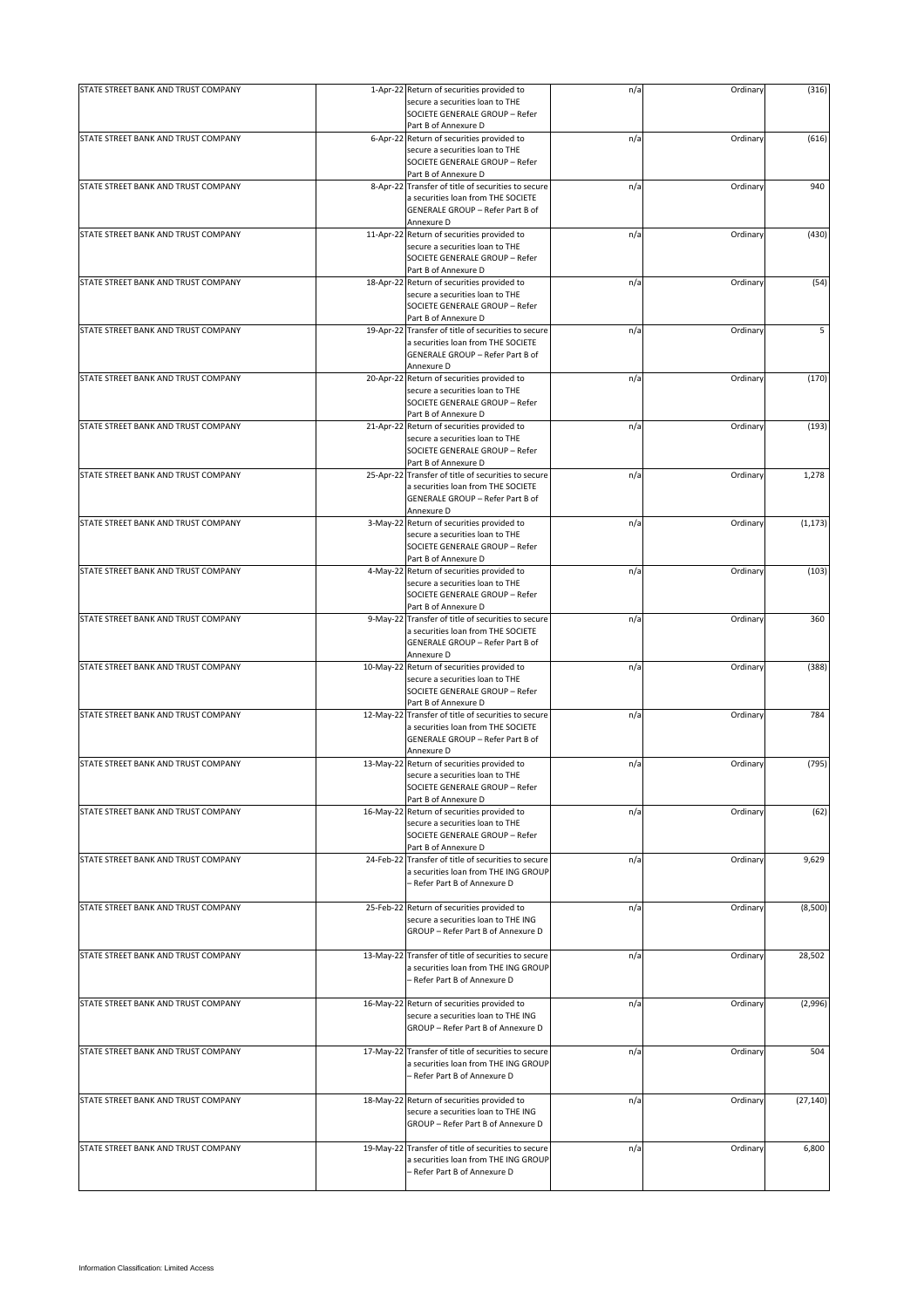|                                     |           | secure a securities loan to THE ING                                                                                                         |     |          |           |
|-------------------------------------|-----------|---------------------------------------------------------------------------------------------------------------------------------------------|-----|----------|-----------|
|                                     |           | GROUP - Refer Part B of Annexure D                                                                                                          |     |          |           |
| STATE STREET BANK AND TRUST COMPANY |           | 25-May-22 Transfer of title of securities to secure<br>a securities loan from THE ING GROUP<br>- Refer Part B of Annexure D                 | n/a | Ordinary | 8,618     |
| STATE STREET BANK AND TRUST COMPANY |           | 26-May-22 Return of securities provided to<br>secure a securities loan to THE ING<br>GROUP - Refer Part B of Annexure D                     | n/a | Ordinary | (8,618)   |
| STATE STREET BANK AND TRUST COMPANY | 28-Jan-22 | Transfer of title of securities to secure<br>a securities loan from THE SOCIETE<br>GENERALE GROUP - Refer Part B of<br>Annexure D           | n/a | Ordinary | 541       |
| STATE STREET BANK AND TRUST COMPANY |           | 31-Jan-22 Transfer of title of securities to secure<br>a securities loan from THE SOCIETE<br>GENERALE GROUP - Refer Part B of<br>Annexure D | n/a | Ordinary | 13        |
| STATE STREET BANK AND TRUST COMPANY |           | 1-Feb-22 Transfer of title of securities to secure<br>a securities loan from THE SOCIETE<br>GENERALE GROUP - Refer Part B of<br>Annexure D  | n/a | Ordinary | 17        |
| STATE STREET BANK AND TRUST COMPANY |           | 15-Feb-22 Transfer of title of securities to secure<br>a securities loan from THE SOCIETE<br>GENERALE GROUP - Refer Part B of<br>Annexure D | n/a | Ordinary | 1,792     |
| STATE STREET BANK AND TRUST COMPANY |           | 14-Mar-22 Return of securities provided to<br>secure a securities loan to THE<br>SOCIETE GENERALE GROUP - Refer<br>Part B of Annexure D     | n/a | Ordinary | (2, 361)  |
| STATE STREET BANK AND TRUST COMPANY |           | 16-Mar-22 Return of securities provided to<br>secure a securities loan to THE<br>SOCIETE GENERALE GROUP - Refer<br>Part B of Annexure D     | n/a | Ordinary | (1)       |
| STATE STREET BANK AND TRUST COMPANY |           | 31-Mar-22 Transfer of title of securities to secure<br>a securities loan from THE SOCIETE<br>GENERALE GROUP - Refer Part B of<br>Annexure D | n/a | Ordinary | 7,010     |
| STATE STREET BANK AND TRUST COMPANY |           | 1-Apr-22 Return of securities provided to<br>secure a securities loan to THE<br>SOCIETE GENERALE GROUP - Refer<br>Part B of Annexure D      | n/a | Ordinary | (2, 224)  |
| STATE STREET BANK AND TRUST COMPANY |           | 8-Apr-22 Transfer of title of securities to secure<br>a securities loan from THE SOCIETE<br>GENERALE GROUP - Refer Part B of<br>Annexure D  | n/a | Ordinary | 1,969     |
| STATE STREET BANK AND TRUST COMPANY |           | 25-Apr-22 Return of securities provided to<br>secure a securities loan to THE<br>SOCIETE GENERALE GROUP - Refer<br>Part B of Annexure D     | n/a | Ordinary | (6,072)   |
| STATE STREET BANK AND TRUST COMPANY |           | 12-May-22 Return of securities provided to<br>secure a securities loan to THE<br>SOCIETE GENERALE GROUP - Refer<br>Part B of Annexure D     | n/a | Ordinary | (381)     |
| STATE STREET BANK AND TRUST COMPANY |           | 13-May-22 Return of securities provided to<br>secure a securities loan to THE<br>SOCIETE GENERALE GROUP - Refer<br>Part B of Annexure D     | n/a | Ordinary | (304)     |
| STATE STREET BANK AND TRUST COMPANY |           | 4-Feb-22 Transfer of title of securities to secure<br>a securities loan from THE BARCLAYS<br>GROUP - Refer Part B of Annexure D             | n/a | Ordinary | 13,018    |
| STATE STREET BANK AND TRUST COMPANY |           | 7-Feb-22 Return of securities provided to<br>secure a securities loan to THE<br>BARCLAYS GROUP - Refer Part B of<br>Annexure D              | n/a | Ordinary | (13, 018) |
| STATE STREET BANK AND TRUST COMPANY |           | 2-May-22 Transfer of title of securities to secure<br>a securities loan from THE CREDIT<br>SUISSE GROUP - Refer Part B of<br>Annexure D     | n/a | Ordinary | 1,505     |
| STATE STREET BANK AND TRUST COMPANY |           | 3-May-22 Transfer of title of securities to secure<br>a securities loan from THE CREDIT<br>SUISSE GROUP - Refer Part B of<br>Annexure D     | n/a | Ordinary | 31        |
| STATE STREET BANK AND TRUST COMPANY |           | 4-May-22 Transfer of title of securities to secure<br>a securities loan from THE CREDIT<br>SUISSE GROUP - Refer Part B of<br>Annexure D     | n/a | Ordinary | 3         |
| STATE STREET BANK AND TRUST COMPANY |           | 5-May-22 Transfer of title of securities to secure<br>a securities loan from THE CREDIT<br>SUISSE GROUP - Refer Part B of<br>Annexure D     | n/a | Ordinary | 135       |
| STATE STREET BANK AND TRUST COMPANY |           | 6-May-22 Return of securities provided to<br>secure a securities loan to THE CREDIT<br>SUISSE GROUP - Refer Part B of<br>Annexure D         | n/a | Ordinary | (526)     |
| STATE STREET BANK AND TRUST COMPANY |           | 9-May-22 Transfer of title of securities to secure<br>a securities loan from THE CREDIT<br>SUISSE GROUP - Refer Part B of<br>Annexure D     | n/a | Ordinary | 49        |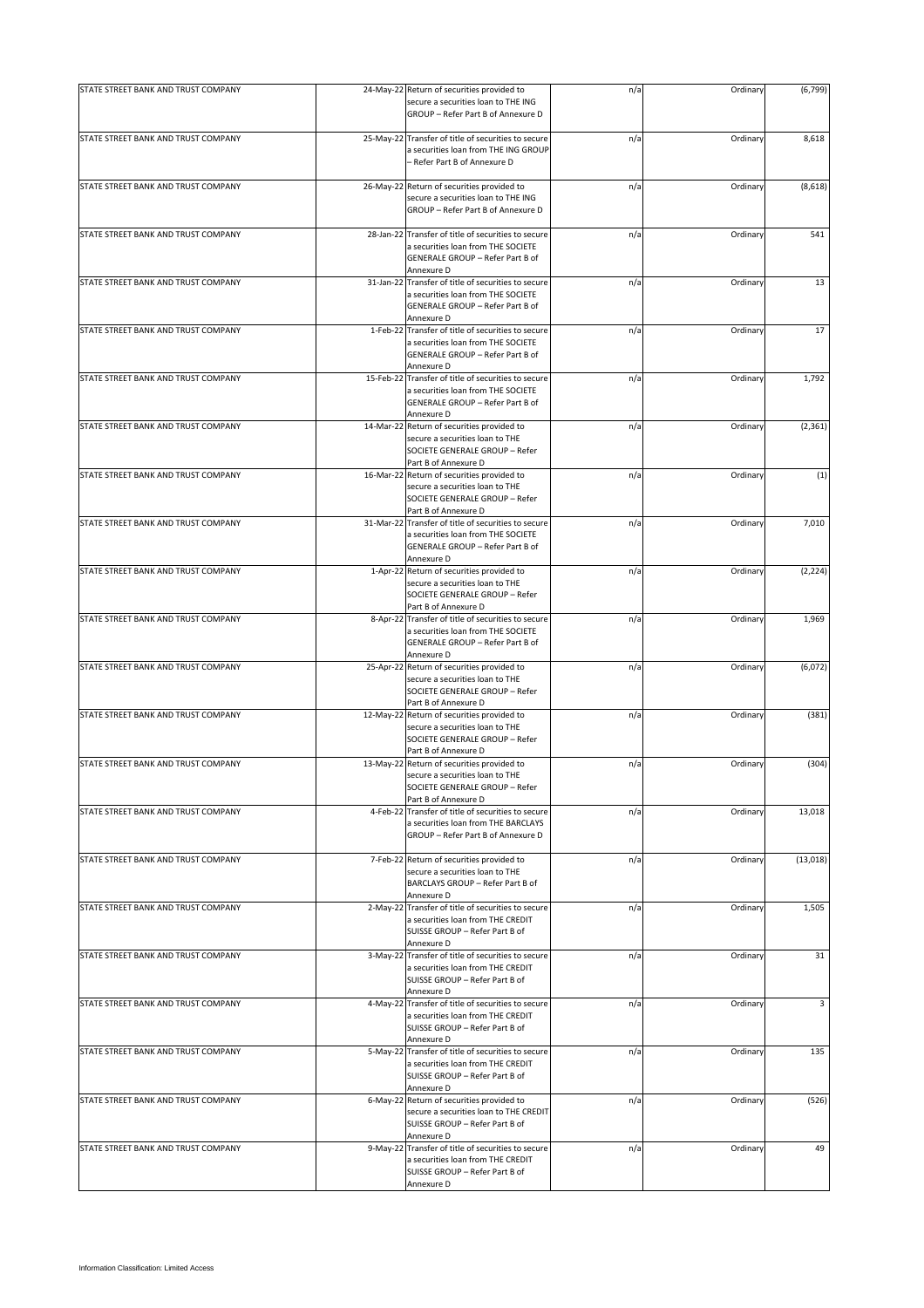|                                     | 11-May-22 Transfer of title of securities to secure<br>a securities loan from THE CREDIT                                                    | n/a | Ordinary | 2,414    |
|-------------------------------------|---------------------------------------------------------------------------------------------------------------------------------------------|-----|----------|----------|
|                                     | SUISSE GROUP - Refer Part B of<br>Annexure D                                                                                                |     |          |          |
| STATE STREET BANK AND TRUST COMPANY | 12-May-22 Return of securities provided to<br>secure a securities loan to THE CREDIT<br>SUISSE GROUP - Refer Part B of<br>Annexure D        | n/a | Ordinary | (3,045)  |
| STATE STREET BANK AND TRUST COMPANY | 13-May-22 Transfer of title of securities to secure<br>a securities loan from THE CREDIT<br>SUISSE GROUP - Refer Part B of<br>Annexure D    | n/a | Ordinary | 3,523    |
| STATE STREET BANK AND TRUST COMPANY | 18-May-22 Return of securities provided to<br>secure a securities loan to THE CREDIT<br>SUISSE GROUP - Refer Part B of<br>Annexure D        | n/a | Ordinary | (205)    |
| STATE STREET BANK AND TRUST COMPANY | 19-May-22 Return of securities provided to<br>secure a securities loan to THE CREDIT<br>SUISSE GROUP - Refer Part B of<br>Annexure D        | n/a | Ordinary | (3,884)  |
| STATE STREET BANK AND TRUST COMPANY | 24-Feb-22 Transfer of title of securities to secure<br>a securities loan from THE ING GROUP<br>– Refer Part B of Annexure D                 | n/a | Ordinary | 3,939    |
| STATE STREET BANK AND TRUST COMPANY | 25-Feb-22 Return of securities provided to<br>secure a securities loan to THE ING<br>GROUP - Refer Part B of Annexure D                     | n/a | Ordinary | (3, 162) |
| STATE STREET BANK AND TRUST COMPANY | 14-Mar-22 Transfer of title of securities to secure<br>a securities loan from THE ING GROUP<br>- Refer Part B of Annexure D                 | n/a | Ordinary | 4,593    |
| STATE STREET BANK AND TRUST COMPANY | 16-Mar-22 Return of securities provided to<br>secure a securities loan to THE ING<br>GROUP - Refer Part B of Annexure D                     | n/a | Ordinary | (2,628)  |
| STATE STREET BANK AND TRUST COMPANY | 22-Mar-22 Return of securities provided to<br>secure a securities loan to THE ING<br>GROUP - Refer Part B of Annexure D                     | n/a | Ordinary | (2, 334) |
| STATE STREET BANK AND TRUST COMPANY | 25-Mar-22 Return of securities provided to<br>secure a securities loan to THE ING<br>GROUP - Refer Part B of Annexure D                     | n/a | Ordinary | (408)    |
| STATE STREET BANK AND TRUST COMPANY | 30-Mar-22 Transfer of title of securities to secure<br>a securities loan from THE ING GROUP<br>- Refer Part B of Annexure D                 | n/a | Ordinary | 1,140    |
| STATE STREET BANK AND TRUST COMPANY | 8-Apr-22 Return of securities provided to<br>secure a securities loan to THE ING<br>GROUP - Refer Part B of Annexure D                      | n/a | Ordinary | (1,041)  |
| STATE STREET BANK AND TRUST COMPANY | 25-Apr-22 Transfer of title of securities to secure<br>a securities loan from THE ING GROUP<br>– Refer Part B of Annexure D                 | n/a | Ordinary | 518      |
| STATE STREET BANK AND TRUST COMPANY | 26-Apr-22 Return of securities provided to<br>secure a securities loan to THE ING<br>GROUP - Refer Part B of Annexure D                     | n/a | Ordinary | (443)    |
| STATE STREET BANK AND TRUST COMPANY | 27-Apr-22 Return of securities provided to<br>secure a securities loan to THE ING<br>GROUP - Refer Part B of Annexure D                     | n/a | Ordinary | (172)    |
| STATE STREET BANK AND TRUST COMPANY | 28-Apr-22 Transfer of title of securities to secure<br>a securities loan from THE ING GROUP<br>- Refer Part B of Annexure D                 | n/a | Ordinary | 4        |
| STATE STREET BANK AND TRUST COMPANY | 29-Apr-22 Return of securities provided to<br>secure a securities loan to THE ING<br>GROUP - Refer Part B of Annexure D                     | n/a | Ordinary | (7)      |
| STATE STREET BANK AND TRUST COMPANY | 27-Jan-22 Transfer of title of securities to secure<br>a securities loan from THE SOCIETE<br>GENERALE GROUP - Refer Part B of<br>Annexure D | n/a | Ordinary | 9,378    |
| STATE STREET BANK AND TRUST COMPANY | 28-Jan-22 Return of securities provided to<br>secure a securities loan to THE<br>SOCIETE GENERALE GROUP - Refer<br>Part B of Annexure D     | n/a | Ordinary | (7, 249) |
| STATE STREET BANK AND TRUST COMPANY | 31-Jan-22 Transfer of title of securities to secure<br>a securities loan from THE SOCIETE<br>GENERALE GROUP - Refer Part B of<br>Annexure D | n/a | Ordinary | 743      |
| STATE STREET BANK AND TRUST COMPANY | 1-Feb-22 Transfer of title of securities to secure<br>a securities loan from THE SOCIETE<br>GENERALE GROUP - Refer Part B of<br>Annexure D  | n/a | Ordinary | 156      |
| STATE STREET BANK AND TRUST COMPANY | 11-Feb-22 Return of securities provided to<br>secure a securities loan to THE<br>SOCIETE GENERALE GROUP - Refer                             | n/a | Ordinary | (737)    |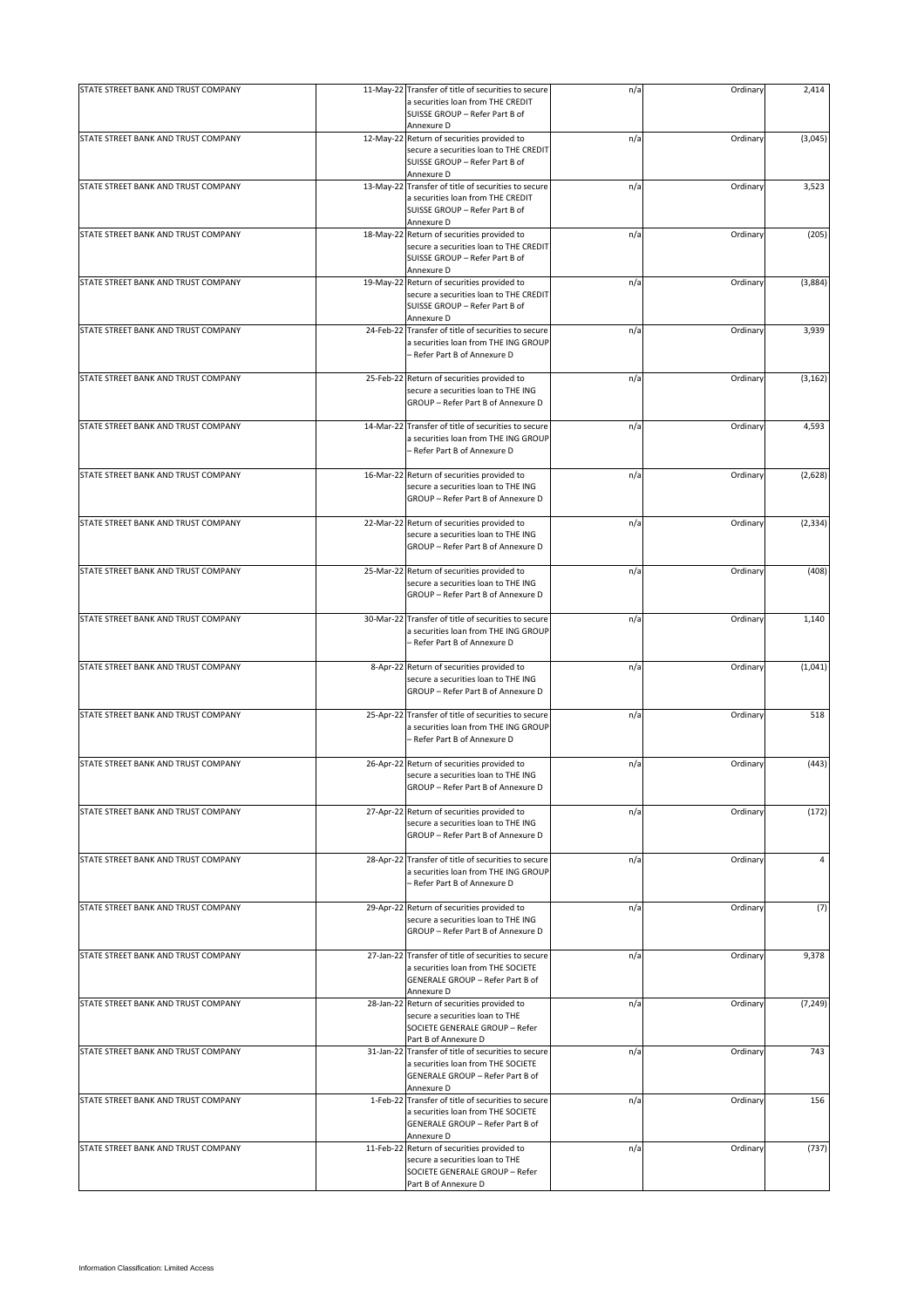| STATE STREET BANK AND TRUST COMPANY |           | 14-Feb-22 Transfer of title of securities to secure                                       | n/a | Ordinary | 10,960    |
|-------------------------------------|-----------|-------------------------------------------------------------------------------------------|-----|----------|-----------|
|                                     |           | a securities loan from THE SOCIETE<br>GENERALE GROUP - Refer Part B of<br>Annexure D      |     |          |           |
| STATE STREET BANK AND TRUST COMPANY |           | 15-Feb-22 Return of securities provided to                                                | n/a | Ordinary | (10, 266) |
|                                     |           | secure a securities loan to THE                                                           |     |          |           |
|                                     |           | SOCIETE GENERALE GROUP - Refer                                                            |     |          |           |
| STATE STREET BANK AND TRUST COMPANY |           | Part B of Annexure D                                                                      |     |          | (2,937)   |
|                                     |           | 1-Mar-22 Return of securities provided to<br>secure a securities loan to THE              | n/a | Ordinary |           |
|                                     |           | SOCIETE GENERALE GROUP - Refer                                                            |     |          |           |
|                                     |           | Part B of Annexure D                                                                      |     |          |           |
| STATE STREET BANK AND TRUST COMPANY |           | 3-Mar-22 Transfer of title of securities to secure                                        | n/a | Ordinary | 11,157    |
|                                     |           | a securities loan from THE SOCIETE                                                        |     |          |           |
|                                     |           | GENERALE GROUP - Refer Part B of                                                          |     |          |           |
|                                     |           | Annexure D                                                                                |     |          |           |
| STATE STREET BANK AND TRUST COMPANY |           | 4-Mar-22 Transfer of title of securities to secure<br>a securities loan from THE SOCIETE  | n/a | Ordinary | 157       |
|                                     |           | GENERALE GROUP - Refer Part B of                                                          |     |          |           |
|                                     |           | Annexure D                                                                                |     |          |           |
| STATE STREET BANK AND TRUST COMPANY |           | 11-Mar-22 Return of securities provided to                                                | n/a | Ordinary | (8, 287)  |
|                                     |           | secure a securities loan to THE                                                           |     |          |           |
|                                     |           | SOCIETE GENERALE GROUP - Refer                                                            |     |          |           |
|                                     |           | Part B of Annexure D                                                                      |     |          |           |
| STATE STREET BANK AND TRUST COMPANY |           | 14-Mar-22 Transfer of title of securities to secure<br>a securities loan from THE SOCIETE | n/a | Ordinary | 41,578    |
|                                     |           | GENERALE GROUP - Refer Part B of                                                          |     |          |           |
|                                     |           | Annexure D                                                                                |     |          |           |
| STATE STREET BANK AND TRUST COMPANY |           | 15-Mar-22 Return of securities provided to                                                | n/a | Ordinary | (29, 340) |
|                                     |           | secure a securities loan to THE                                                           |     |          |           |
|                                     |           | SOCIETE GENERALE GROUP - Refer                                                            |     |          |           |
|                                     |           | Part B of Annexure D                                                                      |     |          |           |
| STATE STREET BANK AND TRUST COMPANY | 16-Mar-22 | Transfer of title of securities to secure                                                 | n/a | Ordinary | 16,242    |
|                                     |           | a securities loan from THE SOCIETE                                                        |     |          |           |
|                                     |           | GENERALE GROUP - Refer Part B of<br>Annexure D                                            |     |          |           |
| STATE STREET BANK AND TRUST COMPANY |           | 31-Mar-22 Return of securities provided to                                                | n/a | Ordinary | (21, 885) |
|                                     |           | secure a securities loan to THE                                                           |     |          |           |
|                                     |           | SOCIETE GENERALE GROUP - Refer                                                            |     |          |           |
|                                     |           | Part B of Annexure D                                                                      |     |          |           |
| STATE STREET BANK AND TRUST COMPANY |           | 1-Apr-22 Return of securities provided to                                                 | n/a | Ordinary | (3, 123)  |
|                                     |           | secure a securities loan to THE                                                           |     |          |           |
|                                     |           | SOCIETE GENERALE GROUP - Refer<br>Part B of Annexure D                                    |     |          |           |
| STATE STREET BANK AND TRUST COMPANY |           | 6-Apr-22 Return of securities provided to                                                 | n/a | Ordinary | (6, 547)  |
|                                     |           | secure a securities loan to THE                                                           |     |          |           |
|                                     |           | SOCIETE GENERALE GROUP - Refer                                                            |     |          |           |
|                                     |           | Part B of Annexure D                                                                      |     |          |           |
| STATE STREET BANK AND TRUST COMPANY |           | 8-Apr-22 Transfer of title of securities to secure                                        | n/a | Ordinary | 10,122    |
|                                     |           | a securities loan from THE SOCIETE                                                        |     |          |           |
|                                     |           | GENERALE GROUP - Refer Part B of                                                          |     |          |           |
| STATE STREET BANK AND TRUST COMPANY |           | Annexure D<br>11-Apr-22 Transfer of title of securities to secure                         |     | Ordinary | 4,152     |
|                                     |           | a securities loan from THE SOCIETE                                                        | n/a |          |           |
|                                     |           | GENERALE GROUP - Refer Part B of                                                          |     |          |           |
|                                     |           | Annexure D                                                                                |     |          |           |
| STATE STREET BANK AND TRUST COMPANY |           | 18-Apr-22 Return of securities provided to                                                | n/a | Ordinary | (761)     |
|                                     |           | secure a securities loan to THE                                                           |     |          |           |
|                                     |           | SOCIETE GENERALE GROUP - Refer                                                            |     |          |           |
| STATE STREET BANK AND TRUST COMPANY |           | Part B of Annexure D<br>19-Apr-22 Transfer of title of securities to secure               |     | Ordinary | 286       |
|                                     |           | a securities loan from THE SOCIETE                                                        | n/a |          |           |
|                                     |           | GENERALE GROUP - Refer Part B of                                                          |     |          |           |
|                                     |           | Annexure D                                                                                |     |          |           |
| STATE STREET BANK AND TRUST COMPANY |           | 20-Apr-22 Return of securities provided to                                                | n/a | Ordinary | (5, 347)  |
|                                     |           | secure a securities loan to THE                                                           |     |          |           |
|                                     |           | SOCIETE GENERALE GROUP - Refer                                                            |     |          |           |
|                                     |           | Part B of Annexure D                                                                      |     |          |           |
| STATE STREET BANK AND TRUST COMPANY |           | 21-Apr-22 Return of securities provided to<br>secure a securities loan to THE             | n/a | Ordinary | (5, 341)  |
|                                     |           | SOCIETE GENERALE GROUP - Refer                                                            |     |          |           |
|                                     |           | Part B of Annexure D                                                                      |     |          |           |
| STATE STREET BANK AND TRUST COMPANY |           | 25-Apr-22 Transfer of title of securities to secure                                       | n/a | Ordinary | 10,204    |
|                                     |           | a securities loan from THE SOCIETE                                                        |     |          |           |
|                                     |           | GENERALE GROUP - Refer Part B of                                                          |     |          |           |
|                                     |           | Annexure D                                                                                |     |          |           |
| STATE STREET BANK AND TRUST COMPANY |           | 3-May-22 Return of securities provided to                                                 | n/a | Ordinary | (5,993)   |
|                                     |           | secure a securities loan to THE<br>SOCIETE GENERALE GROUP - Refer                         |     |          |           |
|                                     |           | Part B of Annexure D                                                                      |     |          |           |
| STATE STREET BANK AND TRUST COMPANY |           | 4-May-22 Return of securities provided to                                                 | n/a | Ordinary | (3,836)   |
|                                     |           | secure a securities loan to THE                                                           |     |          |           |
|                                     |           | SOCIETE GENERALE GROUP - Refer                                                            |     |          |           |
|                                     |           | Part B of Annexure D                                                                      |     |          |           |
| STATE STREET BANK AND TRUST COMPANY |           | 9-May-22 Transfer of title of securities to secure                                        | n/a | Ordinary | 10,389    |
|                                     |           | a securities loan from THE SOCIETE                                                        |     |          |           |
|                                     |           | GENERALE GROUP - Refer Part B of                                                          |     |          |           |
| STATE STREET BANK AND TRUST COMPANY |           | Annexure D<br>10-May-22 Return of securities provided to                                  | n/a | Ordinary | (11, 403) |
|                                     |           | secure a securities loan to THE                                                           |     |          |           |
|                                     |           | SOCIETE GENERALE GROUP - Refer                                                            |     |          |           |
|                                     |           | Part B of Annexure D                                                                      |     |          |           |
|                                     |           |                                                                                           |     |          |           |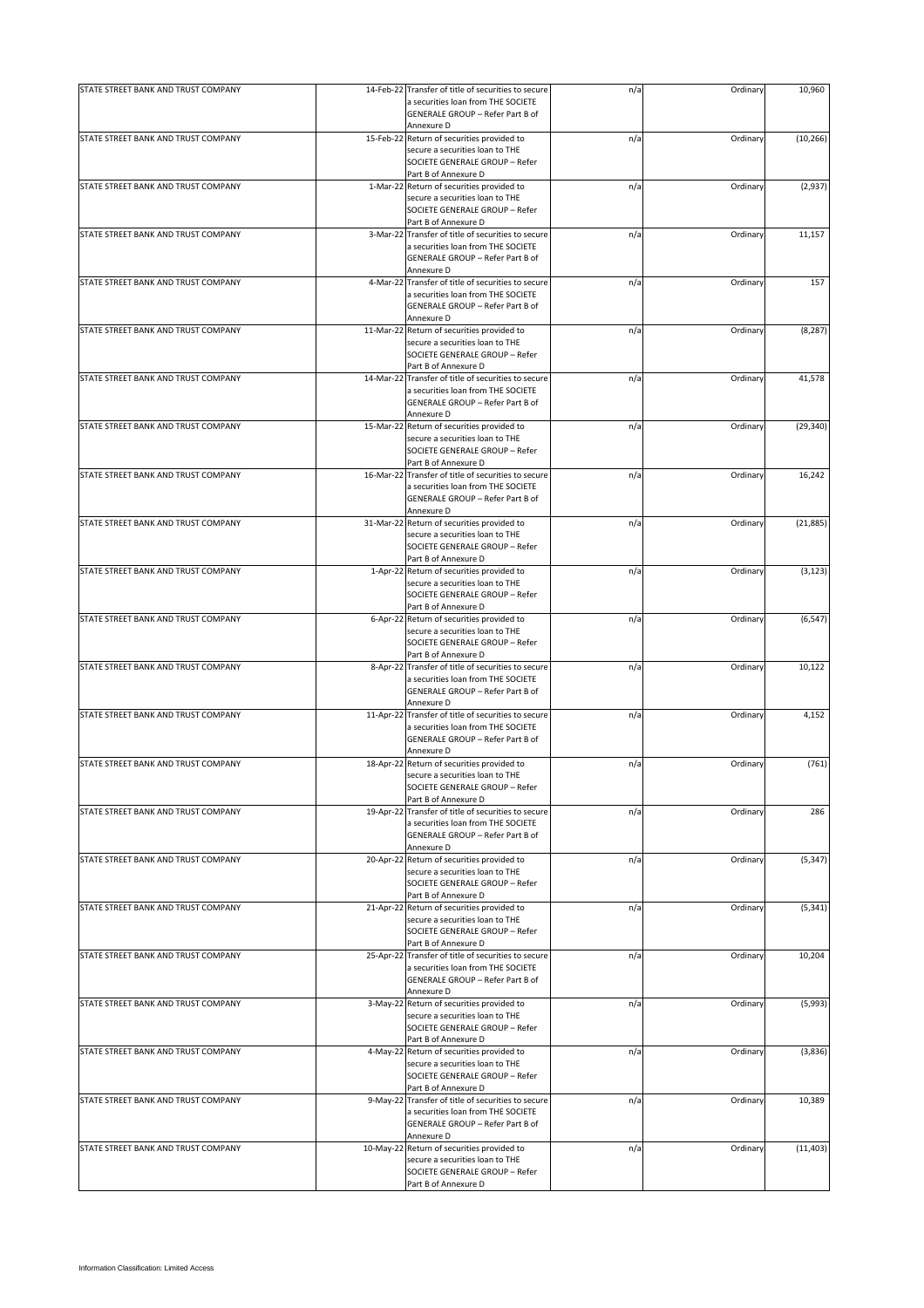| STATE STREET BANK AND TRUST COMPANY |           | 12-May-22 Return of securities provided to<br>secure a securities loan to THE             | n/a | Ordinary | (2,060)        |
|-------------------------------------|-----------|-------------------------------------------------------------------------------------------|-----|----------|----------------|
|                                     |           | SOCIETE GENERALE GROUP - Refer                                                            |     |          |                |
|                                     |           | Part B of Annexure D                                                                      |     |          |                |
| STATE STREET BANK AND TRUST COMPANY |           | 13-May-22 Transfer of title of securities to secure<br>a securities loan from THE SOCIETE | n/a | Ordinary | 15,598         |
|                                     |           | GENERALE GROUP - Refer Part B of                                                          |     |          |                |
|                                     |           | Annexure D                                                                                |     |          |                |
| STATE STREET BANK AND TRUST COMPANY | 16-May-22 | Return of securities provided to<br>secure a securities loan to THE                       | n/a | Ordinary | (16, 011)      |
|                                     |           | SOCIETE GENERALE GROUP - Refer                                                            |     |          |                |
|                                     |           | Part B of Annexure D                                                                      |     |          |                |
|                                     |           |                                                                                           |     |          |                |
| STATE STREET BANK AND TRUST COMPANY | 24-Feb-22 | Transfer of title of securities to secure                                                 | n/a | Ordinary | 54,645         |
|                                     |           | a securities loan from THE UBS                                                            |     |          |                |
|                                     |           | GROUP - Refer Part B of Annexure D                                                        |     |          |                |
| STATE STREET BANK AND TRUST COMPANY | 25-Feb-22 |                                                                                           |     | Ordinary | (54, 645)      |
|                                     |           | Return of securities provided to<br>secure a securities loan to THE UBS                   | n/a |          |                |
|                                     |           | GROUP - Refer Part B of Annexure D                                                        |     |          |                |
| STATE STREET BANK AND TRUST COMPANY |           |                                                                                           |     |          |                |
|                                     |           | 2-Feb-22 Transfer of title of securities to secure<br>a securities loan from THE CREDIT   | n/a | Ordinary | 32             |
|                                     |           | SUISSE GROUP - Refer Part B of                                                            |     |          |                |
|                                     |           | Annexure D                                                                                |     |          |                |
| STATE STREET BANK AND TRUST COMPANY | 3-Feb-22  | Return of securities provided to<br>secure a securities loan to THE CREDIT                | n/a | Ordinary | (145)          |
|                                     |           | SUISSE GROUP - Refer Part B of                                                            |     |          |                |
|                                     |           | Annexure D                                                                                |     |          |                |
| STATE STREET BANK AND TRUST COMPANY | 9-Feb-22  | Transfer of title of securities to secure<br>a securities loan from THE CREDIT            | n/a | Ordinary | $\overline{2}$ |
|                                     |           | SUISSE GROUP - Refer Part B of                                                            |     |          |                |
|                                     |           | Annexure D                                                                                |     |          |                |
|                                     |           |                                                                                           |     |          |                |
| STATE STREET BANK AND TRUST COMPANY |           | 10-Feb-22 Transfer of title of securities to secure                                       | n/a | Ordinary | 109            |
|                                     |           | a securities loan from THE CREDIT                                                         |     |          |                |
|                                     |           | SUISSE GROUP - Refer Part B of                                                            |     |          |                |
| STATE STREET BANK AND TRUST COMPANY | 11-Feb-22 | Annexure D<br>Return of securities provided to                                            | n/a | Ordinary | (106)          |
|                                     |           | secure a securities loan to THE CREDIT                                                    |     |          |                |
|                                     |           | SUISSE GROUP - Refer Part B of                                                            |     |          |                |
| STATE STREET BANK AND TRUST COMPANY | 25-Feb-22 | Annexure D<br>Transfer of title of securities to secure                                   | n/a | Ordinary | 519            |
|                                     |           | a securities loan from THE CREDIT                                                         |     |          |                |
|                                     |           | SUISSE GROUP - Refer Part B of                                                            |     |          |                |
| STATE STREET BANK AND TRUST COMPANY | 28-Feb-22 | Annexure D<br>Transfer of title of securities to secure                                   | n/a | Ordinary | 312            |
|                                     |           | a securities loan from THE CREDIT                                                         |     |          |                |
|                                     |           | SUISSE GROUP - Refer Part B of                                                            |     |          |                |
| STATE STREET BANK AND TRUST COMPANY |           | Annexure D<br>1-Mar-22 Return of securities provided to                                   | n/a | Ordinary | (337)          |
|                                     |           | secure a securities loan to THE CREDIT                                                    |     |          |                |
|                                     |           | SUISSE GROUP - Refer Part B of                                                            |     |          |                |
| STATE STREET BANK AND TRUST COMPANY |           | Annexure D<br>2-Mar-22 Transfer of title of securities to secure                          | n/a | Ordinary | 21             |
|                                     |           | a securities loan from THE CREDIT                                                         |     |          |                |
|                                     |           | SUISSE GROUP - Refer Part B of                                                            |     |          |                |
| STATE STREET BANK AND TRUST COMPANY | 3-Mar-22  | Annexure D<br>Return of securities provided to                                            | n/a | Ordinary | (14)           |
|                                     |           | secure a securities loan to THE CREDIT                                                    |     |          |                |
|                                     |           | SUISSE GROUP - Refer Part B of                                                            |     |          |                |
| STATE STREET BANK AND TRUST COMPANY | 7-Mar-22  | Annexure D<br>Return of securities provided to                                            | n/a | Ordinary | (1)            |
|                                     |           | secure a securities loan to THE CREDIT                                                    |     |          |                |
|                                     |           | SUISSE GROUP - Refer Part B of                                                            |     |          |                |
| STATE STREET BANK AND TRUST COMPANY | 9-Mar-22  | Annexure D<br>Return of securities provided to                                            | n/a | Ordinary | (12)           |
|                                     |           | secure a securities loan to THE CREDIT                                                    |     |          |                |
|                                     |           | SUISSE GROUP - Refer Part B of                                                            |     |          |                |
| STATE STREET BANK AND TRUST COMPANY |           | Annexure D<br>10-Mar-22 Return of securities provided to                                  | n/a | Ordinary | (3)            |
|                                     |           | secure a securities loan to THE CREDIT                                                    |     |          |                |
|                                     |           | SUISSE GROUP - Refer Part B of                                                            |     |          |                |
| STATE STREET BANK AND TRUST COMPANY |           | Annexure D<br>11-Mar-22 Return of securities provided to                                  | n/a | Ordinary | (5)            |
|                                     |           | secure a securities loan to THE CREDIT                                                    |     |          |                |
|                                     |           | SUISSE GROUP - Refer Part B of                                                            |     |          |                |
| STATE STREET BANK AND TRUST COMPANY |           | Annexure D<br>15-Mar-22 Transfer of title of securities to secure                         | n/a | Ordinary | 91             |
|                                     |           | a securities loan from THE CREDIT                                                         |     |          |                |
|                                     |           | SUISSE GROUP - Refer Part B of                                                            |     |          |                |
|                                     |           | Annexure D                                                                                |     |          |                |
| STATE STREET BANK AND TRUST COMPANY |           | 16-Mar-22 Return of securities provided to<br>secure a securities loan to THE CREDIT      | n/a | Ordinary | (2)            |
|                                     |           | SUISSE GROUP - Refer Part B of                                                            |     |          |                |
|                                     |           | Annexure D                                                                                |     |          |                |
| STATE STREET BANK AND TRUST COMPANY | 17-Mar-22 | Return of securities provided to<br>secure a securities loan to THE CREDIT                | n/a | Ordinary | (21)           |
|                                     |           | SUISSE GROUP - Refer Part B of                                                            |     |          |                |
|                                     |           | Annexure D                                                                                |     |          |                |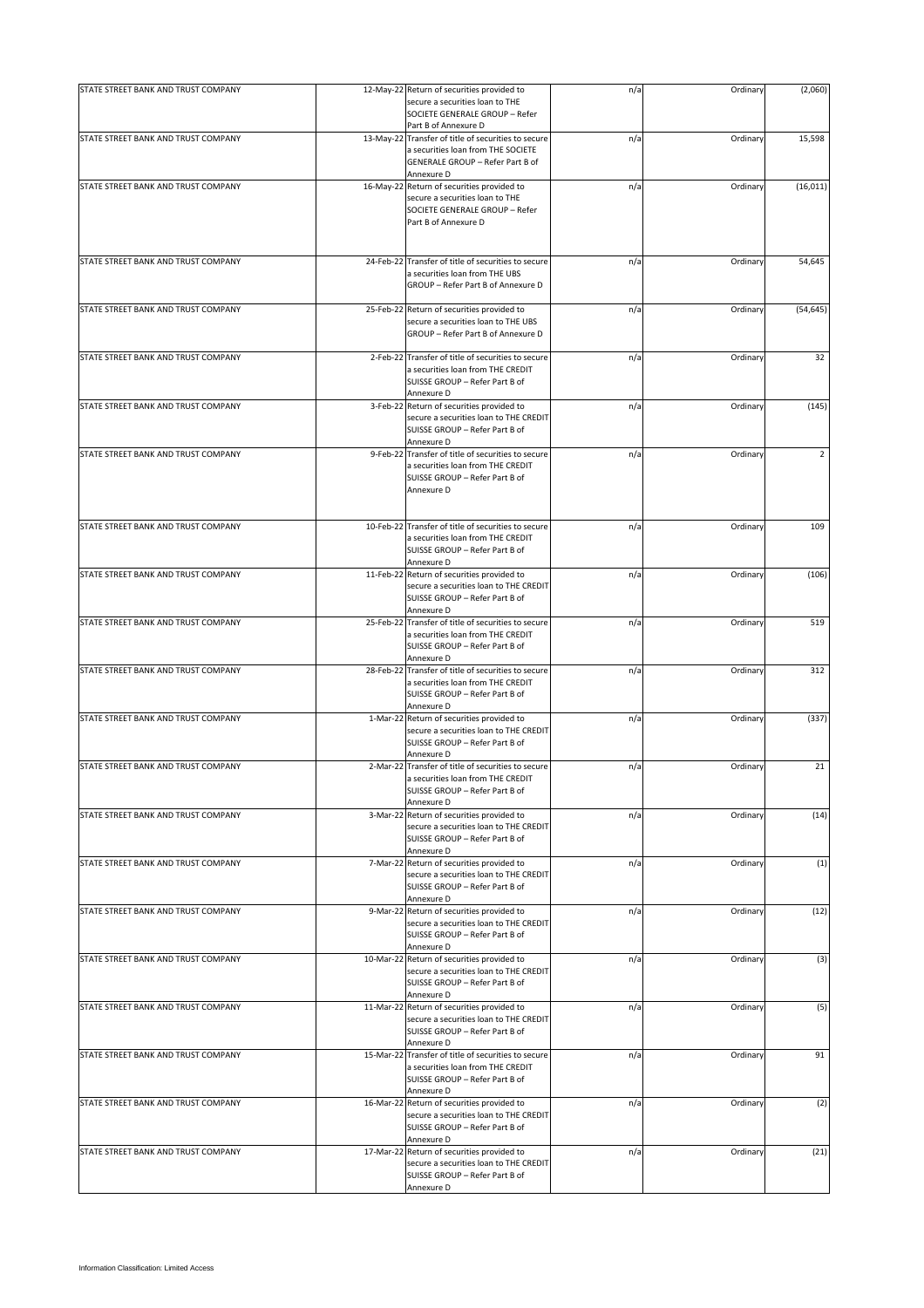| STATE STREET BANK AND TRUST COMPANY |          | 18-Mar-22 Return of securities provided to                                               | n/a | Ordinary | (17)      |
|-------------------------------------|----------|------------------------------------------------------------------------------------------|-----|----------|-----------|
|                                     |          | secure a securities loan to THE CREDIT<br>SUISSE GROUP - Refer Part B of                 |     |          |           |
|                                     |          | Annexure D                                                                               |     |          |           |
| STATE STREET BANK AND TRUST COMPANY |          | 21-Mar-22 Return of securities provided to<br>secure a securities loan to THE CREDIT     | n/a | Ordinary | (1)       |
|                                     |          | SUISSE GROUP - Refer Part B of                                                           |     |          |           |
|                                     |          | Annexure D                                                                               |     |          |           |
| STATE STREET BANK AND TRUST COMPANY |          | 24-Mar-22 Return of securities provided to                                               | n/a | Ordinary | (23)      |
|                                     |          | secure a securities loan to THE CREDIT<br>SUISSE GROUP - Refer Part B of                 |     |          |           |
|                                     |          | Annexure D                                                                               |     |          |           |
| STATE STREET BANK AND TRUST COMPANY |          | 25-Mar-22 Return of securities provided to                                               | n/a | Ordinary | (7)       |
|                                     |          | secure a securities loan to THE CREDIT                                                   |     |          |           |
|                                     |          | SUISSE GROUP - Refer Part B of<br>Annexure D                                             |     |          |           |
| STATE STREET BANK AND TRUST COMPANY |          | 29-Mar-22 Return of securities provided to                                               | n/a | Ordinary | (281)     |
|                                     |          | secure a securities loan to THE CREDIT                                                   |     |          |           |
|                                     |          | SUISSE GROUP - Refer Part B of                                                           |     |          |           |
|                                     |          | Annexure D                                                                               |     |          | 318       |
| STATE STREET BANK AND TRUST COMPANY |          | 30-Mar-22 Transfer of title of securities to secure<br>a securities loan from THE CREDIT | n/a | Ordinary |           |
|                                     |          | SUISSE GROUP - Refer Part B of                                                           |     |          |           |
|                                     |          | Annexure D                                                                               |     |          |           |
| STATE STREET BANK AND TRUST COMPANY | 6-Apr-22 | Return of securities provided to                                                         | n/a | Ordinary | (541)     |
|                                     |          | secure a securities loan to THE CREDIT<br>SUISSE GROUP - Refer Part B of                 |     |          |           |
|                                     |          | Annexure D                                                                               |     |          |           |
| STATE STREET BANK AND TRUST COMPANY |          | 14-Apr-22 Return of securities provided to                                               | n/a | Ordinary | (1)       |
|                                     |          | secure a securities loan to THE CREDIT                                                   |     |          |           |
|                                     |          | SUISSE GROUP - Refer Part B of                                                           |     |          |           |
| STATE STREET BANK AND TRUST COMPANY |          | Annexure D<br>13-Apr-22 Transfer of title of securities to secure                        |     | Ordinary | 5,997     |
|                                     |          | a securities loan from THE CREDIT                                                        | n/a |          |           |
|                                     |          | SUISSE GROUP - Refer Part B of                                                           |     |          |           |
|                                     |          | Annexure D                                                                               |     |          |           |
| STATE STREET BANK AND TRUST COMPANY |          | 14-Apr-22 Transfer of title of securities to secure                                      | n/a | Ordinary | 56,775    |
|                                     |          | a securities loan from THE CREDIT<br>SUISSE GROUP - Refer Part B of                      |     |          |           |
|                                     |          | Annexure D                                                                               |     |          |           |
| STATE STREET BANK AND TRUST COMPANY |          | 15-Apr-22 Transfer of title of securities to secure                                      | n/a | Ordinary | 1,784     |
|                                     |          | a securities loan from THE CREDIT                                                        |     |          |           |
|                                     |          | SUISSE GROUP - Refer Part B of                                                           |     |          |           |
| STATE STREET BANK AND TRUST COMPANY |          | Annexure D<br>18-Apr-22 Transfer of title of securities to secure                        | n/a | Ordinary | 1,635     |
|                                     |          | a securities loan from THE CREDIT                                                        |     |          |           |
|                                     |          | SUISSE GROUP - Refer Part B of                                                           |     |          |           |
|                                     |          | Annexure D                                                                               |     |          |           |
| STATE STREET BANK AND TRUST COMPANY |          | 19-Apr-22 Return of securities provided to                                               | n/a | Ordinary | (2, 324)  |
|                                     |          | secure a securities loan to THE CREDIT<br>SUISSE GROUP - Refer Part B of                 |     |          |           |
|                                     |          | Annexure D                                                                               |     |          |           |
| STATE STREET BANK AND TRUST COMPANY |          | 20-Apr-22 Return of securities provided to                                               | n/a | Ordinary | (36, 854) |
|                                     |          | secure a securities loan to THE CREDIT                                                   |     |          |           |
|                                     |          | SUISSE GROUP - Refer Part B of<br>Annexure D                                             |     |          |           |
| STATE STREET BANK AND TRUST COMPANY |          | 21-Apr-22 Transfer of title of securities to secure                                      | n/a | Ordinary | 704       |
|                                     |          | a securities loan from THE CREDIT                                                        |     |          |           |
|                                     |          | SUISSE GROUP - Refer Part B of                                                           |     |          |           |
|                                     |          | Annexure D                                                                               |     |          |           |
| STATE STREET BANK AND TRUST COMPANY |          | 22-Apr-22 Return of securities provided to<br>secure a securities loan to THE CREDIT     | n/a | Ordinary | (15, 540) |
|                                     |          | SUISSE GROUP - Refer Part B of                                                           |     |          |           |
|                                     |          | Annexure D                                                                               |     |          |           |
| STATE STREET BANK AND TRUST COMPANY |          | 25-Apr-22 Transfer of title of securities to secure                                      | n/a | Ordinary | 1,276     |
|                                     |          | a securities loan from THE CREDIT<br>SUISSE GROUP - Refer Part B of                      |     |          |           |
|                                     |          | Annexure D                                                                               |     |          |           |
|                                     |          |                                                                                          |     |          |           |
|                                     |          |                                                                                          |     |          |           |
| STATE STREET BANK AND TRUST COMPANY |          | 26-Apr-22 Transfer of title of securities to secure                                      | n/a | Ordinary | 575       |
|                                     |          | a securities loan from THE CREDIT                                                        |     |          |           |
|                                     |          | SUISSE GROUP - Refer Part B of<br>Annexure D                                             |     |          |           |
| STATE STREET BANK AND TRUST COMPANY |          | 27-Apr-22 Transfer of title of securities to secure                                      | n/a | Ordinary | 902       |
|                                     |          | a securities loan from THE CREDIT                                                        |     |          |           |
|                                     |          | SUISSE GROUP - Refer Part B of                                                           |     |          |           |
| STATE STREET BANK AND TRUST COMPANY |          | Annexure D<br>28-Apr-22 Return of securities provided to                                 |     |          |           |
|                                     |          | secure a securities loan to THE CREDIT                                                   | n/a | Ordinary | (14, 929) |
|                                     |          | SUISSE GROUP - Refer Part B of                                                           |     |          |           |
|                                     |          | Annexure D                                                                               |     |          |           |
| STATE STREET BANK AND TRUST COMPANY |          | 27-Jan-22 Transfer of title of securities to secure                                      | n/a | Ordinary | 701       |
|                                     |          | a securities loan from THE SOCIETE<br>GENERALE GROUP - Refer Part B of                   |     |          |           |
|                                     |          | Annexure D                                                                               |     |          |           |
| STATE STREET BANK AND TRUST COMPANY |          | 31-Jan-22 Return of securities provided to                                               | n/a | Ordinary | (645)     |
|                                     |          | secure a securities loan to THE                                                          |     |          |           |
|                                     |          | SOCIETE GENERALE GROUP - Refer                                                           |     |          |           |
|                                     |          | Part B of Annexure D                                                                     |     |          |           |
|                                     |          |                                                                                          |     |          |           |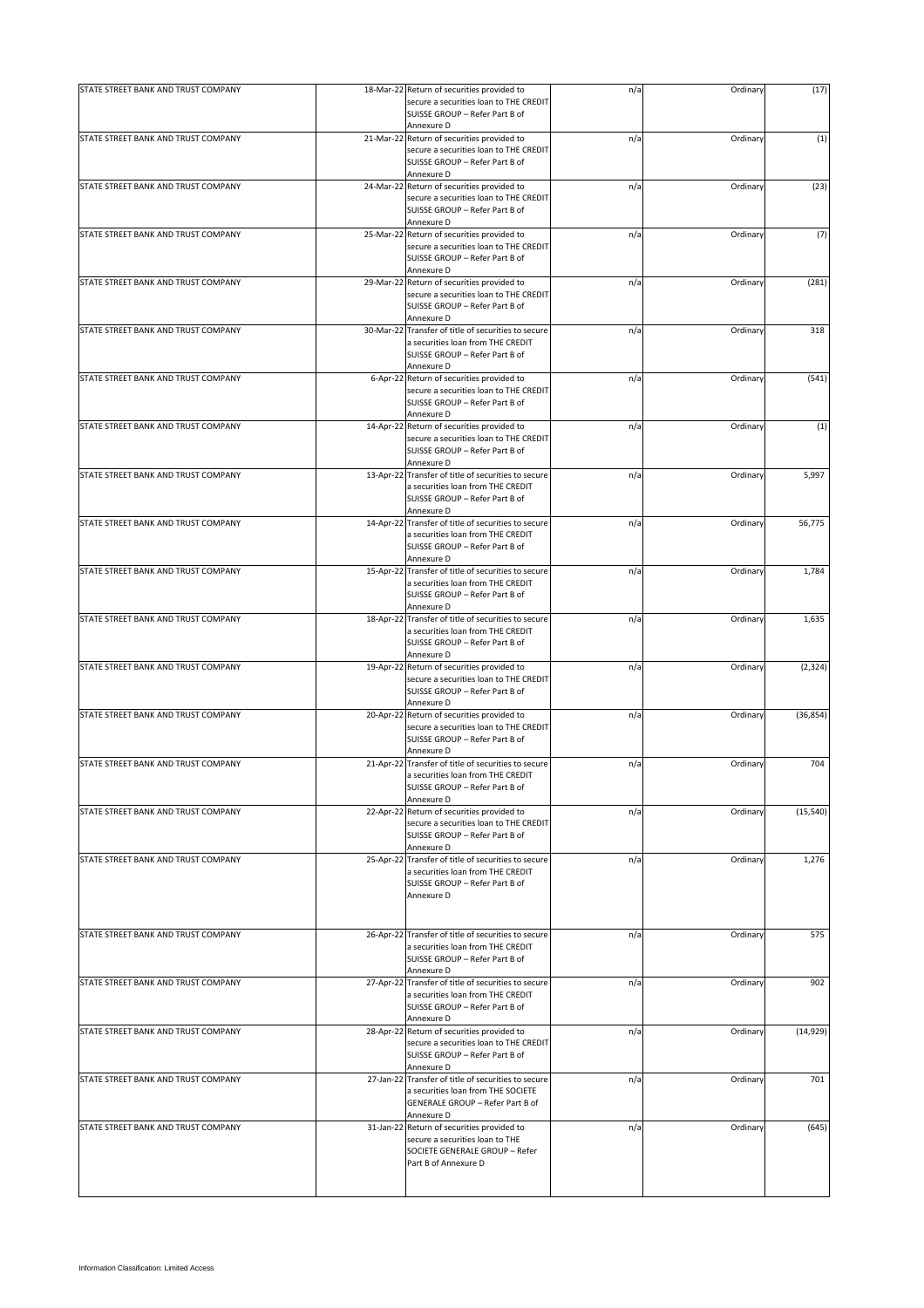| STATE STREET BANK AND TRUST COMPANY |           | 1-Feb-22 Transfer of title of securities to secure                                                                                     | n/a | Ordinary | 13           |
|-------------------------------------|-----------|----------------------------------------------------------------------------------------------------------------------------------------|-----|----------|--------------|
|                                     |           | a securities loan from THE SOCIETE<br><b>GENERALE GROUP - Refer Part B of</b><br>Annexure D                                            |     |          |              |
| STATE STREET BANK AND TRUST COMPANY |           | 11-Feb-22 Transfer of title of securities to secure                                                                                    | n/a | Ordinary | 15           |
|                                     |           | a securities loan from THE SOCIETE<br>GENERALE GROUP - Refer Part B of                                                                 |     |          |              |
|                                     |           | Annexure D                                                                                                                             |     |          |              |
| STATE STREET BANK AND TRUST COMPANY | 14-Feb-22 | Transfer of title of securities to secure<br>a securities loan from THE SOCIETE<br>GENERALE GROUP - Refer Part B of                    | n/a | Ordinary | 398          |
|                                     |           | Annexure D                                                                                                                             |     |          |              |
| STATE STREET BANK AND TRUST COMPANY |           | 1-Mar-22 Return of securities provided to                                                                                              | n/a | Ordinary | (481)        |
|                                     |           | secure a securities loan to THE<br>SOCIETE GENERALE GROUP - Refer                                                                      |     |          |              |
|                                     |           | Part B of Annexure D                                                                                                                   |     |          |              |
| STATE STREET BANK AND TRUST COMPANY |           | 3-Mar-22 Transfer of title of securities to secure<br>a securities loan from THE SOCIETE<br>GENERALE GROUP - Refer Part B of           | n/a | Ordinary | 98           |
|                                     |           | Annexure D                                                                                                                             |     |          |              |
| STATE STREET BANK AND TRUST COMPANY |           | 4-Mar-22 Return of securities provided to<br>secure a securities loan to THE<br>SOCIETE GENERALE GROUP - Refer<br>Part B of Annexure D | n/a | Ordinary | (2)          |
| STATE STREET BANK AND TRUST COMPANY |           | 11-Mar-22 Return of securities provided to                                                                                             | n/a | Ordinary | (81)         |
|                                     |           | secure a securities loan to THE                                                                                                        |     |          |              |
|                                     |           | SOCIETE GENERALE GROUP - Refer                                                                                                         |     |          |              |
| STATE STREET BANK AND TRUST COMPANY |           | Part B of Annexure D<br>15-Mar-22 Transfer of title of securities to secure                                                            | n/a | Ordinary | 54           |
|                                     |           | a securities loan from THE SOCIETE<br><b>GENERALE GROUP - Refer Part B of</b><br>Annexure D                                            |     |          |              |
| STATE STREET BANK AND TRUST COMPANY | 6-Apr-22  | Return of securities provided to                                                                                                       | n/a | Ordinary | (70)         |
|                                     |           | secure a securities loan to THE<br>SOCIETE GENERALE GROUP - Refer<br>Part B of Annexure D                                              |     |          |              |
| STATE STREET BANK AND TRUST COMPANY |           | 11-Apr-22 Transfer of title of securities to secure                                                                                    | n/a | Ordinary | 61           |
|                                     |           | a securities loan from THE SOCIETE<br>GENERALE GROUP - Refer Part B of<br>Annexure D                                                   |     |          |              |
| STATE STREET BANK AND TRUST COMPANY |           | 18-Apr-22 Transfer of title of securities to secure                                                                                    | n/a | Ordinary | $\mathbf{1}$ |
|                                     |           | a securities loan from THE SOCIETE<br>GENERALE GROUP - Refer Part B of<br>Annexure D                                                   |     |          |              |
| STATE STREET BANK AND TRUST COMPANY |           | 3-May-22 Transfer of title of securities to secure                                                                                     | n/a | Ordinary | 62           |
|                                     |           | a securities loan from THE SOCIETE<br>GENERALE GROUP - Refer Part B of<br>Annexure D                                                   |     |          |              |
| STATE STREET BANK AND TRUST COMPANY |           | 4-May-22 Return of securities provided to                                                                                              | n/a | Ordinary | (63)         |
|                                     |           | secure a securities loan to THE<br>SOCIETE GENERALE GROUP - Refer<br>Part B of Annexure D                                              |     |          |              |
| STATE STREET BANK AND TRUST COMPANY |           | 9-May-22 Transfer of title of securities to secure                                                                                     | n/a | Ordinary | 187          |
|                                     |           | a securities loan from THE SOCIETE<br>GENERALE GROUP - Refer Part B of<br>Annexure D                                                   |     |          |              |
| STATE STREET BANK AND TRUST COMPANY |           | 10-May-22 Return of securities provided to                                                                                             | n/a | Ordinary | (204)        |
|                                     |           | secure a securities loan to THE<br>SOCIETE GENERALE GROUP - Refer<br>Part B of Annexure D                                              |     |          |              |
| STATE STREET BANK AND TRUST COMPANY |           | 13-May-22 Transfer of title of securities to secure                                                                                    |     | Ordinary | 235          |
|                                     |           | a securities loan from THE SOCIETE<br>GENERALE GROUP - Refer Part B of<br>Annexure D                                                   | n/a |          |              |
| STATE STREET BANK AND TRUST COMPANY |           | 16-May-22 Return of securities provided to                                                                                             | n/a | Ordinary | (279)        |
|                                     |           | secure a securities loan to THE<br>SOCIETE GENERALE GROUP - Refer<br>Part B of Annexure D                                              |     |          |              |
| STATE STREET BANK AND TRUST COMPANY |           | 14-Apr-22 Transfer of title of securities to secure                                                                                    | n/a | Ordinary | 144,152      |
|                                     |           | a securities loan from THE CREDIT<br>SUISSE GROUP - Refer Part B of<br>Annexure D                                                      |     |          |              |
| STATE STREET BANK AND TRUST COMPANY |           | 15-Apr-22 Transfer of title of securities to secure                                                                                    | n/a | Ordinary | 1,444        |
|                                     |           | a securities loan from THE CREDIT<br>SUISSE GROUP - Refer Part B of<br>Annexure D                                                      |     |          |              |
| STATE STREET BANK AND TRUST COMPANY |           | 18-Apr-22 Transfer of title of securities to secure                                                                                    | n/a | Ordinary | 3,688        |
|                                     |           | a securities loan from THE CREDIT<br>SUISSE GROUP - Refer Part B of<br>Annexure D                                                      |     |          |              |
| STATE STREET BANK AND TRUST COMPANY |           | 19-Apr-22 Return of securities provided to                                                                                             | n/a | Ordinary | (5, 241)     |
|                                     |           | secure a securities loan to THE CREDIT<br>SUISSE GROUP - Refer Part B of<br>Annexure D                                                 |     |          |              |
| STATE STREET BANK AND TRUST COMPANY |           | 20-Apr-22 Return of securities provided to                                                                                             | n/a | Ordinary | (82, 832)    |
|                                     |           | secure a securities loan to THE CREDIT<br>SUISSE GROUP - Refer Part B of<br>Annexure D                                                 |     |          |              |
|                                     |           |                                                                                                                                        |     |          |              |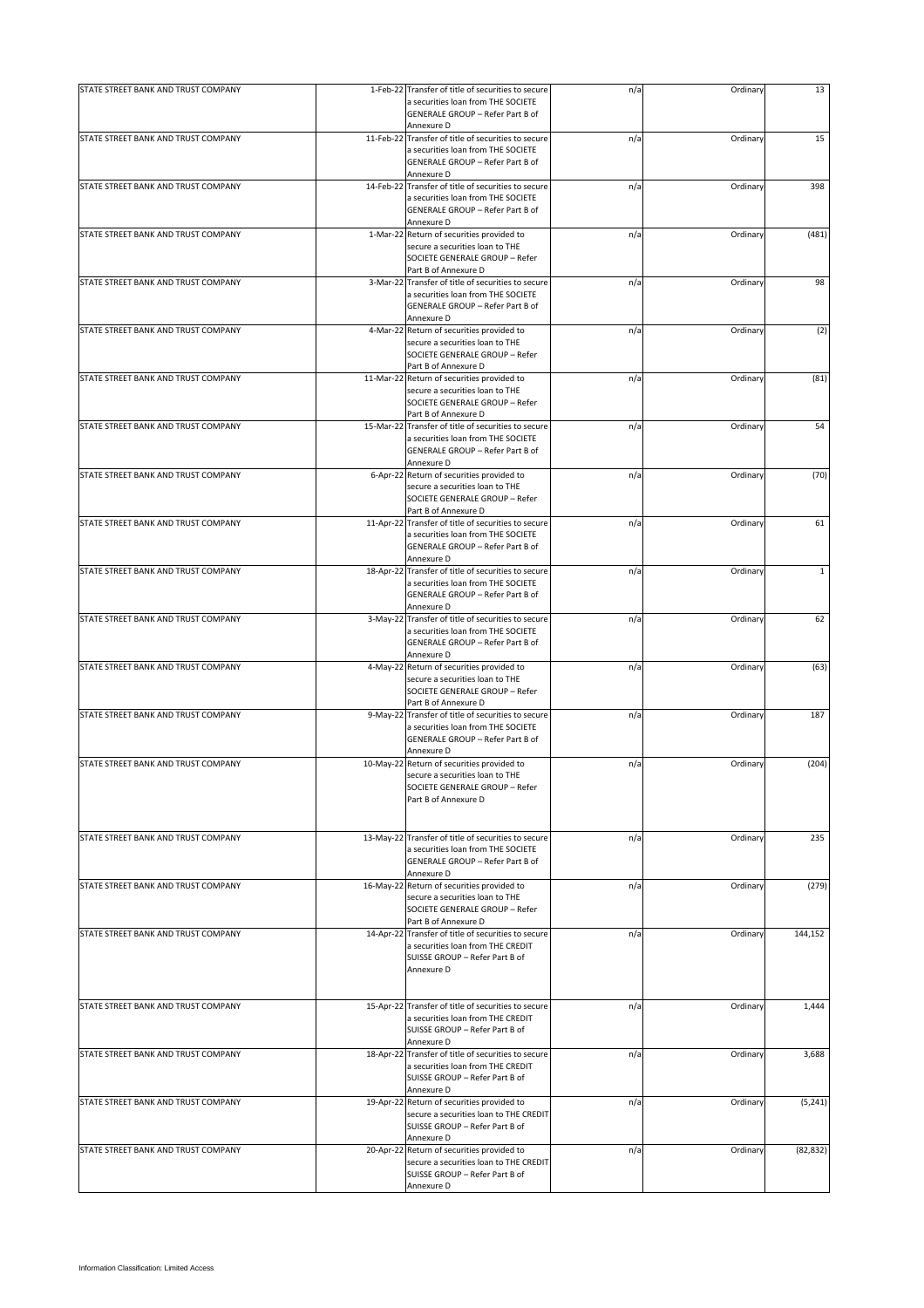| STATE STREET BANK AND TRUST COMPANY |           | 21-Apr-22 Transfer of title of securities to secure                                                                                  |     |          |           |
|-------------------------------------|-----------|--------------------------------------------------------------------------------------------------------------------------------------|-----|----------|-----------|
|                                     |           | a securities loan from THE CREDIT<br>SUISSE GROUP - Refer Part B of<br>Annexure D                                                    | n/a | Ordinary | 1,353     |
| STATE STREET BANK AND TRUST COMPANY |           | 22-Apr-22 Return of securities provided to<br>secure a securities loan to THE CREDIT<br>SUISSE GROUP - Refer Part B of<br>Annexure D | n/a | Ordinary | (62, 562) |
| STATE STREET BANK AND TRUST COMPANY | 28-Jan-22 | Return of securities provided to<br>secure a securities loan to THE ING<br>GROUP - Refer Part B of Annexure D                        | n/a | Ordinary | (5,005)   |
| STATE STREET BANK AND TRUST COMPANY | 31-Jan-22 | Transfer of title of securities to secure<br>a securities loan from THE ING GROUP<br>– Refer Part B of Annexure D                    | n/a | Ordinary | 7,499     |
| STATE STREET BANK AND TRUST COMPANY |           | 1-Feb-22 Return of securities provided to<br>secure a securities loan to THE ING<br>GROUP - Refer Part B of Annexure D               | n/a | Ordinary | (9,053)   |
| STATE STREET BANK AND TRUST COMPANY | 2-Feb-22  | Return of securities provided to<br>secure a securities loan to THE ING<br>GROUP - Refer Part B of Annexure D                        | n/a | Ordinary | (2, 459)  |
| STATE STREET BANK AND TRUST COMPANY | 3-Feb-22  | Transfer of title of securities to secure<br>a securities loan from THE ING GROUP<br>- Refer Part B of Annexure D                    | n/a | Ordinary | 10,649    |
| STATE STREET BANK AND TRUST COMPANY |           | 4-Feb-22 Return of securities provided to<br>secure a securities loan to THE ING<br>GROUP - Refer Part B of Annexure D               | n/a | Ordinary | (10, 782) |
| STATE STREET BANK AND TRUST COMPANY | 7-Feb-22  | Transfer of title of securities to secure<br>a securities loan from THE ING GROUP<br>- Refer Part B of Annexure D                    | n/a | Ordinary | 22,701    |
| STATE STREET BANK AND TRUST COMPANY | 8-Feb-22  | Transfer of title of securities to secure<br>a securities loan from THE ING GROUP<br>- Refer Part B of Annexure D                    | n/a | Ordinary | 6,099     |
| STATE STREET BANK AND TRUST COMPANY |           | 9-Feb-22 Return of securities provided to<br>secure a securities loan to THE ING<br>GROUP - Refer Part B of Annexure D               | n/a | Ordinary | (11, 751) |
| STATE STREET BANK AND TRUST COMPANY |           | 10-Feb-22 Transfer of title of securities to secure<br>a securities loan from THE ING GROUP<br>– Refer Part B of Annexure D          | n/a | Ordinary | 4,419     |
| STATE STREET BANK AND TRUST COMPANY | 14-Feb-22 | Transfer of title of securities to secure<br>a securities loan from THE ING GROUP<br>- Refer Part B of Annexure D                    | n/a | Ordinary | 1,286     |
| STATE STREET BANK AND TRUST COMPANY |           | 15-Feb-22 Return of securities provided to<br>secure a securities loan to THE ING<br>GROUP - Refer Part B of Annexure D              | n/a | Ordinary | (17, 978) |
| STATE STREET BANK AND TRUST COMPANY |           | 16-Feb-22 Transfer of title of securities to secure<br>a securities loan from THE ING GROUP<br>- Refer Part B of Annexure D          | n/a | Ordinary | 6,468     |
| STATE STREET BANK AND TRUST COMPANY | 18-Feb-22 | Return of securities provided to<br>secure a securities loan to THE ING<br>GROUP - Refer Part B of Annexure D                        | n/a | Ordinary | (2,982)   |
| STATE STREET BANK AND TRUST COMPANY | 21-Feb-22 | Transfer of title of securities to secure<br>a securities loan from THE ING GROUP<br>- Refer Part B of Annexure D                    | n/a | Ordinary | 872       |
| STATE STREET BANK AND TRUST COMPANY |           | 22-Feb-22 Transfer of title of securities to secure<br>a securities loan from THE ING GROUP<br>– Refer Part B of Annexure D          | n/a | Ordinary | 8,496     |
| STATE STREET BANK AND TRUST COMPANY | 23-Feb-22 | Return of securities provided to<br>secure a securities loan to THE ING<br>GROUP - Refer Part B of Annexure D                        | n/a | Ordinary | (15,046)  |
| STATE STREET BANK AND TRUST COMPANY |           | 24-Feb-22 Transfer of title of securities to secure<br>a securities loan from THE ING GROUP<br>- Refer Part B of Annexure D          | n/a | Ordinary | 13,133    |
| STATE STREET BANK AND TRUST COMPANY |           | 25-Feb-22 Return of securities provided to<br>secure a securities loan to THE ING<br>GROUP - Refer Part B of Annexure D              | n/a | Ordinary | (6, 110)  |
| STATE STREET BANK AND TRUST COMPANY |           | 28-Feb-22 Transfer of title of securities to secure<br>a securities loan from THE ING GROUP<br>- Refer Part B of Annexure D          | n/a | Ordinary | 3,690     |
| STATE STREET BANK AND TRUST COMPANY |           | 1-Mar-22 Return of securities provided to<br>secure a securities loan to THE ING<br>GROUP - Refer Part B of Annexure D               | n/a | Ordinary | (1,616)   |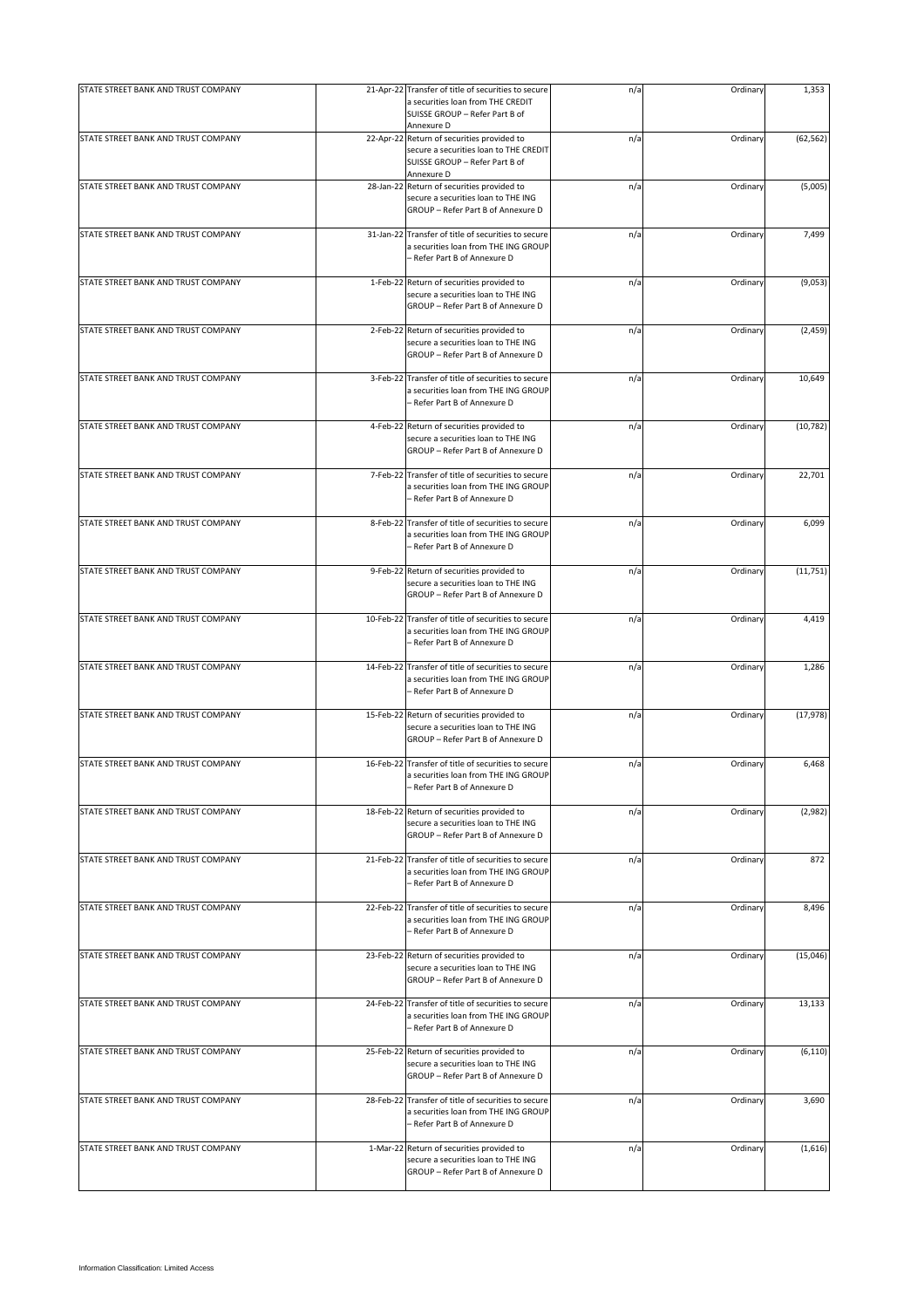| STATE STREET BANK AND TRUST COMPANY |           | 2-Mar-22 Return of securities provided to                                                                                   | n/a | Ordinary | (11,052) |
|-------------------------------------|-----------|-----------------------------------------------------------------------------------------------------------------------------|-----|----------|----------|
|                                     |           | secure a securities loan to THE ING<br>GROUP - Refer Part B of Annexure D                                                   |     |          |          |
| STATE STREET BANK AND TRUST COMPANY |           | 3-Mar-22 Transfer of title of securities to secure<br>a securities loan from THE ING GROUP<br>- Refer Part B of Annexure D  | n/a | Ordinary | 11,527   |
| STATE STREET BANK AND TRUST COMPANY |           | 4-Mar-22 Transfer of title of securities to secure<br>a securities loan from THE ING GROUP<br>- Refer Part B of Annexure D  | n/a | Ordinary | 242      |
| STATE STREET BANK AND TRUST COMPANY |           | 7-Mar-22 Return of securities provided to<br>secure a securities loan to THE ING<br>GROUP - Refer Part B of Annexure D      | n/a | Ordinary | (1, 268) |
| STATE STREET BANK AND TRUST COMPANY |           | 8-Mar-22 Return of securities provided to<br>secure a securities loan to THE ING<br>GROUP - Refer Part B of Annexure D      | n/a | Ordinary | (115)    |
| STATE STREET BANK AND TRUST COMPANY |           | 9-Mar-22 Return of securities provided to<br>secure a securities loan to THE ING<br>GROUP - Refer Part B of Annexure D      | n/a | Ordinary | (2, 583) |
| STATE STREET BANK AND TRUST COMPANY |           | 10-Mar-22 Return of securities provided to<br>secure a securities loan to THE ING<br>GROUP - Refer Part B of Annexure D     | n/a | Ordinary | (162)    |
| STATE STREET BANK AND TRUST COMPANY |           | 11-Mar-22 Return of securities provided to<br>secure a securities loan to THE ING<br>GROUP - Refer Part B of Annexure D     | n/a | Ordinary | (262)    |
| STATE STREET BANK AND TRUST COMPANY |           | 14-Mar-22 Return of securities provided to<br>secure a securities loan to THE ING<br>GROUP - Refer Part B of Annexure D     | n/a | Ordinary | (270)    |
| STATE STREET BANK AND TRUST COMPANY |           | 15-Mar-22 Return of securities provided to<br>secure a securities loan to THE ING<br>GROUP - Refer Part B of Annexure D     | n/a | Ordinary | (51)     |
| STATE STREET BANK AND TRUST COMPANY | 16-Mar-22 | Transfer of title of securities to secure<br>a securities loan from THE ING GROUP<br>- Refer Part B of Annexure D           | n/a | Ordinary | 580      |
| STATE STREET BANK AND TRUST COMPANY |           | 17-Mar-22 Transfer of title of securities to secure<br>a securities loan from THE ING GROUP<br>- Refer Part B of Annexure D | n/a | Ordinary | 240      |
| STATE STREET BANK AND TRUST COMPANY |           | 18-Mar-22 Transfer of title of securities to secure<br>a securities loan from THE ING GROUP<br>- Refer Part B of Annexure D | n/a | Ordinary | 2,741    |
| STATE STREET BANK AND TRUST COMPANY |           | 21-Mar-22 Return of securities provided to<br>secure a securities loan to THE ING<br>GROUP - Refer Part B of Annexure D     | n/a | Ordinary | (933)    |
| STATE STREET BANK AND TRUST COMPANY |           | 22-Mar-22 Return of securities provided to<br>secure a securities loan to THE ING<br>GROUP - Refer Part B of Annexure D     | n/a | Ordinary | (2,797)  |
| STATE STREET BANK AND TRUST COMPANY |           | 23-Mar-22 Transfer of title of securities to secure<br>a securities loan from THE ING GROUP<br>- Refer Part B of Annexure D | n/a | Ordinary | 4,927    |
| STATE STREET BANK AND TRUST COMPANY |           | 24-Mar-22 Return of securities provided to<br>secure a securities loan to THE ING<br>GROUP - Refer Part B of Annexure D     | n/a | Ordinary | (20)     |
| STATE STREET BANK AND TRUST COMPANY |           | 25-Mar-22 Transfer of title of securities to secure<br>a securities loan from THE ING GROUP<br>- Refer Part B of Annexure D | n/a | Ordinary | 993      |
| STATE STREET BANK AND TRUST COMPANY |           | 28-Mar-22 Return of securities provided to<br>secure a securities loan to THE ING<br>GROUP - Refer Part B of Annexure D     | n/a | Ordinary | (89)     |
| STATE STREET BANK AND TRUST COMPANY |           | 29-Mar-22 Return of securities provided to<br>secure a securities loan to THE ING<br>GROUP - Refer Part B of Annexure D     | n/a | Ordinary | (253)    |
| STATE STREET BANK AND TRUST COMPANY |           | 30-Mar-22 Return of securities provided to<br>secure a securities loan to THE ING<br>GROUP - Refer Part B of Annexure D     | n/a | Ordinary | (507)    |
| STATE STREET BANK AND TRUST COMPANY |           | 31-Mar-22 Return of securities provided to<br>secure a securities loan to THE ING<br>GROUP - Refer Part B of Annexure D     | n/a | Ordinary | (119)    |
| STATE STREET BANK AND TRUST COMPANY |           | 1-Apr-22 Transfer of title of securities to secure<br>a securities loan from THE ING GROUP<br>Refer Part B of Annexure D    | n/a | Ordinary | 150      |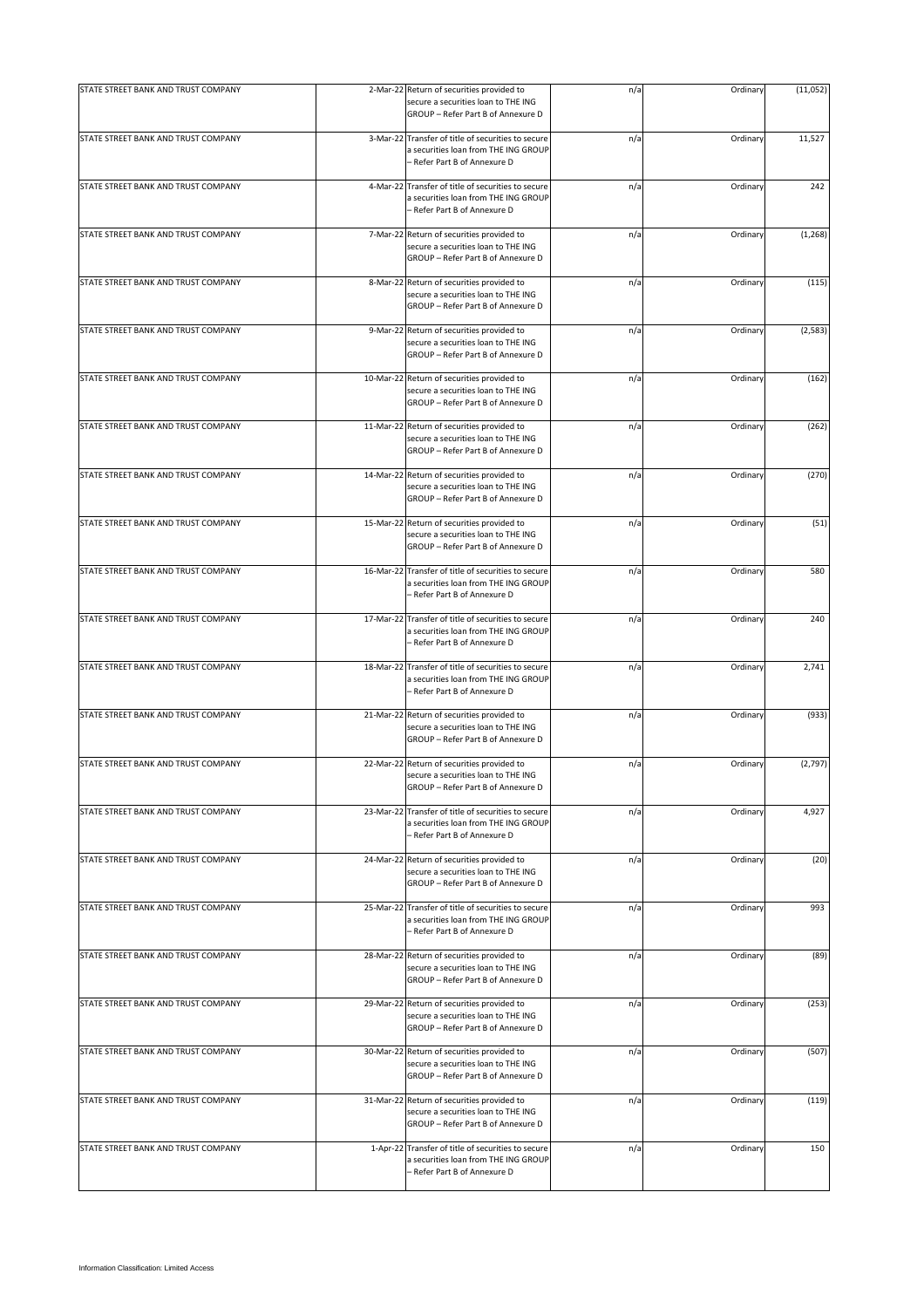| STATE STREET BANK AND TRUST COMPANY |                | 4-Apr-22 Return of securities provided to                                                                                   | n/a | Ordinary | (189)    |
|-------------------------------------|----------------|-----------------------------------------------------------------------------------------------------------------------------|-----|----------|----------|
|                                     |                | secure a securities loan to THE ING<br>GROUP - Refer Part B of Annexure D                                                   |     |          |          |
| STATE STREET BANK AND TRUST COMPANY |                | 5-Apr-22 Return of securities provided to<br>secure a securities loan to THE ING<br>GROUP - Refer Part B of Annexure D      | n/a | Ordinary | (115)    |
| STATE STREET BANK AND TRUST COMPANY | $6 - Apr - 22$ | Return of securities provided to<br>secure a securities loan to THE ING<br>GROUP - Refer Part B of Annexure D               | n/a | Ordinary | (589)    |
| STATE STREET BANK AND TRUST COMPANY | 7-Apr-22       | Transfer of title of securities to secure<br>a securities loan from THE ING GROUP<br>– Refer Part B of Annexure D           | n/a | Ordinary | 192      |
| STATE STREET BANK AND TRUST COMPANY |                | 8-Apr-22 Return of securities provided to<br>secure a securities loan to THE ING<br>GROUP - Refer Part B of Annexure D      | n/a | Ordinary | (404)    |
| STATE STREET BANK AND TRUST COMPANY | 11-Apr-22      | Return of securities provided to<br>secure a securities loan to THE ING<br>GROUP - Refer Part B of Annexure D               | n/a | Ordinary | (192)    |
| STATE STREET BANK AND TRUST COMPANY |                | 12-Apr-22 Return of securities provided to<br>secure a securities loan to THE ING<br>GROUP - Refer Part B of Annexure D     | n/a | Ordinary | (26)     |
| STATE STREET BANK AND TRUST COMPANY |                | 13-Apr-22 Return of securities provided to<br>secure a securities loan to THE ING<br>GROUP - Refer Part B of Annexure D     | n/a | Ordinary | (186)    |
| STATE STREET BANK AND TRUST COMPANY |                | 14-Apr-22 Return of securities provided to<br>secure a securities loan to THE ING<br>GROUP - Refer Part B of Annexure D     | n/a | Ordinary | (129)    |
| STATE STREET BANK AND TRUST COMPANY |                | 15-Apr-22 Return of securities provided to<br>secure a securities loan to THE ING<br>GROUP - Refer Part B of Annexure D     | n/a | Ordinary | (328)    |
| STATE STREET BANK AND TRUST COMPANY |                | 19-Apr-22 Transfer of title of securities to secure<br>a securities loan from THE ING GROUP<br>- Refer Part B of Annexure D | n/a | Ordinary | 5        |
| STATE STREET BANK AND TRUST COMPANY |                | 20-Apr-22 Return of securities provided to<br>secure a securities loan to THE ING<br>GROUP - Refer Part B of Annexure D     | n/a | Ordinary | (124)    |
| STATE STREET BANK AND TRUST COMPANY |                | 21-Apr-22 Return of securities provided to<br>secure a securities loan to THE ING<br>GROUP - Refer Part B of Annexure D     | n/a | Ordinary | (217)    |
| STATE STREET BANK AND TRUST COMPANY |                | 22-Apr-22 Return of securities provided to<br>secure a securities loan to THE ING<br>GROUP - Refer Part B of Annexure D     | n/a | Ordinary | (175)    |
| STATE STREET BANK AND TRUST COMPANY |                | 25-Apr-22 Transfer of title of securities to secure<br>a securities loan from THE ING GROUP<br>- Refer Part B of Annexure D | n/a | Ordinary | 3,673    |
| STATE STREET BANK AND TRUST COMPANY | 26-Apr-22      | Return of securities provided to<br>secure a securities loan to THE ING<br>GROUP - Refer Part B of Annexure D               | n/a | Ordinary | (3,837)  |
| STATE STREET BANK AND TRUST COMPANY | 27-Apr-22      | Transfer of title of securities to secure<br>a securities loan from THE ING GROUP<br>- Refer Part B of Annexure D           | n/a | Ordinary | 778      |
| STATE STREET BANK AND TRUST COMPANY |                | 28-Apr-22 Transfer of title of securities to secure<br>a securities loan from THE ING GROUP<br>- Refer Part B of Annexure D | n/a | Ordinary | 1,858    |
| STATE STREET BANK AND TRUST COMPANY |                | 29-Apr-22 Return of securities provided to<br>secure a securities loan to THE ING<br>GROUP - Refer Part B of Annexure D     | n/a | Ordinary | (3, 142) |
| STATE STREET BANK AND TRUST COMPANY |                | 2-May-22 Return of securities provided to<br>secure a securities loan to THE ING<br>GROUP - Refer Part B of Annexure D      | n/a | Ordinary | (696)    |
| STATE STREET BANK AND TRUST COMPANY |                | 3-May-22 Transfer of title of securities to secure<br>a securities loan from THE ING GROUP<br>- Refer Part B of Annexure D  | n/a | Ordinary | 2,962    |
| STATE STREET BANK AND TRUST COMPANY |                | 4-May-22 Return of securities provided to<br>secure a securities loan to THE ING<br>GROUP - Refer Part B of Annexure D      | n/a | Ordinary | (221)    |
| STATE STREET BANK AND TRUST COMPANY |                | 5-May-22 Return of securities provided to<br>secure a securities loan to THE ING<br>GROUP - Refer Part B of Annexure D      | n/a | Ordinary | (2, 200) |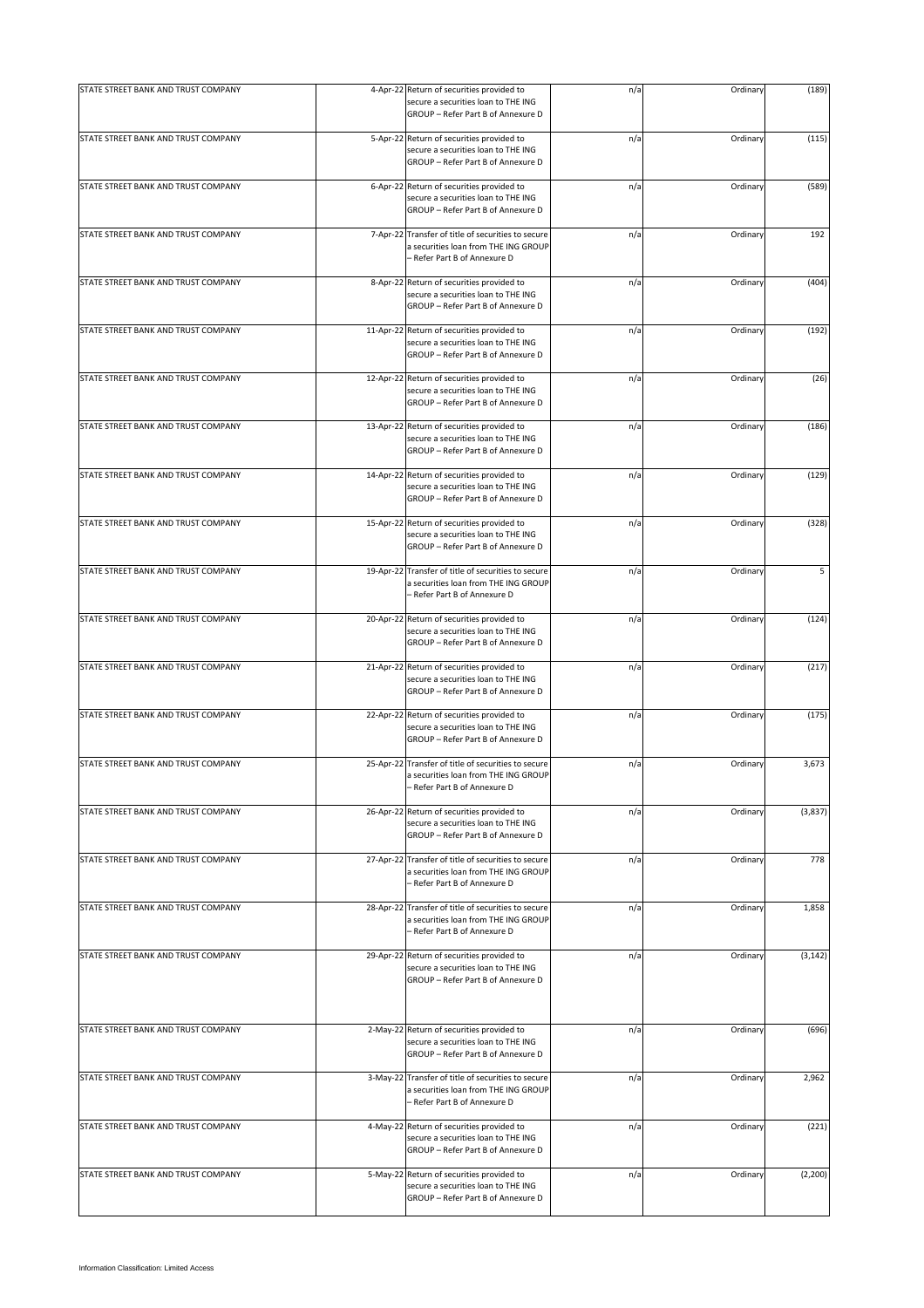| STATE STREET BANK AND TRUST COMPANY |           | 6-May-22 Return of securities provided to<br>secure a securities loan to THE ING<br>GROUP - Refer Part B of Annexure D                      | n/a | Ordinary | (829)    |
|-------------------------------------|-----------|---------------------------------------------------------------------------------------------------------------------------------------------|-----|----------|----------|
| STATE STREET BANK AND TRUST COMPANY |           | 9-May-22 Transfer of title of securities to secure<br>a securities loan from THE ING GROUP<br>- Refer Part B of Annexure D                  | n/a | Ordinary | 168      |
| STATE STREET BANK AND TRUST COMPANY |           | 10-May-22 Transfer of title of securities to secure<br>a securities loan from THE ING GROUP<br>- Refer Part B of Annexure D                 | n/a | Ordinary | 165      |
| STATE STREET BANK AND TRUST COMPANY |           | 11-May-22 Transfer of title of securities to secure<br>a securities loan from THE ING GROUP<br>- Refer Part B of Annexure D                 | n/a | Ordinary | 2,738    |
| STATE STREET BANK AND TRUST COMPANY |           | 12-May-22 Transfer of title of securities to secure<br>a securities loan from THE ING GROUP<br>- Refer Part B of Annexure D                 | n/a | Ordinary | 549      |
| STATE STREET BANK AND TRUST COMPANY |           | 13-May-22 Return of securities provided to<br>secure a securities loan to THE ING<br>GROUP - Refer Part B of Annexure D                     | n/a | Ordinary | (115)    |
| STATE STREET BANK AND TRUST COMPANY |           | 16-May-22 Transfer of title of securities to secure<br>a securities loan from THE ING GROUP<br>– Refer Part B of Annexure D                 | n/a | Ordinary | 49       |
| STATE STREET BANK AND TRUST COMPANY |           | 17-May-22 Transfer of title of securities to secure<br>a securities loan from THE ING GROUP<br>- Refer Part B of Annexure D                 | n/a | Ordinary | 87       |
| STATE STREET BANK AND TRUST COMPANY |           | 18-May-22 Return of securities provided to<br>secure a securities loan to THE ING<br>GROUP - Refer Part B of Annexure D                     | n/a | Ordinary | (1,776)  |
| STATE STREET BANK AND TRUST COMPANY | 19-May-22 | Transfer of title of securities to secure<br>a securities loan from THE ING GROUP<br>- Refer Part B of Annexure D                           | n/a | Ordinary | 418      |
| STATE STREET BANK AND TRUST COMPANY |           | 20-May-22 Return of securities provided to<br>secure a securities loan to THE ING<br>GROUP - Refer Part B of Annexure D                     | n/a | Ordinary | (364)    |
| STATE STREET BANK AND TRUST COMPANY |           | 23-May-22 Transfer of title of securities to secure<br>a securities loan from THE ING GROUP<br>- Refer Part B of Annexure D                 | n/a | Ordinary | 623      |
| STATE STREET BANK AND TRUST COMPANY |           | 24-May-22 Return of securities provided to<br>secure a securities loan to THE ING<br>GROUP - Refer Part B of Annexure D                     | n/a | Ordinary | (33)     |
| STATE STREET BANK AND TRUST COMPANY |           | 25-May-22 Transfer of title of securities to secure<br>a securities loan from THE ING GROUP<br>– Refer Part B of Annexure D                 | n/a | Ordinary | 190      |
| STATE STREET BANK AND TRUST COMPANY |           | 26-May-22 Return of securities provided to<br>secure a securities loan to THE ING<br>GROUP - Refer Part B of Annexure D                     | n/a | Ordinary | (346)    |
| STATE STREET BANK AND TRUST COMPANY |           | 27-Jan-22 Transfer of title of securities to secure<br>a securities loan from THE SOCIETE<br>GENERALE GROUP - Refer Part B of<br>Annexure D | n/a | Ordinary | 1,521    |
| STATE STREET BANK AND TRUST COMPANY |           | 31-Jan-22 Return of securities provided to<br>secure a securities loan to THE<br>SOCIETE GENERALE GROUP - Refer<br>Part B of Annexure D     | n/a | Ordinary | (1, 110) |
| STATE STREET BANK AND TRUST COMPANY |           | 1-Feb-22 Transfer of title of securities to secure<br>a securities loan from THE SOCIETE<br>GENERALE GROUP - Refer Part B of<br>Annexure D  | n/a | Ordinary | 24       |
| STATE STREET BANK AND TRUST COMPANY |           | 11-Feb-22 Return of securities provided to<br>secure a securities loan to THE<br>SOCIETE GENERALE GROUP - Refer<br>Part B of Annexure D     | n/a | Ordinary | (194)    |
| STATE STREET BANK AND TRUST COMPANY |           | 14-Feb-22 Transfer of title of securities to secure<br>a securities loan from THE SOCIETE<br>GENERALE GROUP - Refer Part B of<br>Annexure D | n/a | Ordinary | 1,144    |
| STATE STREET BANK AND TRUST COMPANY |           | 1-Mar-22 Return of securities provided to<br>secure a securities loan to THE<br>SOCIETE GENERALE GROUP - Refer<br>Part B of Annexure D      | n/a | Ordinary | (1,380)  |
| STATE STREET BANK AND TRUST COMPANY |           | 3-Mar-22 Transfer of title of securities to secure<br>a securities loan from THE SOCIETE<br>GENERALE GROUP - Refer Part B of<br>Annexure D  | n/a | Ordinary | 1,219    |
| STATE STREET BANK AND TRUST COMPANY |           | 4-Mar-22 Transfer of title of securities to secure<br>a securities loan from THE SOCIETE<br>GENERALE GROUP - Refer Part B of<br>Annexure D  | n/a | Ordinary | 10       |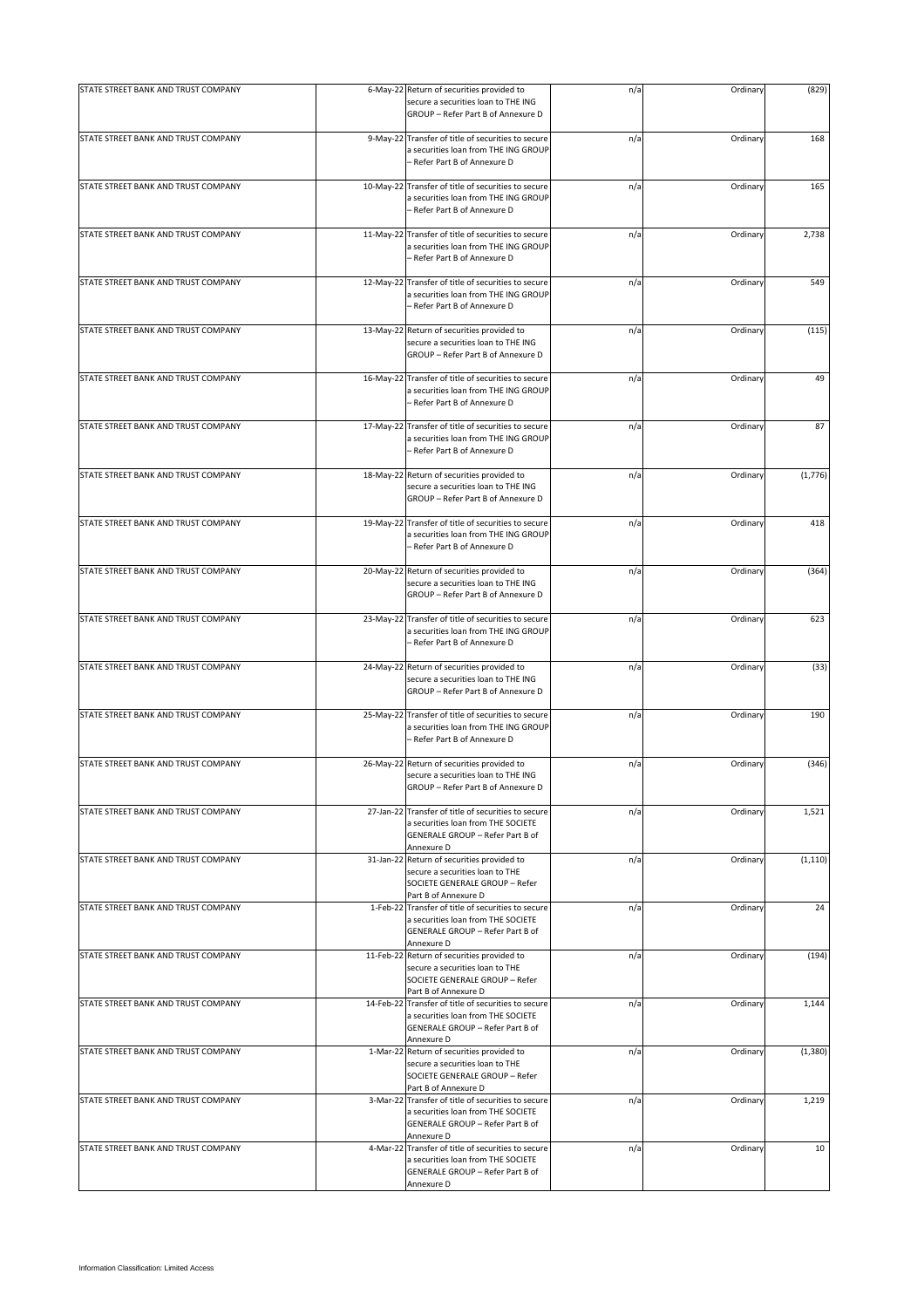| STATE STREET BANK AND TRUST COMPANY | 11-Mar-22 Return of securities provided to                                                                                                 | n/a | Ordinary | (984)     |
|-------------------------------------|--------------------------------------------------------------------------------------------------------------------------------------------|-----|----------|-----------|
|                                     | secure a securities loan to THE<br>SOCIETE GENERALE GROUP - Refer                                                                          |     |          |           |
|                                     | Part B of Annexure D                                                                                                                       |     |          |           |
| STATE STREET BANK AND TRUST COMPANY | 14-Mar-22 Return of securities provided to<br>secure a securities loan to THE<br>SOCIETE GENERALE GROUP - Refer                            | n/a | Ordinary | (235)     |
|                                     | Part B of Annexure D                                                                                                                       |     |          |           |
| STATE STREET BANK AND TRUST COMPANY | 15-Mar-22 Transfer of title of securities to secure<br>a securities loan from THE SOCIETE<br>GENERALE GROUP - Refer Part B of              | n/a | Ordinary | 1,218     |
|                                     | Annexure D                                                                                                                                 |     |          |           |
| STATE STREET BANK AND TRUST COMPANY | 16-Mar-22 Return of securities provided to                                                                                                 | n/a | Ordinary | (1, 224)  |
|                                     | secure a securities loan to THE<br>SOCIETE GENERALE GROUP - Refer<br>Part B of Annexure D                                                  |     |          |           |
| STATE STREET BANK AND TRUST COMPANY | 31-Mar-22 Transfer of title of securities to secure                                                                                        | n/a | Ordinary | 11        |
|                                     | a securities loan from THE SOCIETE<br>GENERALE GROUP - Refer Part B of<br>Annexure D                                                       |     |          |           |
| STATE STREET BANK AND TRUST COMPANY | 1-Apr-22 Return of securities provided to                                                                                                  | n/a | Ordinary | (9)       |
|                                     | secure a securities loan to THE<br>SOCIETE GENERALE GROUP - Refer<br>Part B of Annexure D                                                  |     |          |           |
| STATE STREET BANK AND TRUST COMPANY | 6-Apr-22 Return of securities provided to                                                                                                  | n/a | Ordinary | (12)      |
|                                     | secure a securities loan to THE                                                                                                            |     |          |           |
|                                     | SOCIETE GENERALE GROUP - Refer                                                                                                             |     |          |           |
| STATE STREET BANK AND TRUST COMPANY | Part B of Annexure D<br>11-Apr-22 Transfer of title of securities to secure                                                                | n/a | Ordinary | 641       |
|                                     | a securities loan from THE SOCIETE<br>GENERALE GROUP - Refer Part B of<br>Annexure D                                                       |     |          |           |
| STATE STREET BANK AND TRUST COMPANY | 18-Apr-22 Return of securities provided to                                                                                                 | n/a | Ordinary | (34)      |
|                                     | secure a securities loan to THE<br>SOCIETE GENERALE GROUP - Refer<br>Part B of Annexure D                                                  |     |          |           |
| STATE STREET BANK AND TRUST COMPANY | 19-Apr-22 Transfer of title of securities to secure                                                                                        | n/a | Ordinary | 14        |
|                                     | a securities loan from THE SOCIETE<br>GENERALE GROUP - Refer Part B of<br>Annexure D                                                       |     |          |           |
| STATE STREET BANK AND TRUST COMPANY | 20-Apr-22 Return of securities provided to                                                                                                 | n/a | Ordinary | (240)     |
|                                     | secure a securities loan to THE<br>SOCIETE GENERALE GROUP - Refer                                                                          |     |          |           |
| STATE STREET BANK AND TRUST COMPANY | Part B of Annexure D<br>21-Apr-22 Return of securities provided to                                                                         | n/a | Ordinary | (240)     |
|                                     | secure a securities loan to THE<br>SOCIETE GENERALE GROUP - Refer<br>Part B of Annexure D                                                  |     |          |           |
| STATE STREET BANK AND TRUST COMPANY | 3-May-22 Transfer of title of securities to secure<br>a securities loan from THE SOCIETE<br>GENERALE GROUP - Refer Part B of<br>Annexure D | n/a | Ordinary | 188       |
| STATE STREET BANK AND TRUST COMPANY | 4-May-22 Return of securities provided to                                                                                                  | n/a | Ordinary | (172)     |
|                                     | secure a securities loan to THE<br>SOCIETE GENERALE GROUP - Refer<br>Part B of Annexure D                                                  |     |          |           |
| STATE STREET BANK AND TRUST COMPANY | 9-May-22 Transfer of title of securities to secure                                                                                         | n/a | Ordinary | 467       |
|                                     | a securities loan from THE SOCIETE<br>GENERALE GROUP - Refer Part B of<br>Annexure D                                                       |     |          |           |
| STATE STREET BANK AND TRUST COMPANY | 10-May-22 Return of securities provided to                                                                                                 | n/a | Ordinary | (515)     |
|                                     | secure a securities loan to THE<br>SOCIETE GENERALE GROUP - Refer<br>Part B of Annexure D                                                  |     |          |           |
| STATE STREET BANK AND TRUST COMPANY | 13-May-22 Transfer of title of securities to secure                                                                                        | n/a | Ordinary | 685       |
|                                     | a securities loan from THE SOCIETE<br>GENERALE GROUP - Refer Part B of<br>Annexure D                                                       |     |          |           |
| STATE STREET BANK AND TRUST COMPANY | 16-May-22 Return of securities provided to                                                                                                 | n/a | Ordinary | (794)     |
|                                     | secure a securities loan to THE<br>SOCIETE GENERALE GROUP - Refer<br>Part B of Annexure D                                                  |     |          |           |
| STATE STREET BANK AND TRUST COMPANY | 24-Feb-22 Transfer of title of securities to secure                                                                                        | n/a | Ordinary | 25,816    |
|                                     | a securities loan from THE UBS<br>GROUP - Refer Part B of Annexure D                                                                       |     |          |           |
| STATE STREET BANK AND TRUST COMPANY | 4-Mar-22 Return of securities provided to                                                                                                  | n/a | Ordinary | (25, 816) |
|                                     | secure a securities loan to THE UBS<br>GROUP - Refer Part B of Annexure D                                                                  |     |          |           |
| STATE STREET BANK AND TRUST COMPANY | 26-Jan-22 Transfer of title of securities to secure<br>a securities loan from THE GOLDMAN<br>SACHS GROUP - Refer Part B of                 | n/a | Ordinary | 78,624    |
| STATE STREET BANK AND TRUST COMPANY | Annexure D<br>28-Jan-22 Transfer of title of securities to secure                                                                          | n/a | Ordinary | 100,608   |
|                                     | a securities loan from THE GOLDMAN<br>SACHS GROUP - Refer Part B of<br>Annexure D                                                          |     |          |           |
| STATE STREET BANK AND TRUST COMPANY | 31-Jan-22 Transfer of title of securities to secure                                                                                        | n/a | Ordinary | 59,424    |
|                                     | a securities loan from THE GOLDMAN<br>SACHS GROUP - Refer Part B of<br>Annexure D                                                          |     |          |           |
|                                     |                                                                                                                                            |     |          |           |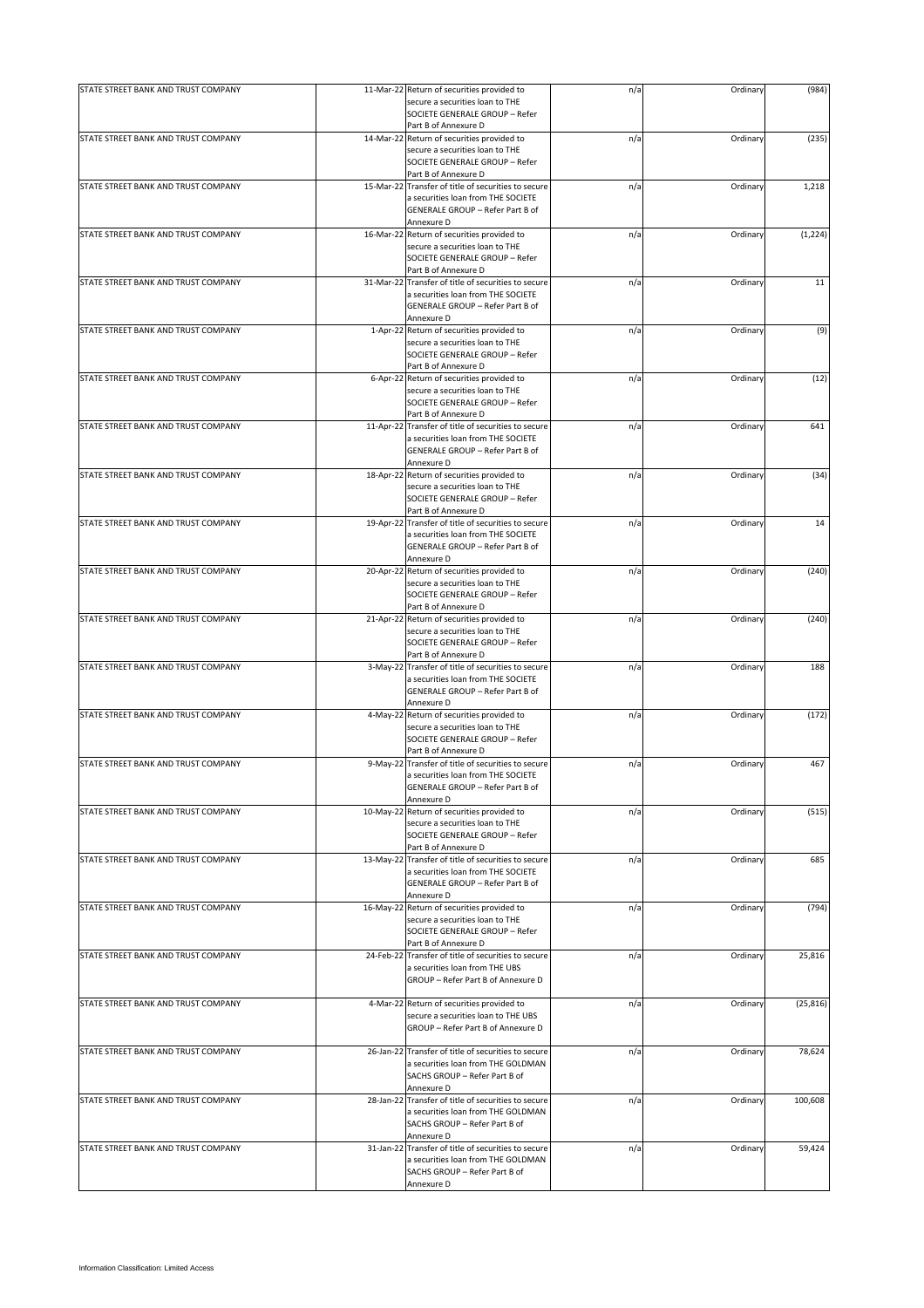| STATE STREET BANK AND TRUST COMPANY | 1-Feb-22 Return of securities provided to                                                                                                   | n/a | Ordinary | (5,504)    |
|-------------------------------------|---------------------------------------------------------------------------------------------------------------------------------------------|-----|----------|------------|
|                                     | secure a securities loan to THE<br>GOLDMAN SACHS GROUP - Refer Part                                                                         |     |          |            |
|                                     | <b>B</b> of Annexure D                                                                                                                      |     |          |            |
| STATE STREET BANK AND TRUST COMPANY | 2-Feb-22 Return of securities provided to<br>secure a securities loan to THE<br><b>GOLDMAN SACHS GROUP - Refer Part</b><br>B of Annexure D  | n/a | Ordinary | (21,088)   |
| STATE STREET BANK AND TRUST COMPANY | 3-Feb-22 Return of securities provided to<br>secure a securities loan to THE<br>GOLDMAN SACHS GROUP - Refer Part<br><b>B</b> of Annexure D  | n/a | Ordinary | (43, 104)  |
| STATE STREET BANK AND TRUST COMPANY | 4-Feb-22 Return of securities provided to                                                                                                   | n/a | Ordinary | (105, 664) |
|                                     | secure a securities loan to THE<br>GOLDMAN SACHS GROUP - Refer Part<br><b>B</b> of Annexure D                                               |     |          |            |
| STATE STREET BANK AND TRUST COMPANY | 7-Feb-22 Return of securities provided to<br>secure a securities loan to THE<br>GOLDMAN SACHS GROUP - Refer Part<br><b>B</b> of Annexure D  | n/a | Ordinary | (22, 048)  |
| STATE STREET BANK AND TRUST COMPANY | 8-Feb-22 Return of securities provided to<br>secure a securities loan to THE<br>GOLDMAN SACHS GROUP - Refer Part<br><b>B</b> of Annexure D  | n/a | Ordinary | (18, 400)  |
| STATE STREET BANK AND TRUST COMPANY | 9-Feb-22 Transfer of title of securities to secure<br>a securities loan from THE GOLDMAN<br>SACHS GROUP - Refer Part B of<br>Annexure D     | n/a | Ordinary | 14,784     |
| STATE STREET BANK AND TRUST COMPANY | 10-Feb-22 Transfer of title of securities to secure<br>a securities loan from THE GOLDMAN<br>SACHS GROUP - Refer Part B of<br>Annexure D    | n/a | Ordinary | 20,736     |
| STATE STREET BANK AND TRUST COMPANY | 11-Feb-22 Transfer of title of securities to secure<br>a securities loan from THE GOLDMAN<br>SACHS GROUP - Refer Part B of<br>Annexure D    | n/a | Ordinary | 100,064    |
| STATE STREET BANK AND TRUST COMPANY | 14-Feb-22 Return of securities provided to<br>secure a securities loan to THE<br>GOLDMAN SACHS GROUP - Refer Part<br><b>B</b> of Annexure D | n/a | Ordinary | (51, 872)  |
| STATE STREET BANK AND TRUST COMPANY | 15-Feb-22 Transfer of title of securities to secure<br>a securities loan from THE GOLDMAN<br>SACHS GROUP - Refer Part B of<br>Annexure D    | n/a | Ordinary | 4,864      |
| STATE STREET BANK AND TRUST COMPANY | 16-Feb-22 Transfer of title of securities to secure<br>a securities loan from THE GOLDMAN<br>SACHS GROUP - Refer Part B of<br>Annexure D    | n/a | Ordinary | 59,424     |
| STATE STREET BANK AND TRUST COMPANY | 17-Feb-22 Return of securities provided to<br>secure a securities loan to THE<br>GOLDMAN SACHS GROUP - Refer Part<br><b>B</b> of Annexure D | n/a | Ordinary | (22, 112)  |
| STATE STREET BANK AND TRUST COMPANY | 18-Feb-22 Return of securities provided to<br>secure a securities loan to THE<br>GOLDMAN SACHS GROUP - Refer Part<br><b>B</b> of Annexure D | n/a | Ordinary | (16, 384)  |
| STATE STREET BANK AND TRUST COMPANY | 21-Feb-22 Transfer of title of securities to secure<br>a securities loan from THE GOLDMAN<br>SACHS GROUP - Refer Part B of<br>Annexure D    | n/a | Ordinary | 3,104      |
| STATE STREET BANK AND TRUST COMPANY | 22-Feb-22 Transfer of title of securities to secure<br>a securities loan from THE GOLDMAN<br>SACHS GROUP - Refer Part B of<br>Annexure D    | n/a | Ordinary | 4,608      |
| STATE STREET BANK AND TRUST COMPANY | 23-Feb-22 Transfer of title of securities to secure<br>a securities loan from THE GOLDMAN<br>SACHS GROUP - Refer Part B of<br>Annexure D    | n/a | Ordinary | 63,360     |
| STATE STREET BANK AND TRUST COMPANY | 24-Feb-22 Transfer of title of securities to secure<br>a securities loan from THE GOLDMAN<br>SACHS GROUP - Refer Part B of<br>Annexure D    | n/a | Ordinary | 27,072     |
| STATE STREET BANK AND TRUST COMPANY | 25-Feb-22 Transfer of title of securities to secure<br>a securities loan from THE GOLDMAN<br>SACHS GROUP - Refer Part B of<br>Annexure D    | n/a | Ordinary | 37,792     |
| STATE STREET BANK AND TRUST COMPANY | 28-Feb-22 Transfer of title of securities to secure<br>a securities loan from THE GOLDMAN<br>SACHS GROUP - Refer Part B of<br>Annexure D    | n/a | Ordinary | 38,528     |
| STATE STREET BANK AND TRUST COMPANY | 1-Mar-22 Transfer of title of securities to secure<br>a securities loan from THE GOLDMAN<br>SACHS GROUP - Refer Part B of<br>Annexure D     | n/a | Ordinary | 14,784     |
| STATE STREET BANK AND TRUST COMPANY | 2-Mar-22 Transfer of title of securities to secure<br>a securities loan from THE GOLDMAN<br>SACHS GROUP - Refer Part B of<br>Annexure D     | n/a | Ordinary | 41,760     |
| STATE STREET BANK AND TRUST COMPANY | 3-Mar-22 Transfer of title of securities to secure<br>a securities loan from THE GOLDMAN<br>SACHS GROUP - Refer Part B of<br>Annexure D     | n/a | Ordinary | 42,144     |
|                                     |                                                                                                                                             |     |          |            |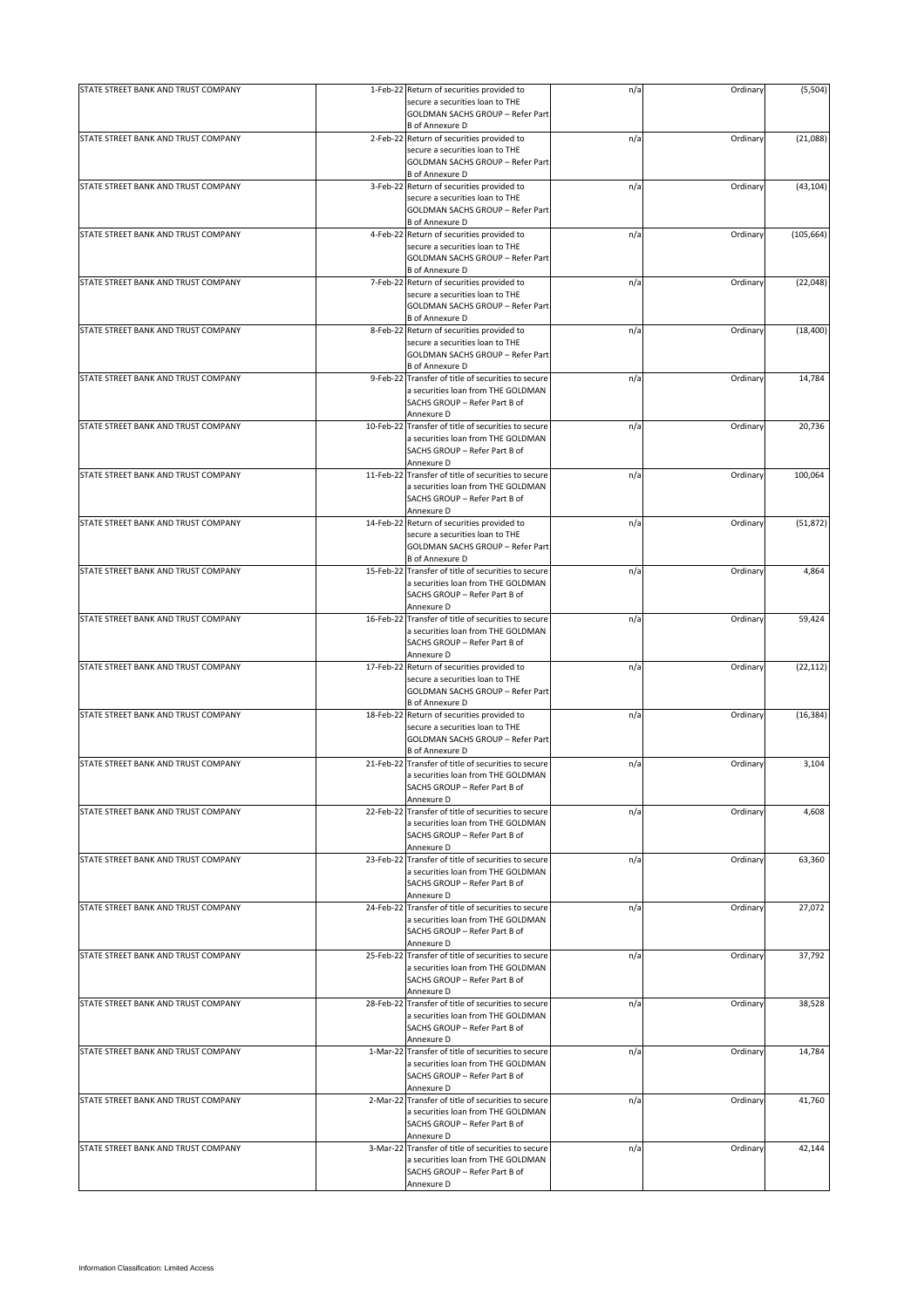| STATE STREET BANK AND TRUST COMPANY | 4-Mar-22  | Transfer of title of securities to secure<br>a securities loan from THE GOLDMAN<br>SACHS GROUP - Refer Part B of<br>Annexure D             | n/a | Ordinary | 40,832    |
|-------------------------------------|-----------|--------------------------------------------------------------------------------------------------------------------------------------------|-----|----------|-----------|
|                                     |           |                                                                                                                                            |     |          |           |
| STATE STREET BANK AND TRUST COMPANY |           | 7-Mar-22 Return of securities provided to<br>secure a securities loan to THE<br>GOLDMAN SACHS GROUP - Refer Part<br><b>B</b> of Annexure D | n/a | Ordinary | (192)     |
| STATE STREET BANK AND TRUST COMPANY |           | 8-Mar-22 Return of securities provided to                                                                                                  | n/a | Ordinary | (20, 704) |
|                                     |           | secure a securities loan to THE<br>GOLDMAN SACHS GROUP - Refer Part<br><b>B</b> of Annexure D                                              |     |          |           |
| STATE STREET BANK AND TRUST COMPANY |           | 9-Mar-22 Return of securities provided to                                                                                                  | n/a | Ordinary | (7,616)   |
|                                     |           | secure a securities loan to THE<br>GOLDMAN SACHS GROUP - Refer Part<br><b>B</b> of Annexure D                                              |     |          |           |
| STATE STREET BANK AND TRUST COMPANY |           | 10-Mar-22 Return of securities provided to<br>secure a securities loan to THE<br>GOLDMAN SACHS GROUP - Refer Part                          | n/a | Ordinary | (41, 728) |
|                                     |           | <b>B</b> of Annexure D                                                                                                                     |     |          |           |
| STATE STREET BANK AND TRUST COMPANY | 11-Mar-22 | Return of securities provided to<br>secure a securities loan to THE<br>GOLDMAN SACHS GROUP - Refer Part<br><b>B</b> of Annexure D          | n/a | Ordinary | (66, 240) |
| STATE STREET BANK AND TRUST COMPANY | 14-Mar-22 | Return of securities provided to                                                                                                           | n/a | Ordinary | (66, 528) |
|                                     |           | secure a securities loan to THE<br>GOLDMAN SACHS GROUP - Refer Part<br>B of Annexure D                                                     |     |          |           |
| STATE STREET BANK AND TRUST COMPANY |           | 15-Mar-22 Return of securities provided to                                                                                                 | n/a | Ordinary | (13, 760) |
|                                     |           | secure a securities loan to THE<br>GOLDMAN SACHS GROUP - Refer Part<br><b>B</b> of Annexure D                                              |     |          |           |
| STATE STREET BANK AND TRUST COMPANY | 16-Mar-22 | Transfer of title of securities to secure                                                                                                  | n/a | Ordinary | 156,518   |
|                                     |           | a securities loan from THE GOLDMAN<br>SACHS GROUP - Refer Part B of<br>Annexure D                                                          |     |          |           |
| STATE STREET BANK AND TRUST COMPANY |           | 17-Mar-22 Transfer of title of securities to secure                                                                                        | n/a | Ordinary | 62,074    |
|                                     |           | a securities loan from THE GOLDMAN<br>SACHS GROUP - Refer Part B of<br>Annexure D                                                          |     |          |           |
| STATE STREET BANK AND TRUST COMPANY |           | 18-Mar-22 Transfer of title of securities to secure                                                                                        | n/a | Ordinary | 49,888    |
|                                     |           | a securities loan from THE GOLDMAN<br>SACHS GROUP - Refer Part B of<br>Annexure D                                                          |     |          |           |
| STATE STREET BANK AND TRUST COMPANY | 21-Mar-22 | Transfer of title of securities to secure                                                                                                  | n/a | Ordinary | 31,040    |
|                                     |           | a securities loan from THE GOLDMAN<br>SACHS GROUP - Refer Part B of<br>Annexure D                                                          |     |          |           |
| STATE STREET BANK AND TRUST COMPANY | 22-Mar-22 | Return of securities provided to                                                                                                           | n/a | Ordinary | (192)     |
|                                     |           | secure a securities loan to THE<br>GOLDMAN SACHS GROUP - Refer Part<br><b>B</b> of Annexure D                                              |     |          |           |
| STATE STREET BANK AND TRUST COMPANY |           | 23-Mar-22 Return of securities provided to                                                                                                 | n/a | Ordinary | (13, 504) |
|                                     |           | secure a securities loan to THE<br>GOLDMAN SACHS GROUP - Refer Part<br><b>B</b> of Annexure D                                              |     |          |           |
| STATE STREET BANK AND TRUST COMPANY | 24-Mar-22 | Return of securities provided to                                                                                                           | n/a | Ordinary | (768)     |
|                                     |           | secure a securities loan to THE<br>GOLDMAN SACHS GROUP - Refer Part<br><b>B</b> of Annexure D                                              |     |          |           |
| STATE STREET BANK AND TRUST COMPANY | 25-Mar-22 | Return of securities provided to                                                                                                           | n/a | Ordinary | (83, 120) |
|                                     |           | secure a securities loan to THE<br>GOLDMAN SACHS GROUP - Refer Part<br><b>B</b> of Annexure D                                              |     |          |           |
| STATE STREET BANK AND TRUST COMPANY |           | 28-Mar-22 Return of securities provided to                                                                                                 | n/a | Ordinary | (14,000)  |
|                                     |           | secure a securities loan to THE<br>GOLDMAN SACHS GROUP - Refer Part<br><b>B</b> of Annexure D                                              |     |          |           |
| STATE STREET BANK AND TRUST COMPANY | 29-Mar-22 | Return of securities provided to                                                                                                           | n/a | Ordinary | (37, 152) |
|                                     |           | secure a securities loan to THE<br><b>GOLDMAN SACHS GROUP - Refer Part</b><br><b>B</b> of Annexure D                                       |     |          |           |
| STATE STREET BANK AND TRUST COMPANY | 30-Mar-22 | Return of securities provided to<br>secure a securities loan to THE<br>GOLDMAN SACHS GROUP - Refer Part                                    | n/a | Ordinary | (79, 072) |
|                                     |           | <b>B</b> of Annexure D                                                                                                                     |     |          |           |
| STATE STREET BANK AND TRUST COMPANY | 31-Mar-22 | Return of securities provided to<br>secure a securities loan to THE<br>GOLDMAN SACHS GROUP - Refer Part<br><b>B</b> of Annexure D          | n/a | Ordinary | (16, 768) |
| STATE STREET BANK AND TRUST COMPANY |           | 1-Apr-22 Transfer of title of securities to secure                                                                                         | n/a | Ordinary | 25,440    |
|                                     |           | a securities loan from THE GOLDMAN<br>SACHS GROUP - Refer Part B of<br>Annexure D                                                          |     |          |           |
| STATE STREET BANK AND TRUST COMPANY |           | 4-Apr-22 Return of securities provided to                                                                                                  | n/a | Ordinary | (27, 424) |
|                                     |           | secure a securities loan to THE<br><b>GOLDMAN SACHS GROUP - Refer Part</b><br><b>B</b> of Annexure D                                       |     |          |           |
| STATE STREET BANK AND TRUST COMPANY |           | 5-Apr-22 Return of securities provided to<br>secure a securities loan to THE<br>GOLDMAN SACHS GROUP - Refer Part<br><b>B</b> of Annexure D | n/a | Ordinary | (20, 928) |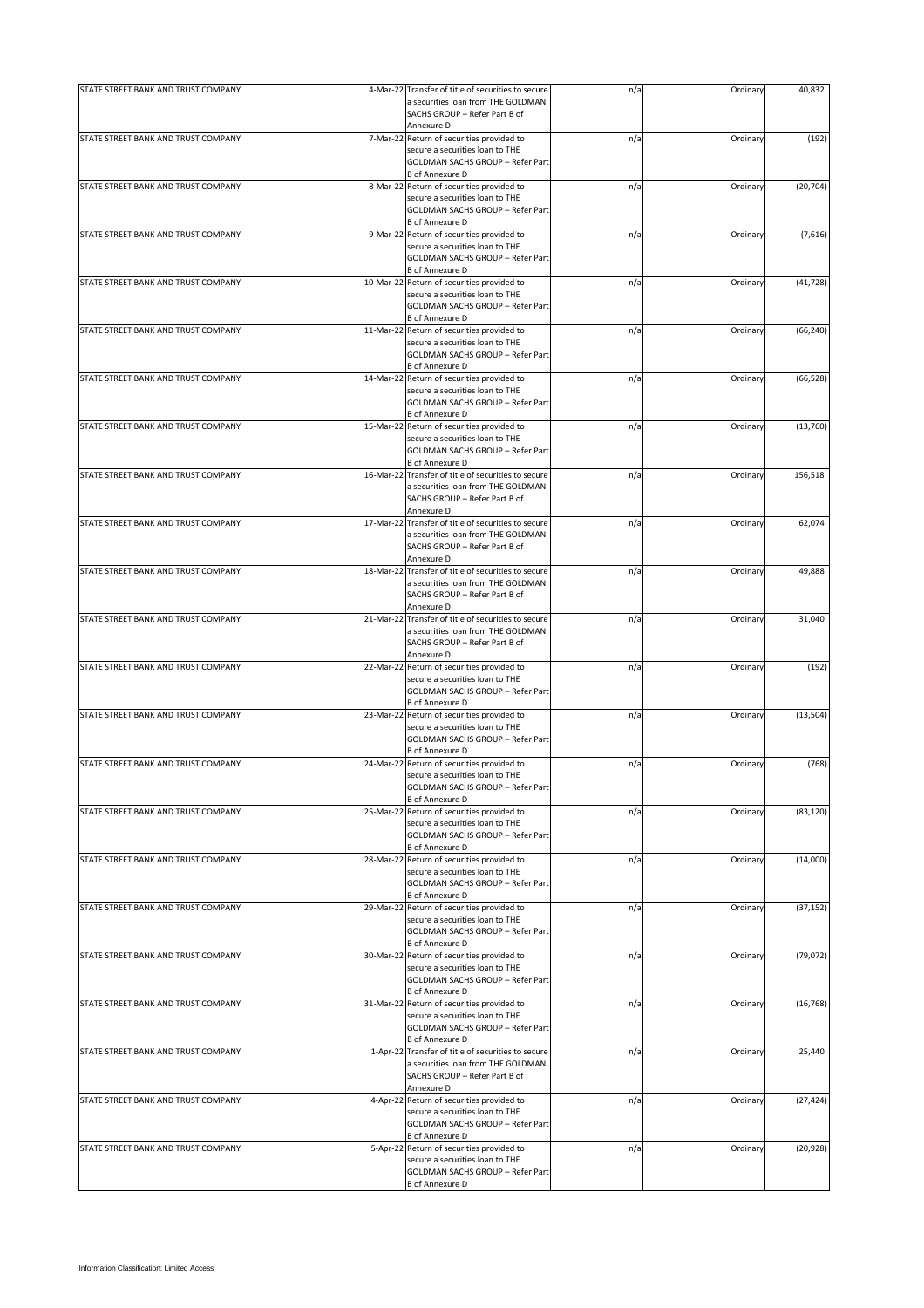| STATE STREET BANK AND TRUST COMPANY | 6-Apr-22 Return of securities provided to                                                                                                   | n/a | Ordinary | (96, 768)  |
|-------------------------------------|---------------------------------------------------------------------------------------------------------------------------------------------|-----|----------|------------|
|                                     | secure a securities loan to THE<br>GOLDMAN SACHS GROUP - Refer Part                                                                         |     |          |            |
|                                     | <b>B</b> of Annexure D                                                                                                                      |     |          |            |
| STATE STREET BANK AND TRUST COMPANY | 7-Apr-22 Transfer of title of securities to secure<br>a securities loan from THE GOLDMAN<br>SACHS GROUP - Refer Part B of<br>Annexure D     | n/a | Ordinary | 27,424     |
| STATE STREET BANK AND TRUST COMPANY | 8-Apr-22 Return of securities provided to<br>secure a securities loan to THE<br>GOLDMAN SACHS GROUP - Refer Part                            | n/a | Ordinary | (56, 640)  |
| STATE STREET BANK AND TRUST COMPANY | <b>B</b> of Annexure D<br>11-Apr-22 Return of securities provided to                                                                        | n/a | Ordinary | (31, 136)  |
|                                     | secure a securities loan to THE<br>GOLDMAN SACHS GROUP - Refer Part<br><b>B</b> of Annexure D                                               |     |          |            |
| STATE STREET BANK AND TRUST COMPANY | 12-Apr-22 Return of securities provided to<br>secure a securities loan to THE<br>GOLDMAN SACHS GROUP - Refer Part<br><b>B</b> of Annexure D | n/a | Ordinary | (7, 360)   |
| STATE STREET BANK AND TRUST COMPANY | 13-Apr-22 Return of securities provided to<br>secure a securities loan to THE<br>GOLDMAN SACHS GROUP - Refer Part<br><b>B</b> of Annexure D | n/a | Ordinary | (32, 672)  |
| STATE STREET BANK AND TRUST COMPANY | 14-Apr-22 Return of securities provided to<br>secure a securities loan to THE<br>GOLDMAN SACHS GROUP - Refer Part<br><b>B</b> of Annexure D | n/a | Ordinary | (20, 704)  |
|                                     |                                                                                                                                             |     |          |            |
| STATE STREET BANK AND TRUST COMPANY | 15-Apr-22 Return of securities provided to<br>secure a securities loan to THE<br>GOLDMAN SACHS GROUP - Refer Part<br><b>B</b> of Annexure D | n/a | Ordinary | (53, 536)  |
| STATE STREET BANK AND TRUST COMPANY | 19-Apr-22 Transfer of title of securities to secure<br>a securities loan from THE GOLDMAN<br>SACHS GROUP - Refer Part B of<br>Annexure D    | n/a | Ordinary | 11         |
| STATE STREET BANK AND TRUST COMPANY | 20-Apr-22 Return of securities provided to<br>secure a securities loan to THE<br>GOLDMAN SACHS GROUP - Refer Part<br><b>B</b> of Annexure D | n/a | Ordinary | (18, 155)  |
| STATE STREET BANK AND TRUST COMPANY | 21-Apr-22 Return of securities provided to<br>secure a securities loan to THE<br>GOLDMAN SACHS GROUP - Refer Part<br><b>B</b> of Annexure D | n/a | Ordinary | (32, 256)  |
| STATE STREET BANK AND TRUST COMPANY | 22-Apr-22 Return of securities provided to<br>secure a securities loan to THE<br>GOLDMAN SACHS GROUP - Refer Part<br><b>B</b> of Annexure D | n/a | Ordinary | (27, 424)  |
| STATE STREET BANK AND TRUST COMPANY | 25-Apr-22 Return of securities provided to<br>secure a securities loan to THE<br>GOLDMAN SACHS GROUP - Refer Part<br><b>B</b> of Annexure D | n/a | Ordinary | (26, 016)  |
| STATE STREET BANK AND TRUST COMPANY | 27-Apr-22 Transfer of title of securities to secure<br>a securities loan from THE GOLDMAN<br>SACHS GROUP - Refer Part B of<br>Annexure D    | n/a | Ordinary | 75,232     |
| STATE STREET BANK AND TRUST COMPANY | 28-Apr-22 Transfer of title of securities to secure<br>a securities loan from THE GOLDMAN<br>SACHS GROUP - Refer Part B of<br>Annexure D    | n/a | Ordinary | 9,824      |
| STATE STREET BANK AND TRUST COMPANY | 29-Apr-22 Transfer of title of securities to secure<br>a securities loan from THE GOLDMAN<br>SACHS GROUP - Refer Part B of<br>Annexure D    | n/a | Ordinary | 16,576     |
| STATE STREET BANK AND TRUST COMPANY | 2-May-22 Return of securities provided to<br>secure a securities loan to THE<br>GOLDMAN SACHS GROUP - Refer Part<br><b>B</b> of Annexure D  | n/a | Ordinary | (124, 864) |
| STATE STREET BANK AND TRUST COMPANY | 3-May-22 Return of securities provided to<br>secure a securities loan to THE<br>GOLDMAN SACHS GROUP - Refer Part<br><b>B</b> of Annexure D  | n/a | Ordinary | (49, 824)  |
| STATE STREET BANK AND TRUST COMPANY | 4-May-22 Return of securities provided to<br>secure a securities loan to THE<br>GOLDMAN SACHS GROUP - Refer Part<br><b>B</b> of Annexure D  | n/a | Ordinary | (28, 352)  |
| STATE STREET BANK AND TRUST COMPANY | 5-May-22 Return of securities provided to<br>secure a securities loan to THE<br>GOLDMAN SACHS GROUP - Refer Part<br><b>B</b> of Annexure D  | n/a | Ordinary | (22, 912)  |
| STATE STREET BANK AND TRUST COMPANY | 6-May-22 Transfer of title of securities to secure<br>a securities loan from THE GOLDMAN<br>SACHS GROUP - Refer Part B of<br>Annexure D     | n/a | Ordinary | 44,224     |
| STATE STREET BANK AND TRUST COMPANY | 9-May-22 Transfer of title of securities to secure<br>a securities loan from THE GOLDMAN<br>SACHS GROUP - Refer Part B of<br>Annexure D     | n/a | Ordinary | 27,840     |
| STATE STREET BANK AND TRUST COMPANY | 10-May-22 Transfer of title of securities to secure<br>a securities loan from THE GOLDMAN<br>SACHS GROUP - Refer Part B of<br>Annexure D    | n/a | Ordinary | 28,352     |
|                                     |                                                                                                                                             |     |          |            |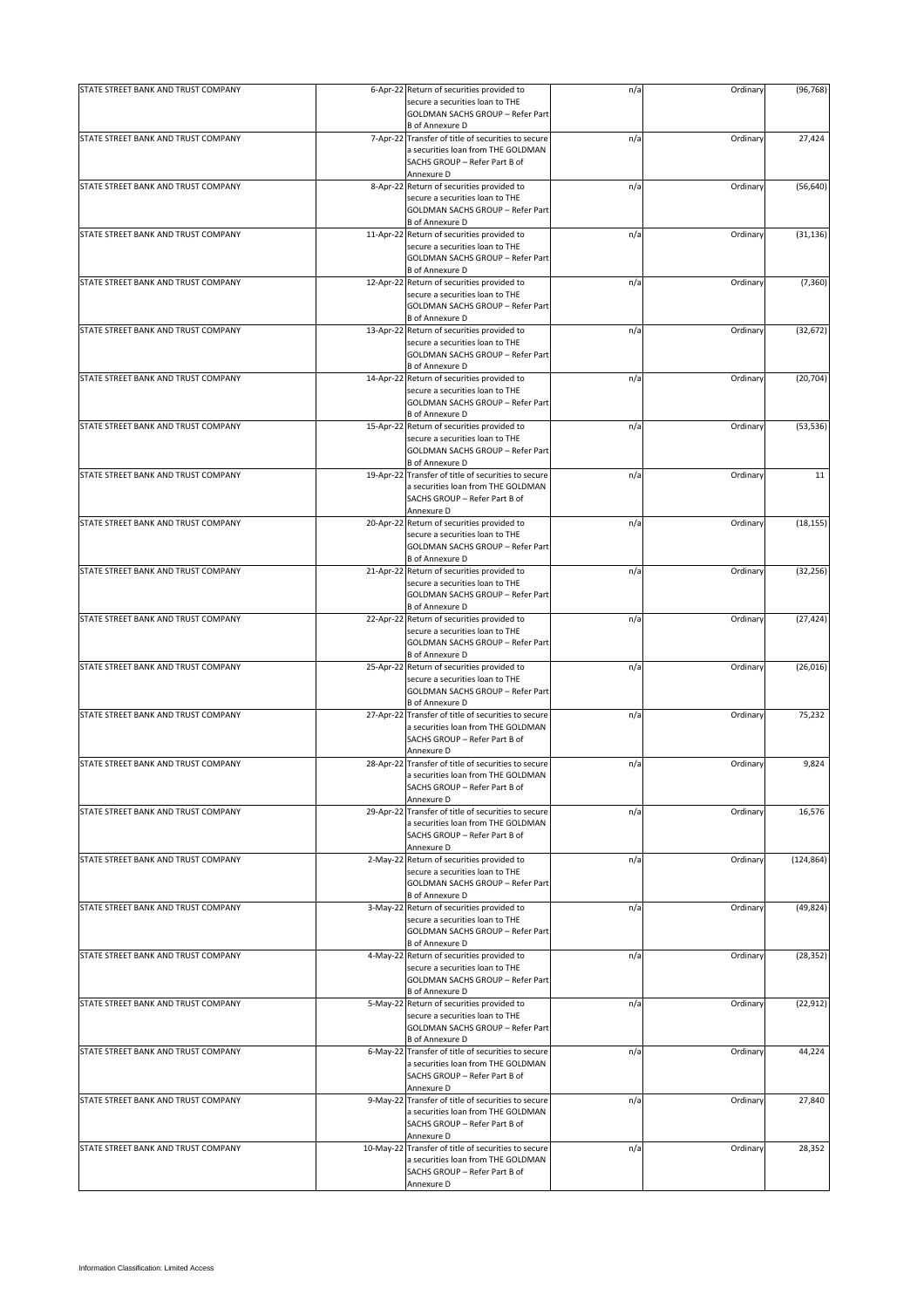| STATE STREET BANK AND TRUST COMPANY | 11-May-22 Transfer of title of securities to secure<br>a securities loan from THE GOLDMAN                                                          | n/a | Ordinary | 85,120     |
|-------------------------------------|----------------------------------------------------------------------------------------------------------------------------------------------------|-----|----------|------------|
|                                     | SACHS GROUP - Refer Part B of<br>Annexure D                                                                                                        |     |          |            |
| STATE STREET BANK AND TRUST COMPANY | 12-May-22 Transfer of title of securities to secure<br>a securities loan from THE GOLDMAN<br>SACHS GROUP - Refer Part B of<br>Annexure D           | n/a | Ordinary | 111,168    |
| STATE STREET BANK AND TRUST COMPANY | 13-May-22 Transfer of title of securities to secure<br>a securities loan from THE GOLDMAN<br>SACHS GROUP - Refer Part B of<br>Annexure D           | n/a | Ordinary | 105,760    |
| STATE STREET BANK AND TRUST COMPANY | 16-May-22 Transfer of title of securities to secure<br>a securities loan from THE GOLDMAN<br>SACHS GROUP - Refer Part B of<br>Annexure D           | n/a | Ordinary | 41,312     |
| STATE STREET BANK AND TRUST COMPANY | 17-May-22 Transfer of title of securities to secure<br>a securities loan from THE GOLDMAN<br>SACHS GROUP - Refer Part B of<br>Annexure D           | n/a | Ordinary | 15,648     |
| STATE STREET BANK AND TRUST COMPANY | 18-May-22 Return of securities provided to<br>secure a securities loan to THE<br><b>GOLDMAN SACHS GROUP - Refer Part</b><br><b>B</b> of Annexure D | n/a | Ordinary | (28, 832)  |
| STATE STREET BANK AND TRUST COMPANY | 19-May-22 Transfer of title of securities to secure<br>a securities loan from THE GOLDMAN<br>SACHS GROUP - Refer Part B of<br>Annexure D           | n/a | Ordinary | 13,920     |
| STATE STREET BANK AND TRUST COMPANY | 20-May-22 Return of securities provided to<br>secure a securities loan to THE<br>GOLDMAN SACHS GROUP - Refer Part<br><b>B</b> of Annexure D        | n/a | Ordinary | (1, 416)   |
| STATE STREET BANK AND TRUST COMPANY | 23-May-22 Transfer of title of securities to secure<br>a securities loan from THE GOLDMAN<br>SACHS GROUP - Refer Part B of<br>Annexure D           | n/a | Ordinary | 115,816    |
| STATE STREET BANK AND TRUST COMPANY | 24-May-22 Return of securities provided to<br>secure a securities loan to THE<br>GOLDMAN SACHS GROUP - Refer Part<br><b>B</b> of Annexure D        | n/a | Ordinary | (8,000)    |
| STATE STREET BANK AND TRUST COMPANY | 26-May-22 Return of securities provided to<br>secure a securities loan to THE<br>GOLDMAN SACHS GROUP - Refer Part<br><b>B</b> of Annexure D        | n/a | Ordinary | (27, 916)  |
| STATE STREET BANK AND TRUST COMPANY | 26-Jan-22 Transfer of title of securities to secure<br>a securities loan from THE ING GROUP<br>- Refer Part B of Annexure D                        | n/a | Ordinary | 55,965     |
| STATE STREET BANK AND TRUST COMPANY | 27-Jan-22 Return of securities provided to<br>secure a securities loan to THE ING<br>GROUP - Refer Part B of Annexure D                            | n/a | Ordinary | (702, 047) |
| STATE STREET BANK AND TRUST COMPANY | 7-Feb-22 Transfer of title of securities to secure<br>a securities loan from THE ING GROUP<br>- Refer Part B of Annexure D                         | n/a | Ordinary | 1,032,955  |
| STATE STREET BANK AND TRUST COMPANY | 8-Feb-22 Transfer of title of securities to secure<br>a securities loan from THE ING GROUP<br>- Refer Part B of Annexure D                         | n/a | Ordinary | 1,090      |
| STATE STREET BANK AND TRUST COMPANY | 10-Feb-22 Transfer of title of securities to secure<br>a securities loan from THE ING GROUP<br>- Refer Part B of Annexure D                        | n/a | Ordinary | 56,495     |
| STATE STREET BANK AND TRUST COMPANY | 14-Feb-22 Return of securities provided to<br>secure a securities loan to THE ING<br>GROUP - Refer Part B of Annexure D                            | n/a | Ordinary | (501, 046) |
| STATE STREET BANK AND TRUST COMPANY | 15-Feb-22 Return of securities provided to<br>secure a securities loan to THE ING<br>GROUP - Refer Part B of Annexure D                            | n/a | Ordinary | (287,095)  |
| STATE STREET BANK AND TRUST COMPANY | 16-Feb-22 Return of securities provided to<br>secure a securities loan to THE ING<br>GROUP - Refer Part B of Annexure D                            | n/a | Ordinary | (380, 602) |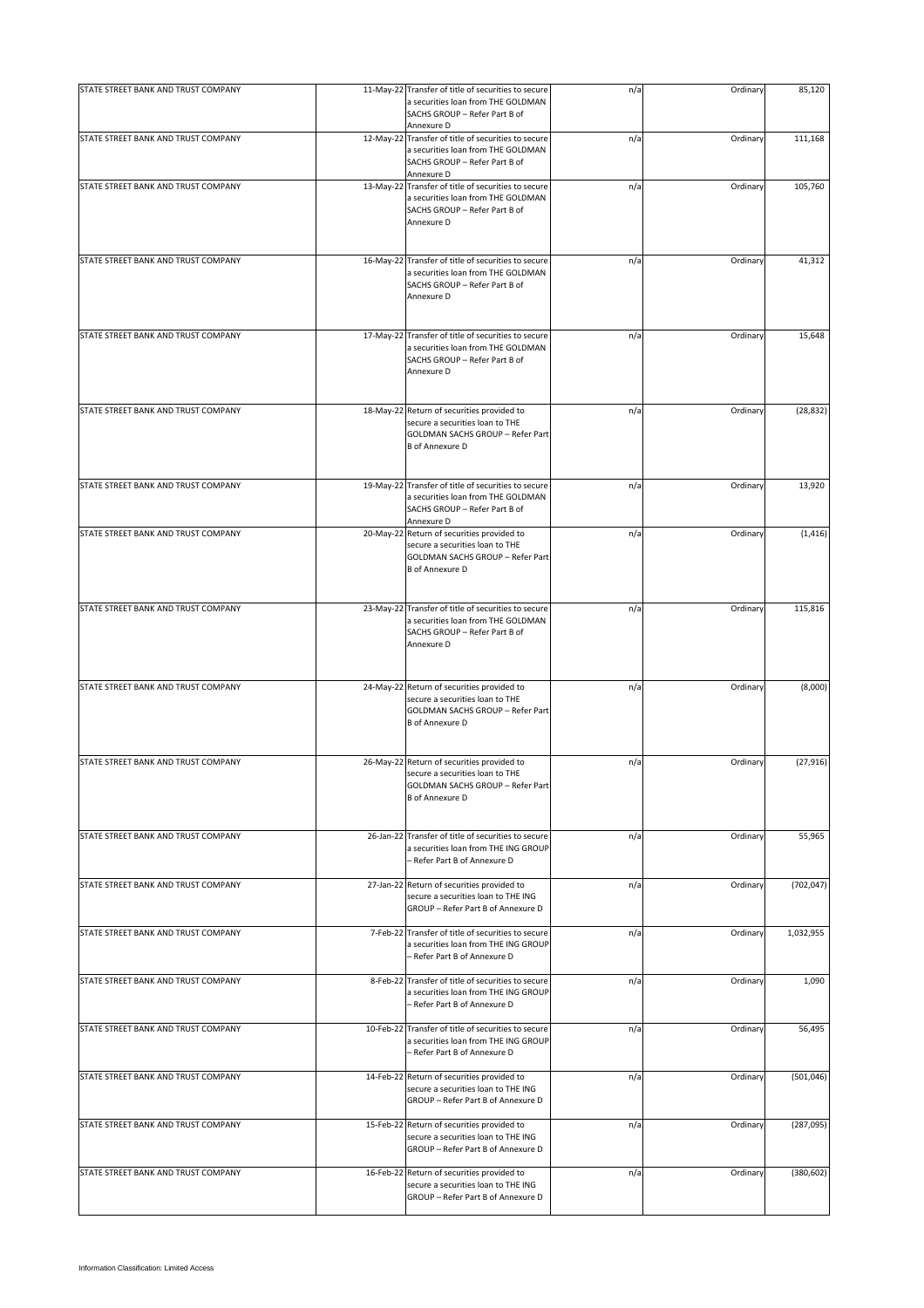| STATE STREET BANK AND TRUST COMPANY |           | 18-Feb-22 Transfer of title of securities to secure<br>a securities loan from THE ING GROUP<br>- Refer Part B of Annexure D | n/a | Ordinary | 1,228,681     |
|-------------------------------------|-----------|-----------------------------------------------------------------------------------------------------------------------------|-----|----------|---------------|
| STATE STREET BANK AND TRUST COMPANY |           | 21-Feb-22 Transfer of title of securities to secure<br>a securities loan from THE ING GROUP<br>- Refer Part B of Annexure D | n/a | Ordinary | 179           |
| STATE STREET BANK AND TRUST COMPANY |           | 22-Feb-22 Transfer of title of securities to secure<br>a securities loan from THE ING GROUP<br>- Refer Part B of Annexure D | n/a | Ordinary | 13,550        |
| STATE STREET BANK AND TRUST COMPANY |           | 23-Feb-22 Return of securities provided to<br>secure a securities loan to THE ING<br>GROUP - Refer Part B of Annexure D     | n/a | Ordinary | (1, 261, 119) |
| STATE STREET BANK AND TRUST COMPANY | 24-Feb-22 | Transfer of title of securities to secure<br>a securities loan from THE ING GROUP<br>- Refer Part B of Annexure D           | n/a | Ordinary | 1,348,285     |
| STATE STREET BANK AND TRUST COMPANY |           | 25-Feb-22 Transfer of title of securities to secure<br>a securities loan from THE ING GROUP<br>- Refer Part B of Annexure D | n/a | Ordinary | 36,378        |
| STATE STREET BANK AND TRUST COMPANY |           | 28-Feb-22 Return of securities provided to<br>secure a securities loan to THE ING<br>GROUP - Refer Part B of Annexure D     | n/a | Ordinary | (700, 622)    |
| STATE STREET BANK AND TRUST COMPANY | 1-Mar-22  | Transfer of title of securities to secure<br>a securities loan from THE ING GROUP<br>- Refer Part B of Annexure D           | n/a | Ordinary | 688,417       |
| STATE STREET BANK AND TRUST COMPANY |           | 2-Mar-22 Return of securities provided to<br>secure a securities loan to THE ING<br>GROUP - Refer Part B of Annexure D      | n/a | Ordinary | (1,782,447)   |
| STATE STREET BANK AND TRUST COMPANY |           | 3-Mar-22 Transfer of title of securities to secure<br>a securities loan from THE ING GROUP<br>- Refer Part B of Annexure D  | n/a | Ordinary | 1,860,872     |
| STATE STREET BANK AND TRUST COMPANY | 4-Mar-22  | Transfer of title of securities to secure<br>a securities loan from THE ING GROUP<br>- Refer Part B of Annexure D           | n/a | Ordinary | 37,751        |
| STATE STREET BANK AND TRUST COMPANY |           | 7-Mar-22 Return of securities provided to<br>secure a securities loan to THE ING<br>GROUP - Refer Part B of Annexure D      | n/a | Ordinary | (136, 344)    |
| STATE STREET BANK AND TRUST COMPANY |           | 8-Mar-22 Return of securities provided to<br>secure a securities loan to THE ING<br>GROUP - Refer Part B of Annexure D      | n/a | Ordinary | (17, 433)     |
| STATE STREET BANK AND TRUST COMPANY |           | 9-Mar-22 Return of securities provided to<br>secure a securities loan to THE ING<br>GROUP - Refer Part B of Annexure D      | n/a | Ordinary | (3,078)       |
| STATE STREET BANK AND TRUST COMPANY |           | 10-Mar-22 Return of securities provided to<br>secure a securities loan to THE ING<br>GROUP - Refer Part B of Annexure D     | n/a | Ordinary | (35, 316)     |
| STATE STREET BANK AND TRUST COMPANY |           | 11-Mar-22 Return of securities provided to<br>secure a securities loan to THE ING<br>GROUP - Refer Part B of Annexure D     | n/a | Ordinary | (57, 118)     |
| STATE STREET BANK AND TRUST COMPANY |           | 14-Mar-22 Return of securities provided to<br>secure a securities loan to THE ING<br>GROUP - Refer Part B of Annexure D     | n/a | Ordinary | (57, 995)     |
| STATE STREET BANK AND TRUST COMPANY |           | 15-Mar-22 Return of securities provided to<br>secure a securities loan to THE ING<br>GROUP - Refer Part B of Annexure D     | n/a | Ordinary | (10, 299)     |
| STATE STREET BANK AND TRUST COMPANY |           | 16-Mar-22 Transfer of title of securities to secure<br>a securities loan from THE ING GROUP<br>- Refer Part B of Annexure D | n/a | Ordinary | 138,121       |
| STATE STREET BANK AND TRUST COMPANY |           | 17-Mar-22 Transfer of title of securities to secure<br>a securities loan from THE ING GROUP<br>- Refer Part B of Annexure D | n/a | Ordinary | 54,527        |
| STATE STREET BANK AND TRUST COMPANY |           | 18-Mar-22 Transfer of title of securities to secure<br>a securities loan from THE ING GROUP<br>- Refer Part B of Annexure D | n/a | Ordinary | 31,469        |
| STATE STREET BANK AND TRUST COMPANY |           | 21-Mar-22 Return of securities provided to<br>secure a securities loan to THE ING<br>GROUP - Refer Part B of Annexure D     | n/a | Ordinary | (159, 368)    |
| STATE STREET BANK AND TRUST COMPANY |           | 22-Mar-22 Transfer of title of securities to secure<br>a securities loan from THE ING GROUP<br>Refer Part B of Annexure D   | n/a | Ordinary | 166,840       |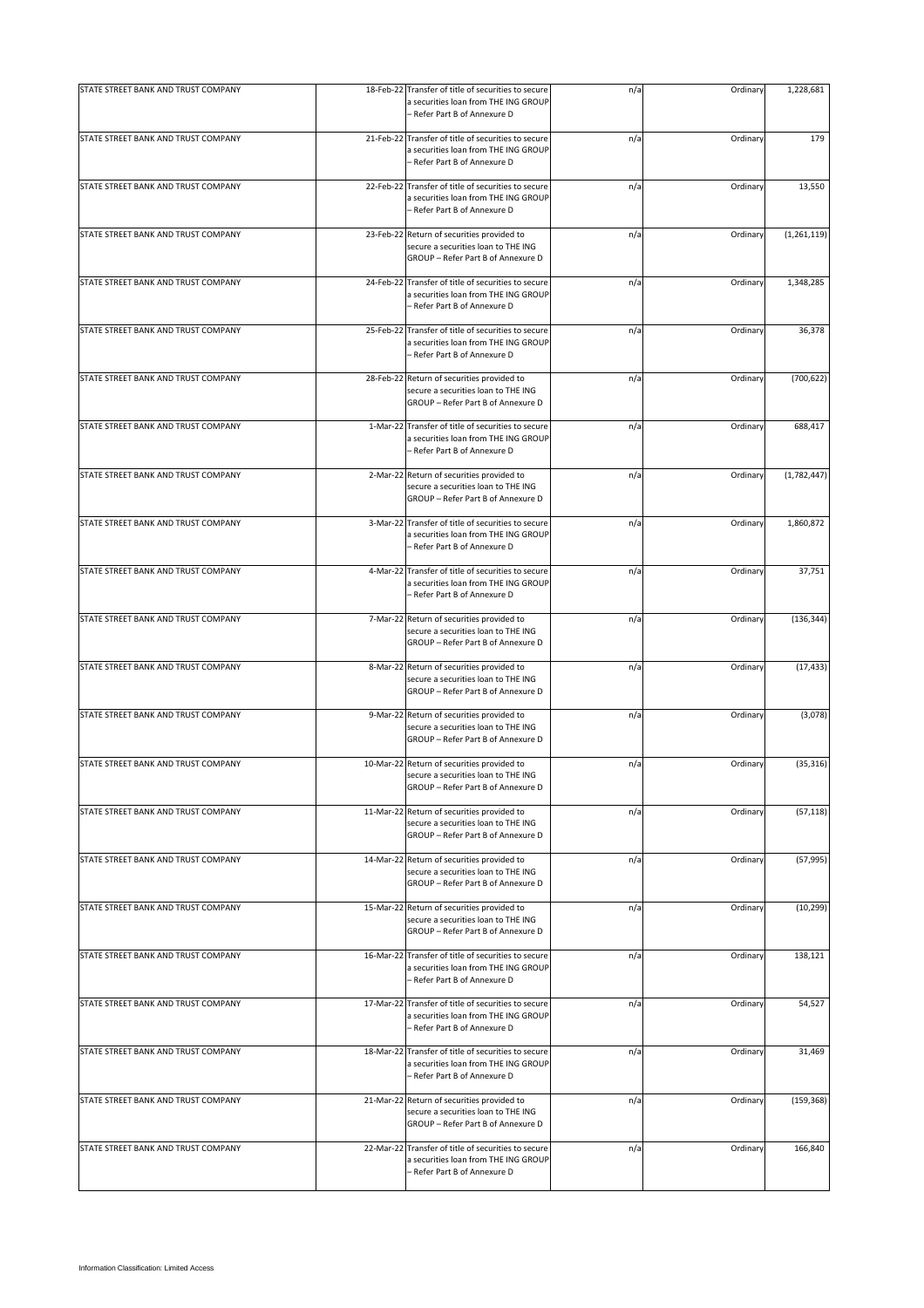| STATE STREET BANK AND TRUST COMPANY |          | 23-Mar-22 Return of securities provided to                                                                                  | n/a | Ordinary | (216, 380)   |
|-------------------------------------|----------|-----------------------------------------------------------------------------------------------------------------------------|-----|----------|--------------|
|                                     |          | secure a securities loan to THE ING<br>GROUP - Refer Part B of Annexure D                                                   |     |          |              |
| STATE STREET BANK AND TRUST COMPANY |          | 24-Mar-22 Return of securities provided to<br>secure a securities loan to THE ING<br>GROUP - Refer Part B of Annexure D     | n/a | Ordinary | (2, 445)     |
| STATE STREET BANK AND TRUST COMPANY |          | 25-Mar-22 Return of securities provided to<br>secure a securities loan to THE ING<br>GROUP - Refer Part B of Annexure D     | n/a | Ordinary | (69, 334)    |
| STATE STREET BANK AND TRUST COMPANY |          | 28-Mar-22 Return of securities provided to<br>secure a securities loan to THE ING<br>GROUP - Refer Part B of Annexure D     | n/a | Ordinary | (7, 475)     |
| STATE STREET BANK AND TRUST COMPANY |          | 29-Mar-22 Return of securities provided to<br>secure a securities loan to THE ING<br>GROUP - Refer Part B of Annexure D     | n/a | Ordinary | (39, 426)    |
| STATE STREET BANK AND TRUST COMPANY |          | 30-Mar-22 Return of securities provided to<br>secure a securities loan to THE ING<br>GROUP - Refer Part B of Annexure D     | n/a | Ordinary | (60, 945)    |
| STATE STREET BANK AND TRUST COMPANY |          | 31-Mar-22 Return of securities provided to<br>secure a securities loan to THE ING<br>GROUP - Refer Part B of Annexure D     | n/a | Ordinary | (13,061)     |
| STATE STREET BANK AND TRUST COMPANY | 1-Apr-22 | Transfer of title of securities to secure<br>a securities loan from THE ING GROUP<br>- Refer Part B of Annexure D           | n/a | Ordinary | 18,747       |
| STATE STREET BANK AND TRUST COMPANY |          | 4-Apr-22 Return of securities provided to<br>secure a securities loan to THE ING<br>GROUP - Refer Part B of Annexure D      | n/a | Ordinary | (20, 842)    |
| STATE STREET BANK AND TRUST COMPANY |          | 5-Apr-22 Return of securities provided to<br>secure a securities loan to THE ING<br>GROUP - Refer Part B of Annexure D      | n/a | Ordinary | (15, 141)    |
| STATE STREET BANK AND TRUST COMPANY |          | 6-Apr-22 Return of securities provided to<br>secure a securities loan to THE ING<br>GROUP - Refer Part B of Annexure D      | n/a | Ordinary | (70, 827)    |
| STATE STREET BANK AND TRUST COMPANY |          | 7-Apr-22 Transfer of title of securities to secure<br>a securities loan from THE ING GROUP<br>- Refer Part B of Annexure D  | n/a | Ordinary | 23,539       |
| STATE STREET BANK AND TRUST COMPANY |          | 8-Apr-22 Transfer of title of securities to secure<br>a securities loan from THE ING GROUP<br>- Refer Part B of Annexure D  | n/a | Ordinary | 22,707       |
| STATE STREET BANK AND TRUST COMPANY |          | 11-Apr-22 Return of securities provided to<br>secure a securities loan to THE ING<br>GROUP - Refer Part B of Annexure D     | n/a | Ordinary | (23, 704)    |
| STATE STREET BANK AND TRUST COMPANY |          | 12-Apr-22 Return of securities provided to<br>secure a securities loan to THE ING<br>GROUP - Refer Part B of Annexure D     | n/a | Ordinary | (4, 297)     |
| STATE STREET BANK AND TRUST COMPANY |          | 13-Apr-22 Return of securities provided to<br>secure a securities loan to THE ING<br>GROUP - Refer Part B of Annexure D     | n/a | Ordinary | (30, 818)    |
| STATE STREET BANK AND TRUST COMPANY |          | 14-Apr-22 Return of securities provided to<br>secure a securities loan to THE ING<br>GROUP - Refer Part B of Annexure D     | n/a | Ordinary | (16, 697)    |
| STATE STREET BANK AND TRUST COMPANY |          | 15-Apr-22 Return of securities provided to<br>secure a securities loan to THE ING<br>GROUP - Refer Part B of Annexure D     | n/a | Ordinary | (40, 680)    |
| STATE STREET BANK AND TRUST COMPANY |          | 18-Apr-22 Transfer of title of securities to secure<br>a securities loan from THE ING GROUP<br>- Refer Part B of Annexure D | n/a | Ordinary | $\mathbf{1}$ |
| STATE STREET BANK AND TRUST COMPANY |          | 19-Apr-22 Transfer of title of securities to secure<br>a securities loan from THE ING GROUP<br>- Refer Part B of Annexure D | n/a | Ordinary | 463          |
| STATE STREET BANK AND TRUST COMPANY |          | 20-Apr-22 Return of securities provided to<br>secure a securities loan to THE ING<br>GROUP - Refer Part B of Annexure D     | n/a | Ordinary | (13, 815)    |
| STATE STREET BANK AND TRUST COMPANY |          | 21-Apr-22 Return of securities provided to<br>secure a securities loan to THE ING<br>GROUP - Refer Part B of Annexure D     | n/a | Ordinary | (27, 621)    |
| STATE STREET BANK AND TRUST COMPANY |          | 22-Apr-22 Return of securities provided to<br>secure a securities loan to THE ING<br>GROUP - Refer Part B of Annexure D     | n/a | Ordinary | (15, 187)    |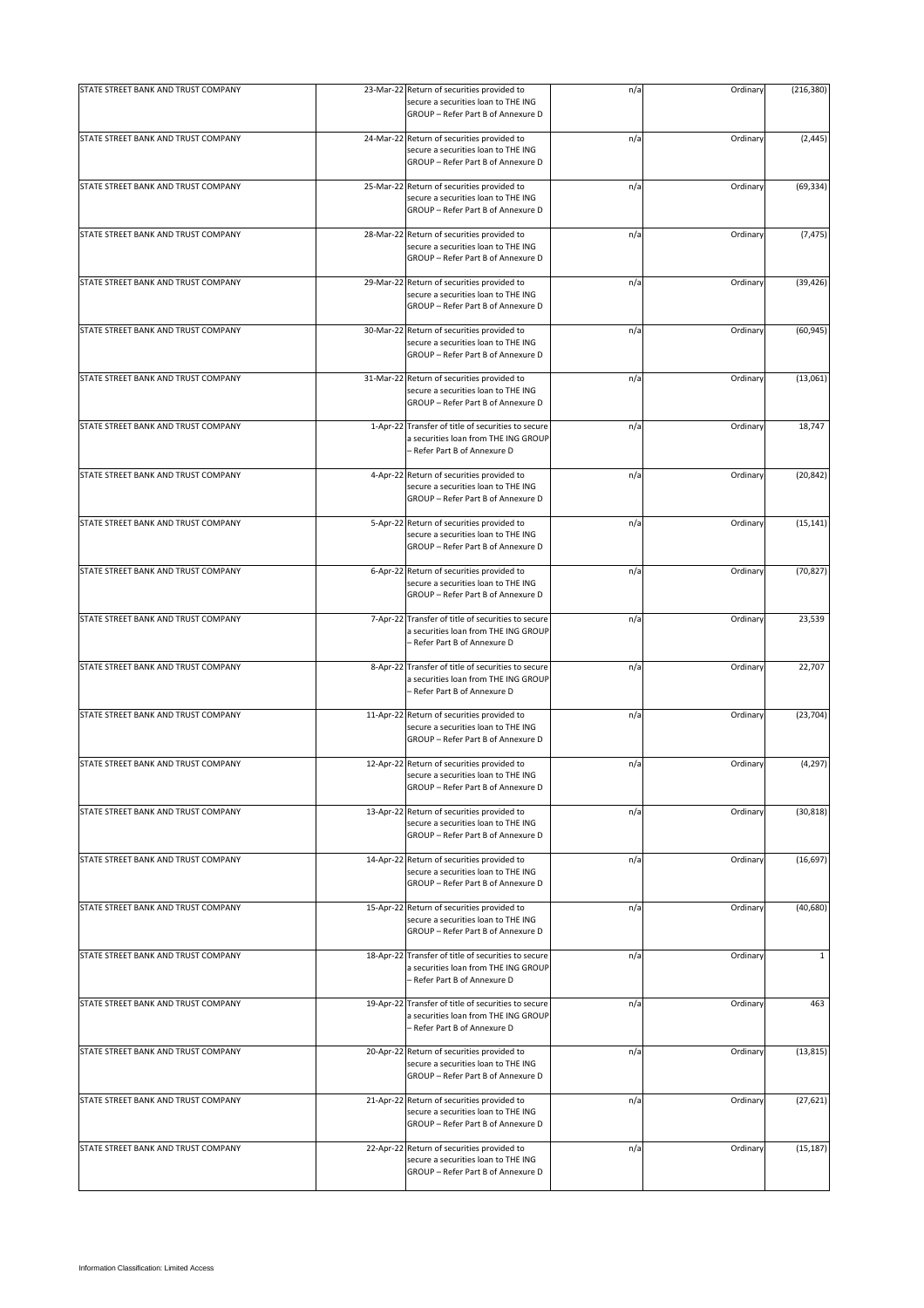| STATE STREET BANK AND TRUST COMPANY |           | 25-Apr-22 Return of securities provided to                                                                                  | n/a | Ordinary | (20, 575) |
|-------------------------------------|-----------|-----------------------------------------------------------------------------------------------------------------------------|-----|----------|-----------|
|                                     |           | secure a securities loan to THE ING<br>GROUP - Refer Part B of Annexure D                                                   |     |          |           |
| STATE STREET BANK AND TRUST COMPANY |           | 26-Apr-22 Transfer of title of securities to secure<br>a securities loan from THE ING GROUP<br>- Refer Part B of Annexure D | n/a | Ordinary | 13,823    |
| STATE STREET BANK AND TRUST COMPANY |           | 27-Apr-22 Transfer of title of securities to secure<br>a securities loan from THE ING GROUP<br>- Refer Part B of Annexure D | n/a | Ordinary | 60,026    |
| STATE STREET BANK AND TRUST COMPANY |           | 28-Apr-22 Transfer of title of securities to secure<br>a securities loan from THE ING GROUP<br>- Refer Part B of Annexure D | n/a | Ordinary | 9,109     |
| STATE STREET BANK AND TRUST COMPANY | 29-Apr-22 | Transfer of title of securities to secure<br>a securities loan from THE ING GROUP<br>- Refer Part B of Annexure D           | n/a | Ordinary | 13,483    |
| STATE STREET BANK AND TRUST COMPANY |           | 2-May-22 Return of securities provided to<br>secure a securities loan to THE ING<br>GROUP - Refer Part B of Annexure D      | n/a | Ordinary | (99, 116) |
| STATE STREET BANK AND TRUST COMPANY |           | 3-May-22 Return of securities provided to<br>secure a securities loan to THE ING<br>GROUP - Refer Part B of Annexure D      | n/a | Ordinary | (38, 951) |
| STATE STREET BANK AND TRUST COMPANY |           | 4-May-22 Return of securities provided to<br>secure a securities loan to THE ING<br>GROUP - Refer Part B of Annexure D      | n/a | Ordinary | (23, 565) |
| STATE STREET BANK AND TRUST COMPANY |           | 5-May-22 Return of securities provided to<br>secure a securities loan to THE ING<br>GROUP - Refer Part B of Annexure D      | n/a | Ordinary | (34, 436) |
| STATE STREET BANK AND TRUST COMPANY |           | 6-May-22 Transfer of title of securities to secure<br>a securities loan from THE ING GROUP<br>- Refer Part B of Annexure D  | n/a | Ordinary | 37,574    |
| STATE STREET BANK AND TRUST COMPANY | 9-May-22  | Transfer of title of securities to secure<br>a securities loan from THE ING GROUP<br>- Refer Part B of Annexure D           | n/a | Ordinary | 23,690    |
| STATE STREET BANK AND TRUST COMPANY |           | 10-May-22 Transfer of title of securities to secure<br>a securities loan from THE ING GROUP<br>- Refer Part B of Annexure D | n/a | Ordinary | 22,125    |
| STATE STREET BANK AND TRUST COMPANY |           | 11-May-22 Transfer of title of securities to secure<br>a securities loan from THE ING GROUP<br>- Refer Part B of Annexure D | n/a | Ordinary | 66,817    |
| STATE STREET BANK AND TRUST COMPANY |           | 12-May-22 Transfer of title of securities to secure<br>a securities loan from THE ING GROUP<br>- Refer Part B of Annexure D | n/a | Ordinary | 110,620   |
| STATE STREET BANK AND TRUST COMPANY |           | 13-May-22 Transfer of title of securities to secure<br>a securities loan from THE ING GROUP<br>Refer Part B of Annexure D   | n/a | Ordinary | 89,026    |
| STATE STREET BANK AND TRUST COMPANY |           | 16-May-22 Transfer of title of securities to secure<br>a securities loan from THE ING GROUP<br>Refer Part B of Annexure D   | n/a | Ordinary | 36,104    |
| STATE STREET BANK AND TRUST COMPANY | 17-May-22 | Transfer of title of securities to secure<br>a securities loan from THE ING GROUP<br>- Refer Part B of Annexure D           | n/a | Ordinary | 12,670    |
| STATE STREET BANK AND TRUST COMPANY |           | 18-May-22 Return of securities provided to<br>secure a securities loan to THE ING<br>GROUP - Refer Part B of Annexure D     | n/a | Ordinary | (10, 901) |
| STATE STREET BANK AND TRUST COMPANY |           | 19-May-22 Transfer of title of securities to secure<br>a securities loan from THE ING GROUP<br>- Refer Part B of Annexure D | n/a | Ordinary | 22,084    |
| STATE STREET BANK AND TRUST COMPANY |           | 20-May-22 Transfer of title of securities to secure<br>a securities loan from THE ING GROUP<br>- Refer Part B of Annexure D | n/a | Ordinary | 423       |
| STATE STREET BANK AND TRUST COMPANY |           | 23-May-22 Transfer of title of securities to secure<br>a securities loan from THE ING GROUP<br>- Refer Part B of Annexure D | n/a | Ordinary | 95,960    |
| STATE STREET BANK AND TRUST COMPANY |           | 24-May-22 Return of securities provided to<br>secure a securities loan to THE ING<br>GROUP - Refer Part B of Annexure D     | n/a | Ordinary | (4,933)   |
| STATE STREET BANK AND TRUST COMPANY |           | 25-May-22 Return of securities provided to<br>secure a securities loan to THE ING<br>GROUP - Refer Part B of Annexure D     | n/a | Ordinary | (36,989)  |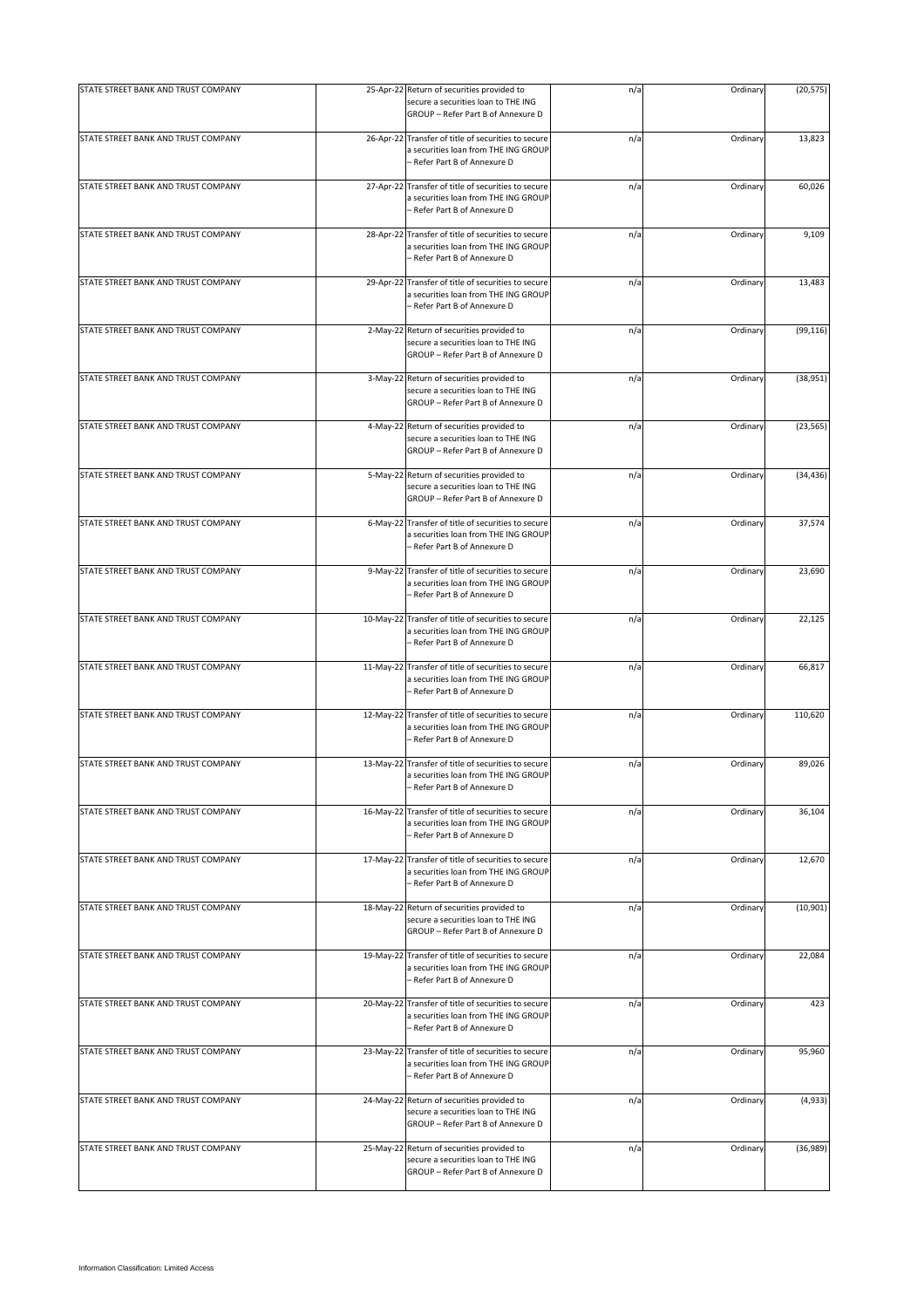| STATE STREET BANK AND TRUST COMPANY |           | 26-May-22 Transfer of title of securities to secure                                                                                      | n/a | Ordinary | 18,531       |
|-------------------------------------|-----------|------------------------------------------------------------------------------------------------------------------------------------------|-----|----------|--------------|
|                                     |           | a securities loan from THE ING GROUP<br>- Refer Part B of Annexure D                                                                     |     |          |              |
|                                     |           |                                                                                                                                          |     |          |              |
| STATE STREET BANK AND TRUST COMPANY |           | 4-Feb-22 Transfer of title of securities to secure<br>a securities loan from THE BARCLAYS<br>GROUP - Refer Part B of Annexure D          | n/a | Ordinary | 23,195       |
| STATE STREET BANK AND TRUST COMPANY |           | 7-Feb-22 Return of securities provided to                                                                                                | n/a | Ordinary | (23, 195)    |
|                                     |           | secure a securities loan to THE<br>BARCLAYS GROUP - Refer Part B of<br>Annexure D                                                        |     |          |              |
| STATE STREET BANK AND TRUST COMPANY |           | 2-Feb-22 Return of securities provided to                                                                                                | n/a | Ordinary | (49, 776)    |
|                                     |           | secure a securities loan to THE CREDIT<br>SUISSE GROUP - Refer Part B of<br>Annexure D                                                   |     |          |              |
| STATE STREET BANK AND TRUST COMPANY |           | 3-Feb-22 Return of securities provided to<br>secure a securities loan to THE CREDIT<br>SUISSE GROUP - Refer Part B of<br>Annexure D      | n/a | Ordinary | (45, 781)    |
| STATE STREET BANK AND TRUST COMPANY | 9-Feb-22  | Return of securities provided to<br>secure a securities loan to THE CREDIT<br>SUISSE GROUP - Refer Part B of                             | n/a | Ordinary | (41)         |
|                                     |           | Annexure D                                                                                                                               |     |          |              |
| STATE STREET BANK AND TRUST COMPANY | 10-Feb-22 | Transfer of title of securities to secure<br>a securities loan from THE CREDIT<br>SUISSE GROUP - Refer Part B of<br>Annexure D           | n/a | Ordinary | 544          |
| STATE STREET BANK AND TRUST COMPANY | 11-Feb-22 | Return of securities provided to<br>secure a securities loan to THE CREDIT<br>SUISSE GROUP - Refer Part B of<br>Annexure D               | n/a | Ordinary | (544)        |
| STATE STREET BANK AND TRUST COMPANY | 25-Feb-22 | Transfer of title of securities to secure<br>a securities loan from THE CREDIT<br>SUISSE GROUP - Refer Part B of<br>Annexure D           | n/a | Ordinary | 1,880        |
| STATE STREET BANK AND TRUST COMPANY |           | 28-Feb-22 Return of securities provided to<br>secure a securities loan to THE CREDIT<br>SUISSE GROUP - Refer Part B of                   | n/a | Ordinary | (313)        |
| STATE STREET BANK AND TRUST COMPANY |           | Annexure D<br>1-Mar-22 Return of securities provided to<br>secure a securities loan to THE CREDIT<br>SUISSE GROUP - Refer Part B of      | n/a | Ordinary | (640)        |
|                                     |           | Annexure D                                                                                                                               |     |          |              |
| STATE STREET BANK AND TRUST COMPANY |           | 2-Mar-22 Transfer of title of securities to secure<br>a securities loan from THE CREDIT<br>SUISSE GROUP - Refer Part B of<br>Annexure D  | n/a | Ordinary | 39           |
| STATE STREET BANK AND TRUST COMPANY | 3-Mar-22  | Return of securities provided to<br>secure a securities loan to THE CREDIT<br>SUISSE GROUP - Refer Part B of<br>Annexure D               | n/a | Ordinary | (28)         |
| STATE STREET BANK AND TRUST COMPANY | 4-Mar-22  | Transfer of title of securities to secure<br>a securities loan from THE CREDIT<br>SUISSE GROUP - Refer Part B of<br>Annexure D           | n/a | Ordinary | $\mathbf{1}$ |
| STATE STREET BANK AND TRUST COMPANY |           | 7-Mar-22 Return of securities provided to<br>secure a securities loan to THE CREDIT<br>SUISSE GROUP - Refer Part B of                    | n/a | Ordinary | (2)          |
| STATE STREET BANK AND TRUST COMPANY | 9-Mar-22  | Annexure D<br>Return of securities provided to<br>secure a securities loan to THE CREDIT<br>SUISSE GROUP - Refer Part B of<br>Annexure D | n/a | Ordinary | (24)         |
| STATE STREET BANK AND TRUST COMPANY |           | 10-Mar-22 Return of securities provided to<br>secure a securities loan to THE CREDIT<br>SUISSE GROUP - Refer Part B of<br>Annexure D     | n/a | Ordinary | (7)          |
| STATE STREET BANK AND TRUST COMPANY |           | 11-Mar-22 Return of securities provided to<br>secure a securities loan to THE CREDIT<br>SUISSE GROUP - Refer Part B of<br>Annexure D     | n/a | Ordinary | (10)         |
| STATE STREET BANK AND TRUST COMPANY | 15-Mar-22 | Transfer of title of securities to secure<br>a securities loan from THE CREDIT<br>SUISSE GROUP - Refer Part B of<br>Annexure D           | n/a | Ordinary | 172          |
| STATE STREET BANK AND TRUST COMPANY | 16-Mar-22 | Return of securities provided to<br>secure a securities loan to THE CREDIT<br>SUISSE GROUP - Refer Part B of<br>Annexure D               | n/a | Ordinary | (5)          |
| STATE STREET BANK AND TRUST COMPANY |           | 17-Mar-22 Return of securities provided to<br>secure a securities loan to THE CREDIT<br>SUISSE GROUP - Refer Part B of<br>Annexure D     | n/a | Ordinary | (41)         |
| STATE STREET BANK AND TRUST COMPANY |           | 18-Mar-22 Return of securities provided to<br>secure a securities loan to THE CREDIT<br>SUISSE GROUP - Refer Part B of<br>Annexure D     | n/a | Ordinary | (32)         |
| STATE STREET BANK AND TRUST COMPANY |           | 21-Mar-22 Return of securities provided to<br>secure a securities loan to THE CREDIT<br>SUISSE GROUP - Refer Part B of<br>Annexure D     | n/a | Ordinary | (2)          |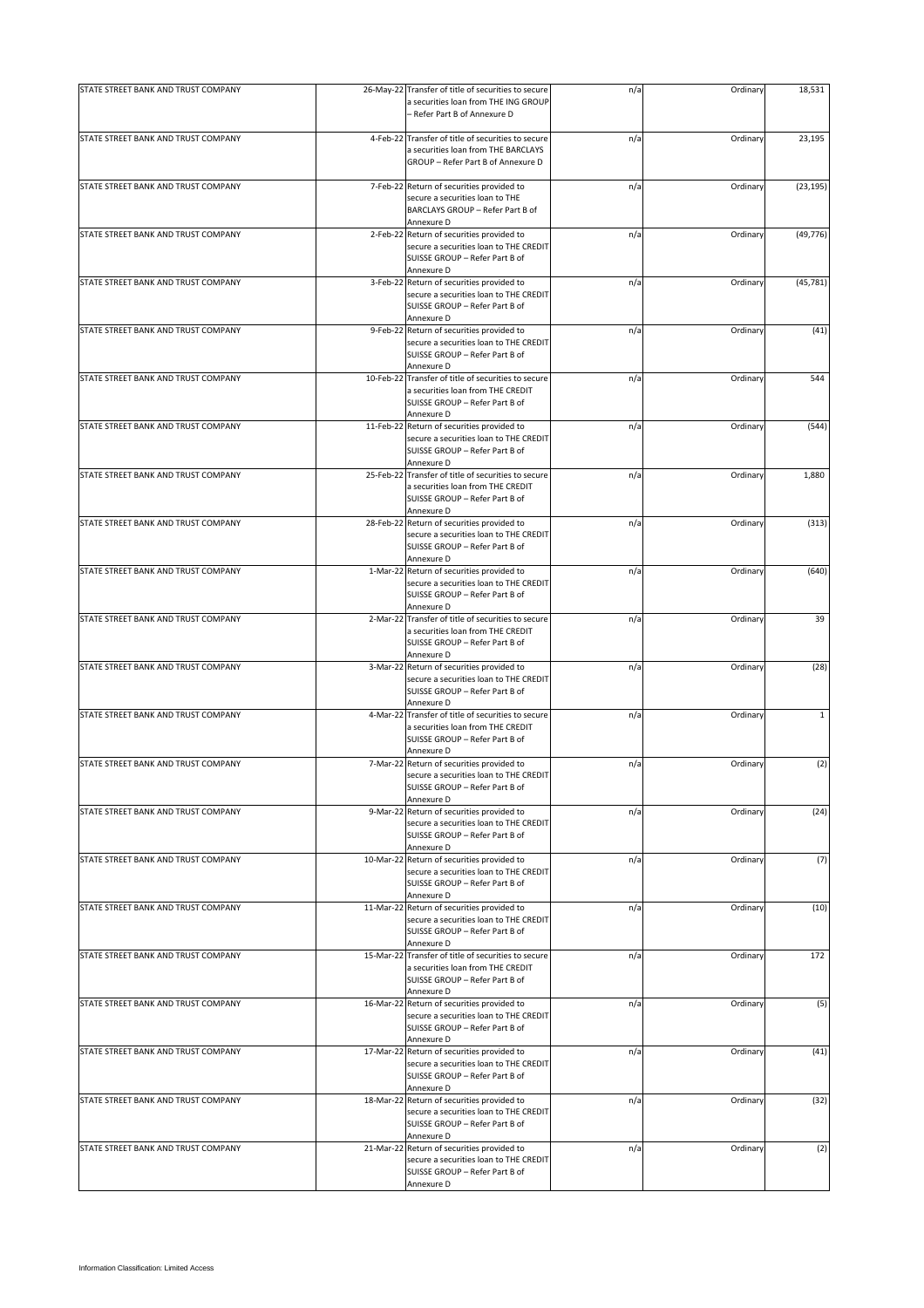| STATE STREET BANK AND TRUST COMPANY |           | 24-Mar-22 Return of securities provided to                                          | n/a | Ordinary | (43)       |
|-------------------------------------|-----------|-------------------------------------------------------------------------------------|-----|----------|------------|
|                                     |           | secure a securities loan to THE CREDIT                                              |     |          |            |
|                                     |           | SUISSE GROUP - Refer Part B of                                                      |     |          |            |
| STATE STREET BANK AND TRUST COMPANY | 25-Mar-22 | Annexure D<br>Return of securities provided to                                      | n/a | Ordinary | (12)       |
|                                     |           | secure a securities loan to THE CREDIT                                              |     |          |            |
|                                     |           | SUISSE GROUP - Refer Part B of                                                      |     |          |            |
|                                     |           | Annexure D                                                                          |     |          |            |
| STATE STREET BANK AND TRUST COMPANY | 29-Mar-22 | Return of securities provided to                                                    | n/a | Ordinary | (533)      |
|                                     |           | secure a securities loan to THE CREDIT                                              |     |          |            |
|                                     |           | SUISSE GROUP - Refer Part B of                                                      |     |          |            |
|                                     |           | Annexure D                                                                          |     |          |            |
| STATE STREET BANK AND TRUST COMPANY |           | 30-Mar-22 Transfer of title of securities to secure                                 | n/a | Ordinary | 604        |
|                                     |           | a securities loan from THE CREDIT                                                   |     |          |            |
|                                     |           | SUISSE GROUP - Refer Part B of                                                      |     |          |            |
|                                     |           | Annexure D                                                                          |     |          |            |
| STATE STREET BANK AND TRUST COMPANY |           | 6-Apr-22 Return of securities provided to<br>secure a securities loan to THE CREDIT | n/a | Ordinary | (1,026)    |
|                                     |           | SUISSE GROUP - Refer Part B of                                                      |     |          |            |
|                                     |           | Annexure D                                                                          |     |          |            |
| STATE STREET BANK AND TRUST COMPANY | 14-Apr-22 | Return of securities provided to                                                    | n/a | Ordinary | (2)        |
|                                     |           | secure a securities loan to THE CREDIT                                              |     |          |            |
|                                     |           | SUISSE GROUP - Refer Part B of                                                      |     |          |            |
|                                     |           | Annexure D                                                                          |     |          |            |
| STATE STREET BANK AND TRUST COMPANY | 27-Jan-22 | Transfer of title of securities to secure                                           | n/a | Ordinary | 406,195    |
|                                     |           | a securities loan from THE SOCIETE                                                  |     |          |            |
|                                     |           | GENERALE GROUP - Refer Part B of                                                    |     |          |            |
|                                     |           | Annexure D                                                                          |     |          |            |
| STATE STREET BANK AND TRUST COMPANY | 31-Jan-22 | Return of securities provided to                                                    | n/a | Ordinary | (388, 527) |
|                                     |           | secure a securities loan to THE                                                     |     |          |            |
|                                     |           | SOCIETE GENERALE GROUP - Refer                                                      |     |          |            |
|                                     |           | Part B of Annexure D                                                                |     |          |            |
| STATE STREET BANK AND TRUST COMPANY | 1-Feb-22  | Transfer of title of securities to secure                                           | n/a | Ordinary | 1,656      |
|                                     |           | a securities loan from THE SOCIETE                                                  |     |          |            |
|                                     |           | GENERALE GROUP - Refer Part B of<br>Annexure D                                      |     |          |            |
| STATE STREET BANK AND TRUST COMPANY |           | 11-Feb-22 Transfer of title of securities to secure                                 | n/a | Ordinary | 40,361     |
|                                     |           | a securities loan from THE SOCIETE                                                  |     |          |            |
|                                     |           | GENERALE GROUP - Refer Part B of                                                    |     |          |            |
|                                     |           | Annexure D                                                                          |     |          |            |
| STATE STREET BANK AND TRUST COMPANY |           | 14-Feb-22 Transfer of title of securities to secure                                 | n/a | Ordinary | 290,505    |
|                                     |           | a securities loan from THE SOCIETE                                                  |     |          |            |
|                                     |           | GENERALE GROUP - Refer Part B of                                                    |     |          |            |
|                                     |           | Annexure D                                                                          |     |          |            |
| STATE STREET BANK AND TRUST COMPANY |           | 1-Mar-22 Return of securities provided to                                           | n/a | Ordinary | (348, 591) |
|                                     |           | secure a securities loan to THE                                                     |     |          |            |
|                                     |           | SOCIETE GENERALE GROUP - Refer                                                      |     |          |            |
|                                     |           | Part B of Annexure D                                                                |     |          |            |
| STATE STREET BANK AND TRUST COMPANY | 3-Mar-22  | Transfer of title of securities to secure                                           | n/a | Ordinary | 380,338    |
|                                     |           | a securities loan from THE SOCIETE                                                  |     |          |            |
|                                     |           | GENERALE GROUP - Refer Part B of                                                    |     |          |            |
|                                     |           | Annexure D                                                                          |     |          |            |
| STATE STREET BANK AND TRUST COMPANY | 4-Mar-22  | Transfer of title of securities to secure                                           | n/a | Ordinary | 16,623     |
|                                     |           | a securities loan from THE SOCIETE<br>GENERALE GROUP - Refer Part B of              |     |          |            |
|                                     |           | Annexure D                                                                          |     |          |            |
| STATE STREET BANK AND TRUST COMPANY | 11-Mar-22 | Return of securities provided to                                                    | n/a | Ordinary | (322, 082) |
|                                     |           | secure a securities loan to THE                                                     |     |          |            |
|                                     |           | SOCIETE GENERALE GROUP - Refer                                                      |     |          |            |
|                                     |           | Part B of Annexure D                                                                |     |          |            |
| STATE STREET BANK AND TRUST COMPANY | 15-Mar-22 | Transfer of title of securities to secure                                           | n/a | Ordinary | 330,292    |
|                                     |           | a securities loan from THE SOCIETE                                                  |     |          |            |
|                                     |           | <b>GENERALE GROUP - Refer Part B of</b>                                             |     |          |            |
|                                     |           | Annexure D                                                                          |     |          |            |
| STATE STREET BANK AND TRUST COMPANY |           | 31-Mar-22 Return of securities provided to                                          | n/a | Ordinary | (406, 675) |
|                                     |           | secure a securities loan to THE                                                     |     |          |            |
|                                     |           | SOCIETE GENERALE GROUP - Refer                                                      |     |          |            |
| STATE STREET BANK AND TRUST COMPANY |           | Part B of Annexure D<br>1-Apr-22 Return of securities provided to                   | n/a | Ordinary | (30)       |
|                                     |           | secure a securities loan to THE                                                     |     |          |            |
|                                     |           | SOCIETE GENERALE GROUP - Refer                                                      |     |          |            |
|                                     |           | Part B of Annexure D                                                                |     |          |            |
| STATE STREET BANK AND TRUST COMPANY | 6-Apr-22  | Return of securities provided to                                                    | n/a | Ordinary | (43)       |
|                                     |           | secure a securities loan to THE                                                     |     |          |            |
|                                     |           | SOCIETE GENERALE GROUP - Refer                                                      |     |          |            |
|                                     |           | Part B of Annexure D                                                                |     |          |            |
| STATE STREET BANK AND TRUST COMPANY | 8-Apr-22  | Transfer of title of securities to secure                                           | n/a | Ordinary | 82         |
|                                     |           | a securities loan from THE SOCIETE                                                  |     |          |            |
|                                     |           | GENERALE GROUP - Refer Part B of                                                    |     |          |            |
|                                     |           | Annexure D                                                                          |     |          |            |
| STATE STREET BANK AND TRUST COMPANY |           | 11-Apr-22 Transfer of title of securities to secure                                 | n/a | Ordinary | 338,289    |
|                                     |           | a securities loan from THE SOCIETE                                                  |     |          |            |
|                                     |           | GENERALE GROUP - Refer Part B of<br>Annexure D                                      |     |          |            |
| STATE STREET BANK AND TRUST COMPANY |           | 18-Apr-22 Return of securities provided to                                          | n/a | Ordinary | (41, 566)  |
|                                     |           | secure a securities loan to THE                                                     |     |          |            |
|                                     |           | SOCIETE GENERALE GROUP - Refer                                                      |     |          |            |
|                                     |           | Part B of Annexure D                                                                |     |          |            |
| STATE STREET BANK AND TRUST COMPANY | 19-Apr-22 | Transfer of title of securities to secure                                           | n/a | Ordinary | 20,653     |
|                                     |           | a securities loan from THE SOCIETE                                                  |     |          |            |
|                                     |           | GENERALE GROUP - Refer Part B of                                                    |     |          |            |
|                                     |           | Annexure D                                                                          |     |          |            |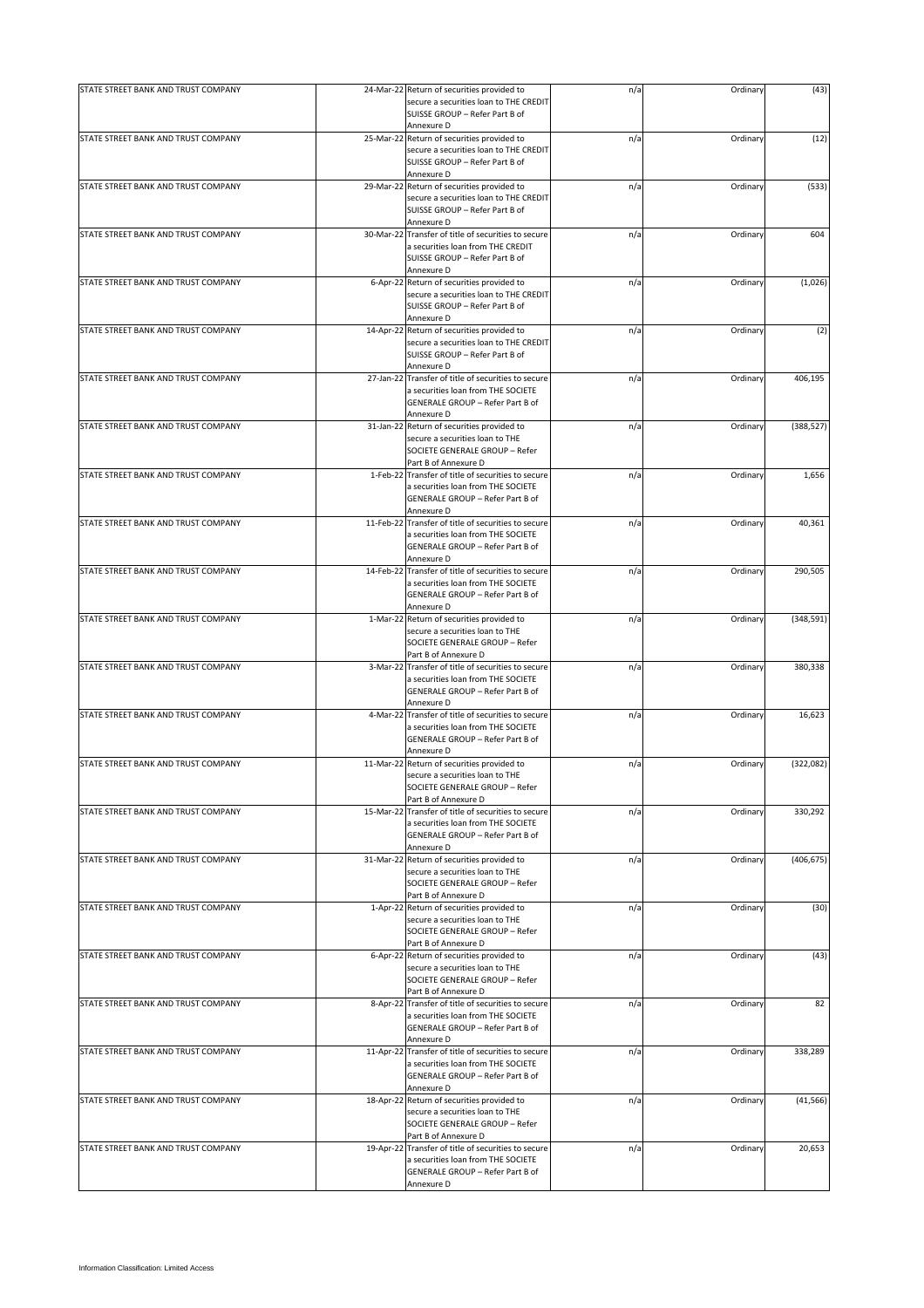| STATE STREET BANK AND TRUST COMPANY |           | 20-Apr-22 Return of securities provided to                                                | n/a | Ordinary | (120, 770)   |
|-------------------------------------|-----------|-------------------------------------------------------------------------------------------|-----|----------|--------------|
|                                     |           | secure a securities loan to THE<br>SOCIETE GENERALE GROUP - Refer<br>Part B of Annexure D |     |          |              |
| STATE STREET BANK AND TRUST COMPANY |           | 21-Apr-22 Return of securities provided to                                                | n/a | Ordinary | (126, 667)   |
|                                     |           | secure a securities loan to THE<br>SOCIETE GENERALE GROUP - Refer<br>Part B of Annexure D |     |          |              |
| STATE STREET BANK AND TRUST COMPANY |           | 3-May-22 Transfer of title of securities to secure                                        | n/a | Ordinary | 48,722       |
|                                     |           | a securities loan from THE SOCIETE                                                        |     |          |              |
|                                     |           | GENERALE GROUP - Refer Part B of                                                          |     |          |              |
|                                     |           | Annexure D                                                                                |     |          |              |
| STATE STREET BANK AND TRUST COMPANY |           | 4-May-22 Return of securities provided to                                                 | n/a | Ordinary | (58, 413)    |
|                                     |           | secure a securities loan to THE                                                           |     |          |              |
|                                     |           | SOCIETE GENERALE GROUP - Refer                                                            |     |          |              |
|                                     |           | Part B of Annexure D                                                                      |     |          |              |
| STATE STREET BANK AND TRUST COMPANY |           | 9-May-22 Transfer of title of securities to secure                                        | n/a | Ordinary | 137,452      |
|                                     |           | a securities loan from THE SOCIETE                                                        |     |          |              |
|                                     |           | GENERALE GROUP - Refer Part B of                                                          |     |          |              |
|                                     |           | Annexure D                                                                                |     |          |              |
| STATE STREET BANK AND TRUST COMPANY | 10-May-22 | Return of securities provided to                                                          | n/a | Ordinary | (164, 192)   |
|                                     |           | secure a securities loan to THE                                                           |     |          |              |
|                                     |           | SOCIETE GENERALE GROUP - Refer                                                            |     |          |              |
|                                     |           | Part B of Annexure D                                                                      |     |          |              |
| STATE STREET BANK AND TRUST COMPANY |           | 12-May-22 Return of securities provided to                                                | n/a | Ordinary | (33,037)     |
|                                     |           | secure a securities loan to THE                                                           |     |          |              |
|                                     |           | SOCIETE GENERALE GROUP - Refer                                                            |     |          |              |
|                                     |           | Part B of Annexure D                                                                      |     |          |              |
| STATE STREET BANK AND TRUST COMPANY |           | 13-May-22 Transfer of title of securities to secure                                       | n/a | Ordinary | 220,428      |
|                                     |           | a securities loan from THE SOCIETE                                                        |     |          |              |
|                                     |           | GENERALE GROUP - Refer Part B of                                                          |     |          |              |
|                                     |           | Annexure D                                                                                |     |          |              |
| STATE STREET BANK AND TRUST COMPANY |           | 16-May-22 Return of securities provided to                                                | n/a | Ordinary | (221,002)    |
|                                     |           | secure a securities loan to THE                                                           |     |          |              |
|                                     |           | SOCIETE GENERALE GROUP - Refer                                                            |     |          |              |
|                                     |           | Part B of Annexure D                                                                      |     |          |              |
| STATE STREET BANK AND TRUST COMPANY |           | 28-Jan-22 Transfer of title of securities to secure                                       | n/a | Ordinary | 33           |
|                                     |           | a securities loan from THE SOCIETE                                                        |     |          |              |
|                                     |           | GENERALE GROUP - Refer Part B of                                                          |     |          |              |
|                                     |           | Annexure D                                                                                |     |          |              |
| STATE STREET BANK AND TRUST COMPANY |           | 31-Jan-22 Transfer of title of securities to secure                                       | n/a | Ordinary | $\mathbf{1}$ |
|                                     |           | a securities loan from THE SOCIETE                                                        |     |          |              |
|                                     |           | GENERALE GROUP - Refer Part B of                                                          |     |          |              |
|                                     |           | Annexure D                                                                                |     |          | 114          |
| STATE STREET BANK AND TRUST COMPANY |           | 15-Feb-22 Transfer of title of securities to secure                                       | n/a | Ordinary |              |
|                                     |           | a securities loan from THE SOCIETE                                                        |     |          |              |
|                                     |           | GENERALE GROUP - Refer Part B of                                                          |     |          |              |
| STATE STREET BANK AND TRUST COMPANY |           | Annexure D<br>14-Mar-22 Return of securities provided to                                  | n/a | Ordinary | (107)        |
|                                     |           | secure a securities loan to THE                                                           |     |          |              |
|                                     |           | SOCIETE GENERALE GROUP - Refer                                                            |     |          |              |
|                                     |           | Part B of Annexure D                                                                      |     |          |              |
| STATE STREET BANK AND TRUST COMPANY |           | 16-Mar-22 Return of securities provided to                                                | n/a | Ordinary | (14)         |
|                                     |           | secure a securities loan to THE                                                           |     |          |              |
|                                     |           | SOCIETE GENERALE GROUP - Refer                                                            |     |          |              |
|                                     |           | Part B of Annexure D                                                                      |     |          |              |
| STATE STREET BANK AND TRUST COMPANY |           | 31-Mar-22 Transfer of title of securities to secure                                       | n/a | Ordinary | 10           |
|                                     |           | a securities loan from THE SOCIETE                                                        |     |          |              |
|                                     |           | GENERALE GROUP - Refer Part B of                                                          |     |          |              |
|                                     |           | Annexure D                                                                                |     |          |              |
| STATE STREET BANK AND TRUST COMPANY |           | 1-Apr-22 Return of securities provided to                                                 | n/a | Ordinary | (12)         |
|                                     |           | secure a securities loan to THE                                                           |     |          |              |
|                                     |           | SOCIETE GENERALE GROUP - Refer                                                            |     |          |              |
|                                     |           | Part B of Annexure D                                                                      |     |          |              |
| STATE STREET BANK AND TRUST COMPANY |           | 8-Apr-22 Transfer of title of securities to secure                                        | n/a | Ordinary | 15           |
|                                     |           | a securities loan from THE SOCIETE                                                        |     |          |              |
|                                     |           | GENERALE GROUP - Refer Part B of                                                          |     |          |              |
|                                     |           | Annexure D                                                                                |     |          |              |
| STATE STREET BANK AND TRUST COMPANY |           | 25-Apr-22 Transfer of title of securities to secure                                       | n/a | Ordinary | 58           |
|                                     |           | a securities loan from THE SOCIETE                                                        |     |          |              |
|                                     |           | GENERALE GROUP - Refer Part B of                                                          |     |          |              |
|                                     |           | Annexure D                                                                                |     |          |              |
|                                     |           |                                                                                           |     |          |              |
|                                     |           |                                                                                           |     |          |              |
| STATE STREET BANK AND TRUST COMPANY |           | 12-May-22 Return of securities provided to                                                | n/a | Ordinary | (47)         |
|                                     |           | secure a securities loan to THE                                                           |     |          |              |
|                                     |           | SOCIETE GENERALE GROUP - Refer                                                            |     |          |              |
|                                     |           | Part B of Annexure D                                                                      |     |          |              |
|                                     |           |                                                                                           |     |          |              |
|                                     |           |                                                                                           |     |          |              |
| STATE STREET BANK AND TRUST COMPANY |           | 13-May-22 Return of securities provided to                                                | n/a | Ordinary | (52)         |
|                                     |           | secure a securities loan to THE                                                           |     |          |              |
|                                     |           | SOCIETE GENERALE GROUP - Refer                                                            |     |          |              |
|                                     |           | Part B of Annexure D                                                                      |     |          |              |
|                                     |           |                                                                                           |     |          |              |
|                                     |           |                                                                                           |     |          |              |
| STATE STREET BANK AND TRUST COMPANY |           | 4-Feb-22 Transfer of title of securities to secure                                        | n/a | Ordinary | 2,964        |
|                                     |           | a securities loan from THE CREDIT                                                         |     |          |              |
|                                     |           | SUISSE GROUP - Refer Part B of                                                            |     |          |              |
|                                     |           | Annexure D                                                                                |     |          |              |
|                                     |           |                                                                                           |     |          |              |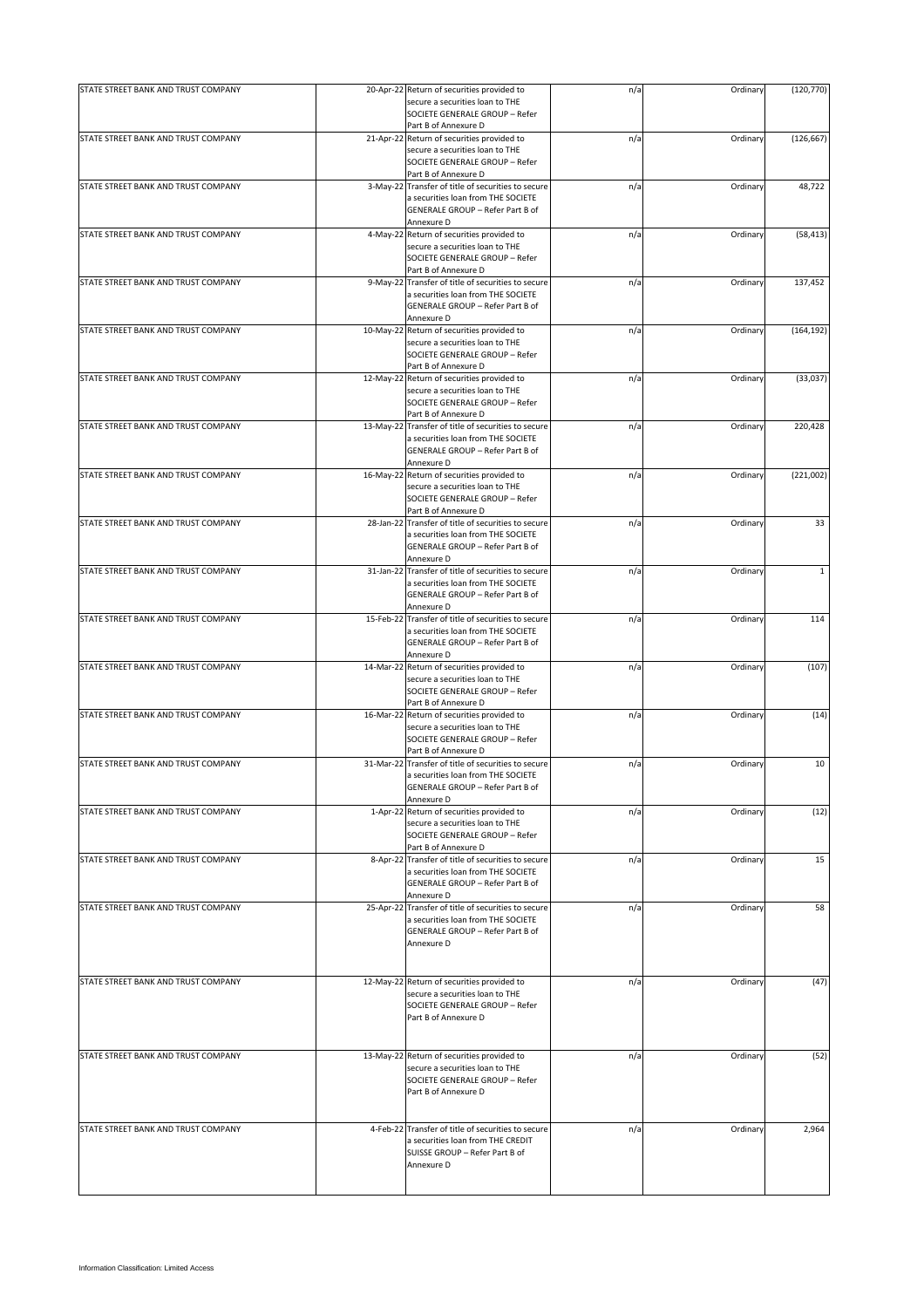| STATE STREET BANK AND TRUST COMPANY |           | 7-Feb-22 Return of securities provided to                                                                                                | n/a | Ordinary | (2, 435) |
|-------------------------------------|-----------|------------------------------------------------------------------------------------------------------------------------------------------|-----|----------|----------|
|                                     |           | secure a securities loan to THE CREDIT<br>SUISSE GROUP - Refer Part B of<br>Annexure D                                                   |     |          |          |
| STATE STREET BANK AND TRUST COMPANY |           | 8-Feb-22 Transfer of title of securities to secure<br>a securities loan from THE CREDIT<br>SUISSE GROUP - Refer Part B of<br>Annexure D  | n/a | Ordinary | 26       |
| STATE STREET BANK AND TRUST COMPANY |           | 9-Feb-22 Return of securities provided to<br>secure a securities loan to THE CREDIT<br>SUISSE GROUP - Refer Part B of<br>Annexure D      | n/a | Ordinary | (30)     |
| STATE STREET BANK AND TRUST COMPANY |           | 10-Feb-22 Return of securities provided to<br>secure a securities loan to THE CREDIT<br>SUISSE GROUP - Refer Part B of<br>Annexure D     | n/a | Ordinary | (118)    |
| STATE STREET BANK AND TRUST COMPANY |           | 11-Feb-22 Return of securities provided to<br>secure a securities loan to THE CREDIT<br>SUISSE GROUP - Refer Part B of<br>Annexure D     | n/a | Ordinary | (207)    |
| STATE STREET BANK AND TRUST COMPANY |           | 25-Feb-22 Transfer of title of securities to secure<br>a securities loan from THE CREDIT<br>SUISSE GROUP - Refer Part B of<br>Annexure D | n/a | Ordinary | 38       |
| STATE STREET BANK AND TRUST COMPANY |           | 28-Feb-22 Transfer of title of securities to secure<br>a securities loan from THE CREDIT<br>SUISSE GROUP - Refer Part B of<br>Annexure D | n/a | Ordinary | 9        |
| STATE STREET BANK AND TRUST COMPANY |           | 1-Mar-22 Transfer of title of securities to secure<br>a securities loan from THE CREDIT<br>SUISSE GROUP - Refer Part B of<br>Annexure D  | n/a | Ordinary | 700      |
| STATE STREET BANK AND TRUST COMPANY |           | 2-Mar-22 Transfer of title of securities to secure<br>a securities loan from THE CREDIT<br>SUISSE GROUP - Refer Part B of<br>Annexure D  | n/a | Ordinary | 2,885    |
| STATE STREET BANK AND TRUST COMPANY |           | 3-Mar-22 Return of securities provided to<br>secure a securities loan to THE CREDIT<br>SUISSE GROUP - Refer Part B of<br>Annexure D      | n/a | Ordinary | (3,832)  |
| STATE STREET BANK AND TRUST COMPANY |           | 30-Mar-22 Transfer of title of securities to secure<br>a securities loan from THE CREDIT<br>SUISSE GROUP - Refer Part B of<br>Annexure D | n/a | Ordinary | 1,230    |
| STATE STREET BANK AND TRUST COMPANY |           | 6-Apr-22 Return of securities provided to<br>secure a securities loan to THE CREDIT<br>SUISSE GROUP - Refer Part B of<br>Annexure D      | n/a | Ordinary | (1, 226) |
| STATE STREET BANK AND TRUST COMPANY |           | 7-Apr-22 Return of securities provided to<br>secure a securities loan to THE CREDIT<br>SUISSE GROUP - Refer Part B of<br>Annexure D      | n/a | Ordinary | (1)      |
| STATE STREET BANK AND TRUST COMPANY |           | 8-Apr-22 Return of securities provided to<br>secure a securities loan to THE CREDIT<br>SUISSE GROUP - Refer Part B of<br>Annexure D      | n/a | Ordinary | (1)      |
| STATE STREET BANK AND TRUST COMPANY |           | 13-Apr-22 Transfer of title of securities to secure<br>a securities loan from THE CREDIT<br>SUISSE GROUP - Refer Part B of<br>Annexure D | n/a | Ordinary | 245      |
| STATE STREET BANK AND TRUST COMPANY |           | 19-Apr-22 Transfer of title of securities to secure<br>a securities loan from THE CREDIT<br>SUISSE GROUP - Refer Part B of<br>Annexure D | n/a | Ordinary | 738      |
| STATE STREET BANK AND TRUST COMPANY |           | 20-Apr-22 Return of securities provided to<br>secure a securities loan to THE CREDIT<br>SUISSE GROUP - Refer Part B of<br>Annexure D     | n/a | Ordinary | (577)    |
| STATE STREET BANK AND TRUST COMPANY |           | 21-Apr-22 Return of securities provided to<br>secure a securities loan to THE CREDIT<br>SUISSE GROUP - Refer Part B of<br>Annexure D     | n/a | Ordinary | (344)    |
| STATE STREET BANK AND TRUST COMPANY |           | 22-Apr-22 Transfer of title of securities to secure<br>a securities loan from THE CREDIT<br>SUISSE GROUP - Refer Part B of<br>Annexure D | n/a | Ordinary | 13       |
| STATE STREET BANK AND TRUST COMPANY |           | 25-Apr-22 Return of securities provided to<br>secure a securities loan to THE CREDIT<br>SUISSE GROUP - Refer Part B of<br>Annexure D     | n/a | Ordinary | (25)     |
| STATE STREET BANK AND TRUST COMPANY |           | 26-Apr-22 Return of securities provided to<br>secure a securities loan to THE CREDIT<br>SUISSE GROUP - Refer Part B of<br>Annexure D     | n/a | Ordinary | (44)     |
| STATE STREET BANK AND TRUST COMPANY | 29-Apr-22 | Return of securities provided to<br>secure a securities loan to THE CREDIT<br>SUISSE GROUP - Refer Part B of<br>Annexure D               | n/a | Ordinary | (2)      |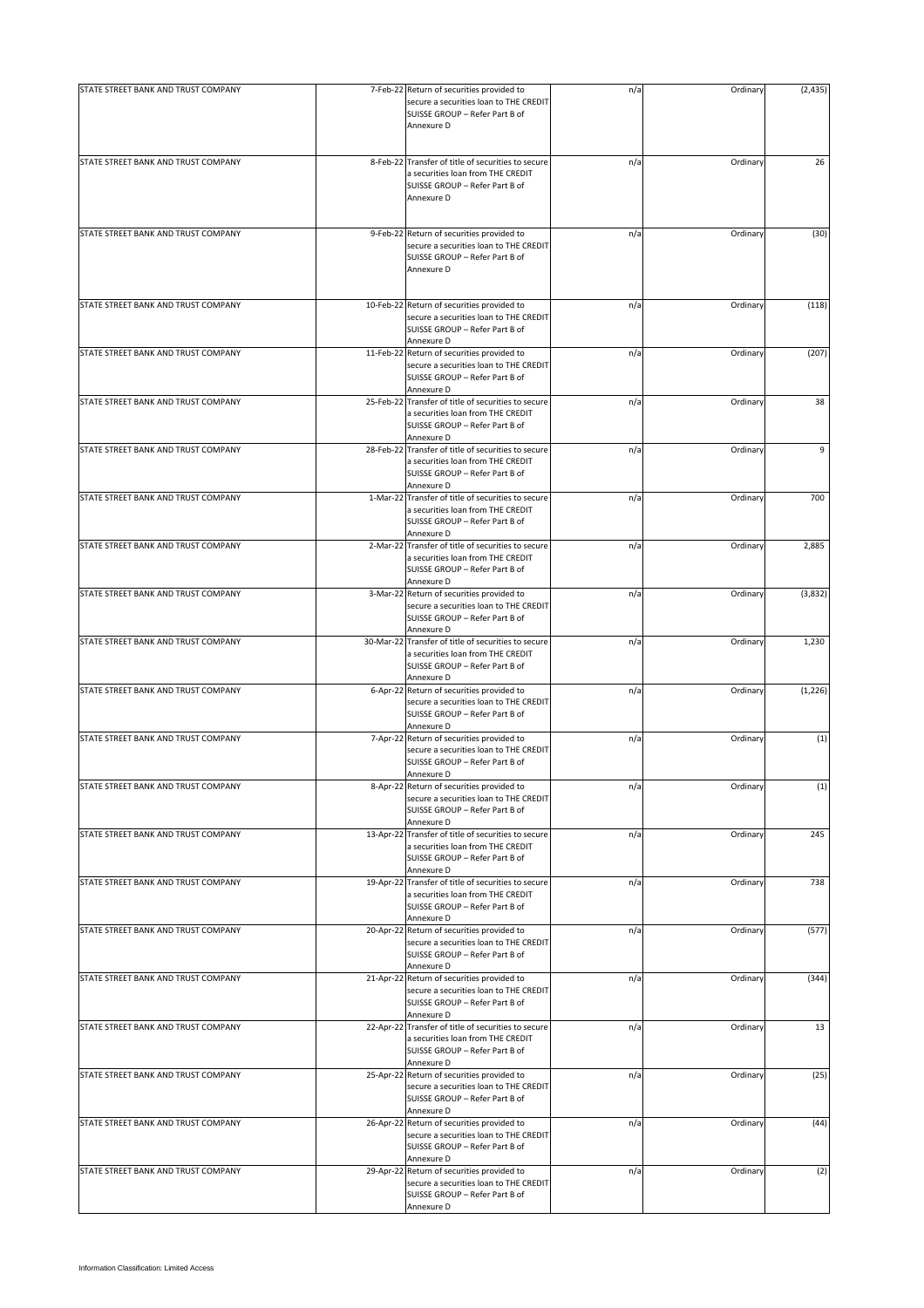| STATE STREET BANK AND TRUST COMPANY |           | 2-May-22 Return of securities provided to                                                                                                | n/a | Ordinary | (1)          |
|-------------------------------------|-----------|------------------------------------------------------------------------------------------------------------------------------------------|-----|----------|--------------|
|                                     |           | secure a securities loan to THE CREDIT<br>SUISSE GROUP - Refer Part B of<br>Annexure D                                                   |     |          |              |
| STATE STREET BANK AND TRUST COMPANY |           | 5-May-22 Transfer of title of securities to secure<br>a securities loan from THE CREDIT<br>SUISSE GROUP - Refer Part B of<br>Annexure D  | n/a | Ordinary | $\mathbf{1}$ |
| STATE STREET BANK AND TRUST COMPANY |           | 6-May-22 Return of securities provided to<br>secure a securities loan to THE CREDIT<br>SUISSE GROUP - Refer Part B of<br>Annexure D      | n/a | Ordinary | (2)          |
| STATE STREET BANK AND TRUST COMPANY | 9-May-22  | Transfer of title of securities to secure<br>a securities loan from THE CREDIT<br>SUISSE GROUP - Refer Part B of<br>Annexure D           | n/a | Ordinary | 306          |
| STATE STREET BANK AND TRUST COMPANY | 11-May-22 | Transfer of title of securities to secure<br>a securities loan from THE CREDIT<br>SUISSE GROUP - Refer Part B of<br>Annexure D           | n/a | Ordinary | 650          |
| STATE STREET BANK AND TRUST COMPANY |           | 12-May-22 Return of securities provided to<br>secure a securities loan to THE CREDIT<br>SUISSE GROUP - Refer Part B of<br>Annexure D     | n/a | Ordinary | (822)        |
| STATE STREET BANK AND TRUST COMPANY |           | 13-May-22 Transfer of title of securities to secure<br>a securities loan from THE CREDIT<br>SUISSE GROUP - Refer Part B of<br>Annexure D | n/a | Ordinary | 868          |
| STATE STREET BANK AND TRUST COMPANY |           | 18-May-22 Return of securities provided to<br>secure a securities loan to THE CREDIT<br>SUISSE GROUP - Refer Part B of<br>Annexure D     | n/a | Ordinary | (21)         |
| STATE STREET BANK AND TRUST COMPANY |           | 19-May-22 Return of securities provided to<br>secure a securities loan to THE CREDIT<br>SUISSE GROUP - Refer Part B of<br>Annexure D     | n/a | Ordinary | (985)        |
| STATE STREET BANK AND TRUST COMPANY |           | 26-Jan-22 Transfer of title of securities to secure<br>a securities loan from THE ING GROUP<br>- Refer Part B of Annexure D              | n/a | Ordinary | 15,672       |
| STATE STREET BANK AND TRUST COMPANY |           | 27-Jan-22 Return of securities provided to<br>secure a securities loan to THE ING<br>GROUP - Refer Part B of Annexure D                  | n/a | Ordinary | (302, 914)   |
| STATE STREET BANK AND TRUST COMPANY |           | 28-Jan-22 Return of securities provided to<br>secure a securities loan to THE ING<br>GROUP - Refer Part B of Annexure D                  | n/a | Ordinary | (161, 240)   |
| STATE STREET BANK AND TRUST COMPANY |           | 31-Jan-22 Transfer of title of securities to secure<br>a securities loan from THE ING GROUP<br>- Refer Part B of Annexure D              | n/a | Ordinary | 3,898        |
| STATE STREET BANK AND TRUST COMPANY |           | 1-Feb-22 Return of securities provided to<br>secure a securities loan to THE ING<br>GROUP - Refer Part B of Annexure D                   | n/a | Ordinary | (3, 496)     |
| STATE STREET BANK AND TRUST COMPANY |           | 3-Feb-22 Transfer of title of securities to secure<br>a securities loan from THE ING GROUP<br>- Refer Part B of Annexure D               | n/a | Ordinary | 3,365        |
| STATE STREET BANK AND TRUST COMPANY |           | 7-Feb-22 Transfer of title of securities to secure<br>a securities loan from THE ING GROUP<br>- Refer Part B of Annexure D               | n/a | Ordinary | 72,471       |
| STATE STREET BANK AND TRUST COMPANY |           | 8-Feb-22 Return of securities provided to<br>secure a securities loan to THE ING<br>GROUP - Refer Part B of Annexure D                   | n/a | Ordinary | (14, 612)    |
| STATE STREET BANK AND TRUST COMPANY |           | 9-Feb-22 Return of securities provided to<br>secure a securities loan to THE ING<br>GROUP - Refer Part B of Annexure D                   | n/a | Ordinary | (56, 643)    |
| STATE STREET BANK AND TRUST COMPANY |           | 10-Feb-22 Transfer of title of securities to secure<br>a securities loan from THE ING GROUP<br>- Refer Part B of Annexure D              | n/a | Ordinary | 40,423       |
| STATE STREET BANK AND TRUST COMPANY |           | 11-Feb-22 Return of securities provided to<br>secure a securities loan to THE ING<br>GROUP - Refer Part B of Annexure D                  | n/a | Ordinary | (46,098)     |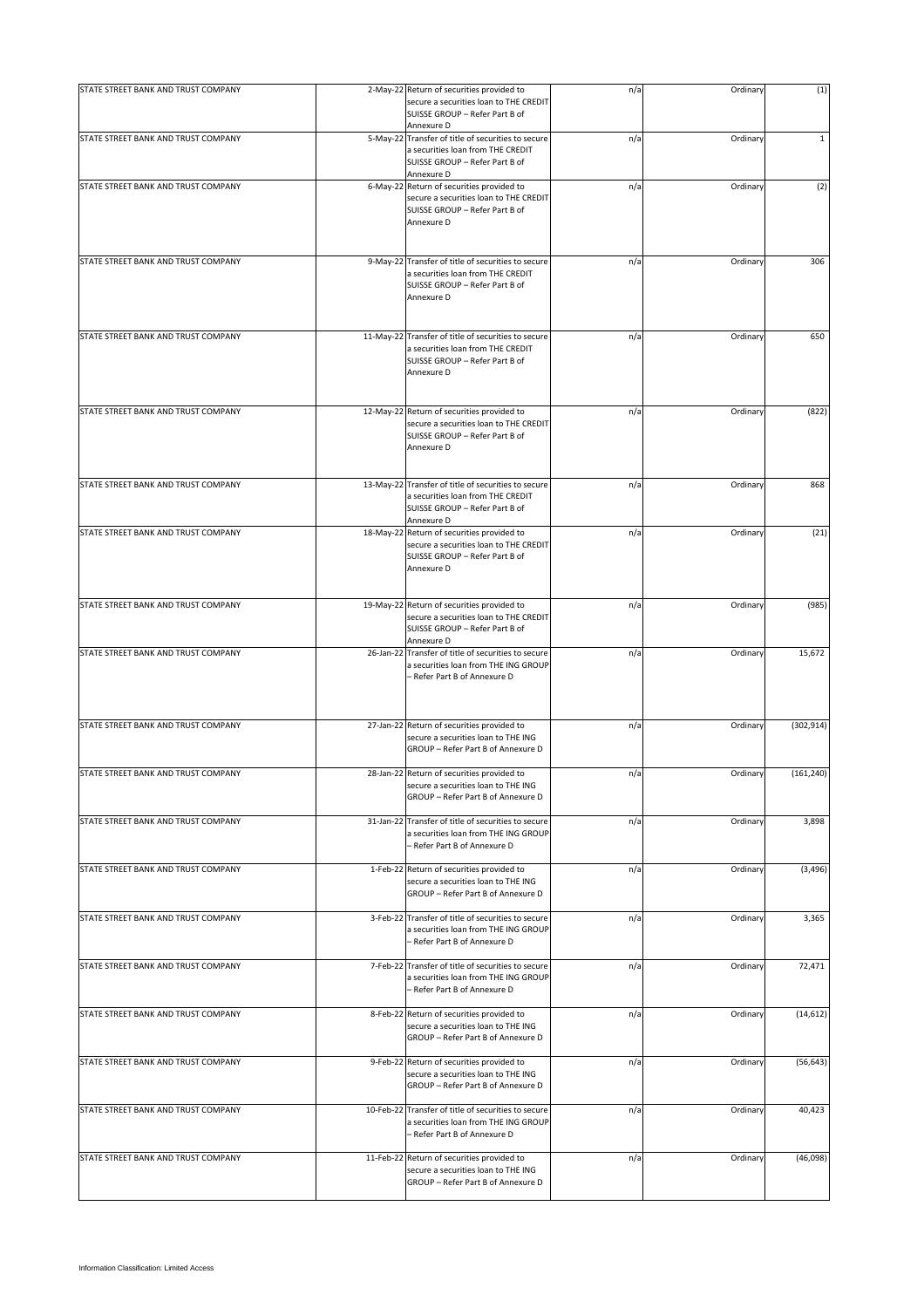| STATE STREET BANK AND TRUST COMPANY |           | 14-Feb-22 Transfer of title of securities to secure<br>a securities loan from THE ING GROUP<br>- Refer Part B of Annexure D | n/a | Ordinary | 59,798     |
|-------------------------------------|-----------|-----------------------------------------------------------------------------------------------------------------------------|-----|----------|------------|
| STATE STREET BANK AND TRUST COMPANY |           | 15-Feb-22 Return of securities provided to<br>secure a securities loan to THE ING<br>GROUP - Refer Part B of Annexure D     | n/a | Ordinary | (24, 011)  |
| STATE STREET BANK AND TRUST COMPANY |           | 16-Feb-22 Return of securities provided to<br>secure a securities loan to THE ING<br>GROUP - Refer Part B of Annexure D     | n/a | Ordinary | (14, 821)  |
| STATE STREET BANK AND TRUST COMPANY |           | 18-Feb-22 Transfer of title of securities to secure<br>a securities loan from THE ING GROUP<br>- Refer Part B of Annexure D | n/a | Ordinary | 40,614     |
| STATE STREET BANK AND TRUST COMPANY | 21-Feb-22 | Transfer of title of securities to secure<br>a securities loan from THE ING GROUP<br>- Refer Part B of Annexure D           | n/a | Ordinary | 31         |
| STATE STREET BANK AND TRUST COMPANY |           | 22-Feb-22 Return of securities provided to<br>secure a securities loan to THE ING<br>GROUP - Refer Part B of Annexure D     | n/a | Ordinary | (6, 416)   |
| STATE STREET BANK AND TRUST COMPANY |           | 23-Feb-22 Return of securities provided to<br>secure a securities loan to THE ING<br>GROUP - Refer Part B of Annexure D     | n/a | Ordinary | (39,066)   |
| STATE STREET BANK AND TRUST COMPANY |           | 24-Feb-22 Transfer of title of securities to secure<br>a securities loan from THE ING GROUP<br>- Refer Part B of Annexure D | n/a | Ordinary | 228,516    |
| STATE STREET BANK AND TRUST COMPANY |           | 25-Feb-22 Return of securities provided to<br>secure a securities loan to THE ING<br>GROUP - Refer Part B of Annexure D     | n/a | Ordinary | (148, 399) |
| STATE STREET BANK AND TRUST COMPANY |           | 28-Feb-22 Return of securities provided to<br>secure a securities loan to THE ING<br>GROUP - Refer Part B of Annexure D     | n/a | Ordinary | (61, 106)  |
| STATE STREET BANK AND TRUST COMPANY | 1-Mar-22  | Transfer of title of securities to secure<br>a securities loan from THE ING GROUP<br>- Refer Part B of Annexure D           | n/a | Ordinary | 20,135     |
| STATE STREET BANK AND TRUST COMPANY |           | 2-Mar-22 Return of securities provided to<br>secure a securities loan to THE ING<br>GROUP - Refer Part B of Annexure D      | n/a | Ordinary | (52,048)   |
| STATE STREET BANK AND TRUST COMPANY |           | 3-Mar-22 Transfer of title of securities to secure<br>a securities loan from THE ING GROUP<br>- Refer Part B of Annexure D  | n/a | Ordinary | 54,349     |
| STATE STREET BANK AND TRUST COMPANY |           | 4-Mar-22 Transfer of title of securities to secure<br>a securities loan from THE ING GROUP<br>- Refer Part B of Annexure D  | n/a | Ordinary | 1,149      |
| STATE STREET BANK AND TRUST COMPANY |           | 7-Mar-22 Return of securities provided to<br>secure a securities loan to THE ING<br>GROUP - Refer Part B of Annexure D      | n/a | Ordinary | (6, 012)   |
| STATE STREET BANK AND TRUST COMPANY |           | 8-Mar-22 Return of securities provided to<br>secure a securities loan to THE ING<br>GROUP - Refer Part B of Annexure D      | n/a | Ordinary | (518)      |
| STATE STREET BANK AND TRUST COMPANY |           | 9-Mar-22 Return of securities provided to<br>secure a securities loan to THE ING<br>GROUP - Refer Part B of Annexure D      | n/a | Ordinary | (204)      |
| STATE STREET BANK AND TRUST COMPANY |           | 10-Mar-22 Return of securities provided to<br>secure a securities loan to THE ING<br>GROUP - Refer Part B of Annexure D     | n/a | Ordinary | (1,035)    |
| STATE STREET BANK AND TRUST COMPANY |           | 11-Mar-22 Return of securities provided to<br>secure a securities loan to THE ING<br>GROUP - Refer Part B of Annexure D     | n/a | Ordinary | (1,624)    |
| STATE STREET BANK AND TRUST COMPANY |           | 14-Mar-22 Transfer of title of securities to secure<br>a securities loan from THE ING GROUP<br>- Refer Part B of Annexure D | n/a | Ordinary | 590,850    |
| STATE STREET BANK AND TRUST COMPANY |           | 15-Mar-22 Return of securities provided to<br>secure a securities loan to THE ING<br>GROUP - Refer Part B of Annexure D     | n/a | Ordinary | (592, 847) |
| STATE STREET BANK AND TRUST COMPANY |           | 16-Mar-22 Transfer of title of securities to secure<br>a securities loan from THE ING GROUP<br>- Refer Part B of Annexure D | n/a | Ordinary | 297,082    |
| STATE STREET BANK AND TRUST COMPANY |           | 17-Mar-22 Return of securities provided to<br>secure a securities loan to THE ING<br>GROUP - Refer Part B of Annexure D     | n/a | Ordinary | (292, 045) |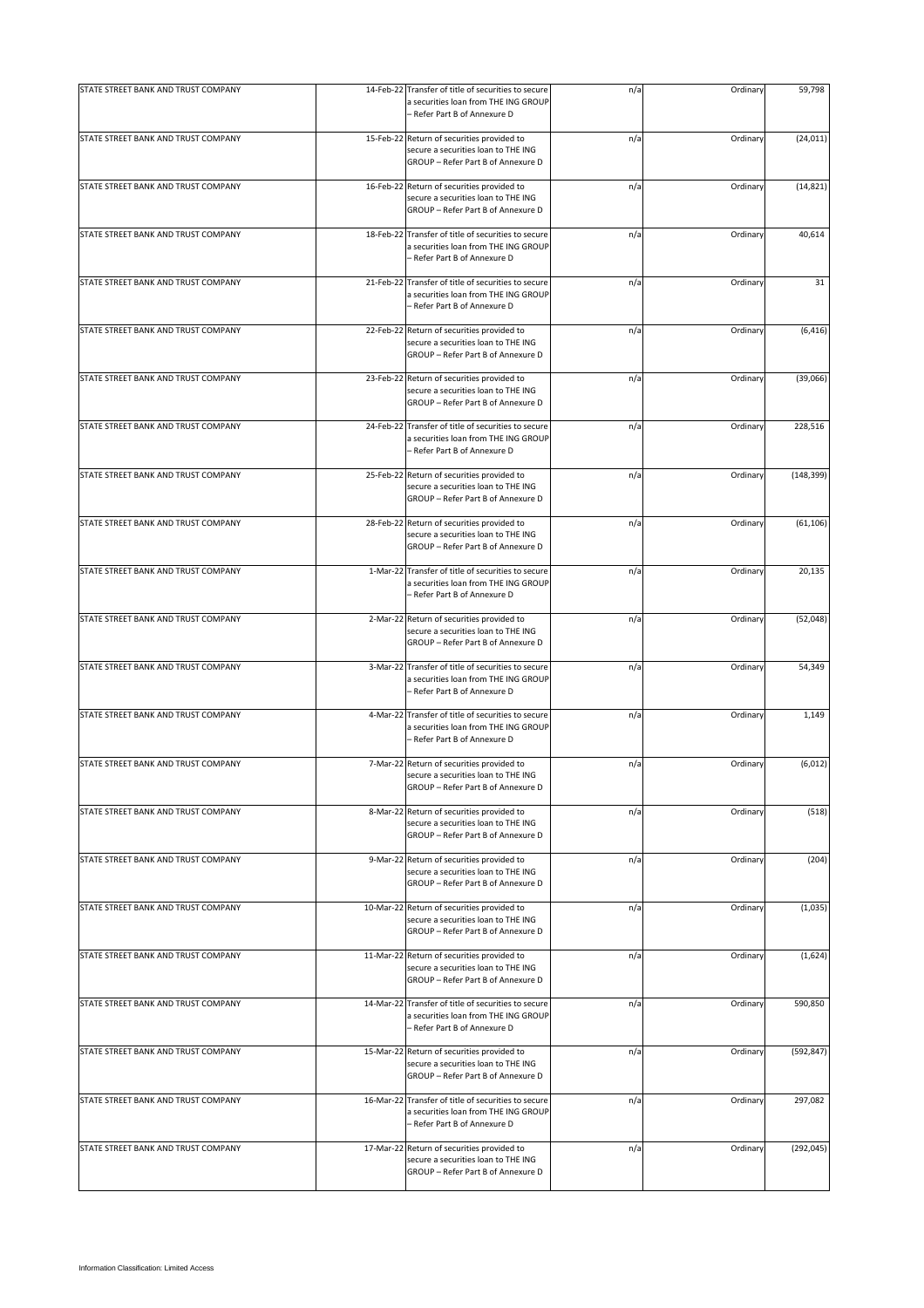| STATE STREET BANK AND TRUST COMPANY |          | 18-Mar-22 Transfer of title of securities to secure<br>a securities loan from THE ING GROUP<br>- Refer Part B of Annexure D | n/a | Ordinary | 1,490      |
|-------------------------------------|----------|-----------------------------------------------------------------------------------------------------------------------------|-----|----------|------------|
| STATE STREET BANK AND TRUST COMPANY |          | 21-Mar-22 Transfer of title of securities to secure<br>a securities loan from THE ING GROUP<br>- Refer Part B of Annexure D | n/a | Ordinary | 22,905     |
| STATE STREET BANK AND TRUST COMPANY |          | 22-Mar-22 Transfer of title of securities to secure<br>a securities loan from THE ING GROUP<br>- Refer Part B of Annexure D | n/a | Ordinary | 38,985     |
| STATE STREET BANK AND TRUST COMPANY |          | 23-Mar-22 Return of securities provided to<br>secure a securities loan to THE ING<br>GROUP - Refer Part B of Annexure D     | n/a | Ordinary | (12, 516)  |
| STATE STREET BANK AND TRUST COMPANY |          | 24-Mar-22 Return of securities provided to<br>secure a securities loan to THE ING<br>GROUP - Refer Part B of Annexure D     | n/a | Ordinary | (230)      |
| STATE STREET BANK AND TRUST COMPANY |          | 25-Mar-22 Transfer of title of securities to secure<br>a securities loan from THE ING GROUP<br>- Refer Part B of Annexure D | n/a | Ordinary | 7,748      |
| STATE STREET BANK AND TRUST COMPANY |          | 28-Mar-22 Return of securities provided to<br>secure a securities loan to THE ING<br>GROUP - Refer Part B of Annexure D     | n/a | Ordinary | (3,961)    |
| STATE STREET BANK AND TRUST COMPANY |          | 29-Mar-22 Return of securities provided to<br>secure a securities loan to THE ING<br>GROUP - Refer Part B of Annexure D     | n/a | Ordinary | (1, 724)   |
| STATE STREET BANK AND TRUST COMPANY |          | 30-Mar-22 Transfer of title of securities to secure<br>a securities loan from THE ING GROUP<br>- Refer Part B of Annexure D | n/a | Ordinary | 129,529    |
| STATE STREET BANK AND TRUST COMPANY |          | 31-Mar-22 Return of securities provided to<br>secure a securities loan to THE ING<br>GROUP - Refer Part B of Annexure D     | n/a | Ordinary | (134, 779) |
| STATE STREET BANK AND TRUST COMPANY | 1-Apr-22 | Transfer of title of securities to secure<br>a securities loan from THE ING GROUP<br>- Refer Part B of Annexure D           | n/a | Ordinary | 1,349      |
| STATE STREET BANK AND TRUST COMPANY |          | 4-Apr-22 Return of securities provided to<br>secure a securities loan to THE ING<br>GROUP - Refer Part B of Annexure D      | n/a | Ordinary | (1, 219)   |
| STATE STREET BANK AND TRUST COMPANY |          | 5-Apr-22 Return of securities provided to<br>secure a securities loan to THE ING<br>GROUP - Refer Part B of Annexure D      | n/a | Ordinary | (1, 399)   |
| STATE STREET BANK AND TRUST COMPANY |          | 6-Apr-22 Return of securities provided to<br>secure a securities loan to THE ING<br>GROUP - Refer Part B of Annexure D      | n/a | Ordinary | (5,036)    |
| STATE STREET BANK AND TRUST COMPANY |          | 7-Apr-22 Transfer of title of securities to secure<br>a securities loan from THE ING GROUP<br>Refer Part B of Annexure D    | n/a | Ordinary | 1,291      |
| STATE STREET BANK AND TRUST COMPANY |          | 8-Apr-22 Return of securities provided to<br>secure a securities loan to THE ING<br>GROUP - Refer Part B of Annexure D      | n/a | Ordinary | (26, 893)  |
| STATE STREET BANK AND TRUST COMPANY |          | 11-Apr-22 Return of securities provided to<br>secure a securities loan to THE ING<br>GROUP - Refer Part B of Annexure D     | n/a | Ordinary | (1,996)    |
| STATE STREET BANK AND TRUST COMPANY |          | 12-Apr-22 Return of securities provided to<br>secure a securities loan to THE ING<br>GROUP - Refer Part B of Annexure D     | n/a | Ordinary | (518)      |
| STATE STREET BANK AND TRUST COMPANY |          | 13-Apr-22 Return of securities provided to<br>secure a securities loan to THE ING<br>GROUP - Refer Part B of Annexure D     | n/a | Ordinary | (1, 253)   |
| STATE STREET BANK AND TRUST COMPANY |          | 14-Apr-22 Return of securities provided to<br>secure a securities loan to THE ING<br>GROUP - Refer Part B of Annexure D     | n/a | Ordinary | (731)      |
| STATE STREET BANK AND TRUST COMPANY |          | 15-Apr-22 Return of securities provided to<br>secure a securities loan to THE ING<br>GROUP - Refer Part B of Annexure D     | n/a | Ordinary | (2, 230)   |
| STATE STREET BANK AND TRUST COMPANY |          | 19-Apr-22 Return of securities provided to<br>secure a securities loan to THE ING<br>GROUP - Refer Part B of Annexure D     | n/a | Ordinary | (67)       |
| STATE STREET BANK AND TRUST COMPANY |          | 20-Apr-22 Return of securities provided to<br>secure a securities loan to THE ING<br>GROUP - Refer Part B of Annexure D     | n/a | Ordinary | (716)      |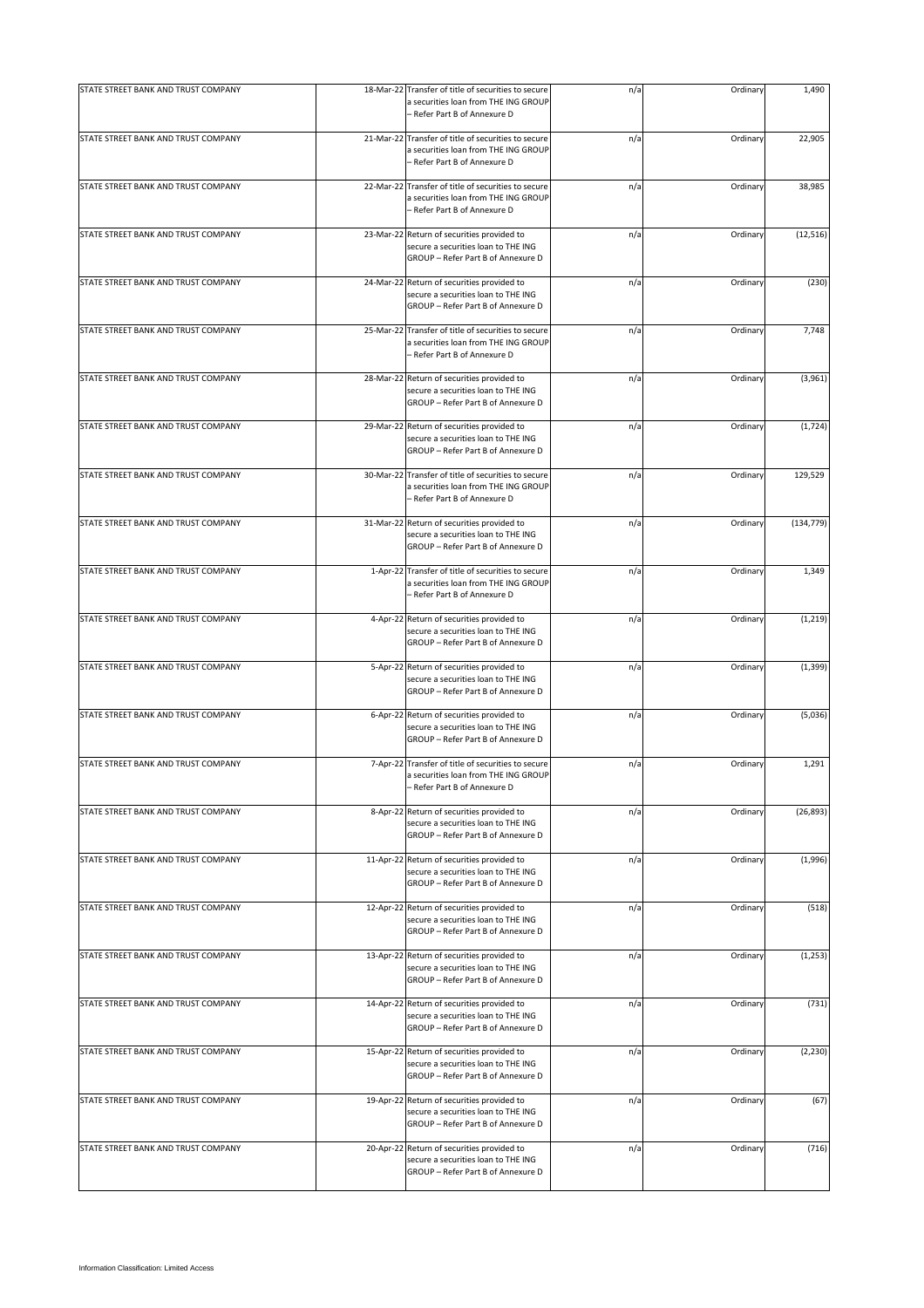| STATE STREET BANK AND TRUST COMPANY |           | 21-Apr-22 Return of securities provided to                                                                                  | n/a | Ordinary | (872)      |
|-------------------------------------|-----------|-----------------------------------------------------------------------------------------------------------------------------|-----|----------|------------|
|                                     |           | secure a securities loan to THE ING<br>GROUP - Refer Part B of Annexure D                                                   |     |          |            |
| STATE STREET BANK AND TRUST COMPANY |           | 22-Apr-22 Return of securities provided to<br>secure a securities loan to THE ING<br>GROUP - Refer Part B of Annexure D     | n/a | Ordinary | (1,055)    |
| STATE STREET BANK AND TRUST COMPANY |           | 25-Apr-22 Transfer of title of securities to secure<br>a securities loan from THE ING GROUP<br>- Refer Part B of Annexure D | n/a | Ordinary | 139,756    |
| STATE STREET BANK AND TRUST COMPANY |           | 26-Apr-22 Return of securities provided to<br>secure a securities loan to THE ING<br>GROUP - Refer Part B of Annexure D     | n/a | Ordinary | (103, 356) |
| STATE STREET BANK AND TRUST COMPANY | 27-Apr-22 | Transfer of title of securities to secure<br>a securities loan from THE ING GROUP<br>- Refer Part B of Annexure D           | n/a | Ordinary | 43,778     |
| STATE STREET BANK AND TRUST COMPANY |           | 28-Apr-22 Transfer of title of securities to secure<br>a securities loan from THE ING GROUP<br>- Refer Part B of Annexure D | n/a | Ordinary | 132,939    |
| STATE STREET BANK AND TRUST COMPANY |           | 29-Apr-22 Return of securities provided to<br>secure a securities loan to THE ING<br>GROUP - Refer Part B of Annexure D     | n/a | Ordinary | (210, 363) |
| STATE STREET BANK AND TRUST COMPANY |           | 2-May-22 Return of securities provided to<br>secure a securities loan to THE ING<br>GROUP - Refer Part B of Annexure D      | n/a | Ordinary | (4, 615)   |
| STATE STREET BANK AND TRUST COMPANY |           | 3-May-22 Transfer of title of securities to secure<br>a securities loan from THE ING GROUP<br>Refer Part B of Annexure D    | n/a | Ordinary | 201,847    |
| STATE STREET BANK AND TRUST COMPANY |           | 4-May-22 Return of securities provided to<br>secure a securities loan to THE ING<br>GROUP - Refer Part B of Annexure D      | n/a | Ordinary | (15, 285)  |
| STATE STREET BANK AND TRUST COMPANY |           | 5-May-22 Return of securities provided to<br>secure a securities loan to THE ING<br>GROUP - Refer Part B of Annexure D      | n/a | Ordinary | (125, 420) |
| STATE STREET BANK AND TRUST COMPANY |           | 6-May-22 Return of securities provided to<br>secure a securities loan to THE ING<br>GROUP - Refer Part B of Annexure D      | n/a | Ordinary | (63, 573)  |
| STATE STREET BANK AND TRUST COMPANY |           | 9-May-22 Transfer of title of securities to secure<br>a securities loan from THE ING GROUP<br>- Refer Part B of Annexure D  | n/a | Ordinary | 811        |
| STATE STREET BANK AND TRUST COMPANY |           | 10-May-22 Transfer of title of securities to secure<br>a securities loan from THE ING GROUP<br>- Refer Part B of Annexure D | n/a | Ordinary | 1,057      |
| STATE STREET BANK AND TRUST COMPANY |           | 11-May-22 Transfer of title of securities to secure<br>a securities loan from THE ING GROUP<br>Refer Part B of Annexure D   | n/a | Ordinary | 117,244    |
| STATE STREET BANK AND TRUST COMPANY |           | 12-May-22 Transfer of title of securities to secure<br>a securities loan from THE ING GROUP<br>Refer Part B of Annexure D   | n/a | Ordinary | 32,482     |
| STATE STREET BANK AND TRUST COMPANY |           | 13-May-22 Return of securities provided to<br>secure a securities loan to THE ING<br>GROUP - Refer Part B of Annexure D     | n/a | Ordinary | (38, 809)  |
| STATE STREET BANK AND TRUST COMPANY |           | 16-May-22 Return of securities provided to<br>secure a securities loan to THE ING<br>GROUP - Refer Part B of Annexure D     | n/a | Ordinary | (15, 622)  |
| STATE STREET BANK AND TRUST COMPANY |           | 17-May-22 Transfer of title of securities to secure<br>a securities loan from THE ING GROUP<br>- Refer Part B of Annexure D | n/a | Ordinary | 1,255      |
| STATE STREET BANK AND TRUST COMPANY |           | 18-May-22 Return of securities provided to<br>secure a securities loan to THE ING<br>GROUP - Refer Part B of Annexure D     | n/a | Ordinary | (87, 170)  |
| STATE STREET BANK AND TRUST COMPANY |           | 19-May-22 Transfer of title of securities to secure<br>a securities loan from THE ING GROUP<br>- Refer Part B of Annexure D | n/a | Ordinary | 21,059     |
| STATE STREET BANK AND TRUST COMPANY |           | 20-May-22 Return of securities provided to<br>secure a securities loan to THE ING<br>GROUP - Refer Part B of Annexure D     | n/a | Ordinary | (20, 359)  |
| STATE STREET BANK AND TRUST COMPANY |           | 23-May-22 Transfer of title of securities to secure<br>a securities loan from THE ING GROUP<br>- Refer Part B of Annexure D | n/a | Ordinary | 4,156      |
|                                     |           |                                                                                                                             |     |          |            |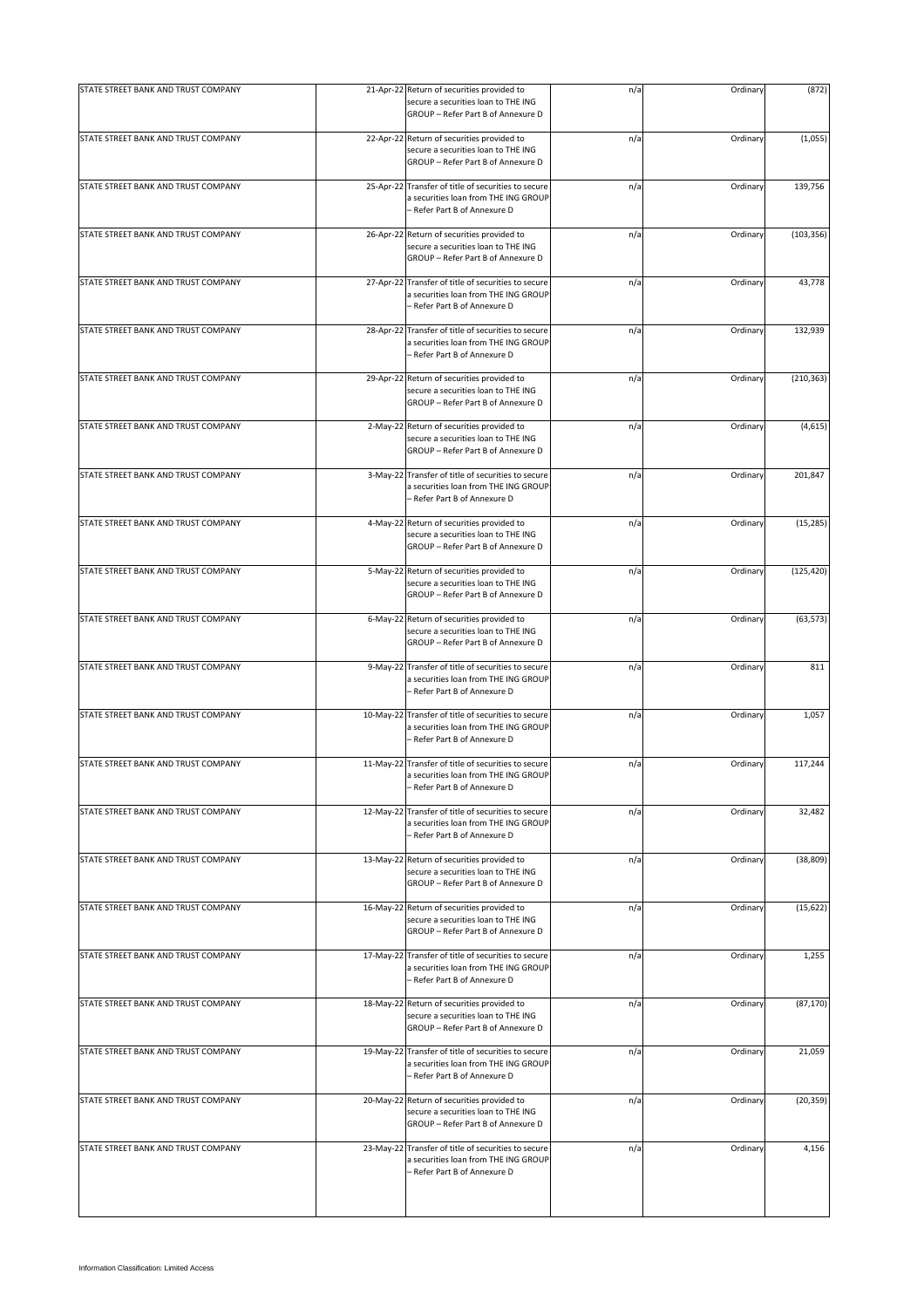| STATE STREET BANK AND TRUST COMPANY |           | 24-May-22 Return of securities provided to                                                                                                  | n/a | Ordinary | (514)      |
|-------------------------------------|-----------|---------------------------------------------------------------------------------------------------------------------------------------------|-----|----------|------------|
|                                     |           | secure a securities loan to THE ING<br>GROUP - Refer Part B of Annexure D                                                                   |     |          |            |
| STATE STREET BANK AND TRUST COMPANY |           | 25-May-22 Transfer of title of securities to secure<br>a securities loan from THE ING GROUP<br>- Refer Part B of Annexure D                 | n/a | Ordinary | 23,601     |
| STATE STREET BANK AND TRUST COMPANY |           | 26-May-22 Return of securities provided to<br>secure a securities loan to THE ING<br>GROUP - Refer Part B of Annexure D                     | n/a | Ordinary | (24, 293)  |
| STATE STREET BANK AND TRUST COMPANY |           | 26-Jan-22 Transfer of title of securities to secure<br>a securities loan from THE SOCIETE<br>GENERALE GROUP - Refer Part B of<br>Annexure D | n/a | Ordinary | 6,508      |
| STATE STREET BANK AND TRUST COMPANY |           | 27-Jan-22 Transfer of title of securities to secure<br>a securities loan from THE SOCIETE<br>GENERALE GROUP - Refer Part B of<br>Annexure D | n/a | Ordinary | 19,064     |
| STATE STREET BANK AND TRUST COMPANY |           | 28-Jan-22 Transfer of title of securities to secure<br>a securities loan from THE SOCIETE<br>GENERALE GROUP - Refer Part B of<br>Annexure D | n/a | Ordinary | 11,332     |
| STATE STREET BANK AND TRUST COMPANY |           | 31-Jan-22 Transfer of title of securities to secure<br>a securities loan from THE SOCIETE<br>GENERALE GROUP - Refer Part B of<br>Annexure D | n/a | Ordinary | 6,660      |
| STATE STREET BANK AND TRUST COMPANY |           | 1-Feb-22 Return of securities provided to<br>secure a securities loan to THE<br>SOCIETE GENERALE GROUP - Refer<br>Part B of Annexure D      | n/a | Ordinary | (1, 249)   |
| STATE STREET BANK AND TRUST COMPANY |           | 4-Feb-22 Return of securities provided to<br>secure a securities loan to THE<br>SOCIETE GENERALE GROUP - Refer<br>Part B of Annexure D      | n/a | Ordinary | (42, 379)  |
| STATE STREET BANK AND TRUST COMPANY |           | 8-Feb-22 Transfer of title of securities to secure<br>a securities loan from THE SOCIETE<br>GENERALE GROUP - Refer Part B of<br>Annexure D  | n/a | Ordinary | 11,216     |
| STATE STREET BANK AND TRUST COMPANY |           | 11-Feb-22 Return of securities provided to<br>secure a securities loan to THE<br>SOCIETE GENERALE GROUP - Refer<br>Part B of Annexure D     | n/a | Ordinary | (3, 912)   |
| STATE STREET BANK AND TRUST COMPANY |           | 14-Feb-22 Return of securities provided to<br>secure a securities loan to THE<br>SOCIETE GENERALE GROUP - Refer<br>Part B of Annexure D     | n/a | Ordinary | (3, 214)   |
| STATE STREET BANK AND TRUST COMPANY |           | 15-Feb-22 Transfer of title of securities to secure<br>a securities loan from THE SOCIETE<br>GENERALE GROUP - Refer Part B of<br>Annexure D | n/a | Ordinary | 143,520    |
| STATE STREET BANK AND TRUST COMPANY | 18-Feb-22 | Return of securities provided to<br>secure a securities loan to THE<br>SOCIETE GENERALE GROUP - Refer<br>Part B of Annexure D               | n/a | Ordinary | (150, 594) |
| STATE STREET BANK AND TRUST COMPANY |           | 21-Feb-22 Transfer of title of securities to secure<br>a securities loan from THE SOCIETE<br>GENERALE GROUP - Refer Part B of<br>Annexure D | n/a | Ordinary | 12,229     |
| STATE STREET BANK AND TRUST COMPANY |           | 1-Mar-22 Return of securities provided to<br>secure a securities loan to THE<br>SOCIETE GENERALE GROUP - Refer<br>Part B of Annexure D      | n/a | Ordinary | (59, 911)  |
| STATE STREET BANK AND TRUST COMPANY |           | 2-Mar-22 Transfer of title of securities to secure<br>a securities loan from THE SOCIETE<br>GENERALE GROUP - Refer Part B of<br>Annexure D  | n/a | Ordinary | 12,029     |
| STATE STREET BANK AND TRUST COMPANY |           | 3-Mar-22 Transfer of title of securities to secure<br>a securities loan from THE SOCIETE<br>GENERALE GROUP - Refer Part B of<br>Annexure D  | n/a | Ordinary | 149,290    |
| STATE STREET BANK AND TRUST COMPANY |           | 4-Mar-22 Return of securities provided to<br>secure a securities loan to THE<br>SOCIETE GENERALE GROUP - Refer<br>Part B of Annexure D      | n/a | Ordinary | (23, 430)  |
| STATE STREET BANK AND TRUST COMPANY |           | 11-Mar-22 Return of securities provided to<br>secure a securities loan to THE<br>SOCIETE GENERALE GROUP - Refer<br>Part B of Annexure D     | n/a | Ordinary | (110, 314) |
| STATE STREET BANK AND TRUST COMPANY |           | 14-Mar-22 Transfer of title of securities to secure<br>a securities loan from THE SOCIETE<br>GENERALE GROUP - Refer Part B of<br>Annexure D | n/a | Ordinary | 21,559     |
| STATE STREET BANK AND TRUST COMPANY |           | 15-Mar-22 Transfer of title of securities to secure<br>a securities loan from THE SOCIETE<br>GENERALE GROUP - Refer Part B of<br>Annexure D | n/a | Ordinary | 79,864     |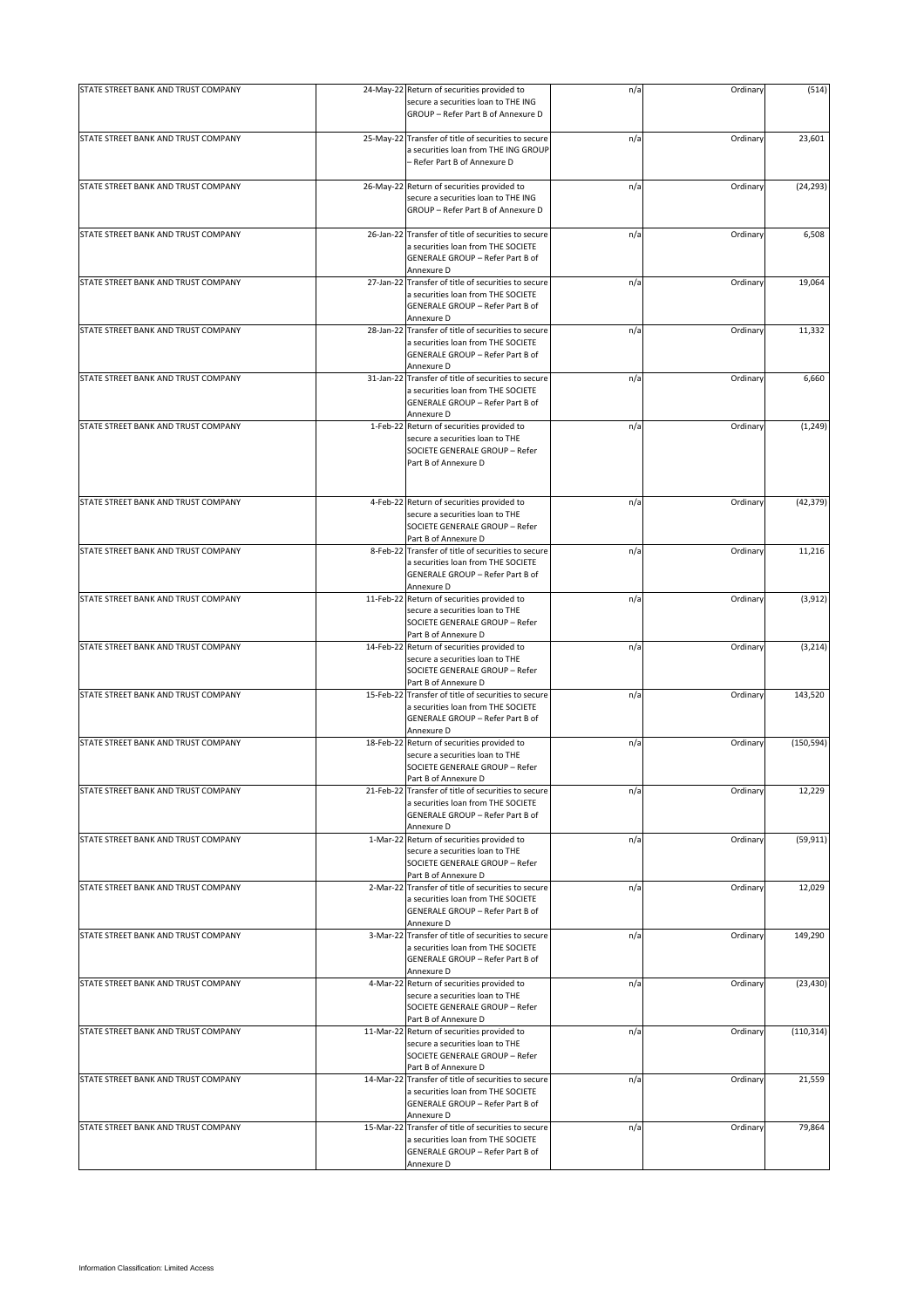| STATE STREET BANK AND TRUST COMPANY |           | 16-Mar-22 Return of securities provided to<br>secure a securities loan to THE<br>SOCIETE GENERALE GROUP - Refer<br>Part B of Annexure D     | n/a | Ordinary | (97, 251) |
|-------------------------------------|-----------|---------------------------------------------------------------------------------------------------------------------------------------------|-----|----------|-----------|
| STATE STREET BANK AND TRUST COMPANY |           | 31-Mar-22 Transfer of title of securities to secure<br>a securities loan from THE SOCIETE<br>GENERALE GROUP - Refer Part B of<br>Annexure D | n/a | Ordinary | 17,083    |
| STATE STREET BANK AND TRUST COMPANY |           | 1-Apr-22 Return of securities provided to<br>secure a securities loan to THE<br>SOCIETE GENERALE GROUP - Refer<br>Part B of Annexure D      | n/a | Ordinary | (16,007)  |
| STATE STREET BANK AND TRUST COMPANY | 6-Apr-22  | Return of securities provided to<br>secure a securities loan to THE<br>SOCIETE GENERALE GROUP - Refer<br>Part B of Annexure D               | n/a | Ordinary | (34, 155) |
| STATE STREET BANK AND TRUST COMPANY | 8-Apr-22  | Transfer of title of securities to secure<br>a securities loan from THE SOCIETE<br>GENERALE GROUP - Refer Part B of<br>Annexure D           | n/a | Ordinary | 43,232    |
| STATE STREET BANK AND TRUST COMPANY |           | 11-Apr-22 Transfer of title of securities to secure<br>a securities loan from THE SOCIETE<br>GENERALE GROUP - Refer Part B of<br>Annexure D | n/a | Ordinary | 27,078    |
| STATE STREET BANK AND TRUST COMPANY |           | 18-Apr-22 Return of securities provided to<br>secure a securities loan to THE<br>SOCIETE GENERALE GROUP - Refer<br>Part B of Annexure D     | n/a | Ordinary | (11, 407) |
| STATE STREET BANK AND TRUST COMPANY | 19-Apr-22 | Transfer of title of securities to secure<br>a securities loan from THE SOCIETE<br>GENERALE GROUP - Refer Part B of<br>Annexure D           | n/a | Ordinary | 889       |
| STATE STREET BANK AND TRUST COMPANY |           | 20-Apr-22 Return of securities provided to<br>secure a securities loan to THE<br>SOCIETE GENERALE GROUP - Refer<br>Part B of Annexure D     | n/a | Ordinary | (23, 389) |
| STATE STREET BANK AND TRUST COMPANY |           | 21-Apr-22 Return of securities provided to<br>secure a securities loan to THE<br>SOCIETE GENERALE GROUP - Refer<br>Part B of Annexure D     | n/a | Ordinary | (22, 563) |
| STATE STREET BANK AND TRUST COMPANY |           | 25-Apr-22 Transfer of title of securities to secure<br>a securities loan from THE SOCIETE<br>GENERALE GROUP - Refer Part B of<br>Annexure D | n/a | Ordinary | 64,822    |
| STATE STREET BANK AND TRUST COMPANY |           | 3-May-22 Return of securities provided to<br>secure a securities loan to THE<br>SOCIETE GENERALE GROUP - Refer<br>Part B of Annexure D      | n/a | Ordinary | (49, 421) |
| STATE STREET BANK AND TRUST COMPANY |           | 4-May-22 Return of securities provided to<br>secure a securities loan to THE<br>SOCIETE GENERALE GROUP - Refer<br>Part B of Annexure D      | n/a | Ordinary | (15, 129) |
| STATE STREET BANK AND TRUST COMPANY |           | 9-May-22 Transfer of title of securities to secure<br>a securities loan from THE SOCIETE<br>GENERALE GROUP - Refer Part B of<br>Annexure D  | n/a | Ordinary | 32,563    |
| STATE STREET BANK AND TRUST COMPANY | 10-May-22 | Return of securities provided to<br>secure a securities loan to THE<br>SOCIETE GENERALE GROUP - Refer<br>Part B of Annexure D               | n/a | Ordinary | (38, 741) |
| STATE STREET BANK AND TRUST COMPANY | 12-May-22 | Transfer of title of securities to secure<br>a securities loan from THE SOCIETE<br>GENERALE GROUP - Refer Part B of<br>Annexure D           | n/a | Ordinary | 27,229    |
| STATE STREET BANK AND TRUST COMPANY | 13-May-22 | Transfer of title of securities to secure<br>a securities loan from THE SOCIETE<br>GENERALE GROUP - Refer Part B of<br>Annexure D           | n/a | Ordinary | 17,500    |
| STATE STREET BANK AND TRUST COMPANY |           | 16-May-22 Return of securities provided to<br>secure a securities loan to THE<br>SOCIETE GENERALE GROUP - Refer<br>Part B of Annexure D     | n/a | Ordinary | (52, 667) |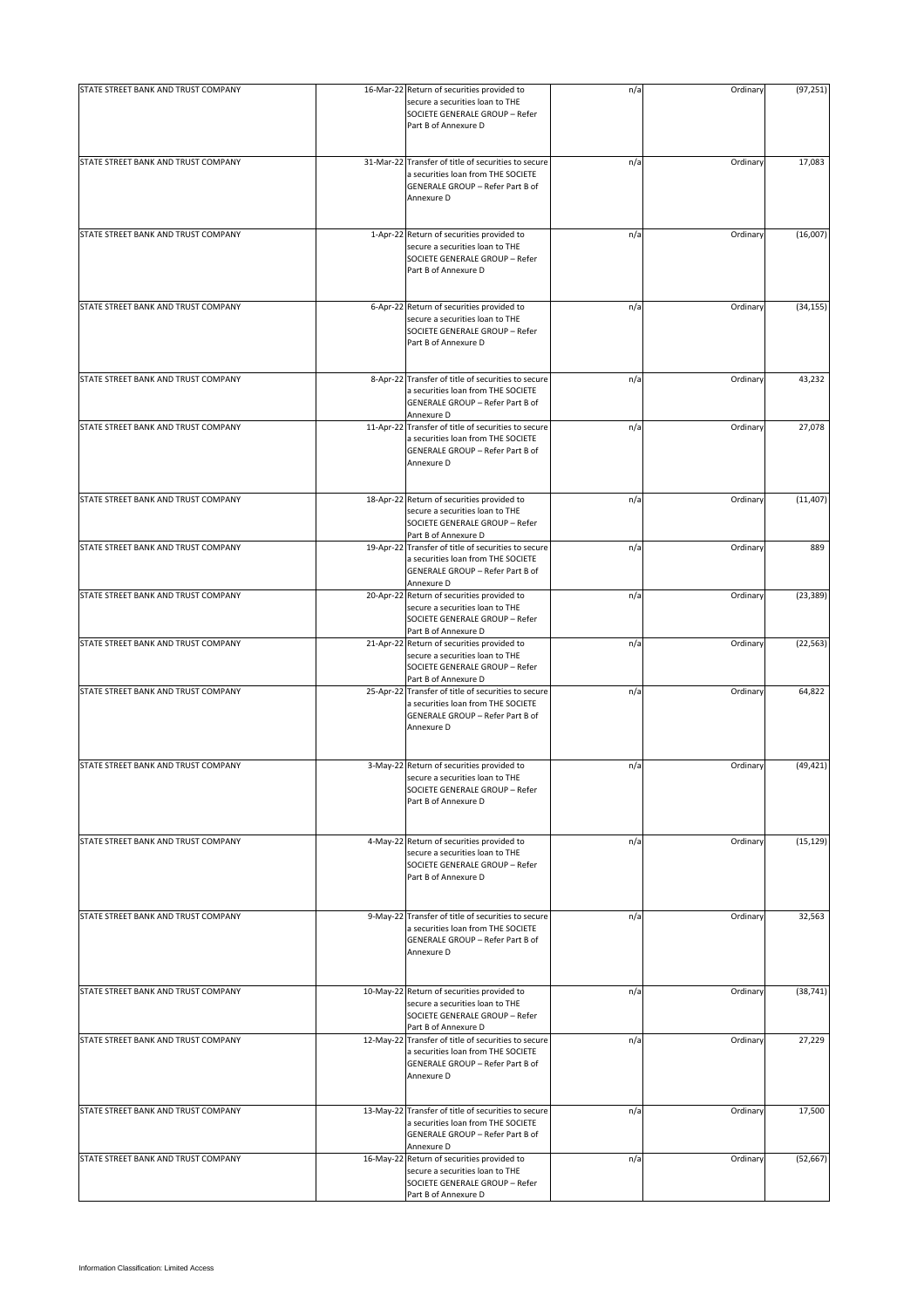| STATE STREET BANK AND TRUST COMPANY | 4-Feb-22 Transfer of title of securities to secure                                          | n/a | Ordinary | 71,686     |
|-------------------------------------|---------------------------------------------------------------------------------------------|-----|----------|------------|
|                                     | a securities loan from THE CREDIT                                                           |     |          |            |
|                                     | SUISSE GROUP - Refer Part B of                                                              |     |          |            |
|                                     | Annexure D                                                                                  |     |          |            |
| STATE STREET BANK AND TRUST COMPANY | 7-Feb-22 Return of securities provided to                                                   | n/a | Ordinary | (59, 692)  |
|                                     | secure a securities loan to THE CREDIT<br>SUISSE GROUP - Refer Part B of                    |     |          |            |
|                                     | Annexure D                                                                                  |     |          |            |
| STATE STREET BANK AND TRUST COMPANY | 8-Feb-22 Return of securities provided to                                                   | n/a | Ordinary | (45)       |
|                                     | secure a securities loan to THE CREDIT                                                      |     |          |            |
|                                     | SUISSE GROUP - Refer Part B of                                                              |     |          |            |
|                                     | Annexure D                                                                                  |     |          |            |
| STATE STREET BANK AND TRUST COMPANY | 9-Feb-22 Transfer of title of securities to secure<br>a securities loan from THE CREDIT     | n/a | Ordinary | 55         |
|                                     | SUISSE GROUP - Refer Part B of                                                              |     |          |            |
|                                     | Annexure D                                                                                  |     |          |            |
| STATE STREET BANK AND TRUST COMPANY | 10-Feb-22 Return of securities provided to                                                  | n/a | Ordinary | (3,053)    |
|                                     | secure a securities loan to THE CREDIT                                                      |     |          |            |
|                                     | SUISSE GROUP - Refer Part B of                                                              |     |          |            |
|                                     | Annexure D                                                                                  |     |          |            |
|                                     |                                                                                             |     |          |            |
| STATE STREET BANK AND TRUST COMPANY | 11-Feb-22 Return of securities provided to                                                  | n/a | Ordinary | (4, 424)   |
|                                     | secure a securities loan to THE CREDIT                                                      |     |          |            |
|                                     | SUISSE GROUP - Refer Part B of                                                              |     |          |            |
|                                     | Annexure D                                                                                  |     |          |            |
| STATE STREET BANK AND TRUST COMPANY | 25-Feb-22 Transfer of title of securities to secure                                         | n/a | Ordinary | 501        |
|                                     | a securities loan from THE CREDIT<br>SUISSE GROUP - Refer Part B of                         |     |          |            |
|                                     | Annexure D                                                                                  |     |          |            |
| STATE STREET BANK AND TRUST COMPANY | 28-Feb-22 Return of securities provided to                                                  | n/a | Ordinary | (18)       |
|                                     | secure a securities loan to THE CREDIT                                                      |     |          |            |
|                                     | SUISSE GROUP - Refer Part B of                                                              |     |          |            |
| STATE STREET BANK AND TRUST COMPANY | Annexure D<br>1-Mar-22 Transfer of title of securities to secure                            | n/a | Ordinary | 11,007     |
|                                     | a securities loan from THE CREDIT                                                           |     |          |            |
|                                     | SUISSE GROUP - Refer Part B of                                                              |     |          |            |
|                                     | Annexure D                                                                                  |     |          |            |
| STATE STREET BANK AND TRUST COMPANY | 2-Mar-22 Transfer of title of securities to secure                                          | n/a | Ordinary | 52,829     |
|                                     | a securities loan from THE CREDIT                                                           |     |          |            |
|                                     | SUISSE GROUP - Refer Part B of<br>Annexure D                                                |     |          |            |
| STATE STREET BANK AND TRUST COMPANY | 3-Mar-22 Return of securities provided to                                                   | n/a | Ordinary | (68, 841)  |
|                                     | secure a securities loan to THE CREDIT                                                      |     |          |            |
|                                     | SUISSE GROUP - Refer Part B of                                                              |     |          |            |
|                                     | Annexure D                                                                                  |     |          |            |
| STATE STREET BANK AND TRUST COMPANY | 9-Mar-22 Return of securities provided to<br>secure a securities loan to THE CREDIT         | n/a | Ordinary | (5)        |
|                                     | SUISSE GROUP - Refer Part B of                                                              |     |          |            |
|                                     | Annexure D                                                                                  |     |          |            |
| STATE STREET BANK AND TRUST COMPANY | 11-Feb-22 Transfer of title of securities to secure                                         | n/a | Ordinary | 3          |
|                                     | a securities loan from THE ING GROUP                                                        |     |          |            |
|                                     | - Refer Part B of Annexure D                                                                |     |          |            |
| STATE STREET BANK AND TRUST COMPANY | 24-Feb-22 Transfer of title of securities to secure                                         | n/a | Ordinary | 404,913    |
|                                     | a securities loan from THE ING GROUP                                                        |     |          |            |
|                                     | - Refer Part B of Annexure D                                                                |     |          |            |
|                                     |                                                                                             |     |          |            |
| STATE STREET BANK AND TRUST COMPANY | 25-Feb-22 Return of securities provided to<br>secure a securities loan to THE ING           | n/a | Ordinary | (323, 939) |
|                                     | GROUP - Refer Part B of Annexure D                                                          |     |          |            |
|                                     |                                                                                             |     |          |            |
|                                     |                                                                                             |     |          |            |
| STATE STREET BANK AND TRUST COMPANY | 14-Mar-22 Transfer of title of securities to secure                                         |     |          | 563,827    |
|                                     | a securities loan from THE ING GROUP                                                        | n/a | Ordinary |            |
|                                     | - Refer Part B of Annexure D                                                                |     |          |            |
|                                     |                                                                                             |     |          |            |
| STATE STREET BANK AND TRUST COMPANY | 16-Mar-22 Return of securities provided to                                                  | n/a | Ordinary | (333,074)  |
|                                     | secure a securities loan to THE ING                                                         |     |          |            |
|                                     | GROUP - Refer Part B of Annexure D                                                          |     |          |            |
| STATE STREET BANK AND TRUST COMPANY | 22-Mar-22 Return of securities provided to                                                  | n/a | Ordinary | (212, 992) |
|                                     | secure a securities loan to THE ING                                                         |     |          |            |
|                                     | GROUP - Refer Part B of Annexure D                                                          |     |          |            |
|                                     |                                                                                             |     |          |            |
| STATE STREET BANK AND TRUST COMPANY | 25-Mar-22 Return of securities provided to<br>secure a securities loan to THE ING           | n/a | Ordinary | (98, 736)  |
|                                     | GROUP - Refer Part B of Annexure D                                                          |     |          |            |
|                                     |                                                                                             |     |          |            |
| STATE STREET BANK AND TRUST COMPANY | 30-Mar-22 Transfer of title of securities to secure                                         | n/a | Ordinary | 412,353    |
|                                     | a securities loan from THE ING GROUP                                                        |     |          |            |
|                                     | - Refer Part B of Annexure D                                                                |     |          |            |
| STATE STREET BANK AND TRUST COMPANY | 8-Apr-22 Return of securities provided to                                                   | n/a | Ordinary | (411, 167) |
|                                     | secure a securities loan to THE ING                                                         |     |          |            |
|                                     | GROUP - Refer Part B of Annexure D                                                          |     |          |            |
|                                     |                                                                                             |     |          |            |
| STATE STREET BANK AND TRUST COMPANY | 25-Apr-22 Transfer of title of securities to secure<br>a securities loan from THE ING GROUP | n/a | Ordinary | 263,278    |
|                                     | - Refer Part B of Annexure D                                                                |     |          |            |
|                                     |                                                                                             |     |          |            |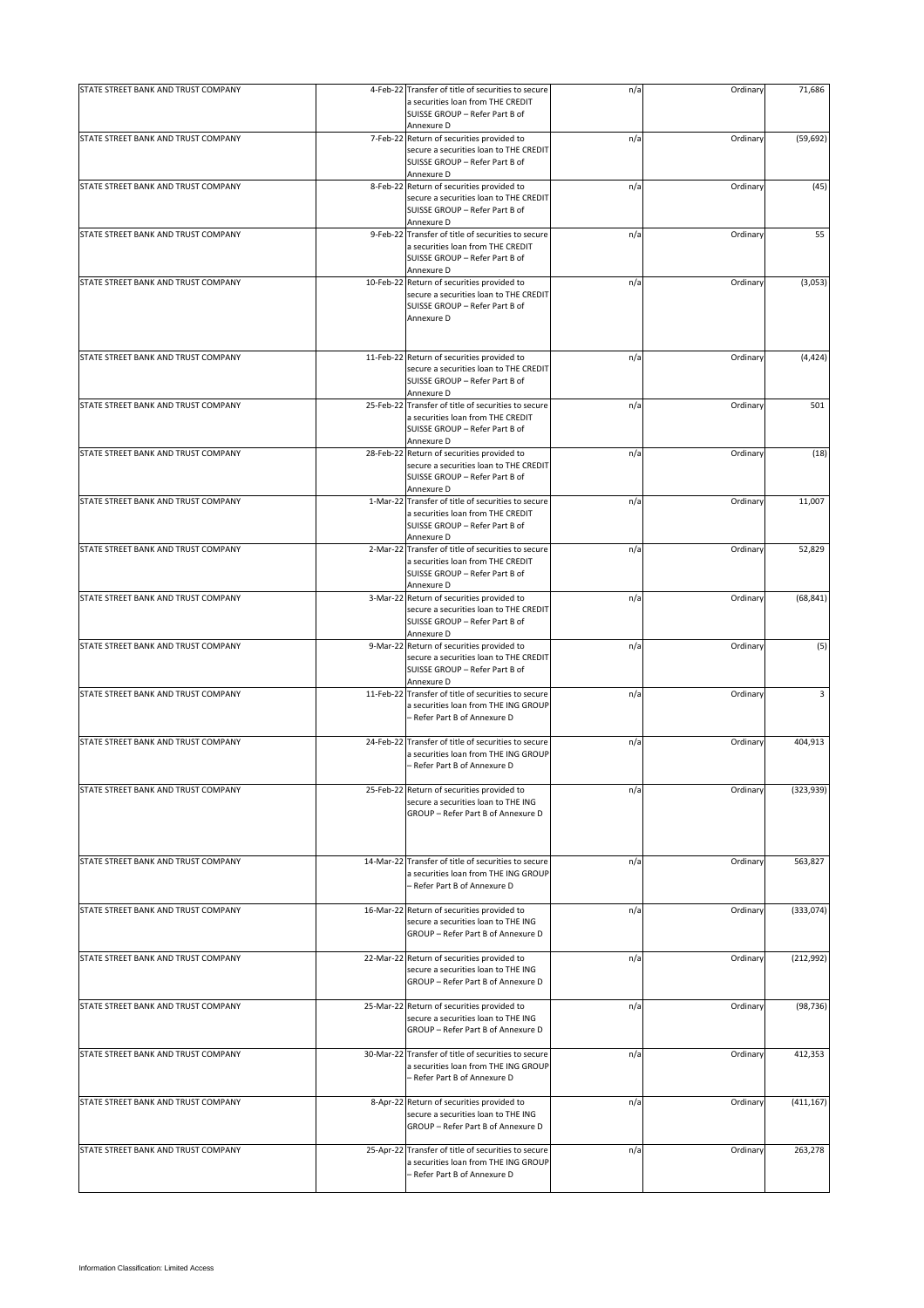| STATE STREET BANK AND TRUST COMPANY |           | 26-Apr-22 Return of securities provided to<br>secure a securities loan to THE ING<br>GROUP - Refer Part B of Annexure D                     | n/a | Ordinary | (194, 438) |
|-------------------------------------|-----------|---------------------------------------------------------------------------------------------------------------------------------------------|-----|----------|------------|
| STATE STREET BANK AND TRUST COMPANY |           | 27-Apr-22 Transfer of title of securities to secure<br>a securities loan from THE ING GROUP<br>- Refer Part B of Annexure D                 | n/a | Ordinary | 119,507    |
| STATE STREET BANK AND TRUST COMPANY |           | 28-Apr-22 Transfer of title of securities to secure<br>a securities loan from THE ING GROUP<br>- Refer Part B of Annexure D                 | n/a | Ordinary | 276,159    |
| STATE STREET BANK AND TRUST COMPANY | 3-May-22  | Return of securities provided to<br>secure a securities loan to THE ING<br>GROUP - Refer Part B of Annexure D                               | n/a | Ordinary | (62, 303)  |
| STATE STREET BANK AND TRUST COMPANY |           | 4-May-22 Return of securities provided to<br>secure a securities loan to THE ING<br>GROUP - Refer Part B of Annexure D                      | n/a | Ordinary | (21, 163)  |
| STATE STREET BANK AND TRUST COMPANY |           | 5-May-22 Return of securities provided to<br>secure a securities loan to THE ING<br>GROUP - Refer Part B of Annexure D                      | n/a | Ordinary | (249, 784) |
| STATE STREET BANK AND TRUST COMPANY |           | 11-May-22 Transfer of title of securities to secure<br>a securities loan from THE ING GROUP<br>- Refer Part B of Annexure D                 | n/a | Ordinary | 181,848    |
| STATE STREET BANK AND TRUST COMPANY | 12-May-22 | Transfer of title of securities to secure<br>a securities loan from THE ING GROUP<br>- Refer Part B of Annexure D                           | n/a | Ordinary | 43,712     |
| STATE STREET BANK AND TRUST COMPANY |           | 13-May-22 Return of securities provided to<br>secure a securities loan to THE ING<br>GROUP - Refer Part B of Annexure D                     | n/a | Ordinary | (81, 470)  |
| STATE STREET BANK AND TRUST COMPANY |           | 16-May-22 Return of securities provided to<br>secure a securities loan to THE ING<br>GROUP - Refer Part B of Annexure D                     | n/a | Ordinary | (2,570)    |
| STATE STREET BANK AND TRUST COMPANY | 17-May-22 | Transfer of title of securities to secure<br>a securities loan from THE ING GROUP<br>- Refer Part B of Annexure D                           | n/a | Ordinary | 2,151      |
| STATE STREET BANK AND TRUST COMPANY |           | 18-May-22 Return of securities provided to<br>secure a securities loan to THE ING<br>GROUP - Refer Part B of Annexure D                     | n/a | Ordinary | (276, 114) |
| STATE STREET BANK AND TRUST COMPANY |           | 19-May-22 Transfer of title of securities to secure<br>a securities loan from THE ING GROUP<br>- Refer Part B of Annexure D                 | n/a | Ordinary | 66,063     |
| STATE STREET BANK AND TRUST COMPANY |           | 24-May-22 Return of securities provided to<br>secure a securities loan to THE ING<br>GROUP - Refer Part B of Annexure D                     | n/a | Ordinary | (66, 061)  |
| STATE STREET BANK AND TRUST COMPANY |           | 25-May-22 Transfer of title of securities to secure<br>a securities loan from THE ING GROUP<br>Refer Part B of Annexure D                   | n/a | Ordinary | 81,790     |
| STATE STREET BANK AND TRUST COMPANY |           | 26-May-22 Return of securities provided to<br>secure a securities loan to THE ING<br>GROUP - Refer Part B of Annexure D                     | n/a | Ordinary | (81, 792)  |
| STATE STREET BANK AND TRUST COMPANY |           | 27-Jan-22 Transfer of title of securities to secure<br>a securities loan from THE SOCIETE<br>GENERALE GROUP - Refer Part B of<br>Annexure D | n/a | Ordinary | 181,816    |
| STATE STREET BANK AND TRUST COMPANY |           | 28-Jan-22 Return of securities provided to<br>secure a securities loan to THE<br>SOCIETE GENERALE GROUP - Refer<br>Part B of Annexure D     | n/a | Ordinary | (152, 473) |
| STATE STREET BANK AND TRUST COMPANY |           | 31-Jan-22 Transfer of title of securities to secure<br>a securities loan from THE SOCIETE<br>GENERALE GROUP - Refer Part B of<br>Annexure D | n/a | Ordinary | 15,389     |
| STATE STREET BANK AND TRUST COMPANY |           | 1-Feb-22 Transfer of title of securities to secure<br>a securities loan from THE SOCIETE<br>GENERALE GROUP - Refer Part B of<br>Annexure D  | n/a | Ordinary | 1,407      |
| STATE STREET BANK AND TRUST COMPANY |           | 11-Feb-22 Return of securities provided to<br>secure a securities loan to THE<br>SOCIETE GENERALE GROUP - Refer<br>Part B of Annexure D     | n/a | Ordinary | (19,908)   |
| STATE STREET BANK AND TRUST COMPANY |           | 14-Feb-22 Transfer of title of securities to secure<br>a securities loan from THE SOCIETE<br>GENERALE GROUP - Refer Part B of<br>Annexure D | n/a | Ordinary | 128,058    |
| STATE STREET BANK AND TRUST COMPANY |           | 15-Feb-22 Transfer of title of securities to secure<br>a securities loan from THE SOCIETE<br>GENERALE GROUP - Refer Part B of<br>Annexure D | n/a | Ordinary | 25,514     |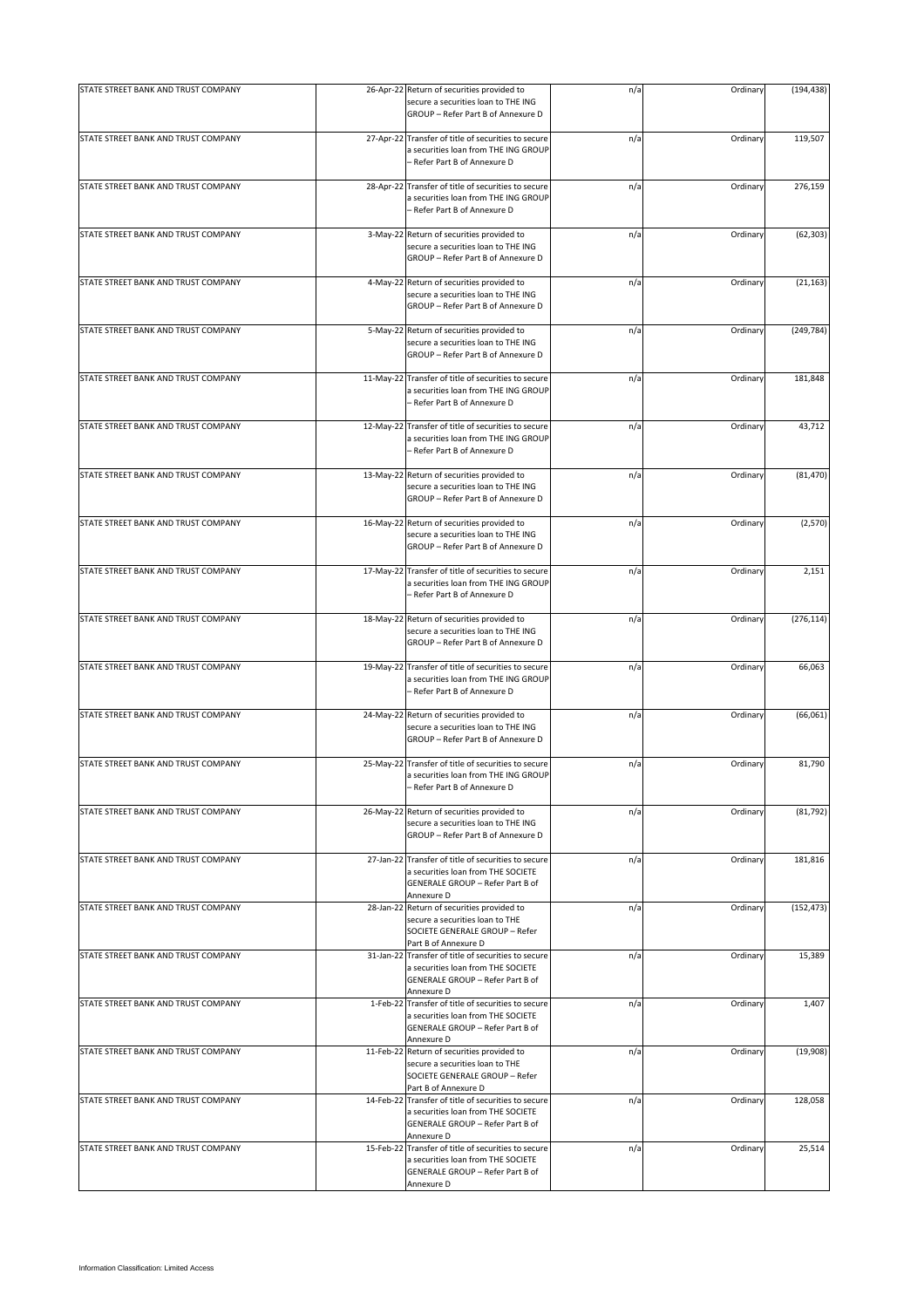| STATE STREET BANK AND TRUST COMPANY |           | 1-Mar-22 Return of securities provided to                                     |     | Ordinary | (178, 821) |
|-------------------------------------|-----------|-------------------------------------------------------------------------------|-----|----------|------------|
|                                     |           | secure a securities loan to THE                                               | n/a |          |            |
|                                     |           | SOCIETE GENERALE GROUP - Refer                                                |     |          |            |
| STATE STREET BANK AND TRUST COMPANY |           | Part B of Annexure D<br>3-Mar-22 Transfer of title of securities to secure    | n/a | Ordinary | 238,043    |
|                                     |           | a securities loan from THE SOCIETE                                            |     |          |            |
|                                     |           | GENERALE GROUP - Refer Part B of                                              |     |          |            |
|                                     |           | Annexure D                                                                    |     |          |            |
| STATE STREET BANK AND TRUST COMPANY |           | 4-Mar-22 Transfer of title of securities to secure                            | n/a | Ordinary | 4,302      |
|                                     |           | a securities loan from THE SOCIETE                                            |     |          |            |
|                                     |           | GENERALE GROUP - Refer Part B of<br>Annexure D                                |     |          |            |
| STATE STREET BANK AND TRUST COMPANY |           | 11-Mar-22 Return of securities provided to                                    | n/a | Ordinary | (201, 362) |
|                                     |           | secure a securities loan to THE                                               |     |          |            |
|                                     |           | SOCIETE GENERALE GROUP - Refer                                                |     |          |            |
| STATE STREET BANK AND TRUST COMPANY |           | Part B of Annexure D                                                          |     | Ordinary |            |
|                                     |           | 14-Mar-22 Return of securities provided to<br>secure a securities loan to THE | n/a |          | (4, 245)   |
|                                     |           | SOCIETE GENERALE GROUP - Refer                                                |     |          |            |
|                                     |           | Part B of Annexure D                                                          |     |          |            |
| STATE STREET BANK AND TRUST COMPANY |           | 15-Mar-22 Transfer of title of securities to secure                           | n/a | Ordinary | 171,809    |
|                                     |           | a securities loan from THE SOCIETE                                            |     |          |            |
|                                     |           | GENERALE GROUP - Refer Part B of<br>Annexure D                                |     |          |            |
| STATE STREET BANK AND TRUST COMPANY | 16-Mar-22 | Return of securities provided to                                              | n/a | Ordinary | (154, 072) |
|                                     |           | secure a securities loan to THE                                               |     |          |            |
|                                     |           | SOCIETE GENERALE GROUP - Refer                                                |     |          |            |
|                                     |           | Part B of Annexure D                                                          |     |          |            |
| STATE STREET BANK AND TRUST COMPANY |           | 31-Mar-22 Transfer of title of securities to secure                           | n/a | Ordinary | 3,716      |
|                                     |           | a securities loan from THE SOCIETE<br>GENERALE GROUP - Refer Part B of        |     |          |            |
|                                     |           | Annexure D                                                                    |     |          |            |
| STATE STREET BANK AND TRUST COMPANY |           | 1-Apr-22 Return of securities provided to                                     | n/a | Ordinary | (19, 650)  |
|                                     |           | secure a securities loan to THE                                               |     |          |            |
|                                     |           | SOCIETE GENERALE GROUP - Refer                                                |     |          |            |
| STATE STREET BANK AND TRUST COMPANY |           | Part B of Annexure D                                                          |     | Ordinary |            |
|                                     |           | 6-Apr-22 Return of securities provided to<br>secure a securities loan to THE  | n/a |          | (39, 514)  |
|                                     |           | SOCIETE GENERALE GROUP - Refer                                                |     |          |            |
|                                     |           | Part B of Annexure D                                                          |     |          |            |
| STATE STREET BANK AND TRUST COMPANY |           | 8-Apr-22 Transfer of title of securities to secure                            | n/a | Ordinary | 47,464     |
|                                     |           | a securities loan from THE SOCIETE                                            |     |          |            |
|                                     |           | GENERALE GROUP - Refer Part B of<br>Annexure D                                |     |          |            |
| STATE STREET BANK AND TRUST COMPANY | 11-Apr-22 | Transfer of title of securities to secure                                     | n/a | Ordinary | 132,878    |
|                                     |           | a securities loan from THE SOCIETE                                            |     |          |            |
|                                     |           | GENERALE GROUP - Refer Part B of                                              |     |          |            |
|                                     |           | Annexure D                                                                    |     |          |            |
| STATE STREET BANK AND TRUST COMPANY |           | 18-Apr-22 Return of securities provided to                                    | n/a | Ordinary | (6,748)    |
|                                     |           | secure a securities loan to THE<br>SOCIETE GENERALE GROUP - Refer             |     |          |            |
|                                     |           | Part B of Annexure D                                                          |     |          |            |
| STATE STREET BANK AND TRUST COMPANY |           | 19-Apr-22 Transfer of title of securities to secure                           | n/a | Ordinary | 9,663      |
|                                     |           | a securities loan from THE SOCIETE                                            |     |          |            |
|                                     |           | GENERALE GROUP - Refer Part B of                                              |     |          |            |
| STATE STREET BANK AND TRUST COMPANY | 20-Apr-22 | Annexure D                                                                    |     | Ordinary |            |
|                                     |           | Return of securities provided to<br>secure a securities loan to THE           | n/a |          | (75, 962)  |
|                                     |           | SOCIETE GENERALE GROUP - Refer                                                |     |          |            |
|                                     |           | Part B of Annexure D                                                          |     |          |            |
| STATE STREET BANK AND TRUST COMPANY |           | 21-Apr-22 Return of securities provided to                                    | n/a | Ordinary | (68, 510)  |
|                                     |           | secure a securities loan to THE                                               |     |          |            |
|                                     |           | SOCIETE GENERALE GROUP - Refer<br>Part B of Annexure D                        |     |          |            |
| STATE STREET BANK AND TRUST COMPANY |           | 25-Apr-22 Transfer of title of securities to secure                           | n/a | Ordinary | 53,789     |
|                                     |           | a securities loan from THE SOCIETE                                            |     |          |            |
|                                     |           | GENERALE GROUP - Refer Part B of                                              |     |          |            |
|                                     |           | Annexure D                                                                    |     |          |            |
| STATE STREET BANK AND TRUST COMPANY |           | 3-May-22 Transfer of title of securities to secure                            | n/a | Ordinary | 6,956      |
|                                     |           | a securities loan from THE SOCIETE<br>GENERALE GROUP - Refer Part B of        |     |          |            |
|                                     |           | Annexure D                                                                    |     |          |            |
| STATE STREET BANK AND TRUST COMPANY |           | 4-May-22 Return of securities provided to                                     | n/a | Ordinary | (52, 016)  |
|                                     |           | secure a securities loan to THE                                               |     |          |            |
|                                     |           | SOCIETE GENERALE GROUP - Refer                                                |     |          |            |
| STATE STREET BANK AND TRUST COMPANY | 9-May-22  | Part B of Annexure D<br>Transfer of title of securities to secure             | n/a | Ordinary | 136,594    |
|                                     |           | a securities loan from THE SOCIETE                                            |     |          |            |
|                                     |           | GENERALE GROUP - Refer Part B of                                              |     |          |            |
|                                     |           | Annexure D                                                                    |     |          |            |
|                                     |           |                                                                               |     |          |            |
|                                     |           |                                                                               |     |          |            |
| STATE STREET BANK AND TRUST COMPANY |           | 10-May-22 Return of securities provided to                                    | n/a | Ordinary | (151, 934) |
|                                     |           | secure a securities loan to THE<br>SOCIETE GENERALE GROUP - Refer             |     |          |            |
|                                     |           | Part B of Annexure D                                                          |     |          |            |
| STATE STREET BANK AND TRUST COMPANY | 12-May-22 | Return of securities provided to                                              | n/a | Ordinary | (7,987)    |
|                                     |           | secure a securities loan to THE                                               |     |          |            |
|                                     |           | SOCIETE GENERALE GROUP - Refer                                                |     |          |            |
|                                     |           | Part B of Annexure D                                                          |     |          |            |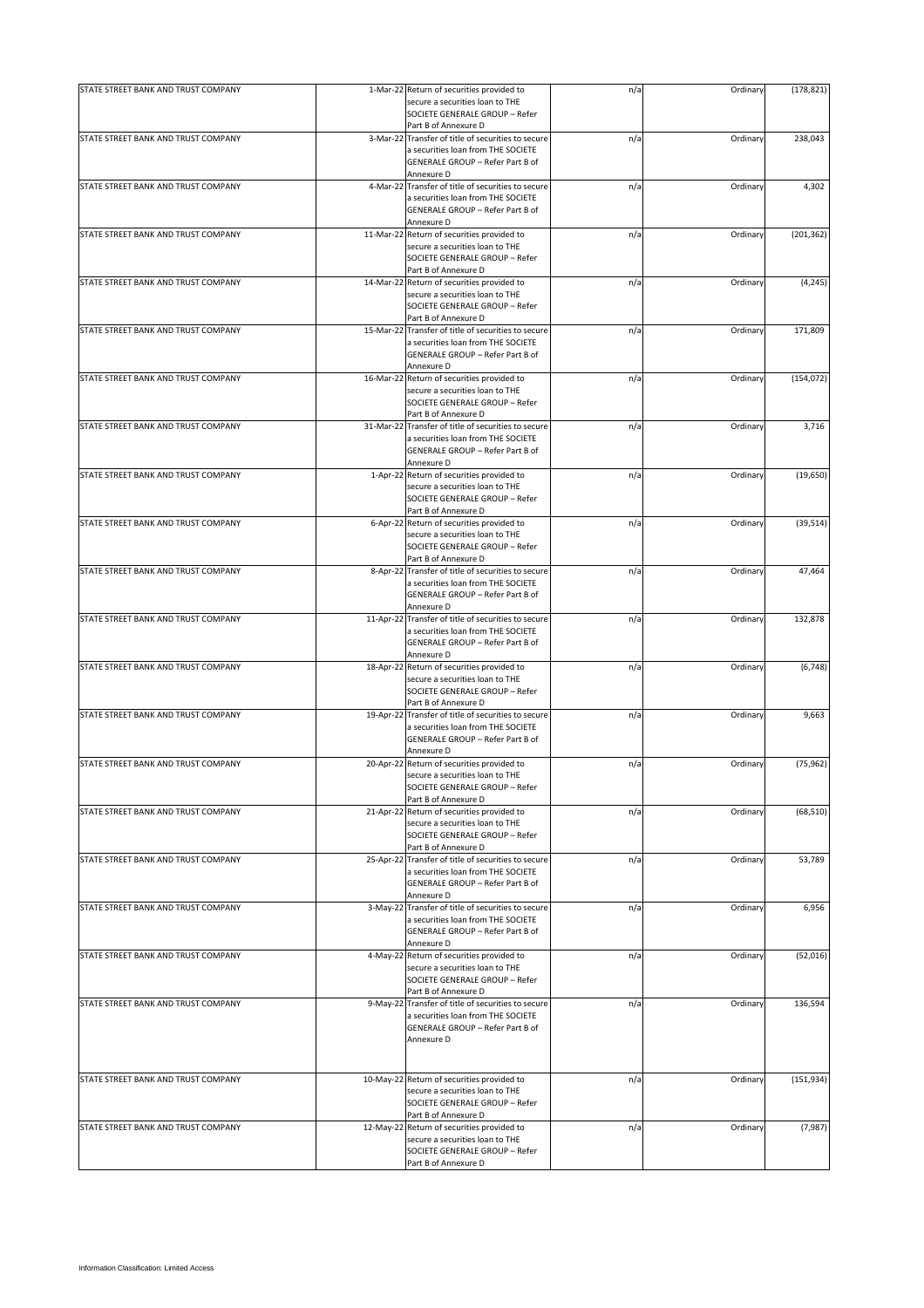| STATE STREET BANK AND TRUST COMPANY | 13-May-22 Transfer of title of securities to secure                                                             | n/a | Ordinary | 199,903    |
|-------------------------------------|-----------------------------------------------------------------------------------------------------------------|-----|----------|------------|
|                                     | a securities loan from THE SOCIETE<br>GENERALE GROUP - Refer Part B of<br>Annexure D                            |     |          |            |
|                                     |                                                                                                                 |     |          |            |
| STATE STREET BANK AND TRUST COMPANY | 16-May-22 Return of securities provided to<br>secure a securities loan to THE<br>SOCIETE GENERALE GROUP - Refer | n/a | Ordinary | (224, 098) |
|                                     | Part B of Annexure D                                                                                            |     |          |            |
| STATE STREET BANK AND TRUST COMPANY | 4-May-22 Transfer of title of securities to secure                                                              | n/a | Ordinary | 413        |
|                                     | a securities loan from THE CREDIT<br>SUISSE GROUP - Refer Part B of<br>Annexure D                               |     |          |            |
| STATE STREET BANK AND TRUST COMPANY | 5-May-22 Transfer of title of securities to secure                                                              | n/a | Ordinary | 31         |
|                                     | a securities loan from THE CREDIT<br>SUISSE GROUP - Refer Part B of<br>Annexure D                               |     |          |            |
| STATE STREET BANK AND TRUST COMPANY | 6-May-22 Return of securities provided to                                                                       | n/a | Ordinary | (143)      |
|                                     | secure a securities loan to THE CREDIT<br>SUISSE GROUP - Refer Part B of<br>Annexure D                          |     |          |            |
| STATE STREET BANK AND TRUST COMPANY | 9-May-22 Transfer of title of securities to secure                                                              | n/a | Ordinary | 18         |
|                                     | a securities loan from THE CREDIT<br>SUISSE GROUP - Refer Part B of<br>Annexure D                               |     |          |            |
| STATE STREET BANK AND TRUST COMPANY | 11-May-22 Transfer of title of securities to secure                                                             | n/a | Ordinary | 632        |
|                                     | a securities loan from THE CREDIT<br>SUISSE GROUP - Refer Part B of                                             |     |          |            |
| STATE STREET BANK AND TRUST COMPANY | Annexure D<br>12-May-22 Return of securities provided to                                                        | n/a | Ordinary | (810)      |
|                                     | secure a securities loan to THE CREDIT<br>SUISSE GROUP - Refer Part B of<br>Annexure D                          |     |          |            |
| STATE STREET BANK AND TRUST COMPANY | 13-May-22 Transfer of title of securities to secure                                                             | n/a | Ordinary | 873        |
|                                     | a securities loan from THE CREDIT<br>SUISSE GROUP - Refer Part B of<br>Annexure D                               |     |          |            |
| STATE STREET BANK AND TRUST COMPANY | 18-May-22 Return of securities provided to                                                                      | n/a | Ordinary | (978)      |
|                                     | secure a securities loan to THE CREDIT<br>SUISSE GROUP - Refer Part B of                                        |     |          |            |
| STATE STREET BANK AND TRUST COMPANY | Annexure D<br>19-May-22 Return of securities provided to                                                        | n/a | Ordinary | (35)       |
|                                     | secure a securities loan to THE CREDIT<br>SUISSE GROUP - Refer Part B of<br>Annexure D                          |     |          |            |
| STATE STREET BANK AND TRUST COMPANY | 19-May-22 Transfer of title of securities to secure                                                             | n/a | Ordinary | 5,436      |
|                                     | a securities loan from THE ING GROUP<br>- Refer Part B of Annexure D                                            |     |          |            |
| STATE STREET BANK AND TRUST COMPANY | 24-May-22 Return of securities provided to                                                                      | n/a | Ordinary | (5, 436)   |
|                                     | secure a securities loan to THE ING<br>GROUP - Refer Part B of Annexure D                                       |     |          |            |
| STATE STREET BANK AND TRUST COMPANY | 25-May-22 Transfer of title of securities to secure                                                             | n/a | Ordinary | 6,684      |
|                                     | a securities loan from THE ING GROUP<br>- Refer Part B of Annexure D                                            |     |          |            |
| STATE STREET BANK AND TRUST COMPANY | 26-May-22 Return of securities provided to                                                                      | n/a | Ordinary | (6,684)    |
|                                     | secure a securities loan to THE ING<br>GROUP - Refer Part B of Annexure D                                       |     |          |            |
| STATE STREET BANK AND TRUST COMPANY | 4-Feb-22 Transfer of title of securities to secure                                                              | n/a | Ordinary | 134,310    |
|                                     | a securities loan from THE BARCLAYS<br>GROUP - Refer Part B of Annexure D                                       |     |          |            |
| STATE STREET BANK AND TRUST COMPANY | 7-Feb-22 Return of securities provided to                                                                       | n/a | Ordinary | (134, 310) |
|                                     | secure a securities loan to THE<br>BARCLAYS GROUP - Refer Part B of<br>Annexure D                               |     |          |            |
| STATE STREET BANK AND TRUST COMPANY | 27-Jan-22 Transfer of title of securities to secure                                                             | n/a | Ordinary | 2,553      |
|                                     | a securities loan from THE ING GROUP<br>- Refer Part B of Annexure D                                            |     |          |            |
| STATE STREET BANK AND TRUST COMPANY | 7-Feb-22 Return of securities provided to                                                                       | n/a | Ordinary | (1, 352)   |
|                                     | secure a securities loan to THE ING<br>GROUP - Refer Part B of Annexure D                                       |     |          |            |
| STATE STREET BANK AND TRUST COMPANY | 8-Feb-22 Return of securities provided to                                                                       | n/a | Ordinary | (305)      |
|                                     | secure a securities loan to THE ING<br>GROUP - Refer Part B of Annexure D                                       |     |          |            |
| STATE STREET BANK AND TRUST COMPANY | 10-Feb-22 Return of securities provided to                                                                      | n/a | Ordinary | (237)      |
|                                     | secure a securities loan to THE ING<br>GROUP - Refer Part B of Annexure D                                       |     |          |            |
| STATE STREET BANK AND TRUST COMPANY | 14-Feb-22 Return of securities provided to                                                                      | n/a | Ordinary | (256)      |
|                                     | secure a securities loan to THE ING<br>GROUP - Refer Part B of Annexure D                                       |     |          |            |
| STATE STREET BANK AND TRUST COMPANY | 15-Feb-22 Return of securities provided to                                                                      | n/a | Ordinary | (142)      |
|                                     | secure a securities loan to THE ING<br>GROUP - Refer Part B of Annexure D                                       |     |          |            |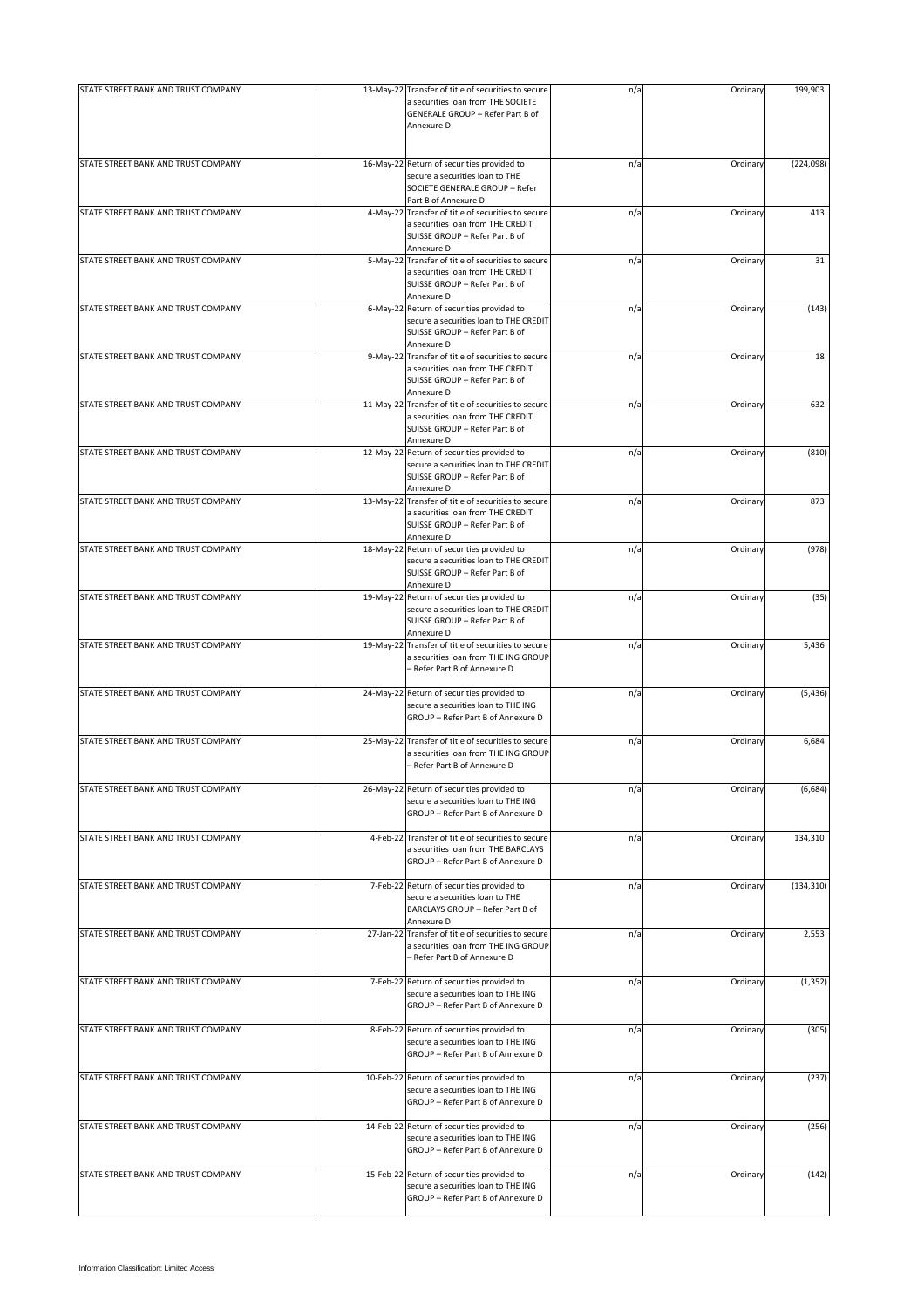| STATE STREET BANK AND TRUST COMPANY |           | 16-Feb-22 Return of securities provided to                                                                                  | n/a | Ordinary | (110)     |
|-------------------------------------|-----------|-----------------------------------------------------------------------------------------------------------------------------|-----|----------|-----------|
|                                     |           | secure a securities loan to THE ING<br>GROUP - Refer Part B of Annexure D                                                   |     |          |           |
| STATE STREET BANK AND TRUST COMPANY |           | 18-Feb-22 Transfer of title of securities to secure<br>a securities loan from THE ING GROUP<br>- Refer Part B of Annexure D | n/a | Ordinary | 298       |
| STATE STREET BANK AND TRUST COMPANY |           | 21-Feb-22 Transfer of title of securities to secure<br>a securities loan from THE ING GROUP<br>- Refer Part B of Annexure D | n/a | Ordinary | 5         |
| STATE STREET BANK AND TRUST COMPANY |           | 22-Feb-22 Return of securities provided to<br>secure a securities loan to THE ING<br>GROUP - Refer Part B of Annexure D     | n/a | Ordinary | (47)      |
| STATE STREET BANK AND TRUST COMPANY |           | 23-Feb-22 Return of securities provided to<br>secure a securities loan to THE ING<br>GROUP - Refer Part B of Annexure D     | n/a | Ordinary | (288)     |
| STATE STREET BANK AND TRUST COMPANY |           | 24-Feb-22 Transfer of title of securities to secure<br>a securities loan from THE ING GROUP<br>- Refer Part B of Annexure D | n/a | Ordinary | 303       |
| STATE STREET BANK AND TRUST COMPANY |           | 25-Feb-22 Transfer of title of securities to secure<br>a securities loan from THE ING GROUP<br>- Refer Part B of Annexure D | n/a | Ordinary | 9         |
| STATE STREET BANK AND TRUST COMPANY |           | 28-Feb-22 Transfer of title of securities to secure<br>a securities loan from THE ING GROUP<br>- Refer Part B of Annexure D | n/a | Ordinary | 42,379    |
| STATE STREET BANK AND TRUST COMPANY |           | 1-Mar-22 Transfer of title of securities to secure<br>a securities loan from THE ING GROUP<br>- Refer Part B of Annexure D  | n/a | Ordinary | 25,026    |
| STATE STREET BANK AND TRUST COMPANY |           | 2-Mar-22 Return of securities provided to<br>secure a securities loan to THE ING<br>GROUP - Refer Part B of Annexure D      | n/a | Ordinary | (63, 847) |
| STATE STREET BANK AND TRUST COMPANY |           | 3-Mar-22 Transfer of title of securities to secure<br>a securities loan from THE ING GROUP<br>- Refer Part B of Annexure D  | n/a | Ordinary | 66,413    |
| STATE STREET BANK AND TRUST COMPANY |           | 4-Mar-22 Transfer of title of securities to secure<br>a securities loan from THE ING GROUP<br>- Refer Part B of Annexure D  | n/a | Ordinary | 1,637     |
| STATE STREET BANK AND TRUST COMPANY |           | 7-Mar-22 Transfer of title of securities to secure<br>a securities loan from THE ING GROUP<br>- Refer Part B of Annexure D  | n/a | Ordinary | 143,754   |
| STATE STREET BANK AND TRUST COMPANY |           | 8-Mar-22 Return of securities provided to<br>secure a securities loan to THE ING<br>GROUP - Refer Part B of Annexure D      | n/a | Ordinary | (2,614)   |
| STATE STREET BANK AND TRUST COMPANY |           | 9-Mar-22 Return of securities provided to<br>secure a securities loan to THE ING<br>GROUP - Refer Part B of Annexure D      | n/a | Ordinary | (1,746)   |
| STATE STREET BANK AND TRUST COMPANY |           | 10-Mar-22 Return of securities provided to<br>secure a securities loan to THE ING<br>GROUP - Refer Part B of Annexure D     | n/a | Ordinary | (5, 190)  |
| STATE STREET BANK AND TRUST COMPANY |           | 11-Mar-22 Return of securities provided to<br>secure a securities loan to THE ING<br>GROUP - Refer Part B of Annexure D     | n/a | Ordinary | (7, 142)  |
| STATE STREET BANK AND TRUST COMPANY |           | 14-Mar-22 Return of securities provided to<br>secure a securities loan to THE ING<br>GROUP - Refer Part B of Annexure D     | n/a | Ordinary | (6, 569)  |
| STATE STREET BANK AND TRUST COMPANY |           | 15-Mar-22 Return of securities provided to<br>secure a securities loan to THE ING<br>GROUP - Refer Part B of Annexure D     | n/a | Ordinary | (3,051)   |
| STATE STREET BANK AND TRUST COMPANY |           | 16-Mar-22 Transfer of title of securities to secure<br>a securities loan from THE ING GROUP<br>- Refer Part B of Annexure D | n/a | Ordinary | 14,112    |
| STATE STREET BANK AND TRUST COMPANY |           | 17-Mar-22 Transfer of title of securities to secure<br>a securities loan from THE ING GROUP<br>- Refer Part B of Annexure D | n/a | Ordinary | 5,761     |
| STATE STREET BANK AND TRUST COMPANY |           | 18-Mar-22 Transfer of title of securities to secure<br>a securities loan from THE ING GROUP<br>Refer Part B of Annexure D   | n/a | Ordinary | 5,623     |
| STATE STREET BANK AND TRUST COMPANY | 21-Mar-22 | Transfer of title of securities to secure<br>a securities loan from THE ING GROUP<br>- Refer Part B of Annexure D           | n/a | Ordinary | 69,043    |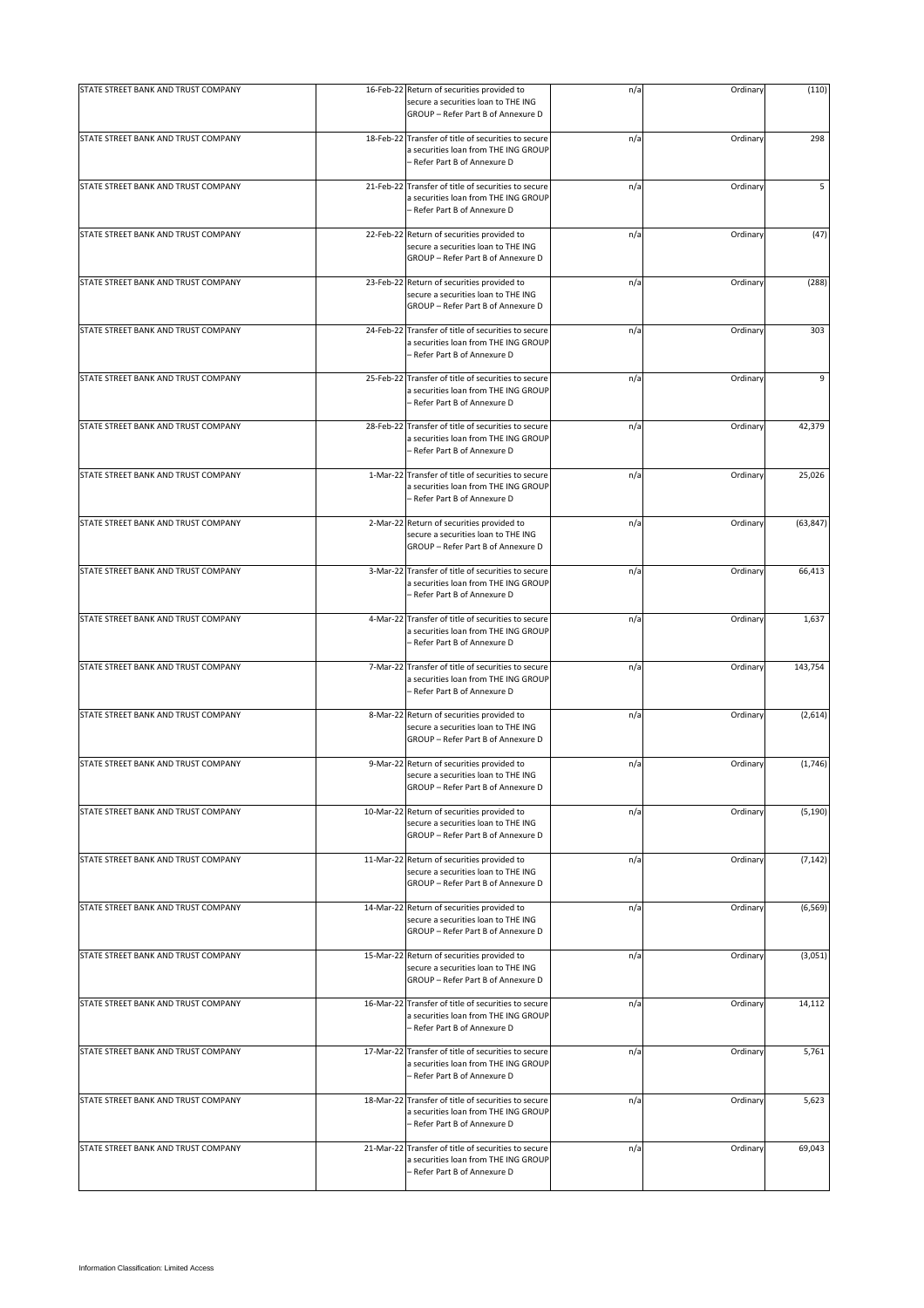| STATE STREET BANK AND TRUST COMPANY | 22-Mar-22 Return of securities provided to                                                                                  | n/a | Ordinary | (96, 607) |
|-------------------------------------|-----------------------------------------------------------------------------------------------------------------------------|-----|----------|-----------|
|                                     | secure a securities loan to THE ING<br>GROUP - Refer Part B of Annexure D                                                   |     |          |           |
| STATE STREET BANK AND TRUST COMPANY | 23-Mar-22 Transfer of title of securities to secure<br>a securities loan from THE ING GROUP<br>- Refer Part B of Annexure D | n/a | Ordinary | 120,059   |
| STATE STREET BANK AND TRUST COMPANY | 24-Mar-22 Transfer of title of securities to secure<br>a securities loan from THE ING GROUP<br>- Refer Part B of Annexure D | n/a | Ordinary | 2,144     |
| STATE STREET BANK AND TRUST COMPANY | 25-Mar-22 Return of securities provided to<br>secure a securities loan to THE ING<br>GROUP - Refer Part B of Annexure D     | n/a | Ordinary | (13, 459) |
| STATE STREET BANK AND TRUST COMPANY | 28-Mar-22 Return of securities provided to<br>secure a securities loan to THE ING<br>GROUP - Refer Part B of Annexure D     | n/a | Ordinary | (3,787)   |
| STATE STREET BANK AND TRUST COMPANY | 29-Mar-22 Return of securities provided to<br>secure a securities loan to THE ING<br>GROUP - Refer Part B of Annexure D     | n/a | Ordinary | (4, 132)  |
| STATE STREET BANK AND TRUST COMPANY | 30-Mar-22 Return of securities provided to<br>secure a securities loan to THE ING<br>GROUP - Refer Part B of Annexure D     | n/a | Ordinary | (9,861)   |
| STATE STREET BANK AND TRUST COMPANY | 31-Mar-22 Return of securities provided to<br>secure a securities loan to THE ING<br>GROUP - Refer Part B of Annexure D     | n/a | Ordinary | (1,735)   |
| STATE STREET BANK AND TRUST COMPANY | 1-Apr-22 Transfer of title of securities to secure<br>a securities loan from THE ING GROUP<br>- Refer Part B of Annexure D  | n/a | Ordinary | 4,058     |
| STATE STREET BANK AND TRUST COMPANY | 4-Apr-22 Return of securities provided to<br>secure a securities loan to THE ING<br>GROUP - Refer Part B of Annexure D      | n/a | Ordinary | (3,961)   |
| STATE STREET BANK AND TRUST COMPANY | 5-Apr-22 Return of securities provided to<br>secure a securities loan to THE ING<br>GROUP - Refer Part B of Annexure D      | n/a | Ordinary | (3,570)   |
| STATE STREET BANK AND TRUST COMPANY | 6-Apr-22 Return of securities provided to<br>secure a securities loan to THE ING<br>GROUP - Refer Part B of Annexure D      | n/a | Ordinary | (15, 975) |
| STATE STREET BANK AND TRUST COMPANY | 7-Apr-22 Transfer of title of securities to secure<br>a securities loan from THE ING GROUP<br>- Refer Part B of Annexure D  | n/a | Ordinary | 1,110     |
| STATE STREET BANK AND TRUST COMPANY | 8-Apr-22 Return of securities provided to<br>secure a securities loan to THE ING<br>GROUP - Refer Part B of Annexure D      | n/a | Ordinary | (62, 644) |
| STATE STREET BANK AND TRUST COMPANY | 11-Apr-22 Return of securities provided to<br>secure a securities loan to THE ING<br>GROUP - Refer Part B of Annexure D     | n/a | Ordinary | (4, 344)  |
| STATE STREET BANK AND TRUST COMPANY | 12-Apr-22 Return of securities provided to<br>secure a securities loan to THE ING<br>GROUP - Refer Part B of Annexure D     | n/a | Ordinary | (2, 166)  |
| STATE STREET BANK AND TRUST COMPANY | 13-Apr-22 Return of securities provided to<br>secure a securities loan to THE ING<br>GROUP - Refer Part B of Annexure D     | n/a | Ordinary | (3, 433)  |
| STATE STREET BANK AND TRUST COMPANY | 14-Apr-22 Return of securities provided to<br>secure a securities loan to THE ING<br>GROUP - Refer Part B of Annexure D     | n/a | Ordinary | (1, 977)  |
| STATE STREET BANK AND TRUST COMPANY | 15-Apr-22 Return of securities provided to<br>secure a securities loan to THE ING<br>GROUP - Refer Part B of Annexure D     | n/a | Ordinary | (7, 387)  |
| STATE STREET BANK AND TRUST COMPANY | 19-Apr-22 Return of securities provided to<br>secure a securities loan to THE ING<br>GROUP - Refer Part B of Annexure D     | n/a | Ordinary | (426)     |
| STATE STREET BANK AND TRUST COMPANY | 20-Apr-22 Return of securities provided to<br>secure a securities loan to THE ING<br>GROUP - Refer Part B of Annexure D     | n/a | Ordinary | (2, 548)  |
| STATE STREET BANK AND TRUST COMPANY | 21-Apr-22 Return of securities provided to<br>secure a securities loan to THE ING<br>GROUP - Refer Part B of Annexure D     | n/a | Ordinary | (1,656)   |
| STATE STREET BANK AND TRUST COMPANY | 22-Apr-22 Return of securities provided to<br>secure a securities loan to THE ING<br>GROUP - Refer Part B of Annexure D     | n/a | Ordinary | (3,460)   |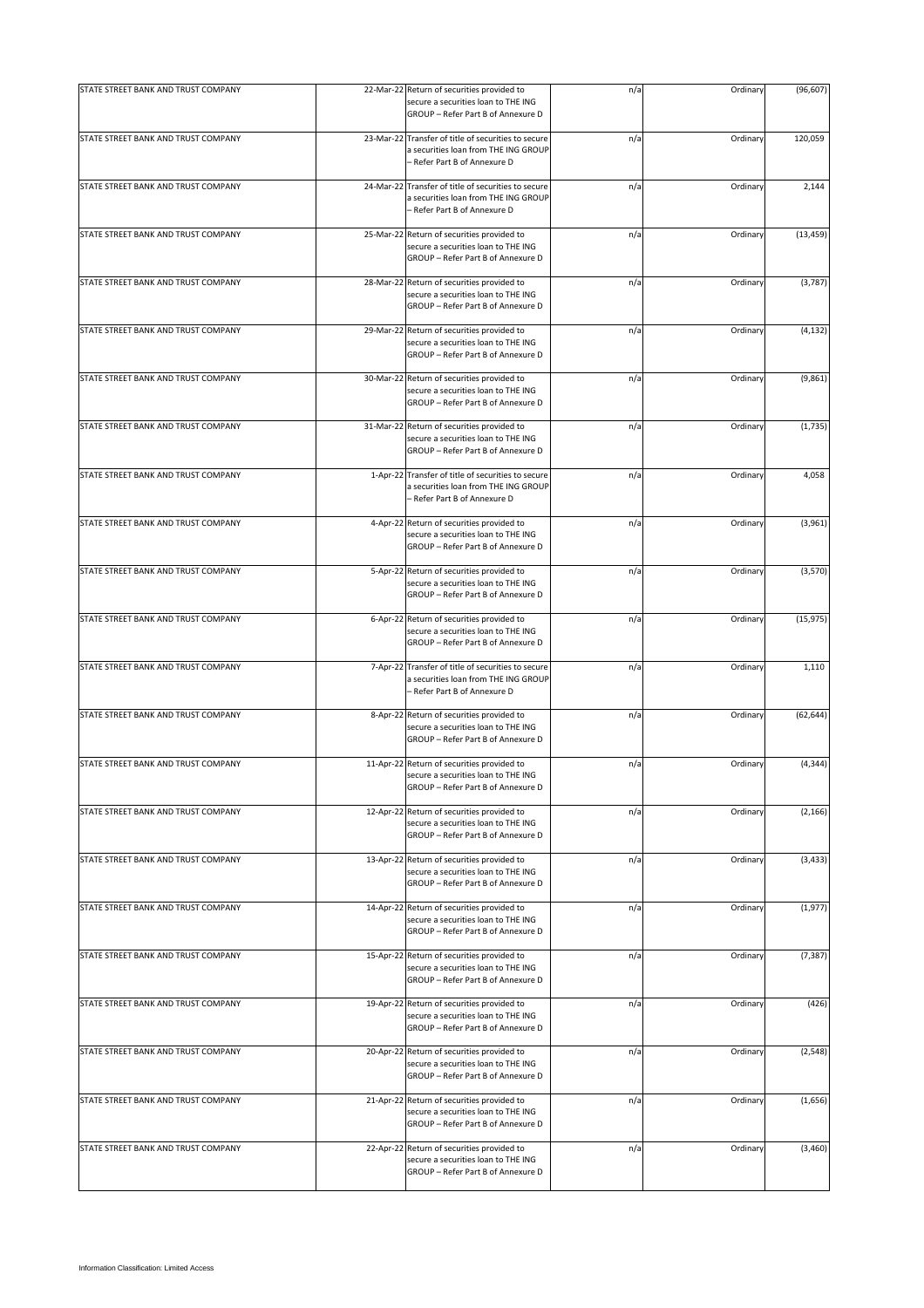| STATE STREET BANK AND TRUST COMPANY |           | 25-Apr-22 Return of securities provided to                                                                                  | n/a | Ordinary | (2,936)   |
|-------------------------------------|-----------|-----------------------------------------------------------------------------------------------------------------------------|-----|----------|-----------|
|                                     |           | secure a securities loan to THE ING<br>GROUP - Refer Part B of Annexure D                                                   |     |          |           |
| STATE STREET BANK AND TRUST COMPANY |           | 26-Apr-22 Transfer of title of securities to secure<br>a securities loan from THE ING GROUP<br>- Refer Part B of Annexure D | n/a | Ordinary | 812       |
| STATE STREET BANK AND TRUST COMPANY |           | 27-Apr-22 Transfer of title of securities to secure<br>a securities loan from THE ING GROUP<br>- Refer Part B of Annexure D | n/a | Ordinary | 8,714     |
| STATE STREET BANK AND TRUST COMPANY |           | 28-Apr-22 Return of securities provided to<br>secure a securities loan to THE ING<br>GROUP - Refer Part B of Annexure D     | n/a | Ordinary | (19)      |
| STATE STREET BANK AND TRUST COMPANY | 29-Apr-22 | Transfer of title of securities to secure<br>a securities loan from THE ING GROUP<br>- Refer Part B of Annexure D           | n/a | Ordinary | 1,668     |
| STATE STREET BANK AND TRUST COMPANY |           | 2-May-22 Return of securities provided to<br>secure a securities loan to THE ING<br>GROUP - Refer Part B of Annexure D      | n/a | Ordinary | (13, 812) |
| STATE STREET BANK AND TRUST COMPANY |           | 3-May-22 Return of securities provided to<br>secure a securities loan to THE ING<br>GROUP - Refer Part B of Annexure D      | n/a | Ordinary | (6, 476)  |
| STATE STREET BANK AND TRUST COMPANY |           | 4-May-22 Return of securities provided to<br>secure a securities loan to THE ING<br>GROUP - Refer Part B of Annexure D      | n/a | Ordinary | (2, 495)  |
| STATE STREET BANK AND TRUST COMPANY |           | 5-May-22 Return of securities provided to<br>secure a securities loan to THE ING<br>GROUP - Refer Part B of Annexure D      | n/a | Ordinary | (1,921)   |
| STATE STREET BANK AND TRUST COMPANY |           | 6-May-22 Transfer of title of securities to secure<br>a securities loan from THE ING GROUP<br>- Refer Part B of Annexure D  | n/a | Ordinary | 2,667     |
| STATE STREET BANK AND TRUST COMPANY | 9-May-22  | Transfer of title of securities to secure<br>a securities loan from THE ING GROUP<br>- Refer Part B of Annexure D           | n/a | Ordinary | 1,665     |
| STATE STREET BANK AND TRUST COMPANY |           | 10-May-22 Transfer of title of securities to secure<br>a securities loan from THE ING GROUP<br>- Refer Part B of Annexure D | n/a | Ordinary | 3,541     |
| STATE STREET BANK AND TRUST COMPANY |           | 11-May-22 Transfer of title of securities to secure<br>a securities loan from THE ING GROUP<br>- Refer Part B of Annexure D | n/a | Ordinary | 9,543     |
| STATE STREET BANK AND TRUST COMPANY |           | 12-May-22 Transfer of title of securities to secure<br>a securities loan from THE ING GROUP<br>- Refer Part B of Annexure D | n/a | Ordinary | 7,185     |
| STATE STREET BANK AND TRUST COMPANY |           | 13-May-22 Transfer of title of securities to secure<br>a securities loan from THE ING GROUP<br>Refer Part B of Annexure D   | n/a | Ordinary | 10,630    |
| STATE STREET BANK AND TRUST COMPANY |           | 16-May-22 Transfer of title of securities to secure<br>a securities loan from THE ING GROUP<br>Refer Part B of Annexure D   | n/a | Ordinary | 2,076     |
| STATE STREET BANK AND TRUST COMPANY | 17-May-22 | Transfer of title of securities to secure<br>a securities loan from THE ING GROUP<br>- Refer Part B of Annexure D           | n/a | Ordinary | 1,752     |
| STATE STREET BANK AND TRUST COMPANY |           | 18-May-22 Return of securities provided to<br>secure a securities loan to THE ING<br>GROUP - Refer Part B of Annexure D     | n/a | Ordinary | (3,893)   |
| STATE STREET BANK AND TRUST COMPANY |           | 19-May-22 Transfer of title of securities to secure<br>a securities loan from THE ING GROUP<br>- Refer Part B of Annexure D | n/a | Ordinary | 3,191     |
| STATE STREET BANK AND TRUST COMPANY |           | 20-May-22 Transfer of title of securities to secure<br>a securities loan from THE ING GROUP<br>- Refer Part B of Annexure D | n/a | Ordinary | 281       |
| STATE STREET BANK AND TRUST COMPANY |           | 23-May-22 Transfer of title of securities to secure<br>a securities loan from THE ING GROUP<br>- Refer Part B of Annexure D | n/a | Ordinary | 12,645    |
| STATE STREET BANK AND TRUST COMPANY |           | 24-May-22 Return of securities provided to<br>secure a securities loan to THE ING<br>GROUP - Refer Part B of Annexure D     | n/a | Ordinary | (2, 215)  |
| STATE STREET BANK AND TRUST COMPANY |           | 25-May-22 Return of securities provided to<br>secure a securities loan to THE ING<br>GROUP - Refer Part B of Annexure D     | n/a | Ordinary | (2,470)   |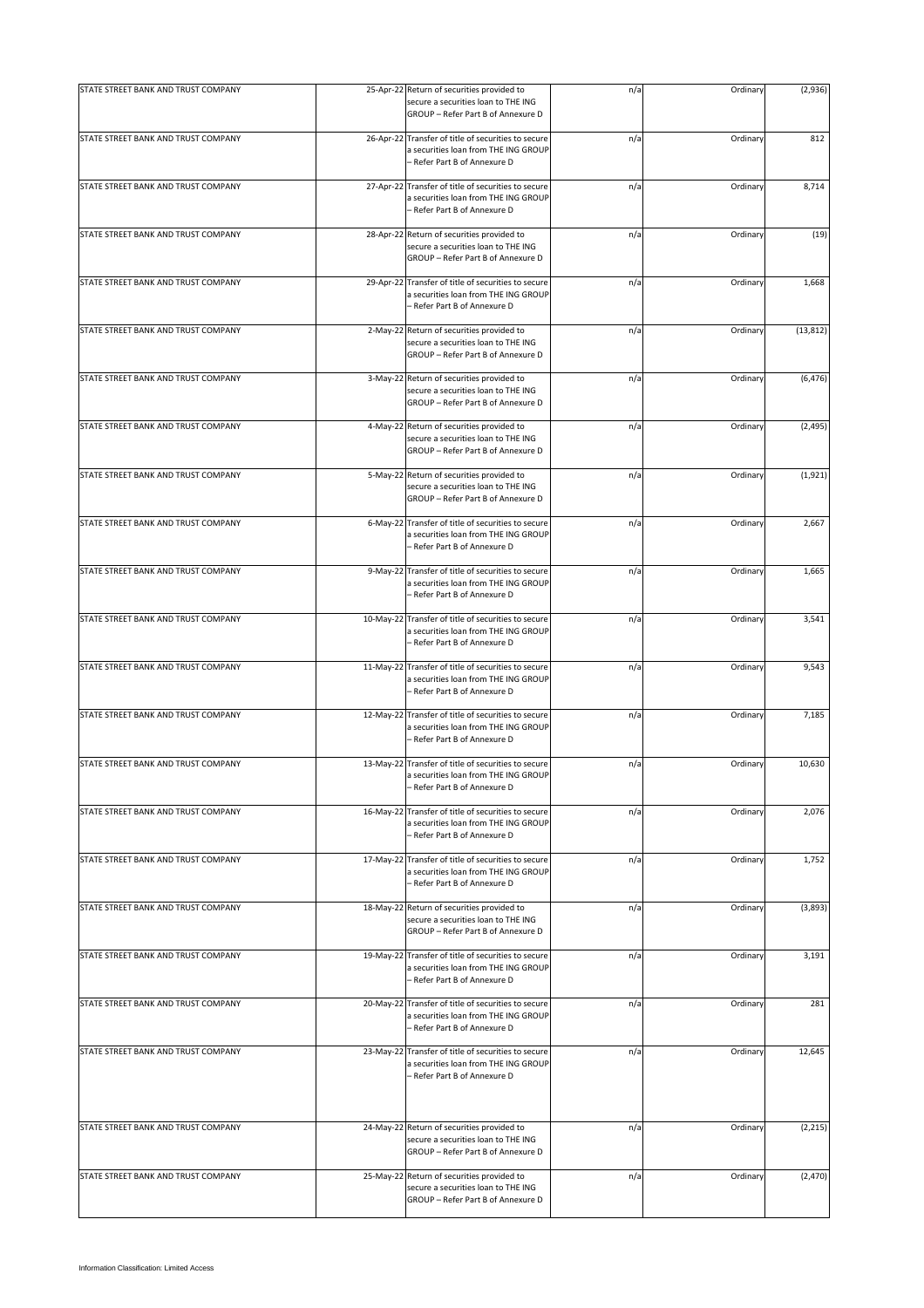| STATE STREET BANK AND TRUST COMPANY |           | 26-May-22 Transfer of title of securities to secure                                         | n/a | Ordinary | 1,638      |
|-------------------------------------|-----------|---------------------------------------------------------------------------------------------|-----|----------|------------|
|                                     |           | a securities loan from THE ING GROUP<br>- Refer Part B of Annexure D                        |     |          |            |
| STATE STREET BANK AND TRUST COMPANY |           | 28-Jan-22 Transfer of title of securities to secure<br>a securities loan from THE SOCIETE   | n/a | Ordinary | 18,423     |
|                                     |           | GENERALE GROUP - Refer Part B of<br>Annexure D                                              |     |          |            |
| STATE STREET BANK AND TRUST COMPANY |           | 31-Jan-22 Transfer of title of securities to secure                                         | n/a | Ordinary | 6,858      |
|                                     |           | a securities loan from THE SOCIETE                                                          |     |          |            |
|                                     |           | GENERALE GROUP - Refer Part B of<br>Annexure D                                              |     |          |            |
| STATE STREET BANK AND TRUST COMPANY |           | 1-Feb-22 Return of securities provided to                                                   | n/a | Ordinary | (446)      |
|                                     |           | secure a securities loan to THE                                                             |     |          |            |
|                                     |           | SOCIETE GENERALE GROUP - Refer                                                              |     |          |            |
| STATE STREET BANK AND TRUST COMPANY |           | Part B of Annexure D<br>8-Feb-22 Return of securities provided to                           | n/a | Ordinary | (177, 147) |
|                                     |           | secure a securities loan to THE                                                             |     |          |            |
|                                     |           | SOCIETE GENERALE GROUP - Refer                                                              |     |          |            |
|                                     |           | Part B of Annexure D                                                                        |     |          |            |
| STATE STREET BANK AND TRUST COMPANY |           | 11-Feb-22 Transfer of title of securities to secure<br>a securities loan from THE SOCIETE   | n/a | Ordinary | 83,892     |
|                                     |           | GENERALE GROUP - Refer Part B of                                                            |     |          |            |
|                                     |           | Annexure D                                                                                  |     |          |            |
| STATE STREET BANK AND TRUST COMPANY | 15-Feb-22 | Return of securities provided to                                                            | n/a | Ordinary | (92, 140)  |
|                                     |           | secure a securities loan to THE<br>SOCIETE GENERALE GROUP - Refer                           |     |          |            |
|                                     |           | Part B of Annexure D                                                                        |     |          |            |
| STATE STREET BANK AND TRUST COMPANY | 18-Feb-22 | Transfer of title of securities to secure                                                   | n/a | Ordinary | 91,160     |
|                                     |           | a securities loan from THE SOCIETE                                                          |     |          |            |
|                                     |           | GENERALE GROUP - Refer Part B of                                                            |     |          |            |
| STATE STREET BANK AND TRUST COMPANY |           | Annexure D<br>21-Feb-22 Return of securities provided to                                    | n/a | Ordinary | (95,065)   |
|                                     |           | secure a securities loan to THE                                                             |     |          |            |
|                                     |           | SOCIETE GENERALE GROUP - Refer                                                              |     |          |            |
|                                     |           | Part B of Annexure D                                                                        |     |          |            |
| STATE STREET BANK AND TRUST COMPANY |           | 1-Mar-22 Transfer of title of securities to secure                                          | n/a | Ordinary | 63,729     |
|                                     |           | a securities loan from THE SOCIETE<br>GENERALE GROUP - Refer Part B of                      |     |          |            |
|                                     |           | Annexure D                                                                                  |     |          |            |
| STATE STREET BANK AND TRUST COMPANY |           | 2-Mar-22 Return of securities provided to                                                   | n/a | Ordinary | (28, 888)  |
|                                     |           | secure a securities loan to THE                                                             |     |          |            |
|                                     |           | SOCIETE GENERALE GROUP - Refer<br>Part B of Annexure D                                      |     |          |            |
| STATE STREET BANK AND TRUST COMPANY |           | 4-Mar-22 Return of securities provided to                                                   | n/a | Ordinary | (19, 384)  |
|                                     |           | secure a securities loan to THE                                                             |     |          |            |
|                                     |           | SOCIETE GENERALE GROUP - Refer                                                              |     |          |            |
| STATE STREET BANK AND TRUST COMPANY |           | Part B of Annexure D<br>7-Mar-22 Return of securities provided to                           | n/a | Ordinary | (31, 236)  |
|                                     |           | secure a securities loan to THE                                                             |     |          |            |
|                                     |           | SOCIETE GENERALE GROUP - Refer                                                              |     |          |            |
|                                     |           | Part B of Annexure D                                                                        |     |          |            |
| STATE STREET BANK AND TRUST COMPANY | 11-May-22 | Transfer of title of securities to secure<br>a securities loan from THE ING GROUP           | n/a | Ordinary | 6,672      |
|                                     |           | - Refer Part B of Annexure D                                                                |     |          |            |
|                                     |           |                                                                                             |     |          |            |
| STATE STREET BANK AND TRUST COMPANY |           | 12-May-22 Transfer of title of securities to secure                                         | n/a | Ordinary | 245        |
|                                     |           | a securities loan from THE ING GROUP<br>Refer Part B of Annexure D                          |     |          |            |
|                                     |           |                                                                                             |     |          |            |
| STATE STREET BANK AND TRUST COMPANY |           | 13-May-22 Transfer of title of securities to secure                                         | n/a | Ordinary | 10,551     |
|                                     |           | a securities loan from THE ING GROUP                                                        |     |          |            |
|                                     |           | - Refer Part B of Annexure D                                                                |     |          |            |
| STATE STREET BANK AND TRUST COMPANY |           | 16-May-22 Return of securities provided to                                                  | n/a | Ordinary | (871)      |
|                                     |           | secure a securities loan to THE ING                                                         |     |          |            |
|                                     |           | GROUP - Refer Part B of Annexure D                                                          |     |          |            |
|                                     |           |                                                                                             |     |          |            |
| STATE STREET BANK AND TRUST COMPANY |           | 17-May-22 Transfer of title of securities to secure<br>a securities loan from THE ING GROUP | n/a | Ordinary | 254        |
|                                     |           | - Refer Part B of Annexure D                                                                |     |          |            |
|                                     |           |                                                                                             |     |          |            |
| STATE STREET BANK AND TRUST COMPANY |           | 18-May-22 Return of securities provided to                                                  | n/a | Ordinary | (9, 410)   |
|                                     |           | secure a securities loan to THE ING<br>GROUP - Refer Part B of Annexure D                   |     |          |            |
|                                     |           |                                                                                             |     |          |            |
| STATE STREET BANK AND TRUST COMPANY |           | 19-May-22 Transfer of title of securities to secure                                         | n/a | Ordinary | 2,405      |
|                                     |           | a securities loan from THE ING GROUP                                                        |     |          |            |
|                                     |           | – Refer Part B of Annexure D                                                                |     |          |            |
| STATE STREET BANK AND TRUST COMPANY |           | 20-May-22 Return of securities provided to                                                  | n/a | Ordinary | (2, 313)   |
|                                     |           | secure a securities loan to THE ING                                                         |     |          |            |
|                                     |           | GROUP - Refer Part B of Annexure D                                                          |     |          |            |
|                                     |           |                                                                                             |     |          |            |
| STATE STREET BANK AND TRUST COMPANY | 23-May-22 | Transfer of title of securities to secure<br>a securities loan from THE ING GROUP           | n/a | Ordinary | 468        |
|                                     |           | - Refer Part B of Annexure D                                                                |     |          |            |
|                                     |           |                                                                                             |     |          |            |
| STATE STREET BANK AND TRUST COMPANY | 24-May-22 | Return of securities provided to                                                            | n/a | Ordinary | (55)       |
|                                     |           | secure a securities loan to THE ING<br>GROUP - Refer Part B of Annexure D                   |     |          |            |
|                                     |           |                                                                                             |     |          |            |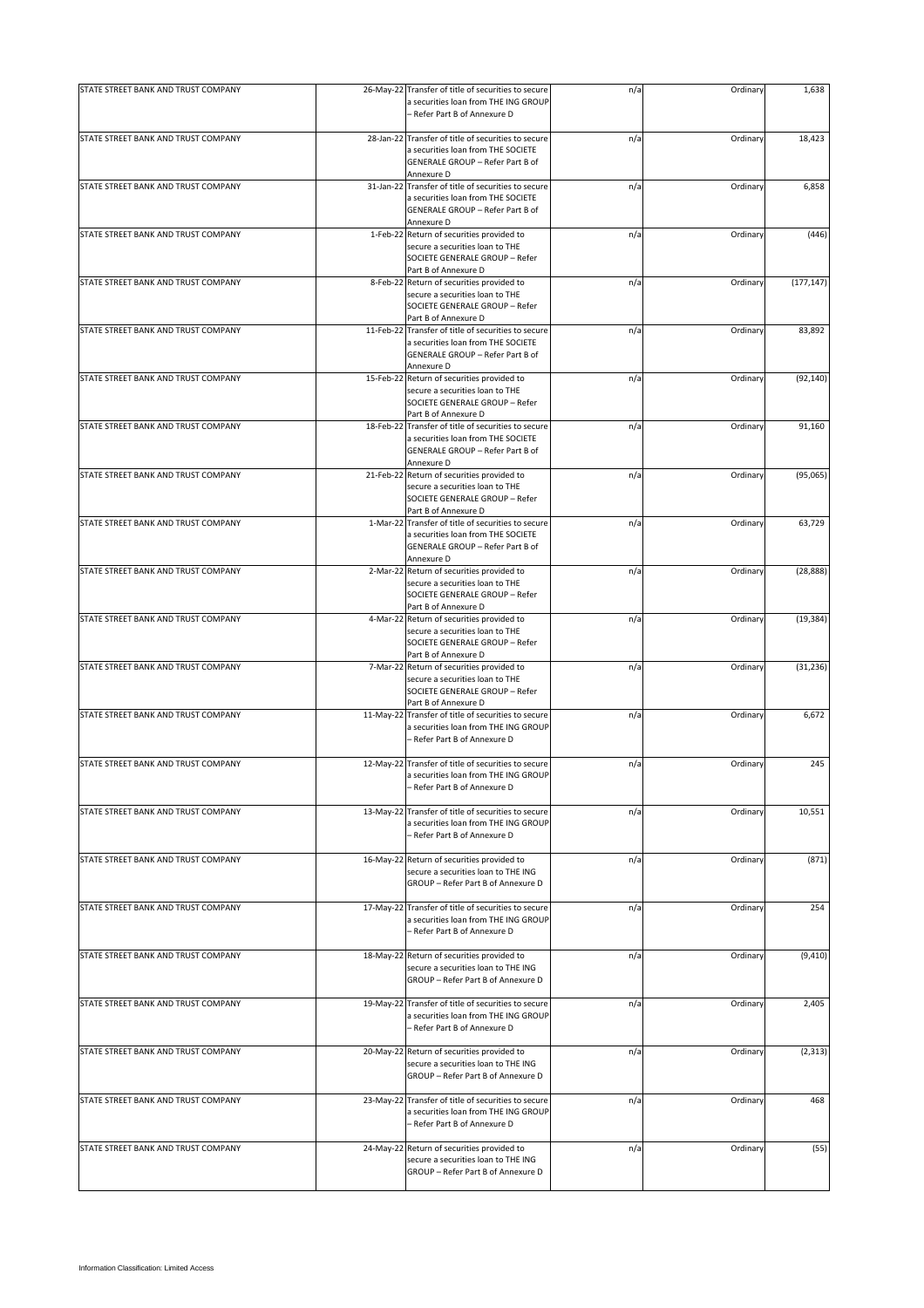| STATE STREET BANK AND TRUST COMPANY |           | 25-May-22 Transfer of title of securities to secure                                                                                      | n/a | Ordinary | 2,924      |
|-------------------------------------|-----------|------------------------------------------------------------------------------------------------------------------------------------------|-----|----------|------------|
|                                     |           | a securities loan from THE ING GROUP<br>- Refer Part B of Annexure D                                                                     |     |          |            |
|                                     |           |                                                                                                                                          |     |          |            |
| STATE STREET BANK AND TRUST COMPANY |           | 26-May-22 Return of securities provided to<br>secure a securities loan to THE ING<br>GROUP - Refer Part B of Annexure D                  | n/a | Ordinary | (2,996)    |
| STATE STREET BANK AND TRUST COMPANY |           | 4-Feb-22 Transfer of title of securities to secure                                                                                       | n/a | Ordinary | 1,421      |
|                                     |           | a securities loan from THE CREDIT<br>SUISSE GROUP - Refer Part B of<br>Annexure D                                                        |     |          |            |
| STATE STREET BANK AND TRUST COMPANY |           | 7-Feb-22 Return of securities provided to                                                                                                | n/a | Ordinary | (1, 204)   |
|                                     |           | secure a securities loan to THE CREDIT<br>SUISSE GROUP - Refer Part B of<br>Annexure D                                                   |     |          |            |
| STATE STREET BANK AND TRUST COMPANY |           | 8-Feb-22 Transfer of title of securities to secure<br>a securities loan from THE CREDIT<br>SUISSE GROUP - Refer Part B of<br>Annexure D  | n/a | Ordinary | 3          |
| STATE STREET BANK AND TRUST COMPANY |           | 9-Feb-22 Return of securities provided to<br>secure a securities loan to THE CREDIT<br>SUISSE GROUP - Refer Part B of                    | n/a | Ordinary | (1)        |
|                                     |           | Annexure D                                                                                                                               |     |          |            |
| STATE STREET BANK AND TRUST COMPANY | 10-Feb-22 | Return of securities provided to<br>secure a securities loan to THE CREDIT<br>SUISSE GROUP - Refer Part B of<br>Annexure D               | n/a | Ordinary | (59)       |
| STATE STREET BANK AND TRUST COMPANY |           | 11-Feb-22 Return of securities provided to<br>secure a securities loan to THE CREDIT<br>SUISSE GROUP - Refer Part B of<br>Annexure D     | n/a | Ordinary | (78)       |
| STATE STREET BANK AND TRUST COMPANY |           | 25-Feb-22 Transfer of title of securities to secure<br>a securities loan from THE CREDIT<br>SUISSE GROUP - Refer Part B of               | n/a | Ordinary | 3          |
| STATE STREET BANK AND TRUST COMPANY |           | Annexure D<br>28-Feb-22 Return of securities provided to<br>secure a securities loan to THE CREDIT<br>SUISSE GROUP - Refer Part B of     | n/a | Ordinary | (2)        |
| STATE STREET BANK AND TRUST COMPANY |           | Annexure D<br>1-Mar-22 Transfer of title of securities to secure<br>a securities loan from THE CREDIT<br>SUISSE GROUP - Refer Part B of  | n/a | Ordinary | 187        |
|                                     |           | Annexure D                                                                                                                               |     |          |            |
| STATE STREET BANK AND TRUST COMPANY |           | 2-Mar-22 Transfer of title of securities to secure<br>a securities loan from THE CREDIT<br>SUISSE GROUP - Refer Part B of<br>Annexure D  | n/a | Ordinary | 904        |
| STATE STREET BANK AND TRUST COMPANY |           | 3-Mar-22 Return of securities provided to<br>secure a securities loan to THE CREDIT<br>SUISSE GROUP - Refer Part B of                    | n/a | Ordinary | (1, 175)   |
| STATE STREET BANK AND TRUST COMPANY |           | Annexure D<br>30-Mar-22 Transfer of title of securities to secure<br>a securities loan from THE CREDIT<br>SUISSE GROUP - Refer Part B of | n/a | Ordinary | 22,816     |
| STATE STREET BANK AND TRUST COMPANY |           | Annexure D<br>6-Apr-22 Return of securities provided to                                                                                  |     |          |            |
|                                     |           | secure a securities loan to THE CREDIT<br>SUISSE GROUP - Refer Part B of<br>Annexure D                                                   | n/a | Ordinary | (18, 126)  |
| STATE STREET BANK AND TRUST COMPANY |           | 7-Apr-22 Return of securities provided to<br>secure a securities loan to THE CREDIT<br>SUISSE GROUP - Refer Part B of<br>Annexure D      | n/a | Ordinary | (40)       |
| STATE STREET BANK AND TRUST COMPANY |           | 11-Apr-22 Transfer of title of securities to secure<br>a securities loan from THE CREDIT<br>SUISSE GROUP - Refer Part B of<br>Annexure D | n/a | Ordinary | 2,764      |
| STATE STREET BANK AND TRUST COMPANY |           | 13-Apr-22 Transfer of title of securities to secure<br>a securities loan from THE CREDIT<br>SUISSE GROUP - Refer Part B of<br>Annexure D | n/a | Ordinary | 17,558     |
| STATE STREET BANK AND TRUST COMPANY |           | 14-Apr-22 Transfer of title of securities to secure<br>a securities loan from THE CREDIT<br>SUISSE GROUP - Refer Part B of<br>Annexure D | n/a | Ordinary | 781,018    |
| STATE STREET BANK AND TRUST COMPANY |           | 15-Apr-22 Return of securities provided to<br>secure a securities loan to THE CREDIT<br>SUISSE GROUP - Refer Part B of<br>Annexure D     | n/a | Ordinary | (2,650)    |
| STATE STREET BANK AND TRUST COMPANY |           | 18-Apr-22 Transfer of title of securities to secure<br>a securities loan from THE CREDIT<br>SUISSE GROUP - Refer Part B of<br>Annexure D | n/a | Ordinary | 20,250     |
| STATE STREET BANK AND TRUST COMPANY |           | 19-Apr-22 Return of securities provided to<br>secure a securities loan to THE CREDIT<br>SUISSE GROUP - Refer Part B of<br>Annexure D     | n/a | Ordinary | (16, 373)  |
| STATE STREET BANK AND TRUST COMPANY |           | 20-Apr-22 Return of securities provided to<br>secure a securities loan to THE CREDIT<br>SUISSE GROUP - Refer Part B of<br>Annexure D     | n/a | Ordinary | (460, 798) |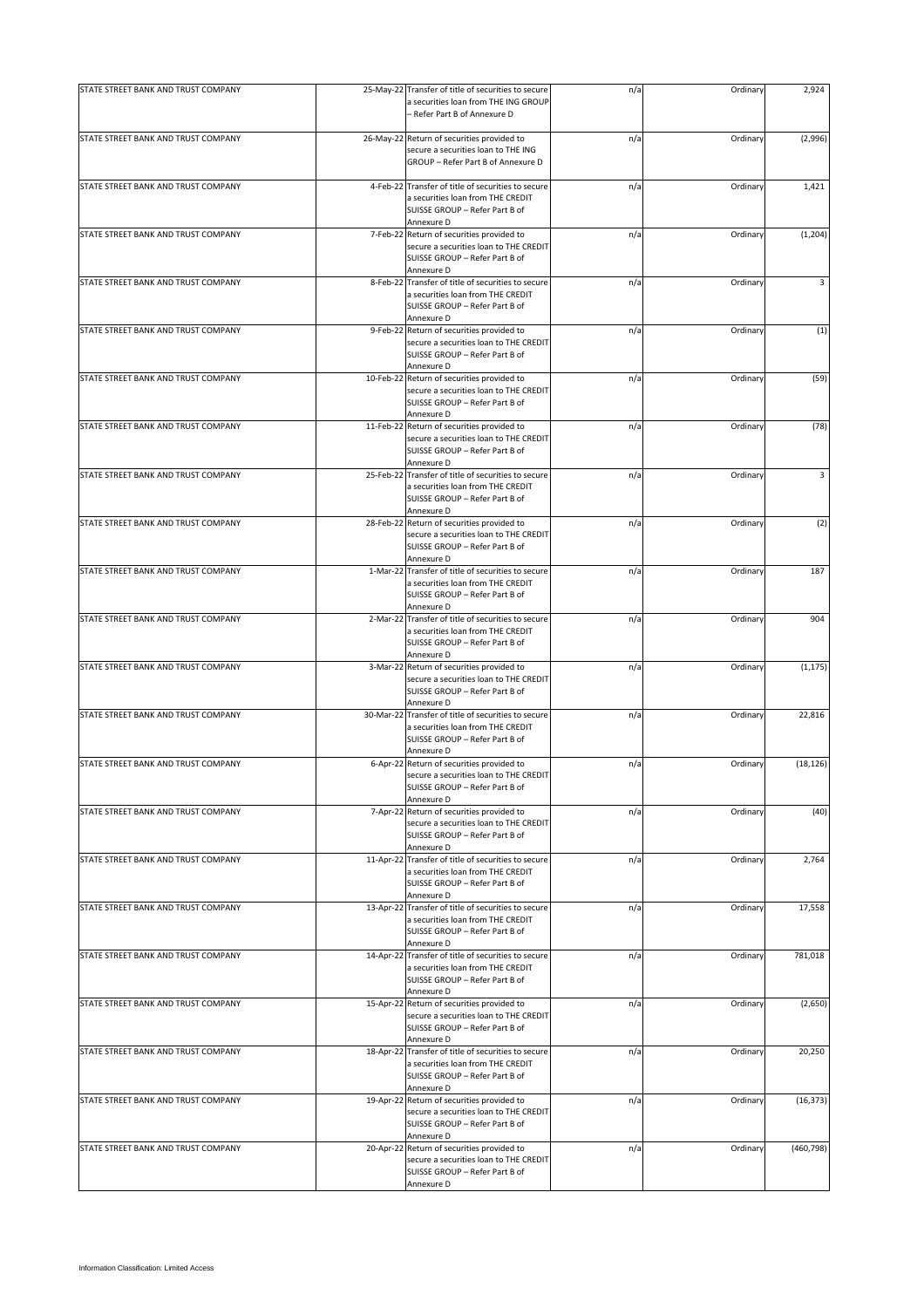| STATE STREET BANK AND TRUST COMPANY | 21-Apr-22 Transfer of title of securities to secure                                         | n/a | Ordinary | 3,736          |
|-------------------------------------|---------------------------------------------------------------------------------------------|-----|----------|----------------|
|                                     | a securities loan from THE CREDIT<br>SUISSE GROUP - Refer Part B of                         |     |          |                |
|                                     | Annexure D                                                                                  |     |          |                |
| STATE STREET BANK AND TRUST COMPANY | 22-Apr-22 Transfer of title of securities to secure                                         | n/a | Ordinary | 93,959         |
|                                     | a securities loan from THE CREDIT<br>SUISSE GROUP - Refer Part B of                         |     |          |                |
| STATE STREET BANK AND TRUST COMPANY | Annexure D<br>25-Apr-22 Transfer of title of securities to secure                           | n/a | Ordinary | 77,991         |
|                                     | a securities loan from THE CREDIT                                                           |     |          |                |
|                                     | SUISSE GROUP - Refer Part B of                                                              |     |          |                |
| STATE STREET BANK AND TRUST COMPANY | Annexure D<br>26-Apr-22 Transfer of title of securities to secure                           | n/a | Ordinary | 13,995         |
|                                     | a securities loan from THE CREDIT                                                           |     |          |                |
|                                     | SUISSE GROUP - Refer Part B of                                                              |     |          |                |
|                                     | Annexure D                                                                                  |     |          |                |
| STATE STREET BANK AND TRUST COMPANY | 27-Apr-22 Transfer of title of securities to secure<br>a securities loan from THE CREDIT    | n/a | Ordinary | 36,814         |
|                                     | SUISSE GROUP - Refer Part B of                                                              |     |          |                |
|                                     | Annexure D                                                                                  |     |          |                |
| STATE STREET BANK AND TRUST COMPANY | 28-Apr-22 Transfer of title of securities to secure                                         | n/a | Ordinary | 12,749         |
|                                     | a securities loan from THE CREDIT                                                           |     |          |                |
|                                     | SUISSE GROUP - Refer Part B of                                                              |     |          |                |
| STATE STREET BANK AND TRUST COMPANY | Annexure D<br>29-Apr-22 Transfer of title of securities to secure                           | n/a | Ordinary | 886            |
|                                     | a securities loan from THE CREDIT                                                           |     |          |                |
|                                     | SUISSE GROUP - Refer Part B of                                                              |     |          |                |
|                                     | Annexure D                                                                                  |     |          |                |
| STATE STREET BANK AND TRUST COMPANY | 2-May-22 Return of securities provided to                                                   | n/a | Ordinary | (104, 885)     |
|                                     | secure a securities loan to THE CREDIT<br>SUISSE GROUP - Refer Part B of                    |     |          |                |
|                                     | Annexure D                                                                                  |     |          |                |
| STATE STREET BANK AND TRUST COMPANY | 3-May-22 Transfer of title of securities to secure                                          | n/a | Ordinary | 41,259         |
|                                     | a securities loan from THE CREDIT                                                           |     |          |                |
|                                     | SUISSE GROUP - Refer Part B of                                                              |     |          |                |
| STATE STREET BANK AND TRUST COMPANY | Annexure D<br>4-May-22 Return of securities provided to                                     | n/a | Ordinary | (4, 418)       |
|                                     | secure a securities loan to THE CREDIT                                                      |     |          |                |
|                                     | SUISSE GROUP - Refer Part B of                                                              |     |          |                |
|                                     | Annexure D                                                                                  |     |          |                |
| STATE STREET BANK AND TRUST COMPANY | 5-May-22 Transfer of title of securities to secure                                          | n/a | Ordinary | 56,471         |
|                                     | a securities loan from THE CREDIT<br>SUISSE GROUP - Refer Part B of                         |     |          |                |
|                                     | Annexure D                                                                                  |     |          |                |
| STATE STREET BANK AND TRUST COMPANY | 6-May-22 Return of securities provided to                                                   | n/a | Ordinary | (34, 205)      |
|                                     | secure a securities loan to THE CREDIT                                                      |     |          |                |
|                                     | SUISSE GROUP - Refer Part B of                                                              |     |          |                |
| STATE STREET BANK AND TRUST COMPANY | Annexure D<br>9-May-22 Transfer of title of securities to secure                            | n/a | Ordinary | 11,401         |
|                                     | a securities loan from THE CREDIT                                                           |     |          |                |
|                                     | SUISSE GROUP - Refer Part B of                                                              |     |          |                |
|                                     | Annexure D                                                                                  |     |          |                |
| STATE STREET BANK AND TRUST COMPANY | 11-May-22 Transfer of title of securities to secure                                         | n/a | Ordinary | 739,218        |
|                                     | a securities loan from THE CREDIT<br>SUISSE GROUP - Refer Part B of                         |     |          |                |
|                                     | Annexure D                                                                                  |     |          |                |
| STATE STREET BANK AND TRUST COMPANY | 12-May-22 Return of securities provided to                                                  | n/a | Ordinary | (1, 139, 403)  |
|                                     | secure a securities loan to THE CREDIT                                                      |     |          |                |
|                                     | SUISSE GROUP - Refer Part B of                                                              |     |          |                |
| STATE STREET BANK AND TRUST COMPANY | Annexure D<br>13-May-22 Transfer of title of securities to secure                           | n/a | Ordinary | 928,005        |
|                                     | a securities loan from THE CREDIT                                                           |     |          |                |
|                                     | SUISSE GROUP - Refer Part B of                                                              |     |          |                |
|                                     | Annexure D                                                                                  |     |          |                |
| STATE STREET BANK AND TRUST COMPANY | 18-May-22 Return of securities provided to                                                  | n/a | Ordinary | (104, 180)     |
|                                     | secure a securities loan to THE CREDIT<br>SUISSE GROUP - Refer Part B of                    |     |          |                |
|                                     | Annexure D                                                                                  |     |          |                |
| STATE STREET BANK AND TRUST COMPANY | 19-May-22 Return of securities provided to                                                  | n/a | Ordinary | (975, 810)     |
|                                     | secure a securities loan to THE CREDIT                                                      |     |          |                |
|                                     | SUISSE GROUP - Refer Part B of<br>Annexure D                                                |     |          |                |
| STATE STREET BANK AND TRUST COMPANY | 11-Feb-22 Transfer of title of securities to secure                                         | n/a | Ordinary | $\overline{2}$ |
|                                     | a securities loan from THE ING GROUP                                                        |     |          |                |
|                                     | - Refer Part B of Annexure D                                                                |     |          |                |
|                                     |                                                                                             |     |          |                |
| STATE STREET BANK AND TRUST COMPANY | 24-Feb-22 Transfer of title of securities to secure<br>a securities loan from THE ING GROUP | n/a | Ordinary | 154,185        |
|                                     | - Refer Part B of Annexure D                                                                |     |          |                |
|                                     |                                                                                             |     |          |                |
| STATE STREET BANK AND TRUST COMPANY | 25-Feb-22 Return of securities provided to                                                  | n/a | Ordinary | (127, 714)     |
|                                     | secure a securities loan to THE ING<br>GROUP - Refer Part B of Annexure D                   |     |          |                |
|                                     |                                                                                             |     |          |                |
| STATE STREET BANK AND TRUST COMPANY | 14-Mar-22 Transfer of title of securities to secure                                         | n/a | Ordinary | 272,865        |
|                                     | a securities loan from THE ING GROUP                                                        |     |          |                |
|                                     | - Refer Part B of Annexure D                                                                |     |          |                |
| STATE STREET BANK AND TRUST COMPANY | 16-Mar-22 Return of securities provided to                                                  | n/a | Ordinary | (159, 458)     |
|                                     | secure a securities loan to THE ING                                                         |     |          |                |
|                                     | GROUP - Refer Part B of Annexure D                                                          |     |          |                |
|                                     |                                                                                             |     |          |                |
|                                     |                                                                                             |     |          |                |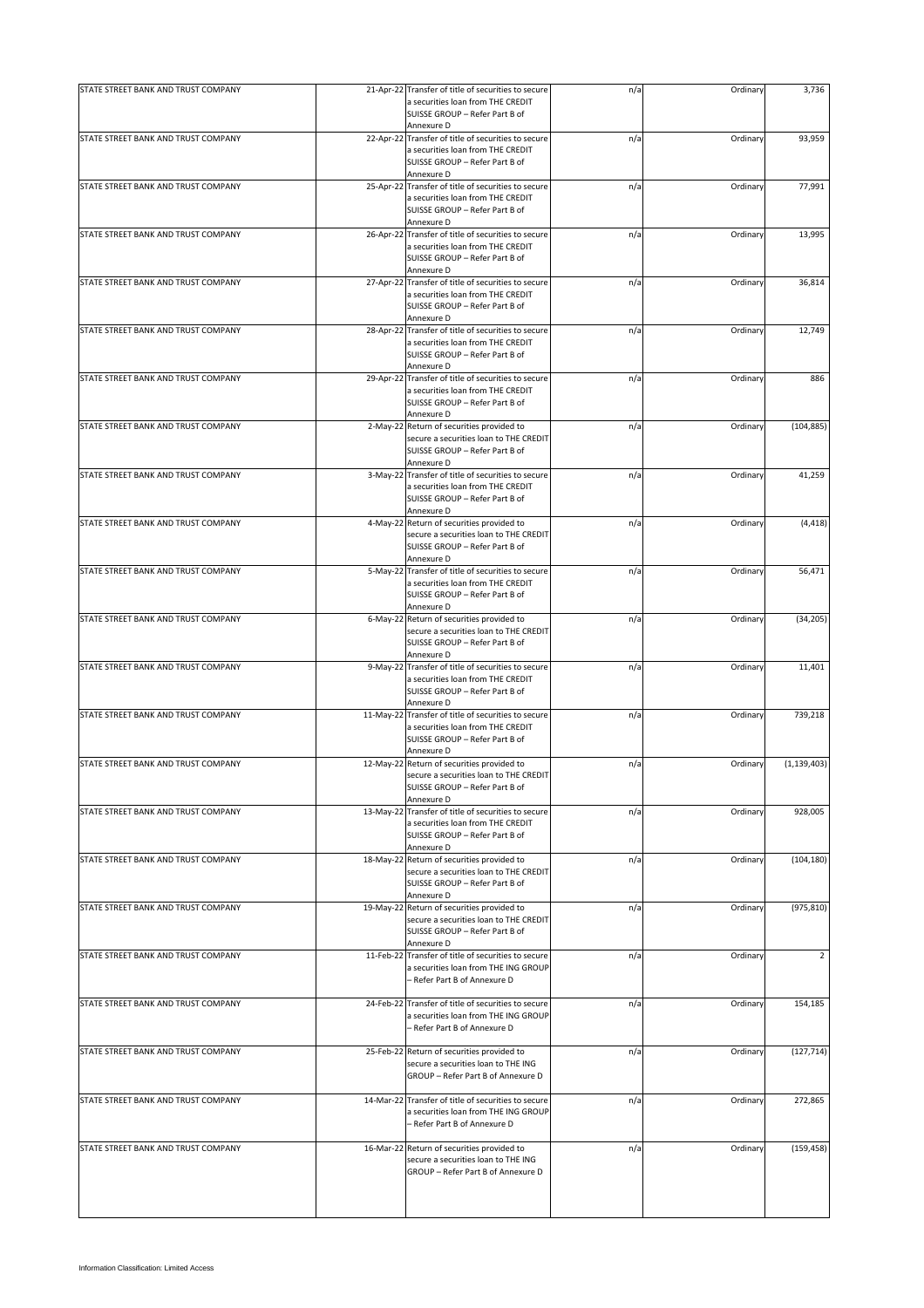| STATE STREET BANK AND TRUST COMPANY |           | 22-Mar-22 Return of securities provided to<br>secure a securities loan to THE ING                                           | n/a | Ordinary | (89, 423)  |
|-------------------------------------|-----------|-----------------------------------------------------------------------------------------------------------------------------|-----|----------|------------|
|                                     |           | GROUP - Refer Part B of Annexure D                                                                                          |     |          |            |
| STATE STREET BANK AND TRUST COMPANY |           | 25-Mar-22 Return of securities provided to<br>secure a securities loan to THE ING<br>GROUP - Refer Part B of Annexure D     | n/a | Ordinary | (50, 457)  |
| STATE STREET BANK AND TRUST COMPANY |           | 30-Mar-22 Transfer of title of securities to secure<br>a securities loan from THE ING GROUP<br>- Refer Part B of Annexure D | n/a | Ordinary | 136,065    |
| STATE STREET BANK AND TRUST COMPANY | 8-Apr-22  | Return of securities provided to<br>secure a securities loan to THE ING<br>GROUP - Refer Part B of Annexure D               | n/a | Ordinary | (135, 442) |
| STATE STREET BANK AND TRUST COMPANY | 25-Apr-22 | Transfer of title of securities to secure<br>a securities loan from THE ING GROUP<br>- Refer Part B of Annexure D           | n/a | Ordinary | 119,211    |
| STATE STREET BANK AND TRUST COMPANY |           | 26-Apr-22 Return of securities provided to<br>secure a securities loan to THE ING<br>GROUP - Refer Part B of Annexure D     | n/a | Ordinary | (86, 944)  |
| STATE STREET BANK AND TRUST COMPANY |           | 27-Apr-22 Return of securities provided to<br>secure a securities loan to THE ING<br>GROUP - Refer Part B of Annexure D     | n/a | Ordinary | (14, 296)  |
| STATE STREET BANK AND TRUST COMPANY | 28-Apr-22 | Transfer of title of securities to secure<br>a securities loan from THE ING GROUP<br>- Refer Part B of Annexure D           | n/a | Ordinary | 21,671     |
| STATE STREET BANK AND TRUST COMPANY | 3-May-22  | Transfer of title of securities to secure<br>a securities loan from THE ING GROUP<br>- Refer Part B of Annexure D           | n/a | Ordinary | 5          |
| STATE STREET BANK AND TRUST COMPANY | 4-May-22  | Transfer of title of securities to secure<br>a securities loan from THE ING GROUP<br>– Refer Part B of Annexure D           | n/a | Ordinary | 20,859     |
| STATE STREET BANK AND TRUST COMPANY | 5-May-22  | Return of securities provided to<br>secure a securities loan to THE ING<br>GROUP - Refer Part B of Annexure D               | n/a | Ordinary | (39, 979)  |
| STATE STREET BANK AND TRUST COMPANY |           | 11-May-22 Transfer of title of securities to secure<br>a securities loan from THE ING GROUP<br>- Refer Part B of Annexure D | n/a | Ordinary | 42,598     |
| STATE STREET BANK AND TRUST COMPANY | 12-May-22 | Transfer of title of securities to secure<br>a securities loan from THE ING GROUP<br>- Refer Part B of Annexure D           | n/a | Ordinary | 10,227     |
| STATE STREET BANK AND TRUST COMPANY |           | 13-May-22 Transfer of title of securities to secure<br>a securities loan from THE ING GROUP<br>- Refer Part B of Annexure D | n/a | Ordinary | 57,569     |
| STATE STREET BANK AND TRUST COMPANY | 16-May-22 | Transfer of title of securities to secure<br>a securities loan from THE ING GROUP<br>- Refer Part B of Annexure D           | n/a | Ordinary | 43,673     |
| STATE STREET BANK AND TRUST COMPANY |           | 17-May-22 Transfer of title of securities to secure<br>a securities loan from THE ING GROUP<br>- Refer Part B of Annexure D | n/a | Ordinary | 2,429      |
| STATE STREET BANK AND TRUST COMPANY |           | 18-May-22 Return of securities provided to<br>secure a securities loan to THE ING<br>GROUP - Refer Part B of Annexure D     | n/a | Ordinary | (177, 648) |
| STATE STREET BANK AND TRUST COMPANY | 19-May-22 | Transfer of title of securities to secure<br>a securities loan from THE ING GROUP<br>- Refer Part B of Annexure D           | n/a | Ordinary | 42,716     |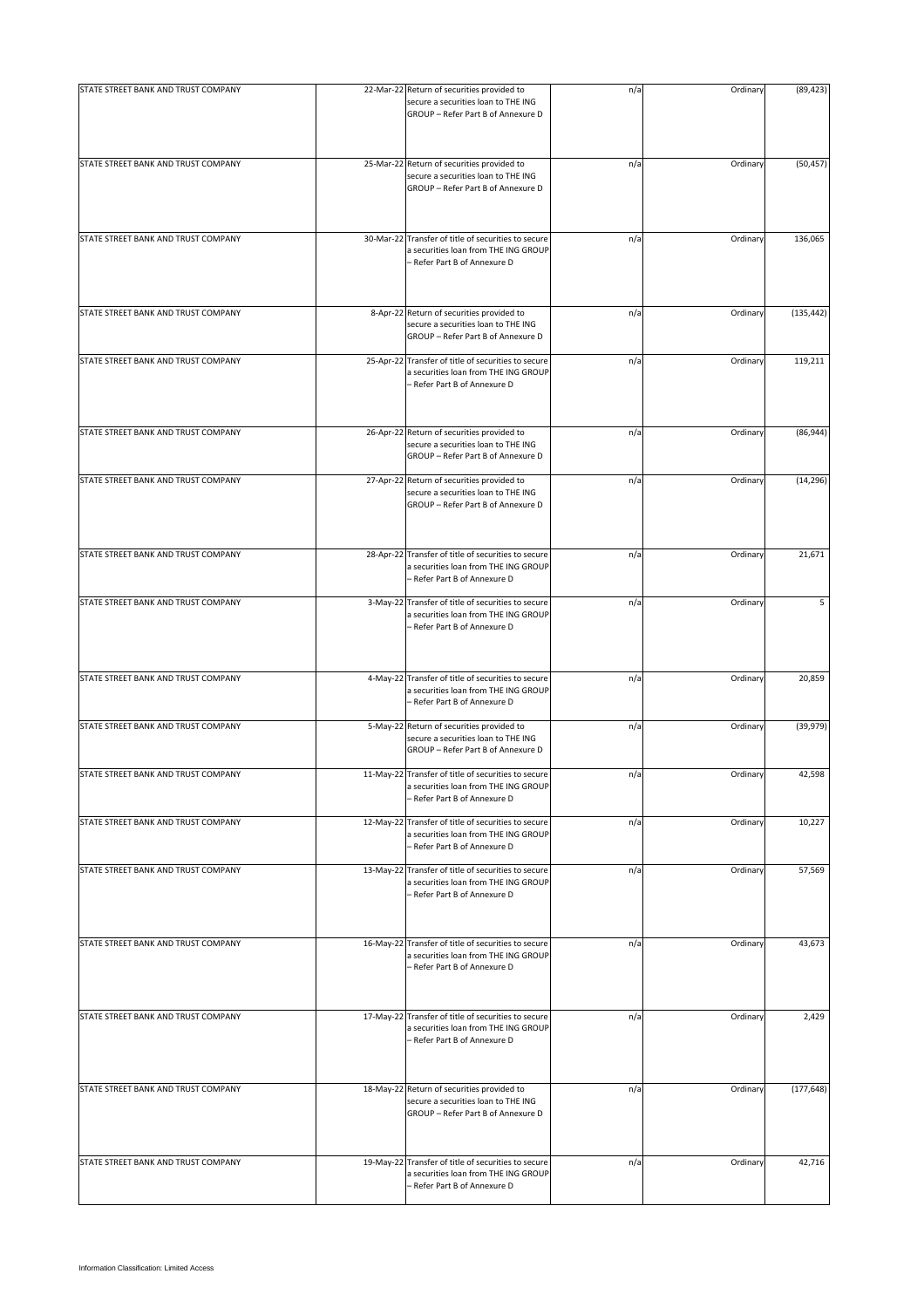| STATE STREET BANK AND TRUST COMPANY |           |                                                                                                                                             |     |          |            |
|-------------------------------------|-----------|---------------------------------------------------------------------------------------------------------------------------------------------|-----|----------|------------|
|                                     |           | 24-May-22 Return of securities provided to<br>secure a securities loan to THE ING<br>GROUP - Refer Part B of Annexure D                     | n/a | Ordinary | (42, 716)  |
| STATE STREET BANK AND TRUST COMPANY |           | 25-May-22 Transfer of title of securities to secure<br>a securities loan from THE ING GROUP<br>- Refer Part B of Annexure D                 | n/a | Ordinary | 15,155     |
| STATE STREET BANK AND TRUST COMPANY |           | 26-May-22 Return of securities provided to<br>secure a securities loan to THE ING<br>GROUP - Refer Part B of Annexure D                     | n/a | Ordinary | (15, 156)  |
| STATE STREET BANK AND TRUST COMPANY | 27-Jan-22 | Transfer of title of securities to secure<br>a securities loan from THE SOCIETE<br>GENERALE GROUP - Refer Part B of<br>Annexure D           | n/a | Ordinary | 284,768    |
| STATE STREET BANK AND TRUST COMPANY |           | 28-Jan-22 Return of securities provided to<br>secure a securities loan to THE<br>SOCIETE GENERALE GROUP - Refer<br>Part B of Annexure D     | n/a | Ordinary | (236, 932) |
| STATE STREET BANK AND TRUST COMPANY |           | 31-Jan-22 Transfer of title of securities to secure<br>a securities loan from THE SOCIETE<br>GENERALE GROUP - Refer Part B of<br>Annexure D | n/a | Ordinary | 27,132     |
| STATE STREET BANK AND TRUST COMPANY |           | 1-Feb-22 Return of securities provided to<br>secure a securities loan to THE<br>SOCIETE GENERALE GROUP - Refer<br>Part B of Annexure D      | n/a | Ordinary | (2, 379)   |
| STATE STREET BANK AND TRUST COMPANY |           | 11-Feb-22 Return of securities provided to<br>secure a securities loan to THE<br>SOCIETE GENERALE GROUP - Refer<br>Part B of Annexure D     | n/a | Ordinary | (12, 297)  |
| STATE STREET BANK AND TRUST COMPANY |           | 14-Feb-22 Transfer of title of securities to secure<br>a securities loan from THE SOCIETE<br>GENERALE GROUP - Refer Part B of<br>Annexure D | n/a | Ordinary | 291,366    |
| STATE STREET BANK AND TRUST COMPANY |           | 15-Feb-22 Return of securities provided to<br>secure a securities loan to THE<br>SOCIETE GENERALE GROUP - Refer<br>Part B of Annexure D     | n/a | Ordinary | (146, 438) |
| STATE STREET BANK AND TRUST COMPANY |           | 1-Mar-22 Return of securities provided to<br>secure a securities loan to THE<br>SOCIETE GENERALE GROUP - Refer<br>Part B of Annexure D      | n/a | Ordinary | (203, 620) |
| STATE STREET BANK AND TRUST COMPANY | 3-Mar-22  | Transfer of title of securities to secure<br>a securities loan from THE SOCIETE<br>GENERALE GROUP - Refer Part B of<br>Annexure D           | n/a | Ordinary | 388,805    |
| STATE STREET BANK AND TRUST COMPANY | 4-Mar-22  | Transfer of title of securities to secure<br>a securities loan from THE SOCIETE<br>GENERALE GROUP - Refer Part B of<br>Annexure D           | n/a | Ordinary | 3,498      |
| STATE STREET BANK AND TRUST COMPANY |           | 11-Mar-22 Return of securities provided to<br>secure a securities loan to THE<br>SOCIETE GENERALE GROUP - Refer<br>Part B of Annexure D     | n/a | Ordinary | (324, 607) |
| STATE STREET BANK AND TRUST COMPANY |           | 14-Mar-22 Transfer of title of securities to secure<br>a securities loan from THE SOCIETE<br>GENERALE GROUP - Refer Part B of<br>Annexure D | n/a | Ordinary | 420,483    |
| STATE STREET BANK AND TRUST COMPANY |           | 15-Mar-22 Return of securities provided to<br>secure a securities loan to THE<br>SOCIETE GENERALE GROUP - Refer<br>Part B of Annexure D     | n/a | Ordinary | (160, 486) |
| STATE STREET BANK AND TRUST COMPANY |           | 16-Mar-22 Transfer of title of securities to secure<br>a securities loan from THE SOCIETE<br>GENERALE GROUP - Refer Part B of<br>Annexure D | n/a | Ordinary | 15,110     |
| STATE STREET BANK AND TRUST COMPANY |           | 31-Mar-22 Transfer of title of securities to secure<br>a securities loan from THE SOCIETE<br>GENERALE GROUP - Refer Part B of<br>Annexure D | n/a | Ordinary | 173,837    |
| STATE STREET BANK AND TRUST COMPANY |           | 1-Apr-22 Return of securities provided to<br>secure a securities loan to THE<br>SOCIETE GENERALE GROUP - Refer<br>Part B of Annexure D      | n/a | Ordinary | (226, 830) |
| STATE STREET BANK AND TRUST COMPANY |           | 6-Apr-22 Return of securities provided to<br>secure a securities loan to THE<br>SOCIETE GENERALE GROUP - Refer<br>Part B of Annexure D      | n/a | Ordinary | (291, 390) |
| STATE STREET BANK AND TRUST COMPANY |           | 8-Apr-22 Transfer of title of securities to secure<br>a securities loan from THE SOCIETE<br>GENERALE GROUP - Refer Part B of<br>Annexure D  | n/a | Ordinary | 452,943    |
| STATE STREET BANK AND TRUST COMPANY |           | 11-Apr-22 Return of securities provided to<br>secure a securities loan to THE<br>SOCIETE GENERALE GROUP - Refer<br>Part B of Annexure D     | n/a | Ordinary | (2, 106)   |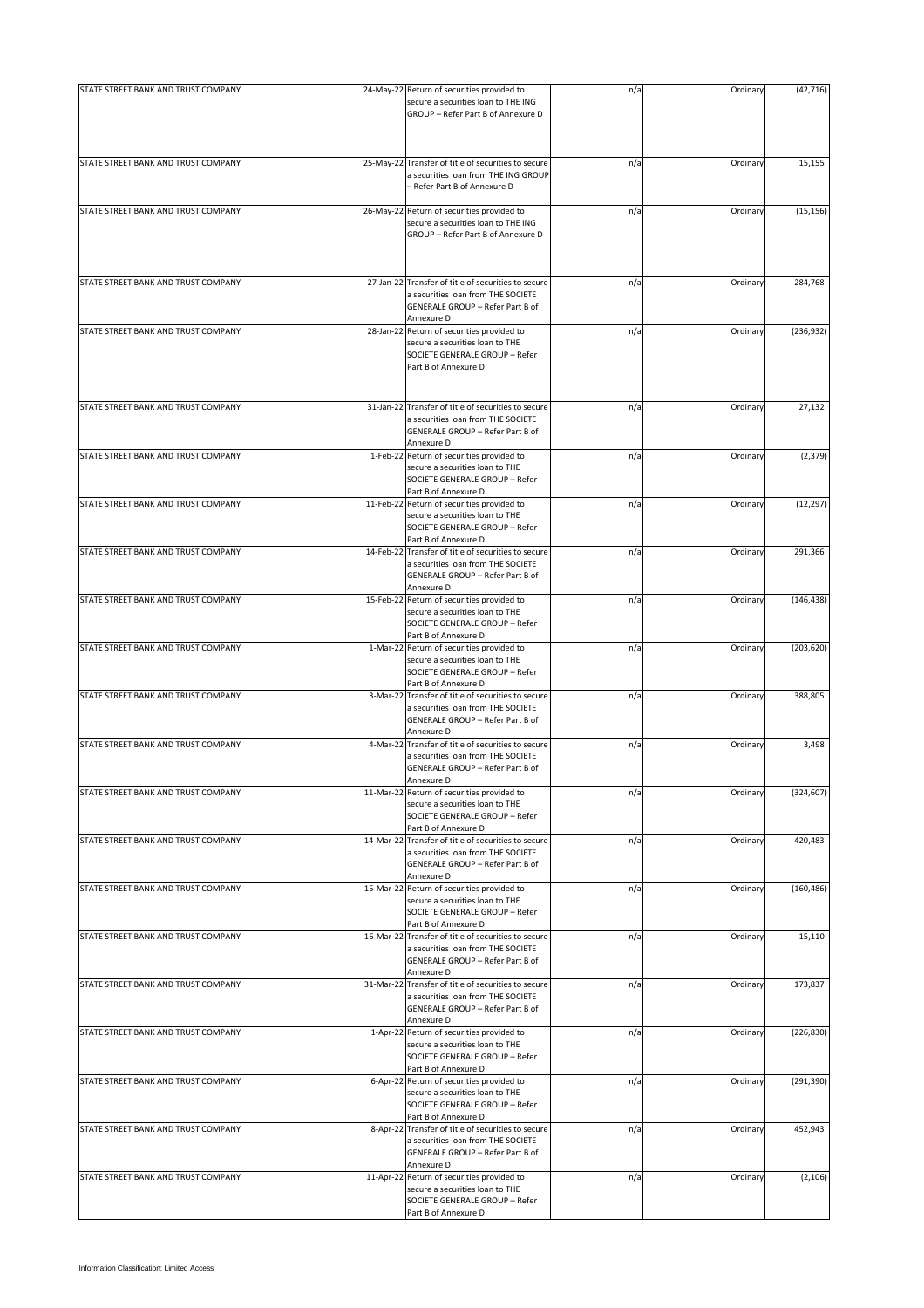| STATE STREET BANK AND TRUST COMPANY |           | 18-Apr-22 Return of securities provided to                                                                              | n/a | Ordinary | (11, 755)  |
|-------------------------------------|-----------|-------------------------------------------------------------------------------------------------------------------------|-----|----------|------------|
|                                     |           | secure a securities loan to THE<br>SOCIETE GENERALE GROUP - Refer                                                       |     |          |            |
| STATE STREET BANK AND TRUST COMPANY |           | Part B of Annexure D<br>19-Apr-22 Return of securities provided to                                                      | n/a | Ordinary |            |
|                                     |           | secure a securities loan to THE<br>SOCIETE GENERALE GROUP - Refer<br>Part B of Annexure D                               |     |          | (33, 459)  |
| STATE STREET BANK AND TRUST COMPANY |           | 20-Apr-22 Return of securities provided to                                                                              | n/a | Ordinary | (154, 994) |
|                                     |           | secure a securities loan to THE<br>SOCIETE GENERALE GROUP - Refer<br>Part B of Annexure D                               |     |          |            |
| STATE STREET BANK AND TRUST COMPANY |           | 21-Apr-22 Return of securities provided to                                                                              | n/a | Ordinary | (156, 872) |
|                                     |           | secure a securities loan to THE<br>SOCIETE GENERALE GROUP - Refer<br>Part B of Annexure D                               |     |          |            |
| STATE STREET BANK AND TRUST COMPANY |           | 25-Apr-22 Transfer of title of securities to secure                                                                     | n/a | Ordinary | 490,631    |
|                                     |           | a securities loan from THE SOCIETE<br>GENERALE GROUP - Refer Part B of<br>Annexure D                                    |     |          |            |
| STATE STREET BANK AND TRUST COMPANY |           | 3-May-22 Return of securities provided to                                                                               | n/a | Ordinary | (402, 492) |
|                                     |           | secure a securities loan to THE<br>SOCIETE GENERALE GROUP - Refer<br>Part B of Annexure D                               |     |          |            |
| STATE STREET BANK AND TRUST COMPANY |           | 4-May-22 Return of securities provided to                                                                               | n/a | Ordinary | (97, 531)  |
|                                     |           | secure a securities loan to THE<br>SOCIETE GENERALE GROUP - Refer<br>Part B of Annexure D                               |     |          |            |
| STATE STREET BANK AND TRUST COMPANY |           | 9-May-22 Transfer of title of securities to secure                                                                      | n/a | Ordinary | 244,966    |
|                                     |           | a securities loan from THE SOCIETE<br>GENERALE GROUP - Refer Part B of<br>Annexure D                                    |     |          |            |
| STATE STREET BANK AND TRUST COMPANY |           | 10-May-22 Return of securities provided to                                                                              | n/a | Ordinary | (271, 539) |
|                                     |           | secure a securities loan to THE<br>SOCIETE GENERALE GROUP - Refer<br>Part B of Annexure D                               |     |          |            |
| STATE STREET BANK AND TRUST COMPANY |           | 12-May-22 Transfer of title of securities to secure                                                                     | n/a | Ordinary | 722,341    |
|                                     |           | a securities loan from THE SOCIETE<br>GENERALE GROUP - Refer Part B of<br>Annexure D                                    |     |          |            |
| STATE STREET BANK AND TRUST COMPANY |           | 13-May-22 Return of securities provided to                                                                              | n/a | Ordinary | (363,937)  |
|                                     |           | secure a securities loan to THE<br>SOCIETE GENERALE GROUP - Refer<br>Part B of Annexure D                               |     |          |            |
| STATE STREET BANK AND TRUST COMPANY |           | 16-May-22 Return of securities provided to                                                                              | n/a | Ordinary | (416, 215) |
|                                     |           | secure a securities loan to THE                                                                                         |     |          |            |
|                                     |           | SOCIETE GENERALE GROUP - Refer                                                                                          |     |          |            |
|                                     |           | Part B of Annexure D                                                                                                    |     |          |            |
| STATE STREET BANK AND TRUST COMPANY | 24-Feb-22 | Transfer of title of securities to secure<br>a securities loan from THE ING GROUP<br>- Refer Part B of Annexure D       | n/a | Ordinary | 4,005      |
| STATE STREET BANK AND TRUST COMPANY |           | 25-Feb-22 Return of securities provided to                                                                              | n/a | Ordinary | (3, 225)   |
|                                     |           | secure a securities loan to THE ING<br>GROUP - Refer Part B of Annexure D                                               |     |          |            |
| STATE STREET BANK AND TRUST COMPANY |           | 14-Mar-22 Transfer of title of securities to secure                                                                     | n/a | Ordinary | 35,205     |
|                                     |           | a securities loan from THE ING GROUP<br>Refer Part B of Annexure D                                                      |     |          |            |
| STATE STREET BANK AND TRUST COMPANY |           | 16-Mar-22 Return of securities provided to                                                                              | n/a | Ordinary | (18,058)   |
|                                     |           | secure a securities loan to THE ING<br>GROUP - Refer Part B of Annexure D                                               |     |          |            |
| STATE STREET BANK AND TRUST COMPANY |           | 18-Mar-22 Return of securities provided to                                                                              | n/a | Ordinary | (11,039)   |
|                                     |           | secure a securities loan to THE ING<br>GROUP - Refer Part B of Annexure D                                               |     |          |            |
| STATE STREET BANK AND TRUST COMPANY |           | 21-Mar-22 Transfer of title of securities to secure                                                                     | n/a | Ordinary | 26         |
|                                     |           | a securities loan from THE ING GROUP<br>- Refer Part B of Annexure D                                                    |     |          |            |
| STATE STREET BANK AND TRUST COMPANY |           | 22-Mar-22 Return of securities provided to<br>secure a securities loan to THE ING<br>GROUP - Refer Part B of Annexure D | n/a | Ordinary | (1, 407)   |
| STATE STREET BANK AND TRUST COMPANY |           | 23-Mar-22 Transfer of title of securities to secure                                                                     | n/a | Ordinary | 1,497      |
|                                     |           | a securities loan from THE ING GROUP<br>- Refer Part B of Annexure D                                                    |     |          |            |
| STATE STREET BANK AND TRUST COMPANY |           | 24-Mar-22 Return of securities provided to                                                                              | n/a | Ordinary | (28)       |
|                                     |           | secure a securities loan to THE ING<br>GROUP - Refer Part B of Annexure D                                               |     |          |            |
| STATE STREET BANK AND TRUST COMPANY |           | 25-Mar-22 Transfer of title of securities to secure                                                                     | n/a | Ordinary | 3,018      |
|                                     |           | a securities loan from THE ING GROUP<br>- Refer Part B of Annexure D                                                    |     |          |            |
| STATE STREET BANK AND TRUST COMPANY |           | 28-Mar-22 Return of securities provided to                                                                              | n/a | Ordinary | (61)       |
|                                     |           | secure a securities loan to THE ING<br>GROUP - Refer Part B of Annexure D                                               |     |          |            |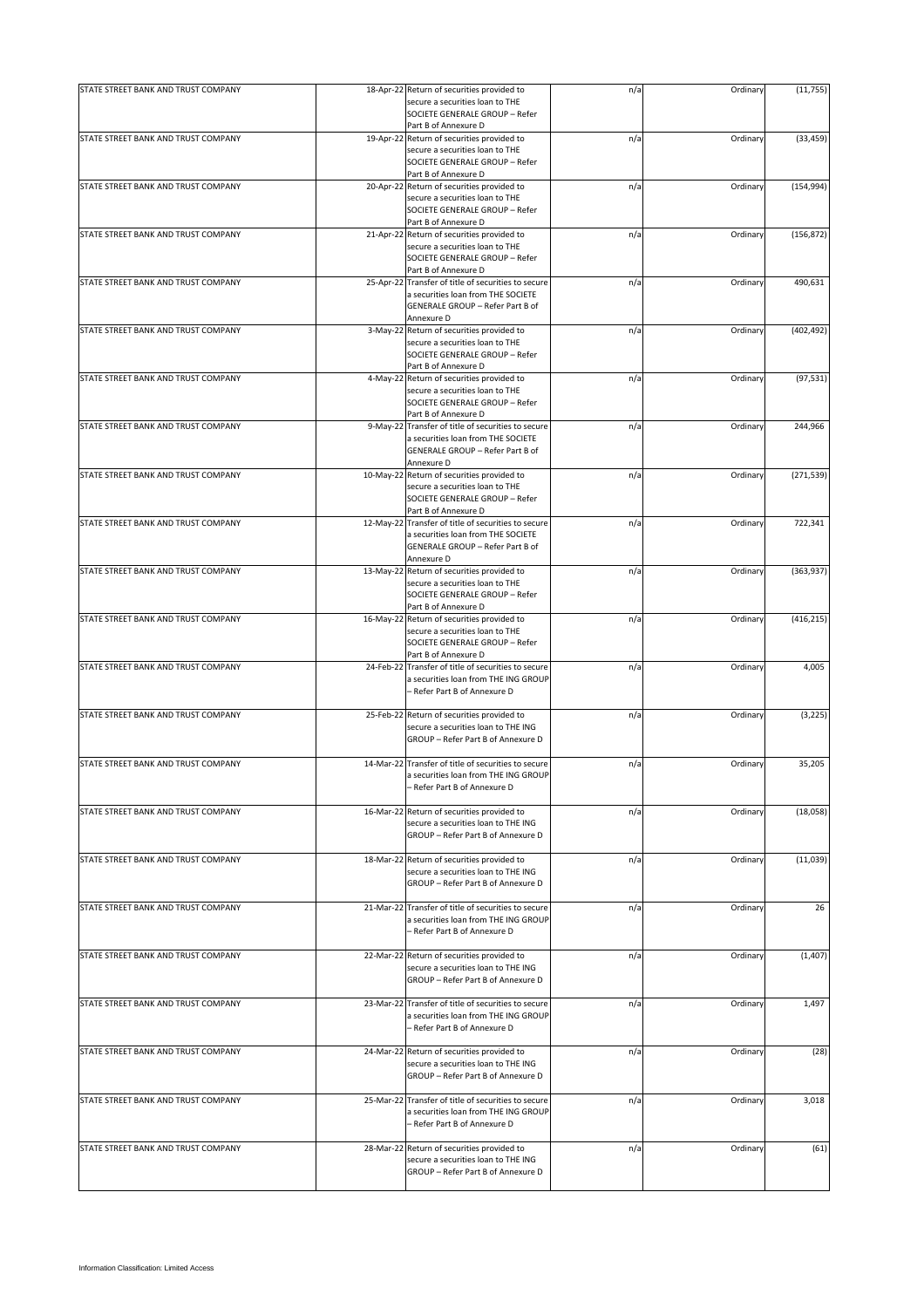| STATE STREET BANK AND TRUST COMPANY | 29-Mar-22 Return of securities provided to                                                                                  | n/a | Ordinary | (151)     |
|-------------------------------------|-----------------------------------------------------------------------------------------------------------------------------|-----|----------|-----------|
|                                     | secure a securities loan to THE ING<br>GROUP - Refer Part B of Annexure D                                                   |     |          |           |
| STATE STREET BANK AND TRUST COMPANY | 30-Mar-22 Transfer of title of securities to secure<br>a securities loan from THE ING GROUP<br>- Refer Part B of Annexure D | n/a | Ordinary | 960       |
| STATE STREET BANK AND TRUST COMPANY | 31-Mar-22 Return of securities provided to<br>secure a securities loan to THE ING<br>GROUP - Refer Part B of Annexure D     | n/a | Ordinary | (1, 388)  |
| STATE STREET BANK AND TRUST COMPANY | 1-Apr-22 Transfer of title of securities to secure<br>a securities loan from THE ING GROUP<br>- Refer Part B of Annexure D  | n/a | Ordinary | 132       |
| STATE STREET BANK AND TRUST COMPANY | 4-Apr-22 Return of securities provided to<br>secure a securities loan to THE ING<br>GROUP - Refer Part B of Annexure D      | n/a | Ordinary | (100)     |
| STATE STREET BANK AND TRUST COMPANY | 5-Apr-22 Return of securities provided to<br>secure a securities loan to THE ING<br>GROUP - Refer Part B of Annexure D      | n/a | Ordinary | (117)     |
| STATE STREET BANK AND TRUST COMPANY | 6-Apr-22 Return of securities provided to<br>secure a securities loan to THE ING<br>GROUP - Refer Part B of Annexure D      | n/a | Ordinary | (480)     |
| STATE STREET BANK AND TRUST COMPANY | 7-Apr-22 Transfer of title of securities to secure<br>a securities loan from THE ING GROUP<br>- Refer Part B of Annexure D  | n/a | Ordinary | 116       |
| STATE STREET BANK AND TRUST COMPANY | 8-Apr-22 Return of securities provided to<br>secure a securities loan to THE ING<br>GROUP - Refer Part B of Annexure D      | n/a | Ordinary | (335)     |
| STATE STREET BANK AND TRUST COMPANY | 11-Apr-22 Return of securities provided to<br>secure a securities loan to THE ING<br>GROUP - Refer Part B of Annexure D     | n/a | Ordinary | (158)     |
| STATE STREET BANK AND TRUST COMPANY | 12-Apr-22 Return of securities provided to<br>secure a securities loan to THE ING<br>GROUP - Refer Part B of Annexure D     | n/a | Ordinary | (65)      |
| STATE STREET BANK AND TRUST COMPANY | 13-Apr-22 Return of securities provided to<br>secure a securities loan to THE ING<br>GROUP - Refer Part B of Annexure D     | n/a | Ordinary | (171)     |
| STATE STREET BANK AND TRUST COMPANY | 14-Apr-22 Return of securities provided to<br>secure a securities loan to THE ING<br>GROUP - Refer Part B of Annexure D     | n/a | Ordinary | (97)      |
| STATE STREET BANK AND TRUST COMPANY | 15-Apr-22 Return of securities provided to<br>secure a securities loan to THE ING<br>GROUP - Refer Part B of Annexure D     | n/a | Ordinary | (275)     |
| STATE STREET BANK AND TRUST COMPANY | 19-Apr-22 Return of securities provided to<br>secure a securities loan to THE ING<br>GROUP - Refer Part B of Annexure D     | n/a | Ordinary | (7)       |
| STATE STREET BANK AND TRUST COMPANY | 20-Apr-22 Return of securities provided to<br>secure a securities loan to THE ING<br>GROUP - Refer Part B of Annexure D     | n/a | Ordinary | (80)      |
| STATE STREET BANK AND TRUST COMPANY | 21-Apr-22 Return of securities provided to<br>secure a securities loan to THE ING<br>GROUP - Refer Part B of Annexure D     | n/a | Ordinary | (116)     |
| STATE STREET BANK AND TRUST COMPANY | 22-Apr-22 Return of securities provided to<br>secure a securities loan to THE ING<br>GROUP - Refer Part B of Annexure D     | n/a | Ordinary | (125)     |
| STATE STREET BANK AND TRUST COMPANY | 25-Apr-22 Transfer of title of securities to secure<br>a securities loan from THE ING GROUP<br>- Refer Part B of Annexure D | n/a | Ordinary | 67,745    |
| STATE STREET BANK AND TRUST COMPANY | 26-Apr-22 Return of securities provided to<br>secure a securities loan to THE ING<br>GROUP - Refer Part B of Annexure D     | n/a | Ordinary | (48, 507) |
| STATE STREET BANK AND TRUST COMPANY | 27-Apr-22 Return of securities provided to<br>secure a securities loan to THE ING<br>GROUP - Refer Part B of Annexure D     | n/a | Ordinary | (19, 015) |
| STATE STREET BANK AND TRUST COMPANY | 28-Apr-22 Transfer of title of securities to secure<br>a securities loan from THE ING GROUP<br>- Refer Part B of Annexure D | n/a | Ordinary | 30        |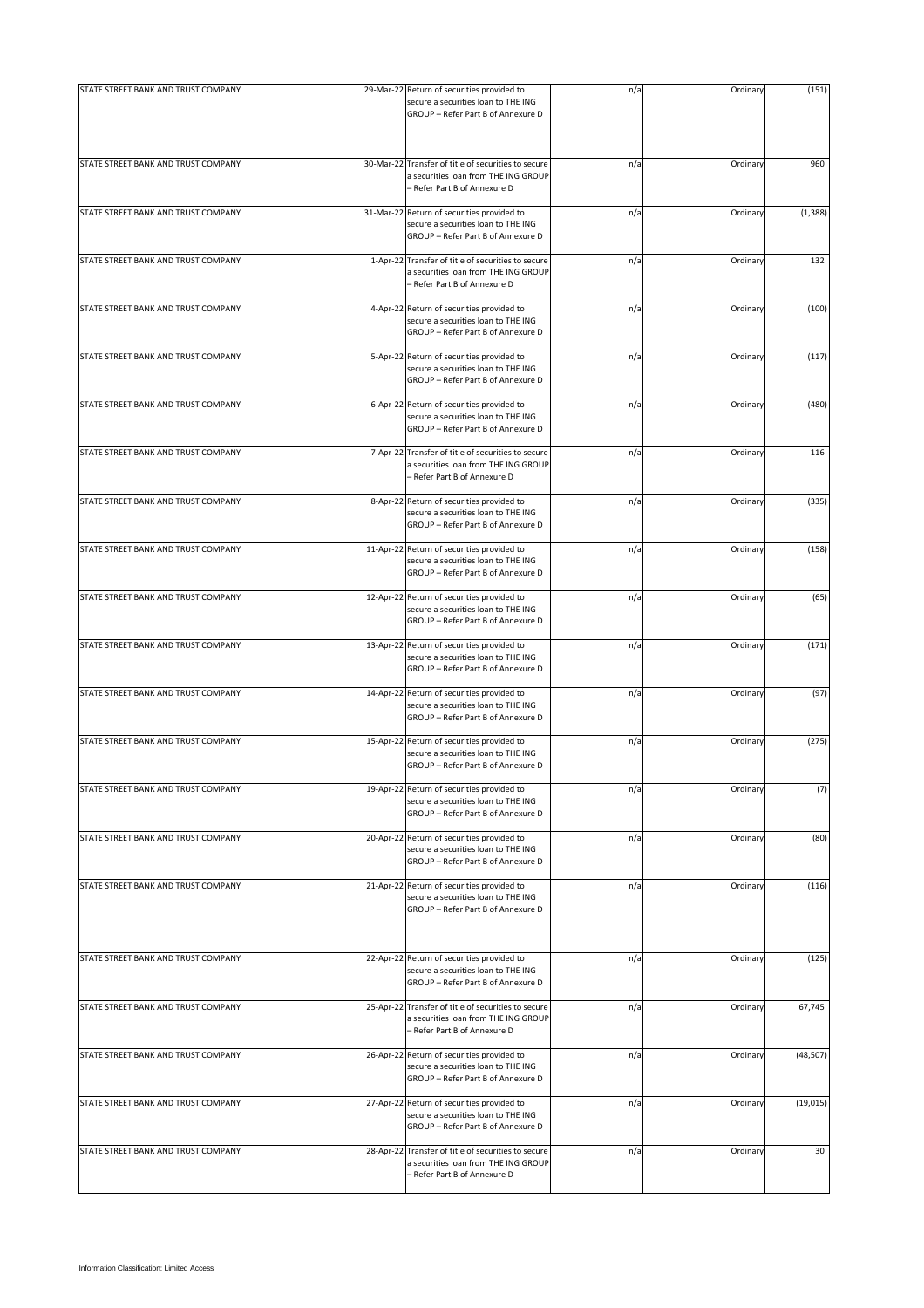| STATE STREET BANK AND TRUST COMPANY |           | 29-Apr-22 Transfer of title of securities to secure                                                                                         | n/a | Ordinary | 86      |
|-------------------------------------|-----------|---------------------------------------------------------------------------------------------------------------------------------------------|-----|----------|---------|
|                                     |           | a securities loan from THE ING GROUP<br>- Refer Part B of Annexure D                                                                        |     |          |         |
| STATE STREET BANK AND TRUST COMPANY |           | 2-May-22 Return of securities provided to<br>secure a securities loan to THE ING<br>GROUP - Refer Part B of Annexure D                      | n/a | Ordinary | (583)   |
| STATE STREET BANK AND TRUST COMPANY |           | 3-May-22 Return of securities provided to<br>secure a securities loan to THE ING<br>GROUP - Refer Part B of Annexure D                      | n/a | Ordinary | (251)   |
| STATE STREET BANK AND TRUST COMPANY |           | 4-May-22 Return of securities provided to<br>secure a securities loan to THE ING<br>GROUP - Refer Part B of Annexure D                      | n/a | Ordinary | (119)   |
| STATE STREET BANK AND TRUST COMPANY | 5-May-22  | Return of securities provided to<br>secure a securities loan to THE ING<br>GROUP - Refer Part B of Annexure D                               | n/a | Ordinary | (108)   |
| STATE STREET BANK AND TRUST COMPANY | 6-May-22  | Transfer of title of securities to secure<br>a securities loan from THE ING GROUP<br>- Refer Part B of Annexure D                           | n/a | Ordinary | 171     |
| STATE STREET BANK AND TRUST COMPANY |           | 9-May-22 Transfer of title of securities to secure<br>a securities loan from THE ING GROUP<br>- Refer Part B of Annexure D                  | n/a | Ordinary | 107     |
| STATE STREET BANK AND TRUST COMPANY | 10-May-22 | Transfer of title of securities to secure<br>a securities loan from THE ING GROUP<br>– Refer Part B of Annexure D                           | n/a | Ordinary | 124     |
| STATE STREET BANK AND TRUST COMPANY | 11-May-22 | Transfer of title of securities to secure<br>a securities loan from THE ING GROUP<br>- Refer Part B of Annexure D                           | n/a | Ordinary | 405     |
| STATE STREET BANK AND TRUST COMPANY | 12-May-22 | Transfer of title of securities to secure<br>a securities loan from THE ING GROUP<br>- Refer Part B of Annexure D                           | n/a | Ordinary | 287     |
| STATE STREET BANK AND TRUST COMPANY | 13-May-22 | Transfer of title of securities to secure<br>a securities loan from THE ING GROUP<br>- Refer Part B of Annexure D                           | n/a | Ordinary | 449     |
| STATE STREET BANK AND TRUST COMPANY |           | 16-May-22 Transfer of title of securities to secure<br>a securities loan from THE ING GROUP<br>– Refer Part B of Annexure D                 | n/a | Ordinary | 168     |
| STATE STREET BANK AND TRUST COMPANY | 17-May-22 | Transfer of title of securities to secure<br>a securities loan from THE ING GROUP<br>- Refer Part B of Annexure D                           | n/a | Ordinary | 55      |
| STATE STREET BANK AND TRUST COMPANY |           | 18-May-22 Return of securities provided to<br>secure a securities loan to THE ING<br>GROUP - Refer Part B of Annexure D                     | n/a | Ordinary | (133)   |
| STATE STREET BANK AND TRUST COMPANY |           | 19-May-22 Transfer of title of securities to secure<br>a securities loan from THE ING GROUP<br>- Refer Part B of Annexure D                 | n/a | Ordinary | 92      |
| STATE STREET BANK AND TRUST COMPANY | 20-May-22 | Return of securities provided to<br>secure a securities loan to THE ING<br>GROUP - Refer Part B of Annexure D                               | n/a | Ordinary | (15)    |
| STATE STREET BANK AND TRUST COMPANY | 23-May-22 | Transfer of title of securities to secure<br>a securities loan from THE ING GROUP<br>- Refer Part B of Annexure D                           | n/a | Ordinary | 528     |
| STATE STREET BANK AND TRUST COMPANY |           | 24-May-22 Return of securities provided to<br>secure a securities loan to THE ING<br>GROUP - Refer Part B of Annexure D                     | n/a | Ordinary | (58)    |
| STATE STREET BANK AND TRUST COMPANY | 25-May-22 | Return of securities provided to<br>secure a securities loan to THE ING<br>GROUP - Refer Part B of Annexure D                               | n/a | Ordinary | (166)   |
| STATE STREET BANK AND TRUST COMPANY | 26-May-22 | Transfer of title of securities to secure<br>a securities loan from THE ING GROUP<br>- Refer Part B of Annexure D                           | n/a | Ordinary | 60      |
| STATE STREET BANK AND TRUST COMPANY |           | 27-Jan-22 Transfer of title of securities to secure<br>a securities loan from THE SOCIETE<br>GENERALE GROUP - Refer Part B of<br>Annexure D | n/a | Ordinary | 4,703   |
| STATE STREET BANK AND TRUST COMPANY | 28-Jan-22 | Return of securities provided to<br>secure a securities loan to THE<br>SOCIETE GENERALE GROUP - Refer<br>Part B of Annexure D               | n/a | Ordinary | (1,623) |
| STATE STREET BANK AND TRUST COMPANY | 31-Jan-22 | Transfer of title of securities to secure<br>a securities loan from THE SOCIETE<br>GENERALE GROUP - Refer Part B of<br>Annexure D           | n/a | Ordinary | 1,678   |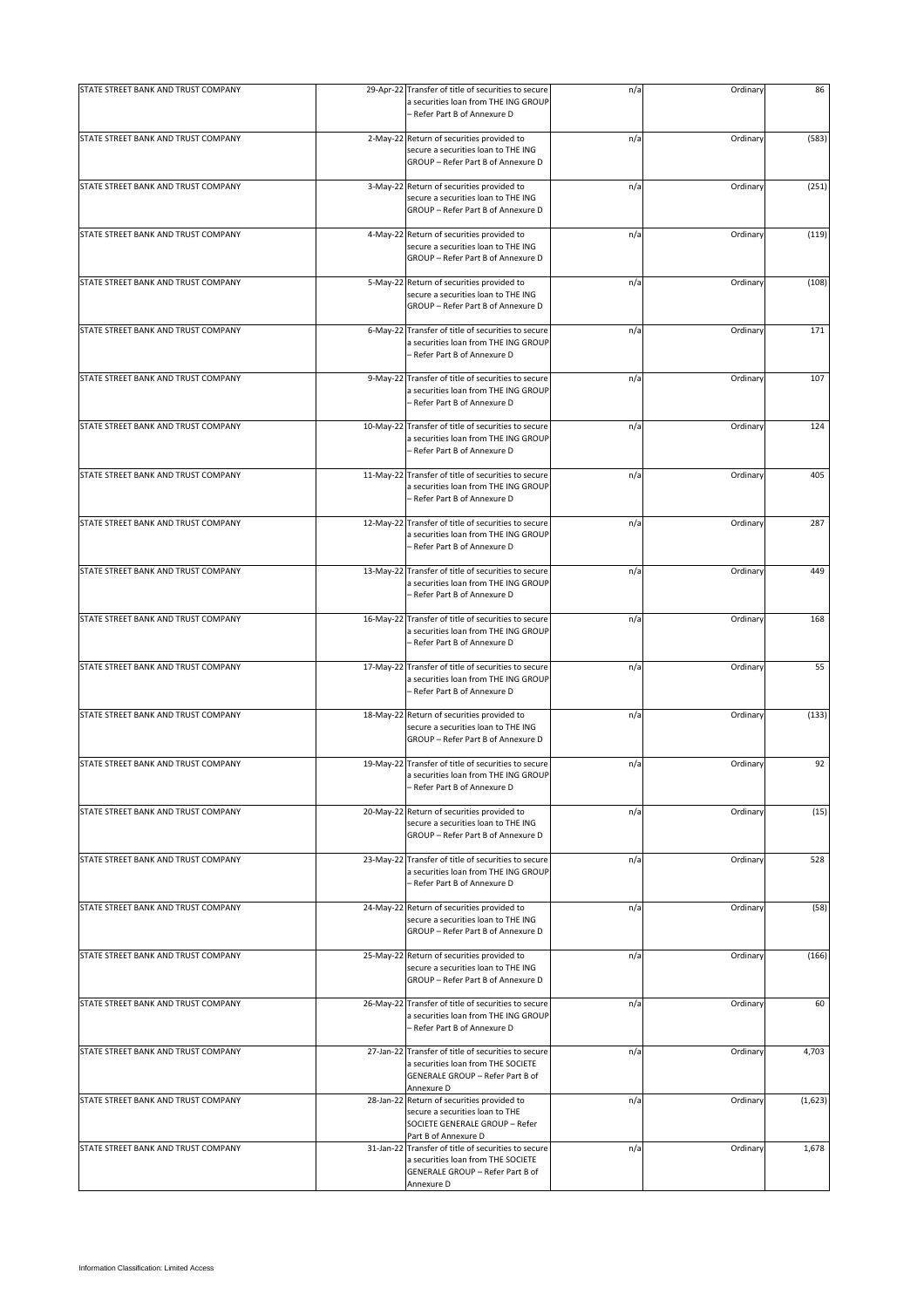| STATE STREET BANK AND TRUST COMPANY | 1-Feb-22 Transfer of title of securities to secure                                                             | n/a | Ordinary | 817       |
|-------------------------------------|----------------------------------------------------------------------------------------------------------------|-----|----------|-----------|
|                                     | a securities loan from THE SOCIETE<br>GENERALE GROUP - Refer Part B of<br>Annexure D                           |     |          |           |
| STATE STREET BANK AND TRUST COMPANY | 11-Feb-22 Return of securities provided to                                                                     | n/a | Ordinary | (1,045)   |
|                                     | secure a securities loan to THE<br>SOCIETE GENERALE GROUP - Refer<br>Part B of Annexure D                      |     |          |           |
| STATE STREET BANK AND TRUST COMPANY | 14-Feb-22 Transfer of title of securities to secure                                                            | n/a | Ordinary | 21,454    |
|                                     | a securities loan from THE SOCIETE<br>GENERALE GROUP - Refer Part B of                                         |     |          |           |
|                                     | Annexure D                                                                                                     |     |          |           |
| STATE STREET BANK AND TRUST COMPANY | 15-Feb-22 Return of securities provided to<br>secure a securities loan to THE                                  | n/a | Ordinary | (2,514)   |
|                                     | SOCIETE GENERALE GROUP - Refer                                                                                 |     |          |           |
| STATE STREET BANK AND TRUST COMPANY | Part B of Annexure D<br>1-Mar-22 Return of securities provided to                                              | n/a | Ordinary | (23, 376) |
|                                     | secure a securities loan to THE<br>SOCIETE GENERALE GROUP - Refer                                              |     |          |           |
| STATE STREET BANK AND TRUST COMPANY | Part B of Annexure D<br>3-Mar-22 Transfer of title of securities to secure                                     | n/a | Ordinary | 23,193    |
|                                     | a securities loan from THE SOCIETE<br>GENERALE GROUP - Refer Part B of<br>Annexure D                           |     |          |           |
| STATE STREET BANK AND TRUST COMPANY | 4-Mar-22 Transfer of title of securities to secure                                                             | n/a | Ordinary | 108       |
|                                     | a securities loan from THE SOCIETE                                                                             |     |          |           |
|                                     | GENERALE GROUP - Refer Part B of<br>Annexure D                                                                 |     |          |           |
| STATE STREET BANK AND TRUST COMPANY | 11-Mar-22 Return of securities provided to                                                                     | n/a | Ordinary | (12, 551) |
|                                     | secure a securities loan to THE<br>SOCIETE GENERALE GROUP - Refer<br>Part B of Annexure D                      |     |          |           |
| STATE STREET BANK AND TRUST COMPANY | 14-Mar-22 Return of securities provided to                                                                     | n/a | Ordinary | (8,010)   |
|                                     | secure a securities loan to THE<br>SOCIETE GENERALE GROUP - Refer<br>Part B of Annexure D                      |     |          |           |
| STATE STREET BANK AND TRUST COMPANY | 15-Mar-22 Transfer of title of securities to secure                                                            | n/a | Ordinary | 51,564    |
|                                     | a securities loan from THE SOCIETE<br>GENERALE GROUP - Refer Part B of<br>Annexure D                           |     |          |           |
| STATE STREET BANK AND TRUST COMPANY | 16-Mar-22 Return of securities provided to<br>secure a securities loan to THE                                  | n/a | Ordinary | (52, 489) |
|                                     | SOCIETE GENERALE GROUP - Refer                                                                                 |     |          |           |
| STATE STREET BANK AND TRUST COMPANY | Part B of Annexure D<br>31-Mar-22 Transfer of title of securities to secure                                    |     | Ordinary | 434       |
|                                     | a securities loan from THE SOCIETE<br>GENERALE GROUP - Refer Part B of<br>Annexure D                           | n/a |          |           |
| STATE STREET BANK AND TRUST COMPANY | 1-Apr-22 Return of securities provided to                                                                      | n/a | Ordinary | (620)     |
|                                     | secure a securities loan to THE<br>SOCIETE GENERALE GROUP - Refer                                              |     |          |           |
|                                     | Part B of Annexure D                                                                                           |     |          |           |
| STATE STREET BANK AND TRUST COMPANY | 6-Apr-22 Return of securities provided to<br>secure a securities loan to THE<br>SOCIETE GENERALE GROUP - Refer | n/a | Ordinary | (1,720)   |
|                                     | Part B of Annexure D                                                                                           |     |          |           |
| STATE STREET BANK AND TRUST COMPANY | 8-Apr-22 Transfer of title of securities to secure                                                             | n/a | Ordinary | 925       |
|                                     | a securities loan from THE SOCIETE<br>GENERALE GROUP - Refer Part B of                                         |     |          |           |
|                                     | Annexure D                                                                                                     |     |          |           |
| STATE STREET BANK AND TRUST COMPANY | 11-Apr-22 Transfer of title of securities to secure                                                            | n/a | Ordinary | 47,851    |
|                                     | a securities loan from THE SOCIETE<br>GENERALE GROUP - Refer Part B of                                         |     |          |           |
|                                     | Annexure D                                                                                                     |     |          |           |
| STATE STREET BANK AND TRUST COMPANY | 18-Apr-22 Return of securities provided to                                                                     | n/a | Ordinary | (2, 598)  |
|                                     | secure a securities loan to THE<br>SOCIETE GENERALE GROUP - Refer                                              |     |          |           |
|                                     | Part B of Annexure D                                                                                           |     |          |           |
| STATE STREET BANK AND TRUST COMPANY | 19-Apr-22 Transfer of title of securities to secure                                                            | n/a | Ordinary | 1,031     |
|                                     | a securities loan from THE SOCIETE<br>GENERALE GROUP - Refer Part B of                                         |     |          |           |
|                                     | Annexure D                                                                                                     |     |          |           |
| STATE STREET BANK AND TRUST COMPANY | 20-Apr-22 Return of securities provided to                                                                     | n/a | Ordinary | (18, 283) |
|                                     | secure a securities loan to THE<br>SOCIETE GENERALE GROUP - Refer                                              |     |          |           |
|                                     | Part B of Annexure D                                                                                           |     |          |           |
| STATE STREET BANK AND TRUST COMPANY | 21-Apr-22 Return of securities provided to                                                                     | n/a | Ordinary | (18, 293) |
|                                     | secure a securities loan to THE<br>SOCIETE GENERALE GROUP - Refer<br>Part B of Annexure D                      |     |          |           |
| STATE STREET BANK AND TRUST COMPANY | 25-Apr-22 Return of securities provided to                                                                     | n/a | Ordinary | (8,656)   |
|                                     | secure a securities loan to THE<br>SOCIETE GENERALE GROUP - Refer                                              |     |          |           |
|                                     | Part B of Annexure D                                                                                           |     |          |           |
| STATE STREET BANK AND TRUST COMPANY | 3-May-22 Transfer of title of securities to secure<br>a securities loan from THE SOCIETE                       | n/a | Ordinary | 23,007    |
|                                     | GENERALE GROUP - Refer Part B of                                                                               |     |          |           |
|                                     | Annexure D                                                                                                     |     |          |           |
| STATE STREET BANK AND TRUST COMPANY | 4-May-22 Return of securities provided to<br>secure a securities loan to THE                                   | n/a | Ordinary | (13,085)  |
|                                     | SOCIETE GENERALE GROUP - Refer                                                                                 |     |          |           |
|                                     | Part B of Annexure D                                                                                           |     |          |           |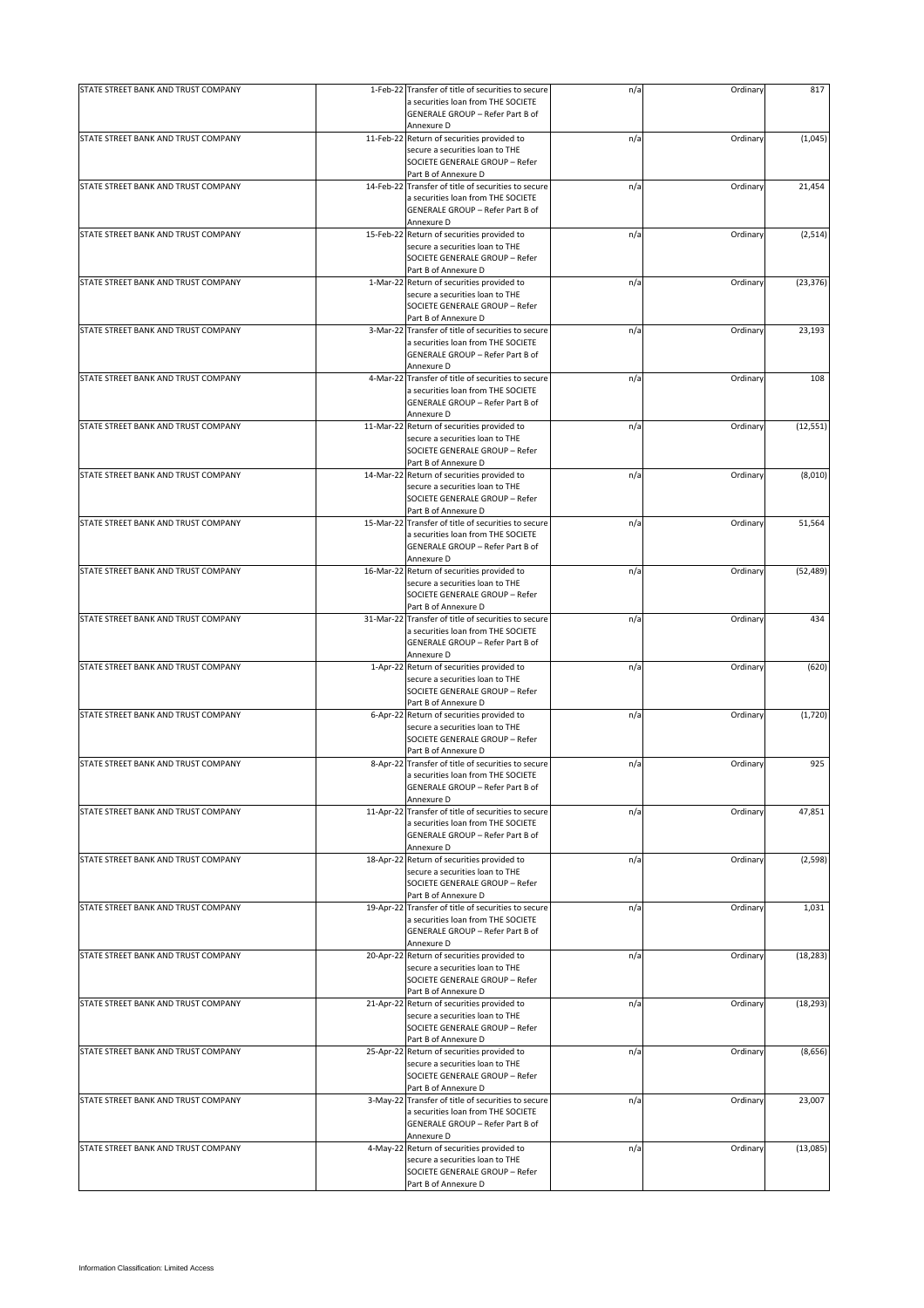| STATE STREET BANK AND TRUST COMPANY | 9-May-22 Transfer of title of securities to secure                                        | n/a | Ordinary | 35,583    |
|-------------------------------------|-------------------------------------------------------------------------------------------|-----|----------|-----------|
|                                     | a securities loan from THE SOCIETE<br>GENERALE GROUP - Refer Part B of<br>Annexure D      |     |          |           |
| STATE STREET BANK AND TRUST COMPANY | 10-May-22 Return of securities provided to                                                | n/a | Ordinary | (39, 204) |
|                                     | secure a securities loan to THE<br>SOCIETE GENERALE GROUP - Refer<br>Part B of Annexure D |     |          |           |
| STATE STREET BANK AND TRUST COMPANY | 12-May-22 Return of securities provided to                                                | n/a | Ordinary | (8, 150)  |
|                                     | secure a securities loan to THE                                                           |     |          |           |
|                                     | SOCIETE GENERALE GROUP - Refer                                                            |     |          |           |
|                                     | Part B of Annexure D                                                                      |     |          |           |
| STATE STREET BANK AND TRUST COMPANY | 13-May-22 Transfer of title of securities to secure                                       | n/a | Ordinary | 54,467    |
|                                     | a securities loan from THE SOCIETE<br>GENERALE GROUP - Refer Part B of                    |     |          |           |
|                                     | Annexure D                                                                                |     |          |           |
| STATE STREET BANK AND TRUST COMPANY | 16-May-22 Return of securities provided to                                                | n/a | Ordinary | (54, 597) |
|                                     | secure a securities loan to THE<br>SOCIETE GENERALE GROUP - Refer                         |     |          |           |
| STATE STREET BANK AND TRUST COMPANY | Part B of Annexure D<br>27-Jan-22 Transfer of title of securities to secure               | n/a | Ordinary | 21,409    |
|                                     | a securities loan from THE SOCIETE                                                        |     |          |           |
|                                     | GENERALE GROUP - Refer Part B of                                                          |     |          |           |
|                                     | Annexure D                                                                                |     |          |           |
| STATE STREET BANK AND TRUST COMPANY | 28-Jan-22 Return of securities provided to                                                | n/a | Ordinary | (21, 340) |
|                                     | secure a securities loan to THE                                                           |     |          |           |
|                                     | SOCIETE GENERALE GROUP - Refer                                                            |     |          |           |
|                                     | Part B of Annexure D                                                                      |     |          |           |
| STATE STREET BANK AND TRUST COMPANY | 31-Jan-22 Transfer of title of securities to secure                                       | n/a | Ordinary | 1,817     |
|                                     | a securities loan from THE SOCIETE                                                        |     |          |           |
|                                     | GENERALE GROUP - Refer Part B of                                                          |     |          |           |
|                                     | Annexure D                                                                                |     |          |           |
| STATE STREET BANK AND TRUST COMPANY | 1-Feb-22 Transfer of title of securities to secure                                        | n/a | Ordinary | 365       |
|                                     | a securities loan from THE SOCIETE                                                        |     |          |           |
|                                     | GENERALE GROUP - Refer Part B of                                                          |     |          |           |
|                                     | Annexure D                                                                                |     |          |           |
| STATE STREET BANK AND TRUST COMPANY | 11-Feb-22 Transfer of title of securities to secure                                       | n/a | Ordinary | 1,439     |
|                                     | a securities loan from THE SOCIETE                                                        |     |          |           |
|                                     | GENERALE GROUP - Refer Part B of                                                          |     |          |           |
|                                     | Annexure D                                                                                |     |          |           |
| STATE STREET BANK AND TRUST COMPANY | 14-Feb-22 Transfer of title of securities to secure                                       | n/a | Ordinary | 18,182    |
|                                     | a securities loan from THE SOCIETE                                                        |     |          |           |
|                                     | GENERALE GROUP - Refer Part B of                                                          |     |          |           |
|                                     | Annexure D                                                                                |     |          |           |
| STATE STREET BANK AND TRUST COMPANY | 1-Mar-22 Return of securities provided to                                                 | n/a | Ordinary | (21, 753) |
|                                     | secure a securities loan to THE                                                           |     |          |           |
|                                     | SOCIETE GENERALE GROUP - Refer                                                            |     |          |           |
|                                     | Part B of Annexure D                                                                      |     |          |           |
| STATE STREET BANK AND TRUST COMPANY | 3-Mar-22 Transfer of title of securities to secure                                        | n/a | Ordinary | 33,521    |
|                                     | a securities loan from THE SOCIETE                                                        |     |          |           |
|                                     | GENERALE GROUP - Refer Part B of                                                          |     |          |           |
|                                     | Annexure D                                                                                |     |          |           |
| STATE STREET BANK AND TRUST COMPANY | 4-Mar-22 Transfer of title of securities to secure                                        | n/a | Ordinary | 189       |
|                                     | a securities loan from THE SOCIETE                                                        |     |          |           |
|                                     | GENERALE GROUP - Refer Part B of                                                          |     |          |           |
| STATE STREET BANK AND TRUST COMPANY | Annexure D<br>11-Mar-22 Return of securities provided to                                  |     | Ordinary |           |
|                                     | secure a securities loan to THE                                                           | n/a |          | (27, 805) |
|                                     | SOCIETE GENERALE GROUP - Refer                                                            |     |          |           |
|                                     | Part B of Annexure D                                                                      |     |          |           |
| STATE STREET BANK AND TRUST COMPANY | 15-Mar-22 Transfer of title of securities to secure                                       | n/a | Ordinary | 23,384    |
|                                     | a securities loan from THE SOCIETE                                                        |     |          |           |
|                                     | GENERALE GROUP - Refer Part B of                                                          |     |          |           |
|                                     | Annexure D                                                                                |     |          |           |
| STATE STREET BANK AND TRUST COMPANY | 6-Apr-22 Return of securities provided to                                                 | n/a | Ordinary | (29, 407) |
|                                     | secure a securities loan to THE                                                           |     |          |           |
|                                     | SOCIETE GENERALE GROUP - Refer                                                            |     |          |           |
|                                     | Part B of Annexure D                                                                      |     |          |           |
| STATE STREET BANK AND TRUST COMPANY | 11-Apr-22 Transfer of title of securities to secure                                       | n/a | Ordinary | 19,982    |
|                                     | a securities loan from THE SOCIETE                                                        |     |          |           |
|                                     | GENERALE GROUP - Refer Part B of                                                          |     |          |           |
|                                     | Annexure D                                                                                |     |          |           |
| STATE STREET BANK AND TRUST COMPANY | 18-Apr-22 Return of securities provided to<br>secure a securities loan to THE             | n/a | Ordinary | (1, 219)  |
|                                     | SOCIETE GENERALE GROUP - Refer                                                            |     |          |           |
|                                     | Part B of Annexure D                                                                      |     |          |           |
| STATE STREET BANK AND TRUST COMPANY | 19-Apr-22 Transfer of title of securities to secure                                       | n/a | Ordinary | 1,465     |
|                                     | a securities loan from THE SOCIETE                                                        |     |          |           |
|                                     | GENERALE GROUP - Refer Part B of                                                          |     |          |           |
|                                     | Annexure D                                                                                |     |          |           |
| STATE STREET BANK AND TRUST COMPANY | 20-Apr-22 Return of securities provided to                                                | n/a | Ordinary | (7, 734)  |
|                                     | secure a securities loan to THE                                                           |     |          |           |
|                                     | SOCIETE GENERALE GROUP - Refer                                                            |     |          |           |
|                                     | Part B of Annexure D                                                                      |     |          |           |
| STATE STREET BANK AND TRUST COMPANY | 21-Apr-22 Return of securities provided to                                                | n/a | Ordinary | (7, 976)  |
|                                     | secure a securities loan to THE                                                           |     |          |           |
|                                     | SOCIETE GENERALE GROUP - Refer                                                            |     |          |           |
|                                     | Part B of Annexure D                                                                      |     |          |           |
| STATE STREET BANK AND TRUST COMPANY | 3-May-22 Transfer of title of securities to secure                                        | n/a | Ordinary | 5,558     |
|                                     | a securities loan from THE SOCIETE                                                        |     |          |           |
|                                     | GENERALE GROUP - Refer Part B of<br>Annexure D                                            |     |          |           |
|                                     |                                                                                           |     |          |           |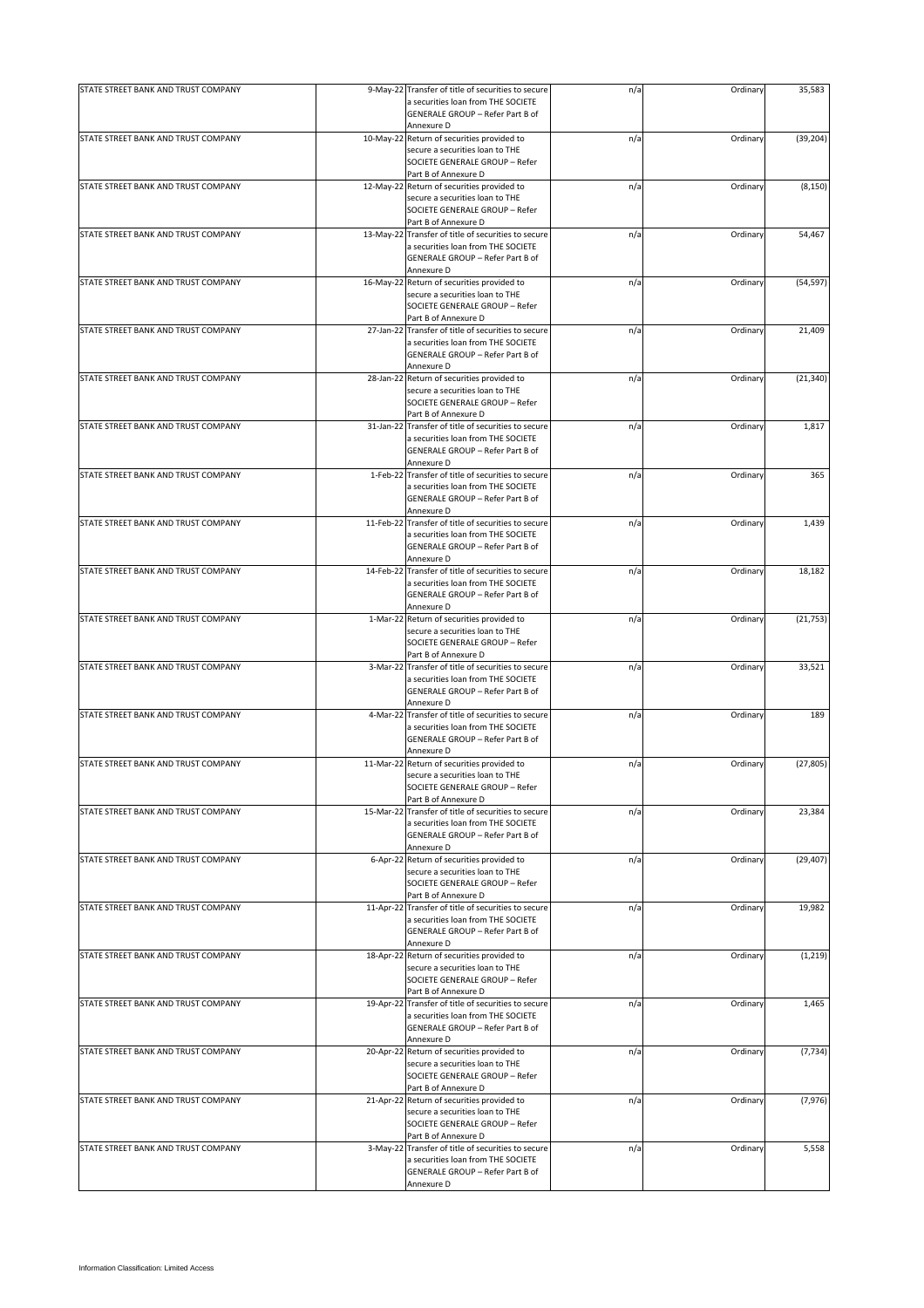| STATE STREET BANK AND TRUST COMPANY |           | 4-May-22 Return of securities provided to                                                | n/a | Ordinary | (5,255)    |
|-------------------------------------|-----------|------------------------------------------------------------------------------------------|-----|----------|------------|
|                                     |           | secure a securities loan to THE<br>SOCIETE GENERALE GROUP - Refer                        |     |          |            |
|                                     |           | Part B of Annexure D                                                                     |     |          |            |
| STATE STREET BANK AND TRUST COMPANY |           | 9-May-22 Transfer of title of securities to secure<br>a securities loan from THE SOCIETE | n/a | Ordinary | 14,278     |
|                                     |           | GENERALE GROUP - Refer Part B of                                                         |     |          |            |
| STATE STREET BANK AND TRUST COMPANY |           | Annexure D<br>10-May-22 Return of securities provided to                                 | n/a | Ordinary | (15, 792)  |
|                                     |           | secure a securities loan to THE                                                          |     |          |            |
|                                     |           | SOCIETE GENERALE GROUP - Refer                                                           |     |          |            |
|                                     |           | Part B of Annexure D                                                                     |     |          |            |
| STATE STREET BANK AND TRUST COMPANY |           | 13-May-22 Transfer of title of securities to secure                                      | n/a | Ordinary | 19,235     |
|                                     |           | a securities loan from THE SOCIETE                                                       |     |          |            |
|                                     |           | GENERALE GROUP - Refer Part B of                                                         |     |          |            |
|                                     |           | Annexure D                                                                               |     |          |            |
| STATE STREET BANK AND TRUST COMPANY |           | 16-May-22 Return of securities provided to                                               | n/a | Ordinary | (22, 542)  |
|                                     |           | secure a securities loan to THE<br>SOCIETE GENERALE GROUP - Refer                        |     |          |            |
|                                     |           | Part B of Annexure D                                                                     |     |          |            |
| STATE STREET BANK AND TRUST COMPANY |           | 24-Feb-22 Transfer of title of securities to secure                                      | n/a | Ordinary | 9,349      |
|                                     |           | a securities loan from THE ING GROUP                                                     |     |          |            |
|                                     |           | - Refer Part B of Annexure D                                                             |     |          |            |
|                                     |           |                                                                                          |     |          |            |
| STATE STREET BANK AND TRUST COMPANY |           | 25-Feb-22 Return of securities provided to                                               | n/a | Ordinary | (7, 299)   |
|                                     |           | secure a securities loan to THE ING                                                      |     |          |            |
|                                     |           | GROUP - Refer Part B of Annexure D                                                       |     |          |            |
|                                     |           |                                                                                          |     |          |            |
| STATE STREET BANK AND TRUST COMPANY | 25-Mar-22 | Transfer of title of securities to secure                                                | n/a | Ordinary | 510        |
|                                     |           | a securities loan from THE ING GROUP                                                     |     |          |            |
|                                     |           | - Refer Part B of Annexure D                                                             |     |          |            |
|                                     |           |                                                                                          |     |          |            |
| STATE STREET BANK AND TRUST COMPANY |           | 28-Mar-22 Return of securities provided to                                               | n/a | Ordinary | (41)       |
|                                     |           | secure a securities loan to THE ING<br>GROUP - Refer Part B of Annexure D                |     |          |            |
|                                     |           |                                                                                          |     |          |            |
| STATE STREET BANK AND TRUST COMPANY |           | 29-Mar-22 Return of securities provided to                                               | n/a | Ordinary | (23)       |
|                                     |           | secure a securities loan to THE ING                                                      |     |          |            |
|                                     |           | GROUP - Refer Part B of Annexure D                                                       |     |          |            |
|                                     |           |                                                                                          |     |          |            |
| STATE STREET BANK AND TRUST COMPANY | 30-Mar-22 | Transfer of title of securities to secure                                                | n/a | Ordinary | 117,244    |
|                                     |           | a securities loan from THE ING GROUP                                                     |     |          |            |
|                                     |           | - Refer Part B of Annexure D                                                             |     |          |            |
|                                     |           |                                                                                          |     |          |            |
| STATE STREET BANK AND TRUST COMPANY |           | 31-Mar-22 Return of securities provided to                                               | n/a | Ordinary | (117, 324) |
|                                     |           | secure a securities loan to THE ING                                                      |     |          |            |
|                                     |           | GROUP - Refer Part B of Annexure D                                                       |     |          |            |
|                                     |           |                                                                                          |     |          |            |
| STATE STREET BANK AND TRUST COMPANY |           | 1-Apr-22 Transfer of title of securities to secure                                       | n/a | Ordinary | 43         |
|                                     |           | a securities loan from THE ING GROUP<br>- Refer Part B of Annexure D                     |     |          |            |
|                                     |           |                                                                                          |     |          |            |
| STATE STREET BANK AND TRUST COMPANY |           | 4-Apr-22 Return of securities provided to                                                | n/a | Ordinary | (24)       |
|                                     |           | secure a securities loan to THE ING                                                      |     |          |            |
|                                     |           | GROUP - Refer Part B of Annexure D                                                       |     |          |            |
|                                     |           |                                                                                          |     |          |            |
| STATE STREET BANK AND TRUST COMPANY |           | 5-Apr-22 Return of securities provided to                                                | n/a | Ordinary | (40)       |
|                                     |           | secure a securities loan to THE ING                                                      |     |          |            |
|                                     |           | GROUP - Refer Part B of Annexure D                                                       |     |          |            |
|                                     |           |                                                                                          |     |          |            |
| STATE STREET BANK AND TRUST COMPANY |           | 6-Apr-22 Return of securities provided to                                                | n/a | Ordinary | (162)      |
|                                     |           | secure a securities loan to THE ING                                                      |     |          |            |
|                                     |           | GROUP - Refer Part B of Annexure D                                                       |     |          |            |
| STATE STREET BANK AND TRUST COMPANY |           | 7-Apr-22 Transfer of title of securities to secure                                       | n/a | Ordinary | 17         |
|                                     |           | a securities loan from THE ING GROUP                                                     |     |          |            |
|                                     |           | - Refer Part B of Annexure D                                                             |     |          |            |
|                                     |           |                                                                                          |     |          |            |
| STATE STREET BANK AND TRUST COMPANY |           | 8-Apr-22 Return of securities provided to                                                | n/a | Ordinary | (99)       |
|                                     |           | secure a securities loan to THE ING                                                      |     |          |            |
|                                     |           | GROUP - Refer Part B of Annexure D                                                       |     |          |            |
|                                     |           |                                                                                          |     |          |            |
| STATE STREET BANK AND TRUST COMPANY |           | 11-Apr-22 Return of securities provided to                                               | n/a | Ordinary | (57)       |
|                                     |           | secure a securities loan to THE ING                                                      |     |          |            |
|                                     |           | GROUP - Refer Part B of Annexure D                                                       |     |          |            |
|                                     |           |                                                                                          |     |          |            |
| STATE STREET BANK AND TRUST COMPANY |           | 12-Apr-22 Return of securities provided to                                               | n/a | Ordinary | (41)       |
|                                     |           | secure a securities loan to THE ING                                                      |     |          |            |
|                                     |           | GROUP - Refer Part B of Annexure D                                                       |     |          |            |
|                                     |           |                                                                                          |     |          |            |
| STATE STREET BANK AND TRUST COMPANY |           | 13-Apr-22 Return of securities provided to                                               | n/a | Ordinary | (44)       |
|                                     |           | secure a securities loan to THE ING<br>GROUP - Refer Part B of Annexure D                |     |          |            |
|                                     |           |                                                                                          |     |          |            |
| STATE STREET BANK AND TRUST COMPANY |           | 14-Apr-22 Return of securities provided to                                               | n/a | Ordinary | (21)       |
|                                     |           | secure a securities loan to THE ING                                                      |     |          |            |
|                                     |           | GROUP - Refer Part B of Annexure D                                                       |     |          |            |
|                                     |           |                                                                                          |     |          |            |
| STATE STREET BANK AND TRUST COMPANY |           | 15-Apr-22 Return of securities provided to                                               | n/a | Ordinary | (99)       |
|                                     |           | secure a securities loan to THE ING                                                      |     |          |            |
|                                     |           | GROUP - Refer Part B of Annexure D                                                       |     |          |            |
|                                     |           |                                                                                          |     |          |            |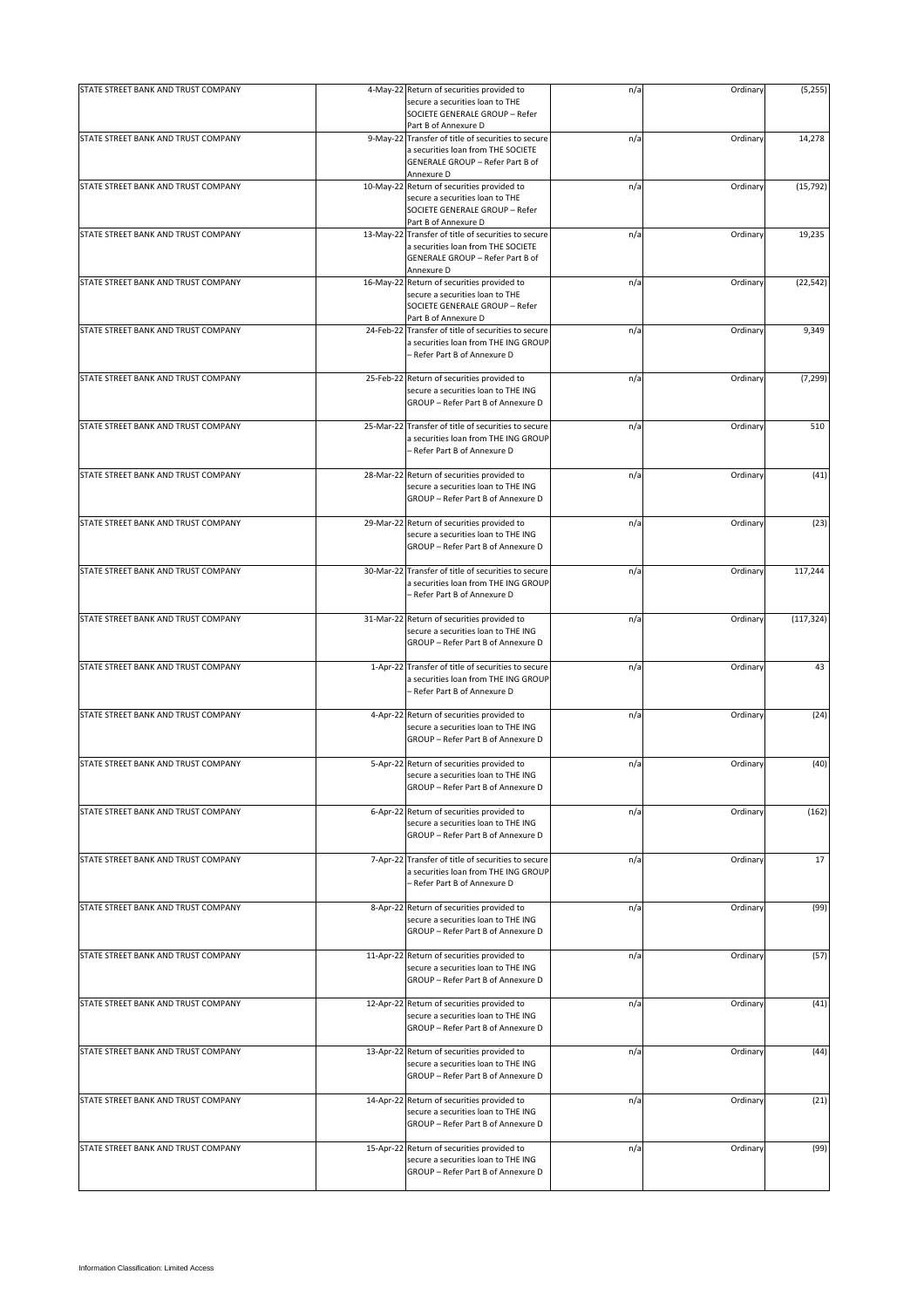| STATE STREET BANK AND TRUST COMPANY |            | 19-Apr-22 Return of securities provided to<br>secure a securities loan to THE ING<br>GROUP - Refer Part B of Annexure D     | n/a | Ordinary | (8)            |
|-------------------------------------|------------|-----------------------------------------------------------------------------------------------------------------------------|-----|----------|----------------|
| STATE STREET BANK AND TRUST COMPANY |            | 20-Apr-22 Return of securities provided to<br>secure a securities loan to THE ING<br>GROUP - Refer Part B of Annexure D     | n/a | Ordinary | (29)           |
| STATE STREET BANK AND TRUST COMPANY |            | 21-Apr-22 Transfer of title of securities to secure<br>a securities loan from THE ING GROUP<br>– Refer Part B of Annexure D | n/a | Ordinary | $\overline{2}$ |
| STATE STREET BANK AND TRUST COMPANY |            | 22-Apr-22 Return of securities provided to<br>secure a securities loan to THE ING<br>GROUP - Refer Part B of Annexure D     | n/a | Ordinary | (40)           |
| STATE STREET BANK AND TRUST COMPANY | 25-Apr-22  | Return of securities provided to<br>secure a securities loan to THE ING<br>GROUP - Refer Part B of Annexure D               | n/a | Ordinary | (39)           |
| STATE STREET BANK AND TRUST COMPANY | 26-Apr-22  | Transfer of title of securities to secure<br>a securities loan from THE ING GROUP<br>– Refer Part B of Annexure D           | n/a | Ordinary | 13             |
| STATE STREET BANK AND TRUST COMPANY | 27-Apr-22  | Transfer of title of securities to secure<br>a securities loan from THE ING GROUP<br>- Refer Part B of Annexure D           | n/a | Ordinary | 100            |
| STATE STREET BANK AND TRUST COMPANY |            | 28-Apr-22 Return of securities provided to<br>secure a securities loan to THE ING<br>GROUP - Refer Part B of Annexure D     | n/a | Ordinary | (9)            |
| STATE STREET BANK AND TRUST COMPANY | 29-Apr-22  | Transfer of title of securities to secure<br>a securities loan from THE ING GROUP<br>– Refer Part B of Annexure D           | n/a | Ordinary | 21             |
| STATE STREET BANK AND TRUST COMPANY | $2-May-22$ | Return of securities provided to<br>secure a securities loan to THE ING<br>GROUP - Refer Part B of Annexure D               | n/a | Ordinary | (157)          |
| STATE STREET BANK AND TRUST COMPANY |            | 3-May-22 Return of securities provided to<br>secure a securities loan to THE ING<br>GROUP - Refer Part B of Annexure D      | n/a | Ordinary | (82)           |
| STATE STREET BANK AND TRUST COMPANY |            | 4-May-22 Return of securities provided to<br>secure a securities loan to THE ING<br>GROUP - Refer Part B of Annexure D      | n/a | Ordinary | (21)           |
| STATE STREET BANK AND TRUST COMPANY | 5-May-22   | Return of securities provided to<br>secure a securities loan to THE ING<br>GROUP - Refer Part B of Annexure D               | n/a | Ordinary | (18)           |
| STATE STREET BANK AND TRUST COMPANY |            | 6-May-22 Transfer of title of securities to secure<br>a securities loan from THE ING GROUP<br>- Refer Part B of Annexure D  | n/a | Ordinary | 8              |
| STATE STREET BANK AND TRUST COMPANY |            | 9-May-22 Transfer of title of securities to secure<br>a securities loan from THE ING GROUP<br>- Refer Part B of Annexure D  | n/a | Ordinary | 6              |
| STATE STREET BANK AND TRUST COMPANY | 10-May-22  | Transfer of title of securities to secure<br>a securities loan from THE ING GROUP<br>- Refer Part B of Annexure D           | n/a | Ordinary | 38             |
| STATE STREET BANK AND TRUST COMPANY | 11-May-22  | Transfer of title of securities to secure<br>a securities loan from THE ING GROUP<br>– Refer Part B of Annexure D           | n/a | Ordinary | 106            |
| STATE STREET BANK AND TRUST COMPANY |            | 12-May-22 Transfer of title of securities to secure<br>a securities loan from THE ING GROUP<br>- Refer Part B of Annexure D | n/a | Ordinary | 95             |
| STATE STREET BANK AND TRUST COMPANY |            | 13-May-22 Transfer of title of securities to secure<br>a securities loan from THE ING GROUP<br>- Refer Part B of Annexure D | n/a | Ordinary | 38,634         |
| STATE STREET BANK AND TRUST COMPANY | 16-May-22  | Return of securities provided to<br>secure a securities loan to THE ING<br>GROUP - Refer Part B of Annexure D               | n/a | Ordinary | (3,879)        |
| STATE STREET BANK AND TRUST COMPANY |            | 17-May-22 Transfer of title of securities to secure<br>a securities loan from THE ING GROUP<br>- Refer Part B of Annexure D | n/a | Ordinary | 666            |
| STATE STREET BANK AND TRUST COMPANY | 18-May-22  | Return of securities provided to<br>secure a securities loan to THE ING<br>GROUP - Refer Part B of Annexure D               | n/a | Ordinary | (35, 344)      |
| STATE STREET BANK AND TRUST COMPANY | 19-May-22  | Transfer of title of securities to secure<br>a securities loan from THE ING GROUP<br>- Refer Part B of Annexure D           | n/a | Ordinary | 9,338          |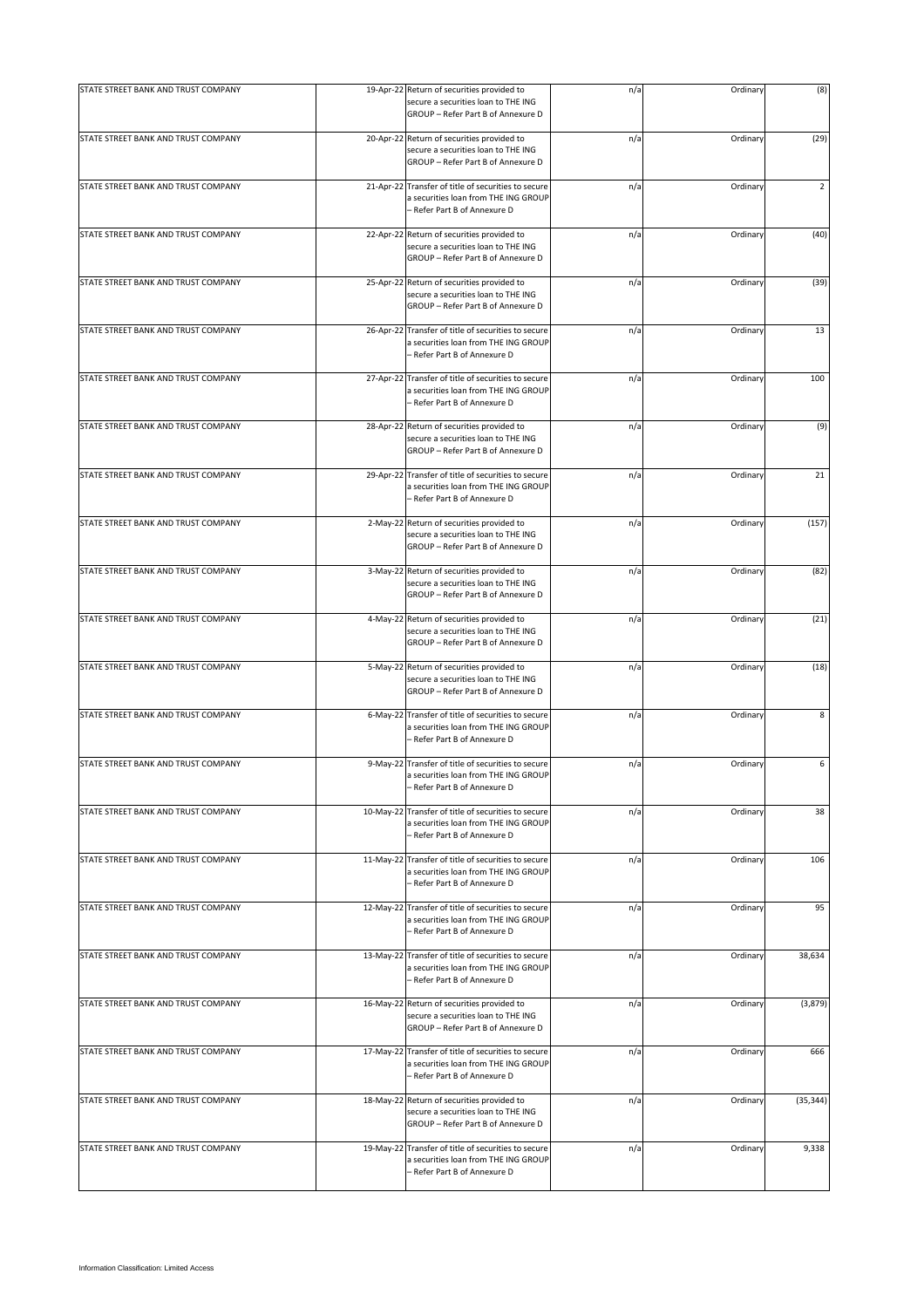| STATE STREET BANK AND TRUST COMPANY |             | 20-May-22 Return of securities provided to                                                | n/a | Ordinary | (9, 287)  |
|-------------------------------------|-------------|-------------------------------------------------------------------------------------------|-----|----------|-----------|
|                                     |             | secure a securities loan to THE ING<br>GROUP - Refer Part B of Annexure D                 |     |          |           |
| STATE STREET BANK AND TRUST COMPANY |             | 23-May-22 Transfer of title of securities to secure                                       | n/a | Ordinary | 145       |
|                                     |             | a securities loan from THE ING GROUP<br>- Refer Part B of Annexure D                      |     |          |           |
| STATE STREET BANK AND TRUST COMPANY |             | 24-May-22 Return of securities provided to                                                | n/a | Ordinary | (38)      |
|                                     |             | secure a securities loan to THE ING<br>GROUP - Refer Part B of Annexure D                 |     |          |           |
| STATE STREET BANK AND TRUST COMPANY |             | 25-May-22 Transfer of title of securities to secure                                       | n/a | Ordinary | 12,568    |
|                                     |             | a securities loan from THE ING GROUP<br>- Refer Part B of Annexure D                      |     |          |           |
| STATE STREET BANK AND TRUST COMPANY | 26-May-22   | Return of securities provided to                                                          | n/a | Ordinary | (12, 559) |
|                                     |             | secure a securities loan to THE ING<br>GROUP - Refer Part B of Annexure D                 |     |          |           |
| STATE STREET BANK AND TRUST COMPANY |             | 28-Jan-22 Transfer of title of securities to secure                                       | n/a | Ordinary | 198       |
|                                     |             | a securities loan from THE SOCIETE<br>GENERALE GROUP - Refer Part B of<br>Annexure D      |     |          |           |
| STATE STREET BANK AND TRUST COMPANY | 31-Jan-22   | Transfer of title of securities to secure                                                 | n/a | Ordinary | 9         |
|                                     |             | a securities loan from THE SOCIETE<br>GENERALE GROUP - Refer Part B of<br>Annexure D      |     |          |           |
| STATE STREET BANK AND TRUST COMPANY | 1-Feb-22    | Transfer of title of securities to secure                                                 | n/a | Ordinary | 4         |
|                                     |             | a securities loan from THE SOCIETE<br>GENERALE GROUP - Refer Part B of<br>Annexure D      |     |          |           |
| STATE STREET BANK AND TRUST COMPANY | 15-Feb-22   | Transfer of title of securities to secure                                                 | n/a | Ordinary | 728       |
|                                     |             | a securities loan from THE SOCIETE<br>GENERALE GROUP - Refer Part B of<br>Annexure D      |     |          |           |
| STATE STREET BANK AND TRUST COMPANY | 14-Mar-22   | Return of securities provided to                                                          | n/a | Ordinary | (734)     |
|                                     |             | secure a securities loan to THE<br>SOCIETE GENERALE GROUP - Refer<br>Part B of Annexure D |     |          |           |
| STATE STREET BANK AND TRUST COMPANY |             | 16-Mar-22 Return of securities provided to                                                | n/a | Ordinary | (63)      |
|                                     |             | secure a securities loan to THE                                                           |     |          |           |
|                                     |             | SOCIETE GENERALE GROUP - Refer<br>Part B of Annexure D                                    |     |          |           |
| STATE STREET BANK AND TRUST COMPANY |             | 31-Mar-22 Transfer of title of securities to secure                                       | n/a | Ordinary | 77        |
|                                     |             | a securities loan from THE SOCIETE<br>GENERALE GROUP - Refer Part B of                    |     |          |           |
|                                     |             | Annexure D                                                                                |     |          |           |
| STATE STREET BANK AND TRUST COMPANY | $1-Apr-22$  | Return of securities provided to                                                          | n/a | Ordinary | (74)      |
|                                     |             | secure a securities loan to THE<br>SOCIETE GENERALE GROUP - Refer                         |     |          |           |
|                                     |             | Part B of Annexure D                                                                      |     |          |           |
| STATE STREET BANK AND TRUST COMPANY | 8-Apr-22    | Transfer of title of securities to secure<br>a securities loan from THE SOCIETE           | n/a | Ordinary | 75        |
|                                     |             | GENERALE GROUP - Refer Part B of                                                          |     |          |           |
| STATE STREET BANK AND TRUST COMPANY |             | Annexure D<br>11-Apr-22 Return of securities provided to                                  | n/a | Ordinary | (219)     |
|                                     |             | secure a securities loan to THE                                                           |     |          |           |
|                                     |             | SOCIETE GENERALE GROUP - Refer<br>Part B of Annexure D                                    |     |          |           |
| STATE STREET BANK AND TRUST COMPANY | 30-Mar-22   | Transfer of title of securities to secure                                                 | n/a | Ordinary | 3,480     |
|                                     |             | a securities loan from THE CREDIT                                                         |     |          |           |
|                                     |             | SUISSE GROUP - Refer Part B of<br>Annexure D                                              |     |          |           |
| STATE STREET BANK AND TRUST COMPANY |             | 6-Apr-22 Return of securities provided to                                                 | n/a | Ordinary | (3, 478)  |
|                                     |             | secure a securities loan to THE CREDIT<br>SUISSE GROUP - Refer Part B of<br>Annexure D    |     |          |           |
| STATE STREET BANK AND TRUST COMPANY |             | 5-May-22 Transfer of title of securities to secure                                        | n/a | Ordinary | 1,944     |
|                                     |             | a securities loan from THE CREDIT<br>SUISSE GROUP - Refer Part B of                       |     |          |           |
| STATE STREET BANK AND TRUST COMPANY | $6$ -May-22 | Annexure D<br>Return of securities provided to                                            | n/a | Ordinary | (627)     |
|                                     |             | secure a securities loan to THE CREDIT<br>SUISSE GROUP - Refer Part B of                  |     |          |           |
| STATE STREET BANK AND TRUST COMPANY | 9-May-22    | Annexure D<br>Transfer of title of securities to secure                                   | n/a | Ordinary | 65        |
|                                     |             | a securities loan from THE CREDIT<br>SUISSE GROUP - Refer Part B of                       |     |          |           |
| STATE STREET BANK AND TRUST COMPANY |             | Annexure D<br>10-May-22 Return of securities provided to                                  | n/a | Ordinary | (1, 384)  |
|                                     |             | secure a securities loan to THE CREDIT<br>SUISSE GROUP - Refer Part B of                  |     |          |           |
| STATE STREET BANK AND TRUST COMPANY |             | Annexure D<br>6-Apr-22 Transfer of title of securities to secure                          | n/a | Ordinary | 1,121     |
|                                     |             | a securities loan from THE CREDIT<br>SUISSE GROUP - Refer Part B of                       |     |          |           |
| STATE STREET BANK AND TRUST COMPANY |             | Annexure D<br>7-Apr-22 Return of securities provided to                                   | n/a | Ordinary | (9)       |
|                                     |             | secure a securities loan to THE CREDIT<br>SUISSE GROUP - Refer Part B of<br>Annexure D    |     |          |           |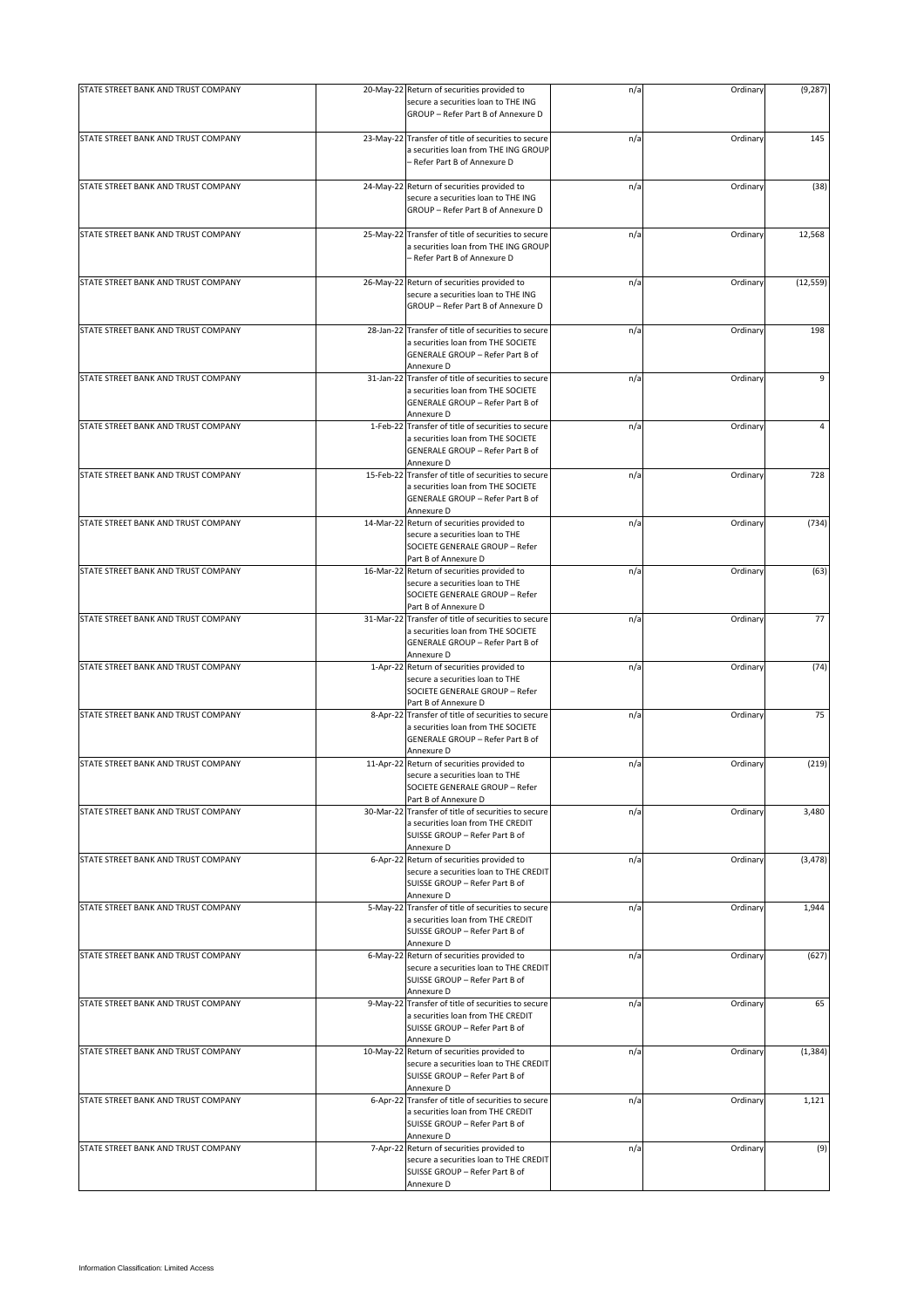| STATE STREET BANK AND TRUST COMPANY |           | 11-Apr-22 Transfer of title of securities to secure                                                                        | n/a | Ordinary | 964        |
|-------------------------------------|-----------|----------------------------------------------------------------------------------------------------------------------------|-----|----------|------------|
|                                     |           | a securities loan from THE CREDIT<br>SUISSE GROUP - Refer Part B of                                                        |     |          |            |
|                                     |           | Annexure D                                                                                                                 |     |          |            |
| STATE STREET BANK AND TRUST COMPANY |           | 13-Apr-22 Transfer of title of securities to secure<br>a securities loan from THE CREDIT<br>SUISSE GROUP - Refer Part B of | n/a | Ordinary | 2,238      |
|                                     |           | Annexure D                                                                                                                 |     |          |            |
| STATE STREET BANK AND TRUST COMPANY |           | 14-Apr-22 Transfer of title of securities to secure                                                                        | n/a | Ordinary | 110,477    |
|                                     |           | a securities loan from THE CREDIT                                                                                          |     |          |            |
|                                     |           | SUISSE GROUP - Refer Part B of                                                                                             |     |          |            |
|                                     |           | Annexure D                                                                                                                 |     |          |            |
| STATE STREET BANK AND TRUST COMPANY |           | 15-Apr-22 Return of securities provided to                                                                                 | n/a | Ordinary | (1, 197)   |
|                                     |           | secure a securities loan to THE CREDIT                                                                                     |     |          |            |
|                                     |           | SUISSE GROUP - Refer Part B of                                                                                             |     |          |            |
| STATE STREET BANK AND TRUST COMPANY |           | Annexure D                                                                                                                 |     | Ordinary | 2,877      |
|                                     |           | 18-Apr-22 Transfer of title of securities to secure<br>a securities loan from THE CREDIT                                   | n/a |          |            |
|                                     |           | SUISSE GROUP - Refer Part B of                                                                                             |     |          |            |
|                                     |           | Annexure D                                                                                                                 |     |          |            |
| STATE STREET BANK AND TRUST COMPANY |           | 19-Apr-22 Return of securities provided to                                                                                 | n/a | Ordinary | (4,089)    |
|                                     |           | secure a securities loan to THE CREDIT                                                                                     |     |          |            |
|                                     |           | SUISSE GROUP - Refer Part B of                                                                                             |     |          |            |
|                                     |           | Annexure D                                                                                                                 |     |          |            |
| STATE STREET BANK AND TRUST COMPANY | 20-Apr-22 | Return of securities provided to                                                                                           | n/a | Ordinary | (63, 599)  |
|                                     |           | secure a securities loan to THE CREDIT                                                                                     |     |          |            |
|                                     |           | SUISSE GROUP - Refer Part B of                                                                                             |     |          |            |
|                                     |           | Annexure D                                                                                                                 |     |          |            |
| STATE STREET BANK AND TRUST COMPANY |           | 21-Apr-22 Return of securities provided to                                                                                 | n/a | Ordinary | (345)      |
|                                     |           | secure a securities loan to THE CREDIT                                                                                     |     |          |            |
|                                     |           | SUISSE GROUP - Refer Part B of                                                                                             |     |          |            |
|                                     |           | Annexure D                                                                                                                 |     |          |            |
| STATE STREET BANK AND TRUST COMPANY |           | 22-Apr-22 Transfer of title of securities to secure                                                                        | n/a | Ordinary | 13,174     |
|                                     |           | a securities loan from THE CREDIT<br>SUISSE GROUP - Refer Part B of                                                        |     |          |            |
|                                     |           | Annexure D                                                                                                                 |     |          |            |
| STATE STREET BANK AND TRUST COMPANY |           | 2-May-22 Transfer of title of securities to secure                                                                         | n/a | Ordinary | 55,511     |
|                                     |           | a securities loan from THE CREDIT                                                                                          |     |          |            |
|                                     |           | SUISSE GROUP - Refer Part B of                                                                                             |     |          |            |
|                                     |           | Annexure D                                                                                                                 |     |          |            |
| STATE STREET BANK AND TRUST COMPANY |           | 3-May-22 Transfer of title of securities to secure                                                                         | n/a | Ordinary | 988        |
|                                     |           | a securities loan from THE CREDIT                                                                                          |     |          |            |
|                                     |           | SUISSE GROUP - Refer Part B of                                                                                             |     |          |            |
|                                     |           | Annexure D                                                                                                                 |     |          |            |
| STATE STREET BANK AND TRUST COMPANY |           | 4-May-22 Return of securities provided to                                                                                  | n/a | Ordinary | (2, 346)   |
|                                     |           | secure a securities loan to THE CREDIT                                                                                     |     |          |            |
|                                     |           | SUISSE GROUP - Refer Part B of                                                                                             |     |          |            |
|                                     |           | Annexure D                                                                                                                 |     |          |            |
| STATE STREET BANK AND TRUST COMPANY |           | 5-May-22 Return of securities provided to                                                                                  | n/a | Ordinary | (78,007)   |
|                                     |           | secure a securities loan to THE CREDIT                                                                                     |     |          |            |
|                                     |           | SUISSE GROUP - Refer Part B of                                                                                             |     |          |            |
|                                     |           | Annexure D                                                                                                                 |     |          |            |
| STATE STREET BANK AND TRUST COMPANY |           | 6-May-22 Transfer of title of securities to secure<br>a securities loan from THE CREDIT                                    | n/a | Ordinary | 67,678     |
|                                     |           | SUISSE GROUP - Refer Part B of                                                                                             |     |          |            |
|                                     |           | Annexure D                                                                                                                 |     |          |            |
| STATE STREET BANK AND TRUST COMPANY |           | 9-May-22 Transfer of title of securities to secure                                                                         | n/a | Ordinary | 2,315      |
|                                     |           | a securities loan from THE CREDIT                                                                                          |     |          |            |
|                                     |           | SUISSE GROUP - Refer Part B of                                                                                             |     |          |            |
|                                     |           | Annexure D                                                                                                                 |     |          |            |
| STATE STREET BANK AND TRUST COMPANY |           | 11-May-22 Transfer of title of securities to secure                                                                        | n/a | Ordinary | 88,411     |
|                                     |           | a securities loan from THE CREDIT                                                                                          |     |          |            |
|                                     |           | SUISSE GROUP - Refer Part B of                                                                                             |     |          |            |
|                                     |           | Annexure D                                                                                                                 |     |          |            |
| STATE STREET BANK AND TRUST COMPANY |           | 12-May-22 Return of securities provided to                                                                                 | n/a | Ordinary | (196, 031) |
|                                     |           | secure a securities loan to THE CREDIT                                                                                     |     |          |            |
|                                     |           | SUISSE GROUP - Refer Part B of                                                                                             |     |          |            |
| STATE STREET BANK AND TRUST COMPANY |           | Annexure D<br>13-May-22 Transfer of title of securities to secure                                                          |     | Ordinary | 808        |
|                                     |           | a securities loan from THE CREDIT                                                                                          | n/a |          |            |
|                                     |           | SUISSE GROUP - Refer Part B of                                                                                             |     |          |            |
|                                     |           | Annexure D                                                                                                                 |     |          |            |
| STATE STREET BANK AND TRUST COMPANY |           | 18-May-22 Return of securities provided to                                                                                 | n/a | Ordinary | (17)       |
|                                     |           | secure a securities loan to THE CREDIT                                                                                     |     |          |            |
|                                     |           | SUISSE GROUP - Refer Part B of                                                                                             |     |          |            |
|                                     |           | Annexure D                                                                                                                 |     |          |            |
| STATE STREET BANK AND TRUST COMPANY |           | 19-May-22 Return of securities provided to                                                                                 | n/a | Ordinary | (920)      |
|                                     |           | secure a securities loan to THE CREDIT                                                                                     |     |          |            |
|                                     |           | SUISSE GROUP - Refer Part B of                                                                                             |     |          |            |
|                                     |           | Annexure D                                                                                                                 |     |          |            |
| STATE STREET BANK AND TRUST COMPANY |           | 28-Jan-22 Return of securities provided to                                                                                 | n/a | Ordinary | (8, 527)   |
|                                     |           | secure a securities loan to THE ING                                                                                        |     |          |            |
|                                     |           | GROUP - Refer Part B of Annexure D                                                                                         |     |          |            |
|                                     |           |                                                                                                                            |     |          |            |
| STATE STREET BANK AND TRUST COMPANY |           | 31-Jan-22 Transfer of title of securities to secure                                                                        | n/a | Ordinary | 10,660     |
|                                     |           | a securities loan from THE ING GROUP<br>- Refer Part B of Annexure D                                                       |     |          |            |
|                                     |           |                                                                                                                            |     |          |            |
| STATE STREET BANK AND TRUST COMPANY |           | 1-Feb-22 Return of securities provided to                                                                                  | n/a | Ordinary | (9, 559)   |
|                                     |           | secure a securities loan to THE ING                                                                                        |     |          |            |
|                                     |           | GROUP - Refer Part B of Annexure D                                                                                         |     |          |            |
|                                     |           |                                                                                                                            |     |          |            |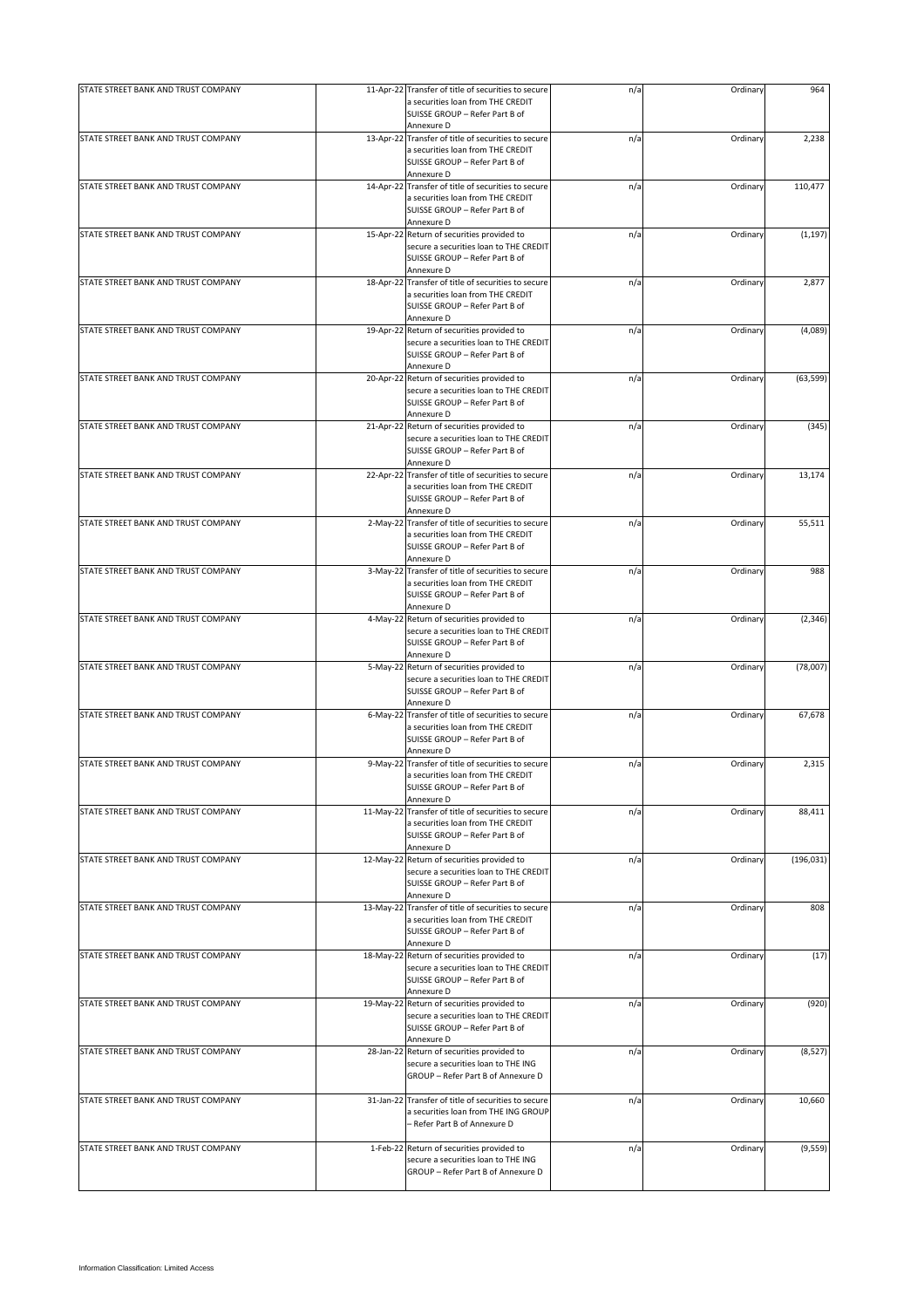| STATE STREET BANK AND TRUST COMPANY | 3-Feb-22 Transfer of title of securities to secure<br>a securities loan from THE ING GROUP<br>- Refer Part B of Annexure D                                          | n/a | Ordinary | 9,205      |
|-------------------------------------|---------------------------------------------------------------------------------------------------------------------------------------------------------------------|-----|----------|------------|
| STATE STREET BANK AND TRUST COMPANY | 7-Feb-22 Return of securities provided to<br>secure a securities loan to THE ING<br>GROUP - Refer Part B of Annexure D                                              | n/a | Ordinary | (11, 329)  |
| STATE STREET BANK AND TRUST COMPANY | 8-Feb-22 Transfer of title of securities to secure<br>a securities loan from THE ING GROUP<br>- Refer Part B of Annexure D                                          | n/a | Ordinary | 13,230     |
| STATE STREET BANK AND TRUST COMPANY | 9-Feb-22 Transfer of title of securities to secure<br>a securities loan from THE ING GROUP<br>- Refer Part B of Annexure D                                          | n/a | Ordinary | 1,385      |
| STATE STREET BANK AND TRUST COMPANY | 10-Feb-22 Return of securities provided to<br>secure a securities loan to THE ING<br>GROUP - Refer Part B of Annexure D                                             | n/a | Ordinary | (4,865)    |
| STATE STREET BANK AND TRUST COMPANY | 14-Feb-22 Transfer of title of securities to secure<br>a securities loan from THE ING GROUP<br>- Refer Part B of Annexure D                                         | n/a | Ordinary | 3,513      |
| STATE STREET BANK AND TRUST COMPANY | 16-Feb-22 Transfer of title of securities to secure<br>a securities loan from THE ING GROUP<br>- Refer Part B of Annexure D                                         | n/a | Ordinary | 7,612      |
| STATE STREET BANK AND TRUST COMPANY | 21-Feb-22 Return of securities provided to<br>secure a securities loan to THE ING<br>GROUP - Refer Part B of Annexure D                                             | n/a | Ordinary | (19, 509)  |
| STATE STREET BANK AND TRUST COMPANY | 22-Feb-22 Transfer of title of securities to secure<br>a securities loan from THE ING GROUP<br>- Refer Part B of Annexure D                                         | n/a | Ordinary | 19,940     |
| STATE STREET BANK AND TRUST COMPANY | 24-Feb-22 Return of securities provided to<br>secure a securities loan to THE ING<br>GROUP - Refer Part B of Annexure D                                             | n/a | Ordinary | (6,006)    |
| STATE STREET BANK AND TRUST COMPANY | 28-Feb-22 Return of securities provided to<br>secure a securities loan to THE ING<br>GROUP - Refer Part B of Annexure D                                             | n/a | Ordinary | (1,019)    |
| STATE STREET BANK AND TRUST COMPANY | 1-Mar-22 Return of securities provided to<br>secure a securities loan to THE ING<br>GROUP - Refer Part B of Annexure D                                              | n/a | Ordinary | (15, 149)  |
| STATE STREET BANK AND TRUST COMPANY | 26-Jan-22 Return of securities provided to<br>secure a securities loan to THE<br>SOCIETE GENERALE GROUP - Refer                                                     | n/a | Ordinary | (2,053)    |
| STATE STREET BANK AND TRUST COMPANY | Part B of Annexure D<br>27-Jan-22 Transfer of title of securities to secure<br>a securities loan from THE SOCIETE<br>GENERALE GROUP - Refer Part B of<br>Annexure D | n/a | Ordinary | 31,499     |
| STATE STREET BANK AND TRUST COMPANY | 28-Jan-22 Return of securities provided to<br>secure a securities loan to THE<br>SOCIETE GENERALE GROUP - Refer                                                     | n/a | Ordinary | (38, 185)  |
| STATE STREET BANK AND TRUST COMPANY | Part B of Annexure D<br>31-Jan-22 Transfer of title of securities to secure<br>a securities loan from THE SOCIETE<br>GENERALE GROUP - Refer Part B of<br>Annexure D | n/a | Ordinary | 1,322      |
| STATE STREET BANK AND TRUST COMPANY | 1-Feb-22 Transfer of title of securities to secure<br>a securities loan from THE SOCIETE<br>GENERALE GROUP - Refer Part B of<br>Annexure D                          | n/a | Ordinary | 14,563     |
| STATE STREET BANK AND TRUST COMPANY | 11-Feb-22 Return of securities provided to<br>secure a securities loan to THE<br>SOCIETE GENERALE GROUP - Refer<br>Part B of Annexure D                             | n/a | Ordinary | (16, 052)  |
| STATE STREET BANK AND TRUST COMPANY | 14-Feb-22 Transfer of title of securities to secure<br>a securities loan from THE SOCIETE<br>GENERALE GROUP - Refer Part B of<br>Annexure D                         | n/a | Ordinary | 71,069     |
| STATE STREET BANK AND TRUST COMPANY | 15-Feb-22 Transfer of title of securities to secure<br>a securities loan from THE SOCIETE<br>GENERALE GROUP - Refer Part B of<br>Annexure D                         | n/a | Ordinary | 37,430     |
| STATE STREET BANK AND TRUST COMPANY | 1-Mar-22 Return of securities provided to<br>secure a securities loan to THE<br>SOCIETE GENERALE GROUP - Refer<br>Part B of Annexure D                              | n/a | Ordinary | (122, 201) |
| STATE STREET BANK AND TRUST COMPANY | 3-Mar-22 Transfer of title of securities to secure<br>a securities loan from THE SOCIETE<br>GENERALE GROUP - Refer Part B of<br>Annexure D                          | n/a | Ordinary | 133,548    |
| STATE STREET BANK AND TRUST COMPANY | 4-Mar-22 Transfer of title of securities to secure<br>a securities loan from THE SOCIETE<br>GENERALE GROUP - Refer Part B of<br>Annexure D                          | n/a | Ordinary | 1,669      |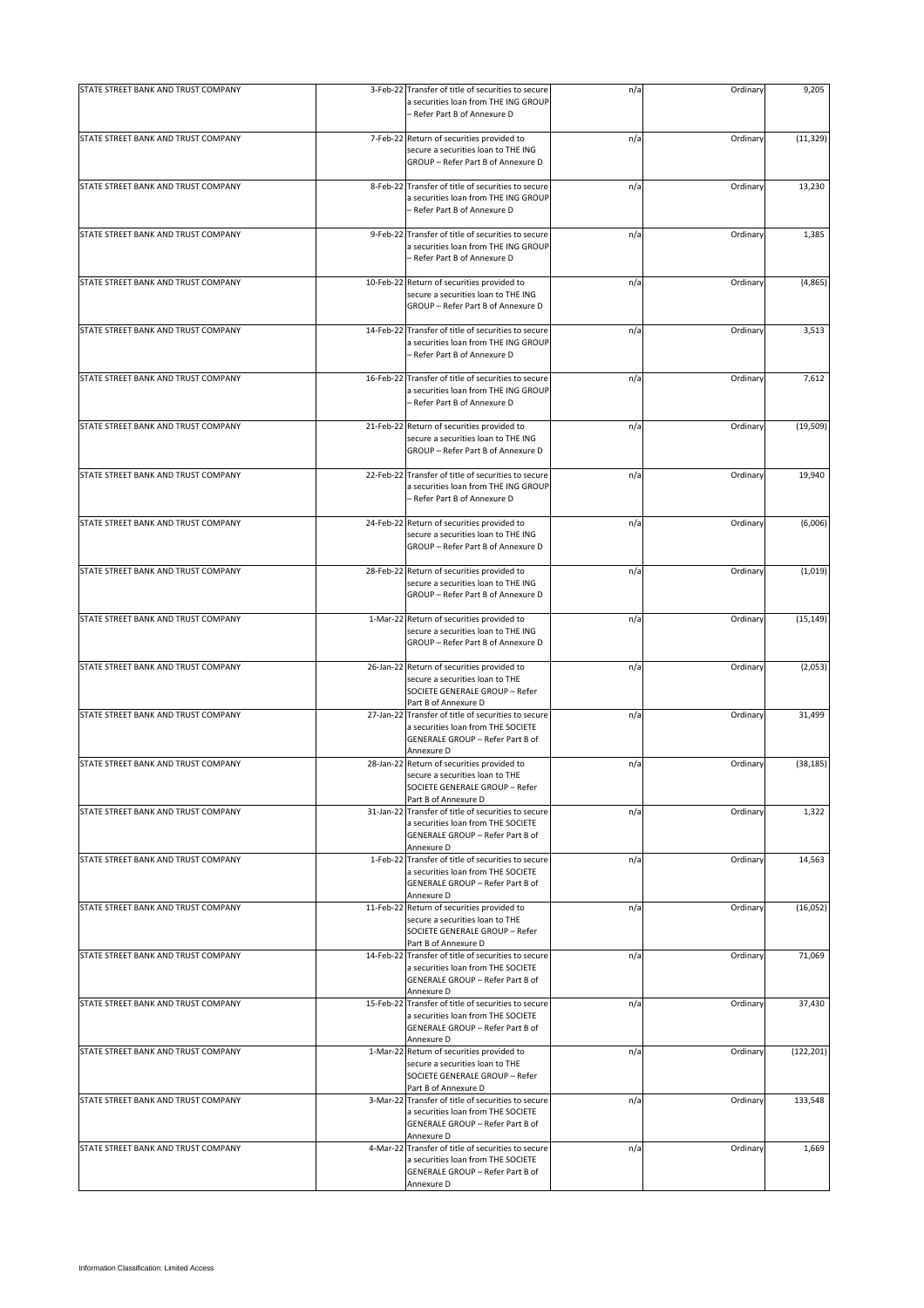| STATE STREET BANK AND TRUST COMPANY |           | 11-Mar-22 Return of securities provided to          | n/a | Ordinary | (113, 931) |
|-------------------------------------|-----------|-----------------------------------------------------|-----|----------|------------|
|                                     |           | secure a securities loan to THE                     |     |          |            |
|                                     |           |                                                     |     |          |            |
|                                     |           | SOCIETE GENERALE GROUP - Refer                      |     |          |            |
|                                     |           | Part B of Annexure D                                |     |          |            |
| STATE STREET BANK AND TRUST COMPANY |           | 14-Mar-22 Transfer of title of securities to secure | n/a | Ordinary | 16,091     |
|                                     |           | a securities loan from THE SOCIETE                  |     |          |            |
|                                     |           | GENERALE GROUP - Refer Part B of                    |     |          |            |
|                                     |           | Annexure D                                          |     |          |            |
| STATE STREET BANK AND TRUST COMPANY |           | 15-Mar-22 Transfer of title of securities to secure | n/a | Ordinary | 65,737     |
|                                     |           | a securities loan from THE SOCIETE                  |     |          |            |
|                                     |           |                                                     |     |          |            |
|                                     |           | GENERALE GROUP - Refer Part B of                    |     |          |            |
|                                     |           | Annexure D                                          |     |          |            |
| STATE STREET BANK AND TRUST COMPANY |           | 16-Mar-22 Return of securities provided to          | n/a | Ordinary | (79,065)   |
|                                     |           | secure a securities loan to THE                     |     |          |            |
|                                     |           | SOCIETE GENERALE GROUP - Refer                      |     |          |            |
|                                     |           | Part B of Annexure D                                |     |          |            |
|                                     |           |                                                     |     |          |            |
| STATE STREET BANK AND TRUST COMPANY |           | 31-Mar-22 Transfer of title of securities to secure | n/a | Ordinary | 7,525      |
|                                     |           | a securities loan from THE SOCIETE                  |     |          |            |
|                                     |           | GENERALE GROUP - Refer Part B of                    |     |          |            |
|                                     |           | Annexure D                                          |     |          |            |
| STATE STREET BANK AND TRUST COMPANY |           | 1-Apr-22 Return of securities provided to           | n/a | Ordinary | (10, 466)  |
|                                     |           | secure a securities loan to THE                     |     |          |            |
|                                     |           |                                                     |     |          |            |
|                                     |           | SOCIETE GENERALE GROUP - Refer                      |     |          |            |
|                                     |           | Part B of Annexure D                                |     |          |            |
| STATE STREET BANK AND TRUST COMPANY | 6-Apr-22  | Return of securities provided to                    | n/a | Ordinary | (21, 593)  |
|                                     |           | secure a securities loan to THE                     |     |          |            |
|                                     |           | SOCIETE GENERALE GROUP - Refer                      |     |          |            |
|                                     |           | Part B of Annexure D                                |     |          |            |
|                                     |           |                                                     |     |          |            |
| STATE STREET BANK AND TRUST COMPANY |           | 8-Apr-22 Transfer of title of securities to secure  | n/a | Ordinary | 31,421     |
|                                     |           | a securities loan from THE SOCIETE                  |     |          |            |
|                                     |           | GENERALE GROUP - Refer Part B of                    |     |          |            |
|                                     |           | Annexure D                                          |     |          |            |
| STATE STREET BANK AND TRUST COMPANY |           | 11-Apr-22 Transfer of title of securities to secure | n/a | Ordinary | 115,985    |
|                                     |           |                                                     |     |          |            |
|                                     |           | a securities loan from THE SOCIETE                  |     |          |            |
|                                     |           | GENERALE GROUP - Refer Part B of                    |     |          |            |
|                                     |           | Annexure D                                          |     |          |            |
| STATE STREET BANK AND TRUST COMPANY |           | 18-Apr-22 Return of securities provided to          | n/a | Ordinary | (17, 544)  |
|                                     |           | secure a securities loan to THE                     |     |          |            |
|                                     |           | SOCIETE GENERALE GROUP - Refer                      |     |          |            |
|                                     |           |                                                     |     |          |            |
|                                     |           | Part B of Annexure D                                |     |          |            |
| STATE STREET BANK AND TRUST COMPANY |           | 19-Apr-22 Return of securities provided to          | n/a | Ordinary | (1,746)    |
|                                     |           | secure a securities loan to THE                     |     |          |            |
|                                     |           | SOCIETE GENERALE GROUP - Refer                      |     |          |            |
|                                     |           |                                                     |     |          |            |
|                                     |           | Part B of Annexure D                                |     |          |            |
| STATE STREET BANK AND TRUST COMPANY |           | 20-Apr-22 Return of securities provided to          | n/a | Ordinary | (48, 920)  |
|                                     |           | secure a securities loan to THE                     |     |          |            |
|                                     |           | SOCIETE GENERALE GROUP - Refer                      |     |          |            |
|                                     |           | Part B of Annexure D                                |     |          |            |
|                                     |           |                                                     |     |          |            |
| STATE STREET BANK AND TRUST COMPANY |           | 21-Apr-22 Return of securities provided to          | n/a | Ordinary | (50, 189)  |
|                                     |           | secure a securities loan to THE                     |     |          |            |
|                                     |           | SOCIETE GENERALE GROUP - Refer                      |     |          |            |
|                                     |           | Part B of Annexure D                                |     |          |            |
| STATE STREET BANK AND TRUST COMPANY | 25-Apr-22 | Transfer of title of securities to secure           | n/a | Ordinary | 18,785     |
|                                     |           | a securities loan from THE SOCIETE                  |     |          |            |
|                                     |           |                                                     |     |          |            |
|                                     |           | GENERALE GROUP - Refer Part B of                    |     |          |            |
|                                     |           | Annexure D                                          |     |          |            |
| STATE STREET BANK AND TRUST COMPANY |           | 3-May-22 Transfer of title of securities to secure  | n/a | Ordinary | 20,600     |
|                                     |           | a securities loan from THE SOCIETE                  |     |          |            |
|                                     |           | GENERALE GROUP - Refer Part B of                    |     |          |            |
|                                     |           |                                                     |     |          |            |
|                                     |           | Annexure D                                          |     |          |            |
| STATE STREET BANK AND TRUST COMPANY |           | 4-May-22 Return of securities provided to           | n/a | Ordinary | (35, 962)  |
|                                     |           | secure a securities loan to THE                     |     |          |            |
|                                     |           | SOCIETE GENERALE GROUP - Refer                      |     |          |            |
|                                     |           | Part B of Annexure D                                |     |          |            |
| STATE STREET BANK AND TRUST COMPANY |           | 9-May-22 Transfer of title of securities to secure  | n/a | Ordinary | 95,460     |
|                                     |           |                                                     |     |          |            |
|                                     |           | a securities loan from THE SOCIETE                  |     |          |            |
|                                     |           | GENERALE GROUP - Refer Part B of                    |     |          |            |
|                                     |           | Annexure D                                          |     |          |            |
| STATE STREET BANK AND TRUST COMPANY |           | 10-May-22 Return of securities provided to          | n/a | Ordinary | (105, 385) |
|                                     |           | secure a securities loan to THE                     |     |          |            |
|                                     |           | SOCIETE GENERALE GROUP - Refer                      |     |          |            |
|                                     |           | Part B of Annexure D                                |     |          |            |
|                                     |           |                                                     |     |          |            |
| STATE STREET BANK AND TRUST COMPANY |           | 12-May-22 Transfer of title of securities to secure | n/a | Ordinary | 1,884      |
|                                     |           | a securities loan from THE SOCIETE                  |     |          |            |
|                                     |           | GENERALE GROUP - Refer Part B of                    |     |          |            |
|                                     |           | Annexure D                                          |     |          |            |
|                                     |           |                                                     |     |          |            |
| STATE STREET BANK AND TRUST COMPANY |           | 13-May-22 Transfer of title of securities to secure | n/a | Ordinary | 135,504    |
|                                     |           | a securities loan from THE SOCIETE                  |     |          |            |
|                                     |           | GENERALE GROUP - Refer Part B of                    |     |          |            |
|                                     |           | Annexure D                                          |     |          |            |
| STATE STREET BANK AND TRUST COMPANY |           | 16-May-22 Return of securities provided to          | n/a | Ordinary | (159, 902) |
|                                     |           |                                                     |     |          |            |
|                                     |           | secure a securities loan to THE                     |     |          |            |
|                                     |           | SOCIETE GENERALE GROUP - Refer                      |     |          |            |
|                                     |           | Part B of Annexure D                                |     |          |            |
| STATE STREET BANK AND TRUST COMPANY | 24-Feb-22 | Transfer of title of securities to secure           | n/a | Ordinary | 59,321     |
|                                     |           | a securities loan from THE UBS                      |     |          |            |
|                                     |           | GROUP - Refer Part B of Annexure D                  |     |          |            |
|                                     |           |                                                     |     |          |            |
|                                     |           |                                                     |     |          |            |
| STATE STREET BANK AND TRUST COMPANY |           | 25-Feb-22 Return of securities provided to          | n/a | Ordinary | (59, 321)  |
|                                     |           | secure a securities loan to THE UBS                 |     |          |            |
|                                     |           | GROUP - Refer Part B of Annexure D                  |     |          |            |
|                                     |           |                                                     |     |          |            |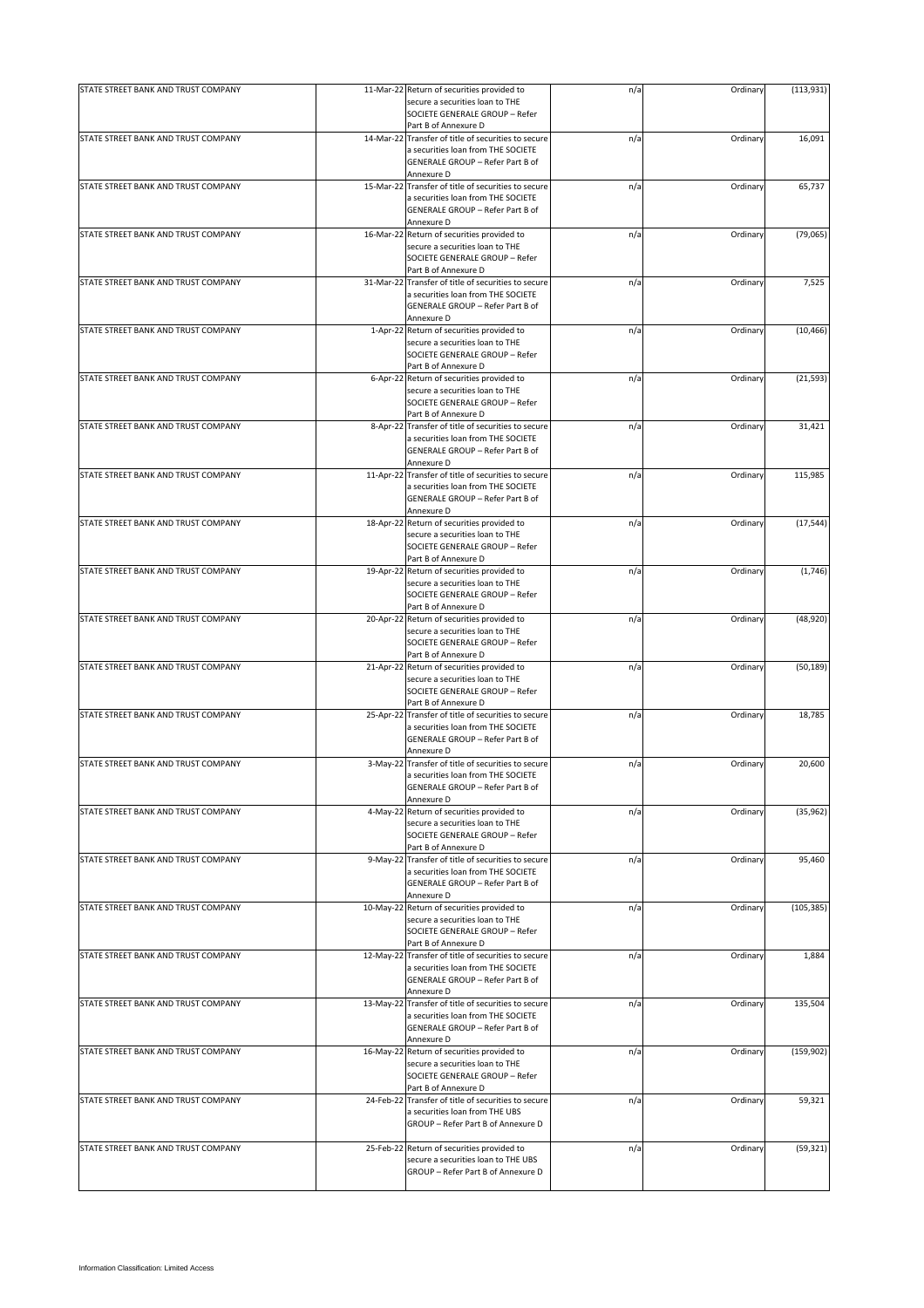| STATE STREET BANK AND TRUST COMPANY |           | 11-Mar-22 Transfer of title of securities to secure                                                                                         | n/a | Ordinary | $\mathbf{1}$   |
|-------------------------------------|-----------|---------------------------------------------------------------------------------------------------------------------------------------------|-----|----------|----------------|
|                                     |           | a securities loan from THE SOCIETE<br>GENERALE GROUP - Refer Part B of                                                                      |     |          |                |
|                                     |           | Annexure D                                                                                                                                  |     |          |                |
| STATE STREET BANK AND TRUST COMPANY |           | 15-Mar-22 Transfer of title of securities to secure<br>a securities loan from THE SOCIETE<br>GENERALE GROUP - Refer Part B of<br>Annexure D | n/a | Ordinary | $\overline{2}$ |
| STATE STREET BANK AND TRUST COMPANY |           | 6-Apr-22 Return of securities provided to                                                                                                   | n/a | Ordinary | (3)            |
|                                     |           | secure a securities loan to THE<br>SOCIETE GENERALE GROUP - Refer<br>Part B of Annexure D                                                   |     |          |                |
| STATE STREET BANK AND TRUST COMPANY |           | 11-Apr-22 Transfer of title of securities to secure                                                                                         | n/a | Ordinary | $\overline{2}$ |
|                                     |           | a securities loan from THE SOCIETE<br>GENERALE GROUP - Refer Part B of<br>Annexure D                                                        |     |          |                |
| STATE STREET BANK AND TRUST COMPANY |           | 20-Apr-22 Return of securities provided to<br>secure a securities loan to THE<br>SOCIETE GENERALE GROUP - Refer<br>Part B of Annexure D     | n/a | Ordinary | (1)            |
| STATE STREET BANK AND TRUST COMPANY |           | 21-Apr-22 Return of securities provided to                                                                                                  | n/a | Ordinary | (1)            |
|                                     |           | secure a securities loan to THE<br>SOCIETE GENERALE GROUP - Refer<br>Part B of Annexure D                                                   |     |          |                |
| STATE STREET BANK AND TRUST COMPANY | 3-May-22  | Transfer of title of securities to secure                                                                                                   | n/a | Ordinary | $\mathbf{1}$   |
|                                     |           | a securities loan from THE SOCIETE<br>GENERALE GROUP - Refer Part B of<br>Annexure D                                                        |     |          |                |
| STATE STREET BANK AND TRUST COMPANY |           | 4-May-22 Return of securities provided to                                                                                                   | n/a | Ordinary | (1)            |
|                                     |           | secure a securities loan to THE<br>SOCIETE GENERALE GROUP - Refer<br>Part B of Annexure D                                                   |     |          |                |
| STATE STREET BANK AND TRUST COMPANY |           | 9-May-22 Transfer of title of securities to secure                                                                                          | n/a | Ordinary | 2              |
|                                     |           | a securities loan from THE SOCIETE<br>GENERALE GROUP - Refer Part B of<br>Annexure D                                                        |     |          |                |
| STATE STREET BANK AND TRUST COMPANY |           | 10-May-22 Return of securities provided to                                                                                                  | n/a | Ordinary | (2)            |
|                                     |           | secure a securities loan to THE<br>SOCIETE GENERALE GROUP - Refer<br>Part B of Annexure D                                                   |     |          |                |
| STATE STREET BANK AND TRUST COMPANY |           | 13-May-22 Transfer of title of securities to secure                                                                                         | n/a | Ordinary | $\overline{2}$ |
|                                     |           | a securities loan from THE SOCIETE<br>GENERALE GROUP - Refer Part B of<br>Annexure D                                                        |     |          |                |
| STATE STREET BANK AND TRUST COMPANY |           | 16-May-22 Return of securities provided to                                                                                                  | n/a | Ordinary | (3)            |
|                                     |           | secure a securities loan to THE                                                                                                             |     |          |                |
|                                     |           | SOCIETE GENERALE GROUP - Refer                                                                                                              |     |          |                |
|                                     |           | Part B of Annexure D                                                                                                                        |     |          |                |
| STATE STREET BANK AND TRUST COMPANY | 24-Feb-22 | Transfer of title of securities to secure<br>a securities loan from THE ING GROUP<br>- Refer Part B of Annexure D                           | n/a | Ordinary | 38,705         |
| STATE STREET BANK AND TRUST COMPANY |           | 25-Feb-22 Return of securities provided to                                                                                                  | n/a | Ordinary | (31, 115)      |
|                                     |           | secure a securities loan to THE ING<br>GROUP - Refer Part B of Annexure D                                                                   |     |          |                |
| STATE STREET BANK AND TRUST COMPANY |           | 14-Mar-22 Transfer of title of securities to secure                                                                                         | n/a | Ordinary | 159,116        |
|                                     |           | a securities loan from THE ING GROUP<br>Refer Part B of Annexure D                                                                          |     |          |                |
| STATE STREET BANK AND TRUST COMPANY |           | 16-Mar-22 Return of securities provided to                                                                                                  | n/a | Ordinary | (83, 965)      |
|                                     |           | secure a securities loan to THE ING<br>GROUP - Refer Part B of Annexure D                                                                   |     |          |                |
| STATE STREET BANK AND TRUST COMPANY |           | 22-Mar-22 Return of securities provided to                                                                                                  | n/a | Ordinary | (67, 747)      |
|                                     |           | secure a securities loan to THE ING<br>GROUP - Refer Part B of Annexure D                                                                   |     |          |                |
| STATE STREET BANK AND TRUST COMPANY |           | 25-Mar-22 Return of securities provided to                                                                                                  | n/a | Ordinary | (14,993)       |
|                                     |           | secure a securities loan to THE ING<br>GROUP - Refer Part B of Annexure D                                                                   |     |          |                |
| STATE STREET BANK AND TRUST COMPANY |           | 30-Mar-22 Transfer of title of securities to secure<br>a securities loan from THE ING GROUP<br>- Refer Part B of Annexure D                 | n/a | Ordinary | 47,089         |
|                                     |           |                                                                                                                                             |     |          |                |
| STATE STREET BANK AND TRUST COMPANY |           | 8-Apr-22 Return of securities provided to<br>secure a securities loan to THE ING<br>GROUP - Refer Part B of Annexure D                      | n/a | Ordinary | (46, 286)      |
| STATE STREET BANK AND TRUST COMPANY |           | 25-Apr-22 Transfer of title of securities to secure                                                                                         | n/a | Ordinary | 92,073         |
|                                     |           | a securities loan from THE ING GROUP<br>- Refer Part B of Annexure D                                                                        |     |          |                |
| STATE STREET BANK AND TRUST COMPANY |           | 26-Apr-22 Return of securities provided to                                                                                                  | n/a | Ordinary | (67, 042)      |
|                                     |           | secure a securities loan to THE ING<br>GROUP - Refer Part B of Annexure D                                                                   |     |          |                |
| STATE STREET BANK AND TRUST COMPANY | 27-Apr-22 | Transfer of title of securities to secure                                                                                                   | n/a | Ordinary | 44,613         |
|                                     |           | a securities loan from THE ING GROUP<br>- Refer Part B of Annexure D                                                                        |     |          |                |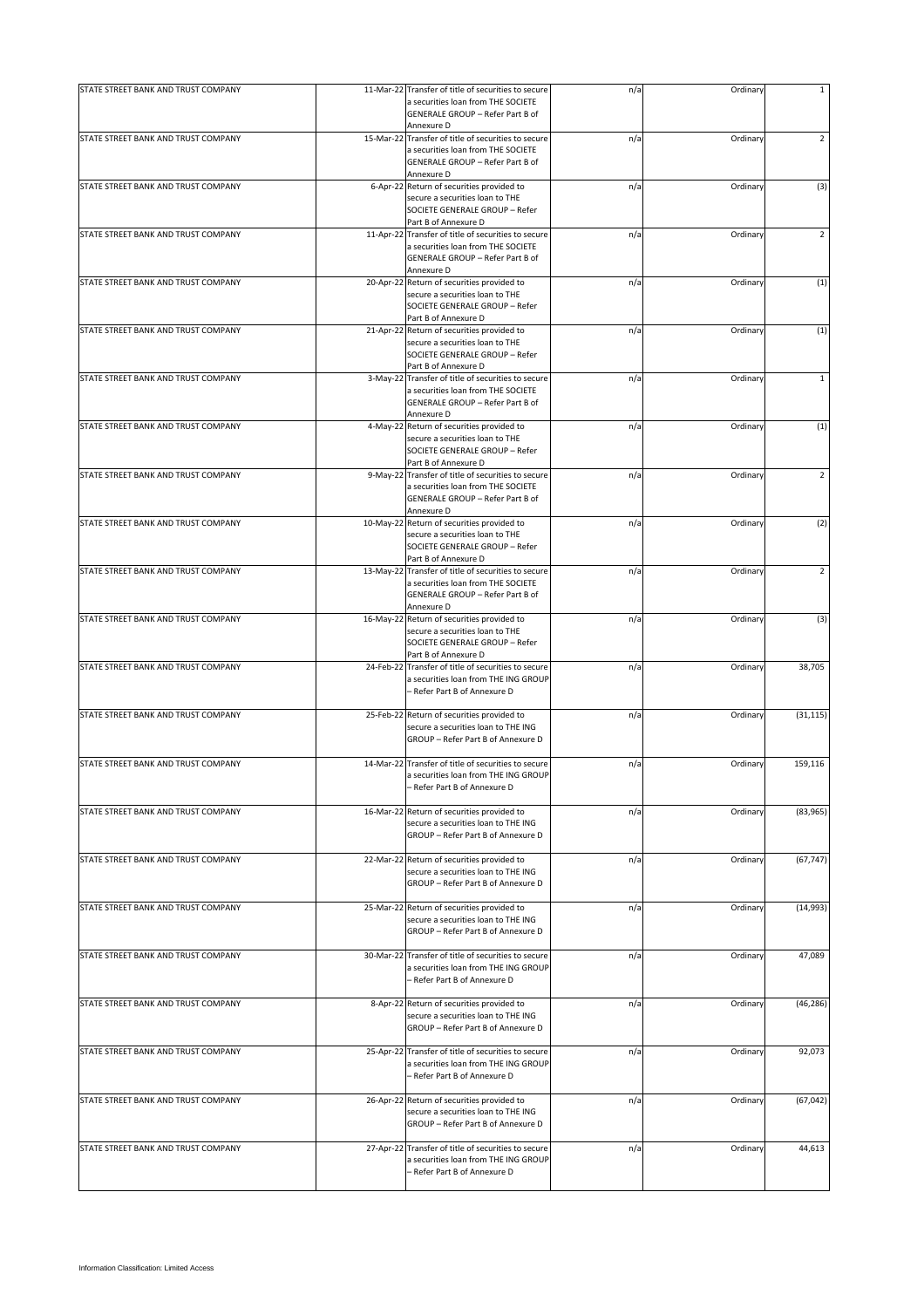| STATE STREET BANK AND TRUST COMPANY |           | 28-Apr-22 Transfer of title of securities to secure<br>a securities loan from THE ING GROUP                                                 | n/a | Ordinary | 91,990    |
|-------------------------------------|-----------|---------------------------------------------------------------------------------------------------------------------------------------------|-----|----------|-----------|
|                                     |           | - Refer Part B of Annexure D                                                                                                                |     |          |           |
| STATE STREET BANK AND TRUST COMPANY |           | 3-May-22 Return of securities provided to<br>secure a securities loan to THE ING<br>GROUP - Refer Part B of Annexure D                      | n/a | Ordinary | (82, 349) |
| STATE STREET BANK AND TRUST COMPANY |           | 4-May-22 Return of securities provided to<br>secure a securities loan to THE ING<br>GROUP - Refer Part B of Annexure D                      | n/a | Ordinary | (4, 348)  |
| STATE STREET BANK AND TRUST COMPANY |           | 5-May-22 Return of securities provided to<br>secure a securities loan to THE ING<br>GROUP - Refer Part B of Annexure D                      | n/a | Ordinary | (49, 275) |
| STATE STREET BANK AND TRUST COMPANY | 11-May-22 | Transfer of title of securities to secure<br>a securities loan from THE ING GROUP<br>- Refer Part B of Annexure D                           | n/a | Ordinary | 30,806    |
| STATE STREET BANK AND TRUST COMPANY |           | 12-May-22 Transfer of title of securities to secure<br>a securities loan from THE ING GROUP<br>- Refer Part B of Annexure D                 | n/a | Ordinary | 7,449     |
| STATE STREET BANK AND TRUST COMPANY |           | 13-May-22 Return of securities provided to<br>secure a securities loan to THE ING<br>GROUP - Refer Part B of Annexure D                     | n/a | Ordinary | (18, 584) |
| STATE STREET BANK AND TRUST COMPANY |           | 16-May-22 Return of securities provided to<br>secure a securities loan to THE ING<br>GROUP - Refer Part B of Annexure D                     | n/a | Ordinary | (4, 260)  |
| STATE STREET BANK AND TRUST COMPANY |           | 17-May-22 Return of securities provided to<br>secure a securities loan to THE ING<br>GROUP - Refer Part B of Annexure D                     | n/a | Ordinary | (1, 594)  |
| STATE STREET BANK AND TRUST COMPANY |           | 18-May-22 Return of securities provided to<br>secure a securities loan to THE ING<br>GROUP - Refer Part B of Annexure D                     | n/a | Ordinary | (40, 283) |
| STATE STREET BANK AND TRUST COMPANY | 19-May-22 | Transfer of title of securities to secure<br>a securities loan from THE ING GROUP<br>- Refer Part B of Annexure D                           | n/a | Ordinary | 8,921     |
| STATE STREET BANK AND TRUST COMPANY |           | 24-May-22 Return of securities provided to<br>secure a securities loan to THE ING<br>GROUP - Refer Part B of Annexure D                     | n/a | Ordinary | (8,921)   |
| STATE STREET BANK AND TRUST COMPANY |           | 25-May-22 Transfer of title of securities to secure<br>a securities loan from THE ING GROUP<br>- Refer Part B of Annexure D                 | n/a | Ordinary | 10,136    |
| STATE STREET BANK AND TRUST COMPANY |           | 26-May-22 Return of securities provided to<br>secure a securities loan to THE ING<br>GROUP - Refer Part B of Annexure D                     | n/a | Ordinary | (10, 136) |
| STATE STREET BANK AND TRUST COMPANY |           | 27-Jan-22 Transfer of title of securities to secure<br>a securities loan from THE SOCIETE<br>GENERALE GROUP - Refer Part B of<br>Annexure D | n/a | Ordinary | 106       |
| STATE STREET BANK AND TRUST COMPANY | 28-Jan-22 | Transfer of title of securities to secure<br>a securities loan from THE SOCIETE<br>GENERALE GROUP - Refer Part B of<br>Annexure D           | n/a | Ordinary | 6,183     |
| STATE STREET BANK AND TRUST COMPANY |           | 31-Jan-22 Return of securities provided to<br>secure a securities loan to THE<br>SOCIETE GENERALE GROUP - Refer<br>Part B of Annexure D     | n/a | Ordinary | (55)      |
| STATE STREET BANK AND TRUST COMPANY |           | 1-Feb-22 Return of securities provided to<br>secure a securities loan to THE<br>SOCIETE GENERALE GROUP - Refer<br>Part B of Annexure D      | n/a | Ordinary | (123)     |
| STATE STREET BANK AND TRUST COMPANY |           | 11-Feb-22 Return of securities provided to<br>secure a securities loan to THE<br>SOCIETE GENERALE GROUP - Refer<br>Part B of Annexure D     | n/a | Ordinary | (6,081)   |
| STATE STREET BANK AND TRUST COMPANY |           | 14-Feb-22 Transfer of title of securities to secure<br>a securities loan from THE SOCIETE<br>GENERALE GROUP - Refer Part B of<br>Annexure D | n/a | Ordinary | 139       |
| STATE STREET BANK AND TRUST COMPANY |           | 15-Feb-22 Transfer of title of securities to secure<br>a securities loan from THE SOCIETE<br>GENERALE GROUP - Refer Part B of<br>Annexure D | n/a | Ordinary | 28,936    |
| STATE STREET BANK AND TRUST COMPANY |           | 1-Mar-22 Return of securities provided to<br>secure a securities loan to THE<br>SOCIETE GENERALE GROUP - Refer<br>Part B of Annexure D      | n/a | Ordinary | (29, 104) |
| STATE STREET BANK AND TRUST COMPANY |           | 3-Mar-22 Transfer of title of securities to secure<br>a securities loan from THE SOCIETE<br>GENERALE GROUP - Refer Part B of<br>Annexure D  | n/a | Ordinary | 158       |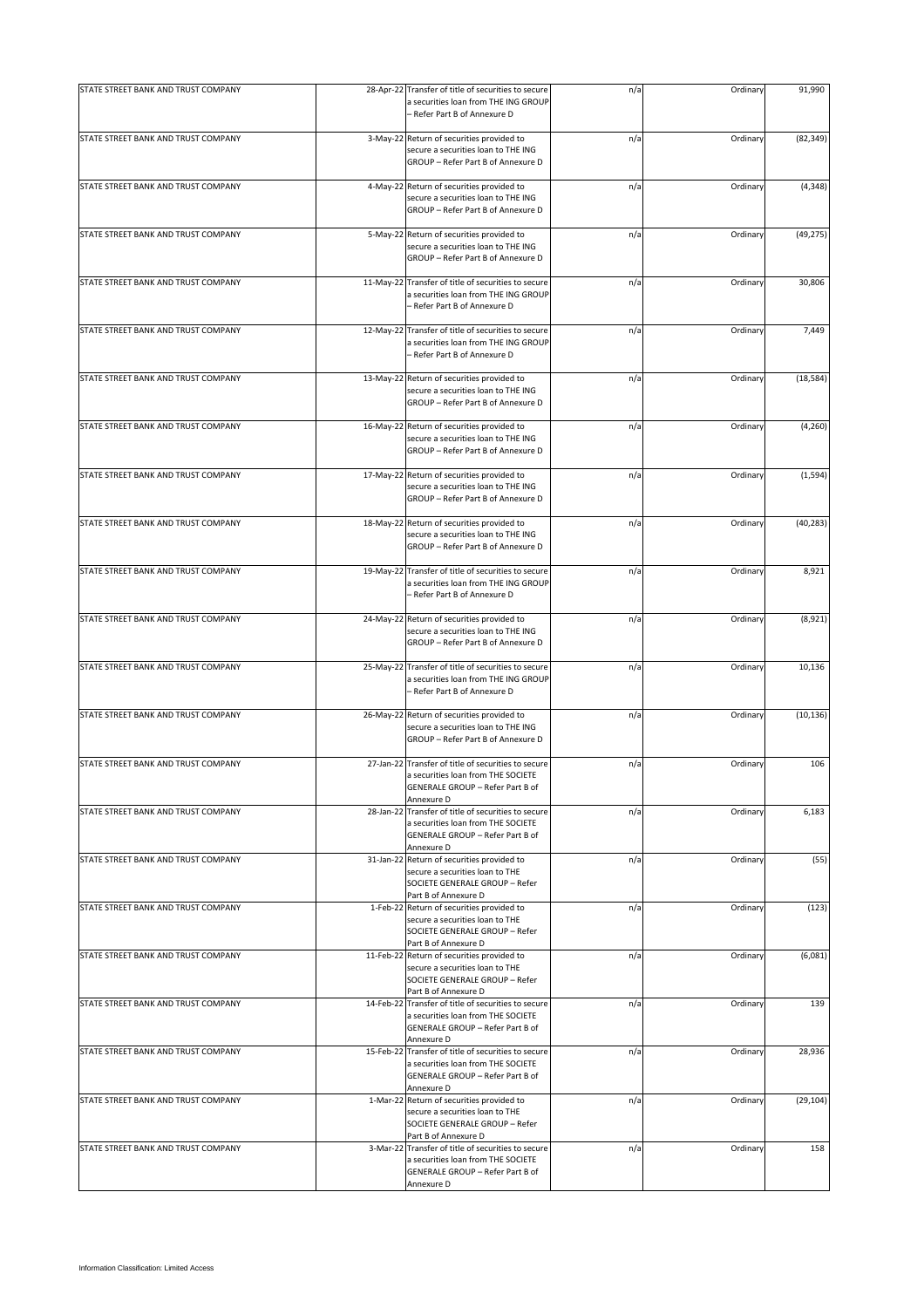| STATE STREET BANK AND TRUST COMPANY |            | 4-Mar-22 Transfer of title of securities to secure                              | n/a | Ordinary | 4         |
|-------------------------------------|------------|---------------------------------------------------------------------------------|-----|----------|-----------|
|                                     |            | a securities loan from THE SOCIETE                                              |     |          |           |
|                                     |            | GENERALE GROUP - Refer Part B of                                                |     |          |           |
|                                     |            | Annexure D                                                                      |     |          |           |
| STATE STREET BANK AND TRUST COMPANY | 11-Mar-22  | Return of securities provided to                                                | n/a | Ordinary | (135)     |
|                                     |            | secure a securities loan to THE                                                 |     |          |           |
|                                     |            | SOCIETE GENERALE GROUP - Refer<br>Part B of Annexure D                          |     |          |           |
| STATE STREET BANK AND TRUST COMPANY | 14-Mar-22  | Transfer of title of securities to secure                                       | n/a | Ordinary | 3,909     |
|                                     |            | a securities loan from THE SOCIETE                                              |     |          |           |
|                                     |            | GENERALE GROUP - Refer Part B of                                                |     |          |           |
|                                     |            | Annexure D                                                                      |     |          |           |
| STATE STREET BANK AND TRUST COMPANY |            | 15-Mar-22 Return of securities provided to                                      | n/a | Ordinary | (3,804)   |
|                                     |            | secure a securities loan to THE                                                 |     |          |           |
|                                     |            | SOCIETE GENERALE GROUP - Refer                                                  |     |          |           |
| STATE STREET BANK AND TRUST COMPANY |            | Part B of Annexure D<br>16-Mar-22 Transfer of title of securities to secure     | n/a | Ordinary | 2,394     |
|                                     |            | a securities loan from THE SOCIETE                                              |     |          |           |
|                                     |            | GENERALE GROUP - Refer Part B of                                                |     |          |           |
|                                     |            | Annexure D                                                                      |     |          |           |
| STATE STREET BANK AND TRUST COMPANY | 31-Mar-22  | Transfer of title of securities to secure                                       | n/a | Ordinary | 5,571     |
|                                     |            | a securities loan from THE SOCIETE                                              |     |          |           |
|                                     |            | GENERALE GROUP - Refer Part B of                                                |     |          |           |
| STATE STREET BANK AND TRUST COMPANY |            | Annexure D                                                                      |     |          |           |
|                                     | $1-Apr-22$ | Return of securities provided to<br>secure a securities loan to THE             | n/a | Ordinary | (2, 493)  |
|                                     |            | SOCIETE GENERALE GROUP - Refer                                                  |     |          |           |
|                                     |            | Part B of Annexure D                                                            |     |          |           |
| STATE STREET BANK AND TRUST COMPANY | 6-Apr-22   | Return of securities provided to                                                | n/a | Ordinary | (5,604)   |
|                                     |            | secure a securities loan to THE                                                 |     |          |           |
|                                     |            | SOCIETE GENERALE GROUP - Refer                                                  |     |          |           |
|                                     |            | Part B of Annexure D                                                            |     |          |           |
| STATE STREET BANK AND TRUST COMPANY | 8-Apr-22   | Transfer of title of securities to secure<br>a securities loan from THE SOCIETE | n/a | Ordinary | 8,893     |
|                                     |            | GENERALE GROUP - Refer Part B of                                                |     |          |           |
|                                     |            | Annexure D                                                                      |     |          |           |
| STATE STREET BANK AND TRUST COMPANY |            | 11-Apr-22 Return of securities provided to                                      | n/a | Ordinary | (8, 785)  |
|                                     |            | secure a securities loan to THE                                                 |     |          |           |
|                                     |            | SOCIETE GENERALE GROUP - Refer                                                  |     |          |           |
|                                     |            | Part B of Annexure D                                                            |     |          |           |
| STATE STREET BANK AND TRUST COMPANY |            | 18-Apr-22 Return of securities provided to                                      | n/a | Ordinary | (3)       |
|                                     |            | secure a securities loan to THE<br>SOCIETE GENERALE GROUP - Refer               |     |          |           |
|                                     |            | Part B of Annexure D                                                            |     |          |           |
| STATE STREET BANK AND TRUST COMPANY |            | 19-Apr-22 Transfer of title of securities to secure                             | n/a | Ordinary | 3         |
|                                     |            | a securities loan from THE SOCIETE                                              |     |          |           |
|                                     |            | GENERALE GROUP - Refer Part B of                                                |     |          |           |
|                                     |            | Annexure D                                                                      |     |          |           |
| STATE STREET BANK AND TRUST COMPANY | 20-Apr-22  | Return of securities provided to                                                | n/a | Ordinary | (39)      |
|                                     |            | secure a securities loan to THE<br>SOCIETE GENERALE GROUP - Refer               |     |          |           |
|                                     |            | Part B of Annexure D                                                            |     |          |           |
| STATE STREET BANK AND TRUST COMPANY | 21-Apr-22  | Return of securities provided to                                                | n/a | Ordinary | (44)      |
|                                     |            | secure a securities loan to THE                                                 |     |          |           |
|                                     |            | SOCIETE GENERALE GROUP - Refer                                                  |     |          |           |
|                                     |            | Part B of Annexure D                                                            |     |          |           |
| STATE STREET BANK AND TRUST COMPANY |            | 25-Apr-22 Transfer of title of securities to secure                             | n/a | Ordinary | 14,627    |
|                                     |            | a securities loan from THE SOCIETE<br>GENERALE GROUP - Refer Part B of          |     |          |           |
|                                     |            | Annexure D                                                                      |     |          |           |
| STATE STREET BANK AND TRUST COMPANY | 3-May-22   | Return of securities provided to                                                | n/a | Ordinary | (14, 598) |
|                                     |            | secure a securities loan to THE                                                 |     |          |           |
|                                     |            | SOCIETE GENERALE GROUP - Refer                                                  |     |          |           |
|                                     |            | Part B of Annexure D                                                            |     |          |           |
| STATE STREET BANK AND TRUST COMPANY |            | 4-May-22 Return of securities provided to                                       | n/a | Ordinary | (27)      |
|                                     |            | secure a securities loan to THE<br>SOCIETE GENERALE GROUP - Refer               |     |          |           |
|                                     |            | Part B of Annexure D                                                            |     |          |           |
| STATE STREET BANK AND TRUST COMPANY |            | 9-May-22 Transfer of title of securities to secure                              | n/a | Ordinary | 86        |
|                                     |            | a securities loan from THE SOCIETE                                              |     |          |           |
|                                     |            | GENERALE GROUP - Refer Part B of                                                |     |          |           |
|                                     |            | Annexure D                                                                      |     |          |           |
| STATE STREET BANK AND TRUST COMPANY | 10-May-22  | Return of securities provided to                                                | n/a | Ordinary | (94)      |
|                                     |            | secure a securities loan to THE<br>SOCIETE GENERALE GROUP - Refer               |     |          |           |
|                                     |            | Part B of Annexure D                                                            |     |          |           |
| STATE STREET BANK AND TRUST COMPANY | 12-May-22  | Transfer of title of securities to secure                                       | n/a | Ordinary | 10,516    |
|                                     |            | a securities loan from THE SOCIETE                                              |     |          |           |
|                                     |            | GENERALE GROUP - Refer Part B of                                                |     |          |           |
|                                     |            | Annexure D                                                                      |     |          |           |
| STATE STREET BANK AND TRUST COMPANY |            | 13-May-22 Return of securities provided to                                      | n/a | Ordinary | (10, 396) |
|                                     |            | secure a securities loan to THE<br>SOCIETE GENERALE GROUP - Refer               |     |          |           |
|                                     |            | Part B of Annexure D                                                            |     |          |           |
| STATE STREET BANK AND TRUST COMPANY | 16-May-22  | Return of securities provided to                                                | n/a | Ordinary | (140)     |
|                                     |            | secure a securities loan to THE                                                 |     |          |           |
|                                     |            | SOCIETE GENERALE GROUP - Refer                                                  |     |          |           |
|                                     |            | Part B of Annexure D                                                            |     |          |           |
| STATE STREET BANK AND TRUST COMPANY | 30-Mar-22  | Transfer of title of securities to secure                                       | n/a | Ordinary | 48,212    |
|                                     |            | a securities loan from THE CREDIT<br>SUISSE GROUP - Refer Part B of             |     |          |           |
|                                     |            | Annexure D                                                                      |     |          |           |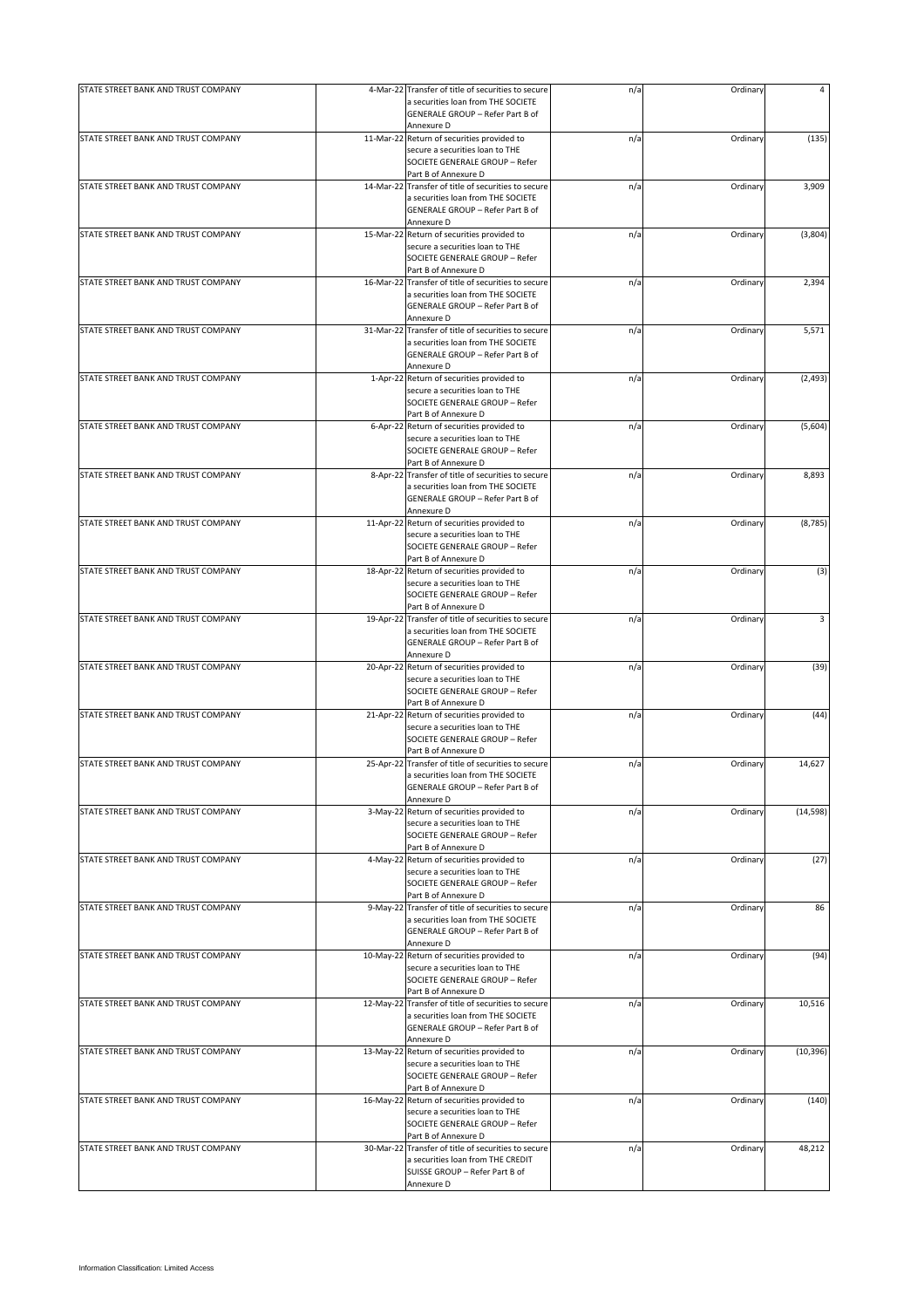| STATE STREET BANK AND TRUST COMPANY |            | 6-Apr-22 Return of securities provided to<br>secure a securities loan to THE CREDIT<br>SUISSE GROUP - Refer Part B of | n/a | Ordinary | (48, 200) |
|-------------------------------------|------------|-----------------------------------------------------------------------------------------------------------------------|-----|----------|-----------|
|                                     |            | Annexure D                                                                                                            |     |          |           |
| STATE STREET BANK AND TRUST COMPANY |            | 11-Apr-22 Transfer of title of securities to secure<br>a securities loan from THE CREDIT                              | n/a | Ordinary | 10        |
|                                     |            | SUISSE GROUP - Refer Part B of<br>Annexure D                                                                          |     |          |           |
| STATE STREET BANK AND TRUST COMPANY |            | 13-Apr-22 Transfer of title of securities to secure                                                                   | n/a | Ordinary | 21        |
|                                     |            | a securities loan from THE CREDIT<br>SUISSE GROUP - Refer Part B of                                                   |     |          |           |
|                                     |            | Annexure D                                                                                                            |     |          |           |
| STATE STREET BANK AND TRUST COMPANY |            | 14-Apr-22 Transfer of title of securities to secure                                                                   | n/a | Ordinary | 5,965     |
|                                     |            | a securities loan from THE CREDIT                                                                                     |     |          |           |
|                                     |            | SUISSE GROUP - Refer Part B of<br>Annexure D                                                                          |     |          |           |
| STATE STREET BANK AND TRUST COMPANY |            | 15-Apr-22 Transfer of title of securities to secure                                                                   | n/a | Ordinary | 41        |
|                                     |            | a securities loan from THE CREDIT<br>SUISSE GROUP - Refer Part B of<br>Annexure D                                     |     |          |           |
|                                     |            |                                                                                                                       |     |          |           |
| STATE STREET BANK AND TRUST COMPANY | 18-Apr-22  | Transfer of title of securities to secure<br>a securities loan from THE CREDIT<br>SUISSE GROUP - Refer Part B of      | n/a | Ordinary | 153       |
|                                     |            | Annexure D                                                                                                            |     |          |           |
| STATE STREET BANK AND TRUST COMPANY | 19-Apr-22  | Return of securities provided to<br>secure a securities loan to THE CREDIT<br>SUISSE GROUP - Refer Part B of          | n/a | Ordinary | (221)     |
|                                     |            | Annexure D                                                                                                            |     |          |           |
| STATE STREET BANK AND TRUST COMPANY | 20-Apr-22  | Return of securities provided to<br>secure a securities loan to THE CREDIT<br>SUISSE GROUP - Refer Part B of          | n/a | Ordinary | (3,791)   |
|                                     |            | Annexure D                                                                                                            |     |          |           |
| STATE STREET BANK AND TRUST COMPANY | 21-Apr-22  | Transfer of title of securities to secure                                                                             | n/a | Ordinary | 37        |
|                                     |            | a securities loan from THE CREDIT<br>SUISSE GROUP - Refer Part B of<br>Annexure D                                     |     |          |           |
| STATE STREET BANK AND TRUST COMPANY |            | 22-Apr-22 Return of securities provided to                                                                            | n/a | Ordinary | (1, 544)  |
|                                     |            | secure a securities loan to THE CREDIT<br>SUISSE GROUP - Refer Part B of<br>Annexure D                                |     |          |           |
| STATE STREET BANK AND TRUST COMPANY |            | 25-Apr-22 Transfer of title of securities to secure                                                                   |     |          | 81        |
|                                     |            | a securities loan from THE CREDIT<br>SUISSE GROUP - Refer Part B of                                                   | n/a | Ordinary |           |
|                                     |            | Annexure D                                                                                                            |     |          |           |
| STATE STREET BANK AND TRUST COMPANY |            | 26-Apr-22 Transfer of title of securities to secure                                                                   | n/a | Ordinary | 2,078     |
|                                     |            | a securities loan from THE CREDIT                                                                                     |     |          |           |
|                                     |            | SUISSE GROUP - Refer Part B of                                                                                        |     |          |           |
|                                     |            | Annexure D                                                                                                            |     |          |           |
| STATE STREET BANK AND TRUST COMPANY | 27-Apr-22  | Transfer of title of securities to secure                                                                             | n/a | Ordinary | 219       |
|                                     |            | a securities loan from THE CREDIT                                                                                     |     |          |           |
|                                     |            | SUISSE GROUP - Refer Part B of                                                                                        |     |          |           |
|                                     |            | Annexure D                                                                                                            |     |          |           |
| STATE STREET BANK AND TRUST COMPANY | 28-Apr-22  | Transfer of title of securities to secure                                                                             | n/a | Ordinary | 62        |
|                                     |            | a securities loan from THE CREDIT                                                                                     |     |          |           |
|                                     |            | SUISSE GROUP - Refer Part B of                                                                                        |     |          |           |
|                                     |            | Annexure D                                                                                                            |     |          |           |
| STATE STREET BANK AND TRUST COMPANY |            | 29-Apr-22 Return of securities provided to                                                                            | n/a | Ordinary | (87)      |
|                                     |            | secure a securities loan to THE CREDIT                                                                                |     |          |           |
|                                     |            | SUISSE GROUP - Refer Part B of                                                                                        |     |          |           |
|                                     |            | Annexure D                                                                                                            |     |          |           |
| STATE STREET BANK AND TRUST COMPANY | $2-May-22$ | Return of securities provided to                                                                                      | n/a | Ordinary | (564)     |
|                                     |            | secure a securities loan to THE CREDIT                                                                                |     |          |           |
|                                     |            | SUISSE GROUP - Refer Part B of                                                                                        |     |          |           |
|                                     |            | Annexure D                                                                                                            |     |          |           |
| STATE STREET BANK AND TRUST COMPANY |            | 3-May-22 Transfer of title of securities to secure                                                                    | n/a | Ordinary | 2,143     |
|                                     |            | a securities loan from THE CREDIT<br>SUISSE GROUP - Refer Part B of                                                   |     |          |           |
|                                     |            | Annexure D                                                                                                            |     |          |           |
| STATE STREET BANK AND TRUST COMPANY |            | 4-May-22 Transfer of title of securities to secure                                                                    | n/a | Ordinary | 85        |
|                                     |            | a securities loan from THE CREDIT                                                                                     |     |          |           |
|                                     |            | SUISSE GROUP - Refer Part B of                                                                                        |     |          |           |
|                                     |            | Annexure D                                                                                                            |     |          |           |
| STATE STREET BANK AND TRUST COMPANY |            | 5-May-22 Transfer of title of securities to secure                                                                    | n/a | Ordinary | 423       |
|                                     |            | a securities loan from THE CREDIT                                                                                     |     |          |           |
|                                     |            | SUISSE GROUP - Refer Part B of                                                                                        |     |          |           |
|                                     |            | Annexure D                                                                                                            |     |          |           |
| STATE STREET BANK AND TRUST COMPANY | 6-May-22   | Return of securities provided to                                                                                      | n/a | Ordinary | (1,616)   |
|                                     |            | secure a securities loan to THE CREDIT                                                                                |     |          |           |
|                                     |            | SUISSE GROUP - Refer Part B of                                                                                        |     |          |           |
|                                     |            | Annexure D                                                                                                            |     |          |           |
| STATE STREET BANK AND TRUST COMPANY |            | 9-May-22 Return of securities provided to                                                                             | n/a | Ordinary | (2,940)   |
|                                     |            | secure a securities loan to THE CREDIT                                                                                |     |          |           |
|                                     |            | SUISSE GROUP - Refer Part B of<br>Annexure D                                                                          |     |          |           |
| STATE STREET BANK AND TRUST COMPANY | 18-May-22  | Transfer of title of securities to secure                                                                             | n/a | Ordinary | 3,026     |
|                                     |            | a securities loan from THE CREDIT                                                                                     |     |          |           |
|                                     |            | SUISSE GROUP - Refer Part B of                                                                                        |     |          |           |
|                                     |            | Annexure D                                                                                                            |     |          |           |
| STATE STREET BANK AND TRUST COMPANY | 19-May-22  | Return of securities provided to                                                                                      | n/a | Ordinary | (3, 592)  |
|                                     |            | secure a securities loan to THE CREDIT                                                                                |     |          |           |
|                                     |            | SUISSE GROUP - Refer Part B of                                                                                        |     |          |           |
|                                     |            | Annexure D                                                                                                            |     |          |           |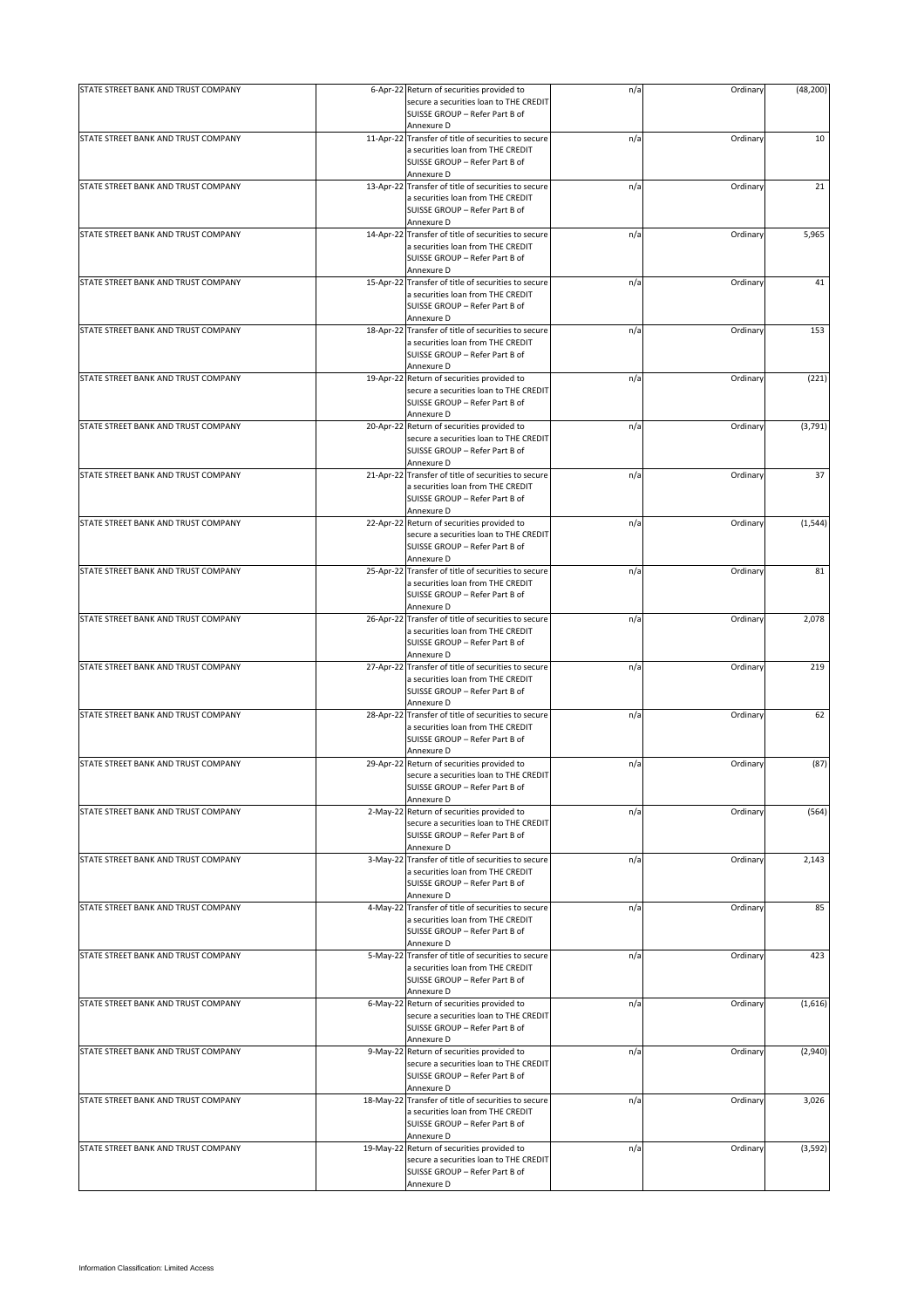| STATE STREET BANK AND TRUST COMPANY | 24-Feb-22  | Transfer of title of securities to secure<br>a securities loan from THE ING GROUP<br>- Refer Part B of Annexure D           | n/a | Ordinary | 1,550      |
|-------------------------------------|------------|-----------------------------------------------------------------------------------------------------------------------------|-----|----------|------------|
| STATE STREET BANK AND TRUST COMPANY |            | 25-Feb-22 Return of securities provided to<br>secure a securities loan to THE ING<br>GROUP - Refer Part B of Annexure D     | n/a | Ordinary | (1, 244)   |
| STATE STREET BANK AND TRUST COMPANY |            | 14-Mar-22 Transfer of title of securities to secure<br>a securities loan from THE ING GROUP<br>– Refer Part B of Annexure D | n/a | Ordinary | 1,747      |
| STATE STREET BANK AND TRUST COMPANY | 16-Mar-22  | Return of securities provided to<br>secure a securities loan to THE ING<br>GROUP - Refer Part B of Annexure D               | n/a | Ordinary | (1,005)    |
| STATE STREET BANK AND TRUST COMPANY | 22-Mar-22  | Return of securities provided to<br>secure a securities loan to THE ING<br>GROUP - Refer Part B of Annexure D               | n/a | Ordinary | (979)      |
| STATE STREET BANK AND TRUST COMPANY | 25-Mar-22  | Return of securities provided to<br>secure a securities loan to THE ING<br>GROUP - Refer Part B of Annexure D               | n/a | Ordinary | (69)       |
| STATE STREET BANK AND TRUST COMPANY | 30-Mar-22  | Transfer of title of securities to secure<br>a securities loan from THE ING GROUP<br>– Refer Part B of Annexure D           | n/a | Ordinary | 192        |
| STATE STREET BANK AND TRUST COMPANY | 8-Apr-22   | Transfer of title of securities to secure<br>a securities loan from THE ING GROUP<br>- Refer Part B of Annexure D           | n/a | Ordinary | 266        |
| STATE STREET BANK AND TRUST COMPANY | 25-Apr-22  | Transfer of title of securities to secure<br>a securities loan from THE ING GROUP<br>– Refer Part B of Annexure D           | n/a | Ordinary | 115,518    |
| STATE STREET BANK AND TRUST COMPANY |            | 26-Apr-22 Return of securities provided to<br>secure a securities loan to THE ING<br>GROUP - Refer Part B of Annexure D     | n/a | Ordinary | (76, 531)  |
| STATE STREET BANK AND TRUST COMPANY | 27-Apr-22  | Transfer of title of securities to secure<br>a securities loan from THE ING GROUP<br>– Refer Part B of Annexure D           | n/a | Ordinary | 89,516     |
| STATE STREET BANK AND TRUST COMPANY |            | 28-Apr-22 Transfer of title of securities to secure<br>a securities loan from THE ING GROUP<br>- Refer Part B of Annexure D | n/a | Ordinary | 144,384    |
| STATE STREET BANK AND TRUST COMPANY | $3-May-22$ | Transfer of title of securities to secure<br>a securities loan from THE ING GROUP<br>- Refer Part B of Annexure D           | n/a | Ordinary | 7,628      |
| STATE STREET BANK AND TRUST COMPANY |            | 4-May-22 Return of securities provided to<br>secure a securities loan to THE ING<br>GROUP - Refer Part B of Annexure D      | n/a | Ordinary | (4, 739)   |
| STATE STREET BANK AND TRUST COMPANY |            | 5-May-22 Return of securities provided to<br>secure a securities loan to THE ING<br>GROUP - Refer Part B of Annexure D      | n/a | Ordinary | (275, 257) |
| STATE STREET BANK AND TRUST COMPANY | 13-May-22  | Transfer of title of securities to secure<br>a securities loan from THE ING GROUP<br>- Refer Part B of Annexure D           | n/a | Ordinary | 42,521     |
| STATE STREET BANK AND TRUST COMPANY | 16-May-22  | Transfer of title of securities to secure<br>a securities loan from THE ING GROUP<br>– Refer Part B of Annexure D           | n/a | Ordinary | 4,535      |
| STATE STREET BANK AND TRUST COMPANY |            | 17-May-22 Return of securities provided to<br>secure a securities loan to THE ING<br>GROUP - Refer Part B of Annexure D     | n/a | Ordinary | (63)       |
| STATE STREET BANK AND TRUST COMPANY |            | 18-May-22 Return of securities provided to<br>secure a securities loan to THE ING<br>GROUP - Refer Part B of Annexure D     | n/a | Ordinary | (47, 970)  |
| STATE STREET BANK AND TRUST COMPANY | 19-May-22  | Transfer of title of securities to secure<br>a securities loan from THE ING GROUP<br>– Refer Part B of Annexure D           | n/a | Ordinary | 24,656     |
| STATE STREET BANK AND TRUST COMPANY |            | 24-May-22 Return of securities provided to<br>secure a securities loan to THE ING<br>GROUP - Refer Part B of Annexure D     | n/a | Ordinary | (24, 655)  |
| STATE STREET BANK AND TRUST COMPANY | 25-May-22  | Transfer of title of securities to secure<br>a securities loan from THE ING GROUP<br>- Refer Part B of Annexure D           | n/a | Ordinary | 513        |
| STATE STREET BANK AND TRUST COMPANY | 26-May-22  | Return of securities provided to<br>secure a securities loan to THE ING<br>GROUP - Refer Part B of Annexure D               | n/a | Ordinary | (514)      |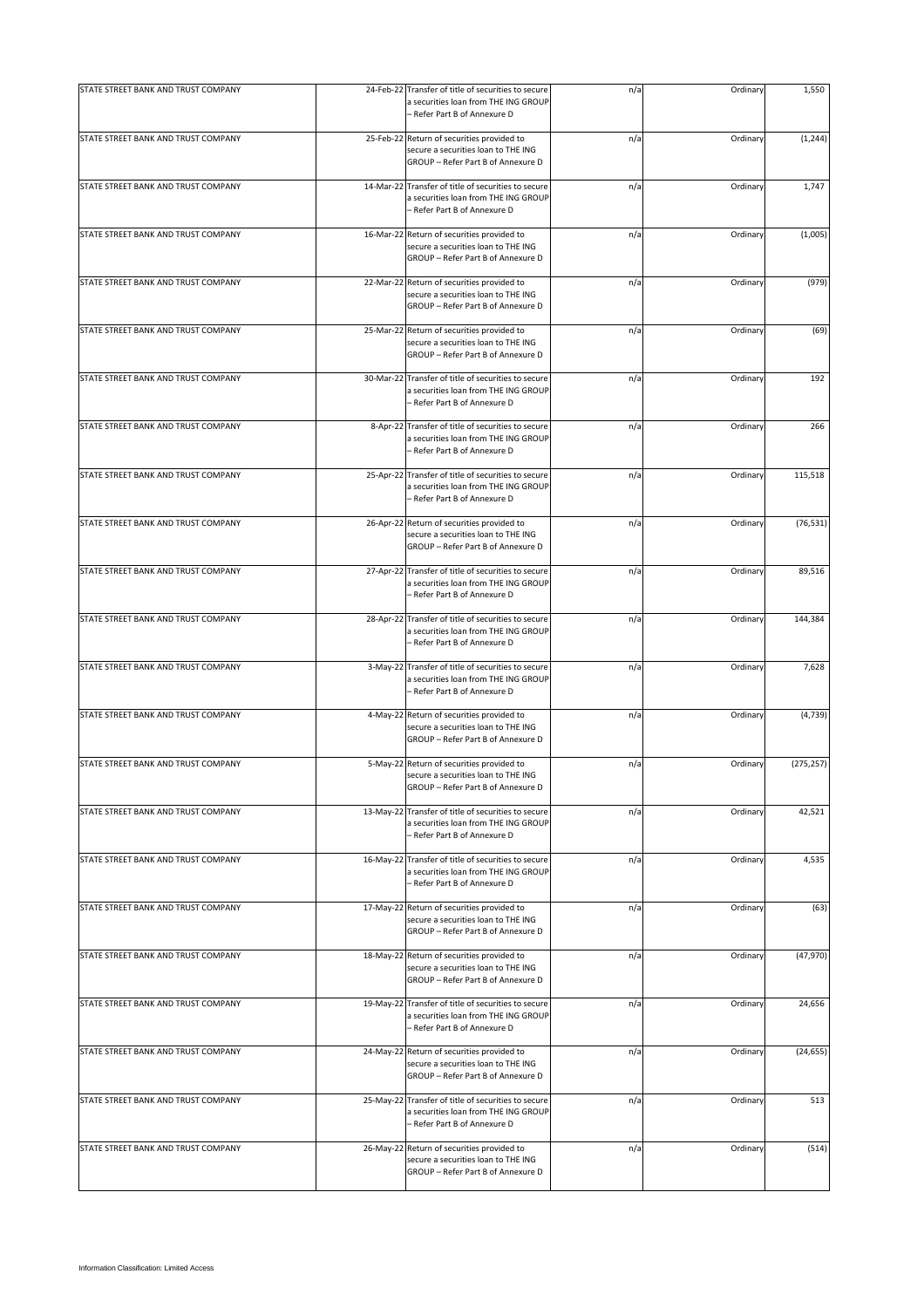| STATE STREET BANK AND TRUST COMPANY |           | 27-Jan-22 Transfer of title of securities to secure                                                                                                   | n/a | Ordinary | 27,062     |
|-------------------------------------|-----------|-------------------------------------------------------------------------------------------------------------------------------------------------------|-----|----------|------------|
|                                     |           | a securities loan from THE SOCIETE<br>GENERALE GROUP - Refer Part B of<br>Annexure D                                                                  |     |          |            |
| STATE STREET BANK AND TRUST COMPANY |           | 28-Jan-22 Transfer of title of securities to secure<br>a securities loan from THE SOCIETE<br>GENERALE GROUP - Refer Part B of                         | n/a | Ordinary | 10,954     |
| STATE STREET BANK AND TRUST COMPANY |           | Annexure D<br>31-Jan-22 Return of securities provided to<br>secure a securities loan to THE<br>SOCIETE GENERALE GROUP - Refer<br>Part B of Annexure D | n/a | Ordinary | (656)      |
| STATE STREET BANK AND TRUST COMPANY |           | 1-Feb-22 Transfer of title of securities to secure<br>a securities loan from THE SOCIETE<br>GENERALE GROUP - Refer Part B of<br>Annexure D            | n/a | Ordinary | 376        |
| STATE STREET BANK AND TRUST COMPANY |           | 11-Feb-22 Return of securities provided to<br>secure a securities loan to THE<br>SOCIETE GENERALE GROUP - Refer<br>Part B of Annexure D               | n/a | Ordinary | (31, 325)  |
| STATE STREET BANK AND TRUST COMPANY | 14-Feb-22 | Transfer of title of securities to secure<br>a securities loan from THE SOCIETE<br>GENERALE GROUP - Refer Part B of<br>Annexure D                     | n/a | Ordinary | 31,260     |
| STATE STREET BANK AND TRUST COMPANY |           | 15-Feb-22 Transfer of title of securities to secure<br>a securities loan from THE SOCIETE<br>GENERALE GROUP - Refer Part B of<br>Annexure D           | n/a | Ordinary | 141,315    |
| STATE STREET BANK AND TRUST COMPANY |           | 1-Mar-22 Return of securities provided to<br>secure a securities loan to THE<br>SOCIETE GENERALE GROUP - Refer<br>Part B of Annexure D                | n/a | Ordinary | (178, 849) |
| STATE STREET BANK AND TRUST COMPANY | 3-Mar-22  | Transfer of title of securities to secure<br>a securities loan from THE SOCIETE<br>GENERALE GROUP - Refer Part B of<br>Annexure D                     | n/a | Ordinary | 32,862     |
| STATE STREET BANK AND TRUST COMPANY |           | 4-Mar-22 Transfer of title of securities to secure<br>a securities loan from THE SOCIETE<br>GENERALE GROUP - Refer Part B of<br>Annexure D            | n/a | Ordinary | 538        |
| STATE STREET BANK AND TRUST COMPANY |           | 11-Mar-22 Return of securities provided to<br>secure a securities loan to THE<br>SOCIETE GENERALE GROUP - Refer<br>Part B of Annexure D               | n/a | Ordinary | (27, 798)  |
| STATE STREET BANK AND TRUST COMPANY |           | 14-Mar-22 Transfer of title of securities to secure<br>a securities loan from THE SOCIETE<br>GENERALE GROUP - Refer Part B of<br>Annexure D           | n/a | Ordinary | 176,607    |
| STATE STREET BANK AND TRUST COMPANY |           | 15-Mar-22 Return of securities provided to<br>secure a securities loan to THE<br>SOCIETE GENERALE GROUP - Refer<br>Part B of Annexure D               | n/a | Ordinary | (153, 537) |
| STATE STREET BANK AND TRUST COMPANY |           | 16-Mar-22 Transfer of title of securities to secure<br>a securities loan from THE SOCIETE<br>GENERALE GROUP - Refer Part B of<br>Annexure D           | n/a | Ordinary | 94,302     |
| STATE STREET BANK AND TRUST COMPANY |           | 31-Mar-22 Return of securities provided to<br>secure a securities loan to THE<br>SOCIETE GENERALE GROUP - Refer<br>Part B of Annexure D               | n/a | Ordinary | (53, 766)  |
| STATE STREET BANK AND TRUST COMPANY |           | 1-Apr-22 Return of securities provided to<br>secure a securities loan to THE<br>SOCIETE GENERALE GROUP - Refer<br>Part B of Annexure D                | n/a | Ordinary | (22, 390)  |
| STATE STREET BANK AND TRUST COMPANY |           | 6-Apr-22 Return of securities provided to<br>secure a securities loan to THE<br>SOCIETE GENERALE GROUP - Refer<br>Part B of Annexure D                | n/a | Ordinary | (46, 955)  |
| STATE STREET BANK AND TRUST COMPANY |           | 8-Apr-22 Transfer of title of securities to secure<br>a securities loan from THE SOCIETE<br>GENERALE GROUP - Refer Part B of<br>Annexure D            | n/a | Ordinary | 73,976     |
| STATE STREET BANK AND TRUST COMPANY |           | 11-Apr-22 Return of securities provided to<br>secure a securities loan to THE<br>SOCIETE GENERALE GROUP - Refer<br>Part B of Annexure D               | n/a | Ordinary | (48, 755)  |
| STATE STREET BANK AND TRUST COMPANY |           | 18-Apr-22 Return of securities provided to<br>secure a securities loan to THE<br>SOCIETE GENERALE GROUP - Refer<br>Part B of Annexure D               | n/a | Ordinary | (1, 339)   |
| STATE STREET BANK AND TRUST COMPANY |           | 19-Apr-22 Transfer of title of securities to secure<br>a securities loan from THE SOCIETE<br>GENERALE GROUP - Refer Part B of<br>Annexure D           | n/a | Ordinary | 448        |
| STATE STREET BANK AND TRUST COMPANY |           | 20-Apr-22 Return of securities provided to<br>secure a securities loan to THE<br>SOCIETE GENERALE GROUP - Refer<br>Part B of Annexure D               | n/a | Ordinary | (9, 423)   |
| STATE STREET BANK AND TRUST COMPANY |           | 21-Apr-22 Return of securities provided to<br>secure a securities loan to THE<br>SOCIETE GENERALE GROUP - Refer<br>Part B of Annexure D               | n/a | Ordinary | (9, 398)   |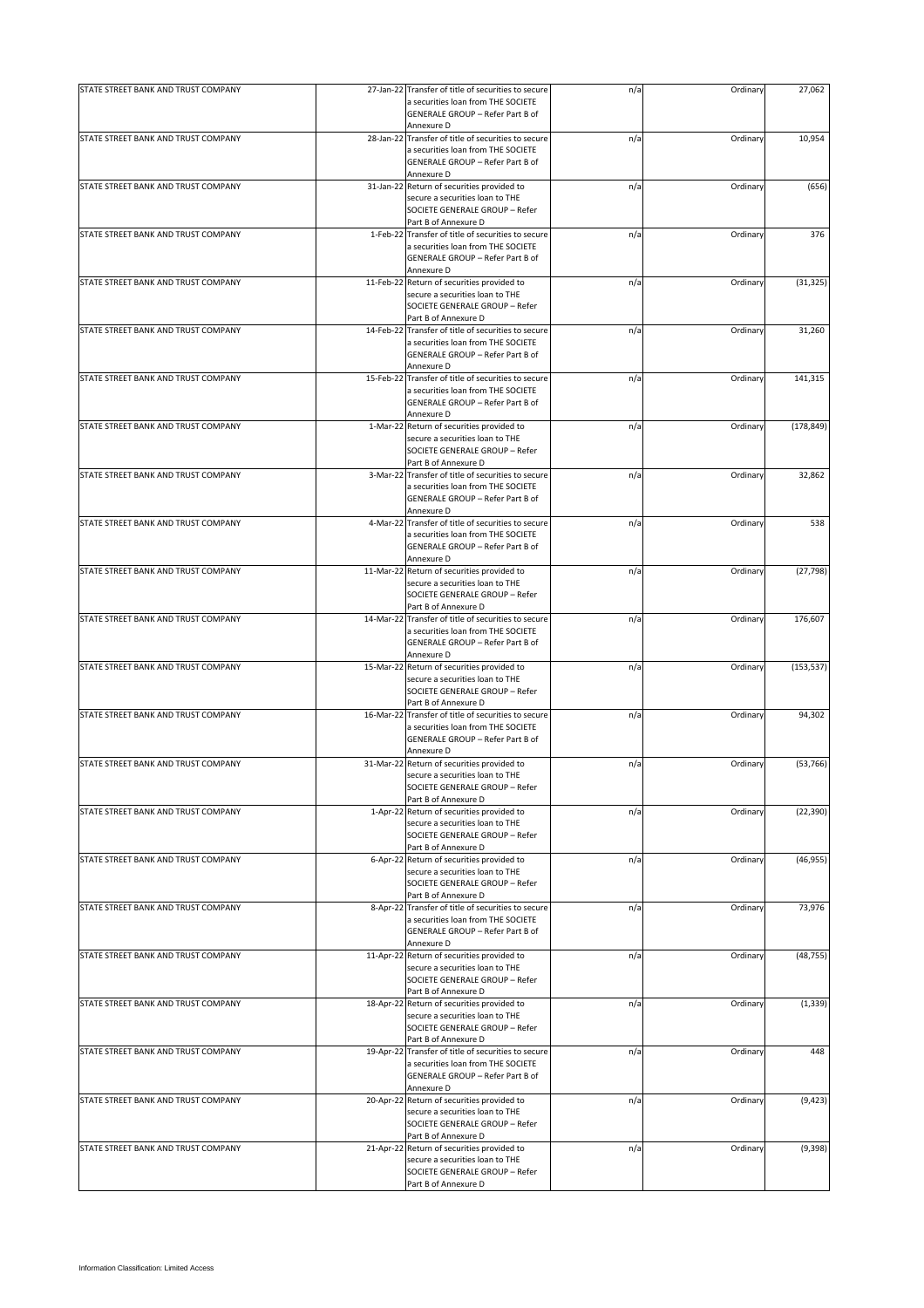| a securities loan from THE SOCIETE<br>GENERALE GROUP - Refer Part B of<br>Annexure D<br>STATE STREET BANK AND TRUST COMPANY<br>3-May-22 Return of securities provided to<br>(71, 212)<br>n/a<br>Ordinary<br>secure a securities loan to THE<br>SOCIETE GENERALE GROUP - Refer<br>Part B of Annexure D<br>STATE STREET BANK AND TRUST COMPANY<br>4-May-22 Return of securities provided to<br>(6,666)<br>n/a<br>Ordinary<br>secure a securities loan to THE<br>SOCIETE GENERALE GROUP - Refer<br>Part B of Annexure D<br>STATE STREET BANK AND TRUST COMPANY<br>9-May-22 Transfer of title of securities to secure<br>n/a<br>Ordinary<br>18,132<br>a securities loan from THE SOCIETE<br>GENERALE GROUP - Refer Part B of<br>Annexure D<br>STATE STREET BANK AND TRUST COMPANY<br>10-May-22 Return of securities provided to<br>(19, 985)<br>n/a<br>Ordinary<br>secure a securities loan to THE<br>SOCIETE GENERALE GROUP - Refer<br>Part B of Annexure D<br>STATE STREET BANK AND TRUST COMPANY<br>12-May-22 Transfer of title of securities to secure<br>27,049<br>n/a<br>Ordinary<br>a securities loan from THE SOCIETE<br>GENERALE GROUP - Refer Part B of<br>Annexure D<br>STATE STREET BANK AND TRUST COMPANY<br>13-May-22 Return of securities provided to<br>Ordinary<br>(687)<br>n/a<br>secure a securities loan to THE<br>SOCIETE GENERALE GROUP - Refer<br>Part B of Annexure D<br>STATE STREET BANK AND TRUST COMPANY<br>Ordinary<br>(30, 572)<br>16-May-22 Return of securities provided to<br>n/a<br>secure a securities loan to THE<br>SOCIETE GENERALE GROUP - Refer<br>Part B of Annexure D<br>STATE STREET BANK AND TRUST COMPANY<br>Transfer of title of securities to secure<br>23,659<br>4-Feb-22<br>n/a<br>Ordinary<br>a securities loan from THE CREDIT<br>SUISSE GROUP - Refer Part B of<br>Annexure D<br>STATE STREET BANK AND TRUST COMPANY<br>(19,700)<br>7-Feb-22 Return of securities provided to<br>Ordinary<br>n/a<br>secure a securities loan to THE CREDIT<br>SUISSE GROUP - Refer Part B of<br>Annexure D<br>STATE STREET BANK AND TRUST COMPANY<br>8-Feb-22 Return of securities provided to<br>(15)<br>n/a<br>Ordinary<br>secure a securities loan to THE CREDIT<br>SUISSE GROUP - Refer Part B of<br>Annexure D<br>STATE STREET BANK AND TRUST COMPANY<br>9-Feb-22 Transfer of title of securities to secure<br>n/a<br>Ordinary<br>18<br>a securities loan from THE CREDIT<br>SUISSE GROUP - Refer Part B of<br>Annexure D<br>STATE STREET BANK AND TRUST COMPANY<br>10-Feb-22 Return of securities provided to<br>Ordinary<br>(1,007)<br>n/a<br>secure a securities loan to THE CREDIT<br>SUISSE GROUP - Refer Part B of<br>Annexure D<br>STATE STREET BANK AND TRUST COMPANY<br>11-Feb-22 Return of securities provided to<br>n/a<br>Ordinary<br>secure a securities loan to THE CREDIT<br>SUISSE GROUP - Refer Part B of<br>Annexure D<br>STATE STREET BANK AND TRUST COMPANY<br>25-Feb-22 Transfer of title of securities to secure<br>Ordinary<br>175<br>n/a<br>a securities loan from THE CREDIT<br>SUISSE GROUP - Refer Part B of<br>Annexure D<br>STATE STREET BANK AND TRUST COMPANY<br>28-Feb-22 Return of securities provided to<br>Ordinary<br>n/a<br>secure a securities loan to THE CREDIT<br>SUISSE GROUP - Refer Part B of<br>Annexure D<br>STATE STREET BANK AND TRUST COMPANY<br>3,653<br>1-Mar-22 Transfer of title of securities to secure<br>Ordinary<br>n/a<br>a securities loan from THE CREDIT<br>SUISSE GROUP - Refer Part B of<br>Annexure D<br>STATE STREET BANK AND TRUST COMPANY<br>2-Mar-22 Transfer of title of securities to secure<br>n/a<br>Ordinary<br>17,533<br>a securities loan from THE CREDIT<br>SUISSE GROUP - Refer Part B of<br>Annexure D<br>STATE STREET BANK AND TRUST COMPANY<br>3-Mar-22 Return of securities provided to<br>(22, 847)<br>n/a<br>Ordinary<br>secure a securities loan to THE CREDIT<br>SUISSE GROUP - Refer Part B of<br>Annexure D<br>STATE STREET BANK AND TRUST COMPANY<br>7-Apr-22 Transfer of title of securities to secure<br>Ordinary<br>49<br>n/a<br>a securities loan from THE CREDIT<br>SUISSE GROUP - Refer Part B of<br>Annexure D<br>STATE STREET BANK AND TRUST COMPANY<br>8-Apr-22 Transfer of title of securities to secure<br>Ordinary<br>$\mathbf{1}$<br>n/a<br>a securities loan from THE CREDIT<br>SUISSE GROUP - Refer Part B of<br>Annexure D<br>STATE STREET BANK AND TRUST COMPANY<br>11-Apr-22 Transfer of title of securities to secure<br>n/a<br>Ordinary<br>43<br>a securities loan from THE CREDIT<br>SUISSE GROUP - Refer Part B of<br>Annexure D<br>97<br>STATE STREET BANK AND TRUST COMPANY<br>13-Apr-22 Transfer of title of securities to secure<br>n/a<br>Ordinary<br>a securities loan from THE CREDIT<br>SUISSE GROUP - Refer Part B of<br>Annexure D | STATE STREET BANK AND TRUST COMPANY | 25-Apr-22 Transfer of title of securities to secure | n/a | Ordinary | 78,432 |
|-------------------------------------------------------------------------------------------------------------------------------------------------------------------------------------------------------------------------------------------------------------------------------------------------------------------------------------------------------------------------------------------------------------------------------------------------------------------------------------------------------------------------------------------------------------------------------------------------------------------------------------------------------------------------------------------------------------------------------------------------------------------------------------------------------------------------------------------------------------------------------------------------------------------------------------------------------------------------------------------------------------------------------------------------------------------------------------------------------------------------------------------------------------------------------------------------------------------------------------------------------------------------------------------------------------------------------------------------------------------------------------------------------------------------------------------------------------------------------------------------------------------------------------------------------------------------------------------------------------------------------------------------------------------------------------------------------------------------------------------------------------------------------------------------------------------------------------------------------------------------------------------------------------------------------------------------------------------------------------------------------------------------------------------------------------------------------------------------------------------------------------------------------------------------------------------------------------------------------------------------------------------------------------------------------------------------------------------------------------------------------------------------------------------------------------------------------------------------------------------------------------------------------------------------------------------------------------------------------------------------------------------------------------------------------------------------------------------------------------------------------------------------------------------------------------------------------------------------------------------------------------------------------------------------------------------------------------------------------------------------------------------------------------------------------------------------------------------------------------------------------------------------------------------------------------------------------------------------------------------------------------------------------------------------------------------------------------------------------------------------------------------------------------------------------------------------------------------------------------------------------------------------------------------------------------------------------------------------------------------------------------------------------------------------------------------------------------------------------------------------------------------------------------------------------------------------------------------------------------------------------------------------------------------------------------------------------------------------------------------------------------------------------------------------------------------------------------------------------------------------------------------------------------------------------------------------------------------------------------------------------------------------------------------------------------------------------------------------------------------------------------------------------------------------------------------------------------------------------------------------------------------------------------------------------------------------------------------------------------------------------------------------------------------------------------------------------------------------------------------------------------------------------------------------|-------------------------------------|-----------------------------------------------------|-----|----------|--------|
|                                                                                                                                                                                                                                                                                                                                                                                                                                                                                                                                                                                                                                                                                                                                                                                                                                                                                                                                                                                                                                                                                                                                                                                                                                                                                                                                                                                                                                                                                                                                                                                                                                                                                                                                                                                                                                                                                                                                                                                                                                                                                                                                                                                                                                                                                                                                                                                                                                                                                                                                                                                                                                                                                                                                                                                                                                                                                                                                                                                                                                                                                                                                                                                                                                                                                                                                                                                                                                                                                                                                                                                                                                                                                                                                                                                                                                                                                                                                                                                                                                                                                                                                                                                                                                                                                                                                                                                                                                                                                                                                                                                                                                                                                                                                                                                                 |                                     |                                                     |     |          |        |
|                                                                                                                                                                                                                                                                                                                                                                                                                                                                                                                                                                                                                                                                                                                                                                                                                                                                                                                                                                                                                                                                                                                                                                                                                                                                                                                                                                                                                                                                                                                                                                                                                                                                                                                                                                                                                                                                                                                                                                                                                                                                                                                                                                                                                                                                                                                                                                                                                                                                                                                                                                                                                                                                                                                                                                                                                                                                                                                                                                                                                                                                                                                                                                                                                                                                                                                                                                                                                                                                                                                                                                                                                                                                                                                                                                                                                                                                                                                                                                                                                                                                                                                                                                                                                                                                                                                                                                                                                                                                                                                                                                                                                                                                                                                                                                                                 |                                     |                                                     |     |          |        |
|                                                                                                                                                                                                                                                                                                                                                                                                                                                                                                                                                                                                                                                                                                                                                                                                                                                                                                                                                                                                                                                                                                                                                                                                                                                                                                                                                                                                                                                                                                                                                                                                                                                                                                                                                                                                                                                                                                                                                                                                                                                                                                                                                                                                                                                                                                                                                                                                                                                                                                                                                                                                                                                                                                                                                                                                                                                                                                                                                                                                                                                                                                                                                                                                                                                                                                                                                                                                                                                                                                                                                                                                                                                                                                                                                                                                                                                                                                                                                                                                                                                                                                                                                                                                                                                                                                                                                                                                                                                                                                                                                                                                                                                                                                                                                                                                 |                                     |                                                     |     |          |        |
|                                                                                                                                                                                                                                                                                                                                                                                                                                                                                                                                                                                                                                                                                                                                                                                                                                                                                                                                                                                                                                                                                                                                                                                                                                                                                                                                                                                                                                                                                                                                                                                                                                                                                                                                                                                                                                                                                                                                                                                                                                                                                                                                                                                                                                                                                                                                                                                                                                                                                                                                                                                                                                                                                                                                                                                                                                                                                                                                                                                                                                                                                                                                                                                                                                                                                                                                                                                                                                                                                                                                                                                                                                                                                                                                                                                                                                                                                                                                                                                                                                                                                                                                                                                                                                                                                                                                                                                                                                                                                                                                                                                                                                                                                                                                                                                                 |                                     |                                                     |     |          |        |
|                                                                                                                                                                                                                                                                                                                                                                                                                                                                                                                                                                                                                                                                                                                                                                                                                                                                                                                                                                                                                                                                                                                                                                                                                                                                                                                                                                                                                                                                                                                                                                                                                                                                                                                                                                                                                                                                                                                                                                                                                                                                                                                                                                                                                                                                                                                                                                                                                                                                                                                                                                                                                                                                                                                                                                                                                                                                                                                                                                                                                                                                                                                                                                                                                                                                                                                                                                                                                                                                                                                                                                                                                                                                                                                                                                                                                                                                                                                                                                                                                                                                                                                                                                                                                                                                                                                                                                                                                                                                                                                                                                                                                                                                                                                                                                                                 |                                     |                                                     |     |          |        |
|                                                                                                                                                                                                                                                                                                                                                                                                                                                                                                                                                                                                                                                                                                                                                                                                                                                                                                                                                                                                                                                                                                                                                                                                                                                                                                                                                                                                                                                                                                                                                                                                                                                                                                                                                                                                                                                                                                                                                                                                                                                                                                                                                                                                                                                                                                                                                                                                                                                                                                                                                                                                                                                                                                                                                                                                                                                                                                                                                                                                                                                                                                                                                                                                                                                                                                                                                                                                                                                                                                                                                                                                                                                                                                                                                                                                                                                                                                                                                                                                                                                                                                                                                                                                                                                                                                                                                                                                                                                                                                                                                                                                                                                                                                                                                                                                 |                                     |                                                     |     |          |        |
| (1,460)<br>(6)                                                                                                                                                                                                                                                                                                                                                                                                                                                                                                                                                                                                                                                                                                                                                                                                                                                                                                                                                                                                                                                                                                                                                                                                                                                                                                                                                                                                                                                                                                                                                                                                                                                                                                                                                                                                                                                                                                                                                                                                                                                                                                                                                                                                                                                                                                                                                                                                                                                                                                                                                                                                                                                                                                                                                                                                                                                                                                                                                                                                                                                                                                                                                                                                                                                                                                                                                                                                                                                                                                                                                                                                                                                                                                                                                                                                                                                                                                                                                                                                                                                                                                                                                                                                                                                                                                                                                                                                                                                                                                                                                                                                                                                                                                                                                                                  |                                     |                                                     |     |          |        |
|                                                                                                                                                                                                                                                                                                                                                                                                                                                                                                                                                                                                                                                                                                                                                                                                                                                                                                                                                                                                                                                                                                                                                                                                                                                                                                                                                                                                                                                                                                                                                                                                                                                                                                                                                                                                                                                                                                                                                                                                                                                                                                                                                                                                                                                                                                                                                                                                                                                                                                                                                                                                                                                                                                                                                                                                                                                                                                                                                                                                                                                                                                                                                                                                                                                                                                                                                                                                                                                                                                                                                                                                                                                                                                                                                                                                                                                                                                                                                                                                                                                                                                                                                                                                                                                                                                                                                                                                                                                                                                                                                                                                                                                                                                                                                                                                 |                                     |                                                     |     |          |        |
|                                                                                                                                                                                                                                                                                                                                                                                                                                                                                                                                                                                                                                                                                                                                                                                                                                                                                                                                                                                                                                                                                                                                                                                                                                                                                                                                                                                                                                                                                                                                                                                                                                                                                                                                                                                                                                                                                                                                                                                                                                                                                                                                                                                                                                                                                                                                                                                                                                                                                                                                                                                                                                                                                                                                                                                                                                                                                                                                                                                                                                                                                                                                                                                                                                                                                                                                                                                                                                                                                                                                                                                                                                                                                                                                                                                                                                                                                                                                                                                                                                                                                                                                                                                                                                                                                                                                                                                                                                                                                                                                                                                                                                                                                                                                                                                                 |                                     |                                                     |     |          |        |
|                                                                                                                                                                                                                                                                                                                                                                                                                                                                                                                                                                                                                                                                                                                                                                                                                                                                                                                                                                                                                                                                                                                                                                                                                                                                                                                                                                                                                                                                                                                                                                                                                                                                                                                                                                                                                                                                                                                                                                                                                                                                                                                                                                                                                                                                                                                                                                                                                                                                                                                                                                                                                                                                                                                                                                                                                                                                                                                                                                                                                                                                                                                                                                                                                                                                                                                                                                                                                                                                                                                                                                                                                                                                                                                                                                                                                                                                                                                                                                                                                                                                                                                                                                                                                                                                                                                                                                                                                                                                                                                                                                                                                                                                                                                                                                                                 |                                     |                                                     |     |          |        |
|                                                                                                                                                                                                                                                                                                                                                                                                                                                                                                                                                                                                                                                                                                                                                                                                                                                                                                                                                                                                                                                                                                                                                                                                                                                                                                                                                                                                                                                                                                                                                                                                                                                                                                                                                                                                                                                                                                                                                                                                                                                                                                                                                                                                                                                                                                                                                                                                                                                                                                                                                                                                                                                                                                                                                                                                                                                                                                                                                                                                                                                                                                                                                                                                                                                                                                                                                                                                                                                                                                                                                                                                                                                                                                                                                                                                                                                                                                                                                                                                                                                                                                                                                                                                                                                                                                                                                                                                                                                                                                                                                                                                                                                                                                                                                                                                 |                                     |                                                     |     |          |        |
|                                                                                                                                                                                                                                                                                                                                                                                                                                                                                                                                                                                                                                                                                                                                                                                                                                                                                                                                                                                                                                                                                                                                                                                                                                                                                                                                                                                                                                                                                                                                                                                                                                                                                                                                                                                                                                                                                                                                                                                                                                                                                                                                                                                                                                                                                                                                                                                                                                                                                                                                                                                                                                                                                                                                                                                                                                                                                                                                                                                                                                                                                                                                                                                                                                                                                                                                                                                                                                                                                                                                                                                                                                                                                                                                                                                                                                                                                                                                                                                                                                                                                                                                                                                                                                                                                                                                                                                                                                                                                                                                                                                                                                                                                                                                                                                                 |                                     |                                                     |     |          |        |
|                                                                                                                                                                                                                                                                                                                                                                                                                                                                                                                                                                                                                                                                                                                                                                                                                                                                                                                                                                                                                                                                                                                                                                                                                                                                                                                                                                                                                                                                                                                                                                                                                                                                                                                                                                                                                                                                                                                                                                                                                                                                                                                                                                                                                                                                                                                                                                                                                                                                                                                                                                                                                                                                                                                                                                                                                                                                                                                                                                                                                                                                                                                                                                                                                                                                                                                                                                                                                                                                                                                                                                                                                                                                                                                                                                                                                                                                                                                                                                                                                                                                                                                                                                                                                                                                                                                                                                                                                                                                                                                                                                                                                                                                                                                                                                                                 |                                     |                                                     |     |          |        |
|                                                                                                                                                                                                                                                                                                                                                                                                                                                                                                                                                                                                                                                                                                                                                                                                                                                                                                                                                                                                                                                                                                                                                                                                                                                                                                                                                                                                                                                                                                                                                                                                                                                                                                                                                                                                                                                                                                                                                                                                                                                                                                                                                                                                                                                                                                                                                                                                                                                                                                                                                                                                                                                                                                                                                                                                                                                                                                                                                                                                                                                                                                                                                                                                                                                                                                                                                                                                                                                                                                                                                                                                                                                                                                                                                                                                                                                                                                                                                                                                                                                                                                                                                                                                                                                                                                                                                                                                                                                                                                                                                                                                                                                                                                                                                                                                 |                                     |                                                     |     |          |        |
|                                                                                                                                                                                                                                                                                                                                                                                                                                                                                                                                                                                                                                                                                                                                                                                                                                                                                                                                                                                                                                                                                                                                                                                                                                                                                                                                                                                                                                                                                                                                                                                                                                                                                                                                                                                                                                                                                                                                                                                                                                                                                                                                                                                                                                                                                                                                                                                                                                                                                                                                                                                                                                                                                                                                                                                                                                                                                                                                                                                                                                                                                                                                                                                                                                                                                                                                                                                                                                                                                                                                                                                                                                                                                                                                                                                                                                                                                                                                                                                                                                                                                                                                                                                                                                                                                                                                                                                                                                                                                                                                                                                                                                                                                                                                                                                                 |                                     |                                                     |     |          |        |
|                                                                                                                                                                                                                                                                                                                                                                                                                                                                                                                                                                                                                                                                                                                                                                                                                                                                                                                                                                                                                                                                                                                                                                                                                                                                                                                                                                                                                                                                                                                                                                                                                                                                                                                                                                                                                                                                                                                                                                                                                                                                                                                                                                                                                                                                                                                                                                                                                                                                                                                                                                                                                                                                                                                                                                                                                                                                                                                                                                                                                                                                                                                                                                                                                                                                                                                                                                                                                                                                                                                                                                                                                                                                                                                                                                                                                                                                                                                                                                                                                                                                                                                                                                                                                                                                                                                                                                                                                                                                                                                                                                                                                                                                                                                                                                                                 |                                     |                                                     |     |          |        |
|                                                                                                                                                                                                                                                                                                                                                                                                                                                                                                                                                                                                                                                                                                                                                                                                                                                                                                                                                                                                                                                                                                                                                                                                                                                                                                                                                                                                                                                                                                                                                                                                                                                                                                                                                                                                                                                                                                                                                                                                                                                                                                                                                                                                                                                                                                                                                                                                                                                                                                                                                                                                                                                                                                                                                                                                                                                                                                                                                                                                                                                                                                                                                                                                                                                                                                                                                                                                                                                                                                                                                                                                                                                                                                                                                                                                                                                                                                                                                                                                                                                                                                                                                                                                                                                                                                                                                                                                                                                                                                                                                                                                                                                                                                                                                                                                 |                                     |                                                     |     |          |        |
|                                                                                                                                                                                                                                                                                                                                                                                                                                                                                                                                                                                                                                                                                                                                                                                                                                                                                                                                                                                                                                                                                                                                                                                                                                                                                                                                                                                                                                                                                                                                                                                                                                                                                                                                                                                                                                                                                                                                                                                                                                                                                                                                                                                                                                                                                                                                                                                                                                                                                                                                                                                                                                                                                                                                                                                                                                                                                                                                                                                                                                                                                                                                                                                                                                                                                                                                                                                                                                                                                                                                                                                                                                                                                                                                                                                                                                                                                                                                                                                                                                                                                                                                                                                                                                                                                                                                                                                                                                                                                                                                                                                                                                                                                                                                                                                                 |                                     |                                                     |     |          |        |
|                                                                                                                                                                                                                                                                                                                                                                                                                                                                                                                                                                                                                                                                                                                                                                                                                                                                                                                                                                                                                                                                                                                                                                                                                                                                                                                                                                                                                                                                                                                                                                                                                                                                                                                                                                                                                                                                                                                                                                                                                                                                                                                                                                                                                                                                                                                                                                                                                                                                                                                                                                                                                                                                                                                                                                                                                                                                                                                                                                                                                                                                                                                                                                                                                                                                                                                                                                                                                                                                                                                                                                                                                                                                                                                                                                                                                                                                                                                                                                                                                                                                                                                                                                                                                                                                                                                                                                                                                                                                                                                                                                                                                                                                                                                                                                                                 |                                     |                                                     |     |          |        |
|                                                                                                                                                                                                                                                                                                                                                                                                                                                                                                                                                                                                                                                                                                                                                                                                                                                                                                                                                                                                                                                                                                                                                                                                                                                                                                                                                                                                                                                                                                                                                                                                                                                                                                                                                                                                                                                                                                                                                                                                                                                                                                                                                                                                                                                                                                                                                                                                                                                                                                                                                                                                                                                                                                                                                                                                                                                                                                                                                                                                                                                                                                                                                                                                                                                                                                                                                                                                                                                                                                                                                                                                                                                                                                                                                                                                                                                                                                                                                                                                                                                                                                                                                                                                                                                                                                                                                                                                                                                                                                                                                                                                                                                                                                                                                                                                 |                                     |                                                     |     |          |        |
|                                                                                                                                                                                                                                                                                                                                                                                                                                                                                                                                                                                                                                                                                                                                                                                                                                                                                                                                                                                                                                                                                                                                                                                                                                                                                                                                                                                                                                                                                                                                                                                                                                                                                                                                                                                                                                                                                                                                                                                                                                                                                                                                                                                                                                                                                                                                                                                                                                                                                                                                                                                                                                                                                                                                                                                                                                                                                                                                                                                                                                                                                                                                                                                                                                                                                                                                                                                                                                                                                                                                                                                                                                                                                                                                                                                                                                                                                                                                                                                                                                                                                                                                                                                                                                                                                                                                                                                                                                                                                                                                                                                                                                                                                                                                                                                                 |                                     |                                                     |     |          |        |
|                                                                                                                                                                                                                                                                                                                                                                                                                                                                                                                                                                                                                                                                                                                                                                                                                                                                                                                                                                                                                                                                                                                                                                                                                                                                                                                                                                                                                                                                                                                                                                                                                                                                                                                                                                                                                                                                                                                                                                                                                                                                                                                                                                                                                                                                                                                                                                                                                                                                                                                                                                                                                                                                                                                                                                                                                                                                                                                                                                                                                                                                                                                                                                                                                                                                                                                                                                                                                                                                                                                                                                                                                                                                                                                                                                                                                                                                                                                                                                                                                                                                                                                                                                                                                                                                                                                                                                                                                                                                                                                                                                                                                                                                                                                                                                                                 |                                     |                                                     |     |          |        |
|                                                                                                                                                                                                                                                                                                                                                                                                                                                                                                                                                                                                                                                                                                                                                                                                                                                                                                                                                                                                                                                                                                                                                                                                                                                                                                                                                                                                                                                                                                                                                                                                                                                                                                                                                                                                                                                                                                                                                                                                                                                                                                                                                                                                                                                                                                                                                                                                                                                                                                                                                                                                                                                                                                                                                                                                                                                                                                                                                                                                                                                                                                                                                                                                                                                                                                                                                                                                                                                                                                                                                                                                                                                                                                                                                                                                                                                                                                                                                                                                                                                                                                                                                                                                                                                                                                                                                                                                                                                                                                                                                                                                                                                                                                                                                                                                 |                                     |                                                     |     |          |        |
|                                                                                                                                                                                                                                                                                                                                                                                                                                                                                                                                                                                                                                                                                                                                                                                                                                                                                                                                                                                                                                                                                                                                                                                                                                                                                                                                                                                                                                                                                                                                                                                                                                                                                                                                                                                                                                                                                                                                                                                                                                                                                                                                                                                                                                                                                                                                                                                                                                                                                                                                                                                                                                                                                                                                                                                                                                                                                                                                                                                                                                                                                                                                                                                                                                                                                                                                                                                                                                                                                                                                                                                                                                                                                                                                                                                                                                                                                                                                                                                                                                                                                                                                                                                                                                                                                                                                                                                                                                                                                                                                                                                                                                                                                                                                                                                                 |                                     |                                                     |     |          |        |
|                                                                                                                                                                                                                                                                                                                                                                                                                                                                                                                                                                                                                                                                                                                                                                                                                                                                                                                                                                                                                                                                                                                                                                                                                                                                                                                                                                                                                                                                                                                                                                                                                                                                                                                                                                                                                                                                                                                                                                                                                                                                                                                                                                                                                                                                                                                                                                                                                                                                                                                                                                                                                                                                                                                                                                                                                                                                                                                                                                                                                                                                                                                                                                                                                                                                                                                                                                                                                                                                                                                                                                                                                                                                                                                                                                                                                                                                                                                                                                                                                                                                                                                                                                                                                                                                                                                                                                                                                                                                                                                                                                                                                                                                                                                                                                                                 |                                     |                                                     |     |          |        |
|                                                                                                                                                                                                                                                                                                                                                                                                                                                                                                                                                                                                                                                                                                                                                                                                                                                                                                                                                                                                                                                                                                                                                                                                                                                                                                                                                                                                                                                                                                                                                                                                                                                                                                                                                                                                                                                                                                                                                                                                                                                                                                                                                                                                                                                                                                                                                                                                                                                                                                                                                                                                                                                                                                                                                                                                                                                                                                                                                                                                                                                                                                                                                                                                                                                                                                                                                                                                                                                                                                                                                                                                                                                                                                                                                                                                                                                                                                                                                                                                                                                                                                                                                                                                                                                                                                                                                                                                                                                                                                                                                                                                                                                                                                                                                                                                 |                                     |                                                     |     |          |        |
|                                                                                                                                                                                                                                                                                                                                                                                                                                                                                                                                                                                                                                                                                                                                                                                                                                                                                                                                                                                                                                                                                                                                                                                                                                                                                                                                                                                                                                                                                                                                                                                                                                                                                                                                                                                                                                                                                                                                                                                                                                                                                                                                                                                                                                                                                                                                                                                                                                                                                                                                                                                                                                                                                                                                                                                                                                                                                                                                                                                                                                                                                                                                                                                                                                                                                                                                                                                                                                                                                                                                                                                                                                                                                                                                                                                                                                                                                                                                                                                                                                                                                                                                                                                                                                                                                                                                                                                                                                                                                                                                                                                                                                                                                                                                                                                                 |                                     |                                                     |     |          |        |
|                                                                                                                                                                                                                                                                                                                                                                                                                                                                                                                                                                                                                                                                                                                                                                                                                                                                                                                                                                                                                                                                                                                                                                                                                                                                                                                                                                                                                                                                                                                                                                                                                                                                                                                                                                                                                                                                                                                                                                                                                                                                                                                                                                                                                                                                                                                                                                                                                                                                                                                                                                                                                                                                                                                                                                                                                                                                                                                                                                                                                                                                                                                                                                                                                                                                                                                                                                                                                                                                                                                                                                                                                                                                                                                                                                                                                                                                                                                                                                                                                                                                                                                                                                                                                                                                                                                                                                                                                                                                                                                                                                                                                                                                                                                                                                                                 |                                     |                                                     |     |          |        |
|                                                                                                                                                                                                                                                                                                                                                                                                                                                                                                                                                                                                                                                                                                                                                                                                                                                                                                                                                                                                                                                                                                                                                                                                                                                                                                                                                                                                                                                                                                                                                                                                                                                                                                                                                                                                                                                                                                                                                                                                                                                                                                                                                                                                                                                                                                                                                                                                                                                                                                                                                                                                                                                                                                                                                                                                                                                                                                                                                                                                                                                                                                                                                                                                                                                                                                                                                                                                                                                                                                                                                                                                                                                                                                                                                                                                                                                                                                                                                                                                                                                                                                                                                                                                                                                                                                                                                                                                                                                                                                                                                                                                                                                                                                                                                                                                 |                                     |                                                     |     |          |        |
|                                                                                                                                                                                                                                                                                                                                                                                                                                                                                                                                                                                                                                                                                                                                                                                                                                                                                                                                                                                                                                                                                                                                                                                                                                                                                                                                                                                                                                                                                                                                                                                                                                                                                                                                                                                                                                                                                                                                                                                                                                                                                                                                                                                                                                                                                                                                                                                                                                                                                                                                                                                                                                                                                                                                                                                                                                                                                                                                                                                                                                                                                                                                                                                                                                                                                                                                                                                                                                                                                                                                                                                                                                                                                                                                                                                                                                                                                                                                                                                                                                                                                                                                                                                                                                                                                                                                                                                                                                                                                                                                                                                                                                                                                                                                                                                                 |                                     |                                                     |     |          |        |
|                                                                                                                                                                                                                                                                                                                                                                                                                                                                                                                                                                                                                                                                                                                                                                                                                                                                                                                                                                                                                                                                                                                                                                                                                                                                                                                                                                                                                                                                                                                                                                                                                                                                                                                                                                                                                                                                                                                                                                                                                                                                                                                                                                                                                                                                                                                                                                                                                                                                                                                                                                                                                                                                                                                                                                                                                                                                                                                                                                                                                                                                                                                                                                                                                                                                                                                                                                                                                                                                                                                                                                                                                                                                                                                                                                                                                                                                                                                                                                                                                                                                                                                                                                                                                                                                                                                                                                                                                                                                                                                                                                                                                                                                                                                                                                                                 |                                     |                                                     |     |          |        |
|                                                                                                                                                                                                                                                                                                                                                                                                                                                                                                                                                                                                                                                                                                                                                                                                                                                                                                                                                                                                                                                                                                                                                                                                                                                                                                                                                                                                                                                                                                                                                                                                                                                                                                                                                                                                                                                                                                                                                                                                                                                                                                                                                                                                                                                                                                                                                                                                                                                                                                                                                                                                                                                                                                                                                                                                                                                                                                                                                                                                                                                                                                                                                                                                                                                                                                                                                                                                                                                                                                                                                                                                                                                                                                                                                                                                                                                                                                                                                                                                                                                                                                                                                                                                                                                                                                                                                                                                                                                                                                                                                                                                                                                                                                                                                                                                 |                                     |                                                     |     |          |        |
|                                                                                                                                                                                                                                                                                                                                                                                                                                                                                                                                                                                                                                                                                                                                                                                                                                                                                                                                                                                                                                                                                                                                                                                                                                                                                                                                                                                                                                                                                                                                                                                                                                                                                                                                                                                                                                                                                                                                                                                                                                                                                                                                                                                                                                                                                                                                                                                                                                                                                                                                                                                                                                                                                                                                                                                                                                                                                                                                                                                                                                                                                                                                                                                                                                                                                                                                                                                                                                                                                                                                                                                                                                                                                                                                                                                                                                                                                                                                                                                                                                                                                                                                                                                                                                                                                                                                                                                                                                                                                                                                                                                                                                                                                                                                                                                                 |                                     |                                                     |     |          |        |
|                                                                                                                                                                                                                                                                                                                                                                                                                                                                                                                                                                                                                                                                                                                                                                                                                                                                                                                                                                                                                                                                                                                                                                                                                                                                                                                                                                                                                                                                                                                                                                                                                                                                                                                                                                                                                                                                                                                                                                                                                                                                                                                                                                                                                                                                                                                                                                                                                                                                                                                                                                                                                                                                                                                                                                                                                                                                                                                                                                                                                                                                                                                                                                                                                                                                                                                                                                                                                                                                                                                                                                                                                                                                                                                                                                                                                                                                                                                                                                                                                                                                                                                                                                                                                                                                                                                                                                                                                                                                                                                                                                                                                                                                                                                                                                                                 |                                     |                                                     |     |          |        |
|                                                                                                                                                                                                                                                                                                                                                                                                                                                                                                                                                                                                                                                                                                                                                                                                                                                                                                                                                                                                                                                                                                                                                                                                                                                                                                                                                                                                                                                                                                                                                                                                                                                                                                                                                                                                                                                                                                                                                                                                                                                                                                                                                                                                                                                                                                                                                                                                                                                                                                                                                                                                                                                                                                                                                                                                                                                                                                                                                                                                                                                                                                                                                                                                                                                                                                                                                                                                                                                                                                                                                                                                                                                                                                                                                                                                                                                                                                                                                                                                                                                                                                                                                                                                                                                                                                                                                                                                                                                                                                                                                                                                                                                                                                                                                                                                 |                                     |                                                     |     |          |        |
|                                                                                                                                                                                                                                                                                                                                                                                                                                                                                                                                                                                                                                                                                                                                                                                                                                                                                                                                                                                                                                                                                                                                                                                                                                                                                                                                                                                                                                                                                                                                                                                                                                                                                                                                                                                                                                                                                                                                                                                                                                                                                                                                                                                                                                                                                                                                                                                                                                                                                                                                                                                                                                                                                                                                                                                                                                                                                                                                                                                                                                                                                                                                                                                                                                                                                                                                                                                                                                                                                                                                                                                                                                                                                                                                                                                                                                                                                                                                                                                                                                                                                                                                                                                                                                                                                                                                                                                                                                                                                                                                                                                                                                                                                                                                                                                                 |                                     |                                                     |     |          |        |
|                                                                                                                                                                                                                                                                                                                                                                                                                                                                                                                                                                                                                                                                                                                                                                                                                                                                                                                                                                                                                                                                                                                                                                                                                                                                                                                                                                                                                                                                                                                                                                                                                                                                                                                                                                                                                                                                                                                                                                                                                                                                                                                                                                                                                                                                                                                                                                                                                                                                                                                                                                                                                                                                                                                                                                                                                                                                                                                                                                                                                                                                                                                                                                                                                                                                                                                                                                                                                                                                                                                                                                                                                                                                                                                                                                                                                                                                                                                                                                                                                                                                                                                                                                                                                                                                                                                                                                                                                                                                                                                                                                                                                                                                                                                                                                                                 |                                     |                                                     |     |          |        |
|                                                                                                                                                                                                                                                                                                                                                                                                                                                                                                                                                                                                                                                                                                                                                                                                                                                                                                                                                                                                                                                                                                                                                                                                                                                                                                                                                                                                                                                                                                                                                                                                                                                                                                                                                                                                                                                                                                                                                                                                                                                                                                                                                                                                                                                                                                                                                                                                                                                                                                                                                                                                                                                                                                                                                                                                                                                                                                                                                                                                                                                                                                                                                                                                                                                                                                                                                                                                                                                                                                                                                                                                                                                                                                                                                                                                                                                                                                                                                                                                                                                                                                                                                                                                                                                                                                                                                                                                                                                                                                                                                                                                                                                                                                                                                                                                 |                                     |                                                     |     |          |        |
|                                                                                                                                                                                                                                                                                                                                                                                                                                                                                                                                                                                                                                                                                                                                                                                                                                                                                                                                                                                                                                                                                                                                                                                                                                                                                                                                                                                                                                                                                                                                                                                                                                                                                                                                                                                                                                                                                                                                                                                                                                                                                                                                                                                                                                                                                                                                                                                                                                                                                                                                                                                                                                                                                                                                                                                                                                                                                                                                                                                                                                                                                                                                                                                                                                                                                                                                                                                                                                                                                                                                                                                                                                                                                                                                                                                                                                                                                                                                                                                                                                                                                                                                                                                                                                                                                                                                                                                                                                                                                                                                                                                                                                                                                                                                                                                                 |                                     |                                                     |     |          |        |
|                                                                                                                                                                                                                                                                                                                                                                                                                                                                                                                                                                                                                                                                                                                                                                                                                                                                                                                                                                                                                                                                                                                                                                                                                                                                                                                                                                                                                                                                                                                                                                                                                                                                                                                                                                                                                                                                                                                                                                                                                                                                                                                                                                                                                                                                                                                                                                                                                                                                                                                                                                                                                                                                                                                                                                                                                                                                                                                                                                                                                                                                                                                                                                                                                                                                                                                                                                                                                                                                                                                                                                                                                                                                                                                                                                                                                                                                                                                                                                                                                                                                                                                                                                                                                                                                                                                                                                                                                                                                                                                                                                                                                                                                                                                                                                                                 |                                     |                                                     |     |          |        |
|                                                                                                                                                                                                                                                                                                                                                                                                                                                                                                                                                                                                                                                                                                                                                                                                                                                                                                                                                                                                                                                                                                                                                                                                                                                                                                                                                                                                                                                                                                                                                                                                                                                                                                                                                                                                                                                                                                                                                                                                                                                                                                                                                                                                                                                                                                                                                                                                                                                                                                                                                                                                                                                                                                                                                                                                                                                                                                                                                                                                                                                                                                                                                                                                                                                                                                                                                                                                                                                                                                                                                                                                                                                                                                                                                                                                                                                                                                                                                                                                                                                                                                                                                                                                                                                                                                                                                                                                                                                                                                                                                                                                                                                                                                                                                                                                 |                                     |                                                     |     |          |        |
|                                                                                                                                                                                                                                                                                                                                                                                                                                                                                                                                                                                                                                                                                                                                                                                                                                                                                                                                                                                                                                                                                                                                                                                                                                                                                                                                                                                                                                                                                                                                                                                                                                                                                                                                                                                                                                                                                                                                                                                                                                                                                                                                                                                                                                                                                                                                                                                                                                                                                                                                                                                                                                                                                                                                                                                                                                                                                                                                                                                                                                                                                                                                                                                                                                                                                                                                                                                                                                                                                                                                                                                                                                                                                                                                                                                                                                                                                                                                                                                                                                                                                                                                                                                                                                                                                                                                                                                                                                                                                                                                                                                                                                                                                                                                                                                                 |                                     |                                                     |     |          |        |
|                                                                                                                                                                                                                                                                                                                                                                                                                                                                                                                                                                                                                                                                                                                                                                                                                                                                                                                                                                                                                                                                                                                                                                                                                                                                                                                                                                                                                                                                                                                                                                                                                                                                                                                                                                                                                                                                                                                                                                                                                                                                                                                                                                                                                                                                                                                                                                                                                                                                                                                                                                                                                                                                                                                                                                                                                                                                                                                                                                                                                                                                                                                                                                                                                                                                                                                                                                                                                                                                                                                                                                                                                                                                                                                                                                                                                                                                                                                                                                                                                                                                                                                                                                                                                                                                                                                                                                                                                                                                                                                                                                                                                                                                                                                                                                                                 |                                     |                                                     |     |          |        |
|                                                                                                                                                                                                                                                                                                                                                                                                                                                                                                                                                                                                                                                                                                                                                                                                                                                                                                                                                                                                                                                                                                                                                                                                                                                                                                                                                                                                                                                                                                                                                                                                                                                                                                                                                                                                                                                                                                                                                                                                                                                                                                                                                                                                                                                                                                                                                                                                                                                                                                                                                                                                                                                                                                                                                                                                                                                                                                                                                                                                                                                                                                                                                                                                                                                                                                                                                                                                                                                                                                                                                                                                                                                                                                                                                                                                                                                                                                                                                                                                                                                                                                                                                                                                                                                                                                                                                                                                                                                                                                                                                                                                                                                                                                                                                                                                 |                                     |                                                     |     |          |        |
|                                                                                                                                                                                                                                                                                                                                                                                                                                                                                                                                                                                                                                                                                                                                                                                                                                                                                                                                                                                                                                                                                                                                                                                                                                                                                                                                                                                                                                                                                                                                                                                                                                                                                                                                                                                                                                                                                                                                                                                                                                                                                                                                                                                                                                                                                                                                                                                                                                                                                                                                                                                                                                                                                                                                                                                                                                                                                                                                                                                                                                                                                                                                                                                                                                                                                                                                                                                                                                                                                                                                                                                                                                                                                                                                                                                                                                                                                                                                                                                                                                                                                                                                                                                                                                                                                                                                                                                                                                                                                                                                                                                                                                                                                                                                                                                                 |                                     |                                                     |     |          |        |
|                                                                                                                                                                                                                                                                                                                                                                                                                                                                                                                                                                                                                                                                                                                                                                                                                                                                                                                                                                                                                                                                                                                                                                                                                                                                                                                                                                                                                                                                                                                                                                                                                                                                                                                                                                                                                                                                                                                                                                                                                                                                                                                                                                                                                                                                                                                                                                                                                                                                                                                                                                                                                                                                                                                                                                                                                                                                                                                                                                                                                                                                                                                                                                                                                                                                                                                                                                                                                                                                                                                                                                                                                                                                                                                                                                                                                                                                                                                                                                                                                                                                                                                                                                                                                                                                                                                                                                                                                                                                                                                                                                                                                                                                                                                                                                                                 |                                     |                                                     |     |          |        |
|                                                                                                                                                                                                                                                                                                                                                                                                                                                                                                                                                                                                                                                                                                                                                                                                                                                                                                                                                                                                                                                                                                                                                                                                                                                                                                                                                                                                                                                                                                                                                                                                                                                                                                                                                                                                                                                                                                                                                                                                                                                                                                                                                                                                                                                                                                                                                                                                                                                                                                                                                                                                                                                                                                                                                                                                                                                                                                                                                                                                                                                                                                                                                                                                                                                                                                                                                                                                                                                                                                                                                                                                                                                                                                                                                                                                                                                                                                                                                                                                                                                                                                                                                                                                                                                                                                                                                                                                                                                                                                                                                                                                                                                                                                                                                                                                 |                                     |                                                     |     |          |        |
|                                                                                                                                                                                                                                                                                                                                                                                                                                                                                                                                                                                                                                                                                                                                                                                                                                                                                                                                                                                                                                                                                                                                                                                                                                                                                                                                                                                                                                                                                                                                                                                                                                                                                                                                                                                                                                                                                                                                                                                                                                                                                                                                                                                                                                                                                                                                                                                                                                                                                                                                                                                                                                                                                                                                                                                                                                                                                                                                                                                                                                                                                                                                                                                                                                                                                                                                                                                                                                                                                                                                                                                                                                                                                                                                                                                                                                                                                                                                                                                                                                                                                                                                                                                                                                                                                                                                                                                                                                                                                                                                                                                                                                                                                                                                                                                                 |                                     |                                                     |     |          |        |
|                                                                                                                                                                                                                                                                                                                                                                                                                                                                                                                                                                                                                                                                                                                                                                                                                                                                                                                                                                                                                                                                                                                                                                                                                                                                                                                                                                                                                                                                                                                                                                                                                                                                                                                                                                                                                                                                                                                                                                                                                                                                                                                                                                                                                                                                                                                                                                                                                                                                                                                                                                                                                                                                                                                                                                                                                                                                                                                                                                                                                                                                                                                                                                                                                                                                                                                                                                                                                                                                                                                                                                                                                                                                                                                                                                                                                                                                                                                                                                                                                                                                                                                                                                                                                                                                                                                                                                                                                                                                                                                                                                                                                                                                                                                                                                                                 |                                     |                                                     |     |          |        |
|                                                                                                                                                                                                                                                                                                                                                                                                                                                                                                                                                                                                                                                                                                                                                                                                                                                                                                                                                                                                                                                                                                                                                                                                                                                                                                                                                                                                                                                                                                                                                                                                                                                                                                                                                                                                                                                                                                                                                                                                                                                                                                                                                                                                                                                                                                                                                                                                                                                                                                                                                                                                                                                                                                                                                                                                                                                                                                                                                                                                                                                                                                                                                                                                                                                                                                                                                                                                                                                                                                                                                                                                                                                                                                                                                                                                                                                                                                                                                                                                                                                                                                                                                                                                                                                                                                                                                                                                                                                                                                                                                                                                                                                                                                                                                                                                 |                                     |                                                     |     |          |        |
|                                                                                                                                                                                                                                                                                                                                                                                                                                                                                                                                                                                                                                                                                                                                                                                                                                                                                                                                                                                                                                                                                                                                                                                                                                                                                                                                                                                                                                                                                                                                                                                                                                                                                                                                                                                                                                                                                                                                                                                                                                                                                                                                                                                                                                                                                                                                                                                                                                                                                                                                                                                                                                                                                                                                                                                                                                                                                                                                                                                                                                                                                                                                                                                                                                                                                                                                                                                                                                                                                                                                                                                                                                                                                                                                                                                                                                                                                                                                                                                                                                                                                                                                                                                                                                                                                                                                                                                                                                                                                                                                                                                                                                                                                                                                                                                                 |                                     |                                                     |     |          |        |
|                                                                                                                                                                                                                                                                                                                                                                                                                                                                                                                                                                                                                                                                                                                                                                                                                                                                                                                                                                                                                                                                                                                                                                                                                                                                                                                                                                                                                                                                                                                                                                                                                                                                                                                                                                                                                                                                                                                                                                                                                                                                                                                                                                                                                                                                                                                                                                                                                                                                                                                                                                                                                                                                                                                                                                                                                                                                                                                                                                                                                                                                                                                                                                                                                                                                                                                                                                                                                                                                                                                                                                                                                                                                                                                                                                                                                                                                                                                                                                                                                                                                                                                                                                                                                                                                                                                                                                                                                                                                                                                                                                                                                                                                                                                                                                                                 |                                     |                                                     |     |          |        |
|                                                                                                                                                                                                                                                                                                                                                                                                                                                                                                                                                                                                                                                                                                                                                                                                                                                                                                                                                                                                                                                                                                                                                                                                                                                                                                                                                                                                                                                                                                                                                                                                                                                                                                                                                                                                                                                                                                                                                                                                                                                                                                                                                                                                                                                                                                                                                                                                                                                                                                                                                                                                                                                                                                                                                                                                                                                                                                                                                                                                                                                                                                                                                                                                                                                                                                                                                                                                                                                                                                                                                                                                                                                                                                                                                                                                                                                                                                                                                                                                                                                                                                                                                                                                                                                                                                                                                                                                                                                                                                                                                                                                                                                                                                                                                                                                 |                                     |                                                     |     |          |        |
|                                                                                                                                                                                                                                                                                                                                                                                                                                                                                                                                                                                                                                                                                                                                                                                                                                                                                                                                                                                                                                                                                                                                                                                                                                                                                                                                                                                                                                                                                                                                                                                                                                                                                                                                                                                                                                                                                                                                                                                                                                                                                                                                                                                                                                                                                                                                                                                                                                                                                                                                                                                                                                                                                                                                                                                                                                                                                                                                                                                                                                                                                                                                                                                                                                                                                                                                                                                                                                                                                                                                                                                                                                                                                                                                                                                                                                                                                                                                                                                                                                                                                                                                                                                                                                                                                                                                                                                                                                                                                                                                                                                                                                                                                                                                                                                                 |                                     |                                                     |     |          |        |
|                                                                                                                                                                                                                                                                                                                                                                                                                                                                                                                                                                                                                                                                                                                                                                                                                                                                                                                                                                                                                                                                                                                                                                                                                                                                                                                                                                                                                                                                                                                                                                                                                                                                                                                                                                                                                                                                                                                                                                                                                                                                                                                                                                                                                                                                                                                                                                                                                                                                                                                                                                                                                                                                                                                                                                                                                                                                                                                                                                                                                                                                                                                                                                                                                                                                                                                                                                                                                                                                                                                                                                                                                                                                                                                                                                                                                                                                                                                                                                                                                                                                                                                                                                                                                                                                                                                                                                                                                                                                                                                                                                                                                                                                                                                                                                                                 |                                     |                                                     |     |          |        |
|                                                                                                                                                                                                                                                                                                                                                                                                                                                                                                                                                                                                                                                                                                                                                                                                                                                                                                                                                                                                                                                                                                                                                                                                                                                                                                                                                                                                                                                                                                                                                                                                                                                                                                                                                                                                                                                                                                                                                                                                                                                                                                                                                                                                                                                                                                                                                                                                                                                                                                                                                                                                                                                                                                                                                                                                                                                                                                                                                                                                                                                                                                                                                                                                                                                                                                                                                                                                                                                                                                                                                                                                                                                                                                                                                                                                                                                                                                                                                                                                                                                                                                                                                                                                                                                                                                                                                                                                                                                                                                                                                                                                                                                                                                                                                                                                 |                                     |                                                     |     |          |        |
|                                                                                                                                                                                                                                                                                                                                                                                                                                                                                                                                                                                                                                                                                                                                                                                                                                                                                                                                                                                                                                                                                                                                                                                                                                                                                                                                                                                                                                                                                                                                                                                                                                                                                                                                                                                                                                                                                                                                                                                                                                                                                                                                                                                                                                                                                                                                                                                                                                                                                                                                                                                                                                                                                                                                                                                                                                                                                                                                                                                                                                                                                                                                                                                                                                                                                                                                                                                                                                                                                                                                                                                                                                                                                                                                                                                                                                                                                                                                                                                                                                                                                                                                                                                                                                                                                                                                                                                                                                                                                                                                                                                                                                                                                                                                                                                                 |                                     |                                                     |     |          |        |
|                                                                                                                                                                                                                                                                                                                                                                                                                                                                                                                                                                                                                                                                                                                                                                                                                                                                                                                                                                                                                                                                                                                                                                                                                                                                                                                                                                                                                                                                                                                                                                                                                                                                                                                                                                                                                                                                                                                                                                                                                                                                                                                                                                                                                                                                                                                                                                                                                                                                                                                                                                                                                                                                                                                                                                                                                                                                                                                                                                                                                                                                                                                                                                                                                                                                                                                                                                                                                                                                                                                                                                                                                                                                                                                                                                                                                                                                                                                                                                                                                                                                                                                                                                                                                                                                                                                                                                                                                                                                                                                                                                                                                                                                                                                                                                                                 |                                     |                                                     |     |          |        |
|                                                                                                                                                                                                                                                                                                                                                                                                                                                                                                                                                                                                                                                                                                                                                                                                                                                                                                                                                                                                                                                                                                                                                                                                                                                                                                                                                                                                                                                                                                                                                                                                                                                                                                                                                                                                                                                                                                                                                                                                                                                                                                                                                                                                                                                                                                                                                                                                                                                                                                                                                                                                                                                                                                                                                                                                                                                                                                                                                                                                                                                                                                                                                                                                                                                                                                                                                                                                                                                                                                                                                                                                                                                                                                                                                                                                                                                                                                                                                                                                                                                                                                                                                                                                                                                                                                                                                                                                                                                                                                                                                                                                                                                                                                                                                                                                 |                                     |                                                     |     |          |        |
|                                                                                                                                                                                                                                                                                                                                                                                                                                                                                                                                                                                                                                                                                                                                                                                                                                                                                                                                                                                                                                                                                                                                                                                                                                                                                                                                                                                                                                                                                                                                                                                                                                                                                                                                                                                                                                                                                                                                                                                                                                                                                                                                                                                                                                                                                                                                                                                                                                                                                                                                                                                                                                                                                                                                                                                                                                                                                                                                                                                                                                                                                                                                                                                                                                                                                                                                                                                                                                                                                                                                                                                                                                                                                                                                                                                                                                                                                                                                                                                                                                                                                                                                                                                                                                                                                                                                                                                                                                                                                                                                                                                                                                                                                                                                                                                                 |                                     |                                                     |     |          |        |
|                                                                                                                                                                                                                                                                                                                                                                                                                                                                                                                                                                                                                                                                                                                                                                                                                                                                                                                                                                                                                                                                                                                                                                                                                                                                                                                                                                                                                                                                                                                                                                                                                                                                                                                                                                                                                                                                                                                                                                                                                                                                                                                                                                                                                                                                                                                                                                                                                                                                                                                                                                                                                                                                                                                                                                                                                                                                                                                                                                                                                                                                                                                                                                                                                                                                                                                                                                                                                                                                                                                                                                                                                                                                                                                                                                                                                                                                                                                                                                                                                                                                                                                                                                                                                                                                                                                                                                                                                                                                                                                                                                                                                                                                                                                                                                                                 |                                     |                                                     |     |          |        |
|                                                                                                                                                                                                                                                                                                                                                                                                                                                                                                                                                                                                                                                                                                                                                                                                                                                                                                                                                                                                                                                                                                                                                                                                                                                                                                                                                                                                                                                                                                                                                                                                                                                                                                                                                                                                                                                                                                                                                                                                                                                                                                                                                                                                                                                                                                                                                                                                                                                                                                                                                                                                                                                                                                                                                                                                                                                                                                                                                                                                                                                                                                                                                                                                                                                                                                                                                                                                                                                                                                                                                                                                                                                                                                                                                                                                                                                                                                                                                                                                                                                                                                                                                                                                                                                                                                                                                                                                                                                                                                                                                                                                                                                                                                                                                                                                 |                                     |                                                     |     |          |        |
|                                                                                                                                                                                                                                                                                                                                                                                                                                                                                                                                                                                                                                                                                                                                                                                                                                                                                                                                                                                                                                                                                                                                                                                                                                                                                                                                                                                                                                                                                                                                                                                                                                                                                                                                                                                                                                                                                                                                                                                                                                                                                                                                                                                                                                                                                                                                                                                                                                                                                                                                                                                                                                                                                                                                                                                                                                                                                                                                                                                                                                                                                                                                                                                                                                                                                                                                                                                                                                                                                                                                                                                                                                                                                                                                                                                                                                                                                                                                                                                                                                                                                                                                                                                                                                                                                                                                                                                                                                                                                                                                                                                                                                                                                                                                                                                                 |                                     |                                                     |     |          |        |
|                                                                                                                                                                                                                                                                                                                                                                                                                                                                                                                                                                                                                                                                                                                                                                                                                                                                                                                                                                                                                                                                                                                                                                                                                                                                                                                                                                                                                                                                                                                                                                                                                                                                                                                                                                                                                                                                                                                                                                                                                                                                                                                                                                                                                                                                                                                                                                                                                                                                                                                                                                                                                                                                                                                                                                                                                                                                                                                                                                                                                                                                                                                                                                                                                                                                                                                                                                                                                                                                                                                                                                                                                                                                                                                                                                                                                                                                                                                                                                                                                                                                                                                                                                                                                                                                                                                                                                                                                                                                                                                                                                                                                                                                                                                                                                                                 |                                     |                                                     |     |          |        |
|                                                                                                                                                                                                                                                                                                                                                                                                                                                                                                                                                                                                                                                                                                                                                                                                                                                                                                                                                                                                                                                                                                                                                                                                                                                                                                                                                                                                                                                                                                                                                                                                                                                                                                                                                                                                                                                                                                                                                                                                                                                                                                                                                                                                                                                                                                                                                                                                                                                                                                                                                                                                                                                                                                                                                                                                                                                                                                                                                                                                                                                                                                                                                                                                                                                                                                                                                                                                                                                                                                                                                                                                                                                                                                                                                                                                                                                                                                                                                                                                                                                                                                                                                                                                                                                                                                                                                                                                                                                                                                                                                                                                                                                                                                                                                                                                 |                                     |                                                     |     |          |        |
|                                                                                                                                                                                                                                                                                                                                                                                                                                                                                                                                                                                                                                                                                                                                                                                                                                                                                                                                                                                                                                                                                                                                                                                                                                                                                                                                                                                                                                                                                                                                                                                                                                                                                                                                                                                                                                                                                                                                                                                                                                                                                                                                                                                                                                                                                                                                                                                                                                                                                                                                                                                                                                                                                                                                                                                                                                                                                                                                                                                                                                                                                                                                                                                                                                                                                                                                                                                                                                                                                                                                                                                                                                                                                                                                                                                                                                                                                                                                                                                                                                                                                                                                                                                                                                                                                                                                                                                                                                                                                                                                                                                                                                                                                                                                                                                                 |                                     |                                                     |     |          |        |
|                                                                                                                                                                                                                                                                                                                                                                                                                                                                                                                                                                                                                                                                                                                                                                                                                                                                                                                                                                                                                                                                                                                                                                                                                                                                                                                                                                                                                                                                                                                                                                                                                                                                                                                                                                                                                                                                                                                                                                                                                                                                                                                                                                                                                                                                                                                                                                                                                                                                                                                                                                                                                                                                                                                                                                                                                                                                                                                                                                                                                                                                                                                                                                                                                                                                                                                                                                                                                                                                                                                                                                                                                                                                                                                                                                                                                                                                                                                                                                                                                                                                                                                                                                                                                                                                                                                                                                                                                                                                                                                                                                                                                                                                                                                                                                                                 |                                     |                                                     |     |          |        |
|                                                                                                                                                                                                                                                                                                                                                                                                                                                                                                                                                                                                                                                                                                                                                                                                                                                                                                                                                                                                                                                                                                                                                                                                                                                                                                                                                                                                                                                                                                                                                                                                                                                                                                                                                                                                                                                                                                                                                                                                                                                                                                                                                                                                                                                                                                                                                                                                                                                                                                                                                                                                                                                                                                                                                                                                                                                                                                                                                                                                                                                                                                                                                                                                                                                                                                                                                                                                                                                                                                                                                                                                                                                                                                                                                                                                                                                                                                                                                                                                                                                                                                                                                                                                                                                                                                                                                                                                                                                                                                                                                                                                                                                                                                                                                                                                 |                                     |                                                     |     |          |        |
|                                                                                                                                                                                                                                                                                                                                                                                                                                                                                                                                                                                                                                                                                                                                                                                                                                                                                                                                                                                                                                                                                                                                                                                                                                                                                                                                                                                                                                                                                                                                                                                                                                                                                                                                                                                                                                                                                                                                                                                                                                                                                                                                                                                                                                                                                                                                                                                                                                                                                                                                                                                                                                                                                                                                                                                                                                                                                                                                                                                                                                                                                                                                                                                                                                                                                                                                                                                                                                                                                                                                                                                                                                                                                                                                                                                                                                                                                                                                                                                                                                                                                                                                                                                                                                                                                                                                                                                                                                                                                                                                                                                                                                                                                                                                                                                                 |                                     |                                                     |     |          |        |
|                                                                                                                                                                                                                                                                                                                                                                                                                                                                                                                                                                                                                                                                                                                                                                                                                                                                                                                                                                                                                                                                                                                                                                                                                                                                                                                                                                                                                                                                                                                                                                                                                                                                                                                                                                                                                                                                                                                                                                                                                                                                                                                                                                                                                                                                                                                                                                                                                                                                                                                                                                                                                                                                                                                                                                                                                                                                                                                                                                                                                                                                                                                                                                                                                                                                                                                                                                                                                                                                                                                                                                                                                                                                                                                                                                                                                                                                                                                                                                                                                                                                                                                                                                                                                                                                                                                                                                                                                                                                                                                                                                                                                                                                                                                                                                                                 |                                     |                                                     |     |          |        |
|                                                                                                                                                                                                                                                                                                                                                                                                                                                                                                                                                                                                                                                                                                                                                                                                                                                                                                                                                                                                                                                                                                                                                                                                                                                                                                                                                                                                                                                                                                                                                                                                                                                                                                                                                                                                                                                                                                                                                                                                                                                                                                                                                                                                                                                                                                                                                                                                                                                                                                                                                                                                                                                                                                                                                                                                                                                                                                                                                                                                                                                                                                                                                                                                                                                                                                                                                                                                                                                                                                                                                                                                                                                                                                                                                                                                                                                                                                                                                                                                                                                                                                                                                                                                                                                                                                                                                                                                                                                                                                                                                                                                                                                                                                                                                                                                 |                                     |                                                     |     |          |        |
|                                                                                                                                                                                                                                                                                                                                                                                                                                                                                                                                                                                                                                                                                                                                                                                                                                                                                                                                                                                                                                                                                                                                                                                                                                                                                                                                                                                                                                                                                                                                                                                                                                                                                                                                                                                                                                                                                                                                                                                                                                                                                                                                                                                                                                                                                                                                                                                                                                                                                                                                                                                                                                                                                                                                                                                                                                                                                                                                                                                                                                                                                                                                                                                                                                                                                                                                                                                                                                                                                                                                                                                                                                                                                                                                                                                                                                                                                                                                                                                                                                                                                                                                                                                                                                                                                                                                                                                                                                                                                                                                                                                                                                                                                                                                                                                                 |                                     |                                                     |     |          |        |
|                                                                                                                                                                                                                                                                                                                                                                                                                                                                                                                                                                                                                                                                                                                                                                                                                                                                                                                                                                                                                                                                                                                                                                                                                                                                                                                                                                                                                                                                                                                                                                                                                                                                                                                                                                                                                                                                                                                                                                                                                                                                                                                                                                                                                                                                                                                                                                                                                                                                                                                                                                                                                                                                                                                                                                                                                                                                                                                                                                                                                                                                                                                                                                                                                                                                                                                                                                                                                                                                                                                                                                                                                                                                                                                                                                                                                                                                                                                                                                                                                                                                                                                                                                                                                                                                                                                                                                                                                                                                                                                                                                                                                                                                                                                                                                                                 |                                     |                                                     |     |          |        |
|                                                                                                                                                                                                                                                                                                                                                                                                                                                                                                                                                                                                                                                                                                                                                                                                                                                                                                                                                                                                                                                                                                                                                                                                                                                                                                                                                                                                                                                                                                                                                                                                                                                                                                                                                                                                                                                                                                                                                                                                                                                                                                                                                                                                                                                                                                                                                                                                                                                                                                                                                                                                                                                                                                                                                                                                                                                                                                                                                                                                                                                                                                                                                                                                                                                                                                                                                                                                                                                                                                                                                                                                                                                                                                                                                                                                                                                                                                                                                                                                                                                                                                                                                                                                                                                                                                                                                                                                                                                                                                                                                                                                                                                                                                                                                                                                 |                                     |                                                     |     |          |        |
|                                                                                                                                                                                                                                                                                                                                                                                                                                                                                                                                                                                                                                                                                                                                                                                                                                                                                                                                                                                                                                                                                                                                                                                                                                                                                                                                                                                                                                                                                                                                                                                                                                                                                                                                                                                                                                                                                                                                                                                                                                                                                                                                                                                                                                                                                                                                                                                                                                                                                                                                                                                                                                                                                                                                                                                                                                                                                                                                                                                                                                                                                                                                                                                                                                                                                                                                                                                                                                                                                                                                                                                                                                                                                                                                                                                                                                                                                                                                                                                                                                                                                                                                                                                                                                                                                                                                                                                                                                                                                                                                                                                                                                                                                                                                                                                                 |                                     |                                                     |     |          |        |
|                                                                                                                                                                                                                                                                                                                                                                                                                                                                                                                                                                                                                                                                                                                                                                                                                                                                                                                                                                                                                                                                                                                                                                                                                                                                                                                                                                                                                                                                                                                                                                                                                                                                                                                                                                                                                                                                                                                                                                                                                                                                                                                                                                                                                                                                                                                                                                                                                                                                                                                                                                                                                                                                                                                                                                                                                                                                                                                                                                                                                                                                                                                                                                                                                                                                                                                                                                                                                                                                                                                                                                                                                                                                                                                                                                                                                                                                                                                                                                                                                                                                                                                                                                                                                                                                                                                                                                                                                                                                                                                                                                                                                                                                                                                                                                                                 |                                     |                                                     |     |          |        |
|                                                                                                                                                                                                                                                                                                                                                                                                                                                                                                                                                                                                                                                                                                                                                                                                                                                                                                                                                                                                                                                                                                                                                                                                                                                                                                                                                                                                                                                                                                                                                                                                                                                                                                                                                                                                                                                                                                                                                                                                                                                                                                                                                                                                                                                                                                                                                                                                                                                                                                                                                                                                                                                                                                                                                                                                                                                                                                                                                                                                                                                                                                                                                                                                                                                                                                                                                                                                                                                                                                                                                                                                                                                                                                                                                                                                                                                                                                                                                                                                                                                                                                                                                                                                                                                                                                                                                                                                                                                                                                                                                                                                                                                                                                                                                                                                 |                                     |                                                     |     |          |        |
|                                                                                                                                                                                                                                                                                                                                                                                                                                                                                                                                                                                                                                                                                                                                                                                                                                                                                                                                                                                                                                                                                                                                                                                                                                                                                                                                                                                                                                                                                                                                                                                                                                                                                                                                                                                                                                                                                                                                                                                                                                                                                                                                                                                                                                                                                                                                                                                                                                                                                                                                                                                                                                                                                                                                                                                                                                                                                                                                                                                                                                                                                                                                                                                                                                                                                                                                                                                                                                                                                                                                                                                                                                                                                                                                                                                                                                                                                                                                                                                                                                                                                                                                                                                                                                                                                                                                                                                                                                                                                                                                                                                                                                                                                                                                                                                                 |                                     |                                                     |     |          |        |
|                                                                                                                                                                                                                                                                                                                                                                                                                                                                                                                                                                                                                                                                                                                                                                                                                                                                                                                                                                                                                                                                                                                                                                                                                                                                                                                                                                                                                                                                                                                                                                                                                                                                                                                                                                                                                                                                                                                                                                                                                                                                                                                                                                                                                                                                                                                                                                                                                                                                                                                                                                                                                                                                                                                                                                                                                                                                                                                                                                                                                                                                                                                                                                                                                                                                                                                                                                                                                                                                                                                                                                                                                                                                                                                                                                                                                                                                                                                                                                                                                                                                                                                                                                                                                                                                                                                                                                                                                                                                                                                                                                                                                                                                                                                                                                                                 |                                     |                                                     |     |          |        |
|                                                                                                                                                                                                                                                                                                                                                                                                                                                                                                                                                                                                                                                                                                                                                                                                                                                                                                                                                                                                                                                                                                                                                                                                                                                                                                                                                                                                                                                                                                                                                                                                                                                                                                                                                                                                                                                                                                                                                                                                                                                                                                                                                                                                                                                                                                                                                                                                                                                                                                                                                                                                                                                                                                                                                                                                                                                                                                                                                                                                                                                                                                                                                                                                                                                                                                                                                                                                                                                                                                                                                                                                                                                                                                                                                                                                                                                                                                                                                                                                                                                                                                                                                                                                                                                                                                                                                                                                                                                                                                                                                                                                                                                                                                                                                                                                 |                                     |                                                     |     |          |        |
|                                                                                                                                                                                                                                                                                                                                                                                                                                                                                                                                                                                                                                                                                                                                                                                                                                                                                                                                                                                                                                                                                                                                                                                                                                                                                                                                                                                                                                                                                                                                                                                                                                                                                                                                                                                                                                                                                                                                                                                                                                                                                                                                                                                                                                                                                                                                                                                                                                                                                                                                                                                                                                                                                                                                                                                                                                                                                                                                                                                                                                                                                                                                                                                                                                                                                                                                                                                                                                                                                                                                                                                                                                                                                                                                                                                                                                                                                                                                                                                                                                                                                                                                                                                                                                                                                                                                                                                                                                                                                                                                                                                                                                                                                                                                                                                                 |                                     |                                                     |     |          |        |
|                                                                                                                                                                                                                                                                                                                                                                                                                                                                                                                                                                                                                                                                                                                                                                                                                                                                                                                                                                                                                                                                                                                                                                                                                                                                                                                                                                                                                                                                                                                                                                                                                                                                                                                                                                                                                                                                                                                                                                                                                                                                                                                                                                                                                                                                                                                                                                                                                                                                                                                                                                                                                                                                                                                                                                                                                                                                                                                                                                                                                                                                                                                                                                                                                                                                                                                                                                                                                                                                                                                                                                                                                                                                                                                                                                                                                                                                                                                                                                                                                                                                                                                                                                                                                                                                                                                                                                                                                                                                                                                                                                                                                                                                                                                                                                                                 |                                     |                                                     |     |          |        |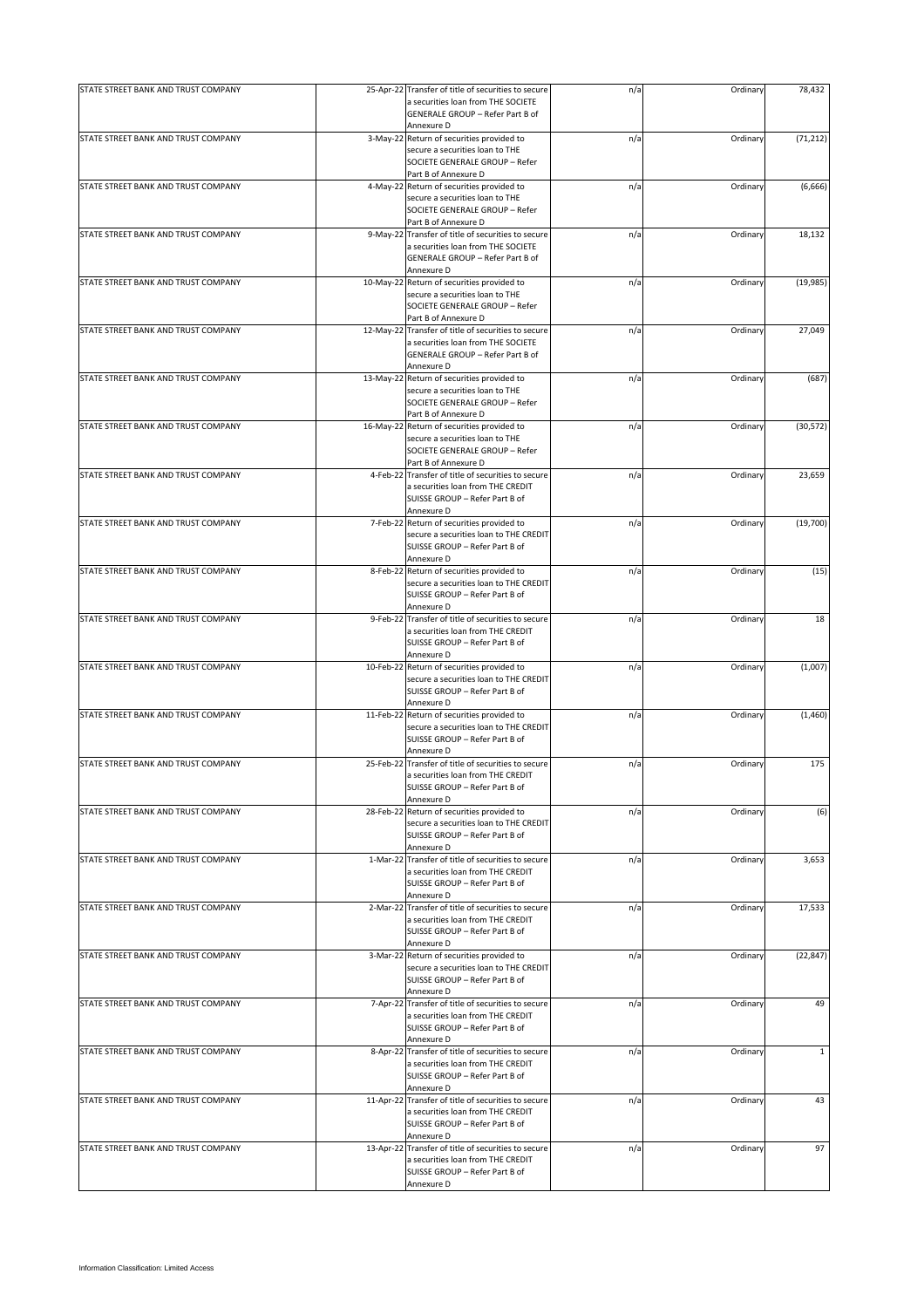| STATE STREET BANK AND TRUST COMPANY |           | 14-Apr-22 Transfer of title of securities to secure                                                                                                | n/a | Ordinary | 5,579    |
|-------------------------------------|-----------|----------------------------------------------------------------------------------------------------------------------------------------------------|-----|----------|----------|
|                                     |           | a securities loan from THE CREDIT<br>SUISSE GROUP - Refer Part B of                                                                                |     |          |          |
|                                     |           | Annexure D                                                                                                                                         |     |          |          |
| STATE STREET BANK AND TRUST COMPANY |           | 15-Apr-22 Transfer of title of securities to secure<br>a securities loan from THE CREDIT<br>SUISSE GROUP - Refer Part B of                         | n/a | Ordinary | 118      |
|                                     |           | Annexure D                                                                                                                                         |     |          |          |
| STATE STREET BANK AND TRUST COMPANY |           | 18-Apr-22 Transfer of title of securities to secure<br>a securities loan from THE CREDIT<br>SUISSE GROUP - Refer Part B of                         | n/a | Ordinary | 149      |
|                                     |           | Annexure D                                                                                                                                         |     |          |          |
| STATE STREET BANK AND TRUST COMPANY |           | 19-Apr-22 Return of securities provided to<br>secure a securities loan to THE CREDIT<br>SUISSE GROUP - Refer Part B of<br>Annexure D               | n/a | Ordinary | (212)    |
| STATE STREET BANK AND TRUST COMPANY |           | 20-Apr-22 Return of securities provided to<br>secure a securities loan to THE CREDIT<br>SUISSE GROUP - Refer Part B of                             | n/a | Ordinary | (3, 355) |
| STATE STREET BANK AND TRUST COMPANY |           | Annexure D<br>21-Apr-22 Transfer of title of securities to secure<br>a securities loan from THE CREDIT<br>SUISSE GROUP - Refer Part B of           | n/a | Ordinary | 75       |
|                                     |           | Annexure D                                                                                                                                         |     |          |          |
| STATE STREET BANK AND TRUST COMPANY | 22-Apr-22 | Transfer of title of securities to secure<br>a securities loan from THE CREDIT<br>SUISSE GROUP - Refer Part B of<br>Annexure D                     | n/a | Ordinary | 684      |
| STATE STREET BANK AND TRUST COMPANY |           | 25-Apr-22 Transfer of title of securities to secure<br>a securities loan from THE CREDIT<br>SUISSE GROUP - Refer Part B of<br>Annexure D           | n/a | Ordinary | 370      |
| STATE STREET BANK AND TRUST COMPANY |           | 26-Apr-22 Transfer of title of securities to secure<br>a securities loan from THE CREDIT<br>SUISSE GROUP - Refer Part B of                         | n/a | Ordinary | 244      |
| STATE STREET BANK AND TRUST COMPANY |           | Annexure D<br>27-Apr-22 Transfer of title of securities to secure<br>a securities loan from THE CREDIT<br>SUISSE GROUP - Refer Part B of           | n/a | Ordinary | 356      |
| STATE STREET BANK AND TRUST COMPANY |           | Annexure D<br>28-Apr-22 Transfer of title of securities to secure<br>a securities loan from THE CREDIT<br>SUISSE GROUP - Refer Part B of           | n/a | Ordinary | 106      |
|                                     |           | Annexure D                                                                                                                                         |     |          |          |
| STATE STREET BANK AND TRUST COMPANY |           | 29-Apr-22 Return of securities provided to<br>secure a securities loan to THE CREDIT<br>SUISSE GROUP - Refer Part B of                             | n/a | Ordinary | (114)    |
|                                     |           | Annexure D                                                                                                                                         |     |          |          |
| STATE STREET BANK AND TRUST COMPANY |           | 2-May-22 Return of securities provided to<br>secure a securities loan to THE CREDIT<br>SUISSE GROUP - Refer Part B of<br>Annexure D                | n/a | Ordinary | (935)    |
| STATE STREET BANK AND TRUST COMPANY | 3-May-22  | Transfer of title of securities to secure<br>a securities loan from THE CREDIT<br>SUISSE GROUP - Refer Part B of<br>Annexure D                     | n/a | Ordinary | 16       |
| STATE STREET BANK AND TRUST COMPANY |           | 4-May-22 Transfer of title of securities to secure<br>a securities loan from THE CREDIT<br>SUISSE GROUP - Refer Part B of                          | n/a | Ordinary | 72       |
|                                     |           | Annexure D                                                                                                                                         |     |          |          |
| STATE STREET BANK AND TRUST COMPANY |           | 5-May-22 Transfer of title of securities to secure<br>a securities loan from THE CREDIT<br>SUISSE GROUP - Refer Part B of<br>Annexure D            | n/a | Ordinary | 204      |
| STATE STREET BANK AND TRUST COMPANY |           | 6-May-22 Return of securities provided to<br>secure a securities loan to THE CREDIT<br>SUISSE GROUP - Refer Part B of<br>Annexure D                | n/a | Ordinary | (1,089)  |
| STATE STREET BANK AND TRUST COMPANY |           | 9-May-22 Return of securities provided to<br>secure a securities loan to THE CREDIT<br>SUISSE GROUP - Refer Part B of<br>Annexure D                | n/a | Ordinary | (1)      |
| STATE STREET BANK AND TRUST COMPANY |           | 11-May-22 Transfer of title of securities to secure<br>a securities loan from THE CREDIT<br>SUISSE GROUP - Refer Part B of                         | n/a | Ordinary | 5,507    |
| STATE STREET BANK AND TRUST COMPANY |           | Annexure D<br>12-May-22 Return of securities provided to<br>secure a securities loan to THE CREDIT<br>SUISSE GROUP - Refer Part B of<br>Annexure D | n/a | Ordinary | (6, 813) |
| STATE STREET BANK AND TRUST COMPANY |           | 13-May-22 Transfer of title of securities to secure<br>a securities loan from THE CREDIT<br>SUISSE GROUP - Refer Part B of<br>Annexure D           | n/a | Ordinary | 7,280    |
| STATE STREET BANK AND TRUST COMPANY |           | 18-May-22 Return of securities provided to<br>secure a securities loan to THE CREDIT<br>SUISSE GROUP - Refer Part B of<br>Annexure D               | n/a | Ordinary | (2, 139) |
| STATE STREET BANK AND TRUST COMPANY |           | 19-May-22 Return of securities provided to<br>secure a securities loan to THE CREDIT<br>SUISSE GROUP - Refer Part B of<br>Annexure D               | n/a | Ordinary | (6, 294) |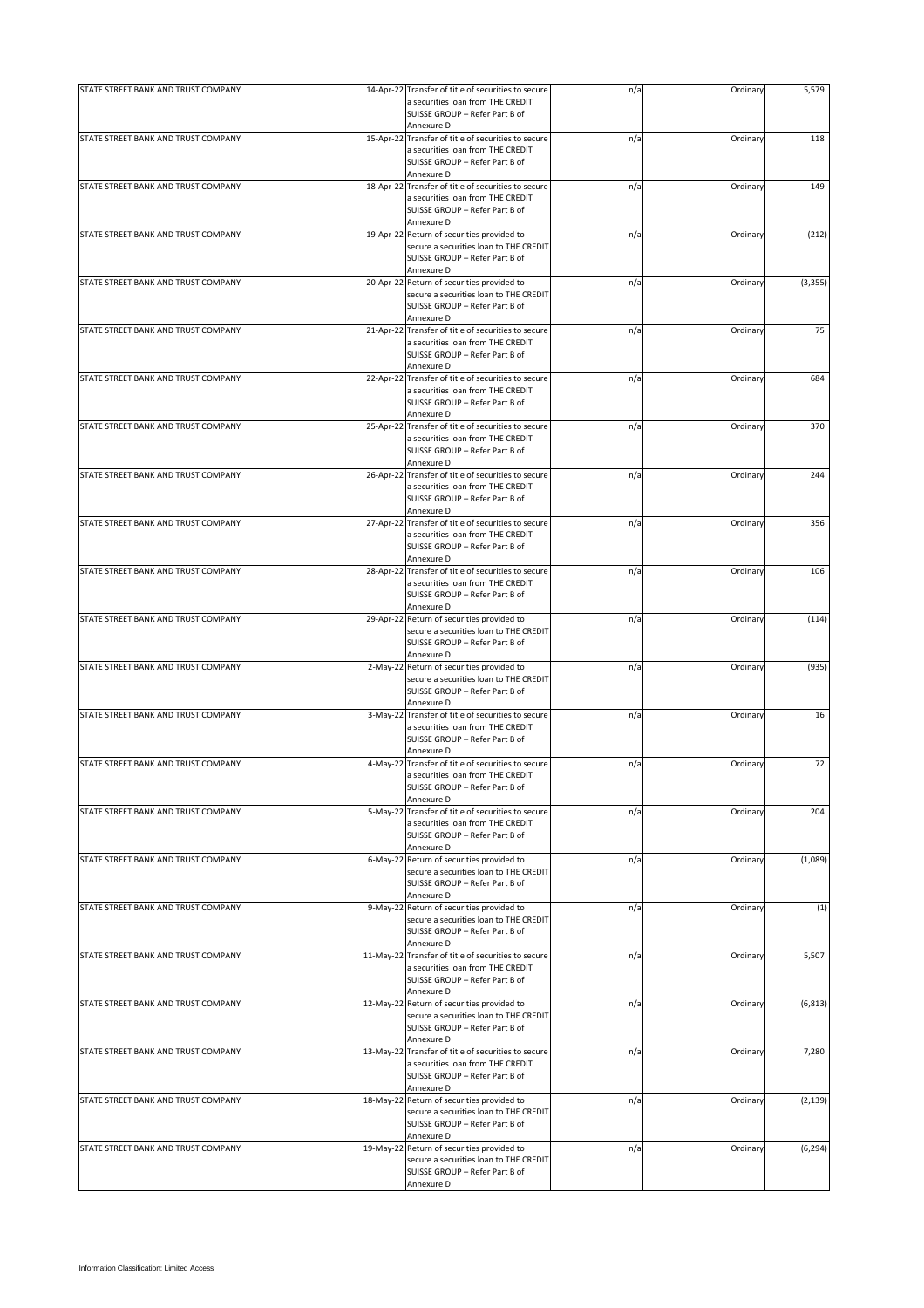| STATE STREET BANK AND TRUST COMPANY | 24-Feb-22  | Transfer of title of securities to secure<br>a securities loan from THE ING GROUP<br>- Refer Part B of Annexure D           | n/a | Ordinary | 10,627     |
|-------------------------------------|------------|-----------------------------------------------------------------------------------------------------------------------------|-----|----------|------------|
| STATE STREET BANK AND TRUST COMPANY |            | 25-Feb-22 Return of securities provided to<br>secure a securities loan to THE ING<br>GROUP - Refer Part B of Annexure D     | n/a | Ordinary | (8,570)    |
| STATE STREET BANK AND TRUST COMPANY |            | 14-Mar-22 Transfer of title of securities to secure<br>a securities loan from THE ING GROUP<br>– Refer Part B of Annexure D | n/a | Ordinary | 23,784     |
| STATE STREET BANK AND TRUST COMPANY | 16-Mar-22  | Return of securities provided to<br>secure a securities loan to THE ING<br>GROUP - Refer Part B of Annexure D               | n/a | Ordinary | (13,091)   |
| STATE STREET BANK AND TRUST COMPANY | 22-Mar-22  | Return of securities provided to<br>secure a securities loan to THE ING<br>GROUP - Refer Part B of Annexure D               | n/a | Ordinary | (11, 399)  |
| STATE STREET BANK AND TRUST COMPANY | 25-Mar-22  | Return of securities provided to<br>secure a securities loan to THE ING<br>GROUP - Refer Part B of Annexure D               | n/a | Ordinary | (1, 352)   |
| STATE STREET BANK AND TRUST COMPANY | 30-Mar-22  | Transfer of title of securities to secure<br>a securities loan from THE ING GROUP<br>- Refer Part B of Annexure D           | n/a | Ordinary | 74,455     |
| STATE STREET BANK AND TRUST COMPANY |            | 8-Apr-22 Return of securities provided to<br>secure a securities loan to THE ING<br>GROUP - Refer Part B of Annexure D      | n/a | Ordinary | (74, 375)  |
| STATE STREET BANK AND TRUST COMPANY | 25-Apr-22  | Transfer of title of securities to secure<br>a securities loan from THE ING GROUP<br>- Refer Part B of Annexure D           | n/a | Ordinary | 309,029    |
| STATE STREET BANK AND TRUST COMPANY |            | 26-Apr-22 Return of securities provided to<br>secure a securities loan to THE ING<br>GROUP - Refer Part B of Annexure D     | n/a | Ordinary | (221, 314) |
| STATE STREET BANK AND TRUST COMPANY | 27-Apr-22  | Transfer of title of securities to secure<br>a securities loan from THE ING GROUP<br>- Refer Part B of Annexure D           | n/a | Ordinary | 21,956     |
| STATE STREET BANK AND TRUST COMPANY |            | 28-Apr-22 Return of securities provided to<br>secure a securities loan to THE ING<br>GROUP - Refer Part B of Annexure D     | n/a | Ordinary | (101, 685) |
| STATE STREET BANK AND TRUST COMPANY | $3-May-22$ | Return of securities provided to<br>secure a securities loan to THE ING<br>GROUP - Refer Part B of Annexure D               | n/a | Ordinary | (1, 435)   |
| STATE STREET BANK AND TRUST COMPANY |            | 4-May-22 Return of securities provided to<br>secure a securities loan to THE ING<br>GROUP - Refer Part B of Annexure D      | n/a | Ordinary | (313)      |
| STATE STREET BANK AND TRUST COMPANY |            | 5-May-22 Return of securities provided to<br>secure a securities loan to THE ING<br>GROUP - Refer Part B of Annexure D      | n/a | Ordinary | (4, 120)   |
| STATE STREET BANK AND TRUST COMPANY | 11-May-22  | Transfer of title of securities to secure<br>a securities loan from THE ING GROUP<br>- Refer Part B of Annexure D           | n/a | Ordinary | 3,668      |
| STATE STREET BANK AND TRUST COMPANY | 12-May-22  | Transfer of title of securities to secure<br>a securities loan from THE ING GROUP<br>– Refer Part B of Annexure D           | n/a | Ordinary | 1,223      |
| STATE STREET BANK AND TRUST COMPANY |            | 13-May-22 Transfer of title of securities to secure<br>a securities loan from THE ING GROUP<br>- Refer Part B of Annexure D | n/a | Ordinary | 465,182    |
| STATE STREET BANK AND TRUST COMPANY |            | 16-May-22 Return of securities provided to<br>secure a securities loan to THE ING<br>GROUP - Refer Part B of Annexure D     | n/a | Ordinary | (48, 706)  |
| STATE STREET BANK AND TRUST COMPANY | 17-May-22  | Transfer of title of securities to secure<br>a securities loan from THE ING GROUP<br>– Refer Part B of Annexure D           | n/a | Ordinary | 2,634      |
| STATE STREET BANK AND TRUST COMPANY |            | 18-May-22 Return of securities provided to<br>secure a securities loan to THE ING<br>GROUP - Refer Part B of Annexure D     | n/a | Ordinary | (426, 199) |
| STATE STREET BANK AND TRUST COMPANY | 19-May-22  | Transfer of title of securities to secure<br>a securities loan from THE ING GROUP<br>- Refer Part B of Annexure D           | n/a | Ordinary | 99,378     |
| STATE STREET BANK AND TRUST COMPANY | 24-May-22  | Return of securities provided to<br>secure a securities loan to THE ING<br>GROUP - Refer Part B of Annexure D               | n/a | Ordinary | (99, 378)  |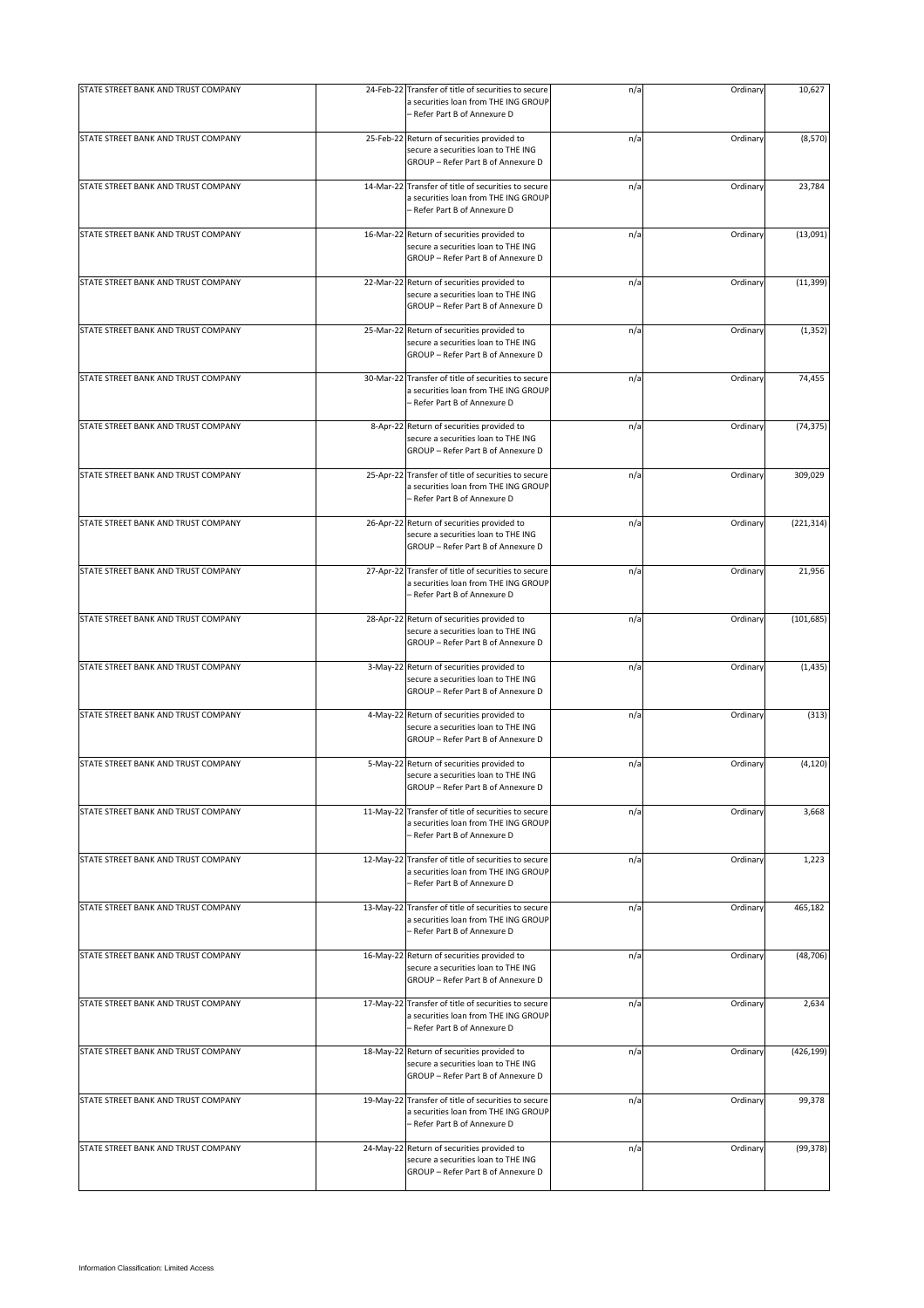| STATE STREET BANK AND TRUST COMPANY |           | 25-May-22 Transfer of title of securities to secure<br>a securities loan from THE ING GROUP | n/a | Ordinary | 28,172     |
|-------------------------------------|-----------|---------------------------------------------------------------------------------------------|-----|----------|------------|
|                                     |           | - Refer Part B of Annexure D                                                                |     |          |            |
| STATE STREET BANK AND TRUST COMPANY |           | 26-May-22 Return of securities provided to                                                  | n/a | Ordinary | (28, 173)  |
|                                     |           | secure a securities loan to THE ING<br>GROUP - Refer Part B of Annexure D                   |     |          |            |
| STATE STREET BANK AND TRUST COMPANY |           | 28-Jan-22 Transfer of title of securities to secure                                         | n/a | Ordinary | 35,977     |
|                                     |           | a securities loan from THE SOCIETE                                                          |     |          |            |
|                                     |           | GENERALE GROUP - Refer Part B of<br>Annexure D                                              |     |          |            |
| STATE STREET BANK AND TRUST COMPANY |           | 31-Jan-22 Return of securities provided to                                                  | n/a | Ordinary | (3,506)    |
|                                     |           | secure a securities loan to THE                                                             |     |          |            |
|                                     |           | SOCIETE GENERALE GROUP - Refer                                                              |     |          |            |
| STATE STREET BANK AND TRUST COMPANY |           | Part B of Annexure D<br>1-Feb-22 Return of securities provided to                           | n/a | Ordinary | (910)      |
|                                     |           | secure a securities loan to THE                                                             |     |          |            |
|                                     |           | SOCIETE GENERALE GROUP - Refer                                                              |     |          |            |
| STATE STREET BANK AND TRUST COMPANY | 15-Feb-22 | Part B of Annexure D<br>Transfer of title of securities to secure                           | n/a | Ordinary | 125,477    |
|                                     |           | a securities loan from THE SOCIETE                                                          |     |          |            |
|                                     |           | GENERALE GROUP - Refer Part B of                                                            |     |          |            |
| STATE STREET BANK AND TRUST COMPANY | 14-Mar-22 | Annexure D<br>Return of securities provided to                                              | n/a | Ordinary | (113, 679) |
|                                     |           | secure a securities loan to THE                                                             |     |          |            |
|                                     |           | SOCIETE GENERALE GROUP - Refer                                                              |     |          |            |
| STATE STREET BANK AND TRUST COMPANY | 16-Mar-22 | Part B of Annexure D<br>Return of securities provided to                                    | n/a | Ordinary | (11, 162)  |
|                                     |           | secure a securities loan to THE                                                             |     |          |            |
|                                     |           | SOCIETE GENERALE GROUP - Refer                                                              |     |          |            |
|                                     |           | Part B of Annexure D                                                                        |     |          |            |
| STATE STREET BANK AND TRUST COMPANY | 31-Mar-22 | Transfer of title of securities to secure<br>a securities loan from THE SOCIETE             | n/a | Ordinary | 124,897    |
|                                     |           | GENERALE GROUP - Refer Part B of                                                            |     |          |            |
|                                     |           | Annexure D                                                                                  |     |          |            |
| STATE STREET BANK AND TRUST COMPANY |           | 1-Apr-22 Return of securities provided to<br>secure a securities loan to THE                | n/a | Ordinary | (51, 710)  |
|                                     |           | SOCIETE GENERALE GROUP - Refer                                                              |     |          |            |
|                                     |           | Part B of Annexure D                                                                        |     |          |            |
| STATE STREET BANK AND TRUST COMPANY |           | 8-Apr-22 Return of securities provided to<br>secure a securities loan to THE                | n/a | Ordinary | (21, 428)  |
|                                     |           | SOCIETE GENERALE GROUP - Refer                                                              |     |          |            |
|                                     |           | Part B of Annexure D                                                                        |     |          |            |
| STATE STREET BANK AND TRUST COMPANY |           | 25-Apr-22 Transfer of title of securities to secure                                         | n/a | Ordinary | 42,826     |
|                                     |           | a securities loan from THE SOCIETE<br>GENERALE GROUP - Refer Part B of                      |     |          |            |
|                                     |           | Annexure D                                                                                  |     |          |            |
| STATE STREET BANK AND TRUST COMPANY | 12-May-22 | Return of securities provided to                                                            | n/a | Ordinary | (82, 265)  |
|                                     |           | secure a securities loan to THE<br>SOCIETE GENERALE GROUP - Refer                           |     |          |            |
|                                     |           | Part B of Annexure D                                                                        |     |          |            |
| STATE STREET BANK AND TRUST COMPANY | 13-May-22 | Return of securities provided to                                                            | n/a | Ordinary | (44, 516)  |
|                                     |           | secure a securities loan to THE<br>SOCIETE GENERALE GROUP - Refer                           |     |          |            |
|                                     |           | Part B of Annexure D                                                                        |     |          |            |
| STATE STREET BANK AND TRUST COMPANY |           | 28-Jan-22 Return of securities provided to                                                  | n/a | Ordinary | (10, 998)  |
|                                     |           | secure a securities loan to THE ING<br>GROUP - Refer Part B of Annexure D                   |     |          |            |
|                                     |           |                                                                                             |     |          |            |
| STATE STREET BANK AND TRUST COMPANY |           | 31-Jan-22 Transfer of title of securities to secure                                         | n/a | Ordinary | 13,879     |
|                                     |           | a securities loan from THE ING GROUP<br>- Refer Part B of Annexure D                        |     |          |            |
|                                     |           |                                                                                             |     |          |            |
| STATE STREET BANK AND TRUST COMPANY |           | 1-Feb-22 Return of securities provided to                                                   | n/a | Ordinary | (12, 642)  |
|                                     |           | secure a securities loan to THE ING<br>GROUP - Refer Part B of Annexure D                   |     |          |            |
|                                     |           |                                                                                             |     |          |            |
| STATE STREET BANK AND TRUST COMPANY |           | 2-Feb-22 Return of securities provided to                                                   | n/a | Ordinary | (3,927)    |
|                                     |           | secure a securities loan to THE ING                                                         |     |          |            |
|                                     |           | GROUP - Refer Part B of Annexure D                                                          |     |          |            |
| STATE STREET BANK AND TRUST COMPANY |           | 3-Feb-22 Transfer of title of securities to secure                                          | n/a | Ordinary | 16,051     |
|                                     |           | a securities loan from THE ING GROUP                                                        |     |          |            |
|                                     |           | - Refer Part B of Annexure D                                                                |     |          |            |
| STATE STREET BANK AND TRUST COMPANY |           | 4-Feb-22 Return of securities provided to                                                   | n/a | Ordinary | (16,061)   |
|                                     |           | secure a securities loan to THE ING                                                         |     |          |            |
|                                     |           | GROUP - Refer Part B of Annexure D                                                          |     |          |            |
| STATE STREET BANK AND TRUST COMPANY |           | 7-Feb-22 Transfer of title of securities to secure                                          | n/a | Ordinary | 1,147      |
|                                     |           | a securities loan from THE ING GROUP                                                        |     |          |            |
|                                     |           | - Refer Part B of Annexure D                                                                |     |          |            |
| STATE STREET BANK AND TRUST COMPANY | 8-Feb-22  | Transfer of title of securities to secure                                                   | n/a | Ordinary | 17,456     |
|                                     |           | a securities loan from THE ING GROUP                                                        |     |          |            |
|                                     |           | - Refer Part B of Annexure D                                                                |     |          |            |
| STATE STREET BANK AND TRUST COMPANY | 9-Feb-22  | Transfer of title of securities to secure                                                   | n/a | Ordinary | 2,171      |
|                                     |           | a securities loan from THE ING GROUP                                                        |     |          |            |
|                                     |           | - Refer Part B of Annexure D                                                                |     |          |            |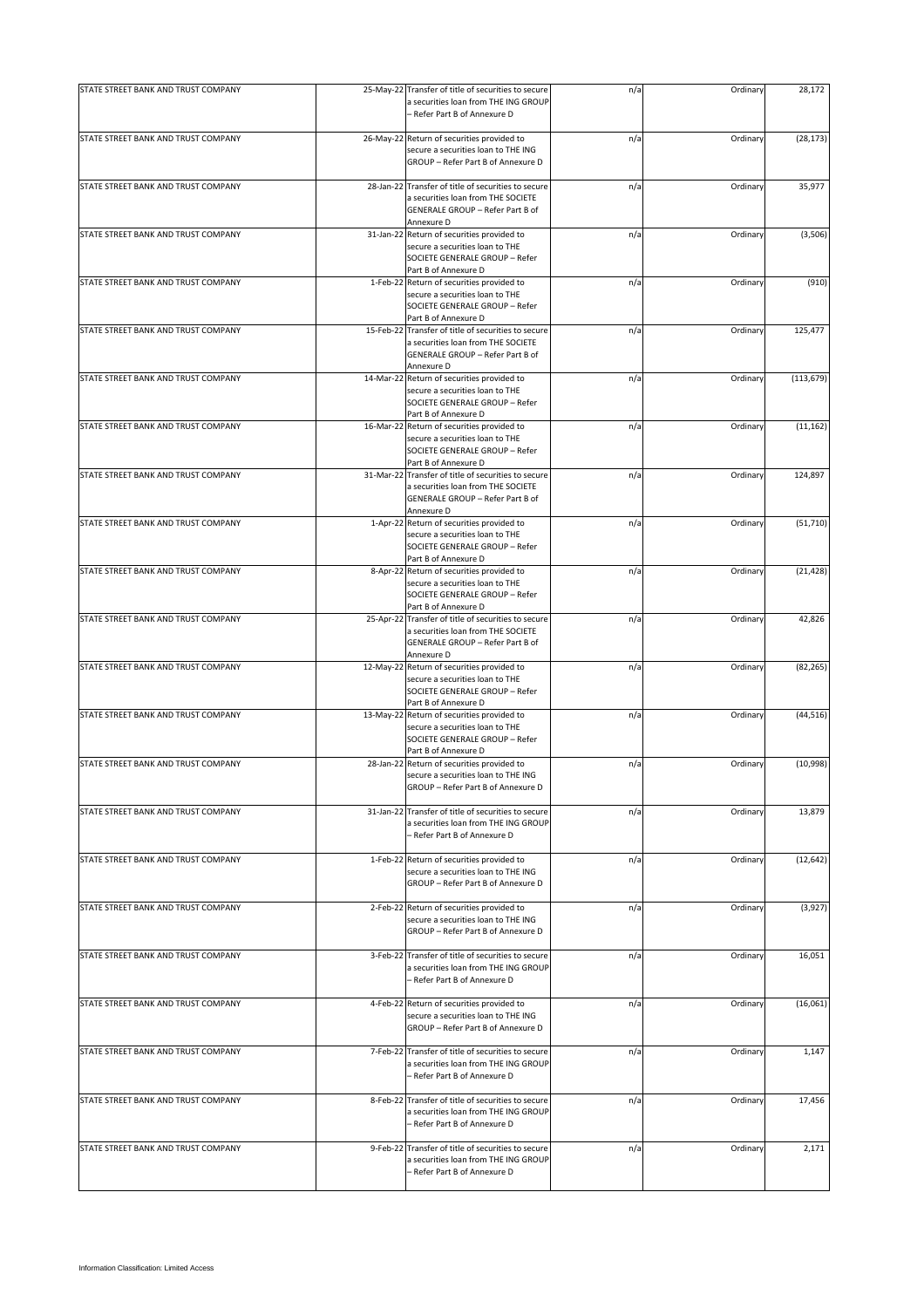| STATE STREET BANK AND TRUST COMPANY | 10-Feb-22  | Return of securities provided to<br>secure a securities loan to THE ING<br>GROUP - Refer Part B of Annexure D               | n/a | Ordinary | (6, 744)  |
|-------------------------------------|------------|-----------------------------------------------------------------------------------------------------------------------------|-----|----------|-----------|
| STATE STREET BANK AND TRUST COMPANY |            | 11-Feb-22 Return of securities provided to<br>secure a securities loan to THE ING<br>GROUP - Refer Part B of Annexure D     | n/a | Ordinary | (14, 035) |
| STATE STREET BANK AND TRUST COMPANY |            | 14-Feb-22 Transfer of title of securities to secure<br>a securities loan from THE ING GROUP<br>– Refer Part B of Annexure D | n/a | Ordinary | 18,741    |
| STATE STREET BANK AND TRUST COMPANY | 22-Feb-22  | Return of securities provided to<br>secure a securities loan to THE ING<br>GROUP - Refer Part B of Annexure D               | n/a | Ordinary | (18, 732) |
| STATE STREET BANK AND TRUST COMPANY | 24-Feb-22  | Transfer of title of securities to secure<br>a securities loan from THE ING GROUP<br>- Refer Part B of Annexure D           | n/a | Ordinary | 51,524    |
| STATE STREET BANK AND TRUST COMPANY | 25-Feb-22  | Return of securities provided to<br>secure a securities loan to THE ING<br>GROUP - Refer Part B of Annexure D               | n/a | Ordinary | (41, 513) |
| STATE STREET BANK AND TRUST COMPANY | 14-Mar-22  | Transfer of title of securities to secure<br>a securities loan from THE ING GROUP<br>– Refer Part B of Annexure D           | n/a | Ordinary | 20,595    |
| STATE STREET BANK AND TRUST COMPANY |            | 16-Mar-22 Return of securities provided to<br>secure a securities loan to THE ING<br>GROUP - Refer Part B of Annexure D     | n/a | Ordinary | (15, 227) |
| STATE STREET BANK AND TRUST COMPANY |            | 22-Mar-22 Return of securities provided to<br>secure a securities loan to THE ING<br>GROUP - Refer Part B of Annexure D     | n/a | Ordinary | (13,002)  |
| STATE STREET BANK AND TRUST COMPANY |            | 25-Mar-22 Return of securities provided to<br>secure a securities loan to THE ING<br>GROUP - Refer Part B of Annexure D     | n/a | Ordinary | (2, 385)  |
| STATE STREET BANK AND TRUST COMPANY | 30-Mar-22  | Transfer of title of securities to secure<br>a securities loan from THE ING GROUP<br>- Refer Part B of Annexure D           | n/a | Ordinary | 6,918     |
| STATE STREET BANK AND TRUST COMPANY |            | 8-Apr-22 Return of securities provided to<br>secure a securities loan to THE ING<br>GROUP - Refer Part B of Annexure D      | n/a | Ordinary | (6,886)   |
| STATE STREET BANK AND TRUST COMPANY | 25-Apr-22  | Transfer of title of securities to secure<br>a securities loan from THE ING GROUP<br>- Refer Part B of Annexure D           | n/a | Ordinary | 11,774    |
| STATE STREET BANK AND TRUST COMPANY |            | 26-Apr-22 Return of securities provided to<br>secure a securities loan to THE ING<br>GROUP - Refer Part B of Annexure D     | n/a | Ordinary | (8, 482)  |
| STATE STREET BANK AND TRUST COMPANY |            | 27-Apr-22 Transfer of title of securities to secure<br>a securities loan from THE ING GROUP<br>- Refer Part B of Annexure D | n/a | Ordinary | 2,692     |
| STATE STREET BANK AND TRUST COMPANY | 28-Apr-22  | Transfer of title of securities to secure<br>a securities loan from THE ING GROUP<br>- Refer Part B of Annexure D           | n/a | Ordinary | 7,330     |
| STATE STREET BANK AND TRUST COMPANY | $3-May-22$ | Transfer of title of securities to secure<br>a securities loan from THE ING GROUP<br>– Refer Part B of Annexure D           | n/a | Ordinary | 493       |
| STATE STREET BANK AND TRUST COMPANY |            | 4-May-22 Transfer of title of securities to secure<br>a securities loan from THE ING GROUP<br>- Refer Part B of Annexure D  | n/a | Ordinary | 114       |
| STATE STREET BANK AND TRUST COMPANY |            | 5-May-22 Return of securities provided to<br>secure a securities loan to THE ING<br>GROUP - Refer Part B of Annexure D      | n/a | Ordinary | (9, 188)  |
| STATE STREET BANK AND TRUST COMPANY | 11-May-22  | Transfer of title of securities to secure<br>a securities loan from THE ING GROUP<br>- Refer Part B of Annexure D           | n/a | Ordinary | 4,889     |
| STATE STREET BANK AND TRUST COMPANY |            | 12-May-22 Transfer of title of securities to secure<br>a securities loan from THE ING GROUP<br>- Refer Part B of Annexure D | n/a | Ordinary | 1,503     |
| STATE STREET BANK AND TRUST COMPANY | 13-May-22  | Return of securities provided to<br>secure a securities loan to THE ING<br>GROUP - Refer Part B of Annexure D               | n/a | Ordinary | (3, 347)  |
| STATE STREET BANK AND TRUST COMPANY | 16-May-22  | Return of securities provided to<br>secure a securities loan to THE ING<br>GROUP - Refer Part B of Annexure D               | n/a | Ordinary | (723)     |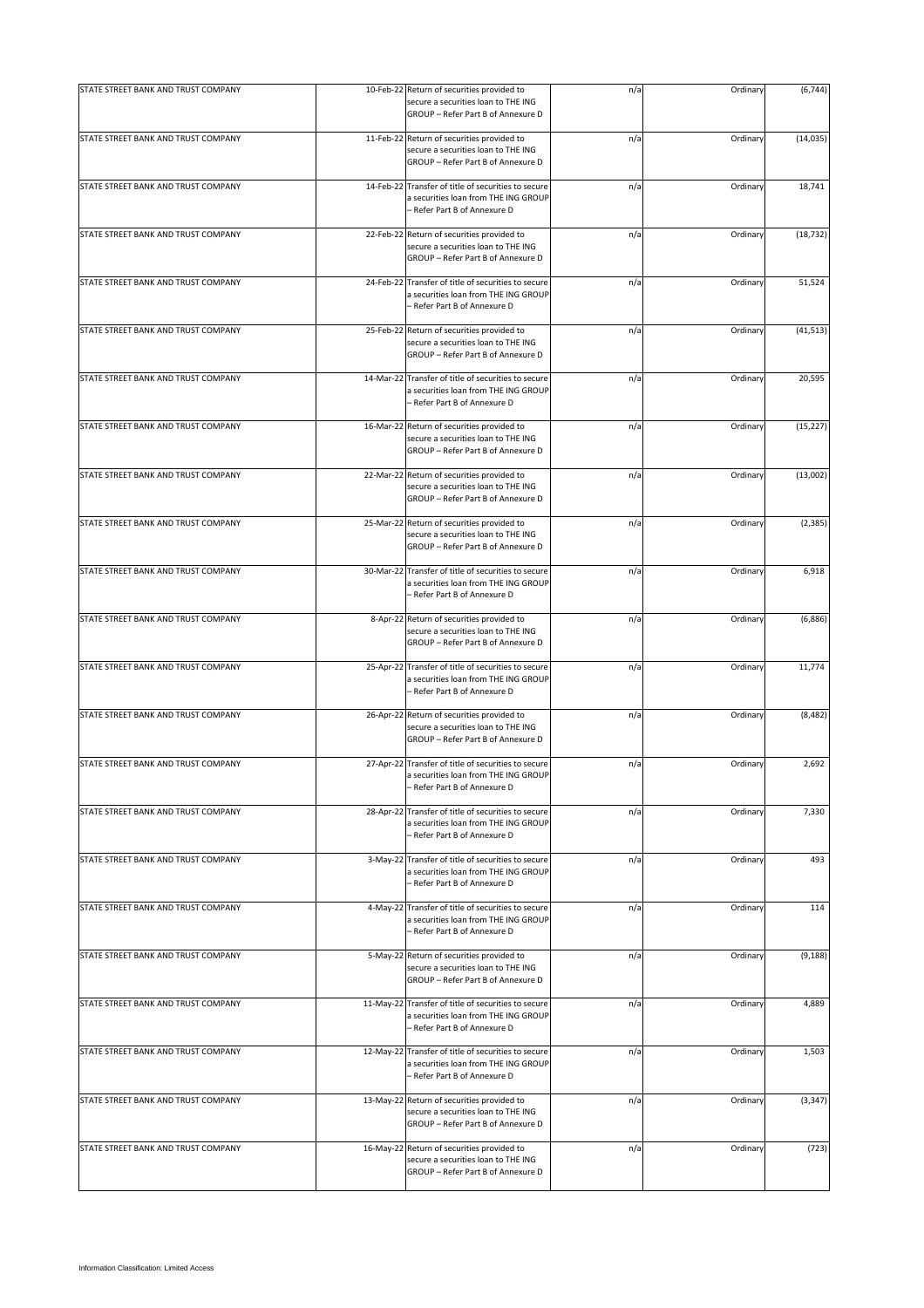| - Refer Part B of Annexure D<br>STATE STREET BANK AND TRUST COMPANY<br>18-May-22 Return of securities provided to<br>n/a<br>Ordinary<br>secure a securities loan to THE ING<br>GROUP - Refer Part B of Annexure D<br>STATE STREET BANK AND TRUST COMPANY<br>19-May-22 Transfer of title of securities to secure<br>Ordinary<br>n/a<br>a securities loan from THE ING GROUP<br>– Refer Part B of Annexure D<br>STATE STREET BANK AND TRUST COMPANY<br>24-May-22 Return of securities provided to<br>n/a<br>Ordinary<br>secure a securities loan to THE ING<br>GROUP - Refer Part B of Annexure D<br>STATE STREET BANK AND TRUST COMPANY<br>Transfer of title of securities to secure<br>n/a<br>Ordinary<br>25-May-22<br>a securities loan from THE ING GROUP<br>- Refer Part B of Annexure D<br>STATE STREET BANK AND TRUST COMPANY<br>26-May-22 Return of securities provided to<br>Ordinary<br>n/a<br>secure a securities loan to THE ING<br>GROUP - Refer Part B of Annexure D<br>STATE STREET BANK AND TRUST COMPANY<br>27-Jan-22 Transfer of title of securities to secure<br>n/a<br>Ordinary<br>a securities loan from THE SOCIETE<br>GENERALE GROUP - Refer Part B of<br>Annexure D<br>STATE STREET BANK AND TRUST COMPANY<br>28-Jan-22 Return of securities provided to<br>Ordinary<br>n/a<br>secure a securities loan to THE<br>SOCIETE GENERALE GROUP - Refer<br>Part B of Annexure D<br>STATE STREET BANK AND TRUST COMPANY<br>31-Jan-22 Transfer of title of securities to secure<br>n/a<br>Ordinary<br>a securities loan from THE SOCIETE<br>GENERALE GROUP - Refer Part B of<br>Annexure D<br>STATE STREET BANK AND TRUST COMPANY<br>1-Feb-22<br>Return of securities provided to<br>n/a<br>Ordinary<br>secure a securities loan to THE<br>SOCIETE GENERALE GROUP - Refer<br>Part B of Annexure D<br>STATE STREET BANK AND TRUST COMPANY<br>8-Feb-22 Return of securities provided to<br>n/a<br>Ordinary<br>secure a securities loan to THE<br>SOCIETE GENERALE GROUP - Refer<br>Part B of Annexure D<br>STATE STREET BANK AND TRUST COMPANY<br>11-Feb-22 Transfer of title of securities to secure<br>n/a<br>Ordinary<br>a securities loan from THE SOCIETE<br>GENERALE GROUP - Refer Part B of<br>Annexure D<br>STATE STREET BANK AND TRUST COMPANY<br>Transfer of title of securities to secure<br>14-Feb-22<br>n/a<br>Ordinary<br>a securities loan from THE SOCIETE<br>GENERALE GROUP - Refer Part B of<br>Annexure D<br>STATE STREET BANK AND TRUST COMPANY<br>15-Feb-22 Return of securities provided to<br>n/a<br>Ordinary<br>secure a securities loan to THE<br>SOCIETE GENERALE GROUP - Refer<br>Part B of Annexure D<br>STATE STREET BANK AND TRUST COMPANY<br>Ordinary<br>18-Feb-22 Return of securities provided to<br>n/a<br>secure a securities loan to THE<br>SOCIETE GENERALE GROUP - Refer<br>Part B of Annexure D<br>21-Feb-22<br>STATE STREET BANK AND TRUST COMPANY<br>Return of securities provided to<br>n/a<br>Ordinary<br>secure a securities loan to THE<br>SOCIETE GENERALE GROUP - Refer<br>Part B of Annexure D<br>STATE STREET BANK AND TRUST COMPANY<br>1-Mar-22 Transfer of title of securities to secure<br>n/a<br>Ordinary<br>a securities loan from THE SOCIETE<br>GENERALE GROUP - Refer Part B of<br>Annexure D<br>STATE STREET BANK AND TRUST COMPANY<br>2-Mar-22 Transfer of title of securities to secure<br>n/a<br>Ordinary<br>a securities loan from THE SOCIETE<br>GENERALE GROUP - Refer Part B of<br>Annexure D<br>STATE STREET BANK AND TRUST COMPANY<br>3-Mar-22 Transfer of title of securities to secure<br>Ordinary<br>n/a<br>a securities loan from THE SOCIETE<br>GENERALE GROUP - Refer Part B of<br>Annexure D<br>STATE STREET BANK AND TRUST COMPANY<br>4-Mar-22 Transfer of title of securities to secure<br>n/a<br>Ordinary<br>a securities loan from THE SOCIETE<br>GENERALE GROUP - Refer Part B of<br>Annexure D<br>11-Mar-22 Return of securities provided to<br>STATE STREET BANK AND TRUST COMPANY<br>n/a<br>Ordinary<br>secure a securities loan to THE<br>SOCIETE GENERALE GROUP - Refer<br>Part B of Annexure D<br>STATE STREET BANK AND TRUST COMPANY<br>14-Mar-22 Transfer of title of securities to secure<br>n/a<br>Ordinary<br>a securities loan from THE SOCIETE<br>GENERALE GROUP - Refer Part B of<br>Annexure D | STATE STREET BANK AND TRUST COMPANY | 17-May-22 Transfer of title of securities to secure<br>a securities loan from THE ING GROUP | n/a | Ordinary | 51        |
|---------------------------------------------------------------------------------------------------------------------------------------------------------------------------------------------------------------------------------------------------------------------------------------------------------------------------------------------------------------------------------------------------------------------------------------------------------------------------------------------------------------------------------------------------------------------------------------------------------------------------------------------------------------------------------------------------------------------------------------------------------------------------------------------------------------------------------------------------------------------------------------------------------------------------------------------------------------------------------------------------------------------------------------------------------------------------------------------------------------------------------------------------------------------------------------------------------------------------------------------------------------------------------------------------------------------------------------------------------------------------------------------------------------------------------------------------------------------------------------------------------------------------------------------------------------------------------------------------------------------------------------------------------------------------------------------------------------------------------------------------------------------------------------------------------------------------------------------------------------------------------------------------------------------------------------------------------------------------------------------------------------------------------------------------------------------------------------------------------------------------------------------------------------------------------------------------------------------------------------------------------------------------------------------------------------------------------------------------------------------------------------------------------------------------------------------------------------------------------------------------------------------------------------------------------------------------------------------------------------------------------------------------------------------------------------------------------------------------------------------------------------------------------------------------------------------------------------------------------------------------------------------------------------------------------------------------------------------------------------------------------------------------------------------------------------------------------------------------------------------------------------------------------------------------------------------------------------------------------------------------------------------------------------------------------------------------------------------------------------------------------------------------------------------------------------------------------------------------------------------------------------------------------------------------------------------------------------------------------------------------------------------------------------------------------------------------------------------------------------------------------------------------------------------------------------------------------------------------------------------------------------------------------------------------------------------------------------------------------------------------------------------------------------------------------------------------------------------------------------------------------------------------------------------------------------------------------------------------------------------------------------------------------------------------------|-------------------------------------|---------------------------------------------------------------------------------------------|-----|----------|-----------|
|                                                                                                                                                                                                                                                                                                                                                                                                                                                                                                                                                                                                                                                                                                                                                                                                                                                                                                                                                                                                                                                                                                                                                                                                                                                                                                                                                                                                                                                                                                                                                                                                                                                                                                                                                                                                                                                                                                                                                                                                                                                                                                                                                                                                                                                                                                                                                                                                                                                                                                                                                                                                                                                                                                                                                                                                                                                                                                                                                                                                                                                                                                                                                                                                                                                                                                                                                                                                                                                                                                                                                                                                                                                                                                                                                                                                                                                                                                                                                                                                                                                                                                                                                                                                                                                                                                         |                                     |                                                                                             |     |          |           |
|                                                                                                                                                                                                                                                                                                                                                                                                                                                                                                                                                                                                                                                                                                                                                                                                                                                                                                                                                                                                                                                                                                                                                                                                                                                                                                                                                                                                                                                                                                                                                                                                                                                                                                                                                                                                                                                                                                                                                                                                                                                                                                                                                                                                                                                                                                                                                                                                                                                                                                                                                                                                                                                                                                                                                                                                                                                                                                                                                                                                                                                                                                                                                                                                                                                                                                                                                                                                                                                                                                                                                                                                                                                                                                                                                                                                                                                                                                                                                                                                                                                                                                                                                                                                                                                                                                         |                                     |                                                                                             |     |          | (7, 138)  |
|                                                                                                                                                                                                                                                                                                                                                                                                                                                                                                                                                                                                                                                                                                                                                                                                                                                                                                                                                                                                                                                                                                                                                                                                                                                                                                                                                                                                                                                                                                                                                                                                                                                                                                                                                                                                                                                                                                                                                                                                                                                                                                                                                                                                                                                                                                                                                                                                                                                                                                                                                                                                                                                                                                                                                                                                                                                                                                                                                                                                                                                                                                                                                                                                                                                                                                                                                                                                                                                                                                                                                                                                                                                                                                                                                                                                                                                                                                                                                                                                                                                                                                                                                                                                                                                                                                         |                                     |                                                                                             |     |          | 1,647     |
|                                                                                                                                                                                                                                                                                                                                                                                                                                                                                                                                                                                                                                                                                                                                                                                                                                                                                                                                                                                                                                                                                                                                                                                                                                                                                                                                                                                                                                                                                                                                                                                                                                                                                                                                                                                                                                                                                                                                                                                                                                                                                                                                                                                                                                                                                                                                                                                                                                                                                                                                                                                                                                                                                                                                                                                                                                                                                                                                                                                                                                                                                                                                                                                                                                                                                                                                                                                                                                                                                                                                                                                                                                                                                                                                                                                                                                                                                                                                                                                                                                                                                                                                                                                                                                                                                                         |                                     |                                                                                             |     |          | (1,646)   |
|                                                                                                                                                                                                                                                                                                                                                                                                                                                                                                                                                                                                                                                                                                                                                                                                                                                                                                                                                                                                                                                                                                                                                                                                                                                                                                                                                                                                                                                                                                                                                                                                                                                                                                                                                                                                                                                                                                                                                                                                                                                                                                                                                                                                                                                                                                                                                                                                                                                                                                                                                                                                                                                                                                                                                                                                                                                                                                                                                                                                                                                                                                                                                                                                                                                                                                                                                                                                                                                                                                                                                                                                                                                                                                                                                                                                                                                                                                                                                                                                                                                                                                                                                                                                                                                                                                         |                                     |                                                                                             |     |          | 2,043     |
|                                                                                                                                                                                                                                                                                                                                                                                                                                                                                                                                                                                                                                                                                                                                                                                                                                                                                                                                                                                                                                                                                                                                                                                                                                                                                                                                                                                                                                                                                                                                                                                                                                                                                                                                                                                                                                                                                                                                                                                                                                                                                                                                                                                                                                                                                                                                                                                                                                                                                                                                                                                                                                                                                                                                                                                                                                                                                                                                                                                                                                                                                                                                                                                                                                                                                                                                                                                                                                                                                                                                                                                                                                                                                                                                                                                                                                                                                                                                                                                                                                                                                                                                                                                                                                                                                                         |                                     |                                                                                             |     |          | (2,043)   |
|                                                                                                                                                                                                                                                                                                                                                                                                                                                                                                                                                                                                                                                                                                                                                                                                                                                                                                                                                                                                                                                                                                                                                                                                                                                                                                                                                                                                                                                                                                                                                                                                                                                                                                                                                                                                                                                                                                                                                                                                                                                                                                                                                                                                                                                                                                                                                                                                                                                                                                                                                                                                                                                                                                                                                                                                                                                                                                                                                                                                                                                                                                                                                                                                                                                                                                                                                                                                                                                                                                                                                                                                                                                                                                                                                                                                                                                                                                                                                                                                                                                                                                                                                                                                                                                                                                         |                                     |                                                                                             |     |          | 77,118    |
|                                                                                                                                                                                                                                                                                                                                                                                                                                                                                                                                                                                                                                                                                                                                                                                                                                                                                                                                                                                                                                                                                                                                                                                                                                                                                                                                                                                                                                                                                                                                                                                                                                                                                                                                                                                                                                                                                                                                                                                                                                                                                                                                                                                                                                                                                                                                                                                                                                                                                                                                                                                                                                                                                                                                                                                                                                                                                                                                                                                                                                                                                                                                                                                                                                                                                                                                                                                                                                                                                                                                                                                                                                                                                                                                                                                                                                                                                                                                                                                                                                                                                                                                                                                                                                                                                                         |                                     |                                                                                             |     |          | (74, 343) |
|                                                                                                                                                                                                                                                                                                                                                                                                                                                                                                                                                                                                                                                                                                                                                                                                                                                                                                                                                                                                                                                                                                                                                                                                                                                                                                                                                                                                                                                                                                                                                                                                                                                                                                                                                                                                                                                                                                                                                                                                                                                                                                                                                                                                                                                                                                                                                                                                                                                                                                                                                                                                                                                                                                                                                                                                                                                                                                                                                                                                                                                                                                                                                                                                                                                                                                                                                                                                                                                                                                                                                                                                                                                                                                                                                                                                                                                                                                                                                                                                                                                                                                                                                                                                                                                                                                         |                                     |                                                                                             |     |          | 7,386     |
|                                                                                                                                                                                                                                                                                                                                                                                                                                                                                                                                                                                                                                                                                                                                                                                                                                                                                                                                                                                                                                                                                                                                                                                                                                                                                                                                                                                                                                                                                                                                                                                                                                                                                                                                                                                                                                                                                                                                                                                                                                                                                                                                                                                                                                                                                                                                                                                                                                                                                                                                                                                                                                                                                                                                                                                                                                                                                                                                                                                                                                                                                                                                                                                                                                                                                                                                                                                                                                                                                                                                                                                                                                                                                                                                                                                                                                                                                                                                                                                                                                                                                                                                                                                                                                                                                                         |                                     |                                                                                             |     |          | (3, 187)  |
|                                                                                                                                                                                                                                                                                                                                                                                                                                                                                                                                                                                                                                                                                                                                                                                                                                                                                                                                                                                                                                                                                                                                                                                                                                                                                                                                                                                                                                                                                                                                                                                                                                                                                                                                                                                                                                                                                                                                                                                                                                                                                                                                                                                                                                                                                                                                                                                                                                                                                                                                                                                                                                                                                                                                                                                                                                                                                                                                                                                                                                                                                                                                                                                                                                                                                                                                                                                                                                                                                                                                                                                                                                                                                                                                                                                                                                                                                                                                                                                                                                                                                                                                                                                                                                                                                                         |                                     |                                                                                             |     |          | (13, 022) |
|                                                                                                                                                                                                                                                                                                                                                                                                                                                                                                                                                                                                                                                                                                                                                                                                                                                                                                                                                                                                                                                                                                                                                                                                                                                                                                                                                                                                                                                                                                                                                                                                                                                                                                                                                                                                                                                                                                                                                                                                                                                                                                                                                                                                                                                                                                                                                                                                                                                                                                                                                                                                                                                                                                                                                                                                                                                                                                                                                                                                                                                                                                                                                                                                                                                                                                                                                                                                                                                                                                                                                                                                                                                                                                                                                                                                                                                                                                                                                                                                                                                                                                                                                                                                                                                                                                         |                                     |                                                                                             |     |          | 13,956    |
|                                                                                                                                                                                                                                                                                                                                                                                                                                                                                                                                                                                                                                                                                                                                                                                                                                                                                                                                                                                                                                                                                                                                                                                                                                                                                                                                                                                                                                                                                                                                                                                                                                                                                                                                                                                                                                                                                                                                                                                                                                                                                                                                                                                                                                                                                                                                                                                                                                                                                                                                                                                                                                                                                                                                                                                                                                                                                                                                                                                                                                                                                                                                                                                                                                                                                                                                                                                                                                                                                                                                                                                                                                                                                                                                                                                                                                                                                                                                                                                                                                                                                                                                                                                                                                                                                                         |                                     |                                                                                             |     |          | 26,408    |
|                                                                                                                                                                                                                                                                                                                                                                                                                                                                                                                                                                                                                                                                                                                                                                                                                                                                                                                                                                                                                                                                                                                                                                                                                                                                                                                                                                                                                                                                                                                                                                                                                                                                                                                                                                                                                                                                                                                                                                                                                                                                                                                                                                                                                                                                                                                                                                                                                                                                                                                                                                                                                                                                                                                                                                                                                                                                                                                                                                                                                                                                                                                                                                                                                                                                                                                                                                                                                                                                                                                                                                                                                                                                                                                                                                                                                                                                                                                                                                                                                                                                                                                                                                                                                                                                                                         |                                     |                                                                                             |     |          | (32, 935) |
|                                                                                                                                                                                                                                                                                                                                                                                                                                                                                                                                                                                                                                                                                                                                                                                                                                                                                                                                                                                                                                                                                                                                                                                                                                                                                                                                                                                                                                                                                                                                                                                                                                                                                                                                                                                                                                                                                                                                                                                                                                                                                                                                                                                                                                                                                                                                                                                                                                                                                                                                                                                                                                                                                                                                                                                                                                                                                                                                                                                                                                                                                                                                                                                                                                                                                                                                                                                                                                                                                                                                                                                                                                                                                                                                                                                                                                                                                                                                                                                                                                                                                                                                                                                                                                                                                                         |                                     |                                                                                             |     |          | (944)     |
|                                                                                                                                                                                                                                                                                                                                                                                                                                                                                                                                                                                                                                                                                                                                                                                                                                                                                                                                                                                                                                                                                                                                                                                                                                                                                                                                                                                                                                                                                                                                                                                                                                                                                                                                                                                                                                                                                                                                                                                                                                                                                                                                                                                                                                                                                                                                                                                                                                                                                                                                                                                                                                                                                                                                                                                                                                                                                                                                                                                                                                                                                                                                                                                                                                                                                                                                                                                                                                                                                                                                                                                                                                                                                                                                                                                                                                                                                                                                                                                                                                                                                                                                                                                                                                                                                                         |                                     |                                                                                             |     |          | (7, 454)  |
|                                                                                                                                                                                                                                                                                                                                                                                                                                                                                                                                                                                                                                                                                                                                                                                                                                                                                                                                                                                                                                                                                                                                                                                                                                                                                                                                                                                                                                                                                                                                                                                                                                                                                                                                                                                                                                                                                                                                                                                                                                                                                                                                                                                                                                                                                                                                                                                                                                                                                                                                                                                                                                                                                                                                                                                                                                                                                                                                                                                                                                                                                                                                                                                                                                                                                                                                                                                                                                                                                                                                                                                                                                                                                                                                                                                                                                                                                                                                                                                                                                                                                                                                                                                                                                                                                                         |                                     |                                                                                             |     |          | 5,368     |
|                                                                                                                                                                                                                                                                                                                                                                                                                                                                                                                                                                                                                                                                                                                                                                                                                                                                                                                                                                                                                                                                                                                                                                                                                                                                                                                                                                                                                                                                                                                                                                                                                                                                                                                                                                                                                                                                                                                                                                                                                                                                                                                                                                                                                                                                                                                                                                                                                                                                                                                                                                                                                                                                                                                                                                                                                                                                                                                                                                                                                                                                                                                                                                                                                                                                                                                                                                                                                                                                                                                                                                                                                                                                                                                                                                                                                                                                                                                                                                                                                                                                                                                                                                                                                                                                                                         |                                     |                                                                                             |     |          | 2,861     |
|                                                                                                                                                                                                                                                                                                                                                                                                                                                                                                                                                                                                                                                                                                                                                                                                                                                                                                                                                                                                                                                                                                                                                                                                                                                                                                                                                                                                                                                                                                                                                                                                                                                                                                                                                                                                                                                                                                                                                                                                                                                                                                                                                                                                                                                                                                                                                                                                                                                                                                                                                                                                                                                                                                                                                                                                                                                                                                                                                                                                                                                                                                                                                                                                                                                                                                                                                                                                                                                                                                                                                                                                                                                                                                                                                                                                                                                                                                                                                                                                                                                                                                                                                                                                                                                                                                         |                                     |                                                                                             |     |          | 56,935    |
|                                                                                                                                                                                                                                                                                                                                                                                                                                                                                                                                                                                                                                                                                                                                                                                                                                                                                                                                                                                                                                                                                                                                                                                                                                                                                                                                                                                                                                                                                                                                                                                                                                                                                                                                                                                                                                                                                                                                                                                                                                                                                                                                                                                                                                                                                                                                                                                                                                                                                                                                                                                                                                                                                                                                                                                                                                                                                                                                                                                                                                                                                                                                                                                                                                                                                                                                                                                                                                                                                                                                                                                                                                                                                                                                                                                                                                                                                                                                                                                                                                                                                                                                                                                                                                                                                                         |                                     |                                                                                             |     |          | 7,106     |
|                                                                                                                                                                                                                                                                                                                                                                                                                                                                                                                                                                                                                                                                                                                                                                                                                                                                                                                                                                                                                                                                                                                                                                                                                                                                                                                                                                                                                                                                                                                                                                                                                                                                                                                                                                                                                                                                                                                                                                                                                                                                                                                                                                                                                                                                                                                                                                                                                                                                                                                                                                                                                                                                                                                                                                                                                                                                                                                                                                                                                                                                                                                                                                                                                                                                                                                                                                                                                                                                                                                                                                                                                                                                                                                                                                                                                                                                                                                                                                                                                                                                                                                                                                                                                                                                                                         |                                     |                                                                                             |     |          | (55, 157) |
|                                                                                                                                                                                                                                                                                                                                                                                                                                                                                                                                                                                                                                                                                                                                                                                                                                                                                                                                                                                                                                                                                                                                                                                                                                                                                                                                                                                                                                                                                                                                                                                                                                                                                                                                                                                                                                                                                                                                                                                                                                                                                                                                                                                                                                                                                                                                                                                                                                                                                                                                                                                                                                                                                                                                                                                                                                                                                                                                                                                                                                                                                                                                                                                                                                                                                                                                                                                                                                                                                                                                                                                                                                                                                                                                                                                                                                                                                                                                                                                                                                                                                                                                                                                                                                                                                                         |                                     |                                                                                             |     |          | 4,285     |
| STATE STREET BANK AND TRUST COMPANY<br>15-Mar-22 Transfer of title of securities to secure<br>n/a<br>Ordinary<br>a securities loan from THE SOCIETE<br>GENERALE GROUP - Refer Part B of<br>Annexure D                                                                                                                                                                                                                                                                                                                                                                                                                                                                                                                                                                                                                                                                                                                                                                                                                                                                                                                                                                                                                                                                                                                                                                                                                                                                                                                                                                                                                                                                                                                                                                                                                                                                                                                                                                                                                                                                                                                                                                                                                                                                                                                                                                                                                                                                                                                                                                                                                                                                                                                                                                                                                                                                                                                                                                                                                                                                                                                                                                                                                                                                                                                                                                                                                                                                                                                                                                                                                                                                                                                                                                                                                                                                                                                                                                                                                                                                                                                                                                                                                                                                                                   |                                     |                                                                                             |     |          | 69,423    |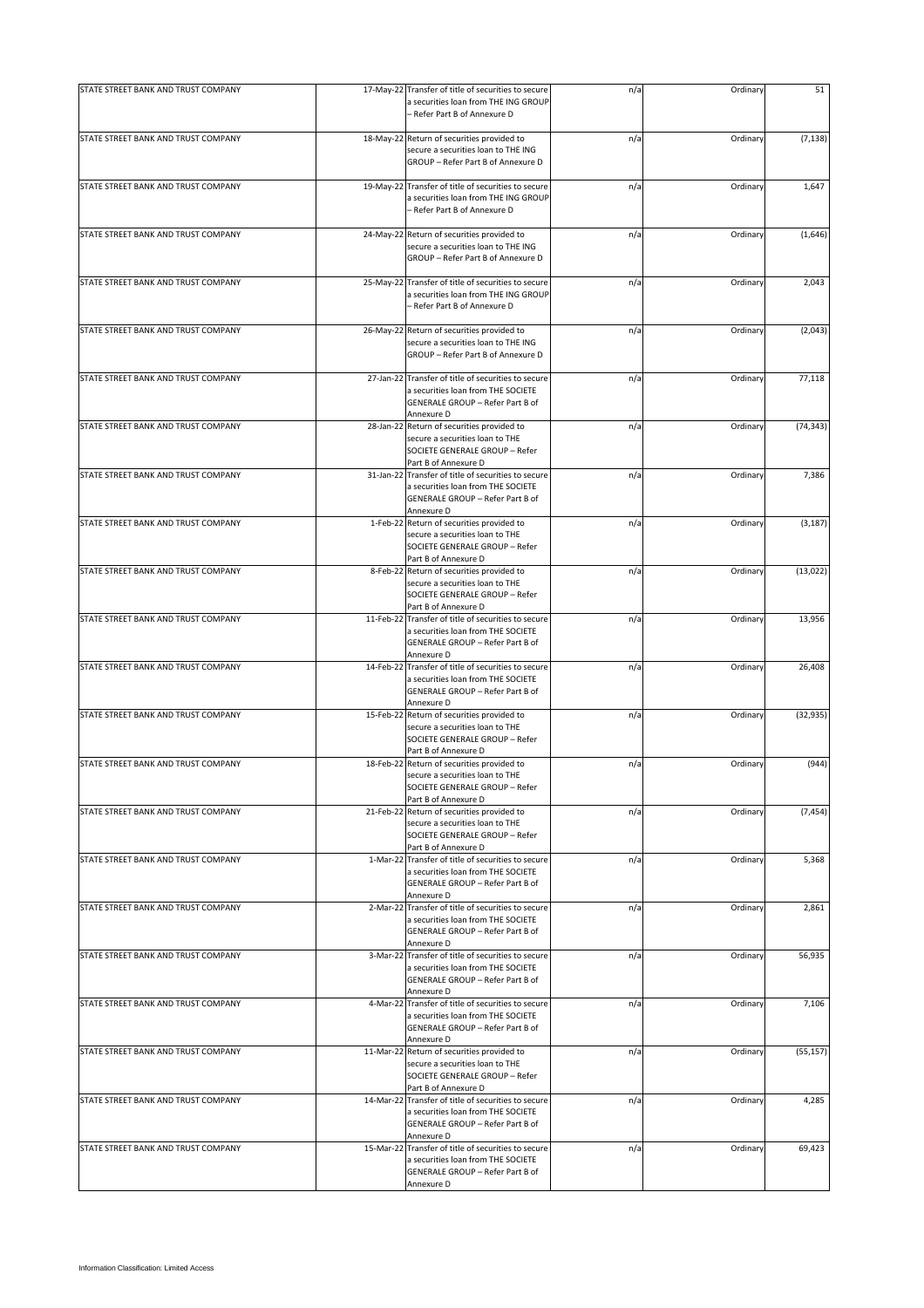| STATE STREET BANK AND TRUST COMPANY | 16-Mar-22 Return of securities provided to                                                | n/a | Ordinary | (80, 817) |
|-------------------------------------|-------------------------------------------------------------------------------------------|-----|----------|-----------|
|                                     | secure a securities loan to THE                                                           |     |          |           |
|                                     | SOCIETE GENERALE GROUP - Refer                                                            |     |          |           |
| STATE STREET BANK AND TRUST COMPANY | Part B of Annexure D<br>31-Mar-22 Return of securities provided to                        | n/a | Ordinary | (8,982)   |
|                                     | secure a securities loan to THE                                                           |     |          |           |
|                                     | SOCIETE GENERALE GROUP - Refer                                                            |     |          |           |
|                                     | Part B of Annexure D                                                                      |     |          |           |
| STATE STREET BANK AND TRUST COMPANY | 1-Apr-22 Return of securities provided to                                                 | n/a | Ordinary | (845)     |
|                                     | secure a securities loan to THE                                                           |     |          |           |
|                                     | SOCIETE GENERALE GROUP - Refer<br>Part B of Annexure D                                    |     |          |           |
| STATE STREET BANK AND TRUST COMPANY | 6-Apr-22 Return of securities provided to                                                 | n/a | Ordinary | (1, 422)  |
|                                     | secure a securities loan to THE                                                           |     |          |           |
|                                     | SOCIETE GENERALE GROUP - Refer                                                            |     |          |           |
|                                     | Part B of Annexure D                                                                      |     |          |           |
| STATE STREET BANK AND TRUST COMPANY | 8-Apr-22 Transfer of title of securities to secure                                        | n/a | Ordinary | 289       |
|                                     | a securities loan from THE SOCIETE<br>GENERALE GROUP - Refer Part B of                    |     |          |           |
|                                     | Annexure D                                                                                |     |          |           |
| STATE STREET BANK AND TRUST COMPANY | 11-Apr-22 Transfer of title of securities to secure                                       | n/a | Ordinary | 81,780    |
|                                     | a securities loan from THE SOCIETE                                                        |     |          |           |
|                                     | GENERALE GROUP - Refer Part B of                                                          |     |          |           |
|                                     | Annexure D                                                                                |     |          |           |
| STATE STREET BANK AND TRUST COMPANY | 18-Apr-22 Return of securities provided to<br>secure a securities loan to THE             | n/a | Ordinary | (4, 343)  |
|                                     | SOCIETE GENERALE GROUP - Refer                                                            |     |          |           |
|                                     | Part B of Annexure D                                                                      |     |          |           |
| STATE STREET BANK AND TRUST COMPANY | 19-Apr-22 Transfer of title of securities to secure                                       | n/a | Ordinary | 1,734     |
|                                     | a securities loan from THE SOCIETE                                                        |     |          |           |
|                                     | GENERALE GROUP - Refer Part B of                                                          |     |          |           |
|                                     | Annexure D                                                                                |     |          |           |
| STATE STREET BANK AND TRUST COMPANY | 20-Apr-22 Return of securities provided to<br>secure a securities loan to THE             | n/a | Ordinary | (30, 755) |
|                                     | SOCIETE GENERALE GROUP - Refer                                                            |     |          |           |
|                                     | Part B of Annexure D                                                                      |     |          |           |
| STATE STREET BANK AND TRUST COMPANY | 21-Apr-22 Return of securities provided to                                                | n/a | Ordinary | (30, 814) |
|                                     | secure a securities loan to THE                                                           |     |          |           |
|                                     | SOCIETE GENERALE GROUP - Refer                                                            |     |          |           |
|                                     | Part B of Annexure D                                                                      |     |          |           |
| STATE STREET BANK AND TRUST COMPANY | 25-Apr-22 Transfer of title of securities to secure<br>a securities loan from THE SOCIETE | n/a | Ordinary | 3,934     |
|                                     | GENERALE GROUP - Refer Part B of                                                          |     |          |           |
|                                     | Annexure D                                                                                |     |          |           |
| STATE STREET BANK AND TRUST COMPANY | 3-May-22 Transfer of title of securities to secure                                        | n/a | Ordinary | 22,300    |
|                                     | a securities loan from THE SOCIETE                                                        |     |          |           |
|                                     | GENERALE GROUP - Refer Part B of                                                          |     |          |           |
| STATE STREET BANK AND TRUST COMPANY | Annexure D<br>4-May-22 Return of securities provided to                                   | n/a | Ordinary | (23, 103) |
|                                     | secure a securities loan to THE                                                           |     |          |           |
|                                     | SOCIETE GENERALE GROUP - Refer                                                            |     |          |           |
|                                     | Part B of Annexure D                                                                      |     |          |           |
| STATE STREET BANK AND TRUST COMPANY | 9-May-22 Transfer of title of securities to secure                                        | n/a | Ordinary | 62,764    |
|                                     | a securities loan from THE SOCIETE                                                        |     |          |           |
|                                     | GENERALE GROUP - Refer Part B of<br>Annexure D                                            |     |          |           |
| STATE STREET BANK AND TRUST COMPANY | 10-May-22 Return of securities provided to                                                | n/a | Ordinary | (69, 177) |
|                                     | secure a securities loan to THE                                                           |     |          |           |
|                                     | SOCIETE GENERALE GROUP - Refer                                                            |     |          |           |
|                                     | Part B of Annexure D                                                                      |     |          |           |
| STATE STREET BANK AND TRUST COMPANY | 13-May-22 Transfer of title of securities to secure                                       | n/a | Ordinary | 84,357    |
|                                     | a securities loan from THE SOCIETE                                                        |     |          |           |
|                                     | GENERALE GROUP - Refer Part B of<br>Annexure D                                            |     |          |           |
| STATE STREET BANK AND TRUST COMPANY | 16-May-22 Return of securities provided to                                                | n/a | Ordinary | (98, 973) |
|                                     | secure a securities loan to THE                                                           |     |          |           |
|                                     | SOCIETE GENERALE GROUP - Refer                                                            |     |          |           |
|                                     | Part B of Annexure D                                                                      |     |          |           |
| STATE STREET BANK AND TRUST COMPANY | 24-Feb-22 Transfer of title of securities to secure                                       | n/a | Ordinary | 22,402    |
|                                     | a securities loan from THE UBS<br>GROUP - Refer Part B of Annexure D                      |     |          |           |
|                                     |                                                                                           |     |          |           |
| STATE STREET BANK AND TRUST COMPANY | 25-Feb-22 Return of securities provided to                                                | n/a | Ordinary | (22, 402) |
|                                     | secure a securities loan to THE UBS                                                       |     |          |           |
|                                     | GROUP - Refer Part B of Annexure D                                                        |     |          |           |
|                                     |                                                                                           |     |          |           |
| STATE STREET BANK AND TRUST COMPANY | 25-Apr-22 Transfer of title of securities to secure                                       | n/a | Ordinary | 1,347     |
|                                     | a securities loan from THE CREDIT<br>SUISSE GROUP - Refer Part B of                       |     |          |           |
|                                     | Annexure D                                                                                |     |          |           |
| STATE STREET BANK AND TRUST COMPANY | 26-Apr-22 Transfer of title of securities to secure                                       | n/a | Ordinary | 52        |
|                                     | a securities loan from THE CREDIT                                                         |     |          |           |
|                                     | SUISSE GROUP - Refer Part B of                                                            |     |          |           |
| STATE STREET BANK AND TRUST COMPANY | Annexure D<br>27-Apr-22 Transfer of title of securities to secure                         | n/a | Ordinary | 74        |
|                                     | a securities loan from THE CREDIT                                                         |     |          |           |
|                                     | SUISSE GROUP - Refer Part B of                                                            |     |          |           |
|                                     | Annexure D                                                                                |     |          |           |
| STATE STREET BANK AND TRUST COMPANY | 28-Apr-22 Transfer of title of securities to secure                                       | n/a | Ordinary | 69        |
|                                     | a securities loan from THE CREDIT                                                         |     |          |           |
|                                     | SUISSE GROUP - Refer Part B of<br>Annexure D                                              |     |          |           |
|                                     |                                                                                           |     |          |           |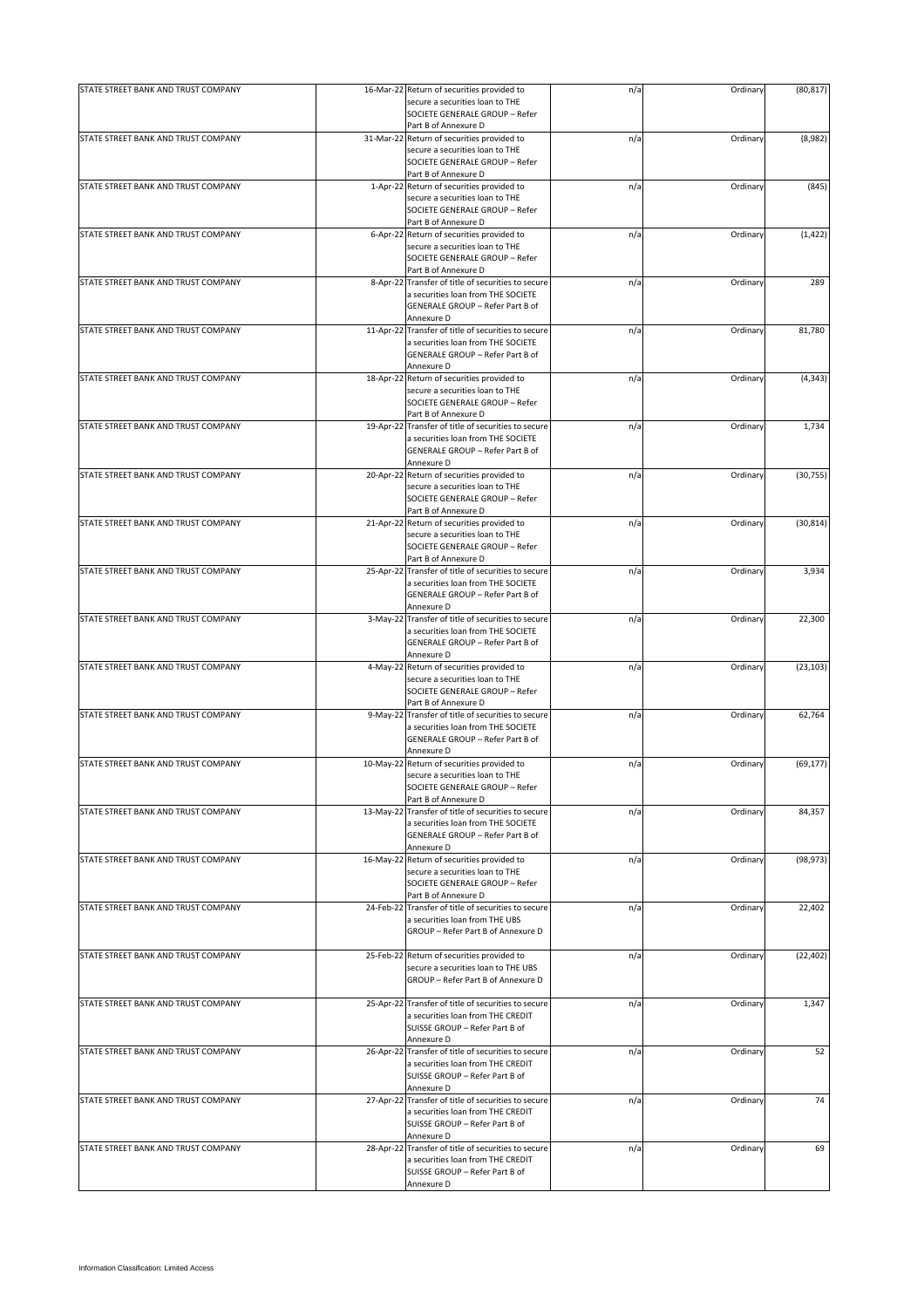| STATE STREET BANK AND TRUST COMPANY |             | 29-Apr-22 Return of securities provided to                                                                        | n/a | Ordinary | (23)      |
|-------------------------------------|-------------|-------------------------------------------------------------------------------------------------------------------|-----|----------|-----------|
|                                     |             | secure a securities loan to THE CREDIT<br>SUISSE GROUP - Refer Part B of<br>Annexure D                            |     |          |           |
| STATE STREET BANK AND TRUST COMPANY |             | 2-May-22 Transfer of title of securities to secure                                                                | n/a | Ordinary | 99        |
|                                     |             | a securities loan from THE CREDIT<br>SUISSE GROUP - Refer Part B of<br>Annexure D                                 |     |          |           |
| STATE STREET BANK AND TRUST COMPANY | $3-May-22$  | Transfer of title of securities to secure                                                                         | n/a | Ordinary | 15,919    |
|                                     |             | a securities loan from THE CREDIT<br>SUISSE GROUP - Refer Part B of<br>Annexure D                                 |     |          |           |
| STATE STREET BANK AND TRUST COMPANY |             | 4-May-22 Transfer of title of securities to secure                                                                | n/a | Ordinary | 537       |
|                                     |             | a securities loan from THE CREDIT<br>SUISSE GROUP - Refer Part B of<br>Annexure D                                 |     |          |           |
| STATE STREET BANK AND TRUST COMPANY |             | 5-May-22 Transfer of title of securities to secure                                                                | n/a | Ordinary | 1,597     |
|                                     |             | a securities loan from THE CREDIT<br>SUISSE GROUP - Refer Part B of<br>Annexure D                                 |     |          |           |
| STATE STREET BANK AND TRUST COMPANY | $6$ -May-22 | Return of securities provided to                                                                                  | n/a | Ordinary | (6, 277)  |
|                                     |             | secure a securities loan to THE CREDIT<br>SUISSE GROUP - Refer Part B of<br>Annexure D                            |     |          |           |
| STATE STREET BANK AND TRUST COMPANY | 9-May-22    | Return of securities provided to                                                                                  | n/a | Ordinary | (13,088)  |
|                                     |             | secure a securities loan to THE CREDIT<br>SUISSE GROUP - Refer Part B of<br>Annexure D                            |     |          |           |
| STATE STREET BANK AND TRUST COMPANY |             | 11-May-22 Transfer of title of securities to secure                                                               | n/a | Ordinary | 616       |
|                                     |             | a securities loan from THE CREDIT<br>SUISSE GROUP - Refer Part B of<br>Annexure D                                 |     |          |           |
| STATE STREET BANK AND TRUST COMPANY | 12-May-22   | Return of securities provided to                                                                                  | n/a | Ordinary | (777)     |
|                                     |             | secure a securities loan to THE CREDIT<br>SUISSE GROUP - Refer Part B of<br>Annexure D                            |     |          |           |
| STATE STREET BANK AND TRUST COMPANY |             | 13-May-22 Transfer of title of securities to secure                                                               | n/a | Ordinary | 103       |
|                                     |             | a securities loan from THE CREDIT<br>SUISSE GROUP - Refer Part B of<br>Annexure D                                 |     |          |           |
| STATE STREET BANK AND TRUST COMPANY |             | 18-May-22 Return of securities provided to                                                                        | n/a | Ordinary | (12)      |
|                                     |             | secure a securities loan to THE CREDIT<br>SUISSE GROUP - Refer Part B of<br>Annexure D                            |     |          |           |
| STATE STREET BANK AND TRUST COMPANY | 19-May-22   | Return of securities provided to                                                                                  | n/a | Ordinary | (235)     |
|                                     |             | secure a securities loan to THE CREDIT<br>SUISSE GROUP - Refer Part B of<br>Annexure D                            |     |          |           |
| STATE STREET BANK AND TRUST COMPANY | 24-Feb-22   | Transfer of title of securities to secure                                                                         | n/a | Ordinary | 4,950     |
|                                     |             | a securities loan from THE ING GROUP<br>- Refer Part B of Annexure D                                              |     |          |           |
| STATE STREET BANK AND TRUST COMPANY |             | 25-Feb-22 Return of securities provided to                                                                        | n/a | Ordinary | (3,994)   |
|                                     |             | secure a securities loan to THE ING<br>GROUP - Refer Part B of Annexure D                                         |     |          |           |
| STATE STREET BANK AND TRUST COMPANY |             | 14-Mar-22 Transfer of title of securities to secure                                                               | n/a | Ordinary | 1,631     |
|                                     |             | a securities loan from THE ING GROUP<br>- Refer Part B of Annexure D                                              |     |          |           |
| STATE STREET BANK AND TRUST COMPANY | 16-Mar-22   | Return of securities provided to                                                                                  | n/a | Ordinary | (1,984)   |
|                                     |             | secure a securities loan to THE ING<br>GROUP - Refer Part B of Annexure D                                         |     |          |           |
| STATE STREET BANK AND TRUST COMPANY | 22-Mar-22   | Transfer of title of securities to secure                                                                         | n/a | Ordinary | 22,906    |
|                                     |             | a securities loan from THE ING GROUP<br>- Refer Part B of Annexure D                                              |     |          |           |
| STATE STREET BANK AND TRUST COMPANY |             | 25-Mar-22 Return of securities provided to                                                                        | n/a | Ordinary | (23, 509) |
|                                     |             | secure a securities loan to THE ING<br>GROUP - Refer Part B of Annexure D                                         |     |          |           |
| STATE STREET BANK AND TRUST COMPANY | 30-Mar-22   | Transfer of title of securities to secure<br>a securities loan from THE ING GROUP<br>- Refer Part B of Annexure D | n/a | Ordinary | 56,367    |
| STATE STREET BANK AND TRUST COMPANY |             | 8-Apr-22 Return of securities provided to                                                                         |     | Ordinary |           |
|                                     |             | secure a securities loan to THE ING<br>GROUP - Refer Part B of Annexure D                                         | n/a |          | (56, 252) |
| STATE STREET BANK AND TRUST COMPANY |             | 25-Apr-22 Transfer of title of securities to secure                                                               | n/a | Ordinary | 47,626    |
|                                     |             | a securities loan from THE ING GROUP<br>- Refer Part B of Annexure D                                              |     |          |           |
| STATE STREET BANK AND TRUST COMPANY |             | 26-Apr-22 Return of securities provided to                                                                        | n/a | Ordinary | (34, 204) |
|                                     |             | secure a securities loan to THE ING<br>GROUP - Refer Part B of Annexure D                                         |     |          |           |
| STATE STREET BANK AND TRUST COMPANY | 27-Apr-22   | Transfer of title of securities to secure                                                                         | n/a | Ordinary | 1,802     |
|                                     |             | a securities loan from THE ING GROUP<br>- Refer Part B of Annexure D                                              |     |          |           |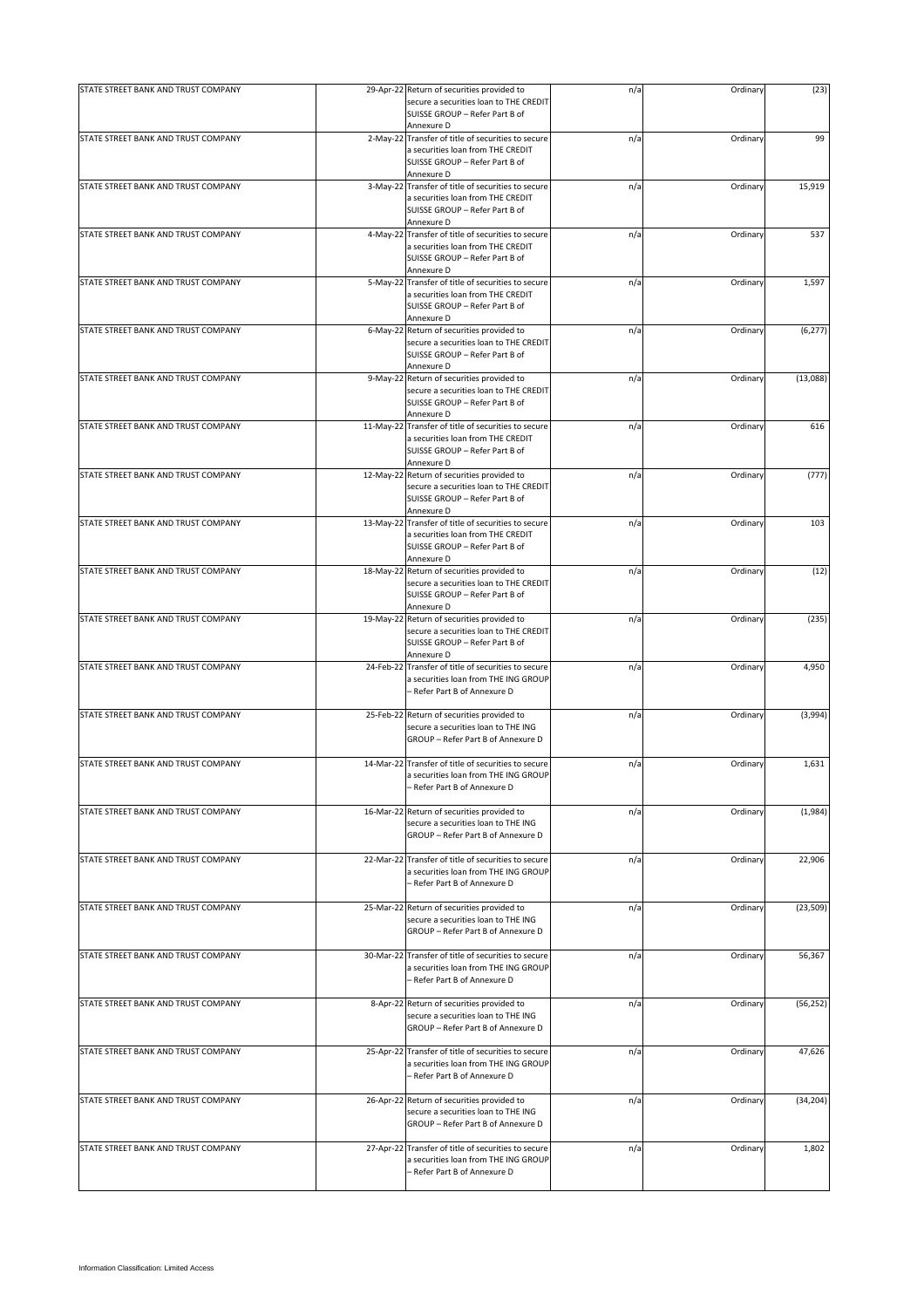| STATE STREET BANK AND TRUST COMPANY |           | 28-Apr-22 Return of securities provided to                                                                                                  | n/a | Ordinary | (7,004)   |
|-------------------------------------|-----------|---------------------------------------------------------------------------------------------------------------------------------------------|-----|----------|-----------|
|                                     |           | secure a securities loan to THE ING<br>GROUP - Refer Part B of Annexure D                                                                   |     |          |           |
| STATE STREET BANK AND TRUST COMPANY |           | 3-May-22 Transfer of title of securities to secure<br>a securities loan from THE ING GROUP<br>- Refer Part B of Annexure D                  | n/a | Ordinary | 148       |
| STATE STREET BANK AND TRUST COMPANY | 4-May-22  | Return of securities provided to<br>secure a securities loan to THE ING<br>GROUP - Refer Part B of Annexure D                               | n/a | Ordinary | (468)     |
| STATE STREET BANK AND TRUST COMPANY | 5-May-22  | Return of securities provided to<br>secure a securities loan to THE ING<br>GROUP - Refer Part B of Annexure D                               | n/a | Ordinary | (6, 012)  |
| STATE STREET BANK AND TRUST COMPANY | 11-May-22 | Transfer of title of securities to secure<br>a securities loan from THE ING GROUP<br>- Refer Part B of Annexure D                           | n/a | Ordinary | 2,091     |
| STATE STREET BANK AND TRUST COMPANY | 12-May-22 | Transfer of title of securities to secure<br>a securities loan from THE ING GROUP<br>– Refer Part B of Annexure D                           | n/a | Ordinary | 521       |
| STATE STREET BANK AND TRUST COMPANY |           | 13-May-22 Return of securities provided to<br>secure a securities loan to THE ING<br>GROUP - Refer Part B of Annexure D                     | n/a | Ordinary | (1, 346)  |
| STATE STREET BANK AND TRUST COMPANY | 16-May-22 | Return of securities provided to<br>secure a securities loan to THE ING<br>GROUP - Refer Part B of Annexure D                               | n/a | Ordinary | (248)     |
| STATE STREET BANK AND TRUST COMPANY | 17-May-22 | Transfer of title of securities to secure<br>a securities loan from THE ING GROUP<br>- Refer Part B of Annexure D                           | n/a | Ordinary | 29        |
| STATE STREET BANK AND TRUST COMPANY | 18-May-22 | Return of securities provided to<br>secure a securities loan to THE ING<br>GROUP - Refer Part B of Annexure D                               | n/a | Ordinary | (3,051)   |
| STATE STREET BANK AND TRUST COMPANY | 19-May-22 | Transfer of title of securities to secure<br>a securities loan from THE ING GROUP<br>- Refer Part B of Annexure D                           | n/a | Ordinary | 713       |
| STATE STREET BANK AND TRUST COMPANY |           | 24-May-22 Return of securities provided to<br>secure a securities loan to THE ING<br>GROUP - Refer Part B of Annexure D                     | n/a | Ordinary | (713)     |
| STATE STREET BANK AND TRUST COMPANY | 25-May-22 | Transfer of title of securities to secure<br>a securities loan from THE ING GROUP<br>- Refer Part B of Annexure D                           | n/a | Ordinary | 1,102     |
| STATE STREET BANK AND TRUST COMPANY |           | 26-May-22 Return of securities provided to<br>secure a securities loan to THE ING<br>GROUP - Refer Part B of Annexure D                     | n/a | Ordinary | (1, 102)  |
| STATE STREET BANK AND TRUST COMPANY |           | 27-Jan-22 Transfer of title of securities to secure<br>a securities loan from THE SOCIETE<br>GENERALE GROUP - Refer Part B of               | n/a | Ordinary | 53,031    |
| STATE STREET BANK AND TRUST COMPANY | 28-Jan-22 | Annexure D<br>Return of securities provided to<br>secure a securities loan to THE<br>SOCIETE GENERALE GROUP - Refer<br>Part B of Annexure D | n/a | Ordinary | (41,996)  |
| STATE STREET BANK AND TRUST COMPANY |           | 31-Jan-22 Transfer of title of securities to secure<br>a securities loan from THE SOCIETE<br>GENERALE GROUP - Refer Part B of<br>Annexure D | n/a | Ordinary | 1,575     |
| STATE STREET BANK AND TRUST COMPANY |           | 1-Feb-22 Transfer of title of securities to secure<br>a securities loan from THE SOCIETE<br>GENERALE GROUP - Refer Part B of<br>Annexure D  | n/a | Ordinary | 756       |
| STATE STREET BANK AND TRUST COMPANY | 11-Feb-22 | Return of securities provided to<br>secure a securities loan to THE<br>SOCIETE GENERALE GROUP - Refer<br>Part B of Annexure D               | n/a | Ordinary | (1,839)   |
| STATE STREET BANK AND TRUST COMPANY | 14-Feb-22 | Transfer of title of securities to secure<br>a securities loan from THE SOCIETE<br>GENERALE GROUP - Refer Part B of<br>Annexure D           | n/a | Ordinary | 55,063    |
| STATE STREET BANK AND TRUST COMPANY |           | 15-Feb-22 Transfer of title of securities to secure<br>a securities loan from THE SOCIETE<br>GENERALE GROUP - Refer Part B of<br>Annexure D | n/a | Ordinary | 7,232     |
| STATE STREET BANK AND TRUST COMPANY |           | 1-Mar-22 Return of securities provided to<br>secure a securities loan to THE<br>SOCIETE GENERALE GROUP - Refer<br>Part B of Annexure D      | n/a | Ordinary | (73, 575) |
| STATE STREET BANK AND TRUST COMPANY |           | 3-Mar-22 Transfer of title of securities to secure<br>a securities loan from THE SOCIETE<br>GENERALE GROUP - Refer Part B of<br>Annexure D  | n/a | Ordinary | 62,107    |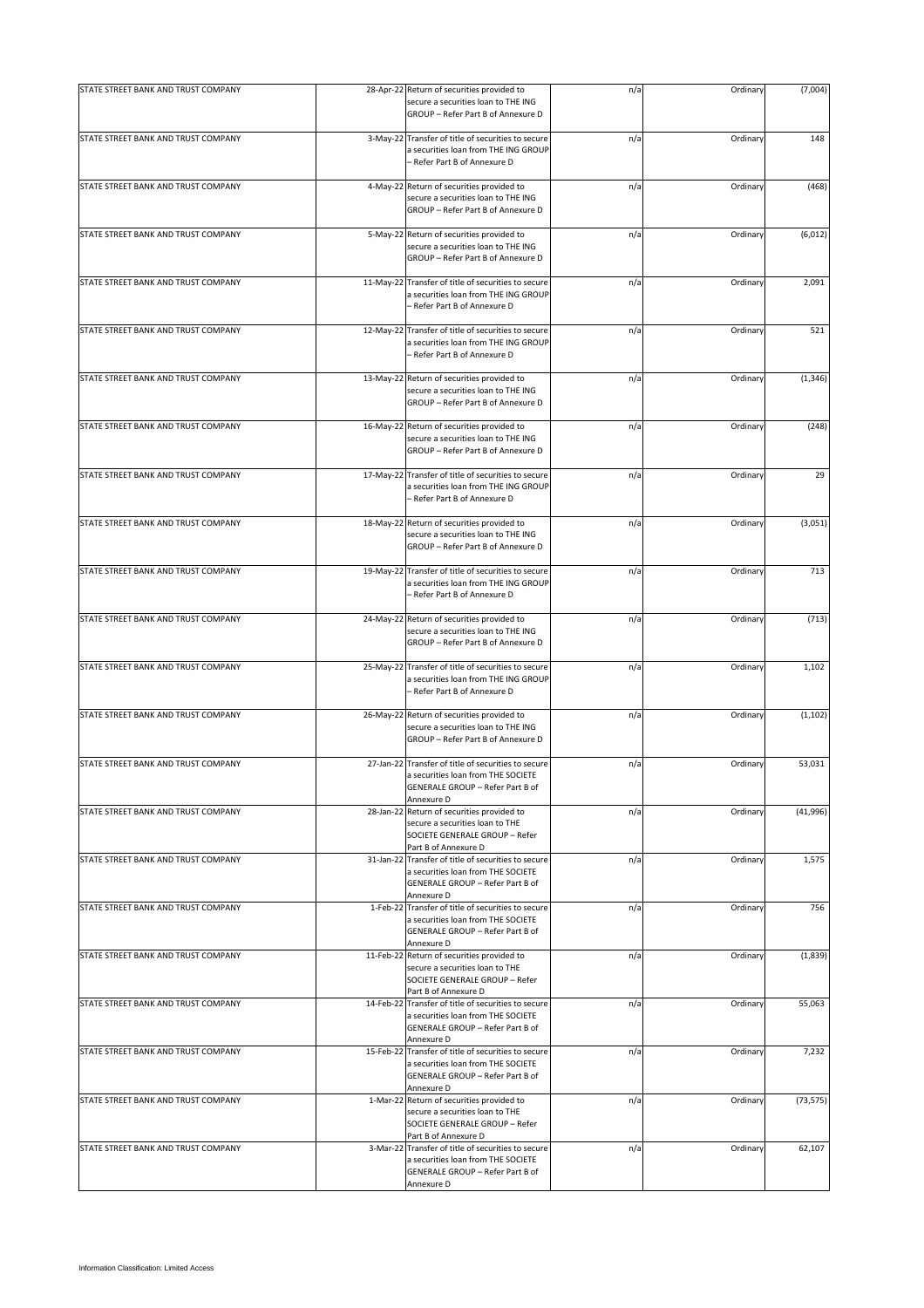| STATE STREET BANK AND TRUST COMPANY | 4-Mar-22 Transfer of title of securities to secure                                        | n/a | Ordinary | 882       |
|-------------------------------------|-------------------------------------------------------------------------------------------|-----|----------|-----------|
|                                     | a securities loan from THE SOCIETE                                                        |     |          |           |
|                                     | GENERALE GROUP - Refer Part B of                                                          |     |          |           |
| STATE STREET BANK AND TRUST COMPANY | Annexure D<br>11-Mar-22 Return of securities provided to                                  | n/a | Ordinary | (53,008)  |
|                                     | secure a securities loan to THE                                                           |     |          |           |
|                                     | SOCIETE GENERALE GROUP - Refer                                                            |     |          |           |
|                                     | Part B of Annexure D                                                                      |     |          |           |
| STATE STREET BANK AND TRUST COMPANY | 14-Mar-22 Transfer of title of securities to secure                                       | n/a | Ordinary | 43,222    |
|                                     | a securities loan from THE SOCIETE<br>GENERALE GROUP - Refer Part B of                    |     |          |           |
|                                     | Annexure D                                                                                |     |          |           |
| STATE STREET BANK AND TRUST COMPANY | 15-Mar-22 Return of securities provided to                                                | n/a | Ordinary | (3, 320)  |
|                                     | secure a securities loan to THE                                                           |     |          |           |
|                                     | SOCIETE GENERALE GROUP - Refer                                                            |     |          |           |
|                                     | Part B of Annexure D                                                                      |     |          |           |
| STATE STREET BANK AND TRUST COMPANY | 16-Mar-22 Return of securities provided to<br>secure a securities loan to THE             | n/a | Ordinary | (13,780)  |
|                                     | SOCIETE GENERALE GROUP - Refer                                                            |     |          |           |
|                                     | Part B of Annexure D                                                                      |     |          |           |
| STATE STREET BANK AND TRUST COMPANY | 31-Mar-22 Return of securities provided to                                                | n/a | Ordinary | (18, 396) |
|                                     | secure a securities loan to THE                                                           |     |          |           |
|                                     | SOCIETE GENERALE GROUP - Refer                                                            |     |          |           |
| STATE STREET BANK AND TRUST COMPANY | Part B of Annexure D                                                                      |     |          |           |
|                                     | 1-Apr-22 Return of securities provided to<br>secure a securities loan to THE              | n/a | Ordinary | (4,961)   |
|                                     | SOCIETE GENERALE GROUP - Refer                                                            |     |          |           |
|                                     | Part B of Annexure D                                                                      |     |          |           |
| STATE STREET BANK AND TRUST COMPANY | 6-Apr-22 Return of securities provided to                                                 | n/a | Ordinary | (12,988)  |
|                                     | secure a securities loan to THE                                                           |     |          |           |
|                                     | SOCIETE GENERALE GROUP - Refer                                                            |     |          |           |
| STATE STREET BANK AND TRUST COMPANY | Part B of Annexure D                                                                      |     |          |           |
|                                     | 8-Apr-22 Transfer of title of securities to secure<br>a securities loan from THE SOCIETE  | n/a | Ordinary | 18,719    |
|                                     | GENERALE GROUP - Refer Part B of                                                          |     |          |           |
|                                     | Annexure D                                                                                |     |          |           |
| STATE STREET BANK AND TRUST COMPANY | 11-Apr-22 Transfer of title of securities to secure                                       | n/a | Ordinary | 27,630    |
|                                     | a securities loan from THE SOCIETE                                                        |     |          |           |
|                                     | GENERALE GROUP - Refer Part B of                                                          |     |          |           |
|                                     | Annexure D                                                                                |     |          |           |
| STATE STREET BANK AND TRUST COMPANY | 18-Apr-22 Return of securities provided to<br>secure a securities loan to THE             | n/a | Ordinary | (1,851)   |
|                                     | SOCIETE GENERALE GROUP - Refer                                                            |     |          |           |
|                                     | Part B of Annexure D                                                                      |     |          |           |
| STATE STREET BANK AND TRUST COMPANY | 19-Apr-22 Return of securities provided to                                                | n/a | Ordinary | (673)     |
|                                     | secure a securities loan to THE                                                           |     |          |           |
|                                     | SOCIETE GENERALE GROUP - Refer                                                            |     |          |           |
|                                     | Part B of Annexure D                                                                      |     |          |           |
| STATE STREET BANK AND TRUST COMPANY | 20-Apr-22 Return of securities provided to                                                | n/a | Ordinary | (16, 973) |
|                                     | secure a securities loan to THE<br>SOCIETE GENERALE GROUP - Refer                         |     |          |           |
|                                     | Part B of Annexure D                                                                      |     |          |           |
| STATE STREET BANK AND TRUST COMPANY | 21-Apr-22 Return of securities provided to                                                | n/a | Ordinary | (16,968)  |
|                                     | secure a securities loan to THE                                                           |     |          |           |
|                                     | SOCIETE GENERALE GROUP - Refer                                                            |     |          |           |
|                                     | Part B of Annexure D                                                                      |     |          |           |
| STATE STREET BANK AND TRUST COMPANY | 25-Apr-22 Transfer of title of securities to secure<br>a securities loan from THE SOCIETE | n/a | Ordinary | 8,509     |
|                                     | GENERALE GROUP - Refer Part B of                                                          |     |          |           |
|                                     | Annexure D                                                                                |     |          |           |
| STATE STREET BANK AND TRUST COMPANY | 3-May-22 Transfer of title of securities to secure                                        | n/a | Ordinary | 6,075     |
|                                     | a securities loan from THE SOCIETE                                                        |     |          |           |
|                                     | GENERALE GROUP - Refer Part B of                                                          |     |          |           |
|                                     | Annexure D                                                                                |     |          |           |
| STATE STREET BANK AND TRUST COMPANY | 4-May-22 Return of securities provided to<br>secure a securities loan to THE              | n/a | Ordinary | (12, 792) |
|                                     | SOCIETE GENERALE GROUP - Refer                                                            |     |          |           |
|                                     | Part B of Annexure D                                                                      |     |          |           |
| STATE STREET BANK AND TRUST COMPANY | 9-May-22 Transfer of title of securities to secure                                        | n/a | Ordinary | 34,888    |
|                                     | a securities loan from THE SOCIETE                                                        |     |          |           |
|                                     | GENERALE GROUP - Refer Part B of                                                          |     |          |           |
|                                     | Annexure D                                                                                |     |          |           |
| STATE STREET BANK AND TRUST COMPANY | 10-May-22 Return of securities provided to<br>secure a securities loan to THE             | n/a | Ordinary | (38, 430) |
|                                     | SOCIETE GENERALE GROUP - Refer                                                            |     |          |           |
|                                     | Part B of Annexure D                                                                      |     |          |           |
| STATE STREET BANK AND TRUST COMPANY | 12-May-22 Return of securities provided to                                                | n/a | Ordinary | (348)     |
|                                     | secure a securities loan to THE                                                           |     |          |           |
|                                     | SOCIETE GENERALE GROUP - Refer                                                            |     |          |           |
|                                     | Part B of Annexure D                                                                      |     |          |           |
| STATE STREET BANK AND TRUST COMPANY | 13-May-22 Transfer of title of securities to secure<br>a securities loan from THE SOCIETE | n/a | Ordinary | 51,520    |
|                                     | GENERALE GROUP - Refer Part B of                                                          |     |          |           |
|                                     | Annexure D                                                                                |     |          |           |
| STATE STREET BANK AND TRUST COMPANY | 16-May-22 Return of securities provided to                                                | n/a | Ordinary | (59, 307) |
|                                     | secure a securities loan to THE                                                           |     |          |           |
|                                     | SOCIETE GENERALE GROUP - Refer                                                            |     |          |           |
|                                     | Part B of Annexure D                                                                      |     |          |           |
| STATE STREET BANK AND TRUST COMPANY | 24-Feb-22 Transfer of title of securities to secure<br>a securities loan from THE UBS     | n/a | Ordinary | 18,497    |
|                                     | GROUP - Refer Part B of Annexure D                                                        |     |          |           |
|                                     |                                                                                           |     |          |           |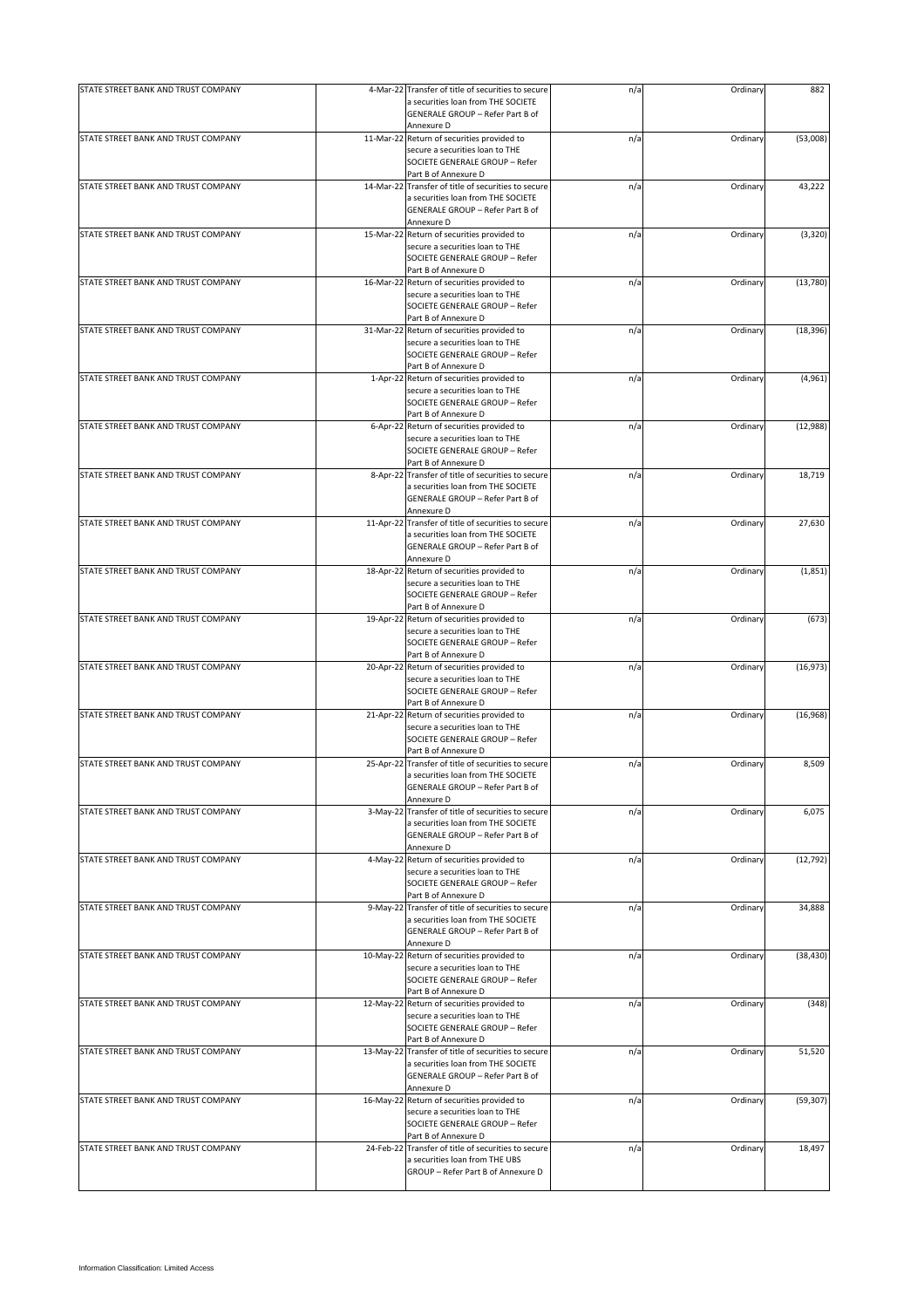| STATE STREET BANK AND TRUST COMPANY | 25-Feb-22 Return of securities provided to                                                                                               | n/a | Ordinary | (18, 497)  |
|-------------------------------------|------------------------------------------------------------------------------------------------------------------------------------------|-----|----------|------------|
|                                     | secure a securities loan to THE UBS<br>GROUP - Refer Part B of Annexure D                                                                |     |          |            |
| STATE STREET BANK AND TRUST COMPANY | 4-Feb-22 Transfer of title of securities to secure                                                                                       |     | Ordinary | 45,037     |
|                                     | a securities loan from THE BARCLAYS<br>GROUP - Refer Part B of Annexure D                                                                | n/a |          |            |
| STATE STREET BANK AND TRUST COMPANY | 7-Feb-22 Return of securities provided to                                                                                                | n/a | Ordinary | (45, 037)  |
|                                     | secure a securities loan to THE<br>BARCLAYS GROUP - Refer Part B of                                                                      |     |          |            |
|                                     | Annexure D                                                                                                                               |     |          |            |
| STATE STREET BANK AND TRUST COMPANY | 30-Mar-22 Transfer of title of securities to secure<br>a securities loan from THE CREDIT<br>SUISSE GROUP - Refer Part B of<br>Annexure D | n/a | Ordinary | 3,777      |
| STATE STREET BANK AND TRUST COMPANY | 14-Apr-22 Return of securities provided to<br>secure a securities loan to THE CREDIT<br>SUISSE GROUP - Refer Part B of                   | n/a | Ordinary | (2, 393)   |
| STATE STREET BANK AND TRUST COMPANY | Annexure D<br>15-Apr-22 Transfer of title of securities to secure<br>a securities loan from THE CREDIT<br>SUISSE GROUP - Refer Part B of | n/a | Ordinary | 14         |
|                                     | Annexure D                                                                                                                               |     |          |            |
| STATE STREET BANK AND TRUST COMPANY | 18-Apr-22 Transfer of title of securities to secure<br>a securities loan from THE CREDIT<br>SUISSE GROUP - Refer Part B of<br>Annexure D | n/a | Ordinary | 35         |
| STATE STREET BANK AND TRUST COMPANY | 19-Apr-22 Return of securities provided to<br>secure a securities loan to THE CREDIT<br>SUISSE GROUP - Refer Part B of                   | n/a | Ordinary | (50)       |
|                                     | Annexure D                                                                                                                               |     |          |            |
| STATE STREET BANK AND TRUST COMPANY | 20-Apr-22 Return of securities provided to<br>secure a securities loan to THE CREDIT<br>SUISSE GROUP - Refer Part B of<br>Annexure D     | n/a | Ordinary | (795)      |
| STATE STREET BANK AND TRUST COMPANY | 21-Apr-22 Transfer of title of securities to secure<br>a securities loan from THE CREDIT<br>SUISSE GROUP - Refer Part B of               | n/a | Ordinary | 13         |
| STATE STREET BANK AND TRUST COMPANY | Annexure D<br>25-Apr-22 Transfer of title of securities to secure<br>a securities loan from THE CREDIT<br>SUISSE GROUP - Refer Part B of | n/a | Ordinary | 9,935      |
|                                     | Annexure D                                                                                                                               |     |          |            |
| STATE STREET BANK AND TRUST COMPANY | 26-Apr-22 Transfer of title of securities to secure<br>a securities loan from THE CREDIT<br>SUISSE GROUP - Refer Part B of               | n/a | Ordinary | 210        |
| STATE STREET BANK AND TRUST COMPANY | Annexure D<br>27-Apr-22 Return of securities provided to                                                                                 | n/a | Ordinary | (10, 746)  |
|                                     | secure a securities loan to THE CREDIT<br>SUISSE GROUP - Refer Part B of<br>Annexure D                                                   |     |          |            |
| STATE STREET BANK AND TRUST COMPANY | 24-Feb-22 Transfer of title of securities to secure<br>a securities loan from THE ING GROUP<br>- Refer Part B of Annexure D              | n/a | Ordinary | 9,400      |
| STATE STREET BANK AND TRUST COMPANY | 25-Feb-22 Return of securities provided to                                                                                               | n/a | Ordinary | (7, 573)   |
|                                     | secure a securities loan to THE ING<br>GROUP - Refer Part B of Annexure D                                                                |     |          |            |
| STATE STREET BANK AND TRUST COMPANY | 14-Mar-22 Transfer of title of securities to secure<br>a securities loan from THE ING GROUP<br>- Refer Part B of Annexure D              | n/a | Ordinary | 12,768     |
| STATE STREET BANK AND TRUST COMPANY | 16-Mar-22 Return of securities provided to<br>secure a securities loan to THE ING<br>GROUP - Refer Part B of Annexure D                  | n/a | Ordinary | (8,035)    |
| STATE STREET BANK AND TRUST COMPANY | 22-Mar-22 Transfer of title of securities to secure<br>a securities loan from THE ING GROUP<br>- Refer Part B of Annexure D              | n/a | Ordinary | 8,643      |
| STATE STREET BANK AND TRUST COMPANY | 25-Mar-22 Return of securities provided to<br>secure a securities loan to THE ING<br>GROUP - Refer Part B of Annexure D                  | n/a | Ordinary | (15, 203)  |
| STATE STREET BANK AND TRUST COMPANY | 30-Mar-22 Transfer of title of securities to secure<br>a securities loan from THE ING GROUP<br>- Refer Part B of Annexure D              | n/a | Ordinary | 47,156     |
| STATE STREET BANK AND TRUST COMPANY | 8-Apr-22 Return of securities provided to<br>secure a securities loan to THE ING<br>GROUP - Refer Part B of Annexure D                   | n/a | Ordinary | (46, 571)  |
| STATE STREET BANK AND TRUST COMPANY | 25-Apr-22 Transfer of title of securities to secure<br>a securities loan from THE ING GROUP<br>- Refer Part B of Annexure D              | n/a | Ordinary | 223,292    |
| STATE STREET BANK AND TRUST COMPANY | 26-Apr-22 Return of securities provided to<br>secure a securities loan to THE ING<br>GROUP - Refer Part B of Annexure D                  | n/a | Ordinary | (160, 488) |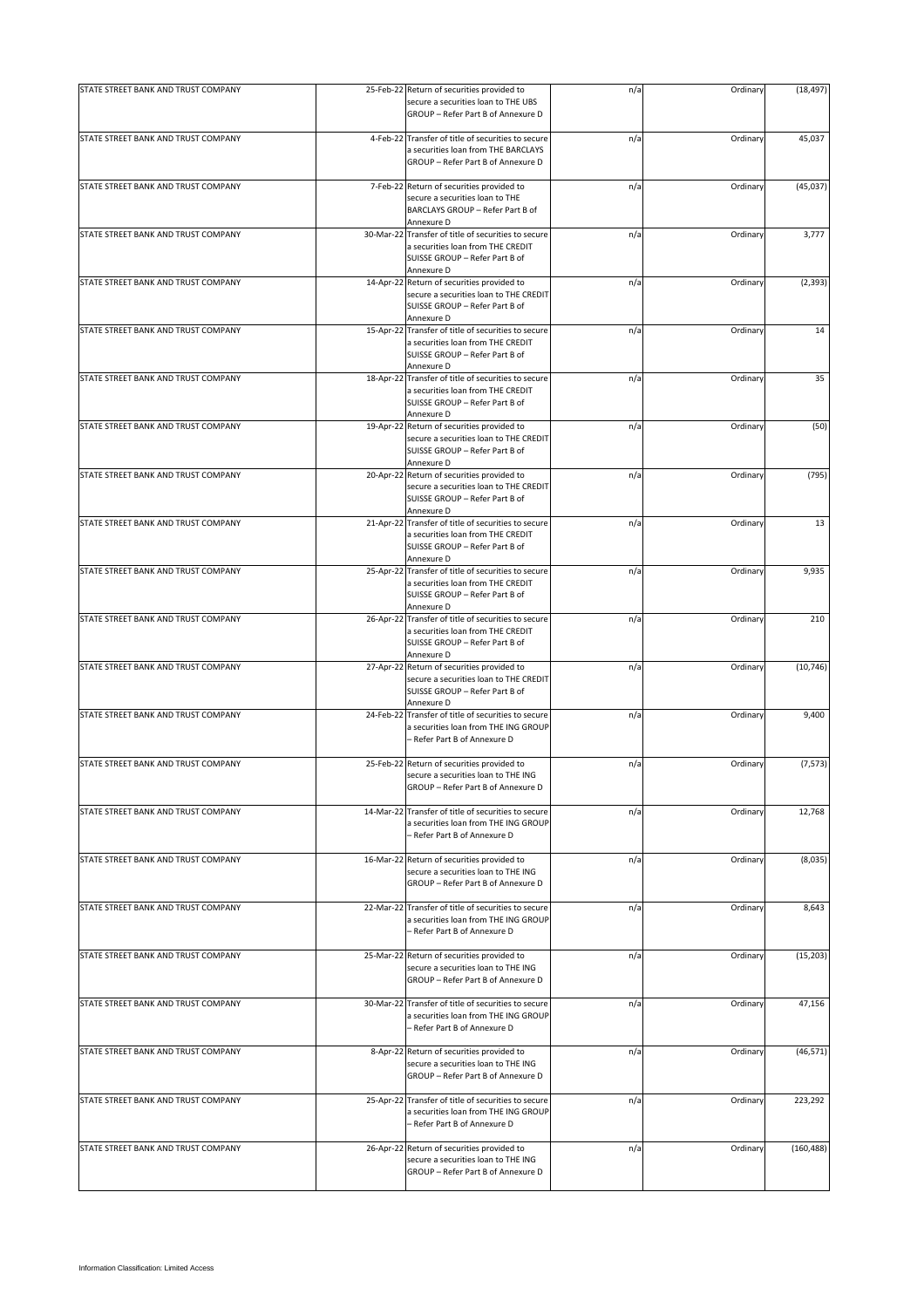| STATE STREET BANK AND TRUST COMPANY |           | 27-Apr-22 Transfer of title of securities to secure<br>a securities loan from THE ING GROUP<br>- Refer Part B of Annexure D                 | n/a | Ordinary | 22,020     |
|-------------------------------------|-----------|---------------------------------------------------------------------------------------------------------------------------------------------|-----|----------|------------|
| STATE STREET BANK AND TRUST COMPANY |           | 28-Apr-22 Return of securities provided to<br>secure a securities loan to THE ING<br>GROUP - Refer Part B of Annexure D                     | n/a | Ordinary | (8,044)    |
| STATE STREET BANK AND TRUST COMPANY |           | 3-May-22 Return of securities provided to<br>secure a securities loan to THE ING<br>GROUP - Refer Part B of Annexure D                      | n/a | Ordinary | (28, 524)  |
| STATE STREET BANK AND TRUST COMPANY |           | 4-May-22 Return of securities provided to<br>secure a securities loan to THE ING<br>GROUP - Refer Part B of Annexure D                      | n/a | Ordinary | (1,928)    |
| STATE STREET BANK AND TRUST COMPANY |           | 5-May-22 Return of securities provided to<br>secure a securities loan to THE ING<br>GROUP - Refer Part B of Annexure D                      | n/a | Ordinary | (39, 975)  |
| STATE STREET BANK AND TRUST COMPANY |           | 11-May-22 Return of securities provided to<br>secure a securities loan to THE ING<br>GROUP - Refer Part B of Annexure D                     | n/a | Ordinary | (1,025)    |
| STATE STREET BANK AND TRUST COMPANY |           | 12-May-22 Transfer of title of securities to secure<br>a securities loan from THE ING GROUP<br>– Refer Part B of Annexure D                 | n/a | Ordinary | 828        |
| STATE STREET BANK AND TRUST COMPANY |           | 13-May-22 Transfer of title of securities to secure<br>a securities loan from THE ING GROUP<br>- Refer Part B of Annexure D                 | n/a | Ordinary | 881        |
| STATE STREET BANK AND TRUST COMPANY |           | 16-May-22 Return of securities provided to<br>secure a securities loan to THE ING<br>GROUP - Refer Part B of Annexure D                     | n/a | Ordinary | (56)       |
| STATE STREET BANK AND TRUST COMPANY | 17-May-22 | Transfer of title of securities to secure<br>a securities loan from THE ING GROUP<br>- Refer Part B of Annexure D                           | n/a | Ordinary | 1,594      |
| STATE STREET BANK AND TRUST COMPANY |           | 18-May-22 Return of securities provided to<br>secure a securities loan to THE ING<br>GROUP - Refer Part B of Annexure D                     | n/a | Ordinary | (9, 159)   |
| STATE STREET BANK AND TRUST COMPANY |           | 19-May-22 Transfer of title of securities to secure<br>a securities loan from THE ING GROUP<br>- Refer Part B of Annexure D                 | n/a | Ordinary | 2,204      |
| STATE STREET BANK AND TRUST COMPANY |           | 24-May-22 Return of securities provided to<br>secure a securities loan to THE ING<br>GROUP - Refer Part B of Annexure D                     | n/a | Ordinary | (2, 204)   |
| STATE STREET BANK AND TRUST COMPANY |           | 25-May-22 Transfer of title of securities to secure<br>a securities loan from THE ING GROUP<br>– Refer Part B of Annexure D                 | n/a | Ordinary | 2,514      |
| STATE STREET BANK AND TRUST COMPANY |           | 26-May-22 Return of securities provided to<br>secure a securities loan to THE ING<br>GROUP - Refer Part B of Annexure D                     | n/a | Ordinary | (2, 514)   |
| STATE STREET BANK AND TRUST COMPANY |           | 27-Jan-22 Transfer of title of securities to secure<br>a securities loan from THE SOCIETE<br>GENERALE GROUP - Refer Part B of<br>Annexure D | n/a | Ordinary | 77,678     |
| STATE STREET BANK AND TRUST COMPANY |           | 28-Jan-22 Return of securities provided to<br>secure a securities loan to THE<br>SOCIETE GENERALE GROUP - Refer<br>Part B of Annexure D     | n/a | Ordinary | (53, 151)  |
| STATE STREET BANK AND TRUST COMPANY |           | 31-Jan-22 Return of securities provided to<br>secure a securities loan to THE<br>SOCIETE GENERALE GROUP - Refer<br>Part B of Annexure D     | n/a | Ordinary | (1, 223)   |
| STATE STREET BANK AND TRUST COMPANY |           | 1-Feb-22 Return of securities provided to<br>secure a securities loan to THE<br>SOCIETE GENERALE GROUP - Refer<br>Part B of Annexure D      | n/a | Ordinary | (1,490)    |
| STATE STREET BANK AND TRUST COMPANY |           | 11-Feb-22 Return of securities provided to<br>secure a securities loan to THE<br>SOCIETE GENERALE GROUP - Refer<br>Part B of Annexure D     | n/a | Ordinary | (8,011)    |
| STATE STREET BANK AND TRUST COMPANY |           | 14-Feb-22 Transfer of title of securities to secure<br>a securities loan from THE SOCIETE<br>GENERALE GROUP - Refer Part B of<br>Annexure D | n/a | Ordinary | 66,019     |
| STATE STREET BANK AND TRUST COMPANY |           | 15-Feb-22 Transfer of title of securities to secure<br>a securities loan from THE SOCIETE<br>GENERALE GROUP - Refer Part B of<br>Annexure D | n/a | Ordinary | 30,862     |
| STATE STREET BANK AND TRUST COMPANY |           | 1-Mar-22 Return of securities provided to<br>secure a securities loan to THE<br>SOCIETE GENERALE GROUP - Refer<br>Part B of Annexure D      | n/a | Ordinary | (110, 404) |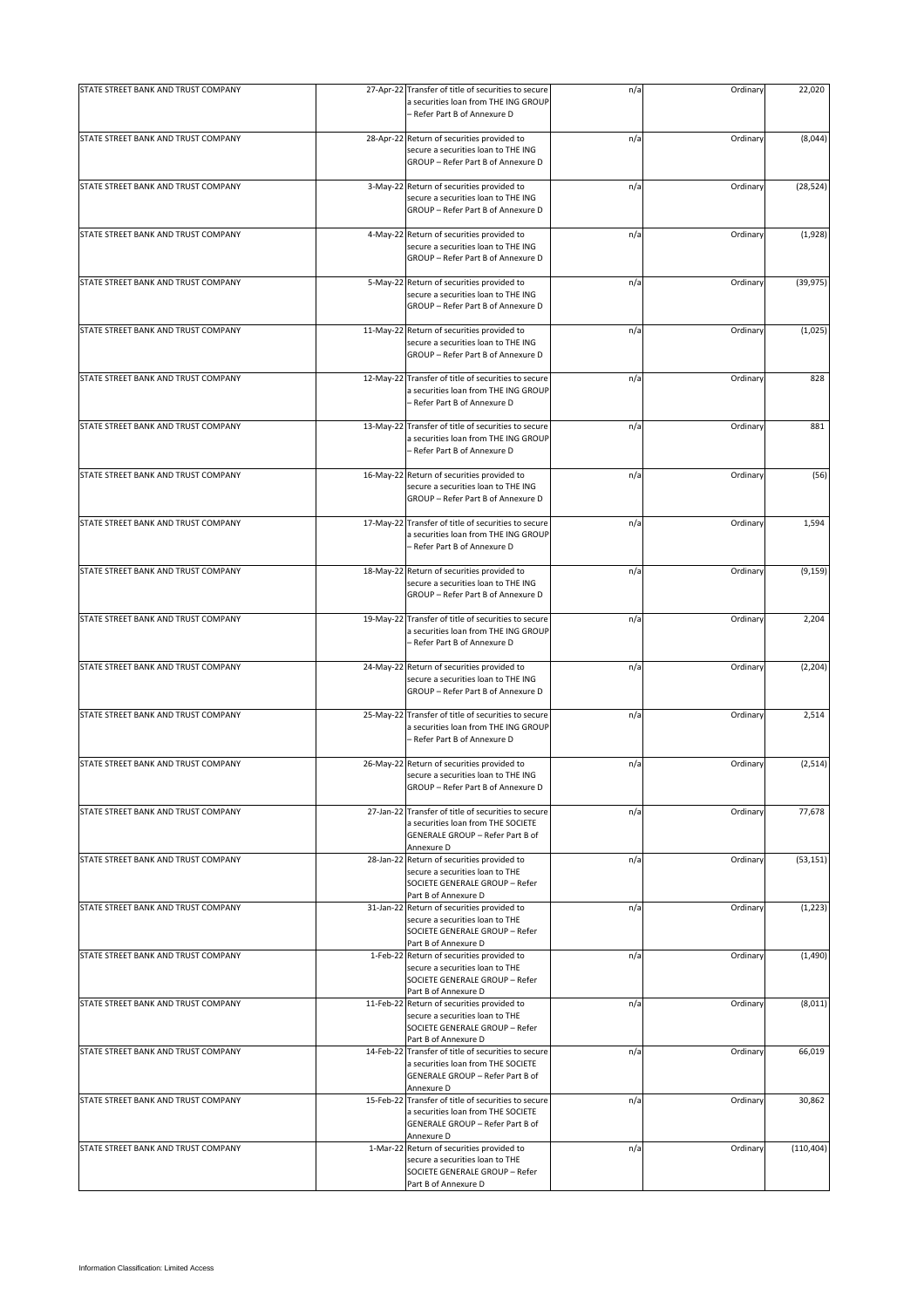| STATE STREET BANK AND TRUST COMPANY | 3-Mar-22 Transfer of title of securities to secure                                                                                      | n/a | Ordinary | 66,720     |
|-------------------------------------|-----------------------------------------------------------------------------------------------------------------------------------------|-----|----------|------------|
|                                     | a securities loan from THE SOCIETE<br>GENERALE GROUP - Refer Part B of<br>Annexure D                                                    |     |          |            |
| STATE STREET BANK AND TRUST COMPANY | 4-Mar-22 Transfer of title of securities to secure                                                                                      | n/a | Ordinary | 1,039      |
|                                     | a securities loan from THE SOCIETE<br>GENERALE GROUP - Refer Part B of<br>Annexure D                                                    |     |          |            |
| STATE STREET BANK AND TRUST COMPANY | 11-Mar-22 Return of securities provided to                                                                                              | n/a | Ordinary | (56, 376)  |
|                                     | secure a securities loan to THE<br>SOCIETE GENERALE GROUP - Refer                                                                       |     |          |            |
|                                     | Part B of Annexure D                                                                                                                    |     |          |            |
| STATE STREET BANK AND TRUST COMPANY | 14-Mar-22 Transfer of title of securities to secure                                                                                     | n/a | Ordinary | 121,989    |
|                                     | a securities loan from THE SOCIETE<br>GENERALE GROUP - Refer Part B of<br>Annexure D                                                    |     |          |            |
| STATE STREET BANK AND TRUST COMPANY | 15-Mar-22 Return of securities provided to                                                                                              | n/a | Ordinary | (75, 274)  |
|                                     | secure a securities loan to THE<br>SOCIETE GENERALE GROUP - Refer<br>Part B of Annexure D                                               |     |          |            |
| STATE STREET BANK AND TRUST COMPANY | 16-Mar-22 Transfer of title of securities to secure                                                                                     | n/a | Ordinary | 35,246     |
|                                     | a securities loan from THE SOCIETE<br>GENERALE GROUP - Refer Part B of<br>Annexure D                                                    |     |          |            |
| STATE STREET BANK AND TRUST COMPANY | 31-Mar-22 Transfer of title of securities to secure                                                                                     | n/a | Ordinary | 2,566      |
|                                     | a securities loan from THE SOCIETE<br>GENERALE GROUP - Refer Part B of                                                                  |     |          |            |
|                                     | Annexure D                                                                                                                              |     |          |            |
| STATE STREET BANK AND TRUST COMPANY | 1-Apr-22 Return of securities provided to<br>secure a securities loan to THE<br>SOCIETE GENERALE GROUP - Refer<br>Part B of Annexure D  | n/a | Ordinary | (30, 746)  |
| STATE STREET BANK AND TRUST COMPANY | 6-Apr-22 Return of securities provided to                                                                                               | n/a | Ordinary | (65, 440)  |
|                                     | secure a securities loan to THE<br>SOCIETE GENERALE GROUP - Refer<br>Part B of Annexure D                                               |     |          |            |
| STATE STREET BANK AND TRUST COMPANY | 8-Apr-22 Transfer of title of securities to secure                                                                                      | n/a | Ordinary | 138,272    |
|                                     | a securities loan from THE SOCIETE<br>GENERALE GROUP - Refer Part B of<br>Annexure D                                                    |     |          |            |
| STATE STREET BANK AND TRUST COMPANY | 11-Apr-22 Return of securities provided to                                                                                              | n/a | Ordinary | (84,908)   |
|                                     | secure a securities loan to THE<br>SOCIETE GENERALE GROUP - Refer<br>Part B of Annexure D                                               |     |          |            |
| STATE STREET BANK AND TRUST COMPANY | 18-Apr-22 Transfer of title of securities to secure                                                                                     | n/a | Ordinary | 2          |
|                                     | a securities loan from THE SOCIETE<br>GENERALE GROUP - Refer Part B of<br>Annexure D                                                    |     |          |            |
| STATE STREET BANK AND TRUST COMPANY | 19-Apr-22 Return of securities provided to                                                                                              | n/a | Ordinary | (4, 197)   |
|                                     | secure a securities loan to THE<br>SOCIETE GENERALE GROUP - Refer                                                                       |     |          |            |
|                                     | Part B of Annexure D                                                                                                                    |     |          |            |
| STATE STREET BANK AND TRUST COMPANY | 20-Apr-22 Return of securities provided to<br>secure a securities loan to THE<br>SOCIETE GENERALE GROUP - Refer<br>Part B of Annexure D | n/a | Ordinary | (19,043)   |
| STATE STREET BANK AND TRUST COMPANY | 21-Apr-22 Return of securities provided to                                                                                              | n/a | Ordinary | (18, 952)  |
|                                     | secure a securities loan to THE<br>SOCIETE GENERALE GROUP - Refer                                                                       |     |          |            |
| STATE STREET BANK AND TRUST COMPANY | Part B of Annexure D<br>25-Apr-22 Transfer of title of securities to secure                                                             | n/a | Ordinary | 124,188    |
|                                     | a securities loan from THE SOCIETE<br>GENERALE GROUP - Refer Part B of<br>Annexure D                                                    |     |          |            |
| STATE STREET BANK AND TRUST COMPANY | 3-May-22 Return of securities provided to                                                                                               | n/a | Ordinary | (78, 078)  |
|                                     | secure a securities loan to THE<br>SOCIETE GENERALE GROUP - Refer<br>Part B of Annexure D                                               |     |          |            |
| STATE STREET BANK AND TRUST COMPANY | 4-May-22 Return of securities provided to                                                                                               | n/a | Ordinary | (27, 208)  |
|                                     | secure a securities loan to THE<br>SOCIETE GENERALE GROUP - Refer<br>Part B of Annexure D                                               |     |          |            |
| STATE STREET BANK AND TRUST COMPANY | 9-May-22 Transfer of title of securities to secure                                                                                      | n/a | Ordinary | 89,591     |
|                                     | a securities loan from THE SOCIETE<br>GENERALE GROUP - Refer Part B of                                                                  |     |          |            |
|                                     | Annexure D                                                                                                                              |     |          |            |
| STATE STREET BANK AND TRUST COMPANY | 10-May-22 Return of securities provided to<br>secure a securities loan to THE<br>SOCIETE GENERALE GROUP - Refer                         | n/a | Ordinary | (100, 156) |
| STATE STREET BANK AND TRUST COMPANY | Part B of Annexure D<br>12-May-22 Return of securities provided to                                                                      | n/a | Ordinary | (6,945)    |
|                                     | secure a securities loan to THE<br>SOCIETE GENERALE GROUP - Refer                                                                       |     |          |            |
| STATE STREET BANK AND TRUST COMPANY | Part B of Annexure D<br>13-May-22 Transfer of title of securities to secure                                                             | n/a | Ordinary | 135,639    |
|                                     | a securities loan from THE SOCIETE<br>GENERALE GROUP - Refer Part B of<br>Annexure D                                                    |     |          |            |
| STATE STREET BANK AND TRUST COMPANY | 16-May-22 Return of securities provided to                                                                                              | n/a | Ordinary | (148, 208) |
|                                     | secure a securities loan to THE<br>SOCIETE GENERALE GROUP - Refer<br>Part B of Annexure D                                               |     |          |            |
|                                     |                                                                                                                                         |     |          |            |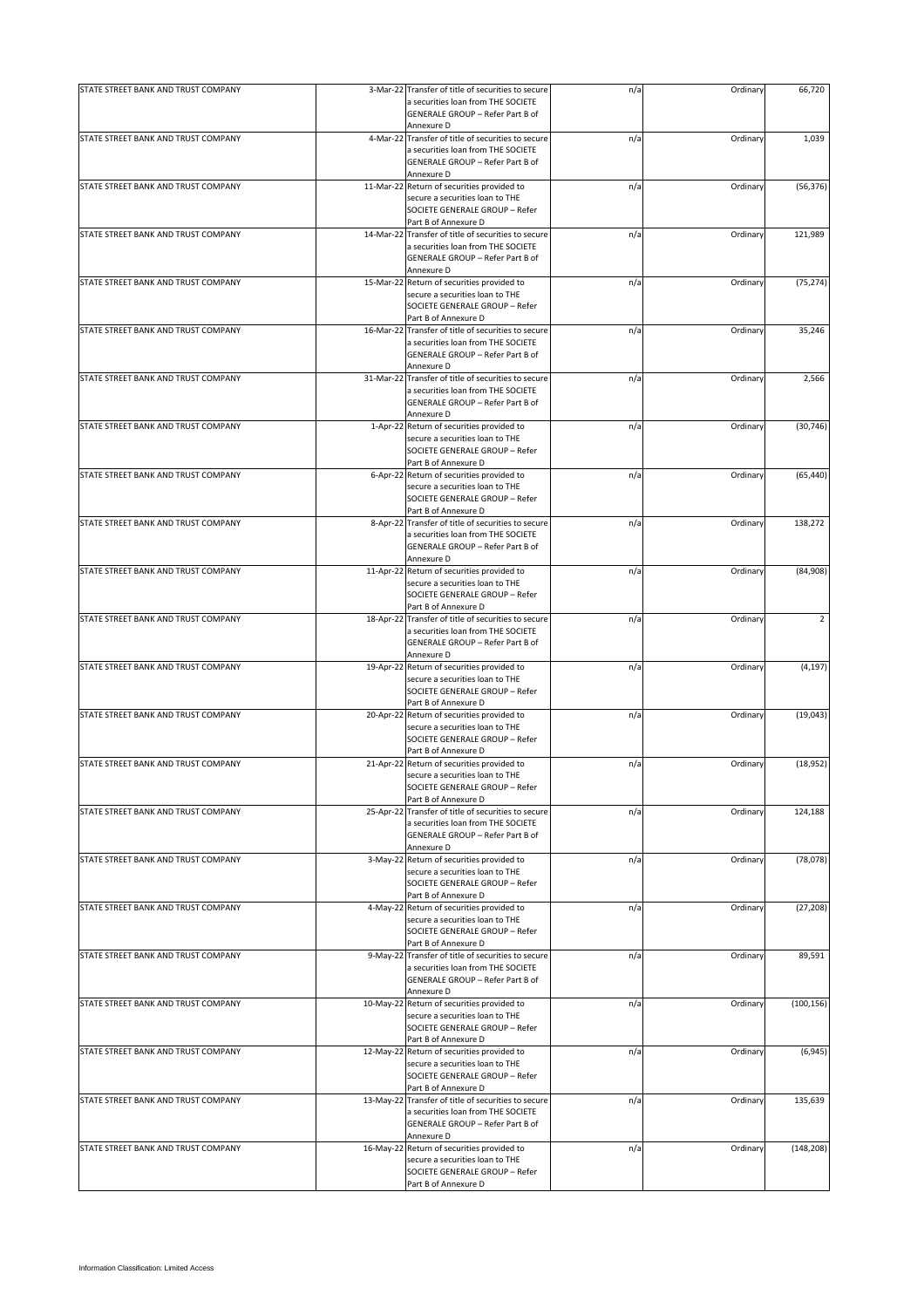| a securities loan from THE UBS<br>GROUP - Refer Part B of Annexure D<br>STATE STREET BANK AND TRUST COMPANY<br>25-Feb-22 Return of securities provided to<br>n/a<br>Ordinary<br>secure a securities loan to THE UBS<br>GROUP - Refer Part B of Annexure D<br>STATE STREET BANK AND TRUST COMPANY<br>4-Feb-22 Transfer of title of securities to secure<br>n/a<br>Ordinary<br>a securities loan from THE BARCLAYS<br>GROUP - Refer Part B of Annexure D<br>STATE STREET BANK AND TRUST COMPANY<br>7-Feb-22 Return of securities provided to<br>n/a<br>Ordinary<br>secure a securities loan to THE<br>BARCLAYS GROUP - Refer Part B of<br>Annexure D<br>STATE STREET BANK AND TRUST COMPANY<br>26-Jan-22 Return of securities provided to<br>Ordinary<br>n/a<br>secure a securities loan to THE CREDIT<br>SUISSE GROUP - Refer Part B of<br>Annexure D<br>STATE STREET BANK AND TRUST COMPANY<br>27-Jan-22 Transfer of title of securities to secure<br>Ordinary<br>n/a<br>a securities loan from THE CREDIT<br>SUISSE GROUP - Refer Part B of<br>Annexure D<br>STATE STREET BANK AND TRUST COMPANY<br>28-Jan-22 Transfer of title of securities to secure<br>n/a<br>Ordinary<br>a securities loan from THE CREDIT<br>SUISSE GROUP - Refer Part B of<br>Annexure D<br>31-Jan-22 Transfer of title of securities to secure<br>STATE STREET BANK AND TRUST COMPANY<br>n/a<br>Ordinary<br>a securities loan from THE CREDIT<br>SUISSE GROUP - Refer Part B of<br>Annexure D<br>STATE STREET BANK AND TRUST COMPANY<br>1-Feb-22 Return of securities provided to<br>n/a<br>Ordinary<br>secure a securities loan to THE CREDIT<br>SUISSE GROUP - Refer Part B of<br>Annexure D<br>STATE STREET BANK AND TRUST COMPANY<br>2-Feb-22 Return of securities provided to<br>n/a<br>Ordinary<br>secure a securities loan to THE CREDIT<br>SUISSE GROUP - Refer Part B of<br>Annexure D<br>STATE STREET BANK AND TRUST COMPANY<br>4-Feb-22 Return of securities provided to<br>n/a<br>Ordinary<br>secure a securities loan to THE CREDIT<br>SUISSE GROUP - Refer Part B of<br>Annexure D<br>STATE STREET BANK AND TRUST COMPANY<br>7-Feb-22 Transfer of title of securities to secure<br>Ordinary<br>n/a<br>a securities loan from THE CREDIT<br>SUISSE GROUP - Refer Part B of<br>Annexure D<br>STATE STREET BANK AND TRUST COMPANY<br>8-Feb-22 Return of securities provided to<br>n/a<br>Ordinary<br>secure a securities loan to THE CREDIT<br>SUISSE GROUP - Refer Part B of<br>Annexure D<br>STATE STREET BANK AND TRUST COMPANY<br>9-Feb-22 Transfer of title of securities to secure<br>n/a<br>Ordinary<br>a securities loan from THE CREDIT<br>SUISSE GROUP - Refer Part B of<br>Annexure D<br>STATE STREET BANK AND TRUST COMPANY<br>10-Feb-22 Transfer of title of securities to secure<br>Ordinary<br>n/a<br>a securities loan from THE CREDIT<br>SUISSE GROUP - Refer Part B of<br>Annexure D<br>STATE STREET BANK AND TRUST COMPANY<br>11-Feb-22 Transfer of title of securities to secure<br>Ordinary<br>n/a<br>a securities loan from THE CREDIT<br>SUISSE GROUP - Refer Part B of<br>Annexure D<br>STATE STREET BANK AND TRUST COMPANY<br>14-Feb-22 Return of securities provided to<br>n/a<br>Ordinary<br>secure a securities loan to THE CREDIT<br>SUISSE GROUP - Refer Part B of<br>Annexure D<br>STATE STREET BANK AND TRUST COMPANY<br>15-Feb-22 Transfer of title of securities to secure<br>n/a<br>Ordinary<br>a securities loan from THE CREDIT<br>SUISSE GROUP - Refer Part B of<br>Annexure D<br>16-Feb-22 Transfer of title of securities to secure<br>STATE STREET BANK AND TRUST COMPANY<br>n/a<br>Ordinary<br>a securities loan from THE CREDIT<br>SUISSE GROUP - Refer Part B of<br>Annexure D<br>STATE STREET BANK AND TRUST COMPANY<br>17-Feb-22 Return of securities provided to<br>n/a<br>Ordinary<br>secure a securities loan to THE CREDIT<br>SUISSE GROUP - Refer Part B of<br>Annexure D<br>STATE STREET BANK AND TRUST COMPANY<br>18-Feb-22 Transfer of title of securities to secure<br>n/a<br>Ordinary<br>a securities loan from THE CREDIT<br>SUISSE GROUP - Refer Part B of<br>Annexure D<br>STATE STREET BANK AND TRUST COMPANY<br>21-Feb-22 Transfer of title of securities to secure<br>n/a<br>Ordinary<br>a securities loan from THE CREDIT<br>SUISSE GROUP - Refer Part B of<br>Annexure D<br>STATE STREET BANK AND TRUST COMPANY<br>22-Feb-22 Return of securities provided to<br>n/a<br>Ordinary<br>secure a securities loan to THE CREDIT<br>SUISSE GROUP - Refer Part B of | STATE STREET BANK AND TRUST COMPANY | 24-Feb-22 Transfer of title of securities to secure | n/a | Ordinary | 330,178    |
|------------------------------------------------------------------------------------------------------------------------------------------------------------------------------------------------------------------------------------------------------------------------------------------------------------------------------------------------------------------------------------------------------------------------------------------------------------------------------------------------------------------------------------------------------------------------------------------------------------------------------------------------------------------------------------------------------------------------------------------------------------------------------------------------------------------------------------------------------------------------------------------------------------------------------------------------------------------------------------------------------------------------------------------------------------------------------------------------------------------------------------------------------------------------------------------------------------------------------------------------------------------------------------------------------------------------------------------------------------------------------------------------------------------------------------------------------------------------------------------------------------------------------------------------------------------------------------------------------------------------------------------------------------------------------------------------------------------------------------------------------------------------------------------------------------------------------------------------------------------------------------------------------------------------------------------------------------------------------------------------------------------------------------------------------------------------------------------------------------------------------------------------------------------------------------------------------------------------------------------------------------------------------------------------------------------------------------------------------------------------------------------------------------------------------------------------------------------------------------------------------------------------------------------------------------------------------------------------------------------------------------------------------------------------------------------------------------------------------------------------------------------------------------------------------------------------------------------------------------------------------------------------------------------------------------------------------------------------------------------------------------------------------------------------------------------------------------------------------------------------------------------------------------------------------------------------------------------------------------------------------------------------------------------------------------------------------------------------------------------------------------------------------------------------------------------------------------------------------------------------------------------------------------------------------------------------------------------------------------------------------------------------------------------------------------------------------------------------------------------------------------------------------------------------------------------------------------------------------------------------------------------------------------------------------------------------------------------------------------------------------------------------------------------------------------------------------------------------------------------------------------------------------------------------------------------------------------------------------------------------------------------------------------------------------------------------------------------------------------------------------------------------------------------------------------------------------------------------------------------------------------------|-------------------------------------|-----------------------------------------------------|-----|----------|------------|
|                                                                                                                                                                                                                                                                                                                                                                                                                                                                                                                                                                                                                                                                                                                                                                                                                                                                                                                                                                                                                                                                                                                                                                                                                                                                                                                                                                                                                                                                                                                                                                                                                                                                                                                                                                                                                                                                                                                                                                                                                                                                                                                                                                                                                                                                                                                                                                                                                                                                                                                                                                                                                                                                                                                                                                                                                                                                                                                                                                                                                                                                                                                                                                                                                                                                                                                                                                                                                                                                                                                                                                                                                                                                                                                                                                                                                                                                                                                                                                                                                                                                                                                                                                                                                                                                                                                                                                                                                                                                                                                  |                                     |                                                     |     |          |            |
|                                                                                                                                                                                                                                                                                                                                                                                                                                                                                                                                                                                                                                                                                                                                                                                                                                                                                                                                                                                                                                                                                                                                                                                                                                                                                                                                                                                                                                                                                                                                                                                                                                                                                                                                                                                                                                                                                                                                                                                                                                                                                                                                                                                                                                                                                                                                                                                                                                                                                                                                                                                                                                                                                                                                                                                                                                                                                                                                                                                                                                                                                                                                                                                                                                                                                                                                                                                                                                                                                                                                                                                                                                                                                                                                                                                                                                                                                                                                                                                                                                                                                                                                                                                                                                                                                                                                                                                                                                                                                                                  |                                     |                                                     |     |          | (330, 178) |
|                                                                                                                                                                                                                                                                                                                                                                                                                                                                                                                                                                                                                                                                                                                                                                                                                                                                                                                                                                                                                                                                                                                                                                                                                                                                                                                                                                                                                                                                                                                                                                                                                                                                                                                                                                                                                                                                                                                                                                                                                                                                                                                                                                                                                                                                                                                                                                                                                                                                                                                                                                                                                                                                                                                                                                                                                                                                                                                                                                                                                                                                                                                                                                                                                                                                                                                                                                                                                                                                                                                                                                                                                                                                                                                                                                                                                                                                                                                                                                                                                                                                                                                                                                                                                                                                                                                                                                                                                                                                                                                  |                                     |                                                     |     |          | 865,461    |
|                                                                                                                                                                                                                                                                                                                                                                                                                                                                                                                                                                                                                                                                                                                                                                                                                                                                                                                                                                                                                                                                                                                                                                                                                                                                                                                                                                                                                                                                                                                                                                                                                                                                                                                                                                                                                                                                                                                                                                                                                                                                                                                                                                                                                                                                                                                                                                                                                                                                                                                                                                                                                                                                                                                                                                                                                                                                                                                                                                                                                                                                                                                                                                                                                                                                                                                                                                                                                                                                                                                                                                                                                                                                                                                                                                                                                                                                                                                                                                                                                                                                                                                                                                                                                                                                                                                                                                                                                                                                                                                  |                                     |                                                     |     |          | (865, 461) |
|                                                                                                                                                                                                                                                                                                                                                                                                                                                                                                                                                                                                                                                                                                                                                                                                                                                                                                                                                                                                                                                                                                                                                                                                                                                                                                                                                                                                                                                                                                                                                                                                                                                                                                                                                                                                                                                                                                                                                                                                                                                                                                                                                                                                                                                                                                                                                                                                                                                                                                                                                                                                                                                                                                                                                                                                                                                                                                                                                                                                                                                                                                                                                                                                                                                                                                                                                                                                                                                                                                                                                                                                                                                                                                                                                                                                                                                                                                                                                                                                                                                                                                                                                                                                                                                                                                                                                                                                                                                                                                                  |                                     |                                                     |     |          | (255, 929) |
|                                                                                                                                                                                                                                                                                                                                                                                                                                                                                                                                                                                                                                                                                                                                                                                                                                                                                                                                                                                                                                                                                                                                                                                                                                                                                                                                                                                                                                                                                                                                                                                                                                                                                                                                                                                                                                                                                                                                                                                                                                                                                                                                                                                                                                                                                                                                                                                                                                                                                                                                                                                                                                                                                                                                                                                                                                                                                                                                                                                                                                                                                                                                                                                                                                                                                                                                                                                                                                                                                                                                                                                                                                                                                                                                                                                                                                                                                                                                                                                                                                                                                                                                                                                                                                                                                                                                                                                                                                                                                                                  |                                     |                                                     |     |          | 93,221     |
|                                                                                                                                                                                                                                                                                                                                                                                                                                                                                                                                                                                                                                                                                                                                                                                                                                                                                                                                                                                                                                                                                                                                                                                                                                                                                                                                                                                                                                                                                                                                                                                                                                                                                                                                                                                                                                                                                                                                                                                                                                                                                                                                                                                                                                                                                                                                                                                                                                                                                                                                                                                                                                                                                                                                                                                                                                                                                                                                                                                                                                                                                                                                                                                                                                                                                                                                                                                                                                                                                                                                                                                                                                                                                                                                                                                                                                                                                                                                                                                                                                                                                                                                                                                                                                                                                                                                                                                                                                                                                                                  |                                     |                                                     |     |          | 46,200     |
|                                                                                                                                                                                                                                                                                                                                                                                                                                                                                                                                                                                                                                                                                                                                                                                                                                                                                                                                                                                                                                                                                                                                                                                                                                                                                                                                                                                                                                                                                                                                                                                                                                                                                                                                                                                                                                                                                                                                                                                                                                                                                                                                                                                                                                                                                                                                                                                                                                                                                                                                                                                                                                                                                                                                                                                                                                                                                                                                                                                                                                                                                                                                                                                                                                                                                                                                                                                                                                                                                                                                                                                                                                                                                                                                                                                                                                                                                                                                                                                                                                                                                                                                                                                                                                                                                                                                                                                                                                                                                                                  |                                     |                                                     |     |          | 29         |
|                                                                                                                                                                                                                                                                                                                                                                                                                                                                                                                                                                                                                                                                                                                                                                                                                                                                                                                                                                                                                                                                                                                                                                                                                                                                                                                                                                                                                                                                                                                                                                                                                                                                                                                                                                                                                                                                                                                                                                                                                                                                                                                                                                                                                                                                                                                                                                                                                                                                                                                                                                                                                                                                                                                                                                                                                                                                                                                                                                                                                                                                                                                                                                                                                                                                                                                                                                                                                                                                                                                                                                                                                                                                                                                                                                                                                                                                                                                                                                                                                                                                                                                                                                                                                                                                                                                                                                                                                                                                                                                  |                                     |                                                     |     |          | (30, 841)  |
|                                                                                                                                                                                                                                                                                                                                                                                                                                                                                                                                                                                                                                                                                                                                                                                                                                                                                                                                                                                                                                                                                                                                                                                                                                                                                                                                                                                                                                                                                                                                                                                                                                                                                                                                                                                                                                                                                                                                                                                                                                                                                                                                                                                                                                                                                                                                                                                                                                                                                                                                                                                                                                                                                                                                                                                                                                                                                                                                                                                                                                                                                                                                                                                                                                                                                                                                                                                                                                                                                                                                                                                                                                                                                                                                                                                                                                                                                                                                                                                                                                                                                                                                                                                                                                                                                                                                                                                                                                                                                                                  |                                     |                                                     |     |          | (387, 134) |
|                                                                                                                                                                                                                                                                                                                                                                                                                                                                                                                                                                                                                                                                                                                                                                                                                                                                                                                                                                                                                                                                                                                                                                                                                                                                                                                                                                                                                                                                                                                                                                                                                                                                                                                                                                                                                                                                                                                                                                                                                                                                                                                                                                                                                                                                                                                                                                                                                                                                                                                                                                                                                                                                                                                                                                                                                                                                                                                                                                                                                                                                                                                                                                                                                                                                                                                                                                                                                                                                                                                                                                                                                                                                                                                                                                                                                                                                                                                                                                                                                                                                                                                                                                                                                                                                                                                                                                                                                                                                                                                  |                                     |                                                     |     |          | (193, 820) |
|                                                                                                                                                                                                                                                                                                                                                                                                                                                                                                                                                                                                                                                                                                                                                                                                                                                                                                                                                                                                                                                                                                                                                                                                                                                                                                                                                                                                                                                                                                                                                                                                                                                                                                                                                                                                                                                                                                                                                                                                                                                                                                                                                                                                                                                                                                                                                                                                                                                                                                                                                                                                                                                                                                                                                                                                                                                                                                                                                                                                                                                                                                                                                                                                                                                                                                                                                                                                                                                                                                                                                                                                                                                                                                                                                                                                                                                                                                                                                                                                                                                                                                                                                                                                                                                                                                                                                                                                                                                                                                                  |                                     |                                                     |     |          | 46         |
|                                                                                                                                                                                                                                                                                                                                                                                                                                                                                                                                                                                                                                                                                                                                                                                                                                                                                                                                                                                                                                                                                                                                                                                                                                                                                                                                                                                                                                                                                                                                                                                                                                                                                                                                                                                                                                                                                                                                                                                                                                                                                                                                                                                                                                                                                                                                                                                                                                                                                                                                                                                                                                                                                                                                                                                                                                                                                                                                                                                                                                                                                                                                                                                                                                                                                                                                                                                                                                                                                                                                                                                                                                                                                                                                                                                                                                                                                                                                                                                                                                                                                                                                                                                                                                                                                                                                                                                                                                                                                                                  |                                     |                                                     |     |          | (14)       |
|                                                                                                                                                                                                                                                                                                                                                                                                                                                                                                                                                                                                                                                                                                                                                                                                                                                                                                                                                                                                                                                                                                                                                                                                                                                                                                                                                                                                                                                                                                                                                                                                                                                                                                                                                                                                                                                                                                                                                                                                                                                                                                                                                                                                                                                                                                                                                                                                                                                                                                                                                                                                                                                                                                                                                                                                                                                                                                                                                                                                                                                                                                                                                                                                                                                                                                                                                                                                                                                                                                                                                                                                                                                                                                                                                                                                                                                                                                                                                                                                                                                                                                                                                                                                                                                                                                                                                                                                                                                                                                                  |                                     |                                                     |     |          | 33,295     |
|                                                                                                                                                                                                                                                                                                                                                                                                                                                                                                                                                                                                                                                                                                                                                                                                                                                                                                                                                                                                                                                                                                                                                                                                                                                                                                                                                                                                                                                                                                                                                                                                                                                                                                                                                                                                                                                                                                                                                                                                                                                                                                                                                                                                                                                                                                                                                                                                                                                                                                                                                                                                                                                                                                                                                                                                                                                                                                                                                                                                                                                                                                                                                                                                                                                                                                                                                                                                                                                                                                                                                                                                                                                                                                                                                                                                                                                                                                                                                                                                                                                                                                                                                                                                                                                                                                                                                                                                                                                                                                                  |                                     |                                                     |     |          | 3,822      |
|                                                                                                                                                                                                                                                                                                                                                                                                                                                                                                                                                                                                                                                                                                                                                                                                                                                                                                                                                                                                                                                                                                                                                                                                                                                                                                                                                                                                                                                                                                                                                                                                                                                                                                                                                                                                                                                                                                                                                                                                                                                                                                                                                                                                                                                                                                                                                                                                                                                                                                                                                                                                                                                                                                                                                                                                                                                                                                                                                                                                                                                                                                                                                                                                                                                                                                                                                                                                                                                                                                                                                                                                                                                                                                                                                                                                                                                                                                                                                                                                                                                                                                                                                                                                                                                                                                                                                                                                                                                                                                                  |                                     |                                                     |     |          | 111,619    |
|                                                                                                                                                                                                                                                                                                                                                                                                                                                                                                                                                                                                                                                                                                                                                                                                                                                                                                                                                                                                                                                                                                                                                                                                                                                                                                                                                                                                                                                                                                                                                                                                                                                                                                                                                                                                                                                                                                                                                                                                                                                                                                                                                                                                                                                                                                                                                                                                                                                                                                                                                                                                                                                                                                                                                                                                                                                                                                                                                                                                                                                                                                                                                                                                                                                                                                                                                                                                                                                                                                                                                                                                                                                                                                                                                                                                                                                                                                                                                                                                                                                                                                                                                                                                                                                                                                                                                                                                                                                                                                                  |                                     |                                                     |     |          | (31, 522)  |
|                                                                                                                                                                                                                                                                                                                                                                                                                                                                                                                                                                                                                                                                                                                                                                                                                                                                                                                                                                                                                                                                                                                                                                                                                                                                                                                                                                                                                                                                                                                                                                                                                                                                                                                                                                                                                                                                                                                                                                                                                                                                                                                                                                                                                                                                                                                                                                                                                                                                                                                                                                                                                                                                                                                                                                                                                                                                                                                                                                                                                                                                                                                                                                                                                                                                                                                                                                                                                                                                                                                                                                                                                                                                                                                                                                                                                                                                                                                                                                                                                                                                                                                                                                                                                                                                                                                                                                                                                                                                                                                  |                                     |                                                     |     |          | 2,755      |
|                                                                                                                                                                                                                                                                                                                                                                                                                                                                                                                                                                                                                                                                                                                                                                                                                                                                                                                                                                                                                                                                                                                                                                                                                                                                                                                                                                                                                                                                                                                                                                                                                                                                                                                                                                                                                                                                                                                                                                                                                                                                                                                                                                                                                                                                                                                                                                                                                                                                                                                                                                                                                                                                                                                                                                                                                                                                                                                                                                                                                                                                                                                                                                                                                                                                                                                                                                                                                                                                                                                                                                                                                                                                                                                                                                                                                                                                                                                                                                                                                                                                                                                                                                                                                                                                                                                                                                                                                                                                                                                  |                                     |                                                     |     |          | 109,920    |
|                                                                                                                                                                                                                                                                                                                                                                                                                                                                                                                                                                                                                                                                                                                                                                                                                                                                                                                                                                                                                                                                                                                                                                                                                                                                                                                                                                                                                                                                                                                                                                                                                                                                                                                                                                                                                                                                                                                                                                                                                                                                                                                                                                                                                                                                                                                                                                                                                                                                                                                                                                                                                                                                                                                                                                                                                                                                                                                                                                                                                                                                                                                                                                                                                                                                                                                                                                                                                                                                                                                                                                                                                                                                                                                                                                                                                                                                                                                                                                                                                                                                                                                                                                                                                                                                                                                                                                                                                                                                                                                  |                                     |                                                     |     |          | (18, 230)  |
|                                                                                                                                                                                                                                                                                                                                                                                                                                                                                                                                                                                                                                                                                                                                                                                                                                                                                                                                                                                                                                                                                                                                                                                                                                                                                                                                                                                                                                                                                                                                                                                                                                                                                                                                                                                                                                                                                                                                                                                                                                                                                                                                                                                                                                                                                                                                                                                                                                                                                                                                                                                                                                                                                                                                                                                                                                                                                                                                                                                                                                                                                                                                                                                                                                                                                                                                                                                                                                                                                                                                                                                                                                                                                                                                                                                                                                                                                                                                                                                                                                                                                                                                                                                                                                                                                                                                                                                                                                                                                                                  |                                     |                                                     |     |          | 3          |
|                                                                                                                                                                                                                                                                                                                                                                                                                                                                                                                                                                                                                                                                                                                                                                                                                                                                                                                                                                                                                                                                                                                                                                                                                                                                                                                                                                                                                                                                                                                                                                                                                                                                                                                                                                                                                                                                                                                                                                                                                                                                                                                                                                                                                                                                                                                                                                                                                                                                                                                                                                                                                                                                                                                                                                                                                                                                                                                                                                                                                                                                                                                                                                                                                                                                                                                                                                                                                                                                                                                                                                                                                                                                                                                                                                                                                                                                                                                                                                                                                                                                                                                                                                                                                                                                                                                                                                                                                                                                                                                  |                                     |                                                     |     |          | 2,056      |
|                                                                                                                                                                                                                                                                                                                                                                                                                                                                                                                                                                                                                                                                                                                                                                                                                                                                                                                                                                                                                                                                                                                                                                                                                                                                                                                                                                                                                                                                                                                                                                                                                                                                                                                                                                                                                                                                                                                                                                                                                                                                                                                                                                                                                                                                                                                                                                                                                                                                                                                                                                                                                                                                                                                                                                                                                                                                                                                                                                                                                                                                                                                                                                                                                                                                                                                                                                                                                                                                                                                                                                                                                                                                                                                                                                                                                                                                                                                                                                                                                                                                                                                                                                                                                                                                                                                                                                                                                                                                                                                  |                                     | Annexure D                                          |     |          | (26, 857)  |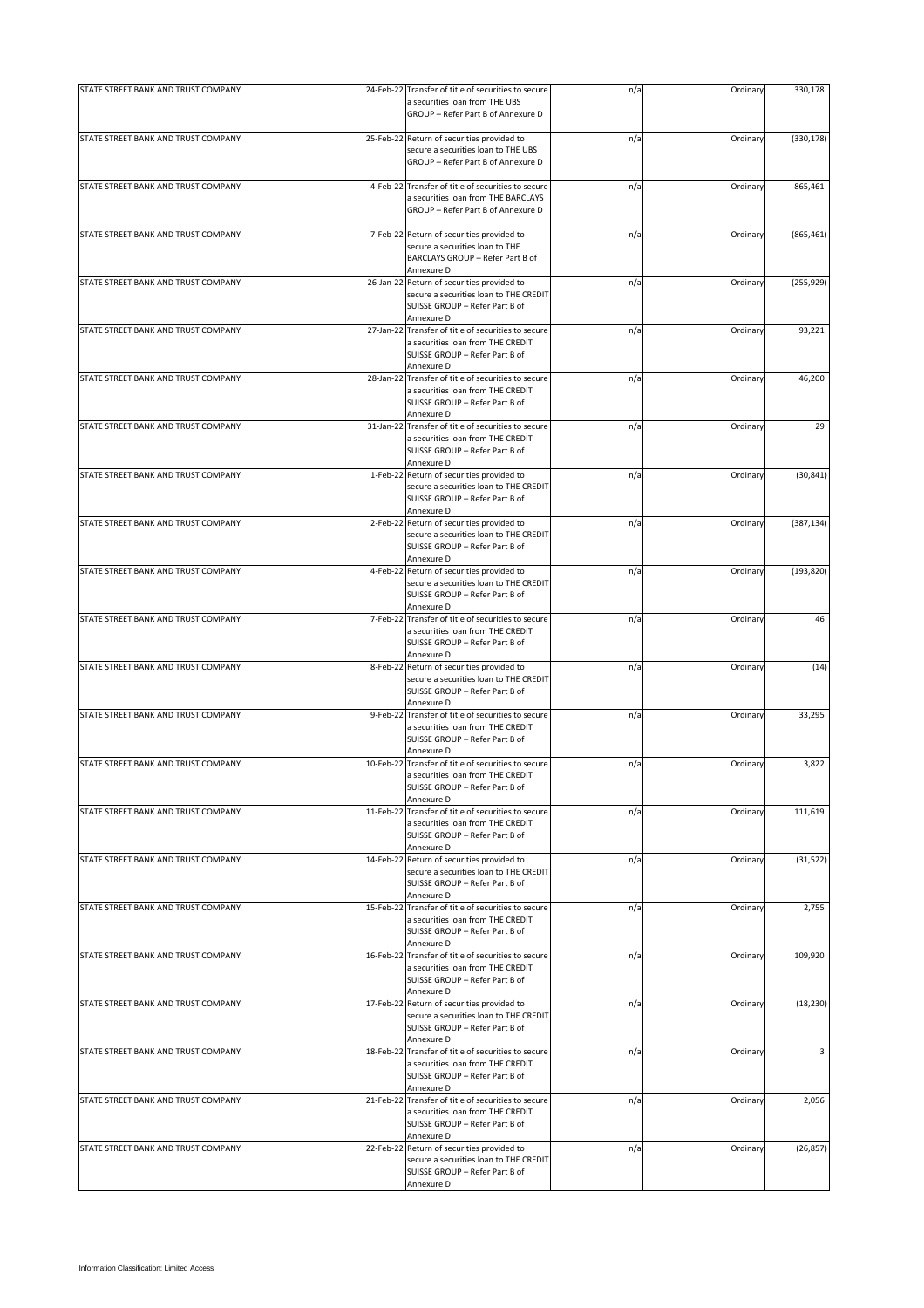| STATE STREET BANK AND TRUST COMPANY | 23-Feb-22 Return of securities provided to                                                                                                        | n/a | Ordinary | (37)        |
|-------------------------------------|---------------------------------------------------------------------------------------------------------------------------------------------------|-----|----------|-------------|
|                                     | secure a securities loan to THE CREDIT<br>SUISSE GROUP - Refer Part B of                                                                          |     |          |             |
|                                     | Annexure D                                                                                                                                        |     |          |             |
| STATE STREET BANK AND TRUST COMPANY | 24-Feb-22 Transfer of title of securities to secure<br>a securities loan from THE CREDIT<br>SUISSE GROUP - Refer Part B of<br>Annexure D          | n/a | Ordinary | 8,580       |
| STATE STREET BANK AND TRUST COMPANY | 25-Feb-22 Transfer of title of securities to secure<br>a securities loan from THE CREDIT<br>SUISSE GROUP - Refer Part B of<br>Annexure D          | n/a | Ordinary | 25,942      |
| STATE STREET BANK AND TRUST COMPANY | 28-Feb-22 Return of securities provided to<br>secure a securities loan to THE CREDIT<br>SUISSE GROUP - Refer Part B of                            | n/a | Ordinary | (624)       |
| STATE STREET BANK AND TRUST COMPANY | Annexure D<br>2-Mar-22 Return of securities provided to<br>secure a securities loan to THE CREDIT<br>SUISSE GROUP - Refer Part B of<br>Annexure D | n/a | Ordinary | (589, 687)  |
| STATE STREET BANK AND TRUST COMPANY | 3-Mar-22 Return of securities provided to<br>secure a securities loan to THE CREDIT<br>SUISSE GROUP - Refer Part B of<br>Annexure D               | n/a | Ordinary | (607, 115)  |
| STATE STREET BANK AND TRUST COMPANY | 4-Mar-22 Transfer of title of securities to secure<br>a securities loan from THE CREDIT<br>SUISSE GROUP - Refer Part B of<br>Annexure D           | n/a | Ordinary | 23,655      |
| STATE STREET BANK AND TRUST COMPANY | 7-Mar-22 Transfer of title of securities to secure<br>a securities loan from THE CREDIT<br>SUISSE GROUP - Refer Part B of<br>Annexure D           | n/a | Ordinary | 2,478       |
| STATE STREET BANK AND TRUST COMPANY | 8-Mar-22 Transfer of title of securities to secure<br>a securities loan from THE CREDIT<br>SUISSE GROUP - Refer Part B of<br>Annexure D           | n/a | Ordinary | 465         |
| STATE STREET BANK AND TRUST COMPANY | 9-Mar-22 Return of securities provided to<br>secure a securities loan to THE CREDIT<br>SUISSE GROUP - Refer Part B of<br>Annexure D               | n/a | Ordinary | (667, 722)  |
| STATE STREET BANK AND TRUST COMPANY | 26-Jan-22 Transfer of title of securities to secure<br>a securities loan from THE GOLDMAN<br>SACHS GROUP - Refer Part B of<br>Annexure D          | n/a | Ordinary | 78,408      |
| STATE STREET BANK AND TRUST COMPANY | 27-Jan-22 Return of securities provided to<br>secure a securities loan to THE<br>GOLDMAN SACHS GROUP - Refer Part<br><b>B</b> of Annexure D       | n/a | Ordinary | (1,003,068) |
| STATE STREET BANK AND TRUST COMPANY | 28-Jan-22 Transfer of title of securities to secure<br>a securities loan from THE GOLDMAN<br>SACHS GROUP - Refer Part B of<br>Annexure D          | n/a | Ordinary | 1,088,291   |
| STATE STREET BANK AND TRUST COMPANY | 31-Jan-22 Transfer of title of securities to secure<br>a securities loan from THE GOLDMAN<br>SACHS GROUP - Refer Part B of<br>Annexure D          | n/a | Ordinary | 58,151      |
| STATE STREET BANK AND TRUST COMPANY | 1-Feb-22 Return of securities provided to<br>secure a securities loan to THE<br>GOLDMAN SACHS GROUP - Refer Part<br><b>B</b> of Annexure D        | n/a | Ordinary | (23, 250)   |
| STATE STREET BANK AND TRUST COMPANY | 2-Feb-22 Return of securities provided to<br>secure a securities loan to THE<br>GOLDMAN SACHS GROUP - Refer Part<br><b>B</b> of Annexure D        | n/a | Ordinary | (12, 763)   |
| STATE STREET BANK AND TRUST COMPANY | 4-Feb-22 Return of securities provided to<br>secure a securities loan to THE<br>GOLDMAN SACHS GROUP - Refer Part<br><b>B</b> of Annexure D        | n/a | Ordinary | (106, 905)  |
| STATE STREET BANK AND TRUST COMPANY | 9-Feb-22 Return of securities provided to<br>secure a securities loan to THE<br>GOLDMAN SACHS GROUP - Refer Part<br><b>B</b> of Annexure D        | n/a | Ordinary | (666, 735)  |
| STATE STREET BANK AND TRUST COMPANY | 14-Feb-22 Transfer of title of securities to secure<br>a securities loan from THE GOLDMAN<br>SACHS GROUP - Refer Part B of<br>Annexure D          | n/a | Ordinary | 71,348      |
| STATE STREET BANK AND TRUST COMPANY | 15-Feb-22 Return of securities provided to<br>secure a securities loan to THE<br>GOLDMAN SACHS GROUP - Refer Part<br><b>B</b> of Annexure D       | n/a | Ordinary | (27, 932)   |
| STATE STREET BANK AND TRUST COMPANY | 16-Feb-22 Return of securities provided to<br>secure a securities loan to THE<br>GOLDMAN SACHS GROUP - Refer Part<br><b>B</b> of Annexure D       | n/a | Ordinary | (222, 426)  |
| STATE STREET BANK AND TRUST COMPANY | 17-Feb-22 Transfer of title of securities to secure<br>a securities loan from THE GOLDMAN<br>SACHS GROUP - Refer Part B of<br>Annexure D          | n/a | Ordinary | 573,139     |
| STATE STREET BANK AND TRUST COMPANY | 23-Feb-22 Transfer of title of securities to secure<br>a securities loan from THE GOLDMAN<br>SACHS GROUP - Refer Part B of<br>Annexure D          | n/a | Ordinary | 20,822      |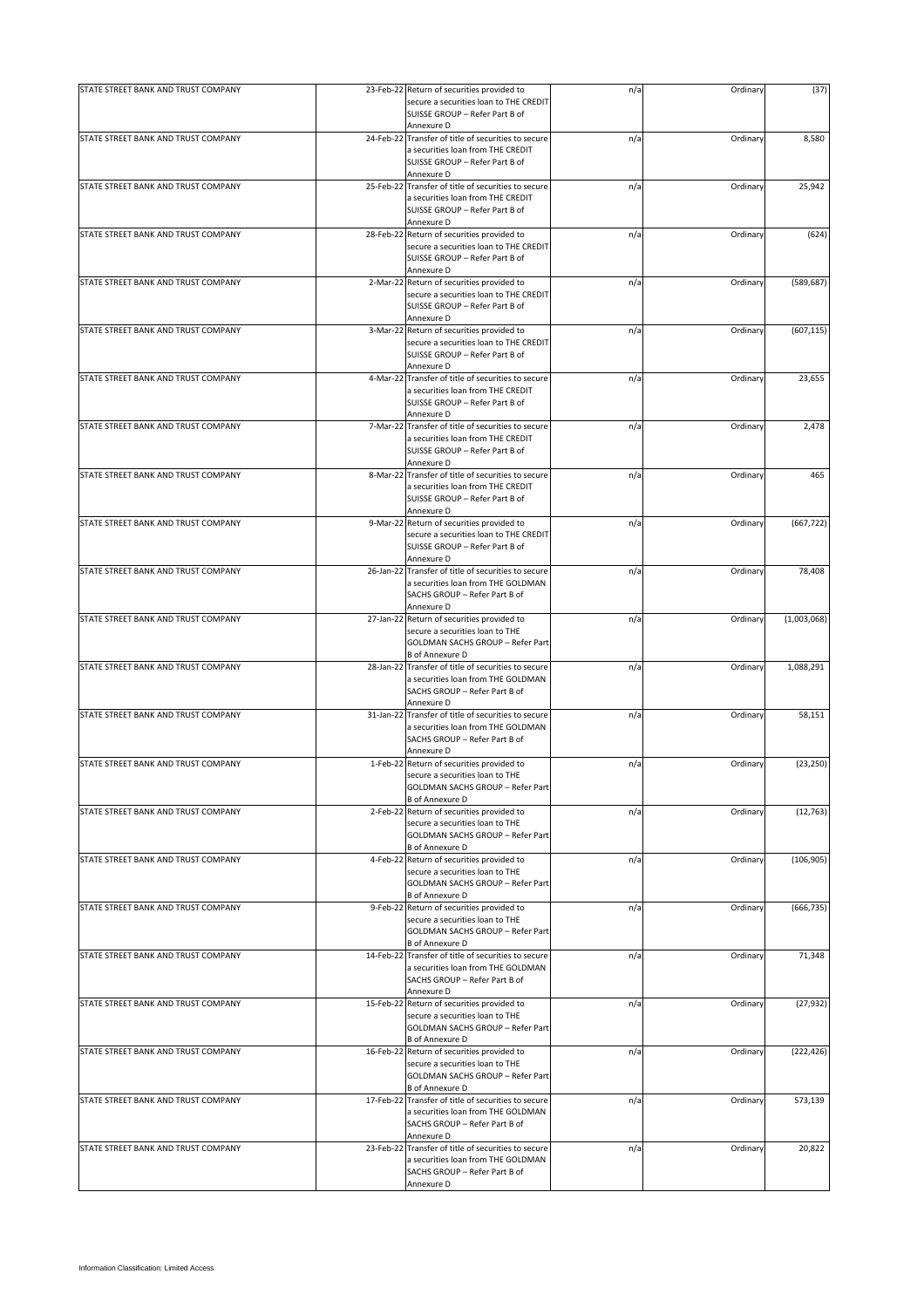| STATE STREET BANK AND TRUST COMPANY | 25-Feb-22 Transfer of title of securities to secure                                       | n/a | Ordinary | 46,672        |
|-------------------------------------|-------------------------------------------------------------------------------------------|-----|----------|---------------|
|                                     | a securities loan from THE GOLDMAN                                                        |     |          |               |
|                                     | SACHS GROUP - Refer Part B of                                                             |     |          |               |
|                                     | Annexure D                                                                                |     |          |               |
| STATE STREET BANK AND TRUST COMPANY | 2-Mar-22 Return of securities provided to                                                 | n/a | Ordinary | (292,002)     |
|                                     | secure a securities loan to THE                                                           |     |          |               |
|                                     | GOLDMAN SACHS GROUP - Refer Part                                                          |     |          |               |
|                                     | <b>B</b> of Annexure D                                                                    |     |          |               |
| STATE STREET BANK AND TRUST COMPANY | 7-Mar-22 Transfer of title of securities to secure                                        | n/a | Ordinary | 478,977       |
|                                     | a securities loan from THE GOLDMAN                                                        |     |          |               |
|                                     | SACHS GROUP - Refer Part B of                                                             |     |          |               |
|                                     | Annexure D                                                                                |     |          |               |
| STATE STREET BANK AND TRUST COMPANY | 8-Mar-22 Return of securities provided to                                                 | n/a | Ordinary | (37, 539)     |
|                                     | secure a securities loan to THE                                                           |     |          |               |
|                                     | GOLDMAN SACHS GROUP - Refer Part<br><b>B</b> of Annexure D                                |     |          |               |
| STATE STREET BANK AND TRUST COMPANY | 9-Mar-22 Return of securities provided to                                                 | n/a | Ordinary | (13,958)      |
|                                     | secure a securities loan to THE                                                           |     |          |               |
|                                     | GOLDMAN SACHS GROUP - Refer Part                                                          |     |          |               |
|                                     | <b>B</b> of Annexure D                                                                    |     |          |               |
| STATE STREET BANK AND TRUST COMPANY | 10-Mar-22 Return of securities provided to                                                | n/a | Ordinary | (1, 113, 672) |
|                                     | secure a securities loan to THE                                                           |     |          |               |
|                                     | GOLDMAN SACHS GROUP - Refer Part                                                          |     |          |               |
|                                     | <b>B</b> of Annexure D                                                                    |     |          |               |
| STATE STREET BANK AND TRUST COMPANY | 16-Mar-22 Transfer of title of securities to secure                                       | n/a | Ordinary | 18            |
|                                     | a securities loan from THE GOLDMAN                                                        |     |          |               |
|                                     | SACHS GROUP - Refer Part B of                                                             |     |          |               |
|                                     | Annexure D                                                                                |     |          |               |
| STATE STREET BANK AND TRUST COMPANY | 6-Apr-22 Transfer of title of securities to secure                                        | n/a | Ordinary | 2,006         |
|                                     | a securities loan from THE GOLDMAN                                                        |     |          |               |
|                                     | SACHS GROUP - Refer Part B of                                                             |     |          |               |
| STATE STREET BANK AND TRUST COMPANY | Annexure D<br>13-Apr-22 Transfer of title of securities to secure                         | n/a | Ordinary | 5,353         |
|                                     | a securities loan from THE GOLDMAN                                                        |     |          |               |
|                                     | SACHS GROUP - Refer Part B of                                                             |     |          |               |
|                                     | Annexure D                                                                                |     |          |               |
| STATE STREET BANK AND TRUST COMPANY | 18-Apr-22 Return of securities provided to                                                | n/a | Ordinary | (395)         |
|                                     | secure a securities loan to THE                                                           |     |          |               |
|                                     | GOLDMAN SACHS GROUP - Refer Part                                                          |     |          |               |
|                                     | <b>B</b> of Annexure D                                                                    |     |          |               |
| STATE STREET BANK AND TRUST COMPANY | 19-Apr-22 Transfer of title of securities to secure                                       | n/a | Ordinary | 147           |
|                                     | a securities loan from THE GOLDMAN                                                        |     |          |               |
|                                     | SACHS GROUP - Refer Part B of                                                             |     |          |               |
|                                     | Annexure D                                                                                |     |          |               |
| STATE STREET BANK AND TRUST COMPANY | 27-Apr-22 Return of securities provided to                                                | n/a | Ordinary | (7, 126)      |
|                                     | secure a securities loan to THE                                                           |     |          |               |
|                                     | GOLDMAN SACHS GROUP - Refer Part                                                          |     |          |               |
|                                     | <b>B</b> of Annexure D                                                                    |     |          |               |
| STATE STREET BANK AND TRUST COMPANY | 28-Apr-22 Return of securities provided to                                                | n/a | Ordinary | (2)           |
|                                     | secure a securities loan to THE                                                           |     |          |               |
|                                     | GOLDMAN SACHS GROUP - Refer Part                                                          |     |          |               |
| STATE STREET BANK AND TRUST COMPANY | <b>B</b> of Annexure D<br>5-May-22 Transfer of title of securities to secure              |     |          |               |
|                                     | a securities loan from THE GOLDMAN                                                        | n/a | Ordinary | 756,059       |
|                                     | SACHS GROUP - Refer Part B of                                                             |     |          |               |
|                                     | Annexure D                                                                                |     |          |               |
| STATE STREET BANK AND TRUST COMPANY | 9-May-22 Transfer of title of securities to secure                                        | n/a | Ordinary | 36,620        |
|                                     | a securities loan from THE GOLDMAN                                                        |     |          |               |
|                                     | SACHS GROUP - Refer Part B of                                                             |     |          |               |
|                                     | Annexure D                                                                                |     |          |               |
| STATE STREET BANK AND TRUST COMPANY | 11-May-22 Transfer of title of securities to secure                                       | n/a | Ordinary | 46,221        |
|                                     | a securities loan from THE GOLDMAN                                                        |     |          |               |
|                                     | SACHS GROUP - Refer Part B of                                                             |     |          |               |
|                                     | Annexure D                                                                                |     |          |               |
| STATE STREET BANK AND TRUST COMPANY | 20-May-22 Transfer of title of securities to secure                                       | n/a | Ordinary | 162,102       |
|                                     | a securities loan from THE GOLDMAN                                                        |     |          |               |
|                                     | SACHS GROUP - Refer Part B of<br>Annexure D                                               |     |          |               |
|                                     |                                                                                           |     |          |               |
| STATE STREET BANK AND TRUST COMPANY | 24-May-22 Transfer of title of securities to secure<br>a securities loan from THE GOLDMAN | n/a | Ordinary | 261,131       |
|                                     | SACHS GROUP - Refer Part B of                                                             |     |          |               |
|                                     | Annexure D                                                                                |     |          |               |
| STATE STREET BANK AND TRUST COMPANY | 25-May-22 Return of securities provided to                                                | n/a | Ordinary | (1, 262, 137) |
|                                     | secure a securities loan to THE                                                           |     |          |               |
|                                     | GOLDMAN SACHS GROUP - Refer Part                                                          |     |          |               |
|                                     | <b>B</b> of Annexure D                                                                    |     |          |               |
| STATE STREET BANK AND TRUST COMPANY | 26-May-22 Return of securities provided to                                                | n/a | Ordinary | (7)           |
|                                     | secure a securities loan to THE                                                           |     |          |               |
|                                     | GOLDMAN SACHS GROUP - Refer Part                                                          |     |          |               |
|                                     | <b>B</b> of Annexure D                                                                    |     |          |               |
| STATE STREET BANK AND TRUST COMPANY | 28-Jan-22 Transfer of title of securities to secure                                       | n/a | Ordinary | 459,136       |
|                                     | a securities loan from THE ING GROUP                                                      |     |          |               |
|                                     | - Refer Part B of Annexure D                                                              |     |          |               |
|                                     |                                                                                           |     |          |               |
| STATE STREET BANK AND TRUST COMPANY | 31-Jan-22 Transfer of title of securities to secure                                       | n/a | Ordinary | 201,292       |
|                                     | a securities loan from THE ING GROUP<br>- Refer Part B of Annexure D                      |     |          |               |
|                                     |                                                                                           |     |          |               |
| STATE STREET BANK AND TRUST COMPANY | 1-Feb-22 Return of securities provided to                                                 | n/a | Ordinary | (1,631,442)   |
|                                     | secure a securities loan to THE ING                                                       |     |          |               |
|                                     | GROUP - Refer Part B of Annexure D                                                        |     |          |               |
|                                     |                                                                                           |     |          |               |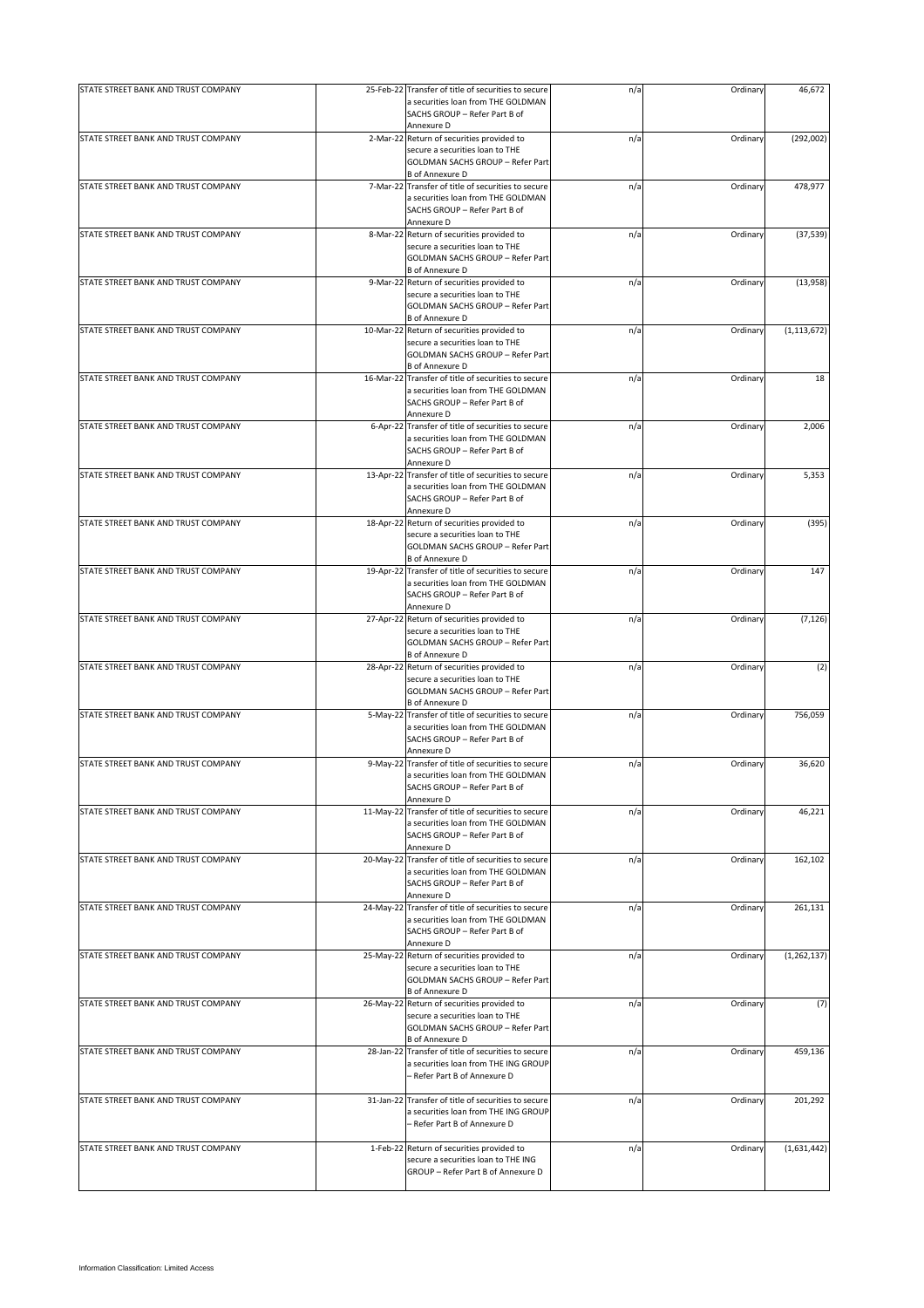| STATE STREET BANK AND TRUST COMPANY |           | 2-Feb-22 Return of securities provided to<br>secure a securities loan to THE ING<br>GROUP - Refer Part B of Annexure D      | n/a | Ordinary | (293, 088)  |
|-------------------------------------|-----------|-----------------------------------------------------------------------------------------------------------------------------|-----|----------|-------------|
| STATE STREET BANK AND TRUST COMPANY |           | 3-Feb-22 Transfer of title of securities to secure<br>a securities loan from THE ING GROUP<br>- Refer Part B of Annexure D  | n/a | Ordinary | 1,540,852   |
| STATE STREET BANK AND TRUST COMPANY |           | 4-Feb-22 Return of securities provided to<br>secure a securities loan to THE ING<br>GROUP - Refer Part B of Annexure D      | n/a | Ordinary | (1,618,340) |
| STATE STREET BANK AND TRUST COMPANY | 7-Feb-22  | Transfer of title of securities to secure<br>a securities loan from THE ING GROUP<br>- Refer Part B of Annexure D           | n/a | Ordinary | 113,119     |
| STATE STREET BANK AND TRUST COMPANY |           | 8-Feb-22 Transfer of title of securities to secure<br>a securities loan from THE ING GROUP<br>- Refer Part B of Annexure D  | n/a | Ordinary | 1,409,781   |
| STATE STREET BANK AND TRUST COMPANY |           | 9-Feb-22 Transfer of title of securities to secure<br>a securities loan from THE ING GROUP<br>- Refer Part B of Annexure D  | n/a | Ordinary | 1,485,806   |
| STATE STREET BANK AND TRUST COMPANY |           | 10-Feb-22 Return of securities provided to<br>secure a securities loan to THE ING<br>GROUP - Refer Part B of Annexure D     | n/a | Ordinary | (1,988,934) |
| STATE STREET BANK AND TRUST COMPANY |           | 14-Feb-22 Transfer of title of securities to secure<br>a securities loan from THE ING GROUP<br>- Refer Part B of Annexure D | n/a | Ordinary | 1,141,839   |
| STATE STREET BANK AND TRUST COMPANY |           | 16-Feb-22 Return of securities provided to<br>secure a securities loan to THE ING<br>GROUP - Refer Part B of Annexure D     | n/a | Ordinary | (492, 469)  |
| STATE STREET BANK AND TRUST COMPANY | 21-Feb-22 | Return of securities provided to<br>secure a securities loan to THE ING<br>GROUP - Refer Part B of Annexure D               | n/a | Ordinary | (1,531,582) |
| STATE STREET BANK AND TRUST COMPANY |           | 22-Feb-22 Transfer of title of securities to secure<br>a securities loan from THE ING GROUP<br>- Refer Part B of Annexure D | n/a | Ordinary | 1,597,896   |
| STATE STREET BANK AND TRUST COMPANY |           | 24-Feb-22 Return of securities provided to<br>secure a securities loan to THE ING<br>GROUP - Refer Part B of Annexure D     | n/a | Ordinary | (955, 257)  |
| STATE STREET BANK AND TRUST COMPANY |           | 28-Feb-22 Return of securities provided to<br>secure a securities loan to THE ING<br>GROUP - Refer Part B of Annexure D     | n/a | Ordinary | (50, 992)   |
| STATE STREET BANK AND TRUST COMPANY |           | 2-Mar-22 Transfer of title of securities to secure<br>a securities loan from THE ING GROUP<br>– Refer Part B of Annexure D  | n/a | Ordinary | 970,317     |
| STATE STREET BANK AND TRUST COMPANY |           | 3-Mar-22 Return of securities provided to<br>secure a securities loan to THE ING<br>GROUP - Refer Part B of Annexure D      | n/a | Ordinary | (106, 082)  |
| STATE STREET BANK AND TRUST COMPANY |           | 4-Mar-22 Transfer of title of securities to secure<br>a securities loan from THE ING GROUP<br>- Refer Part B of Annexure D  | n/a | Ordinary | 175.942     |
| STATE STREET BANK AND TRUST COMPANY |           | 7-Mar-22 Return of securities provided to<br>secure a securities loan to THE ING<br>GROUP - Refer Part B of Annexure D      | n/a | Ordinary | (1,359,997) |
| STATE STREET BANK AND TRUST COMPANY |           | 8-Mar-22 Transfer of title of securities to secure<br>a securities loan from THE ING GROUP<br>– Refer Part B of Annexure D  | n/a | Ordinary | 1,342,007   |
| STATE STREET BANK AND TRUST COMPANY |           | 9-Mar-22 Return of securities provided to<br>secure a securities loan to THE ING<br>GROUP - Refer Part B of Annexure D      | n/a | Ordinary | (5,983)     |
| STATE STREET BANK AND TRUST COMPANY |           | 10-Mar-22 Return of securities provided to<br>secure a securities loan to THE ING<br>GROUP - Refer Part B of Annexure D     | n/a | Ordinary | (34, 336)   |
| STATE STREET BANK AND TRUST COMPANY |           | 11-Mar-22 Return of securities provided to<br>secure a securities loan to THE ING<br>GROUP - Refer Part B of Annexure D     | n/a | Ordinary | (47, 317)   |
| STATE STREET BANK AND TRUST COMPANY |           | 16-Mar-22 Return of securities provided to<br>secure a securities loan to THE ING<br>GROUP - Refer Part B of Annexure D     | n/a | Ordinary | (1,554,485) |
| STATE STREET BANK AND TRUST COMPANY | 17-Mar-22 | Transfer of title of securities to secure<br>a securities loan from THE ING GROUP<br>- Refer Part B of Annexure D           | n/a | Ordinary | 1,606,022   |
|                                     |           |                                                                                                                             |     |          |             |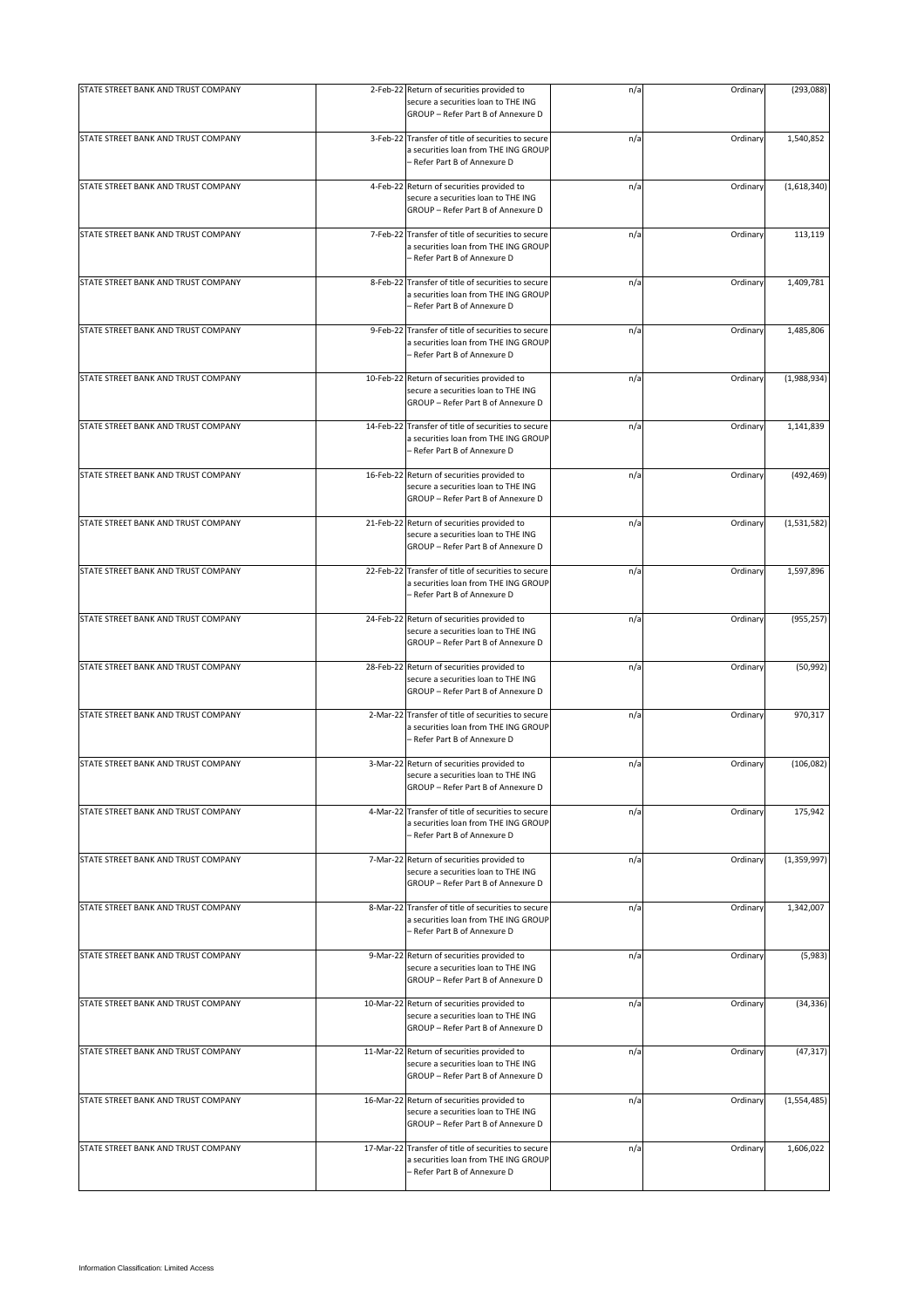| STATE STREET BANK AND TRUST COMPANY |            | 18-Mar-22 Return of securities provided to                                                                                                  | n/a | Ordinary | (1, 288, 343) |
|-------------------------------------|------------|---------------------------------------------------------------------------------------------------------------------------------------------|-----|----------|---------------|
|                                     |            | secure a securities loan to THE ING<br>GROUP - Refer Part B of Annexure D                                                                   |     |          |               |
| STATE STREET BANK AND TRUST COMPANY |            | 23-Mar-22 Return of securities provided to<br>secure a securities loan to THE ING<br>GROUP - Refer Part B of Annexure D                     | n/a | Ordinary | (253, 716)    |
| STATE STREET BANK AND TRUST COMPANY |            | 24-Mar-22 Return of securities provided to<br>secure a securities loan to THE ING<br>GROUP - Refer Part B of Annexure D                     | n/a | Ordinary | (22, 560)     |
| STATE STREET BANK AND TRUST COMPANY | 28-Mar-22  | Transfer of title of securities to secure<br>a securities loan from THE ING GROUP<br>– Refer Part B of Annexure D                           | n/a | Ordinary | 1,561,768     |
| STATE STREET BANK AND TRUST COMPANY | 29-Mar-22  | Transfer of title of securities to secure<br>a securities loan from THE ING GROUP<br>- Refer Part B of Annexure D                           | n/a | Ordinary | 346,493       |
| STATE STREET BANK AND TRUST COMPANY | 30-Mar-22  | Return of securities provided to<br>secure a securities loan to THE ING<br>GROUP - Refer Part B of Annexure D                               | n/a | Ordinary | (2,089,098)   |
| STATE STREET BANK AND TRUST COMPANY | 8-Apr-22   | Transfer of title of securities to secure<br>a securities loan from THE ING GROUP<br>– Refer Part B of Annexure D                           | n/a | Ordinary | 22            |
| STATE STREET BANK AND TRUST COMPANY | 18-Apr-22  | Transfer of title of securities to secure<br>a securities loan from THE ING GROUP<br>- Refer Part B of Annexure D                           | n/a | Ordinary | 200,768       |
| STATE STREET BANK AND TRUST COMPANY | 29-Apr-22  | Transfer of title of securities to secure<br>a securities loan from THE ING GROUP<br>- Refer Part B of Annexure D                           | n/a | Ordinary | 182,424       |
| STATE STREET BANK AND TRUST COMPANY | $2-May-22$ | Transfer of title of securities to secure<br>a securities loan from THE ING GROUP<br>- Refer Part B of Annexure D                           | n/a | Ordinary | 1,188,656     |
| STATE STREET BANK AND TRUST COMPANY |            | 5-May-22 Return of securities provided to<br>secure a securities loan to THE ING<br>GROUP - Refer Part B of Annexure D                      | n/a | Ordinary | (1, 185, 832) |
| STATE STREET BANK AND TRUST COMPANY |            | 10-May-22 Transfer of title of securities to secure<br>a securities loan from THE ING GROUP<br>- Refer Part B of Annexure D                 | n/a | Ordinary | 183,808       |
| STATE STREET BANK AND TRUST COMPANY | 11-May-22  | Return of securities provided to<br>secure a securities loan to THE ING<br>GROUP - Refer Part B of Annexure D                               | n/a | Ordinary | (569, 848)    |
| STATE STREET BANK AND TRUST COMPANY |            | 26-Jan-22 Transfer of title of securities to secure<br>a securities loan from THE SOCIETE<br>GENERALE GROUP - Refer Part B of<br>Annexure D | n/a | Ordinary | 366,282       |
| STATE STREET BANK AND TRUST COMPANY | 27-Jan-22  | Return of securities provided to<br>secure a securities loan to THE<br>SOCIETE GENERALE GROUP - Refer<br>Part B of Annexure D               | n/a | Ordinary | (1, 349, 118) |
| STATE STREET BANK AND TRUST COMPANY | 28-Jan-22  | Transfer of title of securities to secure<br>a securities loan from THE SOCIETE<br>GENERALE GROUP - Refer Part B of<br>Annexure D           | n/a | Ordinary | 638,382       |
| STATE STREET BANK AND TRUST COMPANY |            | 31-Jan-22 Transfer of title of securities to secure<br>a securities loan from THE SOCIETE<br>GENERALE GROUP - Refer Part B of<br>Annexure D | n/a | Ordinary | 27,245        |
| STATE STREET BANK AND TRUST COMPANY |            | 1-Feb-22 Return of securities provided to<br>secure a securities loan to THE<br>SOCIETE GENERALE GROUP - Refer<br>Part B of Annexure D      | n/a | Ordinary | (8, 208)      |
| STATE STREET BANK AND TRUST COMPANY |            | 4-Feb-22 Transfer of title of securities to secure<br>a securities loan from THE SOCIETE<br>GENERALE GROUP - Refer Part B of<br>Annexure D  | n/a | Ordinary | 282,048       |
| STATE STREET BANK AND TRUST COMPANY | 8-Feb-22   | Transfer of title of securities to secure<br>a securities loan from THE SOCIETE<br>GENERALE GROUP - Refer Part B of<br>Annexure D           | n/a | Ordinary | 229,247       |
| STATE STREET BANK AND TRUST COMPANY |            | 11-Feb-22 Return of securities provided to<br>secure a securities loan to THE<br>SOCIETE GENERALE GROUP - Refer<br>Part B of Annexure D     | n/a | Ordinary | (467, 522)    |
| STATE STREET BANK AND TRUST COMPANY | 15-Feb-22  | Return of securities provided to<br>secure a securities loan to THE<br>SOCIETE GENERALE GROUP - Refer<br>Part B of Annexure D               | n/a | Ordinary | (856, 824)    |
| STATE STREET BANK AND TRUST COMPANY | 18-Feb-22  | Transfer of title of securities to secure<br>a securities loan from THE SOCIETE<br>GENERALE GROUP - Refer Part B of<br>Annexure D           | n/a | Ordinary | 843,804       |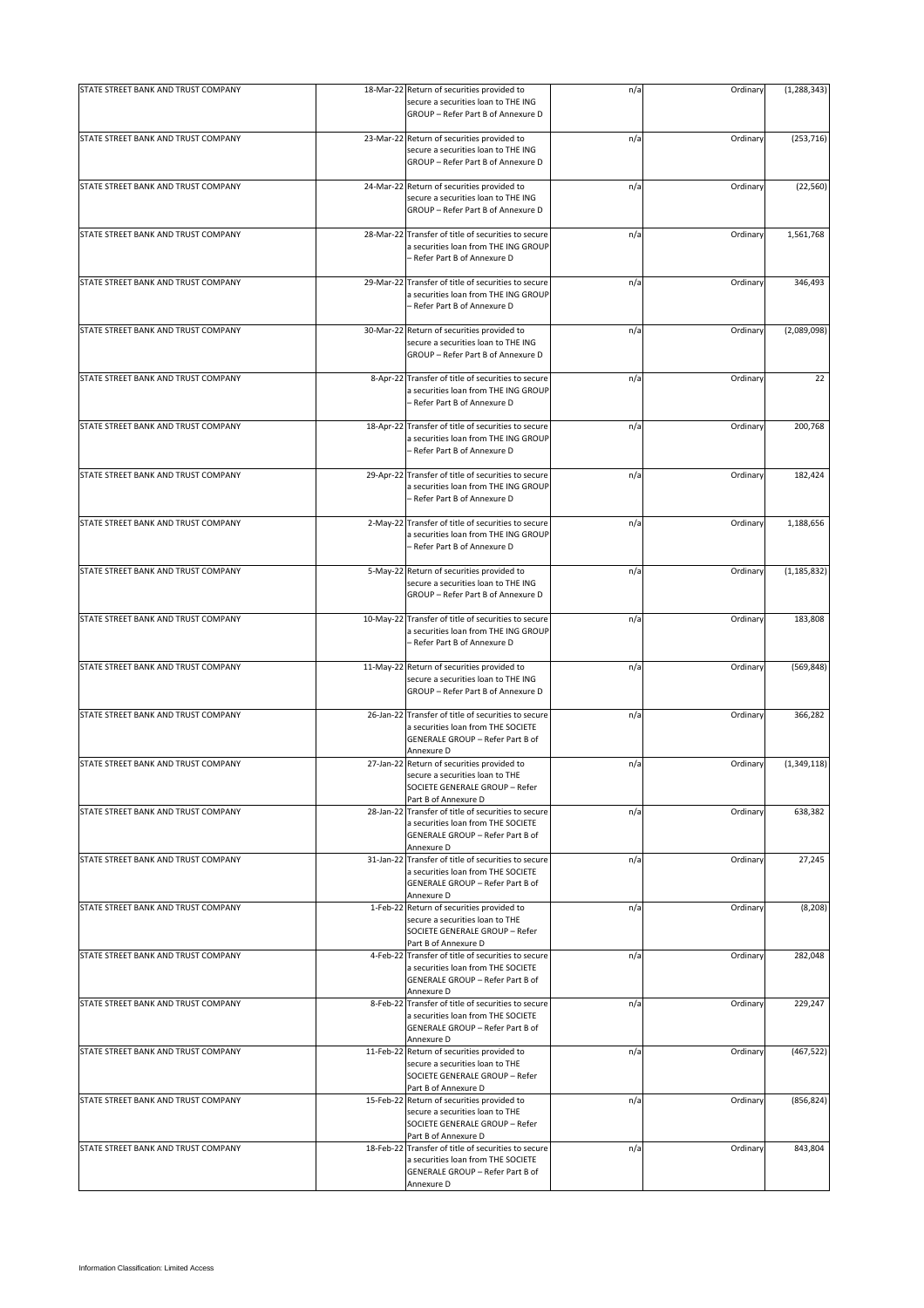| STATE STREET BANK AND TRUST COMPANY | 21-Feb-22 Transfer of title of securities to secure                                                            | n/a | Ordinary | 447,553       |
|-------------------------------------|----------------------------------------------------------------------------------------------------------------|-----|----------|---------------|
|                                     | a securities loan from THE SOCIETE<br>GENERALE GROUP - Refer Part B of<br>Annexure D                           |     |          |               |
| STATE STREET BANK AND TRUST COMPANY | 1-Mar-22 Return of securities provided to                                                                      | n/a | Ordinary | (695, 729)    |
|                                     | secure a securities loan to THE<br>SOCIETE GENERALE GROUP - Refer<br>Part B of Annexure D                      |     |          |               |
| STATE STREET BANK AND TRUST COMPANY | 2-Mar-22 Transfer of title of securities to secure                                                             | n/a | Ordinary | 743,758       |
|                                     | a securities loan from THE SOCIETE<br>GENERALE GROUP - Refer Part B of                                         |     |          |               |
| STATE STREET BANK AND TRUST COMPANY | Annexure D<br>3-Mar-22 Return of securities provided to                                                        | n/a | Ordinary | (772, 325)    |
|                                     | secure a securities loan to THE                                                                                |     |          |               |
|                                     | SOCIETE GENERALE GROUP - Refer                                                                                 |     |          |               |
|                                     | Part B of Annexure D                                                                                           |     |          |               |
| STATE STREET BANK AND TRUST COMPANY | 4-Mar-22 Return of securities provided to<br>secure a securities loan to THE<br>SOCIETE GENERALE GROUP - Refer | n/a | Ordinary | (14, 243)     |
| STATE STREET BANK AND TRUST COMPANY | Part B of Annexure D<br>7-Mar-22 Return of securities provided to                                              | n/a | Ordinary | (735, 321)    |
|                                     | secure a securities loan to THE<br>SOCIETE GENERALE GROUP - Refer<br>Part B of Annexure D                      |     |          |               |
| STATE STREET BANK AND TRUST COMPANY | 24-Feb-22 Transfer of title of securities to secure                                                            | n/a | Ordinary | 1,525,590     |
|                                     | a securities loan from THE UBS<br>GROUP - Refer Part B of Annexure D                                           |     |          |               |
| STATE STREET BANK AND TRUST COMPANY | 4-Mar-22 Return of securities provided to                                                                      | n/a | Ordinary | (1, 525, 587) |
|                                     | secure a securities loan to THE UBS<br>GROUP - Refer Part B of Annexure D                                      |     |          |               |
| STATE STREET BANK AND TRUST COMPANY | 7-Mar-22 Return of securities provided to                                                                      | n/a | Ordinary | (3)           |
|                                     | secure a securities loan to THE UBS<br>GROUP - Refer Part B of Annexure D                                      |     |          |               |
| STATE STREET BANK AND TRUST COMPANY | 26-Jan-22 Return of securities provided to                                                                     | n/a | Ordinary | (41, 972)     |
|                                     | secure a securities loan to THE CREDIT<br>SUISSE GROUP - Refer Part B of<br>Annexure D                         |     |          |               |
| STATE STREET BANK AND TRUST COMPANY | 27-Jan-22 Transfer of title of securities to secure                                                            | n/a | Ordinary | 15,537        |
|                                     | a securities loan from THE CREDIT<br>SUISSE GROUP - Refer Part B of<br>Annexure D                              |     |          |               |
| STATE STREET BANK AND TRUST COMPANY | 28-Jan-22 Transfer of title of securities to secure                                                            | n/a | Ordinary | 12,718        |
|                                     | a securities loan from THE CREDIT<br>SUISSE GROUP - Refer Part B of<br>Annexure D                              |     |          |               |
| STATE STREET BANK AND TRUST COMPANY | 31-Jan-22 Return of securities provided to                                                                     | n/a | Ordinary | (29)          |
|                                     | secure a securities loan to THE CREDIT<br>SUISSE GROUP - Refer Part B of<br>Annexure D                         |     |          |               |
| STATE STREET BANK AND TRUST COMPANY | 1-Feb-22 Return of securities provided to                                                                      | n/a | Ordinary | (5, 138)      |
|                                     | secure a securities loan to THE CREDIT<br>SUISSE GROUP - Refer Part B of<br>Annexure D                         |     |          |               |
| STATE STREET BANK AND TRUST COMPANY | 2-Feb-22 Return of securities provided to                                                                      | n/a | Ordinary | (64, 374)     |
|                                     | secure a securities loan to THE CREDIT<br>SUISSE GROUP - Refer Part B of<br>Annexure D                         |     |          |               |
| STATE STREET BANK AND TRUST COMPANY | 4-Feb-22 Return of securities provided to                                                                      | n/a | Ordinary | (32, 298)     |
|                                     | secure a securities loan to THE CREDIT<br>SUISSE GROUP - Refer Part B of<br>Annexure D                         |     |          |               |
| STATE STREET BANK AND TRUST COMPANY | 7-Feb-22 Return of securities provided to                                                                      | n/a | Ordinary | (46)          |
|                                     | secure a securities loan to THE CREDIT<br>SUISSE GROUP - Refer Part B of<br>Annexure D                         |     |          |               |
| STATE STREET BANK AND TRUST COMPANY | 8-Feb-22 Transfer of title of securities to secure                                                             | n/a | Ordinary | 14            |
|                                     | a securities loan from THE CREDIT<br>SUISSE GROUP - Refer Part B of<br>Annexure D                              |     |          |               |
| STATE STREET BANK AND TRUST COMPANY | 9-Feb-22 Transfer of title of securities to secure                                                             | n/a | Ordinary | 5,482         |
|                                     | a securities loan from THE CREDIT<br>SUISSE GROUP - Refer Part B of<br>Annexure D                              |     |          |               |
| STATE STREET BANK AND TRUST COMPANY | 10-Feb-22 Transfer of title of securities to secure                                                            | n/a | Ordinary | 608           |
|                                     | a securities loan from THE CREDIT<br>SUISSE GROUP - Refer Part B of<br>Annexure D                              |     |          |               |
| STATE STREET BANK AND TRUST COMPANY | 11-Feb-22 Transfer of title of securities to secure                                                            | n/a | Ordinary | 18,472        |
|                                     | a securities loan from THE CREDIT<br>SUISSE GROUP - Refer Part B of<br>Annexure D                              |     |          |               |
| STATE STREET BANK AND TRUST COMPANY | 14-Feb-22 Return of securities provided to                                                                     | n/a | Ordinary | (5, 233)      |
|                                     | secure a securities loan to THE CREDIT<br>SUISSE GROUP - Refer Part B of<br>Annexure D                         |     |          |               |
| STATE STREET BANK AND TRUST COMPANY | 15-Feb-22 Transfer of title of securities to secure                                                            | n/a | Ordinary | 461           |
|                                     | a securities loan from THE CREDIT<br>SUISSE GROUP - Refer Part B of<br>Annexure D                              |     |          |               |
|                                     |                                                                                                                |     |          |               |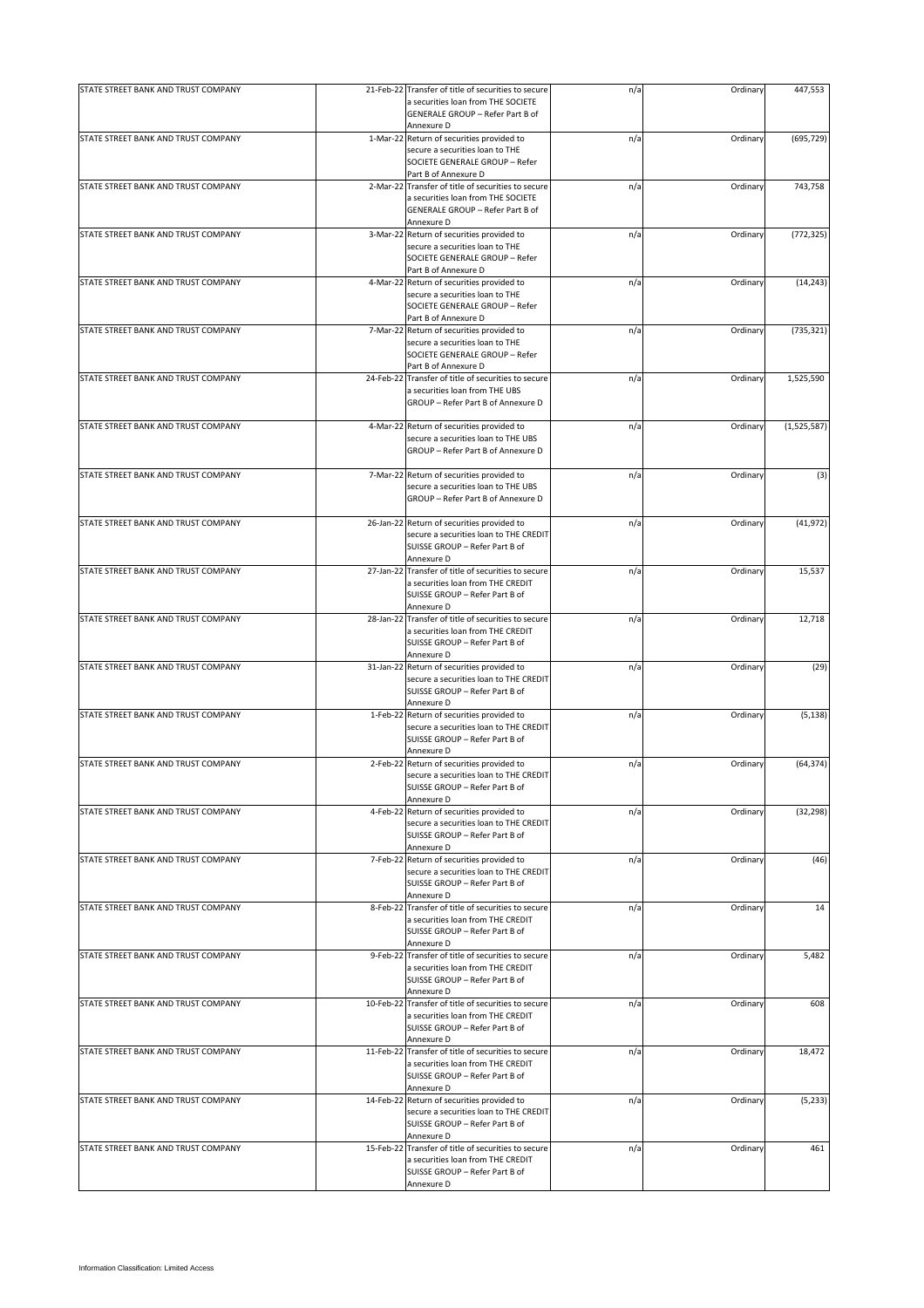| STATE STREET BANK AND TRUST COMPANY | 16-Feb-22 Transfer of title of securities to secure<br>a securities loan from THE CREDIT<br>SUISSE GROUP - Refer Part B of                 | n/a | Ordinary | 35,694     |
|-------------------------------------|--------------------------------------------------------------------------------------------------------------------------------------------|-----|----------|------------|
|                                     | Annexure D                                                                                                                                 |     |          |            |
| STATE STREET BANK AND TRUST COMPANY | 17-Feb-22 Return of securities provided to<br>secure a securities loan to THE CREDIT<br>SUISSE GROUP - Refer Part B of<br>Annexure D       | n/a | Ordinary | (1, 209)   |
| STATE STREET BANK AND TRUST COMPANY | 18-Feb-22 Return of securities provided to                                                                                                 | n/a | Ordinary | (3)        |
|                                     | secure a securities loan to THE CREDIT<br>SUISSE GROUP - Refer Part B of<br>Annexure D                                                     |     |          |            |
| STATE STREET BANK AND TRUST COMPANY | 21-Feb-22 Transfer of title of securities to secure                                                                                        | n/a | Ordinary | 365        |
|                                     | a securities loan from THE CREDIT<br>SUISSE GROUP - Refer Part B of<br>Annexure D                                                          |     |          |            |
| STATE STREET BANK AND TRUST COMPANY | 22-Feb-22 Transfer of title of securities to secure<br>a securities loan from THE CREDIT<br>SUISSE GROUP - Refer Part B of<br>Annexure D   | n/a | Ordinary | 28,542     |
| STATE STREET BANK AND TRUST COMPANY | 23-Feb-22 Transfer of title of securities to secure                                                                                        | n/a | Ordinary | 37         |
|                                     | a securities loan from THE CREDIT<br>SUISSE GROUP - Refer Part B of<br>Annexure D                                                          |     |          |            |
| STATE STREET BANK AND TRUST COMPANY | 24-Feb-22 Return of securities provided to                                                                                                 | n/a | Ordinary | (972)      |
|                                     | secure a securities loan to THE CREDIT<br>SUISSE GROUP - Refer Part B of<br>Annexure D                                                     |     |          |            |
| STATE STREET BANK AND TRUST COMPANY | 25-Feb-22 Transfer of title of securities to secure                                                                                        | n/a | Ordinary | 5,243      |
|                                     | a securities loan from THE CREDIT<br>SUISSE GROUP - Refer Part B of<br>Annexure D                                                          |     |          |            |
| STATE STREET BANK AND TRUST COMPANY | 28-Feb-22 Transfer of title of securities to secure                                                                                        | n/a | Ordinary | 16         |
|                                     | a securities loan from THE CREDIT<br>SUISSE GROUP - Refer Part B of<br>Annexure D                                                          |     |          |            |
| STATE STREET BANK AND TRUST COMPANY | 2-Mar-22 Return of securities provided to                                                                                                  | n/a | Ordinary | (161, 365) |
|                                     | secure a securities loan to THE CREDIT<br>SUISSE GROUP - Refer Part B of<br>Annexure D                                                     |     |          |            |
| STATE STREET BANK AND TRUST COMPANY | 3-Mar-22 Return of securities provided to                                                                                                  | n/a | Ordinary | (91, 511)  |
|                                     | secure a securities loan to THE CREDIT<br>SUISSE GROUP - Refer Part B of<br>Annexure D                                                     |     |          |            |
| STATE STREET BANK AND TRUST COMPANY | 4-Mar-22 Transfer of title of securities to secure                                                                                         | n/a | Ordinary | 8,043      |
|                                     | a securities loan from THE CREDIT<br>SUISSE GROUP - Refer Part B of<br>Annexure D                                                          |     |          |            |
| STATE STREET BANK AND TRUST COMPANY | 7-Mar-22 Transfer of title of securities to secure                                                                                         | n/a | Ordinary | 469        |
|                                     | a securities loan from THE CREDIT<br>SUISSE GROUP - Refer Part B of<br>Annexure D                                                          |     |          |            |
| STATE STREET BANK AND TRUST COMPANY | 8-Mar-22 Transfer of title of securities to secure                                                                                         | n/a | Ordinary | 141        |
|                                     | a securities loan from THE CREDIT<br>SUISSE GROUP - Refer Part B of<br>Annexure D                                                          |     |          |            |
| STATE STREET BANK AND TRUST COMPANY | 9-Mar-22 Return of securities provided to                                                                                                  | n/a | Ordinary | (112,089)  |
|                                     | secure a securities loan to THE CREDIT<br>SUISSE GROUP - Refer Part B of<br>Annexure D                                                     |     |          |            |
| STATE STREET BANK AND TRUST COMPANY | 26-Jan-22 Transfer of title of securities to secure                                                                                        | n/a | Ordinary | 19,665     |
|                                     | a securities loan from THE GOLDMAN<br>SACHS GROUP - Refer Part B of<br>Annexure D                                                          |     |          |            |
| STATE STREET BANK AND TRUST COMPANY | 27-Jan-22 Return of securities provided to                                                                                                 | n/a | Ordinary | (251, 807) |
|                                     | secure a securities loan to THE<br><b>GOLDMAN SACHS GROUP - Refer Part</b><br><b>B</b> of Annexure D                                       |     |          |            |
| STATE STREET BANK AND TRUST COMPANY | 28-Jan-22 Transfer of title of securities to secure                                                                                        | n/a | Ordinary | 272,960    |
|                                     | a securities loan from THE GOLDMAN<br>SACHS GROUP - Refer Part B of<br>Annexure D                                                          |     |          |            |
| STATE STREET BANK AND TRUST COMPANY | 31-Jan-22 Transfer of title of securities to secure<br>a securities loan from THE GOLDMAN<br>SACHS GROUP - Refer Part B of                 | n/a | Ordinary | 12,678     |
|                                     | Annexure D                                                                                                                                 |     |          |            |
| STATE STREET BANK AND TRUST COMPANY | 1-Feb-22 Return of securities provided to<br>secure a securities loan to THE<br>GOLDMAN SACHS GROUP - Refer Part<br><b>B</b> of Annexure D | n/a | Ordinary | (6,882)    |
| STATE STREET BANK AND TRUST COMPANY | 2-Feb-22 Return of securities provided to                                                                                                  | n/a | Ordinary | (3, 176)   |
|                                     | secure a securities loan to THE<br>GOLDMAN SACHS GROUP - Refer Part<br><b>B</b> of Annexure D                                              |     |          |            |
| STATE STREET BANK AND TRUST COMPANY | 4-Feb-22 Return of securities provided to                                                                                                  | n/a | Ordinary | (26, 611)  |
|                                     | secure a securities loan to THE<br>GOLDMAN SACHS GROUP - Refer Part<br><b>B</b> of Annexure D                                              |     |          |            |
| STATE STREET BANK AND TRUST COMPANY | 9-Feb-22 Return of securities provided to<br>secure a securities loan to THE<br>GOLDMAN SACHS GROUP - Refer Part<br><b>B</b> of Annexure D | n/a | Ordinary | (90, 207)  |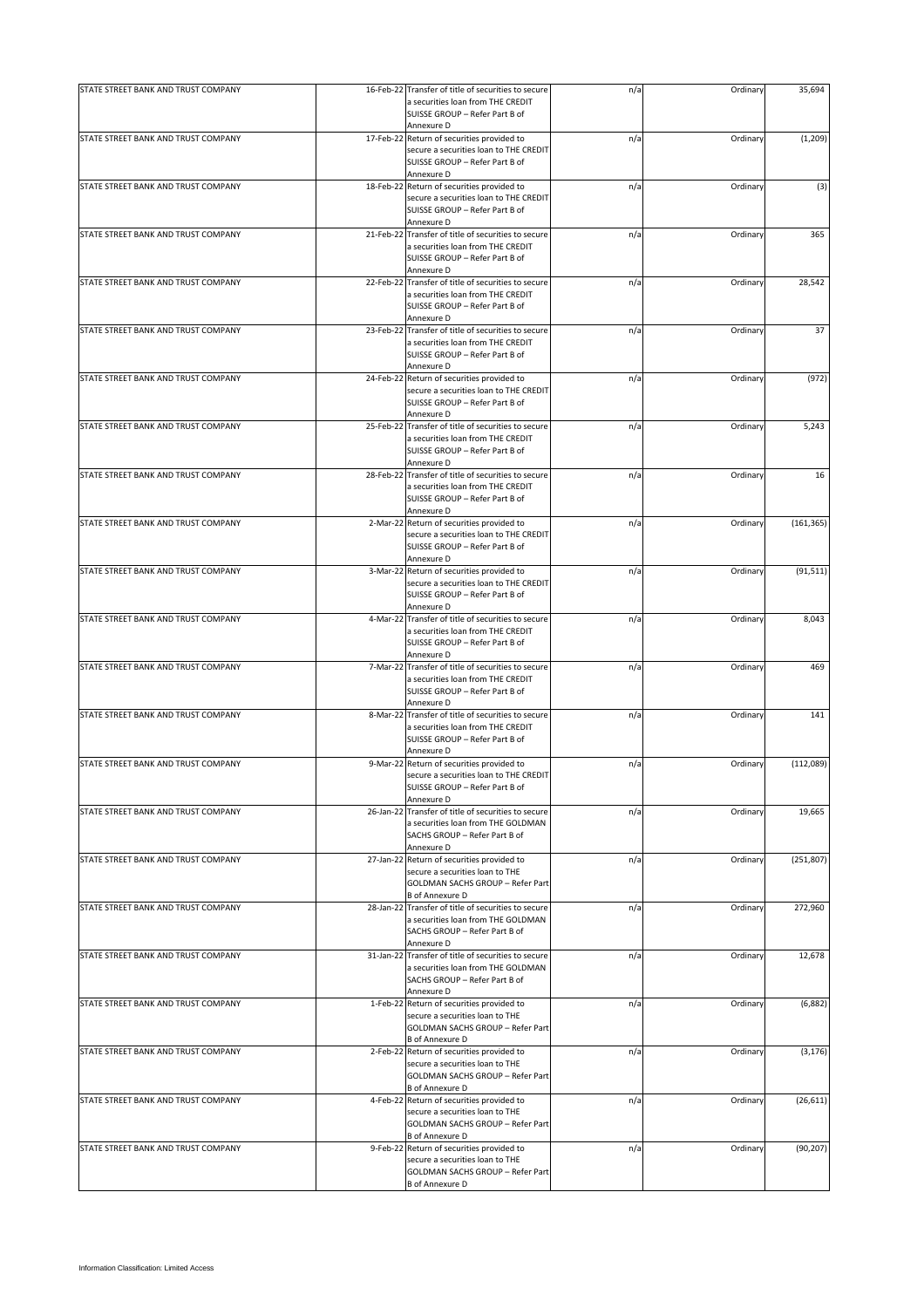| STATE STREET BANK AND TRUST COMPANY |           | 14-Feb-22 Transfer of title of securities to secure<br>a securities loan from THE GOLDMAN | n/a | Ordinary | 28,197     |
|-------------------------------------|-----------|-------------------------------------------------------------------------------------------|-----|----------|------------|
|                                     |           | SACHS GROUP - Refer Part B of<br>Annexure D                                               |     |          |            |
| STATE STREET BANK AND TRUST COMPANY |           | 15-Feb-22 Return of securities provided to                                                | n/a | Ordinary | (11, 586)  |
|                                     |           | secure a securities loan to THE                                                           |     |          |            |
|                                     |           | <b>GOLDMAN SACHS GROUP - Refer Part</b>                                                   |     |          |            |
|                                     |           | <b>B</b> of Annexure D                                                                    |     |          |            |
| STATE STREET BANK AND TRUST COMPANY |           | 16-Feb-22 Return of securities provided to<br>secure a securities loan to THE             | n/a | Ordinary | (87, 570)  |
|                                     |           | GOLDMAN SACHS GROUP - Refer Part                                                          |     |          |            |
|                                     |           | <b>B</b> of Annexure D                                                                    |     |          |            |
| STATE STREET BANK AND TRUST COMPANY | 17-Feb-22 | Transfer of title of securities to secure                                                 | n/a | Ordinary | 225,723    |
|                                     |           | a securities loan from THE GOLDMAN                                                        |     |          |            |
|                                     |           | SACHS GROUP - Refer Part B of<br>Annexure D                                               |     |          |            |
| STATE STREET BANK AND TRUST COMPANY |           | 23-Feb-22 Transfer of title of securities to secure                                       | n/a | Ordinary | 8,323      |
|                                     |           | a securities loan from THE GOLDMAN                                                        |     |          |            |
|                                     |           | SACHS GROUP - Refer Part B of                                                             |     |          |            |
|                                     |           | Annexure D                                                                                |     |          |            |
| STATE STREET BANK AND TRUST COMPANY | 25-Feb-22 | Transfer of title of securities to secure<br>a securities loan from THE GOLDMAN           | n/a | Ordinary | 18,483     |
|                                     |           | SACHS GROUP - Refer Part B of                                                             |     |          |            |
|                                     |           | Annexure D                                                                                |     |          |            |
| STATE STREET BANK AND TRUST COMPANY | 2-Mar-22  | Return of securities provided to                                                          | n/a | Ordinary | (157, 154) |
|                                     |           | secure a securities loan to THE                                                           |     |          |            |
|                                     |           | GOLDMAN SACHS GROUP - Refer Part                                                          |     |          |            |
| STATE STREET BANK AND TRUST COMPANY |           | B of Annexure D<br>7-Mar-22 Transfer of title of securities to secure                     | n/a | Ordinary | 159,332    |
|                                     |           | a securities loan from THE GOLDMAN                                                        |     |          |            |
|                                     |           | SACHS GROUP - Refer Part B of                                                             |     |          |            |
|                                     |           | Annexure D                                                                                |     |          |            |
| STATE STREET BANK AND TRUST COMPANY |           | 8-Mar-22 Return of securities provided to                                                 | n/a | Ordinary | (12, 598)  |
|                                     |           | secure a securities loan to THE<br>GOLDMAN SACHS GROUP - Refer Part                       |     |          |            |
|                                     |           | <b>B</b> of Annexure D                                                                    |     |          |            |
| STATE STREET BANK AND TRUST COMPANY |           | 9-Mar-22 Return of securities provided to                                                 | n/a | Ordinary | (4, 870)   |
|                                     |           | secure a securities loan to THE                                                           |     |          |            |
|                                     |           | GOLDMAN SACHS GROUP - Refer Part                                                          |     |          |            |
|                                     |           | <b>B</b> of Annexure D                                                                    |     |          |            |
| STATE STREET BANK AND TRUST COMPANY |           | 10-Mar-22 Return of securities provided to<br>secure a securities loan to THE             | n/a | Ordinary | (370, 156) |
|                                     |           | GOLDMAN SACHS GROUP - Refer Part                                                          |     |          |            |
|                                     |           | <b>B</b> of Annexure D                                                                    |     |          |            |
| STATE STREET BANK AND TRUST COMPANY |           | 16-Mar-22 Transfer of title of securities to secure                                       | n/a | Ordinary | 6          |
|                                     |           | a securities loan from THE GOLDMAN                                                        |     |          |            |
|                                     |           | SACHS GROUP - Refer Part B of                                                             |     |          |            |
| STATE STREET BANK AND TRUST COMPANY | 6-Apr-22  | Annexure D<br>Transfer of title of securities to secure                                   | n/a | Ordinary | 663        |
|                                     |           | a securities loan from THE GOLDMAN                                                        |     |          |            |
|                                     |           | SACHS GROUP - Refer Part B of                                                             |     |          |            |
|                                     |           | Annexure D                                                                                |     |          |            |
| STATE STREET BANK AND TRUST COMPANY | 13-Apr-22 | Transfer of title of securities to secure                                                 | n/a | Ordinary | 1,775      |
|                                     |           | a securities loan from THE GOLDMAN<br>SACHS GROUP - Refer Part B of                       |     |          |            |
|                                     |           | Annexure D                                                                                |     |          |            |
| STATE STREET BANK AND TRUST COMPANY |           | 18-Apr-22 Return of securities provided to                                                | n/a | Ordinary | (132)      |
|                                     |           | secure a securities loan to THE                                                           |     |          |            |
|                                     |           | GOLDMAN SACHS GROUP - Refer Part                                                          |     |          |            |
|                                     | 19-Apr-22 | <b>B</b> of Annexure D<br>Transfer of title of securities to secure                       |     |          | 48         |
| STATE STREET BANK AND TRUST COMPANY |           | a securities loan from THE GOLDMAN                                                        | n/a | Ordinary |            |
|                                     |           | SACHS GROUP - Refer Part B of                                                             |     |          |            |
|                                     |           | Annexure D                                                                                |     |          |            |
| STATE STREET BANK AND TRUST COMPANY |           | 27-Apr-22 Return of securities provided to                                                | n/a | Ordinary | (2, 360)   |
|                                     |           | secure a securities loan to THE                                                           |     |          |            |
|                                     |           | GOLDMAN SACHS GROUP - Refer Part<br><b>B</b> of Annexure D                                |     |          |            |
| STATE STREET BANK AND TRUST COMPANY |           | 28-Apr-22 Return of securities provided to                                                | n/a | Ordinary | (1)        |
|                                     |           | secure a securities loan to THE                                                           |     |          |            |
|                                     |           | GOLDMAN SACHS GROUP - Refer Part                                                          |     |          |            |
|                                     |           | <b>B</b> of Annexure D                                                                    |     |          |            |
| STATE STREET BANK AND TRUST COMPANY | 5-May-22  | Transfer of title of securities to secure<br>a securities loan from THE GOLDMAN           | n/a | Ordinary | 249,536    |
|                                     |           | SACHS GROUP - Refer Part B of                                                             |     |          |            |
|                                     |           | Annexure D                                                                                |     |          |            |
| STATE STREET BANK AND TRUST COMPANY | 9-May-22  | Transfer of title of securities to secure                                                 | n/a | Ordinary | 29,969     |
|                                     |           | a securities loan from THE GOLDMAN                                                        |     |          |            |
|                                     |           | SACHS GROUP - Refer Part B of                                                             |     |          |            |
|                                     |           | Annexure D                                                                                |     |          |            |
| STATE STREET BANK AND TRUST COMPANY |           | 11-May-22 Transfer of title of securities to secure<br>a securities loan from THE GOLDMAN | n/a | Ordinary | 16,276     |
|                                     |           | SACHS GROUP - Refer Part B of                                                             |     |          |            |
|                                     |           | Annexure D                                                                                |     |          |            |
| STATE STREET BANK AND TRUST COMPANY | 20-May-22 | Transfer of title of securities to secure                                                 | n/a | Ordinary | 55,281     |
|                                     |           | a securities loan from THE GOLDMAN                                                        |     |          |            |
|                                     |           | SACHS GROUP - Refer Part B of<br>Annexure D                                               |     |          |            |
| STATE STREET BANK AND TRUST COMPANY | 24-May-22 | Return of securities provided to                                                          | n/a | Ordinary | (113, 683) |
|                                     |           | secure a securities loan to THE                                                           |     |          |            |
|                                     |           | GOLDMAN SACHS GROUP - Refer Part                                                          |     |          |            |
|                                     |           | <b>B</b> of Annexure D                                                                    |     |          |            |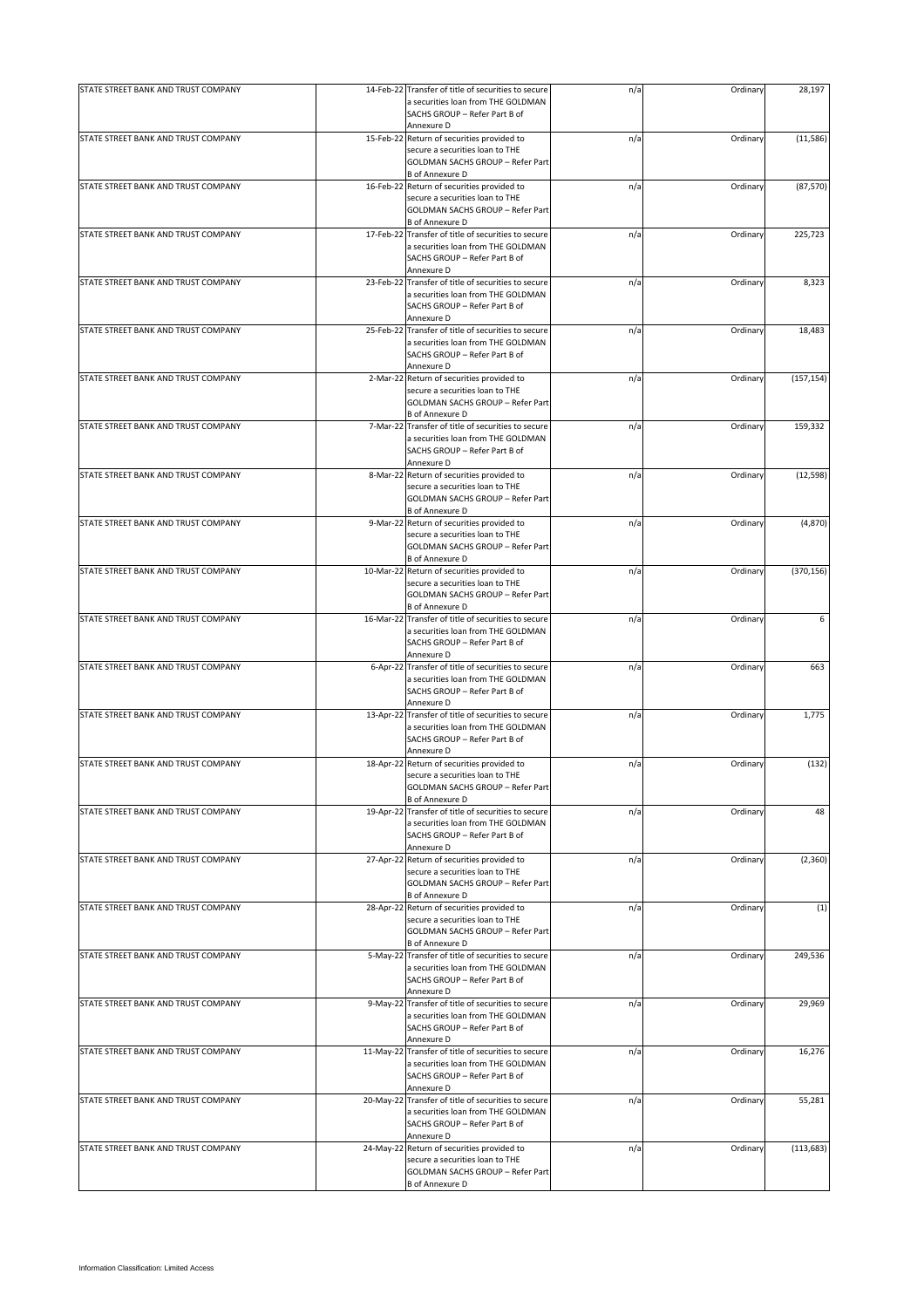| STATE STREET BANK AND TRUST COMPANY | 25-May-22 Return of securities provided to<br>secure a securities loan to THE                                               | n/a | Ordinary | (237, 382) |
|-------------------------------------|-----------------------------------------------------------------------------------------------------------------------------|-----|----------|------------|
|                                     | GOLDMAN SACHS GROUP - Refer Part<br><b>B</b> of Annexure D                                                                  |     |          |            |
| STATE STREET BANK AND TRUST COMPANY | 28-Jan-22 Transfer of title of securities to secure<br>a securities loan from THE ING GROUP<br>- Refer Part B of Annexure D | n/a | Ordinary | 126,834    |
| STATE STREET BANK AND TRUST COMPANY | 31-Jan-22 Return of securities provided to<br>secure a securities loan to THE ING<br>GROUP - Refer Part B of Annexure D     | n/a | Ordinary | (50, 525)  |
| STATE STREET BANK AND TRUST COMPANY | 1-Feb-22 Return of securities provided to<br>secure a securities loan to THE ING<br>GROUP - Refer Part B of Annexure D      | n/a | Ordinary | (157, 694) |
| STATE STREET BANK AND TRUST COMPANY | 2-Feb-22 Return of securities provided to<br>secure a securities loan to THE ING<br>GROUP - Refer Part B of Annexure D      | n/a | Ordinary | (16, 527)  |
| STATE STREET BANK AND TRUST COMPANY | 3-Feb-22 Transfer of title of securities to secure<br>a securities loan from THE ING GROUP<br>- Refer Part B of Annexure D  | n/a | Ordinary | 122,709    |
| STATE STREET BANK AND TRUST COMPANY | 4-Feb-22 Return of securities provided to<br>secure a securities loan to THE ING<br>GROUP - Refer Part B of Annexure D      | n/a | Ordinary | (133, 357) |
| STATE STREET BANK AND TRUST COMPANY | 7-Feb-22 Transfer of title of securities to secure<br>a securities loan from THE ING GROUP<br>- Refer Part B of Annexure D  | n/a | Ordinary | 9,765      |
| STATE STREET BANK AND TRUST COMPANY | 8-Feb-22 Transfer of title of securities to secure<br>a securities loan from THE ING GROUP<br>- Refer Part B of Annexure D  | n/a | Ordinary | 58,226     |
| STATE STREET BANK AND TRUST COMPANY | 9-Feb-22 Transfer of title of securities to secure<br>a securities loan from THE ING GROUP<br>- Refer Part B of Annexure D  | n/a | Ordinary | 142,139    |
| STATE STREET BANK AND TRUST COMPANY | 10-Feb-22 Return of securities provided to<br>secure a securities loan to THE ING<br>GROUP - Refer Part B of Annexure D     | n/a | Ordinary | (171, 072) |
| STATE STREET BANK AND TRUST COMPANY | 14-Feb-22 Transfer of title of securities to secure<br>a securities loan from THE ING GROUP<br>- Refer Part B of Annexure D | n/a | Ordinary | 112,086    |
| STATE STREET BANK AND TRUST COMPANY | 16-Feb-22 Return of securities provided to<br>secure a securities loan to THE ING<br>GROUP - Refer Part B of Annexure D     | n/a | Ordinary | (71, 989)  |
| STATE STREET BANK AND TRUST COMPANY | 21-Feb-22 Return of securities provided to<br>secure a securities loan to THE ING<br>GROUP - Refer Part B of Annexure D     | n/a | Ordinary | (76, 085)  |
| STATE STREET BANK AND TRUST COMPANY | 22-Feb-22 Transfer of title of securities to secure<br>a securities loan from THE ING GROUP<br>Refer Part B of Annexure D   | n/a | Ordinary | 91,551     |
| STATE STREET BANK AND TRUST COMPANY | 24-Feb-22 Return of securities provided to<br>secure a securities loan to THE ING<br>GROUP - Refer Part B of Annexure D     | n/a | Ordinary | (37, 160)  |
| STATE STREET BANK AND TRUST COMPANY | 28-Feb-22 Return of securities provided to<br>secure a securities loan to THE ING<br>GROUP - Refer Part B of Annexure D     | n/a | Ordinary | (3,960)    |
| STATE STREET BANK AND TRUST COMPANY | 2-Mar-22 Transfer of title of securities to secure<br>a securities loan from THE ING GROUP<br>- Refer Part B of Annexure D  | n/a | Ordinary | 113,147    |
| STATE STREET BANK AND TRUST COMPANY | 3-Mar-22 Return of securities provided to<br>secure a securities loan to THE ING<br>GROUP - Refer Part B of Annexure D      | n/a | Ordinary | (10, 723)  |
| STATE STREET BANK AND TRUST COMPANY | 4-Mar-22 Transfer of title of securities to secure<br>a securities loan from THE ING GROUP<br>- Refer Part B of Annexure D  | n/a | Ordinary | 17,584     |
| STATE STREET BANK AND TRUST COMPANY | 7-Mar-22 Return of securities provided to<br>secure a securities loan to THE ING<br>GROUP - Refer Part B of Annexure D      | n/a | Ordinary | (135, 368) |
| STATE STREET BANK AND TRUST COMPANY | 8-Mar-22 Transfer of title of securities to secure<br>a securities loan from THE ING GROUP<br>- Refer Part B of Annexure D  | n/a | Ordinary | 133,693    |
| STATE STREET BANK AND TRUST COMPANY | 9-Mar-22 Return of securities provided to<br>secure a securities loan to THE ING<br>GROUP - Refer Part B of Annexure D      | n/a | Ordinary | (638)      |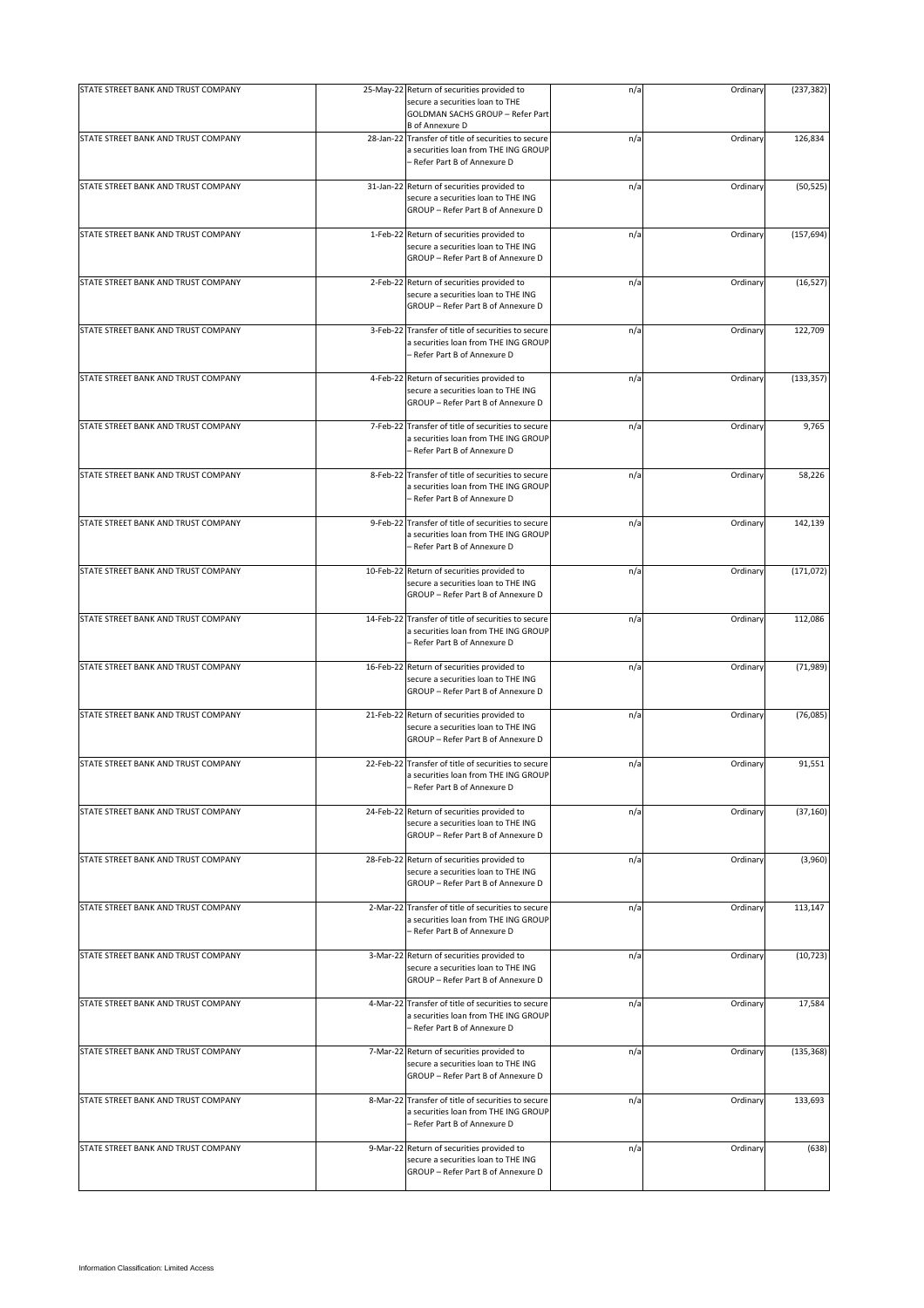| STATE STREET BANK AND TRUST COMPANY |          | 10-Mar-22 Return of securities provided to                                                                                                         | n/a | Ordinary | (3,509)    |
|-------------------------------------|----------|----------------------------------------------------------------------------------------------------------------------------------------------------|-----|----------|------------|
|                                     |          | secure a securities loan to THE ING<br>GROUP - Refer Part B of Annexure D                                                                          |     |          |            |
| STATE STREET BANK AND TRUST COMPANY |          | 11-Mar-22 Return of securities provided to<br>secure a securities loan to THE ING<br>GROUP - Refer Part B of Annexure D                            | n/a | Ordinary | (87, 284)  |
| STATE STREET BANK AND TRUST COMPANY |          | 16-Mar-22 Return of securities provided to<br>secure a securities loan to THE ING<br>GROUP - Refer Part B of Annexure D                            | n/a | Ordinary | (77, 348)  |
| STATE STREET BANK AND TRUST COMPANY |          | 17-Mar-22 Transfer of title of securities to secure<br>a securities loan from THE ING GROUP<br>- Refer Part B of Annexure D                        | n/a | Ordinary | 100,295    |
| STATE STREET BANK AND TRUST COMPANY |          | 18-Mar-22 Return of securities provided to<br>secure a securities loan to THE ING<br>GROUP - Refer Part B of Annexure D                            | n/a | Ordinary | (80, 493)  |
| STATE STREET BANK AND TRUST COMPANY |          | 23-Mar-22 Return of securities provided to<br>secure a securities loan to THE ING<br>GROUP - Refer Part B of Annexure D                            | n/a | Ordinary | (15, 916)  |
| STATE STREET BANK AND TRUST COMPANY |          | 24-Mar-22 Return of securities provided to<br>secure a securities loan to THE ING<br>GROUP - Refer Part B of Annexure D                            | n/a | Ordinary | (12, 598)  |
| STATE STREET BANK AND TRUST COMPANY |          | 26-Jan-22 Transfer of title of securities to secure<br>a securities loan from THE SOCIETE<br>GENERALE GROUP - Refer Part B of<br>Annexure D        | n/a | Ordinary | 83,710     |
| STATE STREET BANK AND TRUST COMPANY |          | 27-Jan-22 Return of securities provided to<br>secure a securities loan to THE<br>SOCIETE GENERALE GROUP - Refer<br>Part B of Annexure D            | n/a | Ordinary | (354, 572) |
| STATE STREET BANK AND TRUST COMPANY |          | 28-Jan-22 Transfer of title of securities to secure<br>a securities loan from THE SOCIETE<br>GENERALE GROUP - Refer Part B of<br>Annexure D        | n/a | Ordinary | 264,202    |
| STATE STREET BANK AND TRUST COMPANY |          | 31-Jan-22 Transfer of title of securities to secure<br>a securities loan from THE SOCIETE<br>GENERALE GROUP - Refer Part B of<br>Annexure D        | n/a | Ordinary | 10,934     |
| STATE STREET BANK AND TRUST COMPANY |          | 1-Feb-22 Transfer of title of securities to secure<br>a securities loan from THE SOCIETE<br>GENERALE GROUP - Refer Part B of<br>Annexure D         | n/a | Ordinary | 7,349      |
| STATE STREET BANK AND TRUST COMPANY | 4-Feb-22 | Transfer of title of securities to secure<br>a securities loan from THE SOCIETE<br>GENERALE GROUP - Refer Part B of<br>Annexure D                  | n/a | Ordinary | 29,715     |
| STATE STREET BANK AND TRUST COMPANY | 8-Feb-22 | Transfer of title of securities to secure<br>a securities loan from THE SOCIETE<br>GENERALE GROUP - Refer Part B of<br>Annexure D                  | n/a | Ordinary | 85,962     |
| STATE STREET BANK AND TRUST COMPANY |          | 11-Feb-22 Return of securities provided to<br>secure a securities loan to THE<br>SOCIETE GENERALE GROUP - Refer<br>Part B of Annexure D            | n/a | Ordinary | (128, 516) |
| STATE STREET BANK AND TRUST COMPANY |          | 15-Feb-22 Return of securities provided to<br>secure a securities loan to THE<br>SOCIETE GENERALE GROUP - Refer<br>Part B of Annexure D            | n/a | Ordinary | (315, 206) |
| STATE STREET BANK AND TRUST COMPANY |          | 18-Feb-22 Transfer of title of securities to secure<br>a securities loan from THE SOCIETE<br><b>GENERALE GROUP - Refer Part B of</b><br>Annexure D | n/a | Ordinary | 310.003    |
| STATE STREET BANK AND TRUST COMPANY |          | 21-Feb-22 Transfer of title of securities to secure<br>a securities loan from THE SOCIETE<br>GENERALE GROUP - Refer Part B of<br>Annexure D        | n/a | Ordinary | 120.540    |
| STATE STREET BANK AND TRUST COMPANY |          | 1-Mar-22 Return of securities provided to<br>secure a securities loan to THE<br>SOCIETE GENERALE GROUP - Refer<br>Part B of Annexure D             | n/a | Ordinary | (163, 020) |
| STATE STREET BANK AND TRUST COMPANY |          | 2-Mar-22 Transfer of title of securities to secure<br>a securities loan from THE SOCIETE<br>GENERALE GROUP - Refer Part B of<br>Annexure D         | n/a | Ordinary | 261,217    |
| STATE STREET BANK AND TRUST COMPANY |          | 3-Mar-22 Return of securities provided to<br>secure a securities loan to THE<br>SOCIETE GENERALE GROUP - Refer<br>Part B of Annexure D             | n/a | Ordinary | (343, 788) |
| STATE STREET BANK AND TRUST COMPANY |          | 4-Mar-22 Transfer of title of securities to secure<br>a securities loan from THE SOCIETE<br>GENERALE GROUP - Refer Part B of<br>Annexure D         | n/a | Ordinary | 16,878     |
| STATE STREET BANK AND TRUST COMPANY |          | 7-Mar-22 Return of securities provided to<br>secure a securities loan to THE<br>SOCIETE GENERALE GROUP - Refer<br>Part B of Annexure D             | n/a | Ordinary | (268, 895) |
|                                     |          |                                                                                                                                                    |     |          |            |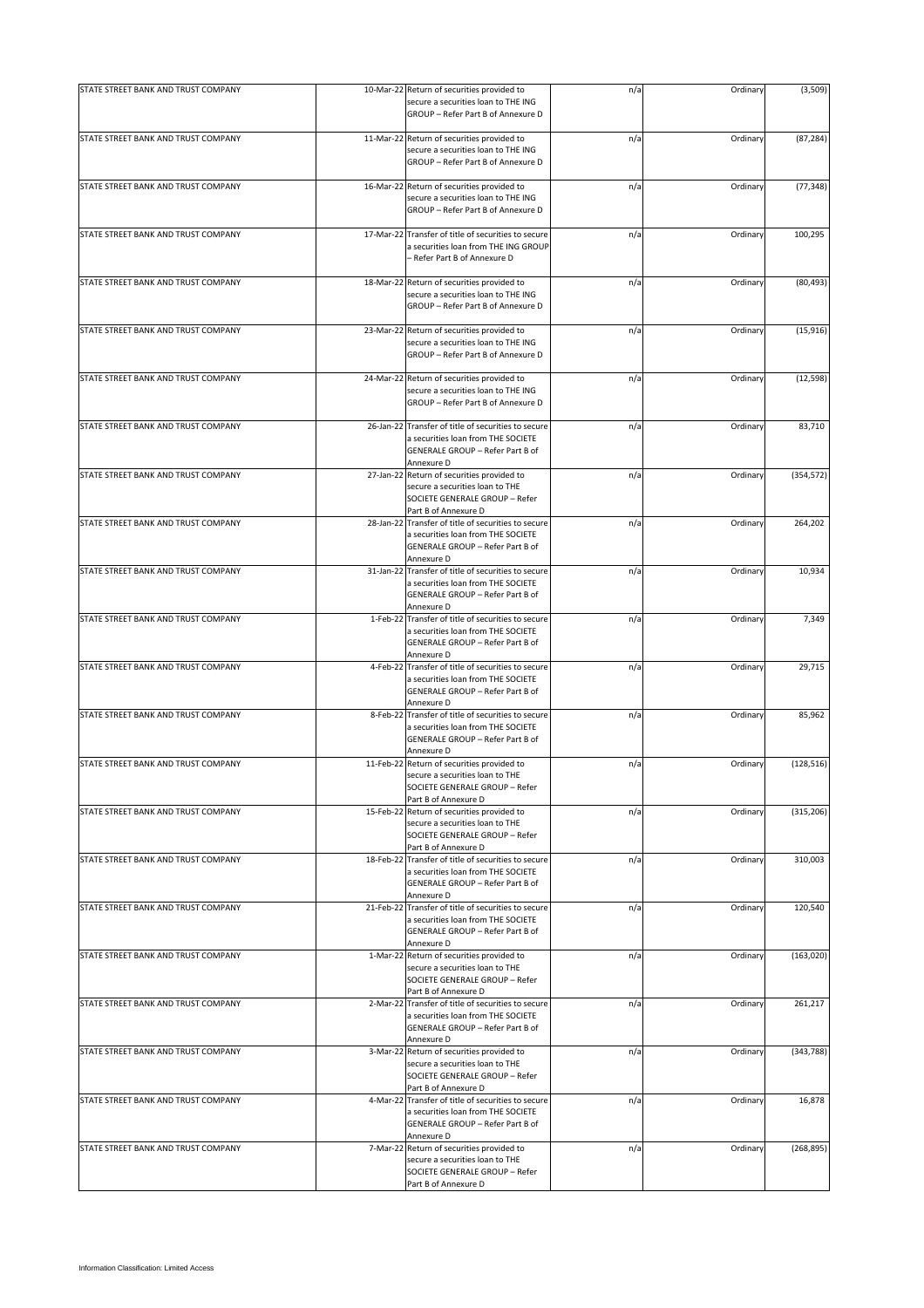| STATE STREET BANK AND TRUST COMPANY | 24-Feb-22 Transfer of title of securities to secure                                                                                     | n/a | Ordinary | 60,919     |
|-------------------------------------|-----------------------------------------------------------------------------------------------------------------------------------------|-----|----------|------------|
|                                     | a securities loan from THE UBS<br>GROUP - Refer Part B of Annexure D                                                                    |     |          |            |
| STATE STREET BANK AND TRUST COMPANY | 4-Mar-22 Return of securities provided to                                                                                               | n/a | Ordinary | (60, 919)  |
|                                     | secure a securities loan to THE UBS<br>GROUP - Refer Part B of Annexure D                                                               |     |          |            |
| STATE STREET BANK AND TRUST COMPANY | 4-Feb-22 Transfer of title of securities to secure                                                                                      | n/a | Ordinary | 250,173    |
|                                     | a securities loan from THE BARCLAYS<br>GROUP - Refer Part B of Annexure D                                                               |     |          |            |
| STATE STREET BANK AND TRUST COMPANY | 7-Feb-22 Return of securities provided to                                                                                               | n/a | Ordinary | (250, 173) |
|                                     | secure a securities loan to THE<br>BARCLAYS GROUP - Refer Part B of<br>Annexure D                                                       |     |          |            |
| STATE STREET BANK AND TRUST COMPANY | 4-Feb-22 Transfer of title of securities to secure<br>a securities loan from THE CREDIT<br>SUISSE GROUP - Refer Part B of<br>Annexure D | n/a | Ordinary | 4,874      |
| STATE STREET BANK AND TRUST COMPANY | 7-Feb-22 Return of securities provided to<br>secure a securities loan to THE CREDIT<br>SUISSE GROUP - Refer Part B of<br>Annexure D     | n/a | Ordinary | (4,009)    |
| STATE STREET BANK AND TRUST COMPANY | 8-Feb-22 Transfer of title of securities to secure                                                                                      | n/a | Ordinary | 32         |
|                                     | a securities loan from THE CREDIT<br>SUISSE GROUP - Refer Part B of<br>Annexure D                                                       |     |          |            |
| STATE STREET BANK AND TRUST COMPANY | 9-Feb-22 Return of securities provided to<br>secure a securities loan to THE CREDIT<br>SUISSE GROUP - Refer Part B of                   | n/a | Ordinary | (42)       |
| STATE STREET BANK AND TRUST COMPANY | Annexure D<br>10-Feb-22 Return of securities provided to                                                                                | n/a | Ordinary | (198)      |
|                                     | secure a securities loan to THE CREDIT<br>SUISSE GROUP - Refer Part B of<br>Annexure D                                                  |     |          |            |
| STATE STREET BANK AND TRUST COMPANY | 11-Feb-22 Return of securities provided to                                                                                              | n/a | Ordinary | (333)      |
|                                     | secure a securities loan to THE CREDIT<br>SUISSE GROUP - Refer Part B of<br>Annexure D                                                  |     |          |            |
| STATE STREET BANK AND TRUST COMPANY | 25-Feb-22 Transfer of title of securities to secure                                                                                     | n/a | Ordinary | 70         |
|                                     | a securities loan from THE CREDIT                                                                                                       |     |          |            |
|                                     | SUISSE GROUP - Refer Part B of<br>Annexure D                                                                                            |     |          |            |
| STATE STREET BANK AND TRUST COMPANY | 28-Feb-22 Transfer of title of securities to secure                                                                                     | n/a | Ordinary | 11         |
|                                     | a securities loan from THE CREDIT                                                                                                       |     |          |            |
|                                     | SUISSE GROUP - Refer Part B of<br>Annexure D                                                                                            |     |          |            |
| STATE STREET BANK AND TRUST COMPANY | 1-Mar-22 Transfer of title of securities to secure                                                                                      | n/a | Ordinary | 1,104      |
|                                     | a securities loan from THE CREDIT                                                                                                       |     |          |            |
|                                     | SUISSE GROUP - Refer Part B of<br>Annexure D                                                                                            |     |          |            |
| STATE STREET BANK AND TRUST COMPANY | 2-Mar-22 Transfer of title of securities to secure                                                                                      | n/a | Ordinary | 4,679      |
|                                     | a securities loan from THE CREDIT<br>SUISSE GROUP - Refer Part B of                                                                     |     |          |            |
|                                     | Annexure D                                                                                                                              |     |          |            |
| STATE STREET BANK AND TRUST COMPANY | 3-Mar-22 Return of securities provided to                                                                                               | n/a | Ordinary | (6, 187)   |
|                                     | secure a securities loan to THE CREDIT<br>SUISSE GROUP - Refer Part B of                                                                |     |          |            |
|                                     | Annexure D                                                                                                                              |     |          |            |
| STATE STREET BANK AND TRUST COMPANY | 28-Jan-22 Return of securities provided to<br>secure a securities loan to THE ING                                                       | n/a | Ordinary | (3,653)    |
|                                     | GROUP - Refer Part B of Annexure D                                                                                                      |     |          |            |
|                                     |                                                                                                                                         |     |          |            |
| STATE STREET BANK AND TRUST COMPANY | 31-Jan-22 Transfer of title of securities to secure<br>a securities loan from THE ING GROUP<br>- Refer Part B of Annexure D             | n/a | Ordinary | 27,749     |
| STATE STREET BANK AND TRUST COMPANY | 1-Feb-22 Return of securities provided to                                                                                               | n/a | Ordinary | (74, 645)  |
|                                     | secure a securities loan to THE ING<br>GROUP - Refer Part B of Annexure D                                                               |     |          |            |
| STATE STREET BANK AND TRUST COMPANY | 2-Feb-22 Return of securities provided to                                                                                               | n/a | Ordinary | (7,993)    |
|                                     | secure a securities loan to THE ING<br>GROUP - Refer Part B of Annexure D                                                               |     |          |            |
| STATE STREET BANK AND TRUST COMPANY | 3-Feb-22 Transfer of title of securities to secure                                                                                      | n/a | Ordinary | 44,421     |
|                                     | a securities loan from THE ING GROUP<br>- Refer Part B of Annexure D                                                                    |     |          |            |
| STATE STREET BANK AND TRUST COMPANY | 4-Feb-22 Return of securities provided to                                                                                               | n/a | Ordinary | (46, 697)  |
|                                     | secure a securities loan to THE ING<br>GROUP - Refer Part B of Annexure D                                                               |     |          |            |
| STATE STREET BANK AND TRUST COMPANY | 7-Feb-22 Transfer of title of securities to secure                                                                                      | n/a | Ordinary | 3,426      |
|                                     | a securities loan from THE ING GROUP<br>- Refer Part B of Annexure D                                                                    |     |          |            |
| STATE STREET BANK AND TRUST COMPANY | 8-Feb-22 Transfer of title of securities to secure<br>a securities loan from THE ING GROUP                                              | n/a | Ordinary | 50,789     |
|                                     | Refer Part B of Annexure D                                                                                                              |     |          |            |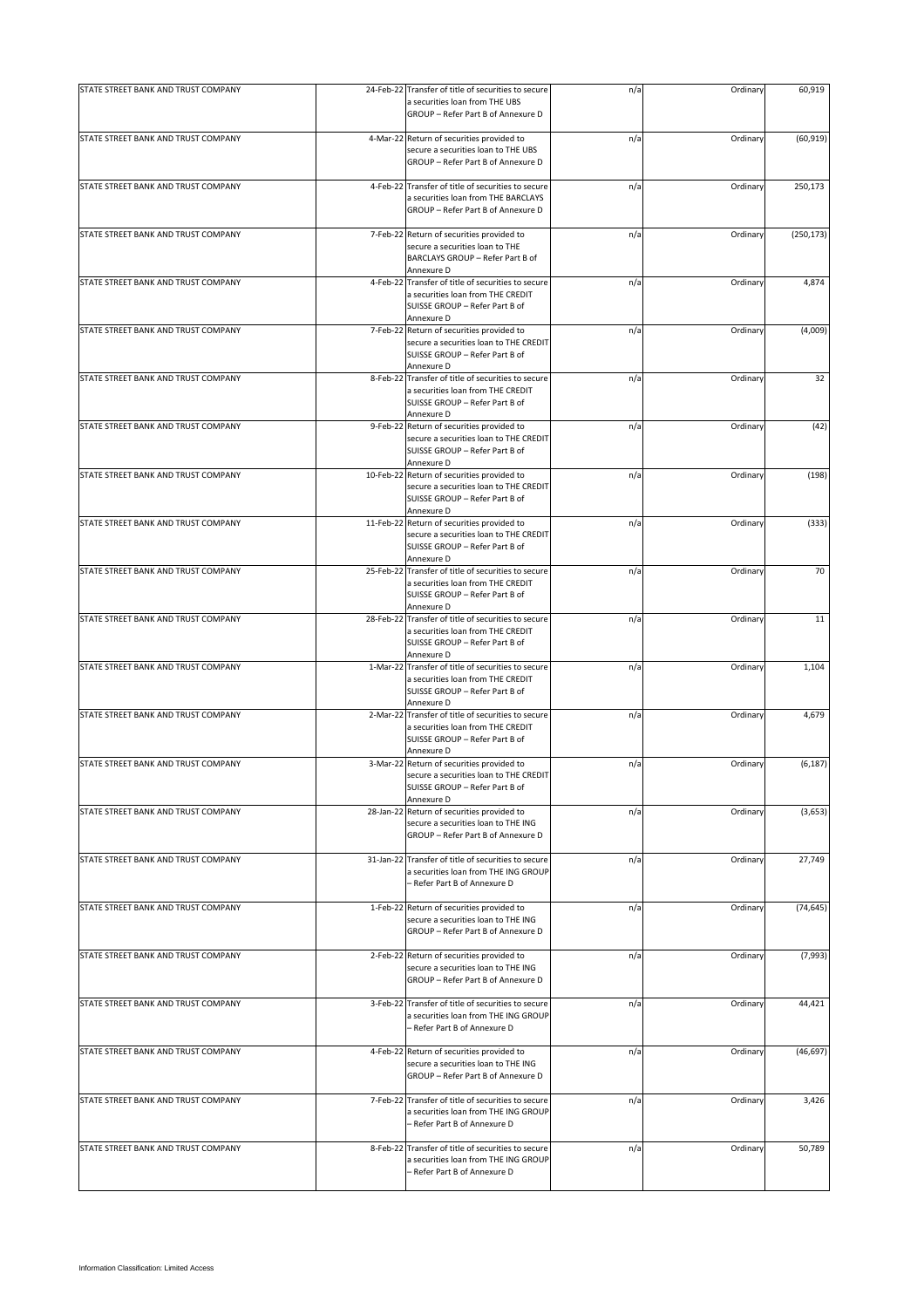| STATE STREET BANK AND TRUST COMPANY |          | 9-Feb-22 Transfer of title of securities to secure<br>a securities loan from THE ING GROUP<br>- Refer Part B of Annexure D  | n/a | Ordinary | 56,383     |
|-------------------------------------|----------|-----------------------------------------------------------------------------------------------------------------------------|-----|----------|------------|
| STATE STREET BANK AND TRUST COMPANY |          | 10-Feb-22 Return of securities provided to<br>secure a securities loan to THE ING<br>GROUP - Refer Part B of Annexure D     | n/a | Ordinary | (84, 529)  |
| STATE STREET BANK AND TRUST COMPANY |          | 11-Feb-22 Return of securities provided to<br>secure a securities loan to THE ING<br>GROUP - Refer Part B of Annexure D     | n/a | Ordinary | (27, 278)  |
| STATE STREET BANK AND TRUST COMPANY |          | 14-Feb-22 Transfer of title of securities to secure<br>a securities loan from THE ING GROUP<br>- Refer Part B of Annexure D | n/a | Ordinary | 91,221     |
| STATE STREET BANK AND TRUST COMPANY |          | 16-Feb-22 Return of securities provided to<br>secure a securities loan to THE ING<br>GROUP - Refer Part B of Annexure D     | n/a | Ordinary | (44, 246)  |
| STATE STREET BANK AND TRUST COMPANY |          | 21-Feb-22 Return of securities provided to<br>secure a securities loan to THE ING<br>GROUP - Refer Part B of Annexure D     | n/a | Ordinary | (42, 117)  |
| STATE STREET BANK AND TRUST COMPANY |          | 22-Feb-22 Transfer of title of securities to secure<br>a securities loan from THE ING GROUP<br>- Refer Part B of Annexure D | n/a | Ordinary | 49,120     |
| STATE STREET BANK AND TRUST COMPANY |          | 24-Feb-22 Transfer of title of securities to secure<br>a securities loan from THE ING GROUP<br>- Refer Part B of Annexure D | n/a | Ordinary | 18,363     |
| STATE STREET BANK AND TRUST COMPANY |          | 25-Feb-22 Return of securities provided to<br>secure a securities loan to THE ING<br>GROUP - Refer Part B of Annexure D     | n/a | Ordinary | (65, 032)  |
| STATE STREET BANK AND TRUST COMPANY |          | 28-Feb-22 Transfer of title of securities to secure<br>a securities loan from THE ING GROUP<br>- Refer Part B of Annexure D | n/a | Ordinary | 25,597     |
| STATE STREET BANK AND TRUST COMPANY | 2-Mar-22 | Transfer of title of securities to secure<br>a securities loan from THE ING GROUP<br>- Refer Part B of Annexure D           | n/a | Ordinary | 101,595    |
| STATE STREET BANK AND TRUST COMPANY |          | 3-Mar-22 Return of securities provided to<br>secure a securities loan to THE ING<br>GROUP - Refer Part B of Annexure D      | n/a | Ordinary | (9, 273)   |
| STATE STREET BANK AND TRUST COMPANY |          | 4-Mar-22 Transfer of title of securities to secure<br>a securities loan from THE ING GROUP<br>- Refer Part B of Annexure D  | n/a | Ordinary | 14,050     |
| STATE STREET BANK AND TRUST COMPANY |          | 7-Mar-22 Return of securities provided to<br>secure a securities loan to THE ING<br>GROUP - Refer Part B of Annexure D      | n/a | Ordinary | (105, 037) |
| STATE STREET BANK AND TRUST COMPANY |          | 8-Mar-22 Transfer of title of securities to secure<br>a securities loan from THE ING GROUP<br>Refer Part B of Annexure D    | n/a | Ordinary | 104,230    |
| STATE STREET BANK AND TRUST COMPANY |          | 9-Mar-22 Return of securities provided to<br>secure a securities loan to THE ING<br>GROUP - Refer Part B of Annexure D      | n/a | Ordinary | (897)      |
| STATE STREET BANK AND TRUST COMPANY |          | 10-Mar-22 Return of securities provided to<br>secure a securities loan to THE ING<br>GROUP - Refer Part B of Annexure D     | n/a | Ordinary | (3, 224)   |
| STATE STREET BANK AND TRUST COMPANY |          | 11-Mar-22 Transfer of title of securities to secure<br>a securities loan from THE ING GROUP<br>- Refer Part B of Annexure D | n/a | Ordinary | 87,837     |
| STATE STREET BANK AND TRUST COMPANY |          | 14-Mar-22 Return of securities provided to<br>secure a securities loan to THE ING<br>GROUP - Refer Part B of Annexure D     | n/a | Ordinary | (179, 370) |
| STATE STREET BANK AND TRUST COMPANY |          | 16-Mar-22 Return of securities provided to<br>secure a securities loan to THE ING<br>GROUP - Refer Part B of Annexure D     | n/a | Ordinary | (189)      |
| STATE STREET BANK AND TRUST COMPANY |          | 17-Mar-22 Transfer of title of securities to secure<br>a securities loan from THE ING GROUP<br>- Refer Part B of Annexure D | n/a | Ordinary | 238,801    |
| STATE STREET BANK AND TRUST COMPANY |          | 18-Mar-22 Return of securities provided to<br>secure a securities loan to THE ING<br>GROUP - Refer Part B of Annexure D     | n/a | Ordinary | (207, 813) |
| STATE STREET BANK AND TRUST COMPANY |          | 22-Mar-22 Return of securities provided to<br>secure a securities loan to THE ING<br>GROUP - Refer Part B of Annexure D     | n/a | Ordinary | (71, 153)  |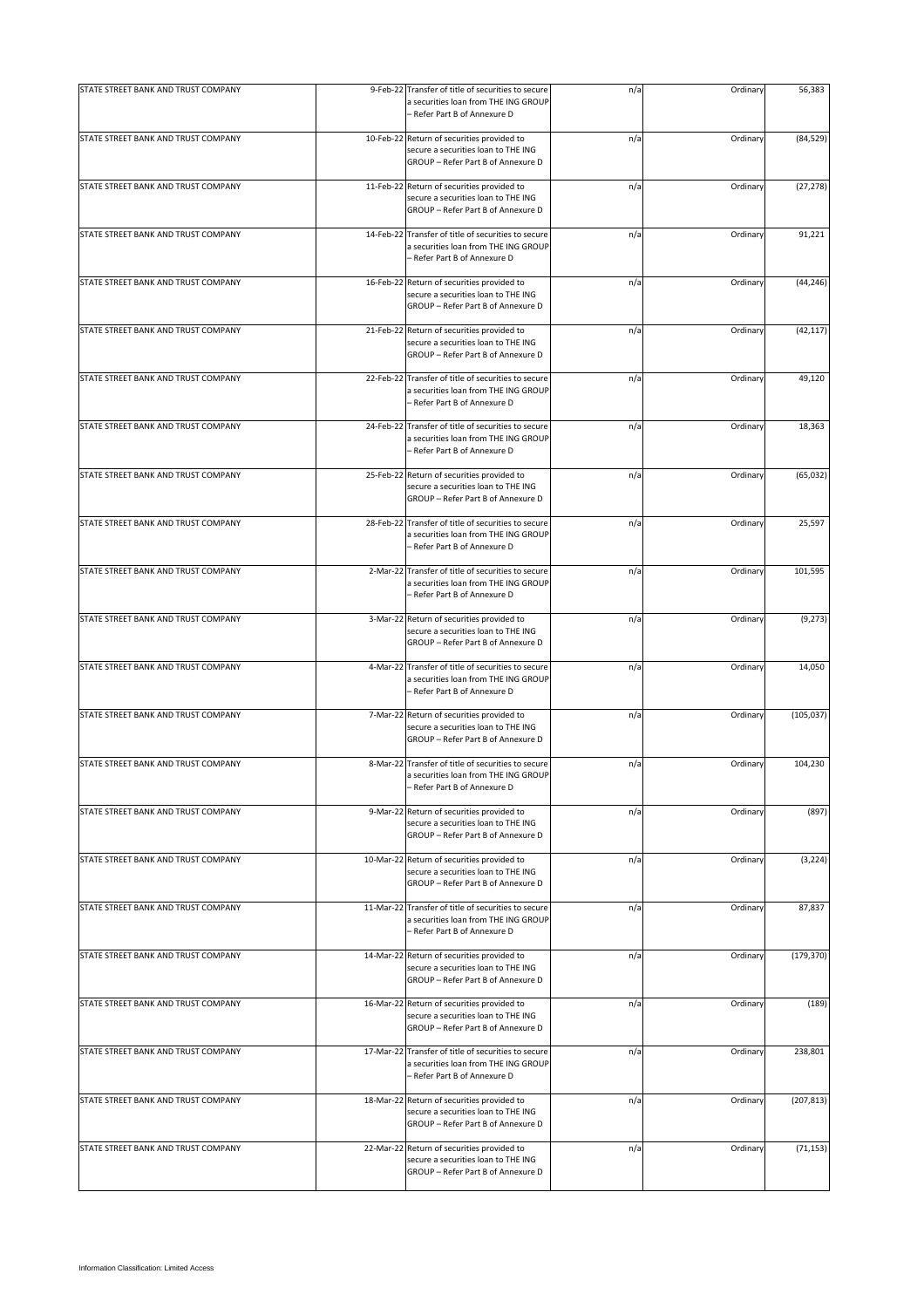| STATE STREET BANK AND TRUST COMPANY | 23-Mar-22 Transfer of title of securities to secure<br>a securities loan from THE ING GROUP<br>– Refer Part B of Annexure D                 | n/a | Ordinary | 18,064     |
|-------------------------------------|---------------------------------------------------------------------------------------------------------------------------------------------|-----|----------|------------|
|                                     |                                                                                                                                             |     |          |            |
| STATE STREET BANK AND TRUST COMPANY | 25-Mar-22 Return of securities provided to<br>secure a securities loan to THE ING<br>GROUP - Refer Part B of Annexure D                     | n/a | Ordinary | (20, 526)  |
| STATE STREET BANK AND TRUST COMPANY | 30-Mar-22 Transfer of title of securities to secure<br>a securities loan from THE ING GROUP<br>- Refer Part B of Annexure D                 | n/a | Ordinary | 355        |
| STATE STREET BANK AND TRUST COMPANY | 8-Apr-22 Return of securities provided to<br>secure a securities loan to THE ING<br>GROUP - Refer Part B of Annexure D                      | n/a | Ordinary | (353)      |
| STATE STREET BANK AND TRUST COMPANY | 11-Apr-22 Return of securities provided to<br>secure a securities loan to THE ING<br>GROUP - Refer Part B of Annexure D                     | n/a | Ordinary | (2)        |
| STATE STREET BANK AND TRUST COMPANY | 27-Jan-22 Return of securities provided to<br>secure a securities loan to THE<br>SOCIETE GENERALE GROUP - Refer<br>Part B of Annexure D     | n/a | Ordinary | (76, 367)  |
| STATE STREET BANK AND TRUST COMPANY | 28-Jan-22 Transfer of title of securities to secure<br>a securities loan from THE SOCIETE<br>GENERALE GROUP - Refer Part B of<br>Annexure D | n/a | Ordinary | 142,121    |
| STATE STREET BANK AND TRUST COMPANY | 31-Jan-22 Transfer of title of securities to secure<br>a securities loan from THE SOCIETE<br>GENERALE GROUP - Refer Part B of<br>Annexure D | n/a | Ordinary | 21,521     |
| STATE STREET BANK AND TRUST COMPANY | 1-Feb-22 Return of securities provided to<br>secure a securities loan to THE<br>SOCIETE GENERALE GROUP - Refer<br>Part B of Annexure D      | n/a | Ordinary | (3, 397)   |
| STATE STREET BANK AND TRUST COMPANY | 8-Feb-22 Return of securities provided to<br>secure a securities loan to THE<br>SOCIETE GENERALE GROUP - Refer<br>Part B of Annexure D      | n/a | Ordinary | (257, 270) |
| STATE STREET BANK AND TRUST COMPANY | 11-Feb-22 Transfer of title of securities to secure<br>a securities loan from THE SOCIETE<br>GENERALE GROUP - Refer Part B of<br>Annexure D | n/a | Ordinary | 225,281    |
| STATE STREET BANK AND TRUST COMPANY | 14-Feb-22 Return of securities provided to<br>secure a securities loan to THE<br>SOCIETE GENERALE GROUP - Refer<br>Part B of Annexure D     | n/a | Ordinary | (129, 190) |
| STATE STREET BANK AND TRUST COMPANY | 15-Feb-22 Transfer of title of securities to secure<br>a securities loan from THE SOCIETE<br>GENERALE GROUP - Refer Part B of<br>Annexure D | n/a | Ordinary | 39,758     |
| STATE STREET BANK AND TRUST COMPANY | 18-Feb-22 Transfer of title of securities to secure<br>a securities loan from THE SOCIETE<br>GENERALE GROUP - Refer Part B of<br>Annexure D | n/a | Ordinary | 55,256     |
| STATE STREET BANK AND TRUST COMPANY | 21-Feb-22 Return of securities provided to<br>secure a securities loan to THE<br>SOCIETE GENERALE GROUP - Refer<br>Part B of Annexure D     | n/a | Ordinary | (219, 857) |
| STATE STREET BANK AND TRUST COMPANY | 1-Mar-22 Transfer of title of securities to secure<br>a securities loan from THE SOCIETE<br>GENERALE GROUP - Refer Part B of<br>Annexure D  | n/a | Ordinary | 147,790    |
| STATE STREET BANK AND TRUST COMPANY | 2-Mar-22 Transfer of title of securities to secure<br>a securities loan from THE SOCIETE<br>GENERALE GROUP - Refer Part B of<br>Annexure D  | n/a | Ordinary | 88,027     |
| STATE STREET BANK AND TRUST COMPANY | 3-Mar-22 Return of securities provided to<br>secure a securities loan to THE<br>SOCIETE GENERALE GROUP - Refer<br>Part B of Annexure D      | n/a | Ordinary | (166, 150) |
| STATE STREET BANK AND TRUST COMPANY | 4-Mar-22 Transfer of title of securities to secure<br>a securities loan from THE SOCIETE<br>GENERALE GROUP - Refer Part B of<br>Annexure D  | n/a | Ordinary | 167,296    |
| STATE STREET BANK AND TRUST COMPANY | 11-Mar-22 Return of securities provided to<br>secure a securities loan to THE<br>SOCIETE GENERALE GROUP - Refer<br>Part B of Annexure D     | n/a | Ordinary | (266, 513) |
| STATE STREET BANK AND TRUST COMPANY | 14-Mar-22 Transfer of title of securities to secure<br>a securities loan from THE SOCIETE<br>GENERALE GROUP - Refer Part B of<br>Annexure D | n/a | Ordinary | 20,311     |
| STATE STREET BANK AND TRUST COMPANY | 15-Mar-22 Transfer of title of securities to secure<br>a securities loan from THE SOCIETE<br>GENERALE GROUP - Refer Part B of<br>Annexure D | n/a | Ordinary | 5,189      |
| STATE STREET BANK AND TRUST COMPANY | 16-Mar-22 Return of securities provided to<br>secure a securities loan to THE<br>SOCIETE GENERALE GROUP - Refer<br>Part B of Annexure D     | n/a | Ordinary | (15, 423)  |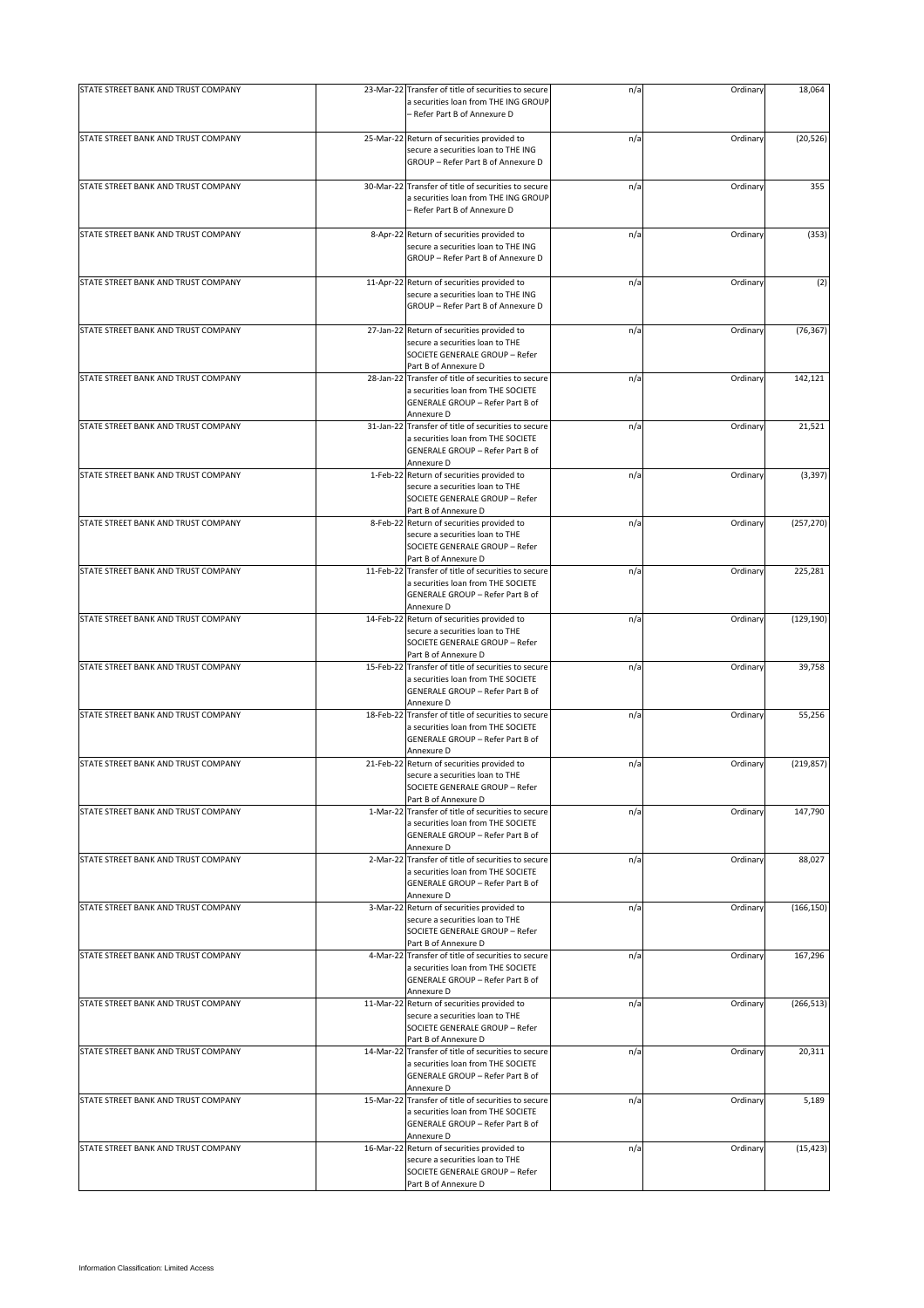| STATE STREET BANK AND TRUST COMPANY |           | 31-Mar-22 Return of securities provided to                                 | n/a | Ordinary | (14, 808) |
|-------------------------------------|-----------|----------------------------------------------------------------------------|-----|----------|-----------|
|                                     |           | secure a securities loan to THE                                            |     |          |           |
|                                     |           | SOCIETE GENERALE GROUP - Refer                                             |     |          |           |
|                                     |           | Part B of Annexure D                                                       |     |          |           |
| STATE STREET BANK AND TRUST COMPANY |           | 1-Apr-22 Return of securities provided to                                  | n/a | Ordinary | (761)     |
|                                     |           | secure a securities loan to THE                                            |     |          |           |
|                                     |           | SOCIETE GENERALE GROUP - Refer                                             |     |          |           |
|                                     |           | Part B of Annexure D                                                       |     |          |           |
| STATE STREET BANK AND TRUST COMPANY |           | 6-Apr-22 Return of securities provided to                                  | n/a | Ordinary | (1, 417)  |
|                                     |           | secure a securities loan to THE                                            |     |          |           |
|                                     |           | SOCIETE GENERALE GROUP - Refer                                             |     |          |           |
| STATE STREET BANK AND TRUST COMPANY |           | Part B of Annexure D<br>8-Apr-22 Transfer of title of securities to secure |     | Ordinary | 187       |
|                                     |           | a securities loan from THE SOCIETE                                         | n/a |          |           |
|                                     |           | <b>GENERALE GROUP - Refer Part B of</b>                                    |     |          |           |
|                                     |           | Annexure D                                                                 |     |          |           |
| STATE STREET BANK AND TRUST COMPANY |           | 11-Apr-22 Transfer of title of securities to secure                        | n/a | Ordinary | 2,230     |
|                                     |           | a securities loan from THE SOCIETE                                         |     |          |           |
|                                     |           | GENERALE GROUP - Refer Part B of                                           |     |          |           |
|                                     |           | Annexure D                                                                 |     |          |           |
| STATE STREET BANK AND TRUST COMPANY | 18-Apr-22 | Return of securities provided to                                           | n/a | Ordinary | (255)     |
|                                     |           | secure a securities loan to THE                                            |     |          |           |
|                                     |           | SOCIETE GENERALE GROUP - Refer                                             |     |          |           |
|                                     |           | Part B of Annexure D                                                       |     |          |           |
| STATE STREET BANK AND TRUST COMPANY | 19-Apr-22 | Transfer of title of securities to secure                                  | n/a | Ordinary | 50        |
|                                     |           | a securities loan from THE SOCIETE                                         |     |          |           |
|                                     |           | GENERALE GROUP - Refer Part B of                                           |     |          |           |
|                                     |           | Annexure D                                                                 |     |          |           |
| STATE STREET BANK AND TRUST COMPANY | 20-Apr-22 | Return of securities provided to                                           | n/a | Ordinary | (878)     |
|                                     |           | secure a securities loan to THE                                            |     |          |           |
|                                     |           | SOCIETE GENERALE GROUP - Refer                                             |     |          |           |
|                                     |           | Part B of Annexure D                                                       |     |          |           |
| STATE STREET BANK AND TRUST COMPANY |           | 21-Apr-22 Return of securities provided to                                 | n/a | Ordinary | (848)     |
|                                     |           | secure a securities loan to THE                                            |     |          |           |
|                                     |           | SOCIETE GENERALE GROUP - Refer                                             |     |          |           |
|                                     |           | Part B of Annexure D                                                       |     |          |           |
| STATE STREET BANK AND TRUST COMPANY |           | 25-Apr-22 Return of securities provided to                                 | n/a | Ordinary | (323)     |
|                                     |           | secure a securities loan to THE<br>SOCIETE GENERALE GROUP - Refer          |     |          |           |
|                                     |           |                                                                            |     |          |           |
| STATE STREET BANK AND TRUST COMPANY |           | Part B of Annexure D<br>3-May-22 Transfer of title of securities to secure |     |          | 862       |
|                                     |           | a securities loan from THE SOCIETE                                         | n/a | Ordinary |           |
|                                     |           | GENERALE GROUP - Refer Part B of                                           |     |          |           |
|                                     |           | Annexure D                                                                 |     |          |           |
| STATE STREET BANK AND TRUST COMPANY |           | 4-May-22 Return of securities provided to                                  | n/a | Ordinary | (607)     |
|                                     |           | secure a securities loan to THE                                            |     |          |           |
|                                     |           | SOCIETE GENERALE GROUP - Refer                                             |     |          |           |
|                                     |           | Part B of Annexure D                                                       |     |          |           |
| STATE STREET BANK AND TRUST COMPANY | 9-May-22  | Transfer of title of securities to secure                                  | n/a | Ordinary | 1,134     |
|                                     |           | a securities loan from THE SOCIETE                                         |     |          |           |
|                                     |           | GENERALE GROUP - Refer Part B of                                           |     |          |           |
|                                     |           | Annexure D                                                                 |     |          |           |
| STATE STREET BANK AND TRUST COMPANY | 10-May-22 | Return of securities provided to                                           | n/a | Ordinary | (1,440)   |
|                                     |           | secure a securities loan to THE                                            |     |          |           |
|                                     |           | SOCIETE GENERALE GROUP - Refer                                             |     |          |           |
|                                     |           | Part B of Annexure D                                                       |     |          |           |
| STATE STREET BANK AND TRUST COMPANY | 11-May-22 | Return of securities provided to                                           | n/a | Ordinary | (112)     |
|                                     |           | secure a securities loan to THE                                            |     |          |           |
|                                     |           | SOCIETE GENERALE GROUP - Refer                                             |     |          |           |
|                                     |           | Part B of Annexure D                                                       |     |          |           |
| STATE STREET BANK AND TRUST COMPANY | 24-Feb-22 | Transfer of title of securities to secure                                  | n/a | Ordinary | 30,119    |
|                                     |           | a securities loan from THE UBS<br>GROUP - Refer Part B of Annexure D       |     |          |           |
|                                     |           |                                                                            |     |          |           |
| STATE STREET BANK AND TRUST COMPANY | 25-Feb-22 | Return of securities provided to                                           | n/a | Ordinary | (30, 119) |
|                                     |           | secure a securities loan to THE UBS                                        |     |          |           |
|                                     |           | GROUP - Refer Part B of Annexure D                                         |     |          |           |
|                                     |           |                                                                            |     |          |           |
| STATE STREET BANK AND TRUST COMPANY |           | 30-Mar-22 Transfer of title of securities to secure                        | n/a | Ordinary | 13,107    |
|                                     |           | a securities loan from THE ING GROUP                                       |     |          |           |
|                                     |           | - Refer Part B of Annexure D                                               |     |          |           |
|                                     |           |                                                                            |     |          |           |
| STATE STREET BANK AND TRUST COMPANY |           | 8-Apr-22 Return of securities provided to                                  | n/a | Ordinary | (13,061)  |
|                                     |           | secure a securities loan to THE ING                                        |     |          |           |
|                                     |           | GROUP - Refer Part B of Annexure D                                         |     |          |           |
|                                     |           |                                                                            |     |          |           |
| STATE STREET BANK AND TRUST COMPANY | 25-Apr-22 | Transfer of title of securities to secure                                  | n/a | Ordinary | 23,805    |
|                                     |           | a securities loan from THE ING GROUP                                       |     |          |           |
|                                     |           | – Refer Part B of Annexure D                                               |     |          |           |
|                                     |           |                                                                            |     |          |           |
| STATE STREET BANK AND TRUST COMPANY |           | 26-Apr-22 Return of securities provided to                                 | n/a | Ordinary | (21, 176) |
|                                     |           | secure a securities loan to THE ING                                        |     |          |           |
|                                     |           | GROUP - Refer Part B of Annexure D                                         |     |          |           |
| STATE STREET BANK AND TRUST COMPANY | 27-Apr-22 | Transfer of title of securities to secure                                  | n/a | Ordinary | 5,767     |
|                                     |           | a securities loan from THE ING GROUP                                       |     |          |           |
|                                     |           | - Refer Part B of Annexure D                                               |     |          |           |
|                                     |           |                                                                            |     |          |           |
| STATE STREET BANK AND TRUST COMPANY | 28-Apr-22 | Transfer of title of securities to secure                                  | n/a | Ordinary | 11,579    |
|                                     |           | a securities loan from THE ING GROUP                                       |     |          |           |
|                                     |           | - Refer Part B of Annexure D                                               |     |          |           |
|                                     |           |                                                                            |     |          |           |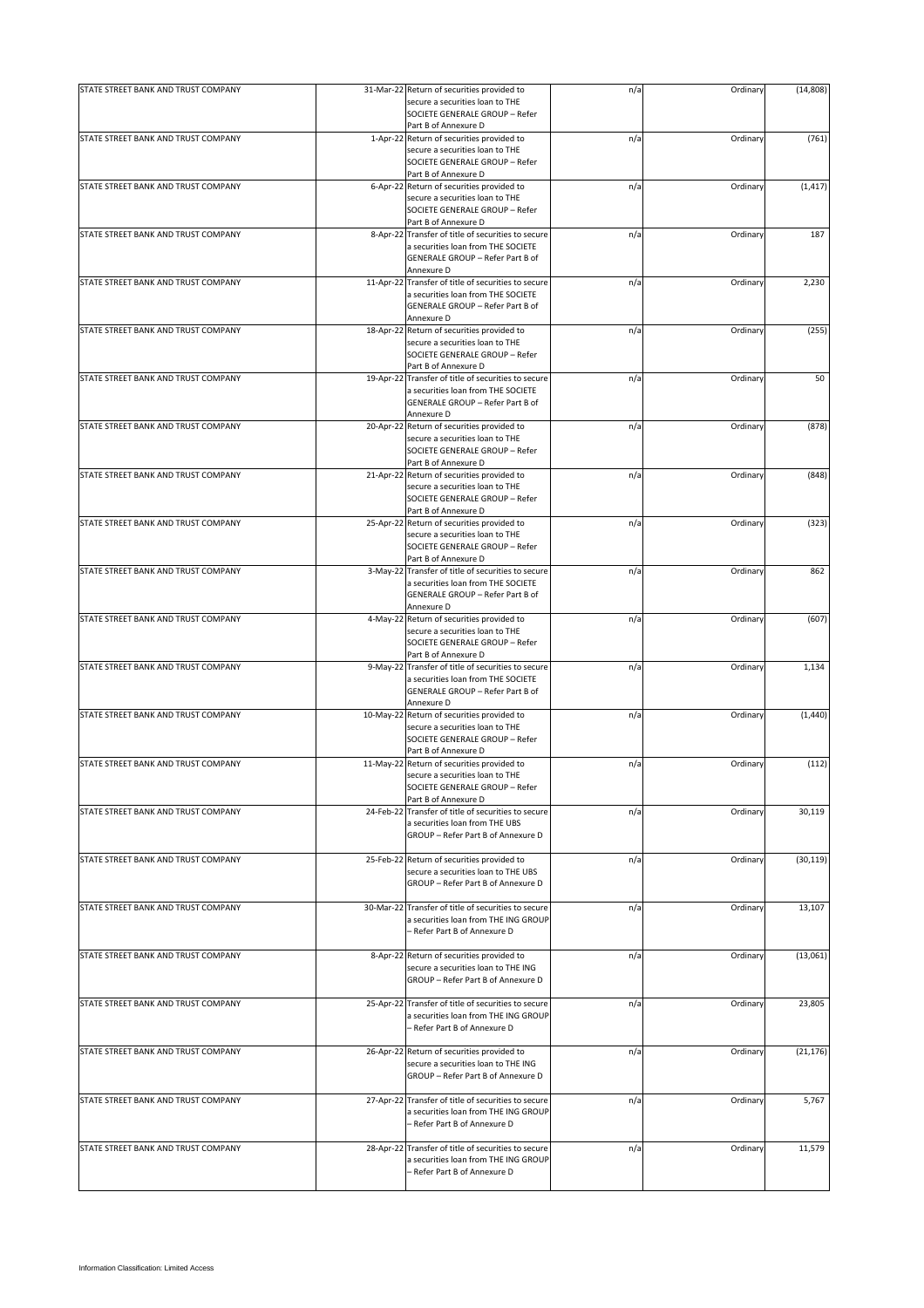| STATE STREET BANK AND TRUST COMPANY |           | 3-May-22 Return of securities provided to<br>secure a securities loan to THE ING<br>GROUP - Refer Part B of Annexure D                      | n/a | Ordinary | (77)       |
|-------------------------------------|-----------|---------------------------------------------------------------------------------------------------------------------------------------------|-----|----------|------------|
| STATE STREET BANK AND TRUST COMPANY |           | 4-May-22 Return of securities provided to<br>secure a securities loan to THE ING<br>GROUP - Refer Part B of Annexure D                      | n/a | Ordinary | (687)      |
| STATE STREET BANK AND TRUST COMPANY |           | 5-May-22 Return of securities provided to<br>secure a securities loan to THE ING<br>GROUP - Refer Part B of Annexure D                      | n/a | Ordinary | (12, 449)  |
| STATE STREET BANK AND TRUST COMPANY |           | 11-May-22 Return of securities provided to<br>secure a securities loan to THE ING<br>GROUP - Refer Part B of Annexure D                     | n/a | Ordinary | (2,761)    |
| STATE STREET BANK AND TRUST COMPANY | 12-May-22 | Transfer of title of securities to secure<br>a securities loan from THE ING GROUP<br>- Refer Part B of Annexure D                           | n/a | Ordinary | 476        |
| STATE STREET BANK AND TRUST COMPANY |           | 13-May-22 Return of securities provided to<br>secure a securities loan to THE ING<br>GROUP - Refer Part B of Annexure D                     | n/a | Ordinary | (1, 297)   |
| STATE STREET BANK AND TRUST COMPANY |           | 16-May-22 Return of securities provided to<br>secure a securities loan to THE ING<br>GROUP - Refer Part B of Annexure D                     | n/a | Ordinary | (342)      |
| STATE STREET BANK AND TRUST COMPANY | 17-May-22 | Transfer of title of securities to secure<br>a securities loan from THE ING GROUP<br>- Refer Part B of Annexure D                           | n/a | Ordinary | 10         |
| STATE STREET BANK AND TRUST COMPANY |           | 18-May-22 Return of securities provided to<br>secure a securities loan to THE ING<br>GROUP - Refer Part B of Annexure D                     | n/a | Ordinary | (2,894)    |
| STATE STREET BANK AND TRUST COMPANY |           | 19-May-22 Transfer of title of securities to secure<br>a securities loan from THE ING GROUP<br>- Refer Part B of Annexure D                 | n/a | Ordinary | 683        |
| STATE STREET BANK AND TRUST COMPANY |           | 24-May-22 Return of securities provided to<br>secure a securities loan to THE ING<br>GROUP - Refer Part B of Annexure D                     | n/a | Ordinary | (683)      |
| STATE STREET BANK AND TRUST COMPANY |           | 25-May-22 Transfer of title of securities to secure<br>a securities loan from THE ING GROUP<br>- Refer Part B of Annexure D                 | n/a | Ordinary | 1,468      |
| STATE STREET BANK AND TRUST COMPANY |           | 26-May-22 Return of securities provided to<br>secure a securities loan to THE ING<br>GROUP - Refer Part B of Annexure D                     | n/a | Ordinary | (1, 468)   |
| STATE STREET BANK AND TRUST COMPANY |           | 27-Jan-22 Transfer of title of securities to secure<br>a securities loan from THE SOCIETE<br>GENERALE GROUP - Refer Part B of<br>Annexure D | n/a | Ordinary | 103,345    |
| STATE STREET BANK AND TRUST COMPANY |           | 28-Jan-22 Return of securities provided to<br>secure a securities loan to THE<br>SOCIETE GENERALE GROUP - Refer<br>Part B of Annexure D     | n/a | Ordinary | (102, 243) |
| STATE STREET BANK AND TRUST COMPANY |           | 31-Jan-22 Transfer of title of securities to secure<br>a securities loan from THE SOCIETE<br>GENERALE GROUP - Refer Part B of<br>Annexure D | n/a | Ordinary | 8,745      |
| STATE STREET BANK AND TRUST COMPANY |           | 1-Feb-22 Transfer of title of securities to secure<br>a securities loan from THE SOCIETE<br>GENERALE GROUP - Refer Part B of<br>Annexure D  | n/a | Ordinary | 1,476      |
| STATE STREET BANK AND TRUST COMPANY |           | 11-Feb-22 Transfer of title of securities to secure<br>a securities loan from THE SOCIETE<br>GENERALE GROUP - Refer Part B of<br>Annexure D | n/a | Ordinary | 13,586     |
| STATE STREET BANK AND TRUST COMPANY |           | 14-Feb-22 Transfer of title of securities to secure<br>a securities loan from THE SOCIETE<br>GENERALE GROUP - Refer Part B of<br>Annexure D | n/a | Ordinary | 119,345    |
| STATE STREET BANK AND TRUST COMPANY |           | 15-Feb-22 Return of securities provided to<br>secure a securities loan to THE<br>SOCIETE GENERALE GROUP - Refer<br>Part B of Annexure D     | n/a | Ordinary | (139, 283) |
| STATE STREET BANK AND TRUST COMPANY |           | 1-Mar-22 Return of securities provided to<br>secure a securities loan to THE<br>SOCIETE GENERALE GROUP - Refer<br>Part B of Annexure D      | n/a | Ordinary | (4, 449)   |
| STATE STREET BANK AND TRUST COMPANY |           | 3-Mar-22 Transfer of title of securities to secure<br>a securities loan from THE SOCIETE<br>GENERALE GROUP - Refer Part B of<br>Annexure D  | n/a | Ordinary | 130,469    |
| STATE STREET BANK AND TRUST COMPANY |           | 4-Mar-22 Transfer of title of securities to secure<br>a securities loan from THE SOCIETE<br>GENERALE GROUP - Refer Part B of<br>Annexure D  | n/a | Ordinary | 2,114      |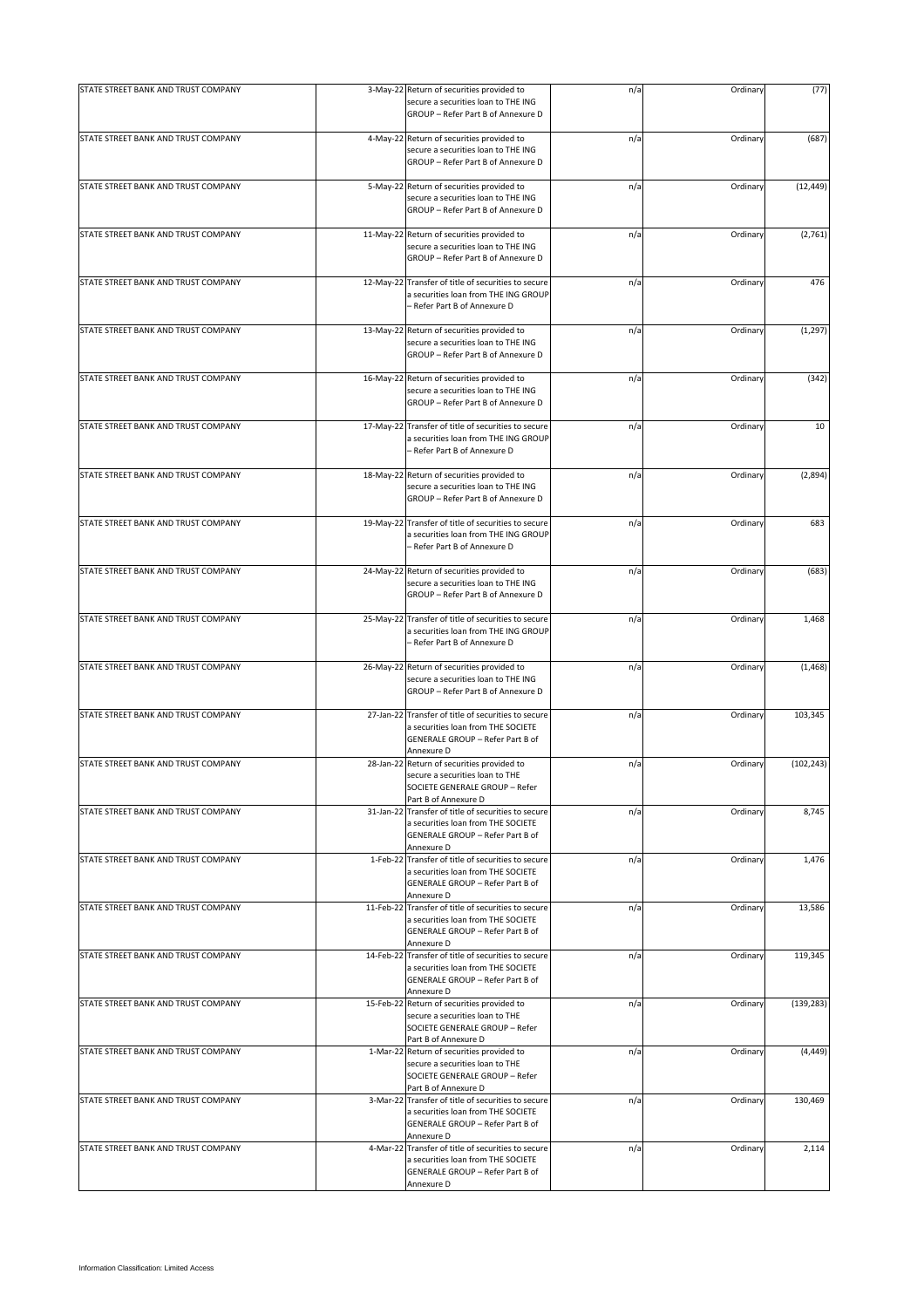| STATE STREET BANK AND TRUST COMPANY |           | 11-Mar-22 Return of securities provided to                                   | n/a | Ordinary | (111, 369) |
|-------------------------------------|-----------|------------------------------------------------------------------------------|-----|----------|------------|
|                                     |           | secure a securities loan to THE                                              |     |          |            |
|                                     |           | SOCIETE GENERALE GROUP - Refer                                               |     |          |            |
|                                     |           | Part B of Annexure D                                                         |     |          |            |
| STATE STREET BANK AND TRUST COMPANY |           | 14-Mar-22 Return of securities provided to                                   | n/a | Ordinary | (16, 215)  |
|                                     |           | secure a securities loan to THE<br>SOCIETE GENERALE GROUP - Refer            |     |          |            |
|                                     |           | Part B of Annexure D                                                         |     |          |            |
| STATE STREET BANK AND TRUST COMPANY |           | 15-Mar-22 Transfer of title of securities to secure                          | n/a | Ordinary | 103,468    |
|                                     |           | a securities loan from THE SOCIETE                                           |     |          |            |
|                                     |           | GENERALE GROUP - Refer Part B of                                             |     |          |            |
|                                     |           | Annexure D                                                                   |     |          |            |
| STATE STREET BANK AND TRUST COMPANY |           | 16-Mar-22 Return of securities provided to                                   | n/a | Ordinary | (105, 159) |
|                                     |           | secure a securities loan to THE                                              |     |          |            |
|                                     |           | SOCIETE GENERALE GROUP - Refer<br>Part B of Annexure D                       |     |          |            |
| STATE STREET BANK AND TRUST COMPANY |           | 31-Mar-22 Transfer of title of securities to secure                          | n/a | Ordinary | 1,492      |
|                                     |           | a securities loan from THE SOCIETE                                           |     |          |            |
|                                     |           | GENERALE GROUP - Refer Part B of                                             |     |          |            |
|                                     |           | Annexure D                                                                   |     |          |            |
| STATE STREET BANK AND TRUST COMPANY |           | 1-Apr-22 Return of securities provided to                                    | n/a | Ordinary | (1,694)    |
|                                     |           | secure a securities loan to THE                                              |     |          |            |
|                                     |           | SOCIETE GENERALE GROUP - Refer                                               |     |          |            |
|                                     |           | Part B of Annexure D                                                         |     |          |            |
| STATE STREET BANK AND TRUST COMPANY |           | 6-Apr-22 Return of securities provided to<br>secure a securities loan to THE | n/a | Ordinary | (3,622)    |
|                                     |           | SOCIETE GENERALE GROUP - Refer                                               |     |          |            |
|                                     |           | Part B of Annexure D                                                         |     |          |            |
| STATE STREET BANK AND TRUST COMPANY |           | 8-Apr-22 Transfer of title of securities to secure                           | n/a | Ordinary | 5,493      |
|                                     |           | a securities loan from THE SOCIETE                                           |     |          |            |
|                                     |           | GENERALE GROUP - Refer Part B of                                             |     |          |            |
|                                     |           | Annexure D                                                                   |     |          |            |
| STATE STREET BANK AND TRUST COMPANY |           | 11-Apr-22 Transfer of title of securities to secure                          | n/a | Ordinary | 94,016     |
|                                     |           | a securities loan from THE SOCIETE                                           |     |          |            |
|                                     |           | GENERALE GROUP - Refer Part B of                                             |     |          |            |
| STATE STREET BANK AND TRUST COMPANY |           | Annexure D<br>18-Apr-22 Return of securities provided to                     | n/a | Ordinary | (3, 109)   |
|                                     |           | secure a securities loan to THE                                              |     |          |            |
|                                     |           | SOCIETE GENERALE GROUP - Refer                                               |     |          |            |
|                                     |           | Part B of Annexure D                                                         |     |          |            |
| STATE STREET BANK AND TRUST COMPANY |           | 19-Apr-22 Transfer of title of securities to secure                          | n/a | Ordinary | 684        |
|                                     |           | a securities loan from THE SOCIETE                                           |     |          |            |
|                                     |           | GENERALE GROUP - Refer Part B of                                             |     |          |            |
|                                     |           | Annexure D                                                                   |     |          |            |
| STATE STREET BANK AND TRUST COMPANY |           | 20-Apr-22 Return of securities provided to                                   | n/a | Ordinary | (39,095)   |
|                                     |           | secure a securities loan to THE<br>SOCIETE GENERALE GROUP - Refer            |     |          |            |
|                                     |           | Part B of Annexure D                                                         |     |          |            |
| STATE STREET BANK AND TRUST COMPANY |           | 21-Apr-22 Return of securities provided to                                   | n/a | Ordinary | (36, 509)  |
|                                     |           | secure a securities loan to THE                                              |     |          |            |
|                                     |           | SOCIETE GENERALE GROUP - Refer                                               |     |          |            |
|                                     |           | Part B of Annexure D                                                         |     |          |            |
| STATE STREET BANK AND TRUST COMPANY |           | 25-Apr-22 Return of securities provided to                                   | n/a | Ordinary | (17, 970)  |
|                                     |           | secure a securities loan to THE                                              |     |          |            |
|                                     |           | SOCIETE GENERALE GROUP - Refer                                               |     |          |            |
| STATE STREET BANK AND TRUST COMPANY |           | Part B of Annexure D<br>3-May-22 Transfer of title of securities to secure   | n/a | Ordinary | 46,545     |
|                                     |           | a securities loan from THE SOCIETE                                           |     |          |            |
|                                     |           | GENERALE GROUP - Refer Part B of                                             |     |          |            |
|                                     |           | Annexure D                                                                   |     |          |            |
| STATE STREET BANK AND TRUST COMPANY |           | 4-May-22 Return of securities provided to                                    | n/a | Ordinary | (26, 263)  |
|                                     |           | secure a securities loan to THE                                              |     |          |            |
|                                     |           | SOCIETE GENERALE GROUP - Refer                                               |     |          |            |
|                                     |           | Part B of Annexure D                                                         |     |          |            |
| STATE STREET BANK AND TRUST COMPANY |           | 9-May-22 Transfer of title of securities to secure                           | n/a | Ordinary | 70,463     |
|                                     |           | a securities loan from THE SOCIETE<br>GENERALE GROUP - Refer Part B of       |     |          |            |
|                                     |           | Annexure D                                                                   |     |          |            |
| STATE STREET BANK AND TRUST COMPANY |           | 10-May-22 Return of securities provided to                                   | n/a | Ordinary | (77, 827)  |
|                                     |           | secure a securities loan to THE                                              |     |          |            |
|                                     |           | SOCIETE GENERALE GROUP - Refer                                               |     |          |            |
|                                     |           | Part B of Annexure D                                                         |     |          |            |
| STATE STREET BANK AND TRUST COMPANY |           | 12-May-22 Return of securities provided to                                   | n/a | Ordinary | (14, 669)  |
|                                     |           | secure a securities loan to THE                                              |     |          |            |
|                                     |           | SOCIETE GENERALE GROUP - Refer<br>Part B of Annexure D                       |     |          |            |
| STATE STREET BANK AND TRUST COMPANY |           | 13-May-22 Transfer of title of securities to secure                          | n/a | Ordinary | 115,941    |
|                                     |           | a securities loan from THE SOCIETE                                           |     |          |            |
|                                     |           | GENERALE GROUP - Refer Part B of                                             |     |          |            |
|                                     |           | Annexure D                                                                   |     |          |            |
| STATE STREET BANK AND TRUST COMPANY |           | 16-May-22 Return of securities provided to                                   | n/a | Ordinary | (117, 705) |
|                                     |           | secure a securities loan to THE                                              |     |          |            |
|                                     |           | SOCIETE GENERALE GROUP - Refer                                               |     |          |            |
|                                     |           | Part B of Annexure D                                                         |     |          |            |
| STATE STREET BANK AND TRUST COMPANY | 14-Mar-22 | Transfer of title of securities to secure                                    | n/a | Ordinary | 412        |
|                                     |           | a securities loan from THE ING GROUP<br>- Refer Part B of Annexure D         |     |          |            |
|                                     |           |                                                                              |     |          |            |
| STATE STREET BANK AND TRUST COMPANY |           | 16-Mar-22 Return of securities provided to                                   | n/a | Ordinary | (202)      |
|                                     |           | secure a securities loan to THE ING                                          |     |          |            |
|                                     |           | GROUP - Refer Part B of Annexure D                                           |     |          |            |
|                                     |           |                                                                              |     |          |            |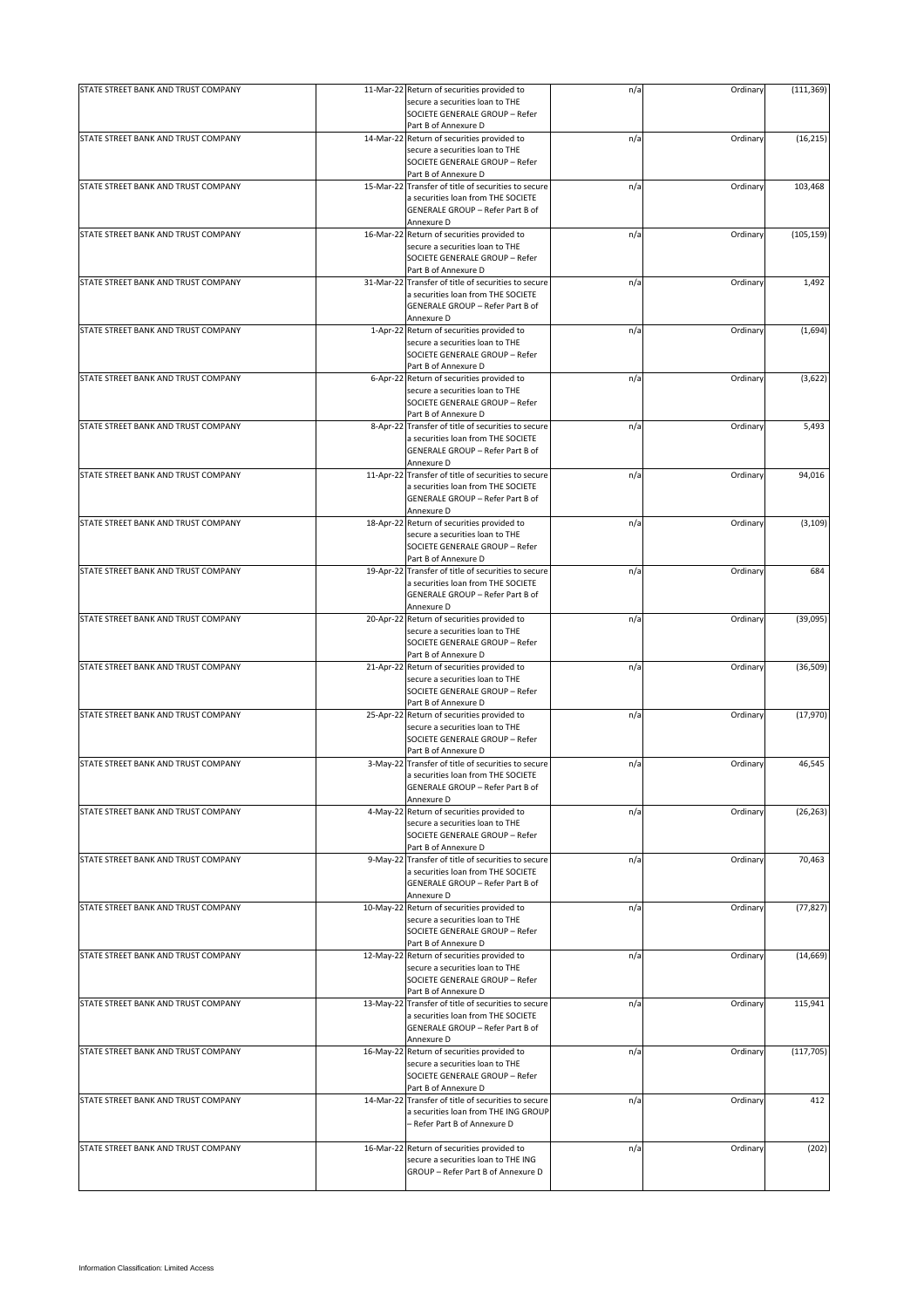| STATE STREET BANK AND TRUST COMPANY |           | 22-Mar-22 Transfer of title of securities to secure<br>a securities loan from THE ING GROUP                                                 | n/a | Ordinary | 17,542     |
|-------------------------------------|-----------|---------------------------------------------------------------------------------------------------------------------------------------------|-----|----------|------------|
|                                     |           | - Refer Part B of Annexure D                                                                                                                |     |          |            |
| STATE STREET BANK AND TRUST COMPANY |           | 25-Mar-22 Return of securities provided to<br>secure a securities loan to THE ING<br>GROUP - Refer Part B of Annexure D                     | n/a | Ordinary | (17, 752)  |
| STATE STREET BANK AND TRUST COMPANY |           | 30-Mar-22 Transfer of title of securities to secure<br>a securities loan from THE ING GROUP<br>- Refer Part B of Annexure D                 | n/a | Ordinary | 9,200      |
| STATE STREET BANK AND TRUST COMPANY |           | 8-Apr-22 Return of securities provided to<br>secure a securities loan to THE ING<br>GROUP - Refer Part B of Annexure D                      | n/a | Ordinary | (9, 126)   |
| STATE STREET BANK AND TRUST COMPANY | 25-Apr-22 | Transfer of title of securities to secure<br>a securities loan from THE ING GROUP<br>- Refer Part B of Annexure D                           | n/a | Ordinary | 16,012     |
| STATE STREET BANK AND TRUST COMPANY |           | 26-Apr-22 Transfer of title of securities to secure<br>a securities loan from THE ING GROUP<br>- Refer Part B of Annexure D                 | n/a | Ordinary | 11,388     |
| STATE STREET BANK AND TRUST COMPANY |           | 27-Apr-22 Transfer of title of securities to secure<br>a securities loan from THE ING GROUP<br>- Refer Part B of Annexure D                 | n/a | Ordinary | 56,817     |
| STATE STREET BANK AND TRUST COMPANY | 28-Apr-22 | Transfer of title of securities to secure<br>a securities loan from THE ING GROUP<br>- Refer Part B of Annexure D                           | n/a | Ordinary | 100,549    |
| STATE STREET BANK AND TRUST COMPANY |           | 3-May-22 Transfer of title of securities to secure<br>a securities loan from THE ING GROUP<br>Refer Part B of Annexure D                    | n/a | Ordinary | 7,857      |
| STATE STREET BANK AND TRUST COMPANY |           | 4-May-22 Return of securities provided to<br>secure a securities loan to THE ING<br>GROUP - Refer Part B of Annexure D                      | n/a | Ordinary | (665)      |
| STATE STREET BANK AND TRUST COMPANY |           | 5-May-22 Return of securities provided to<br>secure a securities loan to THE ING<br>GROUP - Refer Part B of Annexure D                      | n/a | Ordinary | (189,004)  |
| STATE STREET BANK AND TRUST COMPANY |           | 13-May-22 Transfer of title of securities to secure<br>a securities loan from THE ING GROUP<br>- Refer Part B of Annexure D                 | n/a | Ordinary | 113,069    |
| STATE STREET BANK AND TRUST COMPANY |           | 16-May-22 Return of securities provided to<br>secure a securities loan to THE ING<br>GROUP - Refer Part B of Annexure D                     | n/a | Ordinary | (12, 719)  |
| STATE STREET BANK AND TRUST COMPANY |           | 17-May-22 Return of securities provided to<br>secure a securities loan to THE ING<br>GROUP - Refer Part B of Annexure D                     | n/a | Ordinary | (351)      |
| STATE STREET BANK AND TRUST COMPANY |           | 18-May-22 Return of securities provided to<br>secure a securities loan to THE ING<br>GROUP - Refer Part B of Annexure D                     | n/a | Ordinary | (103, 026) |
| STATE STREET BANK AND TRUST COMPANY |           | 19-May-22 Transfer of title of securities to secure<br>a securities loan from THE ING GROUP<br>Refer Part B of Annexure D                   | n/a | Ordinary | 24,684     |
| STATE STREET BANK AND TRUST COMPANY |           | 20-May-22 Return of securities provided to<br>secure a securities loan to THE ING<br>GROUP - Refer Part B of Annexure D                     | n/a | Ordinary | (24, 684)  |
| STATE STREET BANK AND TRUST COMPANY |           | 27-Jan-22 Transfer of title of securities to secure<br>a securities loan from THE SOCIETE<br>GENERALE GROUP - Refer Part B of<br>Annexure D | n/a | Ordinary | 29,637     |
| STATE STREET BANK AND TRUST COMPANY |           | 28-Jan-22 Return of securities provided to<br>secure a securities loan to THE<br>SOCIETE GENERALE GROUP - Refer<br>Part B of Annexure D     | n/a | Ordinary | (47)       |
| STATE STREET BANK AND TRUST COMPANY |           | 31-Jan-22 Return of securities provided to<br>secure a securities loan to THE<br>SOCIETE GENERALE GROUP - Refer<br>Part B of Annexure D     | n/a | Ordinary | (8,710)    |
| STATE STREET BANK AND TRUST COMPANY |           | 1-Feb-22 Transfer of title of securities to secure<br>a securities loan from THE SOCIETE<br>GENERALE GROUP - Refer Part B of<br>Annexure D  | n/a | Ordinary | 1,208      |
| STATE STREET BANK AND TRUST COMPANY |           | 11-Feb-22 Return of securities provided to<br>secure a securities loan to THE<br>SOCIETE GENERALE GROUP - Refer<br>Part B of Annexure D     | n/a | Ordinary | (15, 132)  |
| STATE STREET BANK AND TRUST COMPANY |           | 14-Feb-22 Transfer of title of securities to secure<br>a securities loan from THE SOCIETE<br>GENERALE GROUP - Refer Part B of<br>Annexure D | n/a | Ordinary | 33,271     |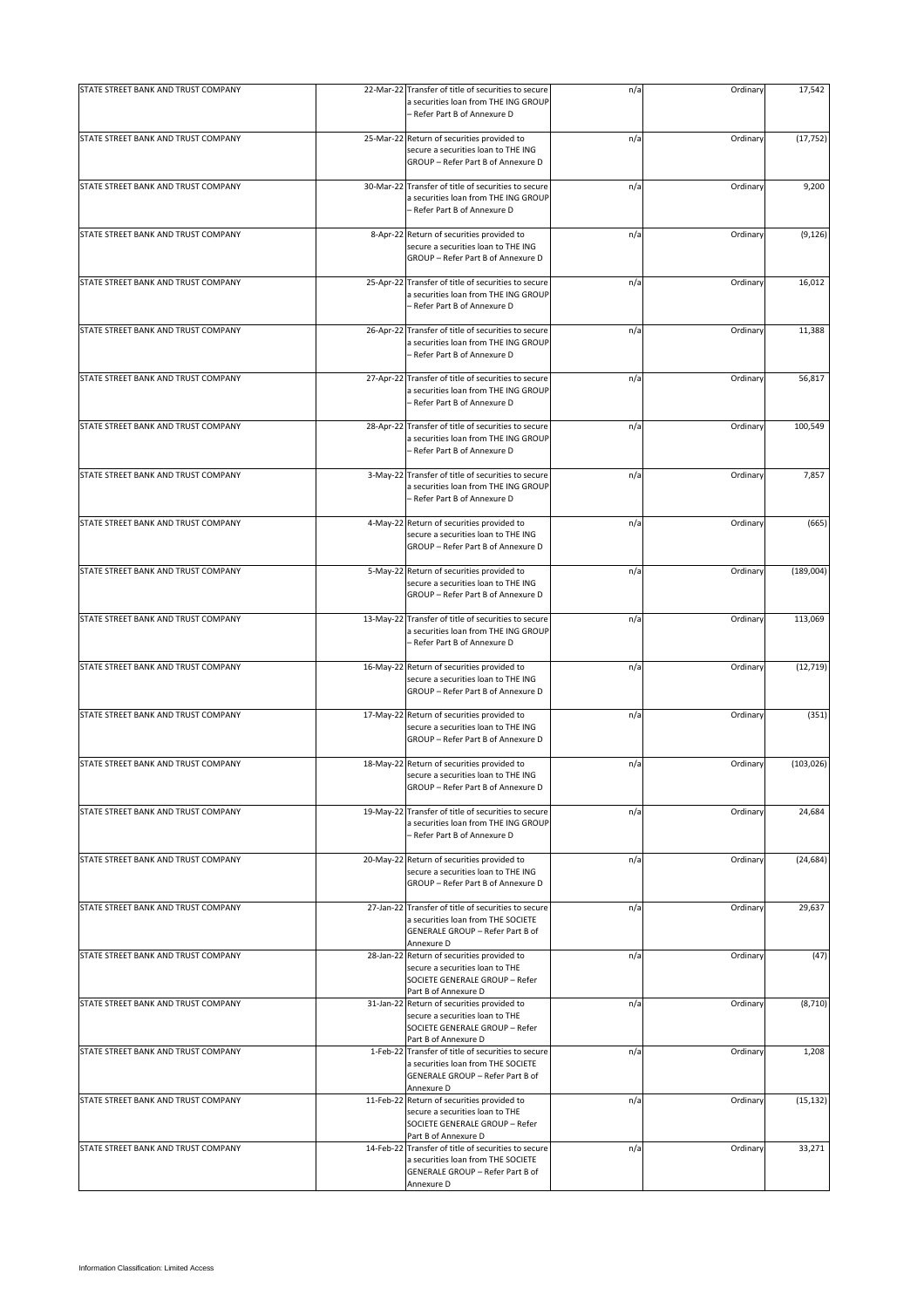| a securities loan from THE SOCIETE<br>GENERALE GROUP - Refer Part B of<br>Annexure D<br>STATE STREET BANK AND TRUST COMPANY<br>1-Mar-22 Return of securities provided to<br>(240, 461)<br>n/a<br>Ordinary<br>secure a securities loan to THE<br>SOCIETE GENERALE GROUP - Refer<br>Part B of Annexure D<br>40,711<br>STATE STREET BANK AND TRUST COMPANY<br>3-Mar-22 Transfer of title of securities to secure<br>n/a<br>Ordinary<br>a securities loan from THE SOCIETE<br>GENERALE GROUP - Refer Part B of<br>Annexure D<br>STATE STREET BANK AND TRUST COMPANY<br>4-Mar-22 Transfer of title of securities to secure<br>n/a<br>Ordinary<br>238<br>a securities loan from THE SOCIETE<br>GENERALE GROUP - Refer Part B of<br>Annexure D<br>STATE STREET BANK AND TRUST COMPANY<br>(34, 218)<br>11-Mar-22 Return of securities provided to<br>n/a<br>Ordinary<br>secure a securities loan to THE<br>SOCIETE GENERALE GROUP - Refer<br>Part B of Annexure D<br>STATE STREET BANK AND TRUST COMPANY<br>387,733<br>14-Mar-22 Transfer of title of securities to secure<br>n/a<br>Ordinary<br>a securities loan from THE SOCIETE<br>GENERALE GROUP - Refer Part B of<br>Annexure D<br>STATE STREET BANK AND TRUST COMPANY<br>15-Mar-22 Return of securities provided to<br>Ordinary<br>(360, 912)<br>n/a<br>secure a securities loan to THE<br>SOCIETE GENERALE GROUP - Refer<br>Part B of Annexure D<br>STATE STREET BANK AND TRUST COMPANY<br>Ordinary<br>252,913<br>16-Mar-22 Transfer of title of securities to secure<br>n/a<br>a securities loan from THE SOCIETE<br>GENERALE GROUP - Refer Part B of<br>Annexure D<br>STATE STREET BANK AND TRUST COMPANY<br>Return of securities provided to<br>(19, 302)<br>31-Mar-22<br>n/a<br>Ordinary<br>secure a securities loan to THE<br>SOCIETE GENERALE GROUP - Refer<br>Part B of Annexure D<br>STATE STREET BANK AND TRUST COMPANY<br>1-Apr-22 Return of securities provided to<br>Ordinary<br>(84, 191)<br>n/a<br>secure a securities loan to THE<br>SOCIETE GENERALE GROUP - Refer<br>Part B of Annexure D<br>STATE STREET BANK AND TRUST COMPANY<br>(183, 142)<br>6-Apr-22 Return of securities provided to<br>n/a<br>Ordinary<br>secure a securities loan to THE<br>SOCIETE GENERALE GROUP - Refer<br>Part B of Annexure D<br>STATE STREET BANK AND TRUST COMPANY<br>n/a<br>Ordinary<br>309,118<br>8-Apr-22 Transfer of title of securities to secure<br>a securities loan from THE SOCIETE<br>GENERALE GROUP - Refer Part B of<br>Annexure D<br>STATE STREET BANK AND TRUST COMPANY<br>11-Apr-22 Return of securities provided to<br>Ordinary<br>(276, 587)<br>n/a<br>secure a securities loan to THE<br>SOCIETE GENERALE GROUP - Refer<br>Part B of Annexure D<br>STATE STREET BANK AND TRUST COMPANY<br>18-Apr-22 Return of securities provided to<br>n/a<br>Ordinary<br>secure a securities loan to THE<br>SOCIETE GENERALE GROUP - Refer<br>Part B of Annexure D<br>STATE STREET BANK AND TRUST COMPANY<br>19-Apr-22 Return of securities provided to<br>Ordinary<br>(826)<br>n/a<br>secure a securities loan to THE<br>SOCIETE GENERALE GROUP - Refer<br>Part B of Annexure D<br>STATE STREET BANK AND TRUST COMPANY<br>20-Apr-22 Return of securities provided to<br>Ordinary<br>(11, 643)<br>n/a<br>secure a securities loan to THE<br>SOCIETE GENERALE GROUP - Refer<br>Part B of Annexure D<br>STATE STREET BANK AND TRUST COMPANY<br>(11, 753)<br>21-Apr-22 Return of securities provided to<br>n/a<br>Ordinary<br>secure a securities loan to THE<br>SOCIETE GENERALE GROUP - Refer<br>Part B of Annexure D<br>STATE STREET BANK AND TRUST COMPANY<br>25-Apr-22 Transfer of title of securities to secure<br>n/a<br>Ordinary<br>313,173<br>a securities loan from THE SOCIETE<br>GENERALE GROUP - Refer Part B of<br>Annexure D<br>STATE STREET BANK AND TRUST COMPANY<br>3-May-22 Return of securities provided to<br>Ordinary<br>n/a<br>secure a securities loan to THE<br>SOCIETE GENERALE GROUP - Refer<br>Part B of Annexure D<br>STATE STREET BANK AND TRUST COMPANY<br>4-May-22 Return of securities provided to<br>Ordinary<br>(9,047)<br>n/a<br>secure a securities loan to THE<br>SOCIETE GENERALE GROUP - Refer<br>Part B of Annexure D<br>STATE STREET BANK AND TRUST COMPANY<br>9-May-22 Transfer of title of securities to secure<br>Ordinary<br>23,930<br>n/a<br>a securities loan from THE SOCIETE<br>GENERALE GROUP - Refer Part B of<br>Annexure D<br>STATE STREET BANK AND TRUST COMPANY<br>10-May-22 Return of securities provided to<br>(26, 401)<br>n/a<br>Ordinary<br>secure a securities loan to THE<br>SOCIETE GENERALE GROUP - Refer<br>Part B of Annexure D<br>50,645<br>STATE STREET BANK AND TRUST COMPANY<br>12-May-22 Transfer of title of securities to secure<br>n/a<br>Ordinary<br>a securities loan from THE SOCIETE<br>GENERALE GROUP - Refer Part B of<br>Annexure D | STATE STREET BANK AND TRUST COMPANY | 15-Feb-22 Transfer of title of securities to secure | n/a | Ordinary | 200,406 |
|-------------------------------------------------------------------------------------------------------------------------------------------------------------------------------------------------------------------------------------------------------------------------------------------------------------------------------------------------------------------------------------------------------------------------------------------------------------------------------------------------------------------------------------------------------------------------------------------------------------------------------------------------------------------------------------------------------------------------------------------------------------------------------------------------------------------------------------------------------------------------------------------------------------------------------------------------------------------------------------------------------------------------------------------------------------------------------------------------------------------------------------------------------------------------------------------------------------------------------------------------------------------------------------------------------------------------------------------------------------------------------------------------------------------------------------------------------------------------------------------------------------------------------------------------------------------------------------------------------------------------------------------------------------------------------------------------------------------------------------------------------------------------------------------------------------------------------------------------------------------------------------------------------------------------------------------------------------------------------------------------------------------------------------------------------------------------------------------------------------------------------------------------------------------------------------------------------------------------------------------------------------------------------------------------------------------------------------------------------------------------------------------------------------------------------------------------------------------------------------------------------------------------------------------------------------------------------------------------------------------------------------------------------------------------------------------------------------------------------------------------------------------------------------------------------------------------------------------------------------------------------------------------------------------------------------------------------------------------------------------------------------------------------------------------------------------------------------------------------------------------------------------------------------------------------------------------------------------------------------------------------------------------------------------------------------------------------------------------------------------------------------------------------------------------------------------------------------------------------------------------------------------------------------------------------------------------------------------------------------------------------------------------------------------------------------------------------------------------------------------------------------------------------------------------------------------------------------------------------------------------------------------------------------------------------------------------------------------------------------------------------------------------------------------------------------------------------------------------------------------------------------------------------------------------------------------------------------------------------------------------------------------------------------------------------------------------------------------------------------------------------------------------------------------------------------------------------------------------------------------------------------------------------------------------------------------------------------------------------------------------------------------------------------------------------------------------------------------------------------------------------------------------------------------------------------------------------------------------------------------------|-------------------------------------|-----------------------------------------------------|-----|----------|---------|
|                                                                                                                                                                                                                                                                                                                                                                                                                                                                                                                                                                                                                                                                                                                                                                                                                                                                                                                                                                                                                                                                                                                                                                                                                                                                                                                                                                                                                                                                                                                                                                                                                                                                                                                                                                                                                                                                                                                                                                                                                                                                                                                                                                                                                                                                                                                                                                                                                                                                                                                                                                                                                                                                                                                                                                                                                                                                                                                                                                                                                                                                                                                                                                                                                                                                                                                                                                                                                                                                                                                                                                                                                                                                                                                                                                                                                                                                                                                                                                                                                                                                                                                                                                                                                                                                                                                                                                                                                                                                                                                                                                                                                                                                                                                                                                                                                                                                         |                                     |                                                     |     |          |         |
|                                                                                                                                                                                                                                                                                                                                                                                                                                                                                                                                                                                                                                                                                                                                                                                                                                                                                                                                                                                                                                                                                                                                                                                                                                                                                                                                                                                                                                                                                                                                                                                                                                                                                                                                                                                                                                                                                                                                                                                                                                                                                                                                                                                                                                                                                                                                                                                                                                                                                                                                                                                                                                                                                                                                                                                                                                                                                                                                                                                                                                                                                                                                                                                                                                                                                                                                                                                                                                                                                                                                                                                                                                                                                                                                                                                                                                                                                                                                                                                                                                                                                                                                                                                                                                                                                                                                                                                                                                                                                                                                                                                                                                                                                                                                                                                                                                                                         |                                     |                                                     |     |          |         |
|                                                                                                                                                                                                                                                                                                                                                                                                                                                                                                                                                                                                                                                                                                                                                                                                                                                                                                                                                                                                                                                                                                                                                                                                                                                                                                                                                                                                                                                                                                                                                                                                                                                                                                                                                                                                                                                                                                                                                                                                                                                                                                                                                                                                                                                                                                                                                                                                                                                                                                                                                                                                                                                                                                                                                                                                                                                                                                                                                                                                                                                                                                                                                                                                                                                                                                                                                                                                                                                                                                                                                                                                                                                                                                                                                                                                                                                                                                                                                                                                                                                                                                                                                                                                                                                                                                                                                                                                                                                                                                                                                                                                                                                                                                                                                                                                                                                                         |                                     |                                                     |     |          |         |
| (1, 235)<br>(303, 011)                                                                                                                                                                                                                                                                                                                                                                                                                                                                                                                                                                                                                                                                                                                                                                                                                                                                                                                                                                                                                                                                                                                                                                                                                                                                                                                                                                                                                                                                                                                                                                                                                                                                                                                                                                                                                                                                                                                                                                                                                                                                                                                                                                                                                                                                                                                                                                                                                                                                                                                                                                                                                                                                                                                                                                                                                                                                                                                                                                                                                                                                                                                                                                                                                                                                                                                                                                                                                                                                                                                                                                                                                                                                                                                                                                                                                                                                                                                                                                                                                                                                                                                                                                                                                                                                                                                                                                                                                                                                                                                                                                                                                                                                                                                                                                                                                                                  |                                     |                                                     |     |          |         |
|                                                                                                                                                                                                                                                                                                                                                                                                                                                                                                                                                                                                                                                                                                                                                                                                                                                                                                                                                                                                                                                                                                                                                                                                                                                                                                                                                                                                                                                                                                                                                                                                                                                                                                                                                                                                                                                                                                                                                                                                                                                                                                                                                                                                                                                                                                                                                                                                                                                                                                                                                                                                                                                                                                                                                                                                                                                                                                                                                                                                                                                                                                                                                                                                                                                                                                                                                                                                                                                                                                                                                                                                                                                                                                                                                                                                                                                                                                                                                                                                                                                                                                                                                                                                                                                                                                                                                                                                                                                                                                                                                                                                                                                                                                                                                                                                                                                                         |                                     |                                                     |     |          |         |
|                                                                                                                                                                                                                                                                                                                                                                                                                                                                                                                                                                                                                                                                                                                                                                                                                                                                                                                                                                                                                                                                                                                                                                                                                                                                                                                                                                                                                                                                                                                                                                                                                                                                                                                                                                                                                                                                                                                                                                                                                                                                                                                                                                                                                                                                                                                                                                                                                                                                                                                                                                                                                                                                                                                                                                                                                                                                                                                                                                                                                                                                                                                                                                                                                                                                                                                                                                                                                                                                                                                                                                                                                                                                                                                                                                                                                                                                                                                                                                                                                                                                                                                                                                                                                                                                                                                                                                                                                                                                                                                                                                                                                                                                                                                                                                                                                                                                         |                                     |                                                     |     |          |         |
|                                                                                                                                                                                                                                                                                                                                                                                                                                                                                                                                                                                                                                                                                                                                                                                                                                                                                                                                                                                                                                                                                                                                                                                                                                                                                                                                                                                                                                                                                                                                                                                                                                                                                                                                                                                                                                                                                                                                                                                                                                                                                                                                                                                                                                                                                                                                                                                                                                                                                                                                                                                                                                                                                                                                                                                                                                                                                                                                                                                                                                                                                                                                                                                                                                                                                                                                                                                                                                                                                                                                                                                                                                                                                                                                                                                                                                                                                                                                                                                                                                                                                                                                                                                                                                                                                                                                                                                                                                                                                                                                                                                                                                                                                                                                                                                                                                                                         |                                     |                                                     |     |          |         |
|                                                                                                                                                                                                                                                                                                                                                                                                                                                                                                                                                                                                                                                                                                                                                                                                                                                                                                                                                                                                                                                                                                                                                                                                                                                                                                                                                                                                                                                                                                                                                                                                                                                                                                                                                                                                                                                                                                                                                                                                                                                                                                                                                                                                                                                                                                                                                                                                                                                                                                                                                                                                                                                                                                                                                                                                                                                                                                                                                                                                                                                                                                                                                                                                                                                                                                                                                                                                                                                                                                                                                                                                                                                                                                                                                                                                                                                                                                                                                                                                                                                                                                                                                                                                                                                                                                                                                                                                                                                                                                                                                                                                                                                                                                                                                                                                                                                                         |                                     |                                                     |     |          |         |
|                                                                                                                                                                                                                                                                                                                                                                                                                                                                                                                                                                                                                                                                                                                                                                                                                                                                                                                                                                                                                                                                                                                                                                                                                                                                                                                                                                                                                                                                                                                                                                                                                                                                                                                                                                                                                                                                                                                                                                                                                                                                                                                                                                                                                                                                                                                                                                                                                                                                                                                                                                                                                                                                                                                                                                                                                                                                                                                                                                                                                                                                                                                                                                                                                                                                                                                                                                                                                                                                                                                                                                                                                                                                                                                                                                                                                                                                                                                                                                                                                                                                                                                                                                                                                                                                                                                                                                                                                                                                                                                                                                                                                                                                                                                                                                                                                                                                         |                                     |                                                     |     |          |         |
|                                                                                                                                                                                                                                                                                                                                                                                                                                                                                                                                                                                                                                                                                                                                                                                                                                                                                                                                                                                                                                                                                                                                                                                                                                                                                                                                                                                                                                                                                                                                                                                                                                                                                                                                                                                                                                                                                                                                                                                                                                                                                                                                                                                                                                                                                                                                                                                                                                                                                                                                                                                                                                                                                                                                                                                                                                                                                                                                                                                                                                                                                                                                                                                                                                                                                                                                                                                                                                                                                                                                                                                                                                                                                                                                                                                                                                                                                                                                                                                                                                                                                                                                                                                                                                                                                                                                                                                                                                                                                                                                                                                                                                                                                                                                                                                                                                                                         |                                     |                                                     |     |          |         |
|                                                                                                                                                                                                                                                                                                                                                                                                                                                                                                                                                                                                                                                                                                                                                                                                                                                                                                                                                                                                                                                                                                                                                                                                                                                                                                                                                                                                                                                                                                                                                                                                                                                                                                                                                                                                                                                                                                                                                                                                                                                                                                                                                                                                                                                                                                                                                                                                                                                                                                                                                                                                                                                                                                                                                                                                                                                                                                                                                                                                                                                                                                                                                                                                                                                                                                                                                                                                                                                                                                                                                                                                                                                                                                                                                                                                                                                                                                                                                                                                                                                                                                                                                                                                                                                                                                                                                                                                                                                                                                                                                                                                                                                                                                                                                                                                                                                                         |                                     |                                                     |     |          |         |
|                                                                                                                                                                                                                                                                                                                                                                                                                                                                                                                                                                                                                                                                                                                                                                                                                                                                                                                                                                                                                                                                                                                                                                                                                                                                                                                                                                                                                                                                                                                                                                                                                                                                                                                                                                                                                                                                                                                                                                                                                                                                                                                                                                                                                                                                                                                                                                                                                                                                                                                                                                                                                                                                                                                                                                                                                                                                                                                                                                                                                                                                                                                                                                                                                                                                                                                                                                                                                                                                                                                                                                                                                                                                                                                                                                                                                                                                                                                                                                                                                                                                                                                                                                                                                                                                                                                                                                                                                                                                                                                                                                                                                                                                                                                                                                                                                                                                         |                                     |                                                     |     |          |         |
|                                                                                                                                                                                                                                                                                                                                                                                                                                                                                                                                                                                                                                                                                                                                                                                                                                                                                                                                                                                                                                                                                                                                                                                                                                                                                                                                                                                                                                                                                                                                                                                                                                                                                                                                                                                                                                                                                                                                                                                                                                                                                                                                                                                                                                                                                                                                                                                                                                                                                                                                                                                                                                                                                                                                                                                                                                                                                                                                                                                                                                                                                                                                                                                                                                                                                                                                                                                                                                                                                                                                                                                                                                                                                                                                                                                                                                                                                                                                                                                                                                                                                                                                                                                                                                                                                                                                                                                                                                                                                                                                                                                                                                                                                                                                                                                                                                                                         |                                     |                                                     |     |          |         |
|                                                                                                                                                                                                                                                                                                                                                                                                                                                                                                                                                                                                                                                                                                                                                                                                                                                                                                                                                                                                                                                                                                                                                                                                                                                                                                                                                                                                                                                                                                                                                                                                                                                                                                                                                                                                                                                                                                                                                                                                                                                                                                                                                                                                                                                                                                                                                                                                                                                                                                                                                                                                                                                                                                                                                                                                                                                                                                                                                                                                                                                                                                                                                                                                                                                                                                                                                                                                                                                                                                                                                                                                                                                                                                                                                                                                                                                                                                                                                                                                                                                                                                                                                                                                                                                                                                                                                                                                                                                                                                                                                                                                                                                                                                                                                                                                                                                                         |                                     |                                                     |     |          |         |
|                                                                                                                                                                                                                                                                                                                                                                                                                                                                                                                                                                                                                                                                                                                                                                                                                                                                                                                                                                                                                                                                                                                                                                                                                                                                                                                                                                                                                                                                                                                                                                                                                                                                                                                                                                                                                                                                                                                                                                                                                                                                                                                                                                                                                                                                                                                                                                                                                                                                                                                                                                                                                                                                                                                                                                                                                                                                                                                                                                                                                                                                                                                                                                                                                                                                                                                                                                                                                                                                                                                                                                                                                                                                                                                                                                                                                                                                                                                                                                                                                                                                                                                                                                                                                                                                                                                                                                                                                                                                                                                                                                                                                                                                                                                                                                                                                                                                         |                                     |                                                     |     |          |         |
|                                                                                                                                                                                                                                                                                                                                                                                                                                                                                                                                                                                                                                                                                                                                                                                                                                                                                                                                                                                                                                                                                                                                                                                                                                                                                                                                                                                                                                                                                                                                                                                                                                                                                                                                                                                                                                                                                                                                                                                                                                                                                                                                                                                                                                                                                                                                                                                                                                                                                                                                                                                                                                                                                                                                                                                                                                                                                                                                                                                                                                                                                                                                                                                                                                                                                                                                                                                                                                                                                                                                                                                                                                                                                                                                                                                                                                                                                                                                                                                                                                                                                                                                                                                                                                                                                                                                                                                                                                                                                                                                                                                                                                                                                                                                                                                                                                                                         |                                     |                                                     |     |          |         |
|                                                                                                                                                                                                                                                                                                                                                                                                                                                                                                                                                                                                                                                                                                                                                                                                                                                                                                                                                                                                                                                                                                                                                                                                                                                                                                                                                                                                                                                                                                                                                                                                                                                                                                                                                                                                                                                                                                                                                                                                                                                                                                                                                                                                                                                                                                                                                                                                                                                                                                                                                                                                                                                                                                                                                                                                                                                                                                                                                                                                                                                                                                                                                                                                                                                                                                                                                                                                                                                                                                                                                                                                                                                                                                                                                                                                                                                                                                                                                                                                                                                                                                                                                                                                                                                                                                                                                                                                                                                                                                                                                                                                                                                                                                                                                                                                                                                                         |                                     |                                                     |     |          |         |
|                                                                                                                                                                                                                                                                                                                                                                                                                                                                                                                                                                                                                                                                                                                                                                                                                                                                                                                                                                                                                                                                                                                                                                                                                                                                                                                                                                                                                                                                                                                                                                                                                                                                                                                                                                                                                                                                                                                                                                                                                                                                                                                                                                                                                                                                                                                                                                                                                                                                                                                                                                                                                                                                                                                                                                                                                                                                                                                                                                                                                                                                                                                                                                                                                                                                                                                                                                                                                                                                                                                                                                                                                                                                                                                                                                                                                                                                                                                                                                                                                                                                                                                                                                                                                                                                                                                                                                                                                                                                                                                                                                                                                                                                                                                                                                                                                                                                         |                                     |                                                     |     |          |         |
|                                                                                                                                                                                                                                                                                                                                                                                                                                                                                                                                                                                                                                                                                                                                                                                                                                                                                                                                                                                                                                                                                                                                                                                                                                                                                                                                                                                                                                                                                                                                                                                                                                                                                                                                                                                                                                                                                                                                                                                                                                                                                                                                                                                                                                                                                                                                                                                                                                                                                                                                                                                                                                                                                                                                                                                                                                                                                                                                                                                                                                                                                                                                                                                                                                                                                                                                                                                                                                                                                                                                                                                                                                                                                                                                                                                                                                                                                                                                                                                                                                                                                                                                                                                                                                                                                                                                                                                                                                                                                                                                                                                                                                                                                                                                                                                                                                                                         |                                     |                                                     |     |          |         |
|                                                                                                                                                                                                                                                                                                                                                                                                                                                                                                                                                                                                                                                                                                                                                                                                                                                                                                                                                                                                                                                                                                                                                                                                                                                                                                                                                                                                                                                                                                                                                                                                                                                                                                                                                                                                                                                                                                                                                                                                                                                                                                                                                                                                                                                                                                                                                                                                                                                                                                                                                                                                                                                                                                                                                                                                                                                                                                                                                                                                                                                                                                                                                                                                                                                                                                                                                                                                                                                                                                                                                                                                                                                                                                                                                                                                                                                                                                                                                                                                                                                                                                                                                                                                                                                                                                                                                                                                                                                                                                                                                                                                                                                                                                                                                                                                                                                                         |                                     |                                                     |     |          |         |
|                                                                                                                                                                                                                                                                                                                                                                                                                                                                                                                                                                                                                                                                                                                                                                                                                                                                                                                                                                                                                                                                                                                                                                                                                                                                                                                                                                                                                                                                                                                                                                                                                                                                                                                                                                                                                                                                                                                                                                                                                                                                                                                                                                                                                                                                                                                                                                                                                                                                                                                                                                                                                                                                                                                                                                                                                                                                                                                                                                                                                                                                                                                                                                                                                                                                                                                                                                                                                                                                                                                                                                                                                                                                                                                                                                                                                                                                                                                                                                                                                                                                                                                                                                                                                                                                                                                                                                                                                                                                                                                                                                                                                                                                                                                                                                                                                                                                         |                                     |                                                     |     |          |         |
|                                                                                                                                                                                                                                                                                                                                                                                                                                                                                                                                                                                                                                                                                                                                                                                                                                                                                                                                                                                                                                                                                                                                                                                                                                                                                                                                                                                                                                                                                                                                                                                                                                                                                                                                                                                                                                                                                                                                                                                                                                                                                                                                                                                                                                                                                                                                                                                                                                                                                                                                                                                                                                                                                                                                                                                                                                                                                                                                                                                                                                                                                                                                                                                                                                                                                                                                                                                                                                                                                                                                                                                                                                                                                                                                                                                                                                                                                                                                                                                                                                                                                                                                                                                                                                                                                                                                                                                                                                                                                                                                                                                                                                                                                                                                                                                                                                                                         |                                     |                                                     |     |          |         |
|                                                                                                                                                                                                                                                                                                                                                                                                                                                                                                                                                                                                                                                                                                                                                                                                                                                                                                                                                                                                                                                                                                                                                                                                                                                                                                                                                                                                                                                                                                                                                                                                                                                                                                                                                                                                                                                                                                                                                                                                                                                                                                                                                                                                                                                                                                                                                                                                                                                                                                                                                                                                                                                                                                                                                                                                                                                                                                                                                                                                                                                                                                                                                                                                                                                                                                                                                                                                                                                                                                                                                                                                                                                                                                                                                                                                                                                                                                                                                                                                                                                                                                                                                                                                                                                                                                                                                                                                                                                                                                                                                                                                                                                                                                                                                                                                                                                                         |                                     |                                                     |     |          |         |
|                                                                                                                                                                                                                                                                                                                                                                                                                                                                                                                                                                                                                                                                                                                                                                                                                                                                                                                                                                                                                                                                                                                                                                                                                                                                                                                                                                                                                                                                                                                                                                                                                                                                                                                                                                                                                                                                                                                                                                                                                                                                                                                                                                                                                                                                                                                                                                                                                                                                                                                                                                                                                                                                                                                                                                                                                                                                                                                                                                                                                                                                                                                                                                                                                                                                                                                                                                                                                                                                                                                                                                                                                                                                                                                                                                                                                                                                                                                                                                                                                                                                                                                                                                                                                                                                                                                                                                                                                                                                                                                                                                                                                                                                                                                                                                                                                                                                         |                                     |                                                     |     |          |         |
|                                                                                                                                                                                                                                                                                                                                                                                                                                                                                                                                                                                                                                                                                                                                                                                                                                                                                                                                                                                                                                                                                                                                                                                                                                                                                                                                                                                                                                                                                                                                                                                                                                                                                                                                                                                                                                                                                                                                                                                                                                                                                                                                                                                                                                                                                                                                                                                                                                                                                                                                                                                                                                                                                                                                                                                                                                                                                                                                                                                                                                                                                                                                                                                                                                                                                                                                                                                                                                                                                                                                                                                                                                                                                                                                                                                                                                                                                                                                                                                                                                                                                                                                                                                                                                                                                                                                                                                                                                                                                                                                                                                                                                                                                                                                                                                                                                                                         |                                     |                                                     |     |          |         |
|                                                                                                                                                                                                                                                                                                                                                                                                                                                                                                                                                                                                                                                                                                                                                                                                                                                                                                                                                                                                                                                                                                                                                                                                                                                                                                                                                                                                                                                                                                                                                                                                                                                                                                                                                                                                                                                                                                                                                                                                                                                                                                                                                                                                                                                                                                                                                                                                                                                                                                                                                                                                                                                                                                                                                                                                                                                                                                                                                                                                                                                                                                                                                                                                                                                                                                                                                                                                                                                                                                                                                                                                                                                                                                                                                                                                                                                                                                                                                                                                                                                                                                                                                                                                                                                                                                                                                                                                                                                                                                                                                                                                                                                                                                                                                                                                                                                                         |                                     |                                                     |     |          |         |
|                                                                                                                                                                                                                                                                                                                                                                                                                                                                                                                                                                                                                                                                                                                                                                                                                                                                                                                                                                                                                                                                                                                                                                                                                                                                                                                                                                                                                                                                                                                                                                                                                                                                                                                                                                                                                                                                                                                                                                                                                                                                                                                                                                                                                                                                                                                                                                                                                                                                                                                                                                                                                                                                                                                                                                                                                                                                                                                                                                                                                                                                                                                                                                                                                                                                                                                                                                                                                                                                                                                                                                                                                                                                                                                                                                                                                                                                                                                                                                                                                                                                                                                                                                                                                                                                                                                                                                                                                                                                                                                                                                                                                                                                                                                                                                                                                                                                         |                                     |                                                     |     |          |         |
|                                                                                                                                                                                                                                                                                                                                                                                                                                                                                                                                                                                                                                                                                                                                                                                                                                                                                                                                                                                                                                                                                                                                                                                                                                                                                                                                                                                                                                                                                                                                                                                                                                                                                                                                                                                                                                                                                                                                                                                                                                                                                                                                                                                                                                                                                                                                                                                                                                                                                                                                                                                                                                                                                                                                                                                                                                                                                                                                                                                                                                                                                                                                                                                                                                                                                                                                                                                                                                                                                                                                                                                                                                                                                                                                                                                                                                                                                                                                                                                                                                                                                                                                                                                                                                                                                                                                                                                                                                                                                                                                                                                                                                                                                                                                                                                                                                                                         |                                     |                                                     |     |          |         |
|                                                                                                                                                                                                                                                                                                                                                                                                                                                                                                                                                                                                                                                                                                                                                                                                                                                                                                                                                                                                                                                                                                                                                                                                                                                                                                                                                                                                                                                                                                                                                                                                                                                                                                                                                                                                                                                                                                                                                                                                                                                                                                                                                                                                                                                                                                                                                                                                                                                                                                                                                                                                                                                                                                                                                                                                                                                                                                                                                                                                                                                                                                                                                                                                                                                                                                                                                                                                                                                                                                                                                                                                                                                                                                                                                                                                                                                                                                                                                                                                                                                                                                                                                                                                                                                                                                                                                                                                                                                                                                                                                                                                                                                                                                                                                                                                                                                                         |                                     |                                                     |     |          |         |
|                                                                                                                                                                                                                                                                                                                                                                                                                                                                                                                                                                                                                                                                                                                                                                                                                                                                                                                                                                                                                                                                                                                                                                                                                                                                                                                                                                                                                                                                                                                                                                                                                                                                                                                                                                                                                                                                                                                                                                                                                                                                                                                                                                                                                                                                                                                                                                                                                                                                                                                                                                                                                                                                                                                                                                                                                                                                                                                                                                                                                                                                                                                                                                                                                                                                                                                                                                                                                                                                                                                                                                                                                                                                                                                                                                                                                                                                                                                                                                                                                                                                                                                                                                                                                                                                                                                                                                                                                                                                                                                                                                                                                                                                                                                                                                                                                                                                         |                                     |                                                     |     |          |         |
|                                                                                                                                                                                                                                                                                                                                                                                                                                                                                                                                                                                                                                                                                                                                                                                                                                                                                                                                                                                                                                                                                                                                                                                                                                                                                                                                                                                                                                                                                                                                                                                                                                                                                                                                                                                                                                                                                                                                                                                                                                                                                                                                                                                                                                                                                                                                                                                                                                                                                                                                                                                                                                                                                                                                                                                                                                                                                                                                                                                                                                                                                                                                                                                                                                                                                                                                                                                                                                                                                                                                                                                                                                                                                                                                                                                                                                                                                                                                                                                                                                                                                                                                                                                                                                                                                                                                                                                                                                                                                                                                                                                                                                                                                                                                                                                                                                                                         |                                     |                                                     |     |          |         |
|                                                                                                                                                                                                                                                                                                                                                                                                                                                                                                                                                                                                                                                                                                                                                                                                                                                                                                                                                                                                                                                                                                                                                                                                                                                                                                                                                                                                                                                                                                                                                                                                                                                                                                                                                                                                                                                                                                                                                                                                                                                                                                                                                                                                                                                                                                                                                                                                                                                                                                                                                                                                                                                                                                                                                                                                                                                                                                                                                                                                                                                                                                                                                                                                                                                                                                                                                                                                                                                                                                                                                                                                                                                                                                                                                                                                                                                                                                                                                                                                                                                                                                                                                                                                                                                                                                                                                                                                                                                                                                                                                                                                                                                                                                                                                                                                                                                                         |                                     |                                                     |     |          |         |
|                                                                                                                                                                                                                                                                                                                                                                                                                                                                                                                                                                                                                                                                                                                                                                                                                                                                                                                                                                                                                                                                                                                                                                                                                                                                                                                                                                                                                                                                                                                                                                                                                                                                                                                                                                                                                                                                                                                                                                                                                                                                                                                                                                                                                                                                                                                                                                                                                                                                                                                                                                                                                                                                                                                                                                                                                                                                                                                                                                                                                                                                                                                                                                                                                                                                                                                                                                                                                                                                                                                                                                                                                                                                                                                                                                                                                                                                                                                                                                                                                                                                                                                                                                                                                                                                                                                                                                                                                                                                                                                                                                                                                                                                                                                                                                                                                                                                         |                                     |                                                     |     |          |         |
|                                                                                                                                                                                                                                                                                                                                                                                                                                                                                                                                                                                                                                                                                                                                                                                                                                                                                                                                                                                                                                                                                                                                                                                                                                                                                                                                                                                                                                                                                                                                                                                                                                                                                                                                                                                                                                                                                                                                                                                                                                                                                                                                                                                                                                                                                                                                                                                                                                                                                                                                                                                                                                                                                                                                                                                                                                                                                                                                                                                                                                                                                                                                                                                                                                                                                                                                                                                                                                                                                                                                                                                                                                                                                                                                                                                                                                                                                                                                                                                                                                                                                                                                                                                                                                                                                                                                                                                                                                                                                                                                                                                                                                                                                                                                                                                                                                                                         |                                     |                                                     |     |          |         |
|                                                                                                                                                                                                                                                                                                                                                                                                                                                                                                                                                                                                                                                                                                                                                                                                                                                                                                                                                                                                                                                                                                                                                                                                                                                                                                                                                                                                                                                                                                                                                                                                                                                                                                                                                                                                                                                                                                                                                                                                                                                                                                                                                                                                                                                                                                                                                                                                                                                                                                                                                                                                                                                                                                                                                                                                                                                                                                                                                                                                                                                                                                                                                                                                                                                                                                                                                                                                                                                                                                                                                                                                                                                                                                                                                                                                                                                                                                                                                                                                                                                                                                                                                                                                                                                                                                                                                                                                                                                                                                                                                                                                                                                                                                                                                                                                                                                                         |                                     |                                                     |     |          |         |
|                                                                                                                                                                                                                                                                                                                                                                                                                                                                                                                                                                                                                                                                                                                                                                                                                                                                                                                                                                                                                                                                                                                                                                                                                                                                                                                                                                                                                                                                                                                                                                                                                                                                                                                                                                                                                                                                                                                                                                                                                                                                                                                                                                                                                                                                                                                                                                                                                                                                                                                                                                                                                                                                                                                                                                                                                                                                                                                                                                                                                                                                                                                                                                                                                                                                                                                                                                                                                                                                                                                                                                                                                                                                                                                                                                                                                                                                                                                                                                                                                                                                                                                                                                                                                                                                                                                                                                                                                                                                                                                                                                                                                                                                                                                                                                                                                                                                         |                                     |                                                     |     |          |         |
|                                                                                                                                                                                                                                                                                                                                                                                                                                                                                                                                                                                                                                                                                                                                                                                                                                                                                                                                                                                                                                                                                                                                                                                                                                                                                                                                                                                                                                                                                                                                                                                                                                                                                                                                                                                                                                                                                                                                                                                                                                                                                                                                                                                                                                                                                                                                                                                                                                                                                                                                                                                                                                                                                                                                                                                                                                                                                                                                                                                                                                                                                                                                                                                                                                                                                                                                                                                                                                                                                                                                                                                                                                                                                                                                                                                                                                                                                                                                                                                                                                                                                                                                                                                                                                                                                                                                                                                                                                                                                                                                                                                                                                                                                                                                                                                                                                                                         |                                     |                                                     |     |          |         |
|                                                                                                                                                                                                                                                                                                                                                                                                                                                                                                                                                                                                                                                                                                                                                                                                                                                                                                                                                                                                                                                                                                                                                                                                                                                                                                                                                                                                                                                                                                                                                                                                                                                                                                                                                                                                                                                                                                                                                                                                                                                                                                                                                                                                                                                                                                                                                                                                                                                                                                                                                                                                                                                                                                                                                                                                                                                                                                                                                                                                                                                                                                                                                                                                                                                                                                                                                                                                                                                                                                                                                                                                                                                                                                                                                                                                                                                                                                                                                                                                                                                                                                                                                                                                                                                                                                                                                                                                                                                                                                                                                                                                                                                                                                                                                                                                                                                                         |                                     |                                                     |     |          |         |
|                                                                                                                                                                                                                                                                                                                                                                                                                                                                                                                                                                                                                                                                                                                                                                                                                                                                                                                                                                                                                                                                                                                                                                                                                                                                                                                                                                                                                                                                                                                                                                                                                                                                                                                                                                                                                                                                                                                                                                                                                                                                                                                                                                                                                                                                                                                                                                                                                                                                                                                                                                                                                                                                                                                                                                                                                                                                                                                                                                                                                                                                                                                                                                                                                                                                                                                                                                                                                                                                                                                                                                                                                                                                                                                                                                                                                                                                                                                                                                                                                                                                                                                                                                                                                                                                                                                                                                                                                                                                                                                                                                                                                                                                                                                                                                                                                                                                         |                                     |                                                     |     |          |         |
|                                                                                                                                                                                                                                                                                                                                                                                                                                                                                                                                                                                                                                                                                                                                                                                                                                                                                                                                                                                                                                                                                                                                                                                                                                                                                                                                                                                                                                                                                                                                                                                                                                                                                                                                                                                                                                                                                                                                                                                                                                                                                                                                                                                                                                                                                                                                                                                                                                                                                                                                                                                                                                                                                                                                                                                                                                                                                                                                                                                                                                                                                                                                                                                                                                                                                                                                                                                                                                                                                                                                                                                                                                                                                                                                                                                                                                                                                                                                                                                                                                                                                                                                                                                                                                                                                                                                                                                                                                                                                                                                                                                                                                                                                                                                                                                                                                                                         |                                     |                                                     |     |          |         |
|                                                                                                                                                                                                                                                                                                                                                                                                                                                                                                                                                                                                                                                                                                                                                                                                                                                                                                                                                                                                                                                                                                                                                                                                                                                                                                                                                                                                                                                                                                                                                                                                                                                                                                                                                                                                                                                                                                                                                                                                                                                                                                                                                                                                                                                                                                                                                                                                                                                                                                                                                                                                                                                                                                                                                                                                                                                                                                                                                                                                                                                                                                                                                                                                                                                                                                                                                                                                                                                                                                                                                                                                                                                                                                                                                                                                                                                                                                                                                                                                                                                                                                                                                                                                                                                                                                                                                                                                                                                                                                                                                                                                                                                                                                                                                                                                                                                                         |                                     |                                                     |     |          |         |
|                                                                                                                                                                                                                                                                                                                                                                                                                                                                                                                                                                                                                                                                                                                                                                                                                                                                                                                                                                                                                                                                                                                                                                                                                                                                                                                                                                                                                                                                                                                                                                                                                                                                                                                                                                                                                                                                                                                                                                                                                                                                                                                                                                                                                                                                                                                                                                                                                                                                                                                                                                                                                                                                                                                                                                                                                                                                                                                                                                                                                                                                                                                                                                                                                                                                                                                                                                                                                                                                                                                                                                                                                                                                                                                                                                                                                                                                                                                                                                                                                                                                                                                                                                                                                                                                                                                                                                                                                                                                                                                                                                                                                                                                                                                                                                                                                                                                         |                                     |                                                     |     |          |         |
|                                                                                                                                                                                                                                                                                                                                                                                                                                                                                                                                                                                                                                                                                                                                                                                                                                                                                                                                                                                                                                                                                                                                                                                                                                                                                                                                                                                                                                                                                                                                                                                                                                                                                                                                                                                                                                                                                                                                                                                                                                                                                                                                                                                                                                                                                                                                                                                                                                                                                                                                                                                                                                                                                                                                                                                                                                                                                                                                                                                                                                                                                                                                                                                                                                                                                                                                                                                                                                                                                                                                                                                                                                                                                                                                                                                                                                                                                                                                                                                                                                                                                                                                                                                                                                                                                                                                                                                                                                                                                                                                                                                                                                                                                                                                                                                                                                                                         |                                     |                                                     |     |          |         |
|                                                                                                                                                                                                                                                                                                                                                                                                                                                                                                                                                                                                                                                                                                                                                                                                                                                                                                                                                                                                                                                                                                                                                                                                                                                                                                                                                                                                                                                                                                                                                                                                                                                                                                                                                                                                                                                                                                                                                                                                                                                                                                                                                                                                                                                                                                                                                                                                                                                                                                                                                                                                                                                                                                                                                                                                                                                                                                                                                                                                                                                                                                                                                                                                                                                                                                                                                                                                                                                                                                                                                                                                                                                                                                                                                                                                                                                                                                                                                                                                                                                                                                                                                                                                                                                                                                                                                                                                                                                                                                                                                                                                                                                                                                                                                                                                                                                                         |                                     |                                                     |     |          |         |
|                                                                                                                                                                                                                                                                                                                                                                                                                                                                                                                                                                                                                                                                                                                                                                                                                                                                                                                                                                                                                                                                                                                                                                                                                                                                                                                                                                                                                                                                                                                                                                                                                                                                                                                                                                                                                                                                                                                                                                                                                                                                                                                                                                                                                                                                                                                                                                                                                                                                                                                                                                                                                                                                                                                                                                                                                                                                                                                                                                                                                                                                                                                                                                                                                                                                                                                                                                                                                                                                                                                                                                                                                                                                                                                                                                                                                                                                                                                                                                                                                                                                                                                                                                                                                                                                                                                                                                                                                                                                                                                                                                                                                                                                                                                                                                                                                                                                         |                                     |                                                     |     |          |         |
|                                                                                                                                                                                                                                                                                                                                                                                                                                                                                                                                                                                                                                                                                                                                                                                                                                                                                                                                                                                                                                                                                                                                                                                                                                                                                                                                                                                                                                                                                                                                                                                                                                                                                                                                                                                                                                                                                                                                                                                                                                                                                                                                                                                                                                                                                                                                                                                                                                                                                                                                                                                                                                                                                                                                                                                                                                                                                                                                                                                                                                                                                                                                                                                                                                                                                                                                                                                                                                                                                                                                                                                                                                                                                                                                                                                                                                                                                                                                                                                                                                                                                                                                                                                                                                                                                                                                                                                                                                                                                                                                                                                                                                                                                                                                                                                                                                                                         |                                     |                                                     |     |          |         |
|                                                                                                                                                                                                                                                                                                                                                                                                                                                                                                                                                                                                                                                                                                                                                                                                                                                                                                                                                                                                                                                                                                                                                                                                                                                                                                                                                                                                                                                                                                                                                                                                                                                                                                                                                                                                                                                                                                                                                                                                                                                                                                                                                                                                                                                                                                                                                                                                                                                                                                                                                                                                                                                                                                                                                                                                                                                                                                                                                                                                                                                                                                                                                                                                                                                                                                                                                                                                                                                                                                                                                                                                                                                                                                                                                                                                                                                                                                                                                                                                                                                                                                                                                                                                                                                                                                                                                                                                                                                                                                                                                                                                                                                                                                                                                                                                                                                                         |                                     |                                                     |     |          |         |
|                                                                                                                                                                                                                                                                                                                                                                                                                                                                                                                                                                                                                                                                                                                                                                                                                                                                                                                                                                                                                                                                                                                                                                                                                                                                                                                                                                                                                                                                                                                                                                                                                                                                                                                                                                                                                                                                                                                                                                                                                                                                                                                                                                                                                                                                                                                                                                                                                                                                                                                                                                                                                                                                                                                                                                                                                                                                                                                                                                                                                                                                                                                                                                                                                                                                                                                                                                                                                                                                                                                                                                                                                                                                                                                                                                                                                                                                                                                                                                                                                                                                                                                                                                                                                                                                                                                                                                                                                                                                                                                                                                                                                                                                                                                                                                                                                                                                         |                                     |                                                     |     |          |         |
|                                                                                                                                                                                                                                                                                                                                                                                                                                                                                                                                                                                                                                                                                                                                                                                                                                                                                                                                                                                                                                                                                                                                                                                                                                                                                                                                                                                                                                                                                                                                                                                                                                                                                                                                                                                                                                                                                                                                                                                                                                                                                                                                                                                                                                                                                                                                                                                                                                                                                                                                                                                                                                                                                                                                                                                                                                                                                                                                                                                                                                                                                                                                                                                                                                                                                                                                                                                                                                                                                                                                                                                                                                                                                                                                                                                                                                                                                                                                                                                                                                                                                                                                                                                                                                                                                                                                                                                                                                                                                                                                                                                                                                                                                                                                                                                                                                                                         |                                     |                                                     |     |          |         |
|                                                                                                                                                                                                                                                                                                                                                                                                                                                                                                                                                                                                                                                                                                                                                                                                                                                                                                                                                                                                                                                                                                                                                                                                                                                                                                                                                                                                                                                                                                                                                                                                                                                                                                                                                                                                                                                                                                                                                                                                                                                                                                                                                                                                                                                                                                                                                                                                                                                                                                                                                                                                                                                                                                                                                                                                                                                                                                                                                                                                                                                                                                                                                                                                                                                                                                                                                                                                                                                                                                                                                                                                                                                                                                                                                                                                                                                                                                                                                                                                                                                                                                                                                                                                                                                                                                                                                                                                                                                                                                                                                                                                                                                                                                                                                                                                                                                                         |                                     |                                                     |     |          |         |
|                                                                                                                                                                                                                                                                                                                                                                                                                                                                                                                                                                                                                                                                                                                                                                                                                                                                                                                                                                                                                                                                                                                                                                                                                                                                                                                                                                                                                                                                                                                                                                                                                                                                                                                                                                                                                                                                                                                                                                                                                                                                                                                                                                                                                                                                                                                                                                                                                                                                                                                                                                                                                                                                                                                                                                                                                                                                                                                                                                                                                                                                                                                                                                                                                                                                                                                                                                                                                                                                                                                                                                                                                                                                                                                                                                                                                                                                                                                                                                                                                                                                                                                                                                                                                                                                                                                                                                                                                                                                                                                                                                                                                                                                                                                                                                                                                                                                         |                                     |                                                     |     |          |         |
|                                                                                                                                                                                                                                                                                                                                                                                                                                                                                                                                                                                                                                                                                                                                                                                                                                                                                                                                                                                                                                                                                                                                                                                                                                                                                                                                                                                                                                                                                                                                                                                                                                                                                                                                                                                                                                                                                                                                                                                                                                                                                                                                                                                                                                                                                                                                                                                                                                                                                                                                                                                                                                                                                                                                                                                                                                                                                                                                                                                                                                                                                                                                                                                                                                                                                                                                                                                                                                                                                                                                                                                                                                                                                                                                                                                                                                                                                                                                                                                                                                                                                                                                                                                                                                                                                                                                                                                                                                                                                                                                                                                                                                                                                                                                                                                                                                                                         |                                     |                                                     |     |          |         |
|                                                                                                                                                                                                                                                                                                                                                                                                                                                                                                                                                                                                                                                                                                                                                                                                                                                                                                                                                                                                                                                                                                                                                                                                                                                                                                                                                                                                                                                                                                                                                                                                                                                                                                                                                                                                                                                                                                                                                                                                                                                                                                                                                                                                                                                                                                                                                                                                                                                                                                                                                                                                                                                                                                                                                                                                                                                                                                                                                                                                                                                                                                                                                                                                                                                                                                                                                                                                                                                                                                                                                                                                                                                                                                                                                                                                                                                                                                                                                                                                                                                                                                                                                                                                                                                                                                                                                                                                                                                                                                                                                                                                                                                                                                                                                                                                                                                                         |                                     |                                                     |     |          |         |
|                                                                                                                                                                                                                                                                                                                                                                                                                                                                                                                                                                                                                                                                                                                                                                                                                                                                                                                                                                                                                                                                                                                                                                                                                                                                                                                                                                                                                                                                                                                                                                                                                                                                                                                                                                                                                                                                                                                                                                                                                                                                                                                                                                                                                                                                                                                                                                                                                                                                                                                                                                                                                                                                                                                                                                                                                                                                                                                                                                                                                                                                                                                                                                                                                                                                                                                                                                                                                                                                                                                                                                                                                                                                                                                                                                                                                                                                                                                                                                                                                                                                                                                                                                                                                                                                                                                                                                                                                                                                                                                                                                                                                                                                                                                                                                                                                                                                         |                                     |                                                     |     |          |         |
|                                                                                                                                                                                                                                                                                                                                                                                                                                                                                                                                                                                                                                                                                                                                                                                                                                                                                                                                                                                                                                                                                                                                                                                                                                                                                                                                                                                                                                                                                                                                                                                                                                                                                                                                                                                                                                                                                                                                                                                                                                                                                                                                                                                                                                                                                                                                                                                                                                                                                                                                                                                                                                                                                                                                                                                                                                                                                                                                                                                                                                                                                                                                                                                                                                                                                                                                                                                                                                                                                                                                                                                                                                                                                                                                                                                                                                                                                                                                                                                                                                                                                                                                                                                                                                                                                                                                                                                                                                                                                                                                                                                                                                                                                                                                                                                                                                                                         |                                     |                                                     |     |          |         |
|                                                                                                                                                                                                                                                                                                                                                                                                                                                                                                                                                                                                                                                                                                                                                                                                                                                                                                                                                                                                                                                                                                                                                                                                                                                                                                                                                                                                                                                                                                                                                                                                                                                                                                                                                                                                                                                                                                                                                                                                                                                                                                                                                                                                                                                                                                                                                                                                                                                                                                                                                                                                                                                                                                                                                                                                                                                                                                                                                                                                                                                                                                                                                                                                                                                                                                                                                                                                                                                                                                                                                                                                                                                                                                                                                                                                                                                                                                                                                                                                                                                                                                                                                                                                                                                                                                                                                                                                                                                                                                                                                                                                                                                                                                                                                                                                                                                                         |                                     |                                                     |     |          |         |
|                                                                                                                                                                                                                                                                                                                                                                                                                                                                                                                                                                                                                                                                                                                                                                                                                                                                                                                                                                                                                                                                                                                                                                                                                                                                                                                                                                                                                                                                                                                                                                                                                                                                                                                                                                                                                                                                                                                                                                                                                                                                                                                                                                                                                                                                                                                                                                                                                                                                                                                                                                                                                                                                                                                                                                                                                                                                                                                                                                                                                                                                                                                                                                                                                                                                                                                                                                                                                                                                                                                                                                                                                                                                                                                                                                                                                                                                                                                                                                                                                                                                                                                                                                                                                                                                                                                                                                                                                                                                                                                                                                                                                                                                                                                                                                                                                                                                         |                                     |                                                     |     |          |         |
|                                                                                                                                                                                                                                                                                                                                                                                                                                                                                                                                                                                                                                                                                                                                                                                                                                                                                                                                                                                                                                                                                                                                                                                                                                                                                                                                                                                                                                                                                                                                                                                                                                                                                                                                                                                                                                                                                                                                                                                                                                                                                                                                                                                                                                                                                                                                                                                                                                                                                                                                                                                                                                                                                                                                                                                                                                                                                                                                                                                                                                                                                                                                                                                                                                                                                                                                                                                                                                                                                                                                                                                                                                                                                                                                                                                                                                                                                                                                                                                                                                                                                                                                                                                                                                                                                                                                                                                                                                                                                                                                                                                                                                                                                                                                                                                                                                                                         |                                     |                                                     |     |          |         |
|                                                                                                                                                                                                                                                                                                                                                                                                                                                                                                                                                                                                                                                                                                                                                                                                                                                                                                                                                                                                                                                                                                                                                                                                                                                                                                                                                                                                                                                                                                                                                                                                                                                                                                                                                                                                                                                                                                                                                                                                                                                                                                                                                                                                                                                                                                                                                                                                                                                                                                                                                                                                                                                                                                                                                                                                                                                                                                                                                                                                                                                                                                                                                                                                                                                                                                                                                                                                                                                                                                                                                                                                                                                                                                                                                                                                                                                                                                                                                                                                                                                                                                                                                                                                                                                                                                                                                                                                                                                                                                                                                                                                                                                                                                                                                                                                                                                                         |                                     |                                                     |     |          |         |
|                                                                                                                                                                                                                                                                                                                                                                                                                                                                                                                                                                                                                                                                                                                                                                                                                                                                                                                                                                                                                                                                                                                                                                                                                                                                                                                                                                                                                                                                                                                                                                                                                                                                                                                                                                                                                                                                                                                                                                                                                                                                                                                                                                                                                                                                                                                                                                                                                                                                                                                                                                                                                                                                                                                                                                                                                                                                                                                                                                                                                                                                                                                                                                                                                                                                                                                                                                                                                                                                                                                                                                                                                                                                                                                                                                                                                                                                                                                                                                                                                                                                                                                                                                                                                                                                                                                                                                                                                                                                                                                                                                                                                                                                                                                                                                                                                                                                         |                                     |                                                     |     |          |         |
|                                                                                                                                                                                                                                                                                                                                                                                                                                                                                                                                                                                                                                                                                                                                                                                                                                                                                                                                                                                                                                                                                                                                                                                                                                                                                                                                                                                                                                                                                                                                                                                                                                                                                                                                                                                                                                                                                                                                                                                                                                                                                                                                                                                                                                                                                                                                                                                                                                                                                                                                                                                                                                                                                                                                                                                                                                                                                                                                                                                                                                                                                                                                                                                                                                                                                                                                                                                                                                                                                                                                                                                                                                                                                                                                                                                                                                                                                                                                                                                                                                                                                                                                                                                                                                                                                                                                                                                                                                                                                                                                                                                                                                                                                                                                                                                                                                                                         |                                     |                                                     |     |          |         |
|                                                                                                                                                                                                                                                                                                                                                                                                                                                                                                                                                                                                                                                                                                                                                                                                                                                                                                                                                                                                                                                                                                                                                                                                                                                                                                                                                                                                                                                                                                                                                                                                                                                                                                                                                                                                                                                                                                                                                                                                                                                                                                                                                                                                                                                                                                                                                                                                                                                                                                                                                                                                                                                                                                                                                                                                                                                                                                                                                                                                                                                                                                                                                                                                                                                                                                                                                                                                                                                                                                                                                                                                                                                                                                                                                                                                                                                                                                                                                                                                                                                                                                                                                                                                                                                                                                                                                                                                                                                                                                                                                                                                                                                                                                                                                                                                                                                                         |                                     |                                                     |     |          |         |
|                                                                                                                                                                                                                                                                                                                                                                                                                                                                                                                                                                                                                                                                                                                                                                                                                                                                                                                                                                                                                                                                                                                                                                                                                                                                                                                                                                                                                                                                                                                                                                                                                                                                                                                                                                                                                                                                                                                                                                                                                                                                                                                                                                                                                                                                                                                                                                                                                                                                                                                                                                                                                                                                                                                                                                                                                                                                                                                                                                                                                                                                                                                                                                                                                                                                                                                                                                                                                                                                                                                                                                                                                                                                                                                                                                                                                                                                                                                                                                                                                                                                                                                                                                                                                                                                                                                                                                                                                                                                                                                                                                                                                                                                                                                                                                                                                                                                         |                                     |                                                     |     |          |         |
|                                                                                                                                                                                                                                                                                                                                                                                                                                                                                                                                                                                                                                                                                                                                                                                                                                                                                                                                                                                                                                                                                                                                                                                                                                                                                                                                                                                                                                                                                                                                                                                                                                                                                                                                                                                                                                                                                                                                                                                                                                                                                                                                                                                                                                                                                                                                                                                                                                                                                                                                                                                                                                                                                                                                                                                                                                                                                                                                                                                                                                                                                                                                                                                                                                                                                                                                                                                                                                                                                                                                                                                                                                                                                                                                                                                                                                                                                                                                                                                                                                                                                                                                                                                                                                                                                                                                                                                                                                                                                                                                                                                                                                                                                                                                                                                                                                                                         |                                     |                                                     |     |          |         |
|                                                                                                                                                                                                                                                                                                                                                                                                                                                                                                                                                                                                                                                                                                                                                                                                                                                                                                                                                                                                                                                                                                                                                                                                                                                                                                                                                                                                                                                                                                                                                                                                                                                                                                                                                                                                                                                                                                                                                                                                                                                                                                                                                                                                                                                                                                                                                                                                                                                                                                                                                                                                                                                                                                                                                                                                                                                                                                                                                                                                                                                                                                                                                                                                                                                                                                                                                                                                                                                                                                                                                                                                                                                                                                                                                                                                                                                                                                                                                                                                                                                                                                                                                                                                                                                                                                                                                                                                                                                                                                                                                                                                                                                                                                                                                                                                                                                                         |                                     |                                                     |     |          |         |
|                                                                                                                                                                                                                                                                                                                                                                                                                                                                                                                                                                                                                                                                                                                                                                                                                                                                                                                                                                                                                                                                                                                                                                                                                                                                                                                                                                                                                                                                                                                                                                                                                                                                                                                                                                                                                                                                                                                                                                                                                                                                                                                                                                                                                                                                                                                                                                                                                                                                                                                                                                                                                                                                                                                                                                                                                                                                                                                                                                                                                                                                                                                                                                                                                                                                                                                                                                                                                                                                                                                                                                                                                                                                                                                                                                                                                                                                                                                                                                                                                                                                                                                                                                                                                                                                                                                                                                                                                                                                                                                                                                                                                                                                                                                                                                                                                                                                         |                                     |                                                     |     |          |         |
|                                                                                                                                                                                                                                                                                                                                                                                                                                                                                                                                                                                                                                                                                                                                                                                                                                                                                                                                                                                                                                                                                                                                                                                                                                                                                                                                                                                                                                                                                                                                                                                                                                                                                                                                                                                                                                                                                                                                                                                                                                                                                                                                                                                                                                                                                                                                                                                                                                                                                                                                                                                                                                                                                                                                                                                                                                                                                                                                                                                                                                                                                                                                                                                                                                                                                                                                                                                                                                                                                                                                                                                                                                                                                                                                                                                                                                                                                                                                                                                                                                                                                                                                                                                                                                                                                                                                                                                                                                                                                                                                                                                                                                                                                                                                                                                                                                                                         |                                     |                                                     |     |          |         |
|                                                                                                                                                                                                                                                                                                                                                                                                                                                                                                                                                                                                                                                                                                                                                                                                                                                                                                                                                                                                                                                                                                                                                                                                                                                                                                                                                                                                                                                                                                                                                                                                                                                                                                                                                                                                                                                                                                                                                                                                                                                                                                                                                                                                                                                                                                                                                                                                                                                                                                                                                                                                                                                                                                                                                                                                                                                                                                                                                                                                                                                                                                                                                                                                                                                                                                                                                                                                                                                                                                                                                                                                                                                                                                                                                                                                                                                                                                                                                                                                                                                                                                                                                                                                                                                                                                                                                                                                                                                                                                                                                                                                                                                                                                                                                                                                                                                                         |                                     |                                                     |     |          |         |
|                                                                                                                                                                                                                                                                                                                                                                                                                                                                                                                                                                                                                                                                                                                                                                                                                                                                                                                                                                                                                                                                                                                                                                                                                                                                                                                                                                                                                                                                                                                                                                                                                                                                                                                                                                                                                                                                                                                                                                                                                                                                                                                                                                                                                                                                                                                                                                                                                                                                                                                                                                                                                                                                                                                                                                                                                                                                                                                                                                                                                                                                                                                                                                                                                                                                                                                                                                                                                                                                                                                                                                                                                                                                                                                                                                                                                                                                                                                                                                                                                                                                                                                                                                                                                                                                                                                                                                                                                                                                                                                                                                                                                                                                                                                                                                                                                                                                         |                                     |                                                     |     |          |         |
|                                                                                                                                                                                                                                                                                                                                                                                                                                                                                                                                                                                                                                                                                                                                                                                                                                                                                                                                                                                                                                                                                                                                                                                                                                                                                                                                                                                                                                                                                                                                                                                                                                                                                                                                                                                                                                                                                                                                                                                                                                                                                                                                                                                                                                                                                                                                                                                                                                                                                                                                                                                                                                                                                                                                                                                                                                                                                                                                                                                                                                                                                                                                                                                                                                                                                                                                                                                                                                                                                                                                                                                                                                                                                                                                                                                                                                                                                                                                                                                                                                                                                                                                                                                                                                                                                                                                                                                                                                                                                                                                                                                                                                                                                                                                                                                                                                                                         |                                     |                                                     |     |          |         |
|                                                                                                                                                                                                                                                                                                                                                                                                                                                                                                                                                                                                                                                                                                                                                                                                                                                                                                                                                                                                                                                                                                                                                                                                                                                                                                                                                                                                                                                                                                                                                                                                                                                                                                                                                                                                                                                                                                                                                                                                                                                                                                                                                                                                                                                                                                                                                                                                                                                                                                                                                                                                                                                                                                                                                                                                                                                                                                                                                                                                                                                                                                                                                                                                                                                                                                                                                                                                                                                                                                                                                                                                                                                                                                                                                                                                                                                                                                                                                                                                                                                                                                                                                                                                                                                                                                                                                                                                                                                                                                                                                                                                                                                                                                                                                                                                                                                                         |                                     |                                                     |     |          |         |
|                                                                                                                                                                                                                                                                                                                                                                                                                                                                                                                                                                                                                                                                                                                                                                                                                                                                                                                                                                                                                                                                                                                                                                                                                                                                                                                                                                                                                                                                                                                                                                                                                                                                                                                                                                                                                                                                                                                                                                                                                                                                                                                                                                                                                                                                                                                                                                                                                                                                                                                                                                                                                                                                                                                                                                                                                                                                                                                                                                                                                                                                                                                                                                                                                                                                                                                                                                                                                                                                                                                                                                                                                                                                                                                                                                                                                                                                                                                                                                                                                                                                                                                                                                                                                                                                                                                                                                                                                                                                                                                                                                                                                                                                                                                                                                                                                                                                         |                                     |                                                     |     |          |         |
|                                                                                                                                                                                                                                                                                                                                                                                                                                                                                                                                                                                                                                                                                                                                                                                                                                                                                                                                                                                                                                                                                                                                                                                                                                                                                                                                                                                                                                                                                                                                                                                                                                                                                                                                                                                                                                                                                                                                                                                                                                                                                                                                                                                                                                                                                                                                                                                                                                                                                                                                                                                                                                                                                                                                                                                                                                                                                                                                                                                                                                                                                                                                                                                                                                                                                                                                                                                                                                                                                                                                                                                                                                                                                                                                                                                                                                                                                                                                                                                                                                                                                                                                                                                                                                                                                                                                                                                                                                                                                                                                                                                                                                                                                                                                                                                                                                                                         |                                     |                                                     |     |          |         |
|                                                                                                                                                                                                                                                                                                                                                                                                                                                                                                                                                                                                                                                                                                                                                                                                                                                                                                                                                                                                                                                                                                                                                                                                                                                                                                                                                                                                                                                                                                                                                                                                                                                                                                                                                                                                                                                                                                                                                                                                                                                                                                                                                                                                                                                                                                                                                                                                                                                                                                                                                                                                                                                                                                                                                                                                                                                                                                                                                                                                                                                                                                                                                                                                                                                                                                                                                                                                                                                                                                                                                                                                                                                                                                                                                                                                                                                                                                                                                                                                                                                                                                                                                                                                                                                                                                                                                                                                                                                                                                                                                                                                                                                                                                                                                                                                                                                                         |                                     |                                                     |     |          |         |
|                                                                                                                                                                                                                                                                                                                                                                                                                                                                                                                                                                                                                                                                                                                                                                                                                                                                                                                                                                                                                                                                                                                                                                                                                                                                                                                                                                                                                                                                                                                                                                                                                                                                                                                                                                                                                                                                                                                                                                                                                                                                                                                                                                                                                                                                                                                                                                                                                                                                                                                                                                                                                                                                                                                                                                                                                                                                                                                                                                                                                                                                                                                                                                                                                                                                                                                                                                                                                                                                                                                                                                                                                                                                                                                                                                                                                                                                                                                                                                                                                                                                                                                                                                                                                                                                                                                                                                                                                                                                                                                                                                                                                                                                                                                                                                                                                                                                         |                                     |                                                     |     |          |         |
|                                                                                                                                                                                                                                                                                                                                                                                                                                                                                                                                                                                                                                                                                                                                                                                                                                                                                                                                                                                                                                                                                                                                                                                                                                                                                                                                                                                                                                                                                                                                                                                                                                                                                                                                                                                                                                                                                                                                                                                                                                                                                                                                                                                                                                                                                                                                                                                                                                                                                                                                                                                                                                                                                                                                                                                                                                                                                                                                                                                                                                                                                                                                                                                                                                                                                                                                                                                                                                                                                                                                                                                                                                                                                                                                                                                                                                                                                                                                                                                                                                                                                                                                                                                                                                                                                                                                                                                                                                                                                                                                                                                                                                                                                                                                                                                                                                                                         |                                     |                                                     |     |          |         |
|                                                                                                                                                                                                                                                                                                                                                                                                                                                                                                                                                                                                                                                                                                                                                                                                                                                                                                                                                                                                                                                                                                                                                                                                                                                                                                                                                                                                                                                                                                                                                                                                                                                                                                                                                                                                                                                                                                                                                                                                                                                                                                                                                                                                                                                                                                                                                                                                                                                                                                                                                                                                                                                                                                                                                                                                                                                                                                                                                                                                                                                                                                                                                                                                                                                                                                                                                                                                                                                                                                                                                                                                                                                                                                                                                                                                                                                                                                                                                                                                                                                                                                                                                                                                                                                                                                                                                                                                                                                                                                                                                                                                                                                                                                                                                                                                                                                                         |                                     |                                                     |     |          |         |
|                                                                                                                                                                                                                                                                                                                                                                                                                                                                                                                                                                                                                                                                                                                                                                                                                                                                                                                                                                                                                                                                                                                                                                                                                                                                                                                                                                                                                                                                                                                                                                                                                                                                                                                                                                                                                                                                                                                                                                                                                                                                                                                                                                                                                                                                                                                                                                                                                                                                                                                                                                                                                                                                                                                                                                                                                                                                                                                                                                                                                                                                                                                                                                                                                                                                                                                                                                                                                                                                                                                                                                                                                                                                                                                                                                                                                                                                                                                                                                                                                                                                                                                                                                                                                                                                                                                                                                                                                                                                                                                                                                                                                                                                                                                                                                                                                                                                         |                                     |                                                     |     |          |         |
|                                                                                                                                                                                                                                                                                                                                                                                                                                                                                                                                                                                                                                                                                                                                                                                                                                                                                                                                                                                                                                                                                                                                                                                                                                                                                                                                                                                                                                                                                                                                                                                                                                                                                                                                                                                                                                                                                                                                                                                                                                                                                                                                                                                                                                                                                                                                                                                                                                                                                                                                                                                                                                                                                                                                                                                                                                                                                                                                                                                                                                                                                                                                                                                                                                                                                                                                                                                                                                                                                                                                                                                                                                                                                                                                                                                                                                                                                                                                                                                                                                                                                                                                                                                                                                                                                                                                                                                                                                                                                                                                                                                                                                                                                                                                                                                                                                                                         |                                     |                                                     |     |          |         |
|                                                                                                                                                                                                                                                                                                                                                                                                                                                                                                                                                                                                                                                                                                                                                                                                                                                                                                                                                                                                                                                                                                                                                                                                                                                                                                                                                                                                                                                                                                                                                                                                                                                                                                                                                                                                                                                                                                                                                                                                                                                                                                                                                                                                                                                                                                                                                                                                                                                                                                                                                                                                                                                                                                                                                                                                                                                                                                                                                                                                                                                                                                                                                                                                                                                                                                                                                                                                                                                                                                                                                                                                                                                                                                                                                                                                                                                                                                                                                                                                                                                                                                                                                                                                                                                                                                                                                                                                                                                                                                                                                                                                                                                                                                                                                                                                                                                                         |                                     |                                                     |     |          |         |
|                                                                                                                                                                                                                                                                                                                                                                                                                                                                                                                                                                                                                                                                                                                                                                                                                                                                                                                                                                                                                                                                                                                                                                                                                                                                                                                                                                                                                                                                                                                                                                                                                                                                                                                                                                                                                                                                                                                                                                                                                                                                                                                                                                                                                                                                                                                                                                                                                                                                                                                                                                                                                                                                                                                                                                                                                                                                                                                                                                                                                                                                                                                                                                                                                                                                                                                                                                                                                                                                                                                                                                                                                                                                                                                                                                                                                                                                                                                                                                                                                                                                                                                                                                                                                                                                                                                                                                                                                                                                                                                                                                                                                                                                                                                                                                                                                                                                         |                                     |                                                     |     |          |         |
|                                                                                                                                                                                                                                                                                                                                                                                                                                                                                                                                                                                                                                                                                                                                                                                                                                                                                                                                                                                                                                                                                                                                                                                                                                                                                                                                                                                                                                                                                                                                                                                                                                                                                                                                                                                                                                                                                                                                                                                                                                                                                                                                                                                                                                                                                                                                                                                                                                                                                                                                                                                                                                                                                                                                                                                                                                                                                                                                                                                                                                                                                                                                                                                                                                                                                                                                                                                                                                                                                                                                                                                                                                                                                                                                                                                                                                                                                                                                                                                                                                                                                                                                                                                                                                                                                                                                                                                                                                                                                                                                                                                                                                                                                                                                                                                                                                                                         |                                     |                                                     |     |          |         |
|                                                                                                                                                                                                                                                                                                                                                                                                                                                                                                                                                                                                                                                                                                                                                                                                                                                                                                                                                                                                                                                                                                                                                                                                                                                                                                                                                                                                                                                                                                                                                                                                                                                                                                                                                                                                                                                                                                                                                                                                                                                                                                                                                                                                                                                                                                                                                                                                                                                                                                                                                                                                                                                                                                                                                                                                                                                                                                                                                                                                                                                                                                                                                                                                                                                                                                                                                                                                                                                                                                                                                                                                                                                                                                                                                                                                                                                                                                                                                                                                                                                                                                                                                                                                                                                                                                                                                                                                                                                                                                                                                                                                                                                                                                                                                                                                                                                                         |                                     |                                                     |     |          |         |
|                                                                                                                                                                                                                                                                                                                                                                                                                                                                                                                                                                                                                                                                                                                                                                                                                                                                                                                                                                                                                                                                                                                                                                                                                                                                                                                                                                                                                                                                                                                                                                                                                                                                                                                                                                                                                                                                                                                                                                                                                                                                                                                                                                                                                                                                                                                                                                                                                                                                                                                                                                                                                                                                                                                                                                                                                                                                                                                                                                                                                                                                                                                                                                                                                                                                                                                                                                                                                                                                                                                                                                                                                                                                                                                                                                                                                                                                                                                                                                                                                                                                                                                                                                                                                                                                                                                                                                                                                                                                                                                                                                                                                                                                                                                                                                                                                                                                         |                                     |                                                     |     |          |         |
|                                                                                                                                                                                                                                                                                                                                                                                                                                                                                                                                                                                                                                                                                                                                                                                                                                                                                                                                                                                                                                                                                                                                                                                                                                                                                                                                                                                                                                                                                                                                                                                                                                                                                                                                                                                                                                                                                                                                                                                                                                                                                                                                                                                                                                                                                                                                                                                                                                                                                                                                                                                                                                                                                                                                                                                                                                                                                                                                                                                                                                                                                                                                                                                                                                                                                                                                                                                                                                                                                                                                                                                                                                                                                                                                                                                                                                                                                                                                                                                                                                                                                                                                                                                                                                                                                                                                                                                                                                                                                                                                                                                                                                                                                                                                                                                                                                                                         |                                     |                                                     |     |          |         |
|                                                                                                                                                                                                                                                                                                                                                                                                                                                                                                                                                                                                                                                                                                                                                                                                                                                                                                                                                                                                                                                                                                                                                                                                                                                                                                                                                                                                                                                                                                                                                                                                                                                                                                                                                                                                                                                                                                                                                                                                                                                                                                                                                                                                                                                                                                                                                                                                                                                                                                                                                                                                                                                                                                                                                                                                                                                                                                                                                                                                                                                                                                                                                                                                                                                                                                                                                                                                                                                                                                                                                                                                                                                                                                                                                                                                                                                                                                                                                                                                                                                                                                                                                                                                                                                                                                                                                                                                                                                                                                                                                                                                                                                                                                                                                                                                                                                                         |                                     |                                                     |     |          |         |
|                                                                                                                                                                                                                                                                                                                                                                                                                                                                                                                                                                                                                                                                                                                                                                                                                                                                                                                                                                                                                                                                                                                                                                                                                                                                                                                                                                                                                                                                                                                                                                                                                                                                                                                                                                                                                                                                                                                                                                                                                                                                                                                                                                                                                                                                                                                                                                                                                                                                                                                                                                                                                                                                                                                                                                                                                                                                                                                                                                                                                                                                                                                                                                                                                                                                                                                                                                                                                                                                                                                                                                                                                                                                                                                                                                                                                                                                                                                                                                                                                                                                                                                                                                                                                                                                                                                                                                                                                                                                                                                                                                                                                                                                                                                                                                                                                                                                         |                                     |                                                     |     |          |         |
|                                                                                                                                                                                                                                                                                                                                                                                                                                                                                                                                                                                                                                                                                                                                                                                                                                                                                                                                                                                                                                                                                                                                                                                                                                                                                                                                                                                                                                                                                                                                                                                                                                                                                                                                                                                                                                                                                                                                                                                                                                                                                                                                                                                                                                                                                                                                                                                                                                                                                                                                                                                                                                                                                                                                                                                                                                                                                                                                                                                                                                                                                                                                                                                                                                                                                                                                                                                                                                                                                                                                                                                                                                                                                                                                                                                                                                                                                                                                                                                                                                                                                                                                                                                                                                                                                                                                                                                                                                                                                                                                                                                                                                                                                                                                                                                                                                                                         |                                     |                                                     |     |          |         |
|                                                                                                                                                                                                                                                                                                                                                                                                                                                                                                                                                                                                                                                                                                                                                                                                                                                                                                                                                                                                                                                                                                                                                                                                                                                                                                                                                                                                                                                                                                                                                                                                                                                                                                                                                                                                                                                                                                                                                                                                                                                                                                                                                                                                                                                                                                                                                                                                                                                                                                                                                                                                                                                                                                                                                                                                                                                                                                                                                                                                                                                                                                                                                                                                                                                                                                                                                                                                                                                                                                                                                                                                                                                                                                                                                                                                                                                                                                                                                                                                                                                                                                                                                                                                                                                                                                                                                                                                                                                                                                                                                                                                                                                                                                                                                                                                                                                                         |                                     |                                                     |     |          |         |
|                                                                                                                                                                                                                                                                                                                                                                                                                                                                                                                                                                                                                                                                                                                                                                                                                                                                                                                                                                                                                                                                                                                                                                                                                                                                                                                                                                                                                                                                                                                                                                                                                                                                                                                                                                                                                                                                                                                                                                                                                                                                                                                                                                                                                                                                                                                                                                                                                                                                                                                                                                                                                                                                                                                                                                                                                                                                                                                                                                                                                                                                                                                                                                                                                                                                                                                                                                                                                                                                                                                                                                                                                                                                                                                                                                                                                                                                                                                                                                                                                                                                                                                                                                                                                                                                                                                                                                                                                                                                                                                                                                                                                                                                                                                                                                                                                                                                         |                                     |                                                     |     |          |         |
|                                                                                                                                                                                                                                                                                                                                                                                                                                                                                                                                                                                                                                                                                                                                                                                                                                                                                                                                                                                                                                                                                                                                                                                                                                                                                                                                                                                                                                                                                                                                                                                                                                                                                                                                                                                                                                                                                                                                                                                                                                                                                                                                                                                                                                                                                                                                                                                                                                                                                                                                                                                                                                                                                                                                                                                                                                                                                                                                                                                                                                                                                                                                                                                                                                                                                                                                                                                                                                                                                                                                                                                                                                                                                                                                                                                                                                                                                                                                                                                                                                                                                                                                                                                                                                                                                                                                                                                                                                                                                                                                                                                                                                                                                                                                                                                                                                                                         |                                     |                                                     |     |          |         |
|                                                                                                                                                                                                                                                                                                                                                                                                                                                                                                                                                                                                                                                                                                                                                                                                                                                                                                                                                                                                                                                                                                                                                                                                                                                                                                                                                                                                                                                                                                                                                                                                                                                                                                                                                                                                                                                                                                                                                                                                                                                                                                                                                                                                                                                                                                                                                                                                                                                                                                                                                                                                                                                                                                                                                                                                                                                                                                                                                                                                                                                                                                                                                                                                                                                                                                                                                                                                                                                                                                                                                                                                                                                                                                                                                                                                                                                                                                                                                                                                                                                                                                                                                                                                                                                                                                                                                                                                                                                                                                                                                                                                                                                                                                                                                                                                                                                                         |                                     |                                                     |     |          |         |
|                                                                                                                                                                                                                                                                                                                                                                                                                                                                                                                                                                                                                                                                                                                                                                                                                                                                                                                                                                                                                                                                                                                                                                                                                                                                                                                                                                                                                                                                                                                                                                                                                                                                                                                                                                                                                                                                                                                                                                                                                                                                                                                                                                                                                                                                                                                                                                                                                                                                                                                                                                                                                                                                                                                                                                                                                                                                                                                                                                                                                                                                                                                                                                                                                                                                                                                                                                                                                                                                                                                                                                                                                                                                                                                                                                                                                                                                                                                                                                                                                                                                                                                                                                                                                                                                                                                                                                                                                                                                                                                                                                                                                                                                                                                                                                                                                                                                         |                                     |                                                     |     |          |         |
|                                                                                                                                                                                                                                                                                                                                                                                                                                                                                                                                                                                                                                                                                                                                                                                                                                                                                                                                                                                                                                                                                                                                                                                                                                                                                                                                                                                                                                                                                                                                                                                                                                                                                                                                                                                                                                                                                                                                                                                                                                                                                                                                                                                                                                                                                                                                                                                                                                                                                                                                                                                                                                                                                                                                                                                                                                                                                                                                                                                                                                                                                                                                                                                                                                                                                                                                                                                                                                                                                                                                                                                                                                                                                                                                                                                                                                                                                                                                                                                                                                                                                                                                                                                                                                                                                                                                                                                                                                                                                                                                                                                                                                                                                                                                                                                                                                                                         |                                     |                                                     |     |          |         |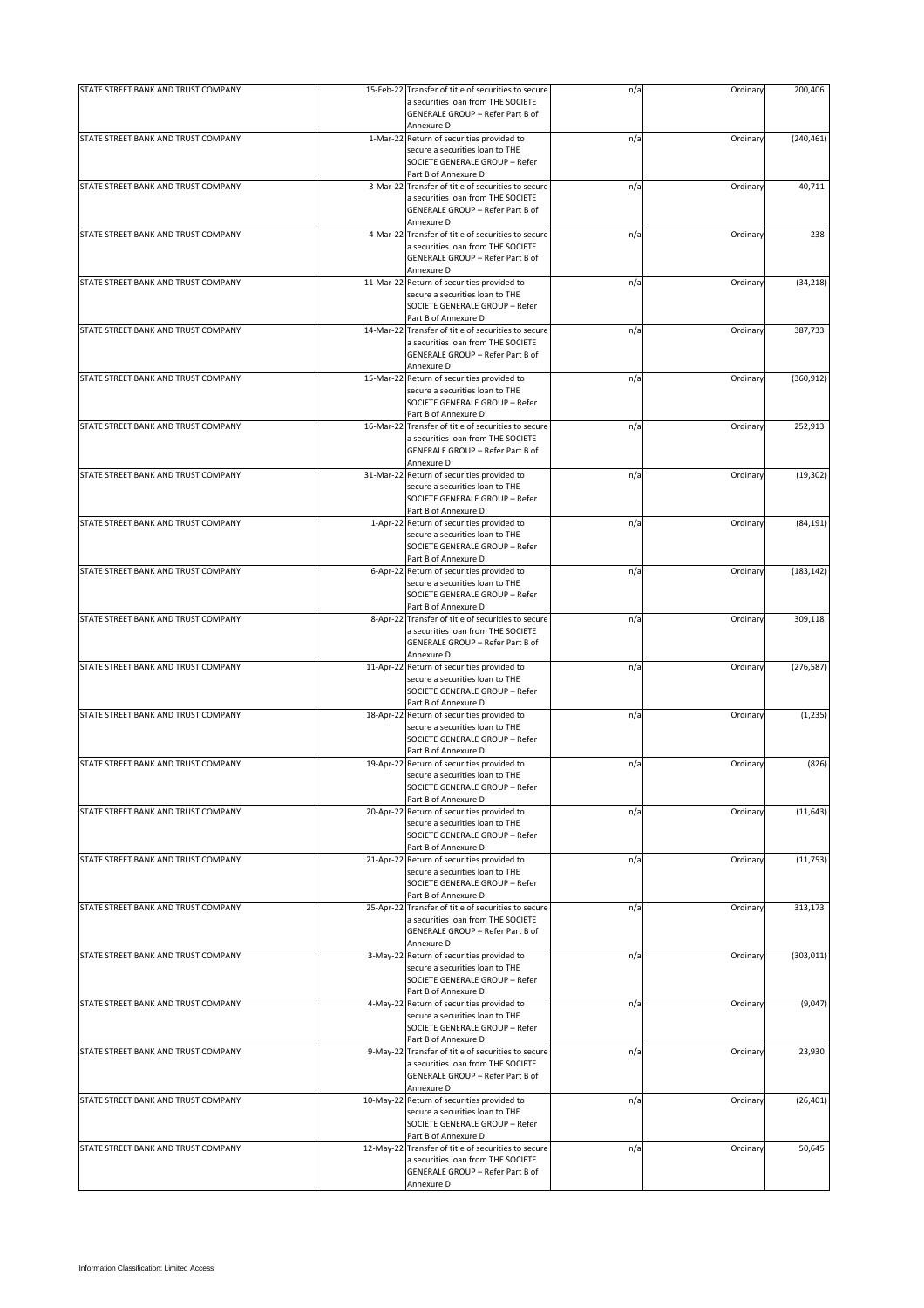| STATE STREET BANK AND TRUST COMPANY |           | 13-May-22 Return of securities provided to                                                                                              | n/a | Ordinary | (14, 162) |
|-------------------------------------|-----------|-----------------------------------------------------------------------------------------------------------------------------------------|-----|----------|-----------|
|                                     |           | secure a securities loan to THE<br>SOCIETE GENERALE GROUP - Refer<br>Part B of Annexure D                                               |     |          |           |
| STATE STREET BANK AND TRUST COMPANY |           | 16-May-22 Return of securities provided to<br>secure a securities loan to THE<br>SOCIETE GENERALE GROUP - Refer<br>Part B of Annexure D | n/a | Ordinary | (42, 204) |
| STATE STREET BANK AND TRUST COMPANY | 28-Jan-22 | Return of securities provided to<br>secure a securities loan to THE ING<br>GROUP - Refer Part B of Annexure D                           | n/a | Ordinary | (201)     |
| STATE STREET BANK AND TRUST COMPANY | 31-Jan-22 | Transfer of title of securities to secure<br>a securities loan from THE ING GROUP<br>– Refer Part B of Annexure D                       | n/a | Ordinary | 251       |
| STATE STREET BANK AND TRUST COMPANY |           | 1-Feb-22 Return of securities provided to<br>secure a securities loan to THE ING<br>GROUP - Refer Part B of Annexure D                  | n/a | Ordinary | (225)     |
| STATE STREET BANK AND TRUST COMPANY | 3-Feb-22  | Transfer of title of securities to secure<br>a securities loan from THE ING GROUP<br>- Refer Part B of Annexure D                       | n/a | Ordinary | 217       |
| STATE STREET BANK AND TRUST COMPANY |           | 7-Feb-22 Return of securities provided to<br>secure a securities loan to THE ING<br>GROUP - Refer Part B of Annexure D                  | n/a | Ordinary | (267)     |
| STATE STREET BANK AND TRUST COMPANY |           | 8-Feb-22 Transfer of title of securities to secure<br>a securities loan from THE ING GROUP<br>- Refer Part B of Annexure D              | n/a | Ordinary | 311       |
| STATE STREET BANK AND TRUST COMPANY | 9-Feb-22  | Transfer of title of securities to secure<br>a securities loan from THE ING GROUP<br>- Refer Part B of Annexure D                       | n/a | Ordinary | 32        |
| STATE STREET BANK AND TRUST COMPANY |           | 10-Feb-22 Return of securities provided to<br>secure a securities loan to THE ING<br>GROUP - Refer Part B of Annexure D                 | n/a | Ordinary | (114)     |
| STATE STREET BANK AND TRUST COMPANY |           | 14-Feb-22 Transfer of title of securities to secure<br>a securities loan from THE ING GROUP<br>- Refer Part B of Annexure D             | n/a | Ordinary | 83        |
| STATE STREET BANK AND TRUST COMPANY |           | 16-Feb-22 Transfer of title of securities to secure<br>a securities loan from THE ING GROUP<br>– Refer Part B of Annexure D             | n/a | Ordinary | 184       |
| STATE STREET BANK AND TRUST COMPANY | 21-Feb-22 | Return of securities provided to<br>secure a securities loan to THE ING<br>GROUP - Refer Part B of Annexure D                           | n/a | Ordinary | (463)     |
| STATE STREET BANK AND TRUST COMPANY |           | 22-Feb-22 Transfer of title of securities to secure<br>a securities loan from THE ING GROUP<br>- Refer Part B of Annexure D             | n/a | Ordinary | 474       |
| STATE STREET BANK AND TRUST COMPANY |           | 24-Feb-22 Return of securities provided to<br>secure a securities loan to THE ING<br>GROUP - Refer Part B of Annexure D                 | n/a | Ordinary | (143)     |
| STATE STREET BANK AND TRUST COMPANY | 28-Feb-22 | Return of securities provided to<br>secure a securities loan to THE ING<br>GROUP - Refer Part B of Annexure D                           | n/a | Ordinary | (24)      |
| STATE STREET BANK AND TRUST COMPANY | 21-Mar-22 | Transfer of title of securities to secure<br>a securities loan from THE ING GROUP<br>- Refer Part B of Annexure D                       | n/a | Ordinary | 1,039     |
| STATE STREET BANK AND TRUST COMPANY |           | 28-Apr-22 Return of securities provided to<br>secure a securities loan to THE ING<br>GROUP - Refer Part B of Annexure D                 | n/a | Ordinary | (698)     |
| STATE STREET BANK AND TRUST COMPANY | 3-May-22  | Return of securities provided to<br>secure a securities loan to THE ING<br>GROUP - Refer Part B of Annexure D                           | n/a | Ordinary | (6)       |
| STATE STREET BANK AND TRUST COMPANY |           | 4-May-22 Return of securities provided to<br>secure a securities loan to THE ING<br>GROUP - Refer Part B of Annexure D                  | n/a | Ordinary | (42)      |
| STATE STREET BANK AND TRUST COMPANY | 5-May-22  | Return of securities provided to<br>secure a securities loan to THE ING<br>GROUP - Refer Part B of Annexure D                           | n/a | Ordinary | (423)     |
| STATE STREET BANK AND TRUST COMPANY | 11-May-22 | Transfer of title of securities to secure<br>a securities loan from THE ING GROUP<br>- Refer Part B of Annexure D                       | n/a | Ordinary | 268       |
| STATE STREET BANK AND TRUST COMPANY | 12-May-22 | Transfer of title of securities to secure<br>a securities loan from THE ING GROUP<br>- Refer Part B of Annexure D                       | n/a | Ordinary | 74        |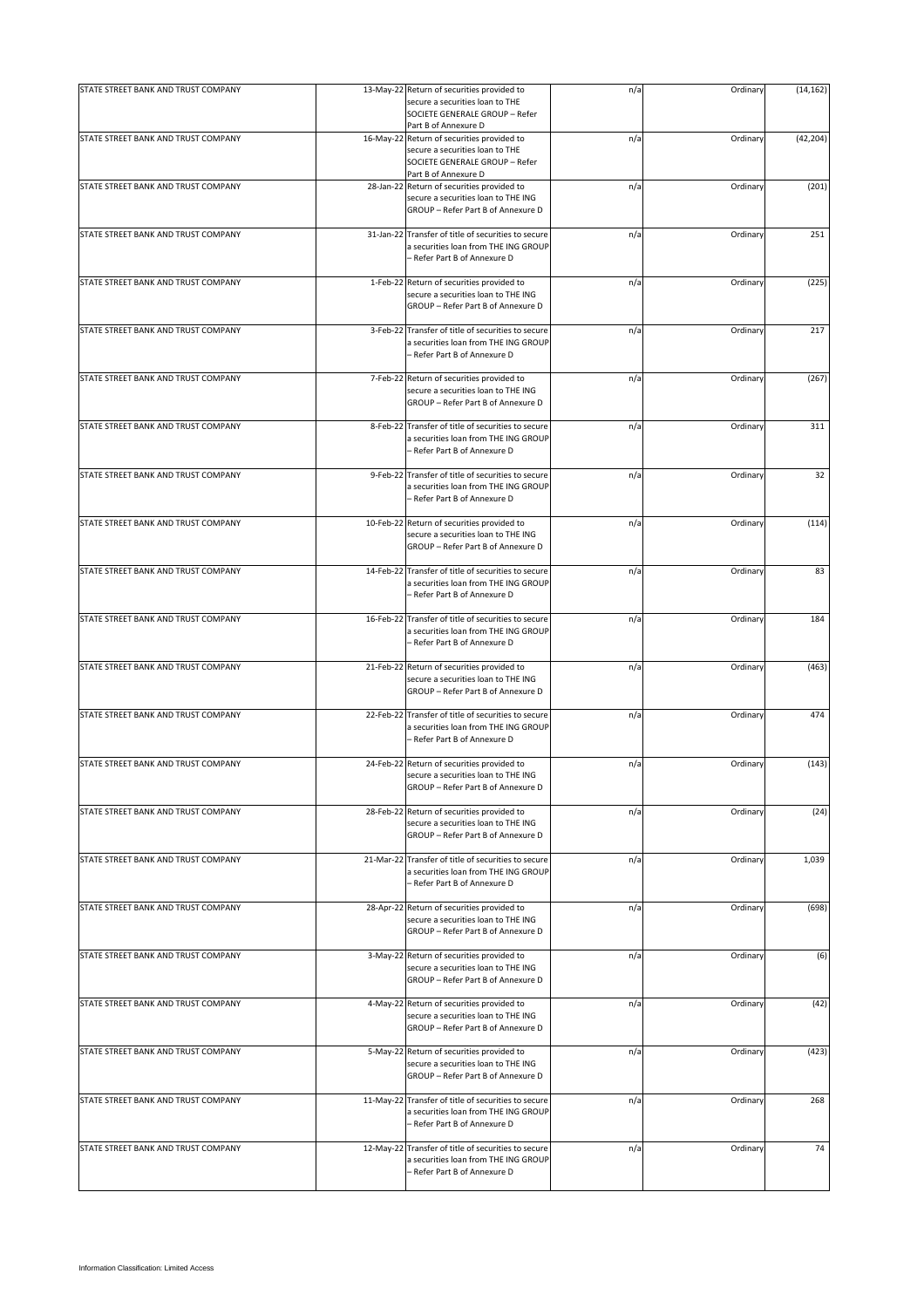| STATE STREET BANK AND TRUST COMPANY |           | 13-May-22 Return of securities provided to                                                                                  | n/a | Ordinary | (167)      |
|-------------------------------------|-----------|-----------------------------------------------------------------------------------------------------------------------------|-----|----------|------------|
|                                     |           | secure a securities loan to THE ING<br>GROUP - Refer Part B of Annexure D                                                   |     |          |            |
| STATE STREET BANK AND TRUST COMPANY |           | 16-May-22 Return of securities provided to<br>secure a securities loan to THE ING<br>GROUP - Refer Part B of Annexure D     | n/a | Ordinary | (33)       |
| STATE STREET BANK AND TRUST COMPANY |           | 17-May-22 Return of securities provided to<br>secure a securities loan to THE ING<br>GROUP - Refer Part B of Annexure D     | n/a | Ordinary | (2)        |
| STATE STREET BANK AND TRUST COMPANY | 18-May-22 | Return of securities provided to<br>secure a securities loan to THE ING<br>GROUP - Refer Part B of Annexure D               | n/a | Ordinary | (370)      |
| STATE STREET BANK AND TRUST COMPANY | 19-May-22 | Transfer of title of securities to secure<br>a securities loan from THE ING GROUP<br>- Refer Part B of Annexure D           | n/a | Ordinary | 89         |
| STATE STREET BANK AND TRUST COMPANY |           | 24-May-22 Return of securities provided to<br>secure a securities loan to THE ING<br>GROUP - Refer Part B of Annexure D     | n/a | Ordinary | (89)       |
| STATE STREET BANK AND TRUST COMPANY |           | 25-May-22 Transfer of title of securities to secure<br>a securities loan from THE ING GROUP<br>- Refer Part B of Annexure D | n/a | Ordinary | 105        |
| STATE STREET BANK AND TRUST COMPANY |           | 26-May-22 Return of securities provided to<br>secure a securities loan to THE ING<br>GROUP - Refer Part B of Annexure D     | n/a | Ordinary | (105)      |
| STATE STREET BANK AND TRUST COMPANY |           | 24-Feb-22 Transfer of title of securities to secure<br>a securities loan from THE UBS<br>GROUP - Refer Part B of Annexure D | n/a | Ordinary | 5,810      |
| STATE STREET BANK AND TRUST COMPANY |           | 4-Mar-22 Return of securities provided to<br>secure a securities loan to THE UBS<br>GROUP - Refer Part B of Annexure D      | n/a | Ordinary | (5, 810)   |
| STATE STREET BANK AND TRUST COMPANY |           | 17-Mar-22 Lending securities under a securities<br>loan to THE BANK OF AMERICA<br>GROUP- Refer Part A of Annexure D         | n/a | Ordinary | 200,000    |
| STATE STREET BANK AND TRUST COMPANY |           | 20-May-22 Return of securities under a securities<br>loan by THE BANK OF AMERICA<br>GROUP- Refer Part A of Annexure D       | n/a | Ordinary | (90,000)   |
| STATE STREET BANK AND TRUST COMPANY |           | 27-Jan-22 Return of securities under a securities<br>loan by THE CREDIT SUISSE GROUP-<br>Refer Part A of Annexure D         | n/a | Ordinary | (287)      |
| STATE STREET BANK AND TRUST COMPANY |           | 25-May-22 Lending securities under a securities<br>loan to THE MORGAN STANLEY<br>GROUP- Refer Part A of Annexure D          | n/a | Ordinary | 499,962    |
| STATE STREET BANK AND TRUST COMPANY |           | 17-May-22 Lending securities under a securities<br>loan to THE BANK OF AMERICA<br>GROUP- Refer Part A of Annexure D         | n/a | Ordinary | 5,000      |
| STATE STREET BANK AND TRUST COMPANY |           | 29-Apr-22 Lending securities under a securities<br>loan to THE J.P. MORGAN CHASE<br>GROUP- Refer Part A of Annexure D       | n/a | Ordinary | 194,237    |
| STATE STREET BANK AND TRUST COMPANY |           | 4-Mar-22 Lending securities under a securities<br>loan to THE MACQUARIE GROUP-<br>Refer Part A of Annexure D                | n/a | Ordinary | 275        |
| STATE STREET BANK AND TRUST COMPANY |           | 23-Mar-22 Return of securities under a securities<br>loan by THE MACQUARIE GROUP-<br>Refer Part A of Annexure D             | n/a | Ordinary | (275)      |
| STATE STREET BANK AND TRUST COMPANY |           | 24-Mar-22 Return of securities under a securities<br>loan by THE MACQUARIE GROUP-<br>Refer Part A of Annexure D             | n/a | Ordinary | (34, 614)  |
| STATE STREET BANK AND TRUST COMPANY |           | 30-Mar-22 Return of securities under a securities<br>loan by THE MACQUARIE GROUP-<br>Refer Part A of Annexure D             | n/a | Ordinary | (250, 162) |
| STATE STREET BANK AND TRUST COMPANY |           | 6-Apr-22 Return of securities under a securities<br>loan by THE MACQUARIE GROUP-<br>Refer Part A of Annexure D              | n/a | Ordinary | (304, 082) |
| STATE STREET BANK AND TRUST COMPANY |           | 11-Apr-22 Lending securities under a securities<br>loan to THE MACQUARIE GROUP-<br>Refer Part A of Annexure D               | n/a | Ordinary | 5,000      |
| STATE STREET BANK AND TRUST COMPANY |           | 14-Apr-22 Lending securities under a securities<br>loan to THE MACQUARIE GROUP-<br>Refer Part A of Annexure D               | n/a | Ordinary | 6,000      |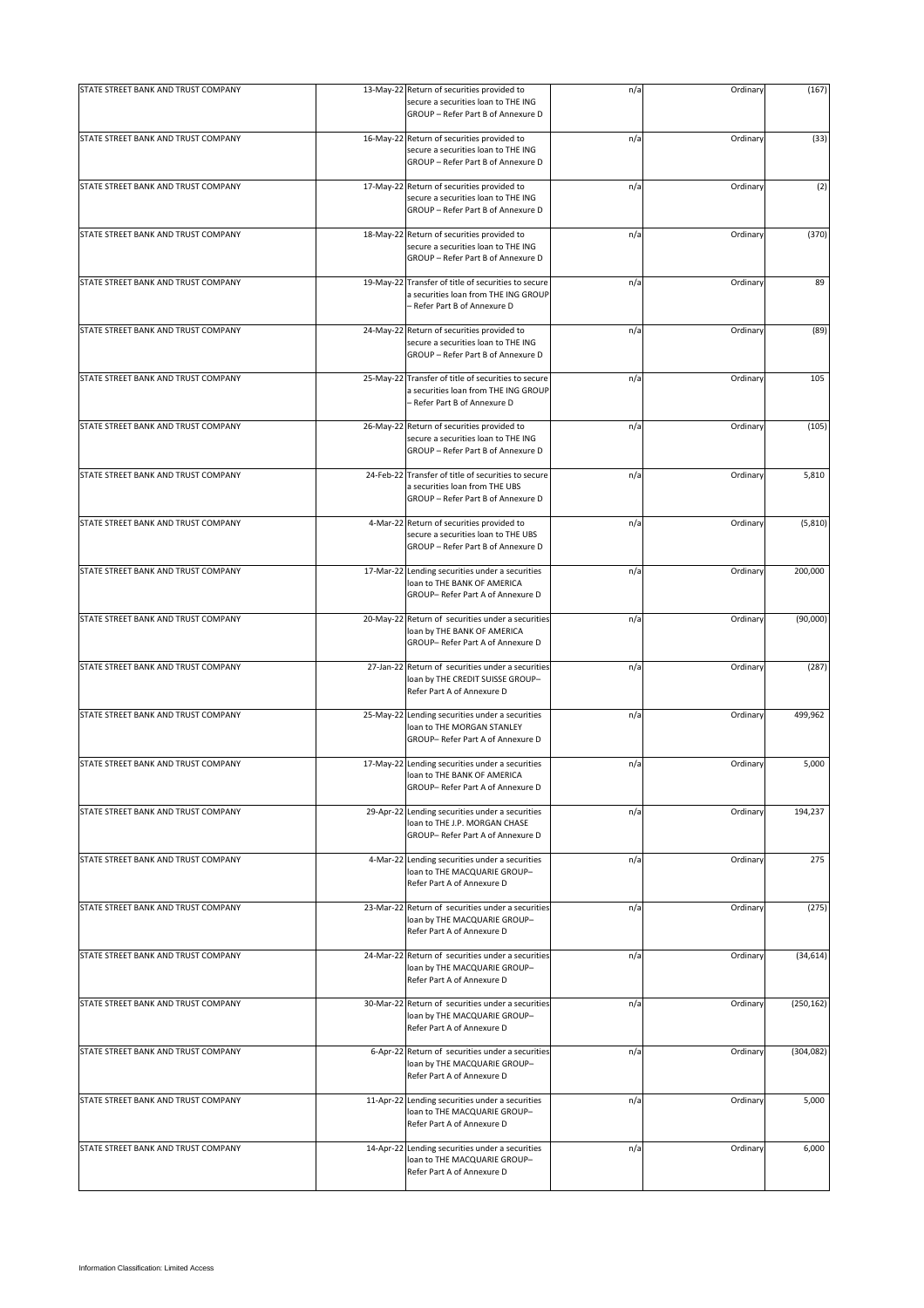| STATE STREET BANK AND TRUST COMPANY |           | 19-Apr-22 Lending securities under a securities<br>loan to THE MACQUARIE GROUP-<br>Refer Part A of Annexure D         | n/a | Ordinary | 5,000     |
|-------------------------------------|-----------|-----------------------------------------------------------------------------------------------------------------------|-----|----------|-----------|
| STATE STREET BANK AND TRUST COMPANY |           | 20-Apr-22 Lending securities under a securities<br>loan to THE MACQUARIE GROUP-<br>Refer Part A of Annexure D         | n/a | Ordinary | 18,000    |
| STATE STREET BANK AND TRUST COMPANY |           | 21-Apr-22 Lending securities under a securities<br>loan to THE MACQUARIE GROUP-<br>Refer Part A of Annexure D         | n/a | Ordinary | 11,000    |
| STATE STREET BANK AND TRUST COMPANY | 28-Apr-22 | Lending securities under a securities<br>loan to THE MACQUARIE GROUP-<br>Refer Part A of Annexure D                   | n/a | Ordinary | 9,000     |
| STATE STREET BANK AND TRUST COMPANY |           | 29-Apr-22 Lending securities under a securities<br>loan to THE MACQUARIE GROUP-<br>Refer Part A of Annexure D         | n/a | Ordinary | 9,000     |
| STATE STREET BANK AND TRUST COMPANY |           | 2-May-22 Lending securities under a securities<br>loan to THE MACQUARIE GROUP-<br>Refer Part A of Annexure D          | n/a | Ordinary | 9,000     |
| STATE STREET BANK AND TRUST COMPANY |           | 3-May-22 Lending securities under a securities<br>loan to THE MACQUARIE GROUP-<br>Refer Part A of Annexure D          | n/a | Ordinary | 975,000   |
| STATE STREET BANK AND TRUST COMPANY | 4-May-22  | Return of securities under a securities<br>loan by THE MACQUARIE GROUP-<br>Refer Part A of Annexure D                 | n/a | Ordinary | (13,900)  |
| STATE STREET BANK AND TRUST COMPANY |           | 5-May-22 Lending securities under a securities<br>loan to THE MACQUARIE GROUP-<br>Refer Part A of Annexure D          | n/a | Ordinary | 5,000     |
| STATE STREET BANK AND TRUST COMPANY |           | 6-May-22 Lending securities under a securities<br>loan to THE MACQUARIE GROUP-<br>Refer Part A of Annexure D          | n/a | Ordinary | 112,000   |
| STATE STREET BANK AND TRUST COMPANY | 10-May-22 | Lending securities under a securities<br>loan to THE MACQUARIE GROUP-<br>Refer Part A of Annexure D                   | n/a | Ordinary | 5,000     |
| STATE STREET BANK AND TRUST COMPANY |           | 11-May-22 Return of securities under a securities<br>loan by THE MACQUARIE GROUP-<br>Refer Part A of Annexure D       | n/a | Ordinary | (1,000)   |
| STATE STREET BANK AND TRUST COMPANY |           | 16-May-22 Return of securities under a securities<br>loan by THE MACQUARIE GROUP-<br>Refer Part A of Annexure D       | n/a | Ordinary | (9, 100)  |
| STATE STREET BANK AND TRUST COMPANY |           | 17-May-22 Return of securities under a securities<br>loan by THE MACQUARIE GROUP-<br>Refer Part A of Annexure D       | n/a | Ordinary | (21,040)  |
| STATE STREET BANK AND TRUST COMPANY |           | 18-May-22 Lending securities under a securities<br>loan to THE MACQUARIE GROUP-<br>Refer Part A of Annexure D         | n/a | Ordinary | 4,090     |
| STATE STREET BANK AND TRUST COMPANY |           | 12-May-22 Lending securities under a securities<br>loan to THE MORGAN STANLEY<br>GROUP- Refer Part A of Annexure D    | n/a | Ordinary | 9,946     |
| STATE STREET BANK AND TRUST COMPANY |           | 16-May-22 Return of securities under a securities<br>loan by THE MORGAN STANLEY<br>GROUP- Refer Part A of Annexure D  | n/a | Ordinary | (9,946)   |
| STATE STREET BANK AND TRUST COMPANY |           | 27-Jan-22 Return of securities under a securities<br>loan by THE BANK OF AMERICA<br>GROUP- Refer Part A of Annexure D | n/a | Ordinary | (36, 675) |
| STATE STREET BANK AND TRUST COMPANY |           | 31-Jan-22 Lending securities under a securities<br>loan to THE BANK OF AMERICA<br>GROUP- Refer Part A of Annexure D   | n/a | Ordinary | 55,679    |
| STATE STREET BANK AND TRUST COMPANY |           | 14-Feb-22 Return of securities under a securities<br>loan by THE BANK OF AMERICA<br>GROUP- Refer Part A of Annexure D | n/a | Ordinary | (19, 525) |
| STATE STREET BANK AND TRUST COMPANY |           | 16-Feb-22 Lending securities under a securities<br>loan to THE BANK OF AMERICA<br>GROUP- Refer Part A of Annexure D   | n/a | Ordinary | 1,916     |
| STATE STREET BANK AND TRUST COMPANY | 22-Feb-22 | Return of securities under a securities<br>loan by THE BANK OF AMERICA<br>GROUP- Refer Part A of Annexure D           | n/a | Ordinary | (38, 126) |
| STATE STREET BANK AND TRUST COMPANY |           | 5-Apr-22 Lending securities under a securities<br>loan to THE BANK OF AMERICA<br>GROUP- Refer Part A of Annexure D    | n/a | Ordinary | 7,566     |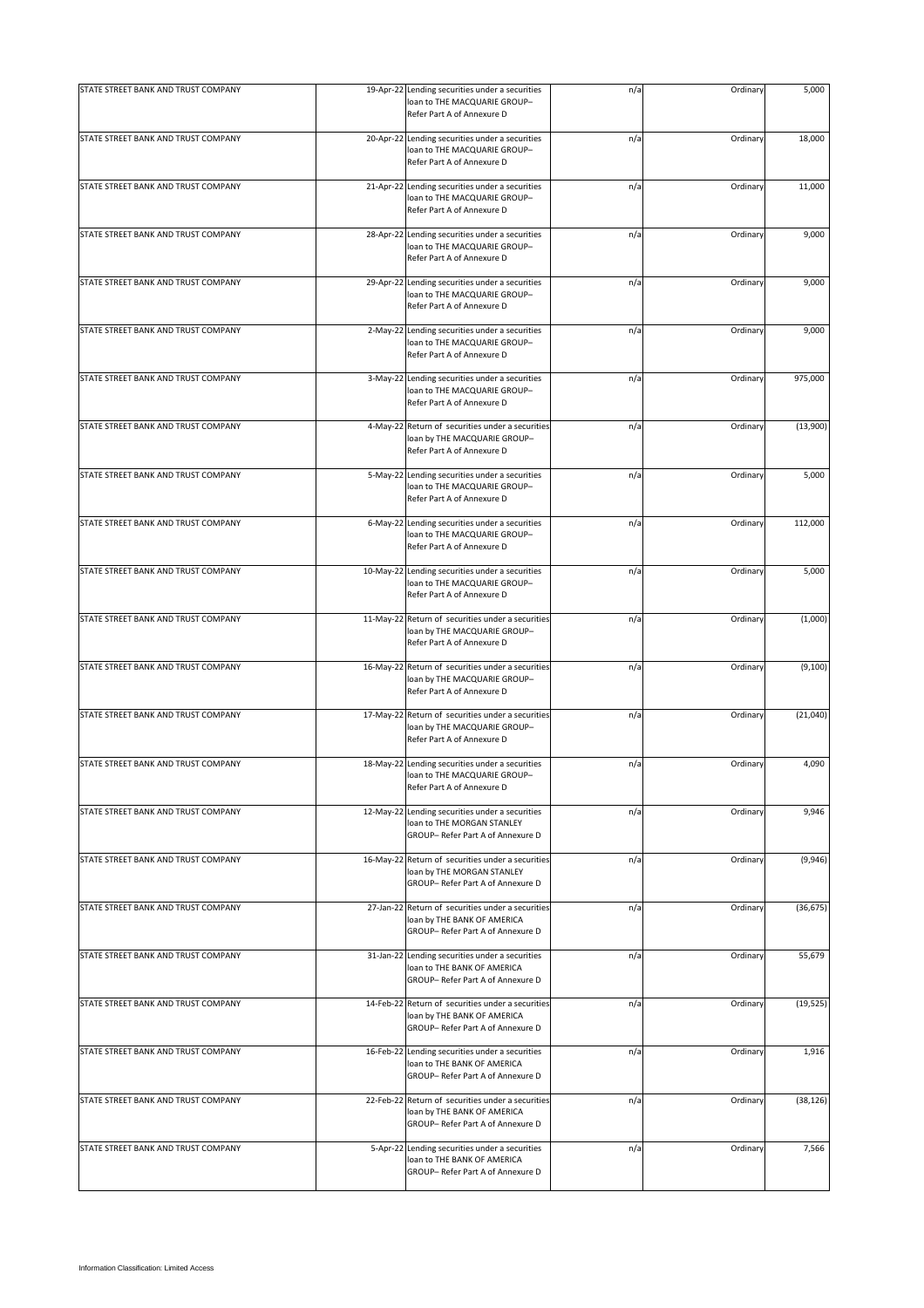| STATE STREET BANK AND TRUST COMPANY |           | 6-Apr-22 Lending securities under a securities<br>loan to THE BANK OF AMERICA<br>GROUP- Refer Part A of Annexure D    | n/a | Ordinary | 20,000       |
|-------------------------------------|-----------|-----------------------------------------------------------------------------------------------------------------------|-----|----------|--------------|
| STATE STREET BANK AND TRUST COMPANY |           | 7-Apr-22 Lending securities under a securities<br>loan to THE BANK OF AMERICA<br>GROUP- Refer Part A of Annexure D    | n/a | Ordinary | 2,278        |
| STATE STREET BANK AND TRUST COMPANY |           | 19-Apr-22 Return of securities under a securities<br>loan by THE BANK OF AMERICA<br>GROUP- Refer Part A of Annexure D | n/a | Ordinary | (27, 604)    |
| STATE STREET BANK AND TRUST COMPANY |           | 27-Apr-22 Lending securities under a securities<br>loan to THE BANK OF AMERICA<br>GROUP- Refer Part A of Annexure D   | n/a | Ordinary | 17,975       |
| STATE STREET BANK AND TRUST COMPANY |           | 2-May-22 Lending securities under a securities<br>loan to THE BANK OF AMERICA<br>GROUP- Refer Part A of Annexure D    | n/a | Ordinary | 185,203      |
| STATE STREET BANK AND TRUST COMPANY |           | 6-May-22 Lending securities under a securities<br>loan to THE BANK OF AMERICA<br>GROUP- Refer Part A of Annexure D    | n/a | Ordinary | 7,500        |
| STATE STREET BANK AND TRUST COMPANY |           | 10-May-22 Lending securities under a securities<br>loan to THE BANK OF AMERICA<br>GROUP- Refer Part A of Annexure D   | n/a | Ordinary | 78,863       |
| STATE STREET BANK AND TRUST COMPANY |           | 12-May-22 Return of securities under a securities<br>loan by THE BANK OF AMERICA<br>GROUP- Refer Part A of Annexure D | n/a | Ordinary | (137, 810)   |
| STATE STREET BANK AND TRUST COMPANY |           | 13-May-22 Lending securities under a securities<br>loan to THE BANK OF AMERICA<br>GROUP- Refer Part A of Annexure D   | n/a | Ordinary | 17,604       |
| STATE STREET BANK AND TRUST COMPANY |           | 18-May-22 Lending securities under a securities<br>loan to THE BANK OF AMERICA<br>GROUP- Refer Part A of Annexure D   | n/a | Ordinary | 2,649        |
| STATE STREET BANK AND TRUST COMPANY |           | 12-May-22 Lending securities under a securities<br>loan to THE CITIGROUP GROUP- Refer<br>Part A of Annexure D         | n/a | Ordinary | 10,000       |
| STATE STREET BANK AND TRUST COMPANY |           | 18-May-22 Return of securities under a securities<br>loan by THE CITIGROUP GROUP-<br>Refer Part A of Annexure D       | n/a | Ordinary | (10,000)     |
| STATE STREET BANK AND TRUST COMPANY | 8-Mar-22  | Lending securities under a securities<br>loan to THE J.P. MORGAN CHASE<br>GROUP- Refer Part A of Annexure D           | n/a | Ordinary | 6,409        |
| STATE STREET BANK AND TRUST COMPANY |           | 25-May-22 Lending securities under a securities<br>loan to THE J.P. MORGAN CHASE<br>GROUP-Refer Part A of Annexure D  | n/a | Ordinary | 4,406        |
| STATE STREET BANK AND TRUST COMPANY |           | 26-Apr-22 Lending securities under a securities<br>loan to THE MORGAN STANLEY<br>GROUP- Refer Part A of Annexure D    | n/a | Ordinary | 9,629        |
| STATE STREET BANK AND TRUST COMPANY | 28-Apr-22 | Return of securities under a securities<br>loan by THE MORGAN STANLEY<br>GROUP- Refer Part A of Annexure D            | n/a | Ordinary | (2, 415)     |
| STATE STREET BANK AND TRUST COMPANY |           | 29-Apr-22 Return of securities under a securities<br>loan by THE MORGAN STANLEY<br>GROUP- Refer Part A of Annexure D  | n/a | Ordinary | (2,808)      |
| STATE STREET BANK AND TRUST COMPANY |           | 10-May-22 Return of securities under a securities<br>loan by THE MORGAN STANLEY<br>GROUP- Refer Part A of Annexure D  | n/a | Ordinary | (4, 406)     |
| STATE STREET BANK AND TRUST COMPANY | 31-Jan-22 | Lending securities under a securities<br>loan to THE BANK OF AMERICA<br>GROUP-Refer Part A of Annexure D              | n/a | Ordinary | $\mathbf{1}$ |
| STATE STREET BANK AND TRUST COMPANY |           | 1-Feb-22 Lending securities under a securities<br>loan to THE BANK OF AMERICA<br>GROUP-Refer Part A of Annexure D     | n/a | Ordinary | 8,747        |
| STATE STREET BANK AND TRUST COMPANY |           | 10-Feb-22 Lending securities under a securities<br>loan to THE BANK OF AMERICA<br>GROUP- Refer Part A of Annexure D   | n/a | Ordinary | 19,144       |
| STATE STREET BANK AND TRUST COMPANY |           | 14-Feb-22 Return of securities under a securities<br>loan by THE BANK OF AMERICA<br>GROUP-Refer Part A of Annexure D  | n/a | Ordinary | (8, 748)     |
| STATE STREET BANK AND TRUST COMPANY |           | 16-Feb-22 Lending securities under a securities<br>loan to THE BANK OF AMERICA<br>GROUP-Refer Part A of Annexure D    | n/a | Ordinary | 11,918       |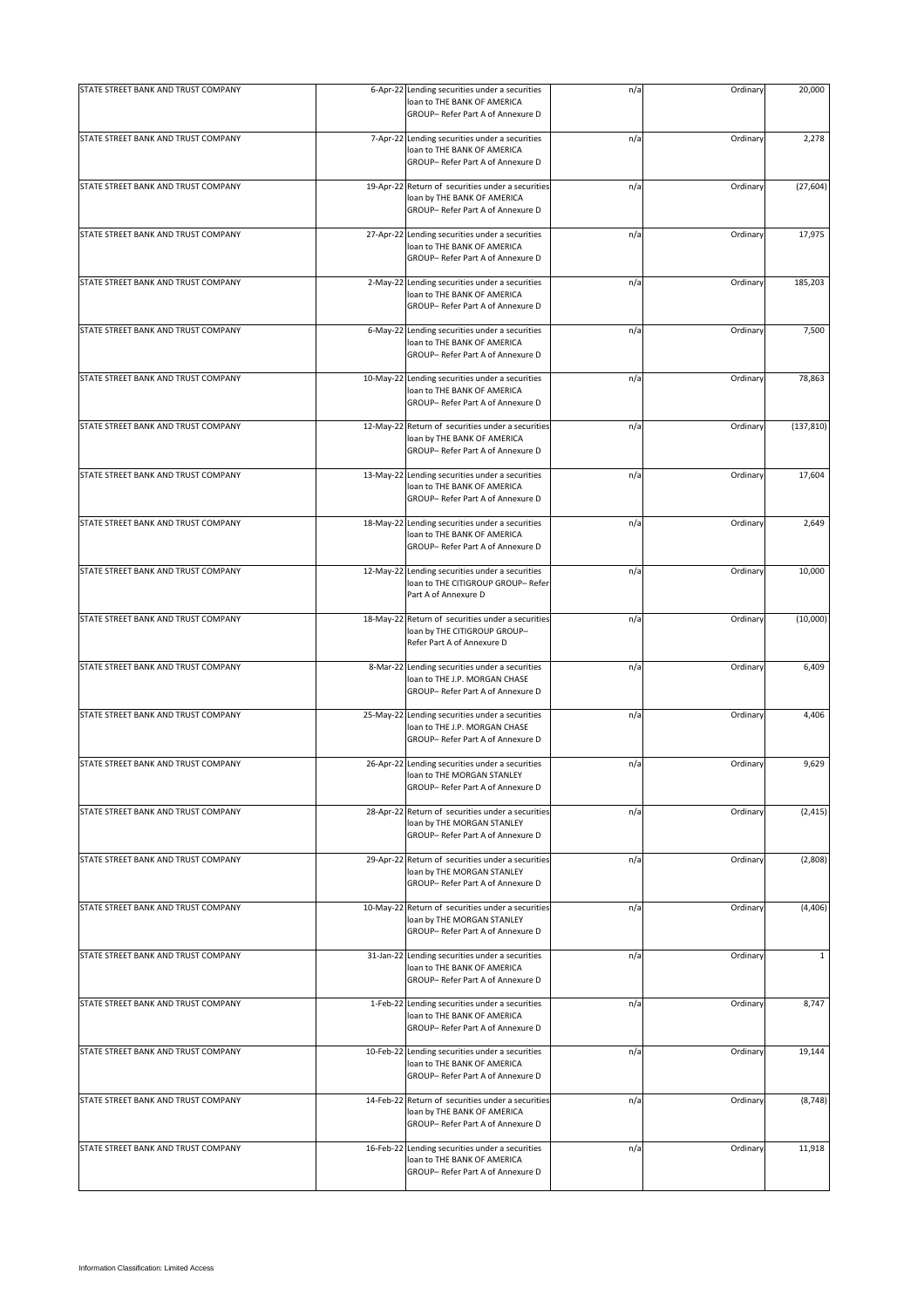| STATE STREET BANK AND TRUST COMPANY |            | 8-Apr-22 Lending securities under a securities<br>loan to THE BANK OF AMERICA<br>GROUP- Refer Part A of Annexure D    | n/a | Ordinary | 23,136    |
|-------------------------------------|------------|-----------------------------------------------------------------------------------------------------------------------|-----|----------|-----------|
| STATE STREET BANK AND TRUST COMPANY |            | 11-Apr-22 Lending securities under a securities<br>loan to THE BANK OF AMERICA<br>GROUP- Refer Part A of Annexure D   | n/a | Ordinary | 22,920    |
| STATE STREET BANK AND TRUST COMPANY | 19-Apr-22  | Return of securities under a securities<br>loan by THE BANK OF AMERICA<br>GROUP-Refer Part A of Annexure D            | n/a | Ordinary | (77, 017) |
| STATE STREET BANK AND TRUST COMPANY | 27-Apr-22  | Lending securities under a securities<br>loan to THE BANK OF AMERICA<br>GROUP- Refer Part A of Annexure D             | n/a | Ordinary | 77,017    |
| STATE STREET BANK AND TRUST COMPANY | $6-May-22$ | Return of securities under a securities<br>loan by THE BANK OF AMERICA<br>GROUP- Refer Part A of Annexure D           | n/a | Ordinary | (7,500)   |
| STATE STREET BANK AND TRUST COMPANY | 18-May-22  | Return of securities under a securities<br>loan by THE BANK OF AMERICA<br>GROUP-Refer Part A of Annexure D            | n/a | Ordinary | (19, 799) |
| STATE STREET BANK AND TRUST COMPANY | 3-Feb-22   | Lending securities under a securities<br>loan to THE MORGAN STANLEY<br>GROUP- Refer Part A of Annexure D              | n/a | Ordinary | 8,729     |
| STATE STREET BANK AND TRUST COMPANY | 24-Feb-22  | Return of securities under a securities<br>loan by THE MORGAN STANLEY<br>GROUP- Refer Part A of Annexure D            | n/a | Ordinary | (8, 729)  |
| STATE STREET BANK AND TRUST COMPANY | 25-May-22  | Lending securities under a securities<br>loan to THE J.P. MORGAN CHASE<br>GROUP-Refer Part A of Annexure D            | n/a | Ordinary | 11,974    |
| STATE STREET BANK AND TRUST COMPANY | 25-May-22  | Lending securities under a securities<br>loan to THE J.P. MORGAN CHASE<br>GROUP- Refer Part A of Annexure D           | n/a | Ordinary | 52,714    |
| STATE STREET BANK AND TRUST COMPANY | 25-May-22  | Lending securities under a securities<br>loan to THE J.P. MORGAN CHASE<br>GROUP- Refer Part A of Annexure D           | n/a | Ordinary | 20,025    |
| STATE STREET BANK AND TRUST COMPANY |            | 27-Jan-22 Return of securities under a securities<br>loan by THE BANK OF AMERICA<br>GROUP- Refer Part A of Annexure D | n/a | Ordinary | (11, 200) |
| STATE STREET BANK AND TRUST COMPANY | 1-Feb-22   | Lending securities under a securities<br>loan to THE BANK OF AMERICA<br>GROUP- Refer Part A of Annexure D             | n/a | Ordinary | 11,679    |
| STATE STREET BANK AND TRUST COMPANY |            | 21-Feb-22 Return of securities under a securities<br>loan by THE BANK OF AMERICA<br>GROUP-Refer Part A of Annexure D  | n/a | Ordinary | (8,000)   |
| STATE STREET BANK AND TRUST COMPANY |            | 22-Feb-22 Return of securities under a securities<br>loan by THE BANK OF AMERICA<br>GROUP- Refer Part A of Annexure D | n/a | Ordinary | (63, 400) |
| STATE STREET BANK AND TRUST COMPANY |            | 11-Apr-22 Lending securities under a securities<br>loan to THE BANK OF AMERICA<br>GROUP- Refer Part A of Annexure D   | n/a | Ordinary | 48,378    |
| STATE STREET BANK AND TRUST COMPANY | 27-Apr-22  | Return of securities under a securities<br>loan by THE BANK OF AMERICA<br>GROUP- Refer Part A of Annexure D           | n/a | Ordinary | (24, 654) |
| STATE STREET BANK AND TRUST COMPANY |            | 2-May-22 Lending securities under a securities<br>loan to THE BANK OF AMERICA<br>GROUP- Refer Part A of Annexure D    | n/a | Ordinary | 26,991    |
| STATE STREET BANK AND TRUST COMPANY | 12-May-22  | Return of securities under a securities<br>loan by THE BANK OF AMERICA<br>GROUP- Refer Part A of Annexure D           | n/a | Ordinary | (23, 955) |
| STATE STREET BANK AND TRUST COMPANY | 27-Apr-22  | Lending securities under a securities<br>loan to THE CITIGROUP GROUP- Refer<br>Part A of Annexure D                   | n/a | Ordinary | 10,000    |
| STATE STREET BANK AND TRUST COMPANY |            | 2-May-22 Lending securities under a securities<br>loan to THE CITIGROUP GROUP- Refer<br>Part A of Annexure D          | n/a | Ordinary | 11,300    |
| STATE STREET BANK AND TRUST COMPANY | 11-May-22  | Return of securities under a securities<br>loan by THE CITIGROUP GROUP-<br>Refer Part A of Annexure D                 | n/a | Ordinary | (10,000)  |
| STATE STREET BANK AND TRUST COMPANY | 12-May-22  | Lending securities under a securities<br>loan to THE CITIGROUP GROUP- Refer<br>Part A of Annexure D                   | n/a | Ordinary | 10,000    |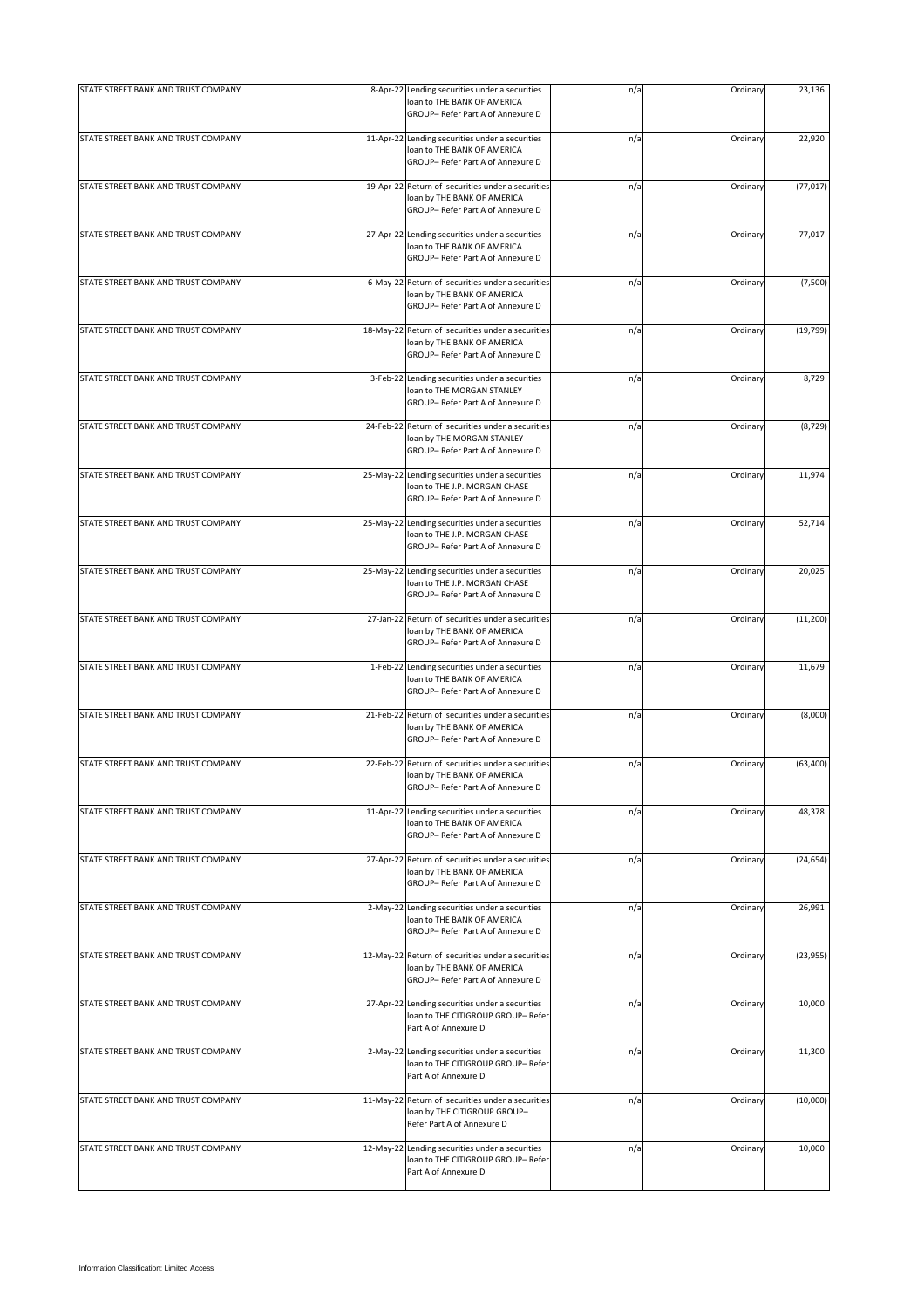| STATE STREET BANK AND TRUST COMPANY |           | 18-May-22 Return of securities under a securities<br>loan by THE CITIGROUP GROUP-<br>Refer Part A of Annexure D       | n/a | Ordinary | (500)      |
|-------------------------------------|-----------|-----------------------------------------------------------------------------------------------------------------------|-----|----------|------------|
| STATE STREET BANK AND TRUST COMPANY |           | 4-Mar-22 Lending securities under a securities<br>loan to THE MACQUARIE GROUP-<br>Refer Part A of Annexure D          | n/a | Ordinary | 5,725      |
| STATE STREET BANK AND TRUST COMPANY |           | 23-Mar-22 Lending securities under a securities<br>loan to THE MACQUARIE GROUP-<br>Refer Part A of Annexure D         | n/a | Ordinary | 275        |
| STATE STREET BANK AND TRUST COMPANY | 24-Mar-22 | Lending securities under a securities<br>loan to THE MACQUARIE GROUP-<br>Refer Part A of Annexure D                   | n/a | Ordinary | 15,000     |
| STATE STREET BANK AND TRUST COMPANY |           | 4-May-22 Return of securities under a securities<br>loan by THE MACQUARIE GROUP-<br>Refer Part A of Annexure D        | n/a | Ordinary | (21,000)   |
| STATE STREET BANK AND TRUST COMPANY |           | 25-May-22 Lending securities under a securities<br>loan to THE J.P. MORGAN CHASE<br>GROUP- Refer Part A of Annexure D | n/a | Ordinary | 73,070     |
| STATE STREET BANK AND TRUST COMPANY |           | 25-May-22 Lending securities under a securities<br>loan to THE J.P. MORGAN CHASE<br>GROUP- Refer Part A of Annexure D | n/a | Ordinary | 41,324     |
| STATE STREET BANK AND TRUST COMPANY |           | 27-Jan-22 Return of securities under a securities<br>loan by THE BANK OF AMERICA<br>GROUP- Refer Part A of Annexure D | n/a | Ordinary | (1, 725)   |
| STATE STREET BANK AND TRUST COMPANY |           | 31-Jan-22 Lending securities under a securities<br>loan to THE BANK OF AMERICA<br>GROUP- Refer Part A of Annexure D   | n/a | Ordinary | 1,839      |
| STATE STREET BANK AND TRUST COMPANY |           | 9-Feb-22 Lending securities under a securities<br>loan to THE BANK OF AMERICA<br>GROUP- Refer Part A of Annexure D    | n/a | Ordinary | 18         |
| STATE STREET BANK AND TRUST COMPANY | 16-Feb-22 | Lending securities under a securities<br>loan to THE BANK OF AMERICA<br>GROUP- Refer Part A of Annexure D             | n/a | Ordinary | 56,128     |
| STATE STREET BANK AND TRUST COMPANY |           | 18-Feb-22 Lending securities under a securities<br>loan to THE BANK OF AMERICA<br>GROUP- Refer Part A of Annexure D   | n/a | Ordinary | 14,580     |
| STATE STREET BANK AND TRUST COMPANY | 22-Feb-22 | Return of securities under a securities<br>loan by THE BANK OF AMERICA<br>GROUP- Refer Part A of Annexure D           | n/a | Ordinary | (58,000)   |
| STATE STREET BANK AND TRUST COMPANY |           | 1-Mar-22 Return of securities under a securities<br>loan by THE BANK OF AMERICA<br>GROUP- Refer Part A of Annexure D  | n/a | Ordinary | (14, 500)  |
| STATE STREET BANK AND TRUST COMPANY |           | 5-Apr-22 Lending securities under a securities<br>loan to THE BANK OF AMERICA<br>GROUP- Refer Part A of Annexure D    | n/a | Ordinary | 1,603      |
| STATE STREET BANK AND TRUST COMPANY |           | 12-Apr-22 Lending securities under a securities<br>loan to THE BANK OF AMERICA<br>GROUP- Refer Part A of Annexure D   | n/a | Ordinary | 109,877    |
| STATE STREET BANK AND TRUST COMPANY |           | 13-Apr-22 Lending securities under a securities<br>loan to THE BANK OF AMERICA<br>GROUP- Refer Part A of Annexure D   | n/a | Ordinary | 21,000     |
| STATE STREET BANK AND TRUST COMPANY |           | 19-Apr-22 Return of securities under a securities<br>loan by THE BANK OF AMERICA<br>GROUP- Refer Part A of Annexure D | n/a | Ordinary | (67, 583)  |
| STATE STREET BANK AND TRUST COMPANY |           | 20-Apr-22 Return of securities under a securities<br>loan by THE BANK OF AMERICA<br>GROUP- Refer Part A of Annexure D | n/a | Ordinary | (64,900)   |
| STATE STREET BANK AND TRUST COMPANY |           | 26-Apr-22 Lending securities under a securities<br>loan to THE BANK OF AMERICA<br>GROUP- Refer Part A of Annexure D   | n/a | Ordinary | 1,683      |
| STATE STREET BANK AND TRUST COMPANY |           | 27-Apr-22 Lending securities under a securities<br>loan to THE BANK OF AMERICA<br>GROUP- Refer Part A of Annexure D   | n/a | Ordinary | 136,582    |
| STATE STREET BANK AND TRUST COMPANY | 13-May-22 | Return of securities under a securities<br>loan by THE BANK OF AMERICA<br>GROUP-Refer Part A of Annexure D            | n/a | Ordinary | (136, 659) |
| STATE STREET BANK AND TRUST COMPANY | 18-May-22 | Lending securities under a securities<br>loan to THE BANK OF AMERICA<br>GROUP- Refer Part A of Annexure D             | n/a | Ordinary | 10,836     |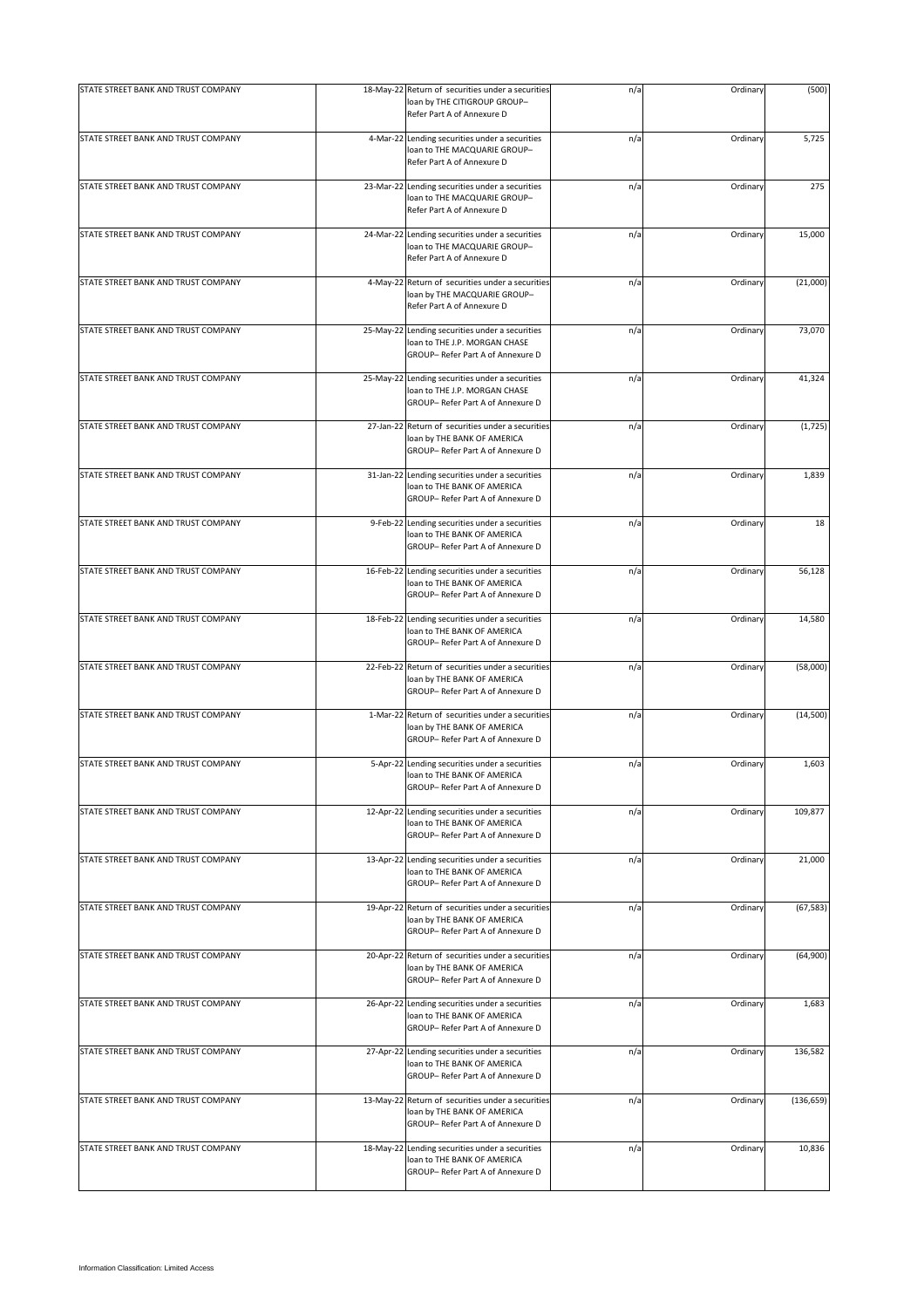| STATE STREET BANK AND TRUST COMPANY |           | 25-May-22 Lending securities under a securities<br>loan to THE J.P. MORGAN CHASE<br>GROUP-Refer Part A of Annexure D  | n/a | Ordinary | 446,487   |
|-------------------------------------|-----------|-----------------------------------------------------------------------------------------------------------------------|-----|----------|-----------|
| STATE STREET BANK AND TRUST COMPANY |           | 25-May-22 Lending securities under a securities<br>loan to THE MORGAN STANLEY<br>GROUP- Refer Part A of Annexure D    | n/a | Ordinary | 38        |
| STATE STREET BANK AND TRUST COMPANY |           | 31-Jan-22 Lending securities under a securities<br>loan to THE BANK OF AMERICA<br>GROUP- Refer Part A of Annexure D   | n/a | Ordinary | 6,227     |
| STATE STREET BANK AND TRUST COMPANY |           | 9-Feb-22 Lending securities under a securities<br>loan to THE BANK OF AMERICA<br>GROUP-Refer Part A of Annexure D     | n/a | Ordinary | 18,982    |
| STATE STREET BANK AND TRUST COMPANY | 10-Feb-22 | Lending securities under a securities<br>loan to THE BANK OF AMERICA<br>GROUP- Refer Part A of Annexure D             | n/a | Ordinary | 2,856     |
| STATE STREET BANK AND TRUST COMPANY |           | 14-Feb-22 Return of securities under a securities<br>loan by THE BANK OF AMERICA<br>GROUP- Refer Part A of Annexure D | n/a | Ordinary | (6, 227)  |
| STATE STREET BANK AND TRUST COMPANY |           | 16-Feb-22 Lending securities under a securities<br>loan to THE BANK OF AMERICA<br>GROUP- Refer Part A of Annexure D   | n/a | Ordinary | 55,176    |
| STATE STREET BANK AND TRUST COMPANY |           | 5-Apr-22 Return of securities under a securities<br>loan by THE BANK OF AMERICA<br>GROUP- Refer Part A of Annexure D  | n/a | Ordinary | (73, 301) |
| STATE STREET BANK AND TRUST COMPANY |           | 7-Apr-22 Lending securities under a securities<br>loan to THE BANK OF AMERICA<br>GROUP- Refer Part A of Annexure D    | n/a | Ordinary | 22,722    |
| STATE STREET BANK AND TRUST COMPANY |           | 8-Apr-22 Lending securities under a securities<br>loan to THE BANK OF AMERICA<br>GROUP- Refer Part A of Annexure D    | n/a | Ordinary | 5,343     |
| STATE STREET BANK AND TRUST COMPANY |           | 11-Apr-22 Lending securities under a securities<br>loan to THE BANK OF AMERICA<br>GROUP- Refer Part A of Annexure D   | n/a | Ordinary | 63,631    |
| STATE STREET BANK AND TRUST COMPANY |           | 19-Apr-22 Return of securities under a securities<br>loan by THE BANK OF AMERICA<br>GROUP-Refer Part A of Annexure D  | n/a | Ordinary | (77, 687) |
| STATE STREET BANK AND TRUST COMPANY |           | 26-Apr-22 Lending securities under a securities<br>loan to THE BANK OF AMERICA<br>GROUP- Refer Part A of Annexure D   | n/a | Ordinary | 5,317     |
| STATE STREET BANK AND TRUST COMPANY |           | 27-Apr-22 Lending securities under a securities<br>loan to THE BANK OF AMERICA<br>GROUP- Refer Part A of Annexure D   | n/a | Ordinary | 72,370    |
| STATE STREET BANK AND TRUST COMPANY |           | 13-May-22 Return of securities under a securities<br>loan by THE BANK OF AMERICA<br>GROUP- Refer Part A of Annexure D | n/a | Ordinary | (91, 696) |
| STATE STREET BANK AND TRUST COMPANY |           | 18-May-22 Lending securities under a securities<br>loan to THE BANK OF AMERICA<br>GROUP- Refer Part A of Annexure D   | n/a | Ordinary | 91,696    |
| STATE STREET BANK AND TRUST COMPANY |           | 28-Jan-22 Return of securities under a securities<br>loan by THE MORGAN STANLEY<br>GROUP- Refer Part A of Annexure D  | n/a | Ordinary | (13, 497) |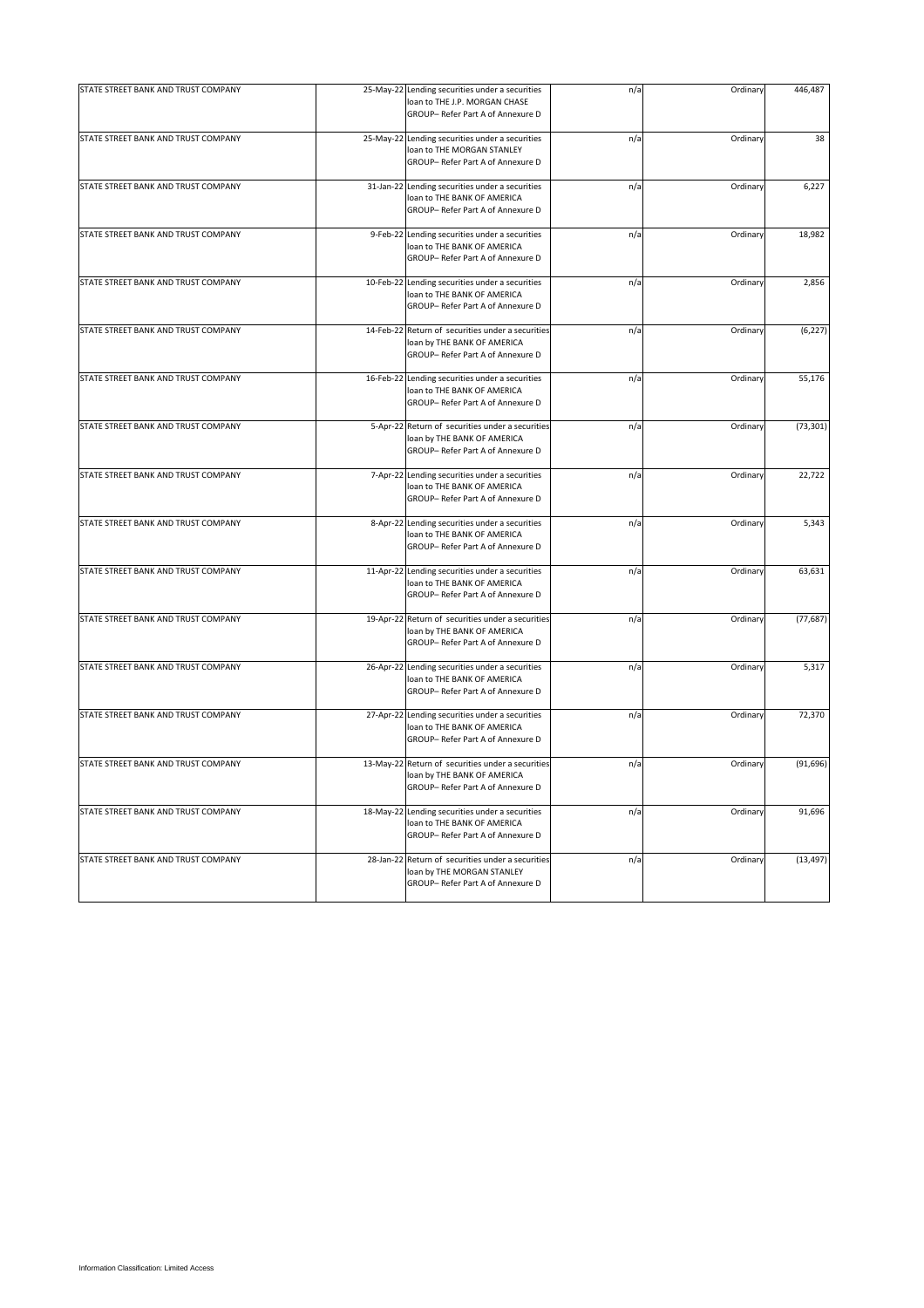| lan                                         | Digitally signed by<br>lan Appleyard                |                                                                                                                |
|---------------------------------------------|-----------------------------------------------------|----------------------------------------------------------------------------------------------------------------|
| Appleyard                                   | Date: 2022.05.30<br>10:16:54 +01'00'<br>30 May 2022 |                                                                                                                |
| Ian William Appleyard                       |                                                     |                                                                                                                |
| <b>Authorised Signatory</b><br>7. Addresses |                                                     |                                                                                                                |
|                                             |                                                     |                                                                                                                |
|                                             | Name<br>STATE STREET GLOBAL ADVISORS TRUST COMPANY  | <b>Address</b><br>1 Iron Street, Boston MA 02210, United States                                                |
| SSGA FUNDS MANAGEMENT, INC.                 | STATE STREET GLOBAL ADVISORS EUROPE LIMITED         | Channel Center, 1 Iron Street, Boston MA 02210, United States                                                  |
| STATE STREET GLOBAL ADVISORS LIMITED        |                                                     | 78 Sir John Rogerson's Quay, Dublin 2, Ireland<br>20 Churchill Place, London, England, E14 5HJ, United Kingdom |
| STATE STREET GLOBAL ADVISORS, INC.          | STATE STREET GLOBAL ADVISORS, AUSTRALIA, LIMITED    | Level 15, 420 George Street, Sydney NSW 2000, Australia<br>1 Iron Street, Boston MA 02210, United States       |
| STATE STREET BANK AND TRUST COMPANY         |                                                     | 1 Lincoln Street, Boston MA 02111-2900, United States                                                          |
|                                             |                                                     |                                                                                                                |
|                                             |                                                     |                                                                                                                |
|                                             |                                                     |                                                                                                                |
|                                             |                                                     |                                                                                                                |
|                                             |                                                     |                                                                                                                |
|                                             |                                                     |                                                                                                                |
|                                             |                                                     |                                                                                                                |
|                                             |                                                     |                                                                                                                |
|                                             |                                                     |                                                                                                                |
|                                             |                                                     |                                                                                                                |
|                                             |                                                     |                                                                                                                |
|                                             |                                                     |                                                                                                                |
|                                             |                                                     |                                                                                                                |
|                                             |                                                     |                                                                                                                |
|                                             |                                                     |                                                                                                                |
|                                             |                                                     |                                                                                                                |
|                                             |                                                     |                                                                                                                |
|                                             |                                                     |                                                                                                                |
|                                             |                                                     |                                                                                                                |
|                                             |                                                     |                                                                                                                |
|                                             |                                                     |                                                                                                                |
|                                             |                                                     |                                                                                                                |
|                                             |                                                     |                                                                                                                |
|                                             |                                                     |                                                                                                                |
|                                             |                                                     |                                                                                                                |
|                                             |                                                     |                                                                                                                |
|                                             |                                                     |                                                                                                                |
|                                             |                                                     |                                                                                                                |
|                                             |                                                     |                                                                                                                |
|                                             |                                                     |                                                                                                                |
|                                             |                                                     |                                                                                                                |
|                                             |                                                     |                                                                                                                |
|                                             |                                                     |                                                                                                                |
|                                             |                                                     |                                                                                                                |
|                                             |                                                     |                                                                                                                |
|                                             |                                                     |                                                                                                                |
|                                             |                                                     |                                                                                                                |
|                                             |                                                     |                                                                                                                |
|                                             |                                                     |                                                                                                                |
|                                             |                                                     |                                                                                                                |
|                                             |                                                     |                                                                                                                |
|                                             |                                                     |                                                                                                                |
|                                             |                                                     |                                                                                                                |
|                                             |                                                     |                                                                                                                |
|                                             |                                                     |                                                                                                                |
|                                             |                                                     |                                                                                                                |
|                                             |                                                     |                                                                                                                |
|                                             |                                                     |                                                                                                                |
|                                             |                                                     |                                                                                                                |
|                                             |                                                     |                                                                                                                |
|                                             |                                                     |                                                                                                                |
|                                             |                                                     |                                                                                                                |
| Information Classification: Limited Access  |                                                     |                                                                                                                |